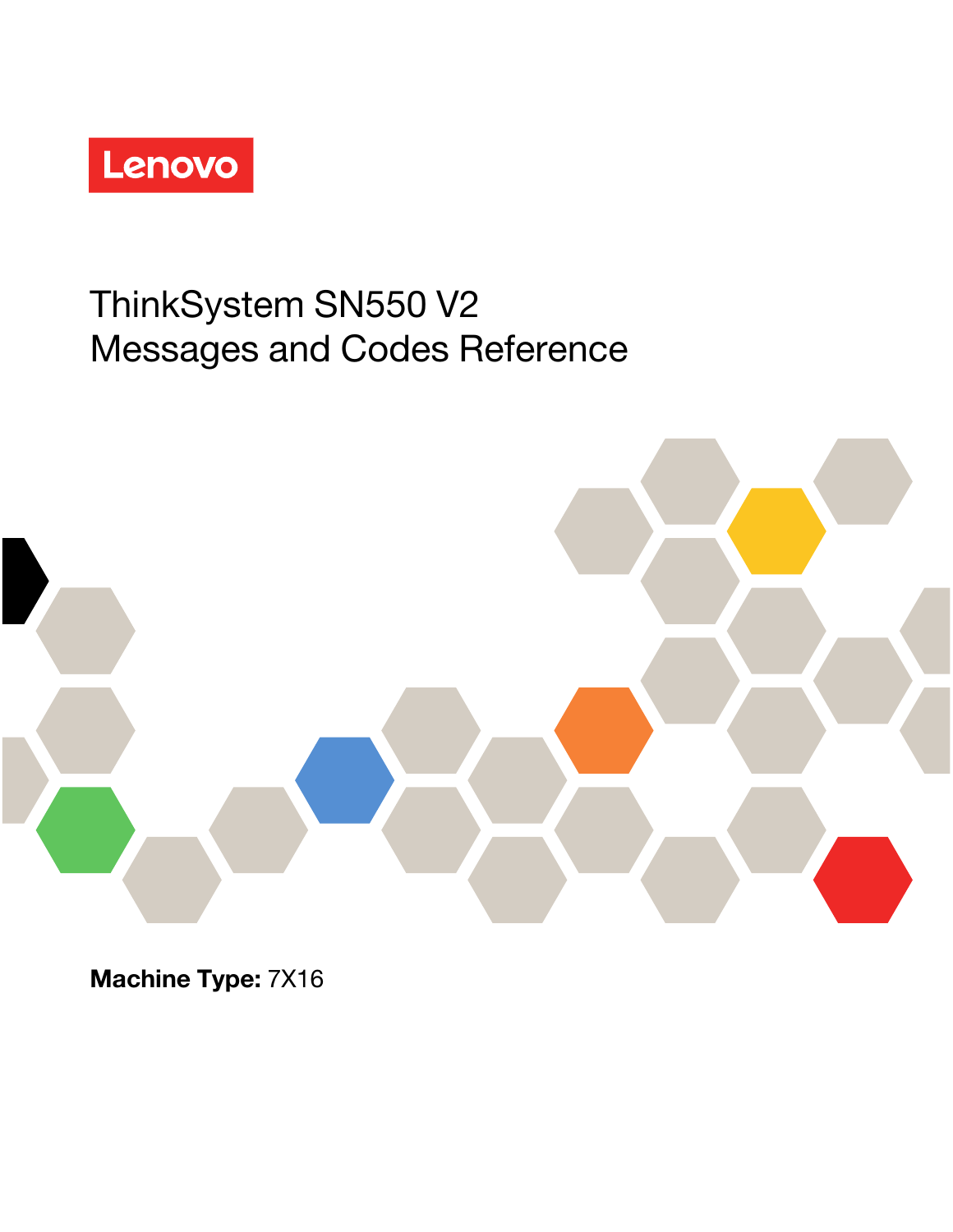#### **Note**

Before using this information and the product it supports, be sure to read and understand the safety information and the safety instructions, which are available at: [http://thinksystem.lenovofiles.com/help/topic/safety\\_documentation/pdf\\_files.html](http://thinksystem.lenovofiles.com/help/topic/safety_documentation/pdf_files.html)

In addition, be sure that you are familiar with the terms and conditions of the Lenovo warranty for your server, which can be found at: <http://datacentersupport.lenovo.com/warrantylookup>

Sixth Edition (May 2022)

© Copyright Lenovo 2021, 2022.

LIMITED AND RESTRICTED RIGHTS NOTICE: If data or software is delivered pursuant to a General Services Administration (GSA) contract, use, reproduction, or disclosure is subject to restrictions set forth in Contract No. GS-35F-05925.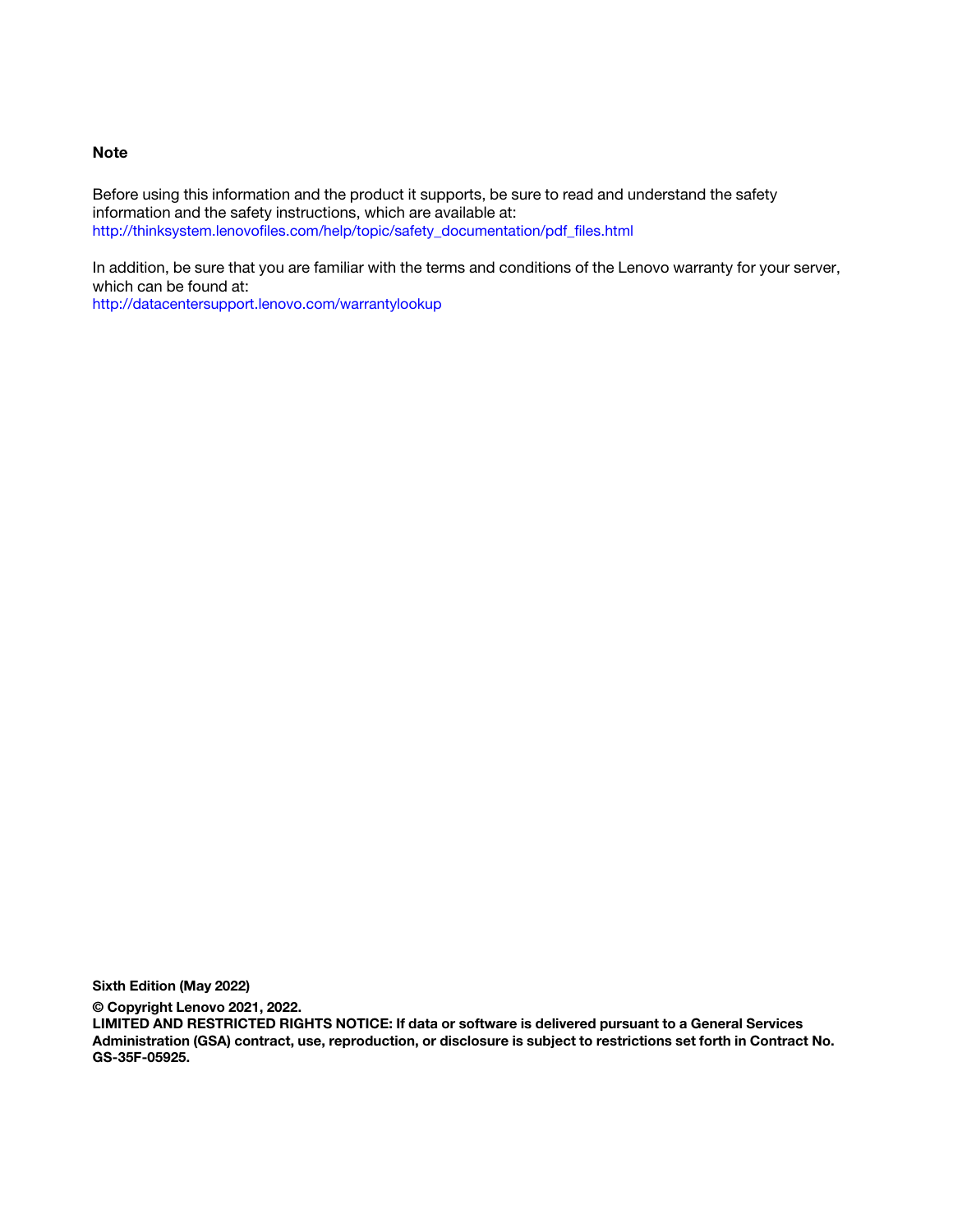## <span id="page-2-0"></span>**Contents**

| Contents i                                     |
|------------------------------------------------|
| Chapter 1. Introduction 1                      |
| <b>Chapter 2. XClarity Controller</b>          |
| events 3                                       |
| XCC events that automatically notify Support 4 |
| XCC events organized by severity. 5            |
| List of XClarity Controller events 22          |
| Chapter 3. UEFI events 137                     |
| UEFI events organized by severity 137          |
| List of UEFI events. 144                       |

| <b>Chapter 4. XClarity Provisioning</b>          |  |
|--------------------------------------------------|--|
| Manager events 179                               |  |
| LXPM events organized by severity 179            |  |
| List of XClarity Provisioning Manager events 182 |  |
| Appendix A. Getting help and                     |  |
| technical assistance 203                         |  |
|                                                  |  |
| Before you call 203                              |  |
| Collecting service data 204                      |  |
| Contacting Support 205                           |  |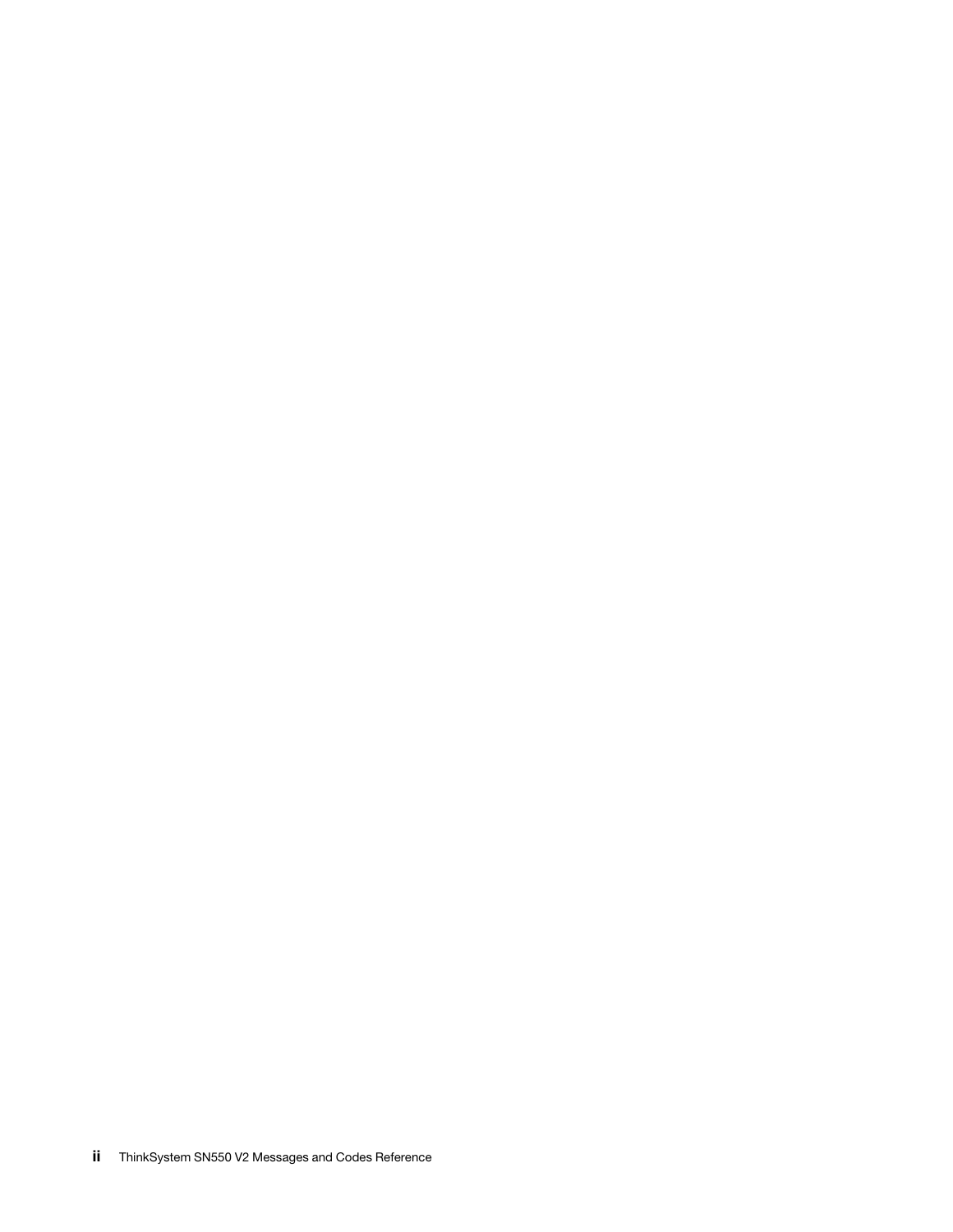### <span id="page-4-0"></span>Chapter 1. Introduction

When attempting to resolve issues with your server, the best practice is to begin with the event log of the application that is managing the server:

- If you are managing the server from the Lenovo XClarity Administrator, begin with the Lenovo XClarity Administrator event log.
- If you are using some other management application, begin with the Lenovo XClarity Controller event log.

The event log contains server hardware events that are recorded by the Lenovo XClarity Controller or by UEFI. In addition, events can be generated when you perform diagnostic testing on hard drives or memory through the Lenovo XClarity Provisioning Manager (although these events are not stored in the event log).

Use this section to view the events that can be generated by Lenovo XClarity Controller, UEFI, or the Lenovo XClarity Provisioning Manager. For each event, a user action is available to help you understand what must be done to resolve the issue.

#### Important:

- Lenovo XClarity Controller (XCC) supported version varies by product. All versions of Lenovo XClarity Controller are referred to as Lenovo XClarity Controller and XCC in this document, unless specified otherwise. To see the XCC version supported by your server, go to [https://sysmgt.lenovofiles.com/help/](https://sysmgt.lenovofiles.com/help/topic/lxcc_frontend/lxcc_overview.html)  [topic/lxcc\\_frontend/lxcc\\_overview.html](https://sysmgt.lenovofiles.com/help/topic/lxcc_frontend/lxcc_overview.html).
- Lenovo XClarity Provisioning Manager (LXPM) supported version varies by product. All versions of Lenovo XClarity Provisioning Manager are referred to as Lenovo XClarity Provisioning Manager and LXPM in this document, unless specified otherwise. To see the LXPM version supported by your server, go to [https://](https://sysmgt.lenovofiles.com/help/topic/lxpm_frontend/lxpm_product_page.html) [sysmgt.lenovofiles.com/help/topic/lxpm\\_frontend/lxpm\\_product\\_page.html](https://sysmgt.lenovofiles.com/help/topic/lxpm_frontend/lxpm_product_page.html).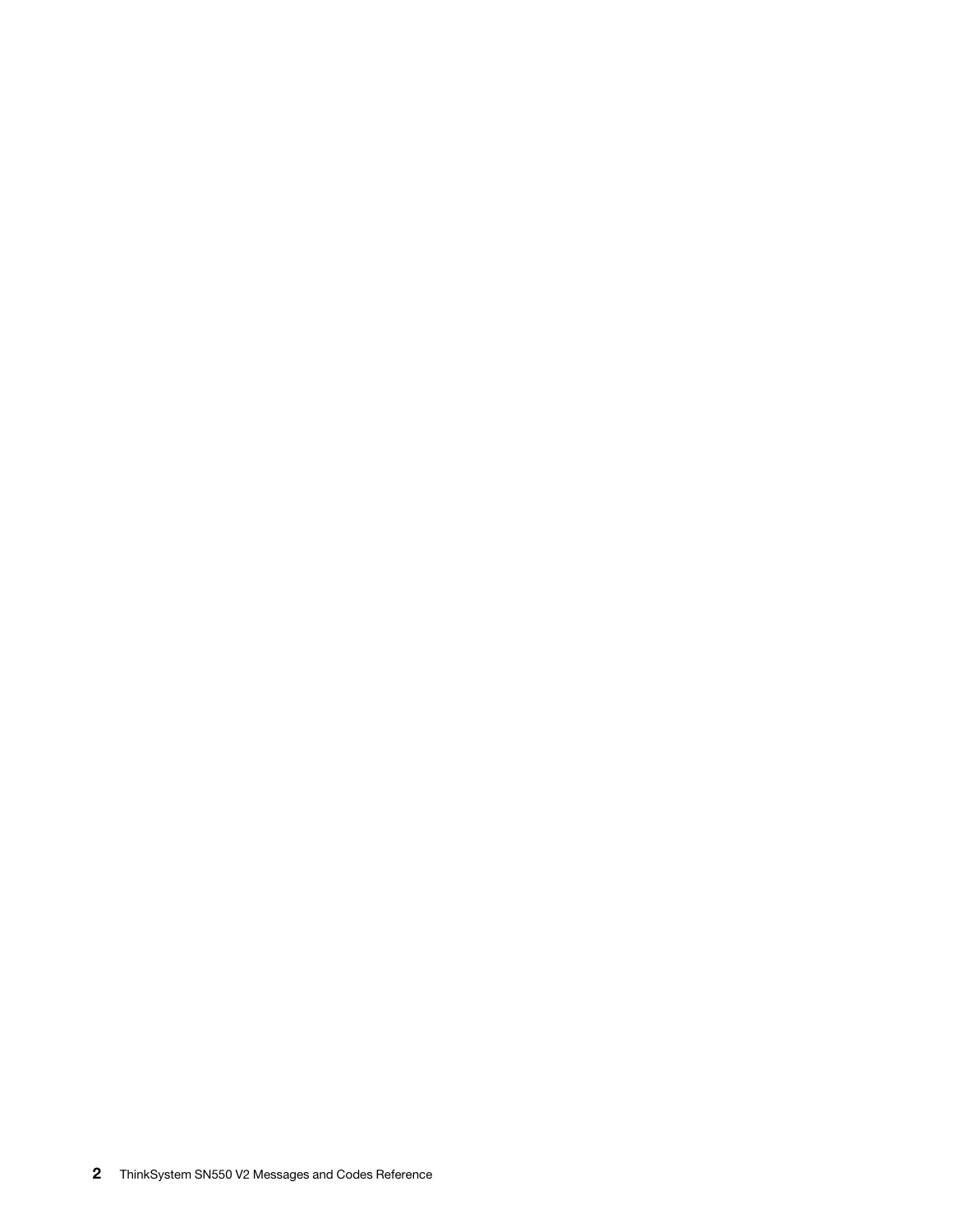### <span id="page-6-0"></span>Chapter 2. XClarity Controller events

When a hardware event is detected by the Lenovo XClarity Controller on the server, the Lenovo XClarity Controller writes that event in the system-event log on the server.

Notes: Event identifier (ID) is a unique identifier used to search for XCC events. The event message may have one or more arguments, which could be replaceable text of FRU name or sensor name to identify the failed component. So one XCC event ID could represent a generic event or similar faults that happened on different hardware components. The general way of problem determination is to locate the event by ID, identify the hardware component by message argument if it contains hardware component name, and then perform actions defined in User Action.

#### Example:

FQXSPCA0017M: Sensor [SensorElementName] has transitioned to critical from a less severe state where:

- FOXSPCA0017M is the event ID.
- [SensorElementName] is a sensor variable, indicating the name of hardware component. It can be CPU, PCI adapter, OCP card or chipset. You can find the event by the event ID FOXSPCA0017M and perform actions defined in User Action for the component.

For additional information about the Lenovo XClarity Controller event log, see "Viewing Event Logs" section in the XCC documentation compatible with your server at [https://sysmgt.lenovofiles.com/help/topic/lxcc\\_](https://sysmgt.lenovofiles.com/help/topic/lxcc_frontend/lxcc_overview.html)  [frontend/lxcc\\_overview.html](https://sysmgt.lenovofiles.com/help/topic/lxcc_frontend/lxcc_overview.html).

For each event code, the following fields are displayed:

#### Event identifier

An identifier that uniquely identifies an event.

#### Event description

The logged message string that appears for an event. When the event string is displayed in the event log, information such as a specific component is displayed. In this documentation, that additional information appears as variables, which include but not limited to the following:

- [SensorElementName], [ManagedElementName] , [ProcessorElementName], [ComputerSystemElementName], [PowerSupplyElementName], ...
- [arg1], [arg2], [arg3], [arg4], [arg5]...

#### Explanation

Provides additional information to explain why the event occurred.

#### **Severity**

An indication of the level of concern for the condition. The following severities can be displayed.

- Informational. The event was recorded for audit purposes, usually a user action or a change of states that is normal behavior.
- Warning. The event is not as severe as an error, but if possible, the condition should be corrected before it becomes an error. It might also be a condition that requires additional monitoring or maintenance.
- Error. The event is a failure or critical condition that impairs service or an expected function.

#### Alert Category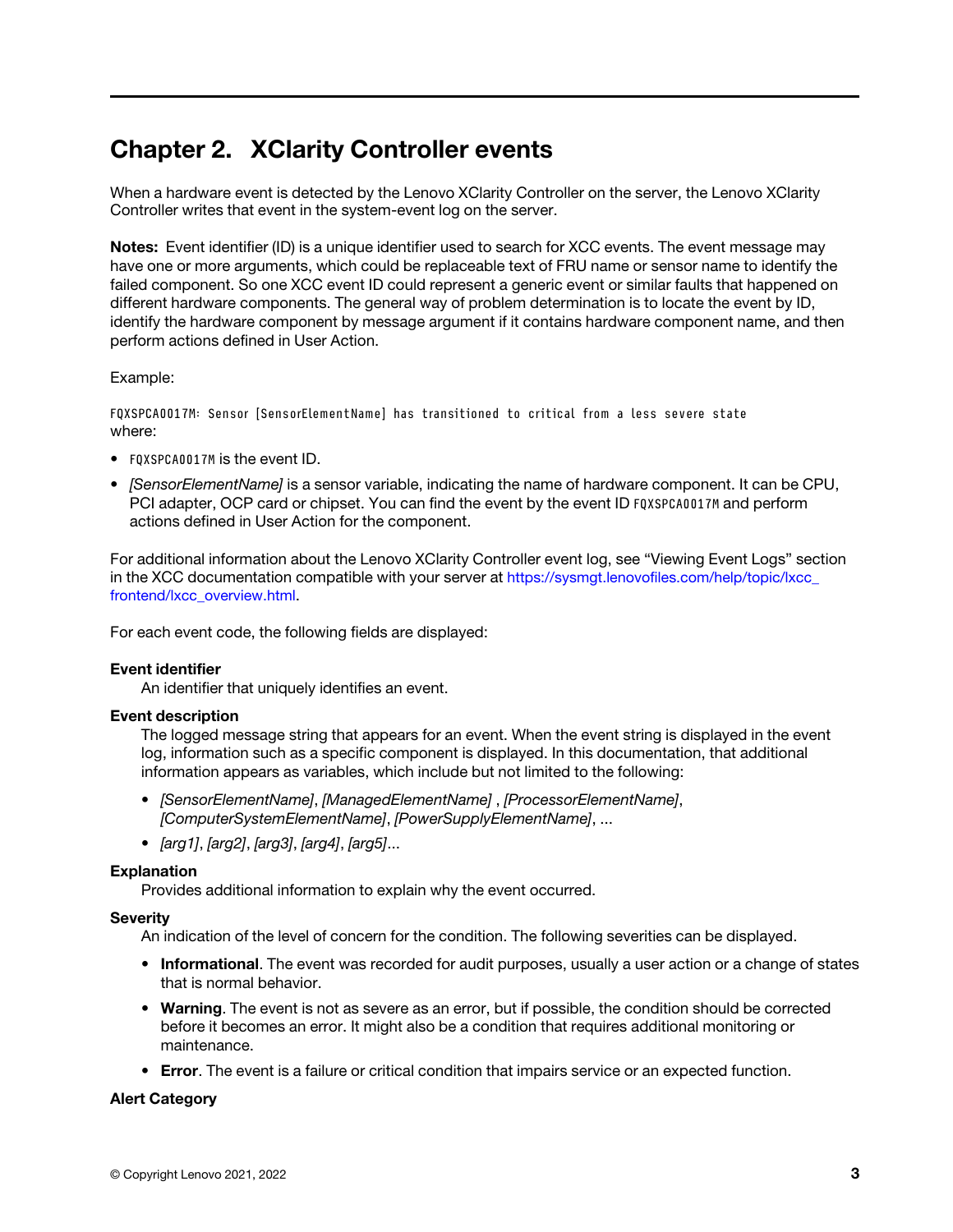Similar events are grouped together in categories. The alert category is in the following format: severity device, where:

- severity is one of the following severity levels:
	- Critical. A key component in the server is no longer functioning.
	- **Warning**. The event might progress to a critical level.
	- $-$  System. The event is the result of a system error or a configuration change.
- device is the specific device in the server that caused the event to be generated.

#### **Serviceable**

Specifies whether user action is required to correct the problem.

#### CIM Information

Provides the prefix of the message ID and the sequence number that is used by the CIM message registry.

#### SNMP Trap ID

The SNMP trap ID that is found in the SNMP alert management information base (MIB).

#### Automatically contact Service

You can configure the Lenovo XClarity Administrator to automatically notify Support (also known as call home) if certain types of errors are encountered. If you have configured this function and this field is set to Yes, Lenovo Support will be notified automatically if the event is generated. While you wait for Lenovo Support to call, you can perform the recommended actions for the event.

Note: This documentation includes references to IBM web sites, products, and information about obtaining service. IBM is Lenovo's preferred service provider for the Lenovo server products.

For more information about enabling Call Home from Lenovo XClarity Administrator, see [http://](http://sysmgt.lenovofiles.com/help/topic/com.lenovo.lxca.doc/admin_setupcallhome.html) [sysmgt.lenovofiles.com/help/topic/com.lenovo.lxca.doc/admin\\_setupcallhome.html](http://sysmgt.lenovofiles.com/help/topic/com.lenovo.lxca.doc/admin_setupcallhome.html). In addition, see ["XCC](#page-7-0) [events that automatically notify Support" on page 4](#page-7-0) for a consolidated list of all Lenovo XClarity Controller events that are called home to Lenovo Support.

#### User Action

Indicates what actions you should perform to solve the event. Perform the steps listed in this section in the order shown until the problem is solved. If you cannot solve the problem after performing all steps, contact Lenovo Support.

### <span id="page-7-0"></span>XCC events that automatically notify Support

You can configure the XClarity Administrator to automatically notify Support (also known as call home) if certain types of errors are encountered. If you have configured this function, see the table for a list of events that automatically notify Support.

| Event ID     | <b>Message String</b>                                                                                                                            |
|--------------|--------------------------------------------------------------------------------------------------------------------------------------------------|
| FOXSPEM4014I | The RAID controller has problem with the battery. Please contact technical<br>support to resolve this issue.([arg1],[arg2],[arg3],[arg4],[arg5]) |
| FOXSPEM4015I | The RAID controller detected unrecoverable error. The controller needs<br>replacement.([arg1],[arg2],[arg3],[arg4],[arg5])                       |
| FOXSPEM4025I | One or more virtual drive have problem. Please contact technical support to<br>resolve this issue.([arg1],[arg2],[arg3],[arg4],[arg5])           |
| FOXSPEM4026I | Drive error was detected by RAID controller. Please contact technical support<br>to resolve this issue.([arg1],[arg2],[arg3],[arg4],[arg5])      |

Table 1. Events that automatically notify Support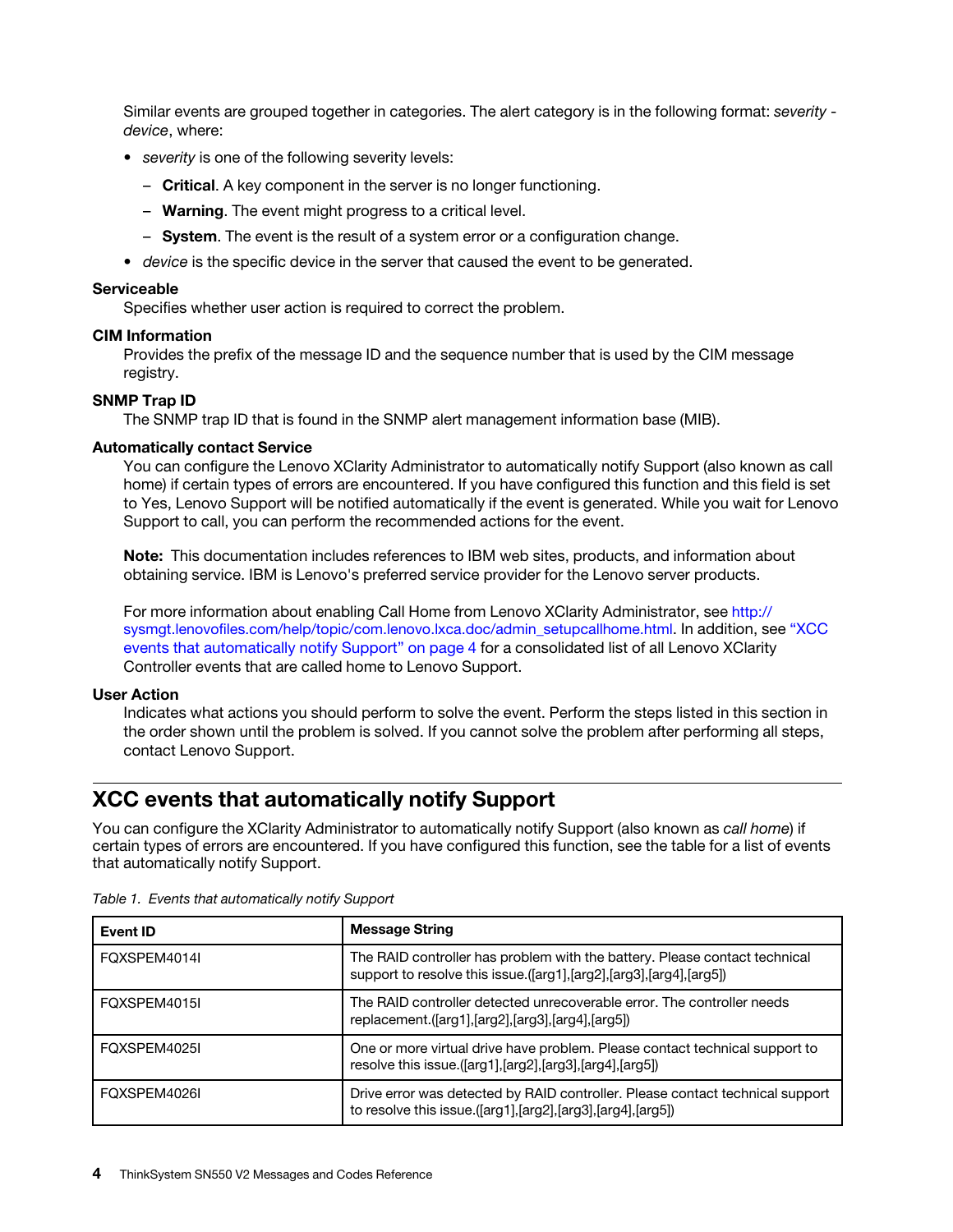Table 1. Events that automatically notify Support (continued)

| <b>Event ID</b> | <b>Message String</b>                                                                               |
|-----------------|-----------------------------------------------------------------------------------------------------|
| FQXSPIO0011N    | An Uncorrectable Error has occurred on [SensorElementName].                                         |
| FQXSPIO0015M    | Fault in slot [PhysicalConnectorSystemElementName] on system<br>[ComputerSystemElementName].        |
| FQXSPMA0007L    | Scrub Failure for [PhysicalMemoryElementName] on Subsystem<br>[MemoryElementName].                  |
| FQXSPMA0008N    | Uncorrectable error detected for [PhysicalMemoryElementName] on<br>Subsystem [MemoryElementName].   |
| FQXSPMA0011G    | Memory Logging Limit Reached for [PhysicalMemoryElementName] on<br>Subsystem [MemoryElementName].   |
| FQXSPPU0004M    | [ProcessorElementName] has Failed with FRB1/BIST condition.                                         |
| FQXSPPW0002L    | [PowerSupplyElementName] has Failed.                                                                |
| FQXSPPW0035M    | Numeric sensor [NumericSensorElementName] going low (lower critical) has<br>asserted.               |
| FQXSPPW0047M    | Numeric sensor [NumericSensorElementName] going high (upper critical) has<br>asserted.              |
| FQXSPPW0063M    | Sensor [SensorElementName] has transitioned to critical from a less severe<br>state.                |
| FQXSPSD0001L    | The [StorageVolumeElementName] has been disabled due to a detected fault.                           |
| FQXSPSD0002G    | Failure Predicted on [StorageVolumeElementName] for array<br>[ComputerSystemElementName].           |
| FQXSPSD0002L    | Drive [arg1] in the enclosure/chassis(MTM-SN: [arg2]) has been disabled due<br>to a detected fault. |
| FQXSPSD0003G    | Failure Predicted on drive [arg1] in the enclosure/chassis (MTM-SN: [arg2]).                        |
| FQXSPSD0006L    | Array [ComputerSystemElementName] has failed.                                                       |
| FQXSPSD0008L    | Array failed on drive [arg1] in the enclosure/chassis (MTM-S/N: [arg2]).                            |
| FQXSPSS4004I    | Test Call Home Generated by user [arg1].                                                            |
| FQXSPSS4005I    | Manual Call Home by user [arg1]: [arg2].                                                            |

### <span id="page-8-0"></span>XCC events organized by severity

The following table lists all XCC events, organized by severity (Information, Error, and Warning).

| Event ID     | <b>Message String</b>                                                                                                                          | <b>Severity</b> |
|--------------|------------------------------------------------------------------------------------------------------------------------------------------------|-----------------|
| FOXSPBR4000L | Management Controller [arg1]: Configuration restored from a file by<br>user [arg2].                                                            | Informational   |
| FQXSPBR4002I | Management Controller [arg1] Reset was caused by restoring default<br>values.                                                                  | Informational   |
| FQXSPBR4004I | Server timeouts set by user [arg1]: EnableOSWatchdog=[arg2],<br>OSWatchdogTimout=[arg3], EnableLoaderWatchdog=[arg4],<br>LoaderTimeout=[arg5]. | Informational   |

Table 2. Events organized by severity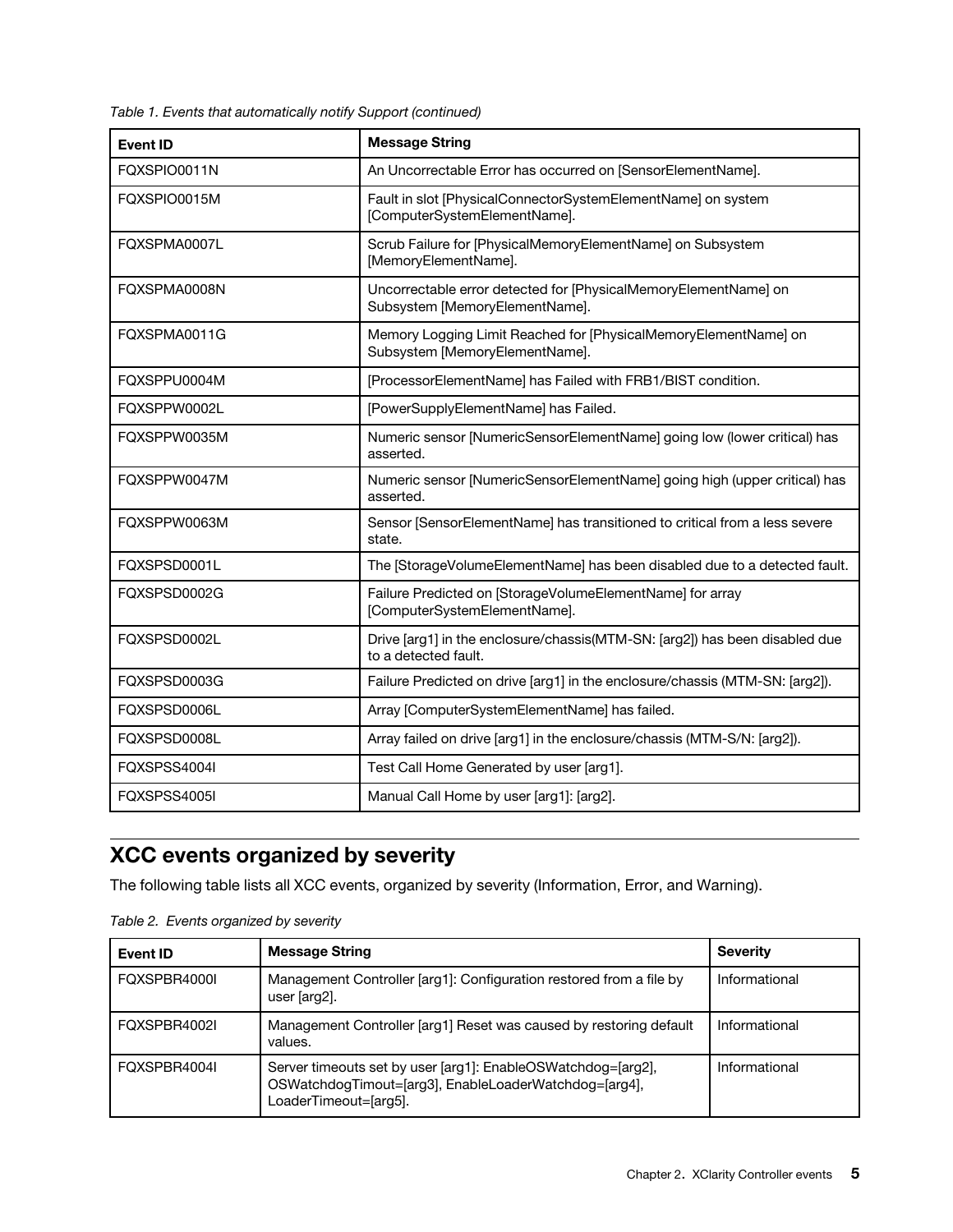| FQXSPBR4005I | Management Controller [arg1]: Configuration saved to a file by user<br>$[arg2]$ .                                                                                      | Informational |
|--------------|------------------------------------------------------------------------------------------------------------------------------------------------------------------------|---------------|
| FQXSPBR4006I | Management Controller [arg1]: Configuration restoration from a file by<br>user [arg2] completed.                                                                       | Informational |
| FQXSPBT0007I | No bootable media available for system<br>[ComputerSystemElementName].                                                                                                 | Informational |
| FQXSPCA2002I | Numeric sensor [NumericSensorElementName] going low (lower<br>critical) has deasserted.                                                                                | Informational |
| FQXSPCA2007I | Numeric sensor [NumericSensorElementName] going high (upper<br>non-critical) has deasserted.                                                                           | Informational |
| FQXSPCA2009I | Numeric sensor [NumericSensorElementName] going high (upper<br>critical) has deasserted.                                                                               | Informational |
| FQXSPCA2011I | Numeric sensor [NumericSensorElementName] going high (upper<br>non-recoverable) has deasserted.                                                                        | Informational |
| FQXSPCA2015I | Sensor [SensorElementName] has deasserted the transition from<br>normal to non-critical state.                                                                         | Informational |
| FQXSPCA2017I | Sensor [SensorElementName] has transitioned to a less severe state<br>from critical.                                                                                   | Informational |
| FQXSPCA2019I | Sensor [SensorElementName] has deasserted the transition to non-<br>recoverable from a less severe state.                                                              | Informational |
| FQXSPCN4000I | Serial Redirection set by user [arg1]: Mode=[arg2], BaudRate=[arg3],<br>StopBits=[arg4], Parity=[arg5], SessionTerminateSequence=[arg6].                               | Informational |
| FQXSPCN4001I | Remote Control session started by user [arg1] in [arg2] mode.                                                                                                          | Informational |
| FQXSPCN4002I | User [arg1] has terminated an active console session.                                                                                                                  | Informational |
| FQXSPCN4003I | Remote Control session started by user [arg1] in [arg2] mode has<br>been closed.                                                                                       | Informational |
| FQXSPCR2001I | Sensor [SensorElementName] has deasserted the transition to non-<br>recoverable from a less severe state.                                                              | Informational |
| FQXSPDA2000I | The System [ComputerSystemElementName] has detected a POST<br>Error deassertion.                                                                                       | Informational |
| FQXSPDM4000I | Inventory data changed for device [arg1], new device data hash=<br>[arg2], new master data hash=[arg3].                                                                | Informational |
| FQXSPDM4001I | Storage [arg1] has changed.                                                                                                                                            | Informational |
| FQXSPDM4003I | TKLM servers set by user [arg1]: TKLMServer1=[arg2] Port=[arg3],<br>TKLMServer2=[arg4] Port=[arg5], TKLMServer3=[arg6] Port=[arg7],<br>TKLMServer4=[arg8] Port=[arg9]. | Informational |
| FQXSPDM4004I | TKLM servers device group set by user [arg1]:<br>TKLMServerDeviceGroup=[arg2].                                                                                         | Informational |
| FQXSPDM4005I | User [arg1] has generated a new encryption key pair and installed a<br>self-signed certificate for the TKLM client.                                                    | Informational |
| FQXSPDM4006I | User [arg1] has generated a new encryption key and certificate<br>signing request for the TKLM client.                                                                 | Informational |

Event ID Message String Severity

Table 2. Events organized by severity (continued)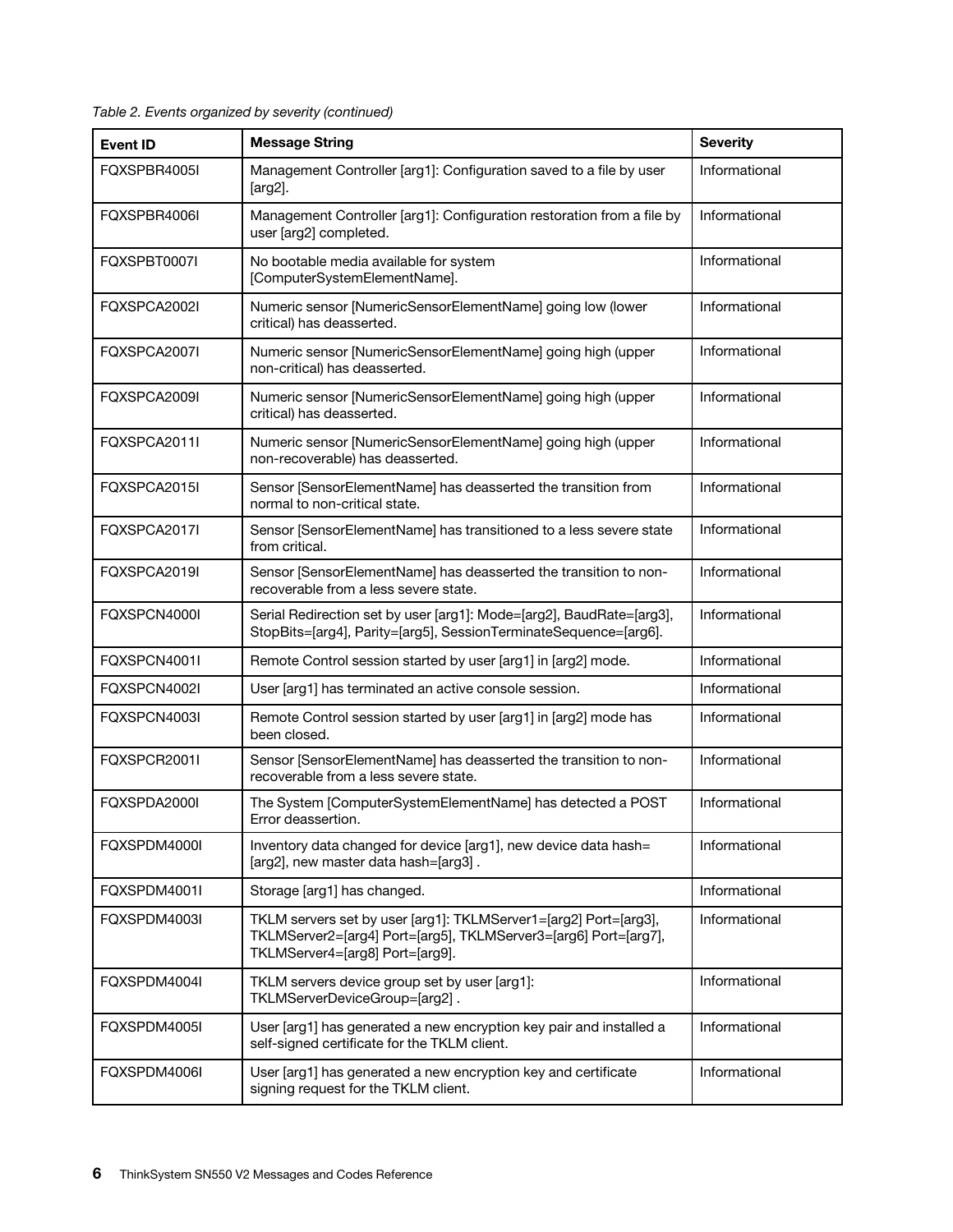| <b>Event ID</b> | <b>Message String</b>                                                                                                                                                             | <b>Severity</b> |
|-----------------|-----------------------------------------------------------------------------------------------------------------------------------------------------------------------------------|-----------------|
| FQXSPDM4007I    | User [arg1] has imported a signed certificate for the TKLM client from<br>$[arg2]$ .                                                                                              | Informational   |
| FQXSPDM4008I    | User [arg1] has imported a server certificate for the TKLM server.                                                                                                                | Informational   |
| FQXSPDM4009I    | User [arg1] has [arg2] file [arg3] from [arg4].                                                                                                                                   | Informational   |
| FQXSPDM4010I    | Inventory data collecting and processing complete for [arg1],<br>sequence number is [arg2].                                                                                       | Informational   |
| FOXSPEA2001I    | Sensor [SensorElementName] has deasserted the transition from<br>normal to non-critical state.                                                                                    | Informational   |
| FQXSPEA2002I    | Sensor [SensorElementName] has transitioned to a less severe state<br>from critical.                                                                                              | Informational   |
| FQXSPEA2003I    | Link up is detected on port [arg1] of the PCIe device [arg2].                                                                                                                     | Informational   |
| FQXSPEM0003I    | The Log [RecordLogElementName] has been cleared.                                                                                                                                  | Informational   |
| FQXSPEM0004I    | The Log [RecordLogElementName] is full.                                                                                                                                           | Informational   |
| FQXSPEM0005I    | The Log [RecordLogElementName] is almost full.                                                                                                                                    | Informational   |
| FQXSPEM0009I    | The System [ComputerSystemElementName] has generated an<br>auxiliary Log Entry in Log [RecordLogElement].                                                                         | Informational   |
| FQXSPEM4000I    | The [arg1] on system [arg2] cleared by user [arg3].                                                                                                                               | Informational   |
| FQXSPEM4001I    | The [arg1] on system [arg2] is 75% full.                                                                                                                                          | Informational   |
| FQXSPEM4002I    | The [arg1] on system [arg2] is 100% full.                                                                                                                                         | Informational   |
| FQXSPEM4003I    | LED [arg1] state changed to [arg2] by [arg3].                                                                                                                                     | Informational   |
| FQXSPEM4004I    | SNMP [arg1] enabled by user [arg2].                                                                                                                                               | Informational   |
| FQXSPEM4005I    | SNMP [arg1] disabled by user [arg2].                                                                                                                                              | Informational   |
| FQXSPEM4006I    | Alert Configuration Global Event Notification set by user [arg1]:<br>RetryLimit=[arg2], RetryInterval=[arg3], EntryInterval=[arg4].                                               | Informational   |
| FQXSPEM4007I    | Alert Recipient Number [arg1] updated: Name=[arg2],<br>DeliveryMethod=[arg3], Address=[arg4], IncludeLog=[arg5], Enabled=<br>[arg6], EnabledAlerts=[arg7], AllowedFilters=[arg8]. | Informational   |
| FQXSPEM4008I    | SNMP Traps enabled by user [arg1]: EnabledAlerts=[arg2],<br>AllowedFilters=[arg3].                                                                                                | Informational   |
| FQXSPEM4009I    | The UEFI Definitions have been changed.                                                                                                                                           | Informational   |
| FQXSPEM4010I    | UEFI Reported: [arg1].                                                                                                                                                            | Informational   |
| FQXSPEM4011I    | XCC failed to log previous event [arg1].                                                                                                                                          | Informational   |
| FQXSPEM4012I    | User [arg1] made system [arg2] Encapsulation lite Mode.                                                                                                                           | Informational   |
| FQXSPEM4013I    | Battery error was detected by RAID controller. The battery unit needs<br>replacement.([arg1],[arg2],[arg3],[arg4],[arg5])                                                         | Informational   |
| FQXSPEM4014I    | The RAID controller has problem with the battery. Please contact<br>technical support to resolve this issue.([arg1],[arg2],[arg3],[arg4],<br>[arg5]                               | Informational   |

|  | Table 2. Events organized by severity (continued) |  |  |
|--|---------------------------------------------------|--|--|
|--|---------------------------------------------------|--|--|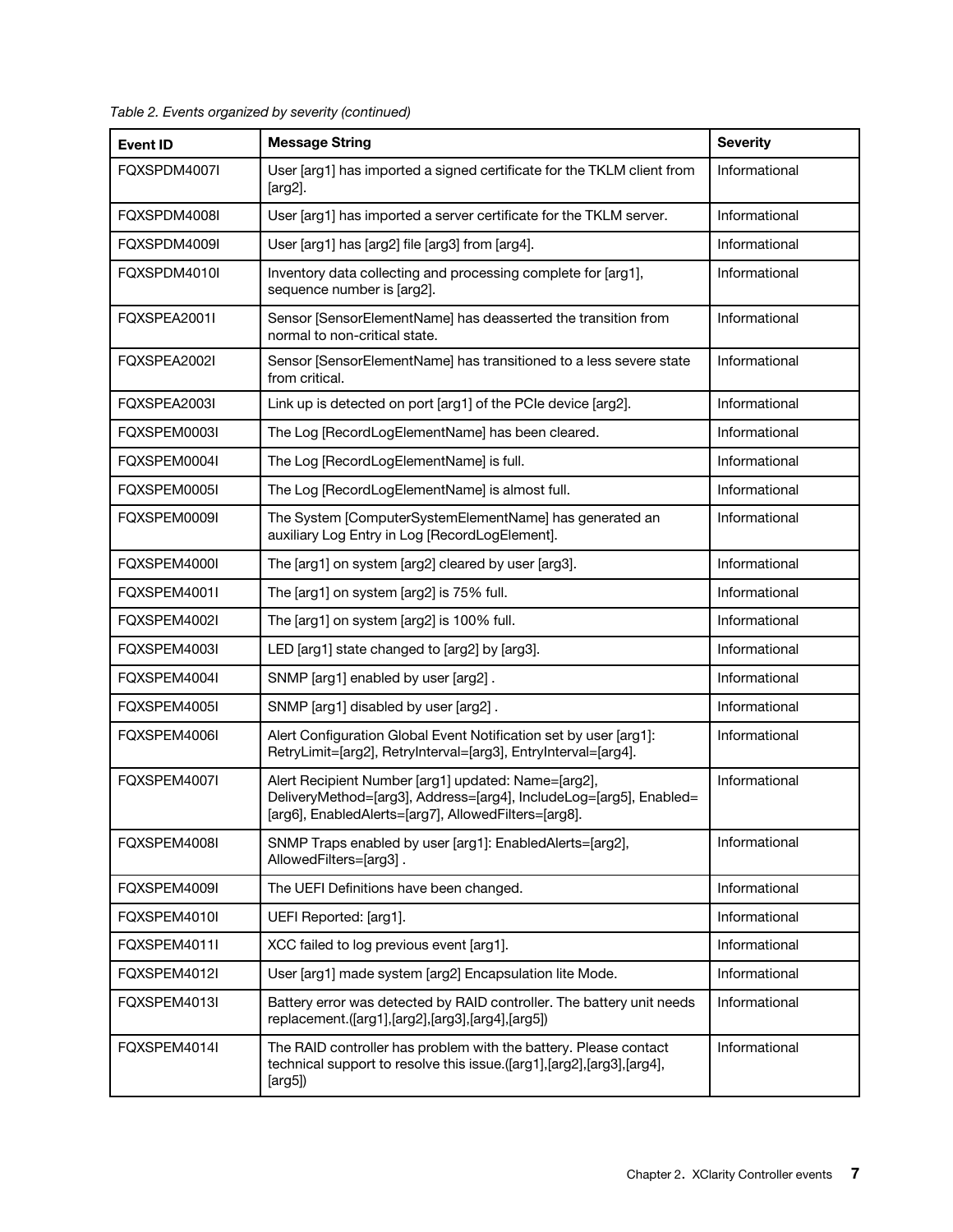Table 2. Events organized by severity (continued)

| <b>Event ID</b> | <b>Message String</b>                                                                                                                                                                                                                                                                                             | <b>Severity</b> |
|-----------------|-------------------------------------------------------------------------------------------------------------------------------------------------------------------------------------------------------------------------------------------------------------------------------------------------------------------|-----------------|
| FQXSPEM4015I    | The RAID controller detected unrecoverable error. The controller<br>needs replacement.([arg1],[arg2],[arg3],[arg4],[arg5])                                                                                                                                                                                        | Informational   |
| FQXSPEM4016I    | The RAID controller detected one or more problems. Please contact<br>technical support for additional assistance.([arg1],[arg2],[arg3],[arg4],<br>[arg5]                                                                                                                                                          | Informational   |
| FQXSPEM4017I    | The RAID controller detected one or more possible configuration<br>changes within the subsystem. Please check the drive LED status. If<br>necessary, contact technical support for additional assistance.([arg1],<br>[arg2], [arg3], [arg4], [arg5])                                                              | Informational   |
| FQXSPEM4018I    | Enclosure/Chassis issue detected with one or more units. Please<br>check the enclosure/chassis units to repair the problem.([arg1],[arg2],<br>[arg3], [arg4], [arg5])                                                                                                                                             | Informational   |
| FQXSPEM4019I    | Connectivity issue detected with the enclosure/chassis. Please check<br>your cable configurations to repair the problem.([arg1],[arg2],[arg3],<br>$[arg4]$ , $[arg5]$                                                                                                                                             | Informational   |
| FQXSPEM4020I    | Fan problem detected with the enclosure/chassis. Please check the<br>enclosure/chassis unit fan for correct operation.([arg1],[arg2],[arg3],<br>$[arg4]$ , $[arg5]$                                                                                                                                               | Informational   |
| FQXSPEM4022I    | Enclosure/Chassis power supply has problem. Please check the<br>enclosure/chassis unit power supply for correct operation.([arg1],<br>[arg2], [arg3], [arg4], [arg5])                                                                                                                                             | Informational   |
| FQXSPEM4023I    | One or more virtual drive are in abnormal status that may cause<br>unavailable virtual drive. Please check the event logs and if events are<br>targeted to the same disk then replace the drive. If necessary, contact<br>technical support for additional assistance.([arg1],[arg2],[arg3],[arg4],<br>[arg5]     | Informational   |
| FQXSPEM4024I    | The RAID controller detected one or more possible configuration<br>problem within the subsystem. Please check the event logs and if<br>events are targeted to the same disk then replace the drive. If<br>necessary, contact technical support for additional assistance.([arg1],<br>[arg2],[arg3],[arg4],[arg5]) | Informational   |
| FQXSPEM4025I    | One or more virtual drive have problem. Please contact technical<br>support to resolve this issue.([arg1],[arg2],[arg3],[arg4],[arg5])                                                                                                                                                                            | Informational   |
| FQXSPEM4026I    | Drive error was detected by RAID controller. Please contact technical<br>support to resolve this issue.([arg1],[arg2],[arg3],[arg4],[arg5])                                                                                                                                                                       | Informational   |
| FQXSPEM4027I    | Drive error was detected by RAID controller. Please check the event<br>logs and if events are targeted to the same disk then replace the drive.<br>If necessary, contact technical support for additional assistance.<br>([arg1],[arg2],[arg3],[arg4],[arg5])                                                     | Informational   |
| FQXSPEM4028I    | The port [arg1] of PCIe device [arg2] at [arg3] has link [arg4].                                                                                                                                                                                                                                                  | Informational   |
| FQXSPEM4029I    | All PCIe slots on [arg1] may not be functional based upon your current<br>CPU population.                                                                                                                                                                                                                         | Informational   |
| FQXSPEM4030I    | A scheduled operation on the RAID controller has encountered an<br>issue. Refer to RAID Logs under Server Management, Local Storage,<br>for details.([arg1],[arg2],[arg3],[arg4],[arg5])                                                                                                                          | Informational   |
| FQXSPFC4000I    | The bare metal connection process has been started.                                                                                                                                                                                                                                                               | Informational   |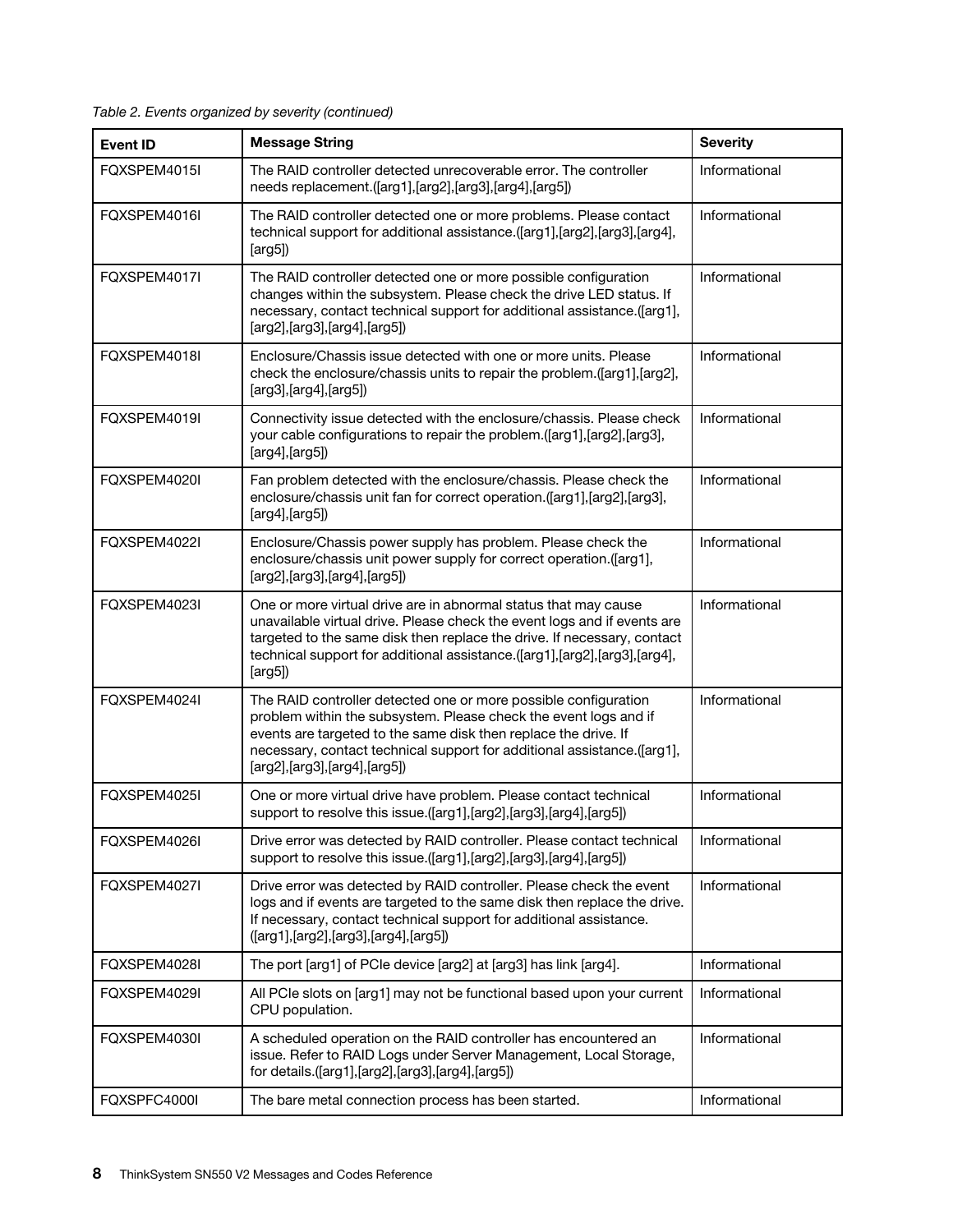| <b>Event ID</b> | <b>Message String</b>                                                                                                     | <b>Severity</b> |
|-----------------|---------------------------------------------------------------------------------------------------------------------------|-----------------|
| FQXSPFC4001I    | The bare metal update application reports a status of [arg1].                                                             | Informational   |
| FQXSPFC4002I    | System running in setup.                                                                                                  | Informational   |
| FQXSPFC4003I    | UEFI deployment boot mode is enabled for NextBoot.                                                                        | Informational   |
| FQXSPFC4004I    | UEFI deployment boot mode is enabled for NextAc.                                                                          | Informational   |
| FQXSPFC4005I    | UEFI deployment boot mode has been disabled.                                                                              | Informational   |
| FQXSPFW0003I    | The System [ComputerSystemElementName] encountered firmware<br>progress.                                                  | Informational   |
| FQXSPFW2001I    | The System [ComputerSystemElementName] has detected a POST<br>Error deassertion.                                          | Informational   |
| FQXSPIO0010I    | A Correctable Bus Error has occurred on bus [SensorElementName].                                                          | Informational   |
| FQXSPIO2001I    | The connector [PhysicalConnectorElementName] configuration error<br>has been repaired.                                    | Informational   |
| FQXSPIO2002I    | The System [ComputerSystemElementName] has detected a POST<br>Error deassertion.                                          | Informational   |
| FQXSPIO2003I    | System [ComputerSystemElementName] has recovered from a<br>diagnostic interrupt.                                          | Informational   |
| FQXSPIO2004I    | Bus [SensorElementName] has recovered from a bus timeout.                                                                 | Informational   |
| FQXSPIO2006I    | System [ComputerSystemElementName] has recovered from an NMI.                                                             | Informational   |
| FQXSPIO2007I    | A PCI PERR recovery has occurred on system<br>[ComputerSystemElementName].                                                | Informational   |
| FQXSPIO2008I    | A PCI SERR on system [ComputerSystemElementName] has<br>deasserted.                                                       | Informational   |
| FQXSPIO2010I    | Bus [SensorElementName] has recovered from a Correctable Bus<br>Error.                                                    | Informational   |
| FQXSPIO2014I    | Bus [SensorElementName] is no longer operating in a degraded state.                                                       | Informational   |
| FQXSPMA0022I    | Memory sparing initiated for [PhysicalMemoryElementName] on<br>Subsystem [MemoryElementName].                             | Informational   |
| FQXSPMA0025I    | Sensor [SensorElementName] has asserted.                                                                                  | Informational   |
| FQXSPMA2005I    | The System [ComputerSystemElementName] has detected a POST<br>Error deassertion.                                          | Informational   |
| FQXSPMA2007I    | Scrub Failure for [PhysicalMemoryElementName] on Subsystem<br>[MemoryElementName] has recovered.                          | Informational   |
| FQXSPMA2010I    | [PhysicalMemoryElementName] on Subsystem<br>[MemoryElementName] is no longer Throttled.                                   | Informational   |
| FQXSPMA2012I    | An Over-Temperature Condition has been removed on the<br>[PhysicalMemoryElementName] on Subsystem<br>[MemoryElementName]. | Informational   |
| FQXSPMA2013I    | The System [ComputerSystemElementName] has detected a POST<br>Error deassertion.                                          | Informational   |
| FQXSPMA2024I    | Sensor [SensorElementName] has deasserted.                                                                                | Informational   |

Table 2. Events organized by severity (continued)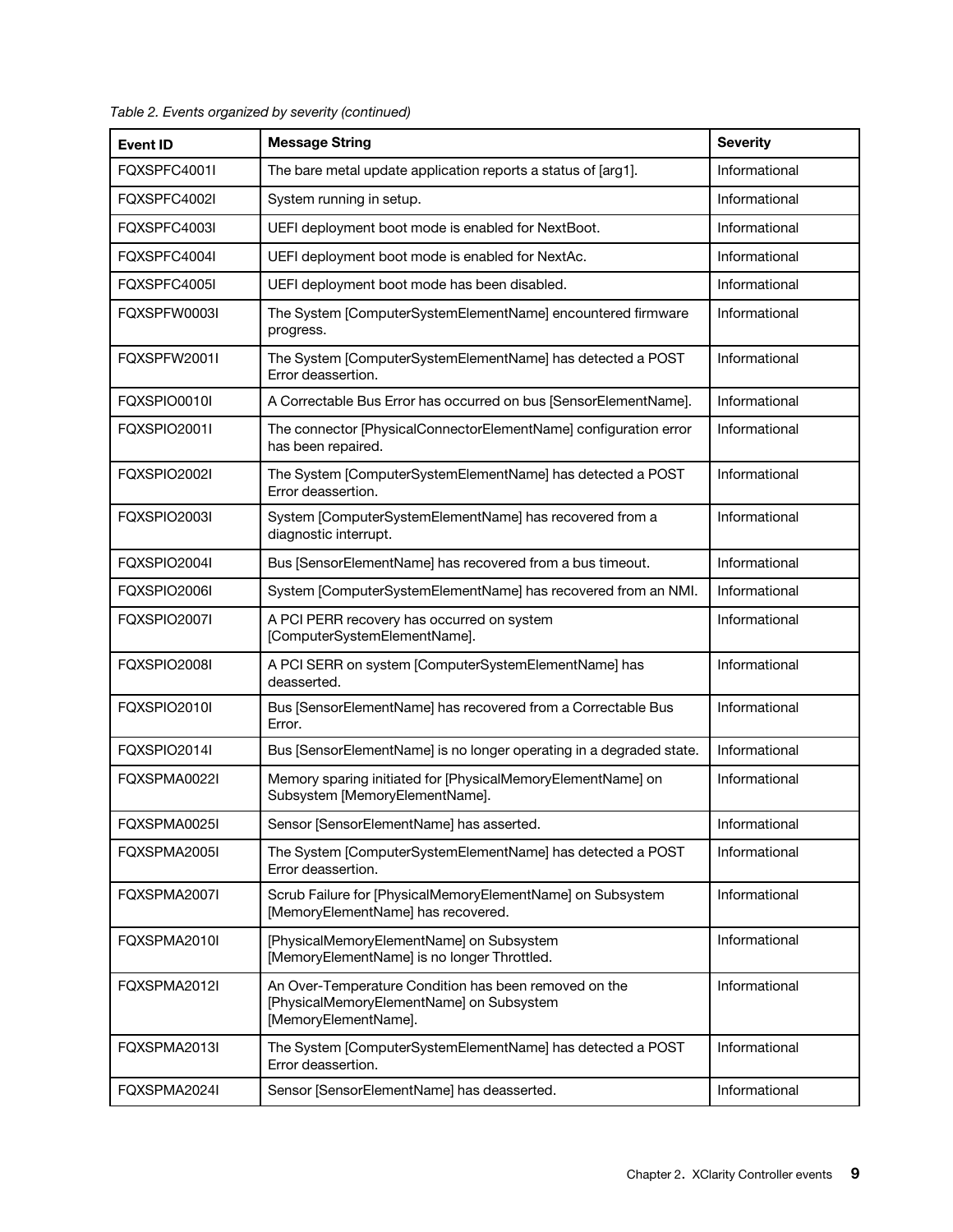| <b>Event ID</b> | <b>Message String</b>                                                                         | <b>Severity</b> |
|-----------------|-----------------------------------------------------------------------------------------------|-----------------|
| FOXSPNM4000I    | Management Controller [arg1] Network Initialization Complete.                                 | Informational   |
| FQXSPNM4001I    | Ethernet Data Rate modified from [arg1] to [arg2] by user [arg3].                             | Informational   |
| FQXSPNM4002I    | Ethernet Duplex setting modified from [arg1] to [arg2] by user [arg3].                        | Informational   |
| FQXSPNM4003I    | Ethernet MTU setting modified from [arg1] to [arg2] by user [arg3].                           | Informational   |
| FQXSPNM4004I    | Ethernet locally administered MAC address modified from [arg1] to<br>[arg2] by user [arg3].   | Informational   |
| FQXSPNM4005I    | Ethernet interface [arg1] by user [arg2].                                                     | Informational   |
| FQXSPNM4006I    | Hostname set to [arg1] by user [arg2].                                                        | Informational   |
| FQXSPNM4007I    | IP address of network interface modified from [arg1] to [arg2] by user<br>[arg3].             | Informational   |
| FQXSPNM4008I    | IP subnet mask of network interface modified from [arg1] to [arg2] by<br>user [arg3].         | Informational   |
| FQXSPNM4009I    | IP address of default gateway modified from [arg1] to [arg2] by user<br>[arg3].               | Informational   |
| FQXSPNM4011I    | ENET[[arg1]] DHCP-HSTN=[arg2], DN=[arg3], IP@=[arg4], SN=[arg5],<br>GW@=[arg6], DNS1@=[arg7]. | Informational   |
| FQXSPNM4012I    | ENET[[arg1]] IP-Cfg:HstName=[arg2], IP@=[arg3],NetMsk=[arg4],<br>$GW@=[arg5]$ .               | Informational   |
| FQXSPNM4013I    | LAN: Ethernet[[arg1]] interface is no longer active.                                          | Informational   |
| FQXSPNM4014I    | LAN: Ethernet[[arg1]] interface is now active.                                                | Informational   |
| FQXSPNM4015I    | DHCP setting changed to [arg1] by user [arg2].                                                | Informational   |
| FQXSPNM4016I    | Domain name set to [arg1] by user [arg2].                                                     | Informational   |
| FQXSPNM4017I    | Domain Source changed to [arg1] by user [arg2].                                               | Informational   |
| FQXSPNM4018I    | DDNS setting changed to [arg1] by user [arg2].                                                | Informational   |
| FQXSPNM4019I    | DDNS registration successful. The domain name is [arg1].                                      | Informational   |
| FOXSPNM4020I    | IPv6 enabled by user [arg1].                                                                  | Informational   |
| FQXSPNM4021I    | IPv6 disabled by user [arg1].                                                                 | Informational   |
| FQXSPNM4022I    | IPv6 static IP configuration enabled by user [arg1].                                          | Informational   |
| FQXSPNM4023I    | IPv6 DHCP enabled by user [arg1].                                                             | Informational   |
| FQXSPNM4024I    | IPv6 stateless auto-configuration enabled by user [arg1].                                     | Informational   |
| FQXSPNM4025I    | IPv6 static IP configuration disabled by user [arg1].                                         | Informational   |
| FQXSPNM4026I    | IPv6 DHCP disabled by user [arg1].                                                            | Informational   |
| FQXSPNM4027I    | IPv6 stateless auto-configuration disabled by user [arg1].                                    | Informational   |
| FQXSPNM4028I    | ENET[[arg1]] IPv6-LinkLocal:HstName=[arg2], IP@=[arg3] ,Pref=[arg4]                           | Informational   |
| FQXSPNM4029I    | ENET[[arg1]] IPv6-Static:HstName=[arg2], IP@=[arg3] ,Pref=[arg4],<br>$GW@=[arg5]$ .           | Informational   |

Table 2. Events organized by severity (continued)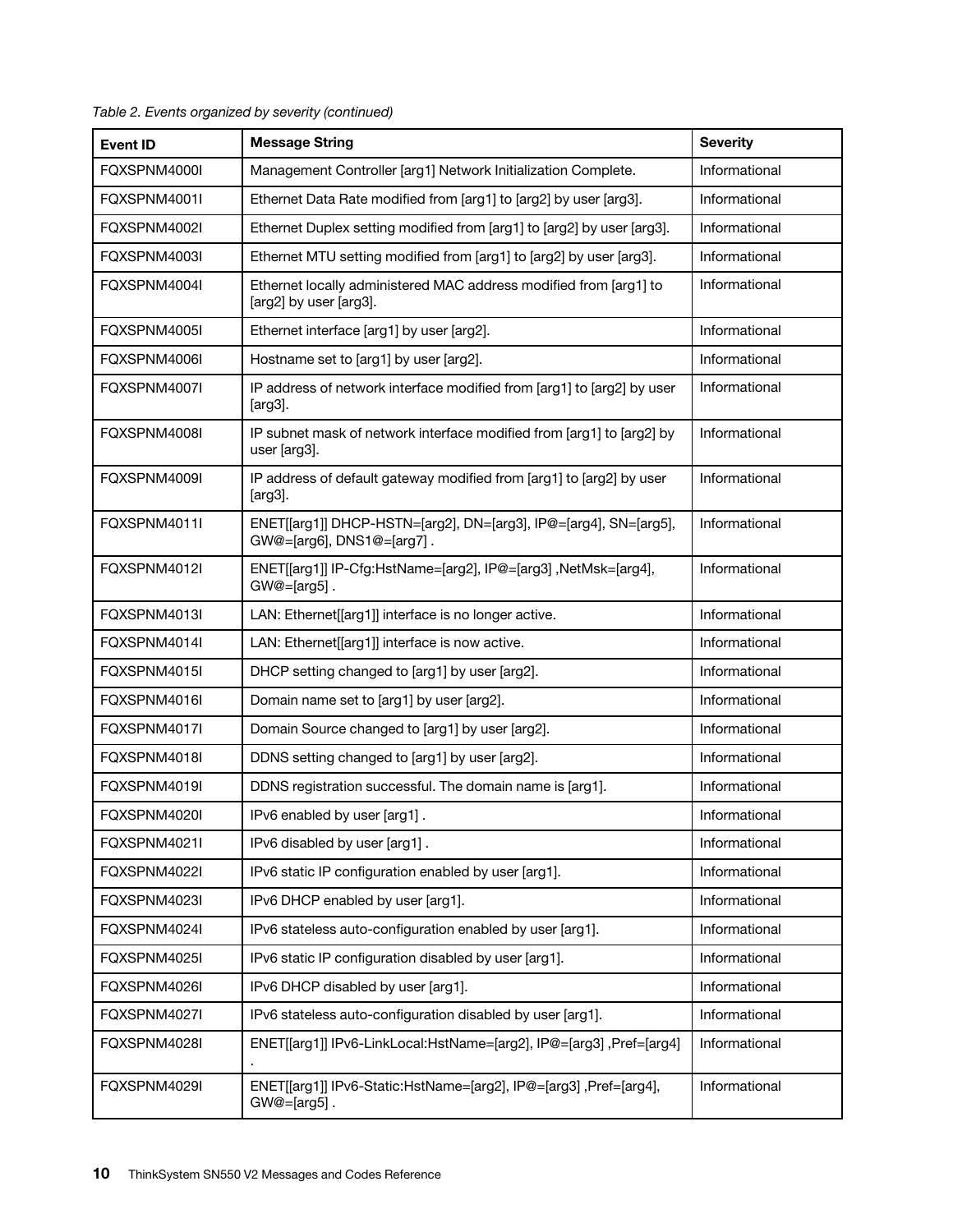| <b>Event ID</b> | <b>Message String</b>                                                                                                                                                                                                  | <b>Severity</b> |
|-----------------|------------------------------------------------------------------------------------------------------------------------------------------------------------------------------------------------------------------------|-----------------|
| FQXSPNM4030I    | ENET[[arg1]] DHCPv6-HSTN=[arg2], DN=[arg3], IP@=[arg4], Pref=<br>[arg5], DNS1@=[arg5].                                                                                                                                 | Informational   |
| FQXSPNM4031I    | IPv6 static address of network interface modified from [arg1] to [arg2]<br>by user [arg3].                                                                                                                             | Informational   |
| FQXSPNM4033I    | Telnet port number changed from [arg1] to [arg2] by user [arg3].                                                                                                                                                       | Informational   |
| FQXSPNM4034I    | SSH port number changed from [arg1] to [arg2] by user [arg3].                                                                                                                                                          | Informational   |
| FQXSPNM4035I    | Web-HTTP port number changed from [arg1] to [arg2] by user [arg3].                                                                                                                                                     | Informational   |
| FQXSPNM4036I    | Web-HTTPS port number changed from [arg1] to [arg2] by user [arg3].                                                                                                                                                    | Informational   |
| FQXSPNM4037I    | CIM/XML HTTP port number changed from [arg1] to [arg2] by user<br>$[arg3]$ .                                                                                                                                           | Informational   |
| FQXSPNM4038I    | CIM/XML HTTPS port number changed from [arg1] to [arg2] by user<br>$[arg3]$ .                                                                                                                                          | Informational   |
| FQXSPNM4039I    | SNMP Agent port number changed from [arg1] to [arg2] by user<br>$[arg3]$ .                                                                                                                                             | Informational   |
| FQXSPNM4040I    | SNMP Traps port number changed from [arg1] to [arg2] by user [arg3].                                                                                                                                                   | Informational   |
| FQXSPNM4041I    | Syslog port number changed from [arg1] to [arg2] by user [arg3].                                                                                                                                                       | Informational   |
| FQXSPNM4042I    | Remote Presence port number changed from [arg1] to [arg2] by user<br>[arg3].                                                                                                                                           | Informational   |
| FQXSPNM4043I    | SMTP Server set by user [arg1] to [arg2]: [arg3].                                                                                                                                                                      | Informational   |
| FQXSPNM4044I    | Telnet [arg1] by user [arg2].                                                                                                                                                                                          | Informational   |
| FQXSPNM4045I    | DNS servers set by user [arg1]: UseAdditionalServers=[arg2],<br>PreferredDNStype=[arg3], IPv4Server1=[arg4], IPv4Server2=[arg5],<br>IPv4Server3=[arg6], IPv6Server1=[arg7], IPv6Server2=[arg8],<br>IPv6Server3=[arg9]. | Informational   |
| FQXSPNM4046I    | LAN over USB [arg1] by user [arg2].                                                                                                                                                                                    | Informational   |
| FOXSPNM4047I    | LAN over USB Port Forwarding set by user [arg1]: ExternalPort=<br>[arg2], USB-LAN port=[arg3].                                                                                                                         | Informational   |
| FQXSPNM4048I    | PXE boot requested by user [arg1].                                                                                                                                                                                     | Informational   |
| FQXSPNM4049I    | User [arg1] has initiated a TKLM Server Connection Test to check<br>connectivity to server [arg2].                                                                                                                     | Informational   |
| FQXSPNM4050I    | User [arg1] has initiated an SMTP Server Connection Test.                                                                                                                                                              | Informational   |
| FQXSPNM4051I    | User [arg1] has set the SMTP Server reverse-path to [arg2].                                                                                                                                                            | Informational   |
| FQXSPNM4052I    | DHCP specified hostname is set to [arg1] by user [arg2].                                                                                                                                                               | Informational   |
| FQXSPNM4053I    | DNS discovery of Lenovo XClarity Administrator has been [arg1] by<br>user [arg2].                                                                                                                                      | Informational   |
| FQXSPNM4054I    | The hostname from DHCP is [arg1] by user [arg2].                                                                                                                                                                       | Informational   |
| FQXSPNM4055I    | The hostname from DHCP is invalid.                                                                                                                                                                                     | Informational   |
| FQXSPNM4056I    | The NTP server address [arg1] is invalid.                                                                                                                                                                              | Informational   |

Table 2. Events organized by severity (continued)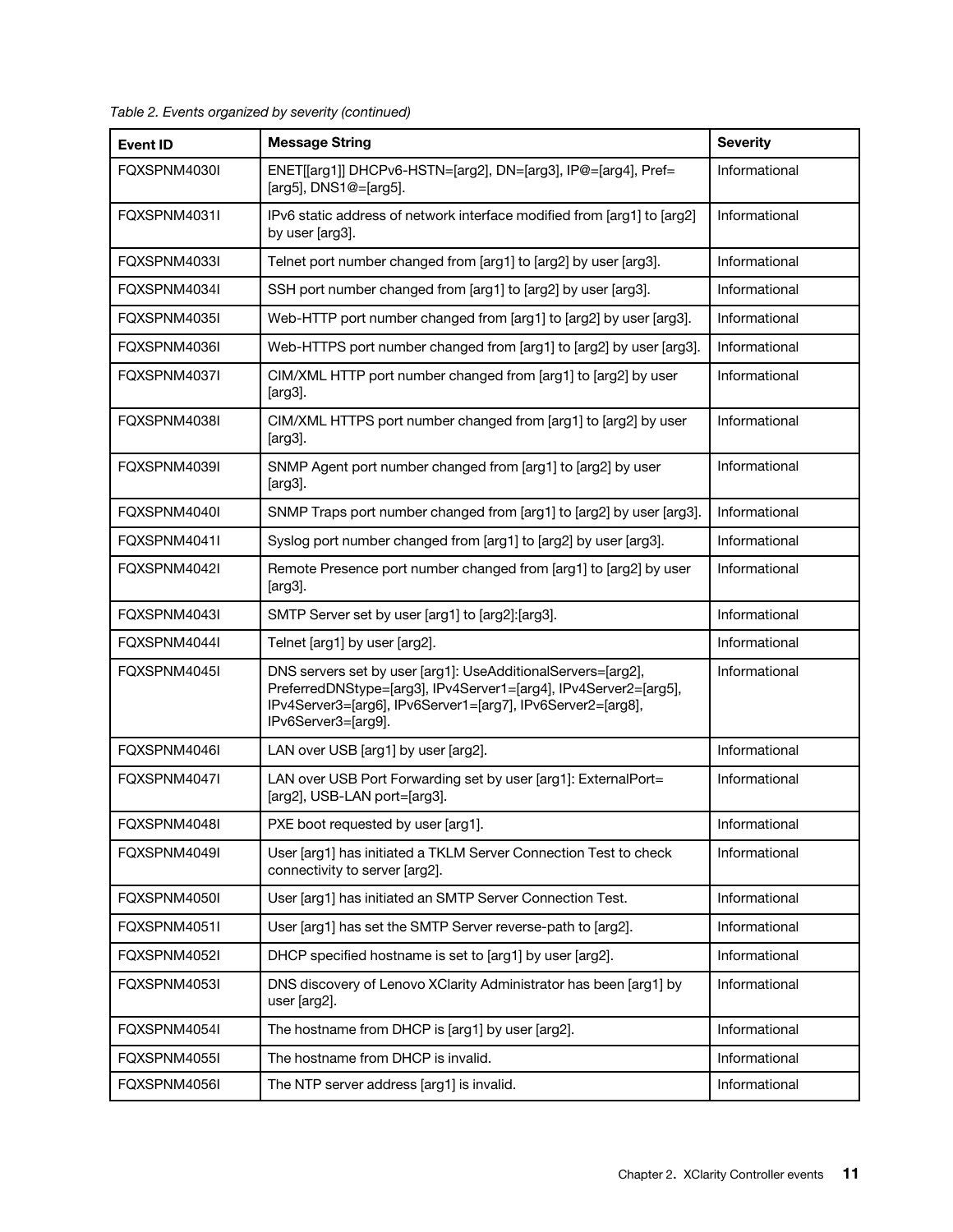| <b>Event ID</b> | <b>Message String</b>                                                                                       | <b>Severity</b> |
|-----------------|-------------------------------------------------------------------------------------------------------------|-----------------|
| FQXSPNM4057I    | Security: IP address: [arg1] had [arg2] login failures, it will be blocked<br>to access for [arg3] minutes. | Informational   |
| FOXSPOS4000I    | OS Watchdog response [arg1] by [arg2].                                                                      | Informational   |
| FOXSPOS4001I    | Watchdog [arg1] Screen Capture Occurred.                                                                    | Informational   |
| FQXSPOS4004I    | Operating System status has changed to [arg1].                                                              | Informational   |
| FQXSPOS4005I    | Host Power-On password changed.                                                                             | Informational   |
| FQXSPOS4006I    | Host Power-On password cleared.                                                                             | Informational   |
| FQXSPOS4007I    | Host Admin password changed.                                                                                | Informational   |
| FQXSPOS4008I    | Host Admin password cleared.                                                                                | Informational   |
| FQXSPOS4009I    | OS Crash Video Captured.                                                                                    | Informational   |
| FQXSPPP4000I    | Attempting to [arg1] server [arg2] by user [arg3].                                                          | Informational   |
| FQXSPPP4001I    | Server Power Off Delay set to [arg1] by user [arg2].                                                        | Informational   |
| FQXSPPP4002I    | Server [arg1] scheduled for [arg2] at [arg3] by user [arg4].                                                | Informational   |
| FQXSPPP4003I    | Server [arg1] scheduled for every [arg2] at [arg3] by user [arg4].                                          | Informational   |
| FQXSPPP4004I    | Server [arg1] [arg2] cleared by user [arg3].                                                                | Informational   |
| FQXSPPP4005I    | The power cap value changed from [arg1] watts to [arg2] watts by<br>user [arg3].                            | Informational   |
| FQXSPPP4006I    | The minimum power cap value changed from [arg1] watts to [arg2]<br>watts.                                   | Informational   |
| FQXSPPP4007I    | The maximum power cap value changed from [arg1] watts to [arg2]<br>watts.                                   | Informational   |
| FQXSPPP4008I    | The soft minimum power cap value changed from [arg1] watts to<br>[arg2] watts.                              | Informational   |
| FQXSPPP4011I    | Power capping was activated by user [arg1].                                                                 | Informational   |
| FQXSPPP4012I    | Power capping was deactivated by user [arg1].                                                               | Informational   |
| FQXSPPP4013I    | Static Power Savings mode has been turned on by user [arg1].                                                | Informational   |
| FQXSPPP4014I    | Static Power Savings mode has been turned off by user [arg1].                                               | Informational   |
| FQXSPPP4015I    | Dynamic Power Savings mode has been turned on by user [arg1].                                               | Informational   |
| FQXSPPP4016I    | Dynamic Power Savings mode has been turned off by user [arg1].                                              | Informational   |
| FQXSPPP4017I    | Power cap and external throttling occurred.                                                                 | Informational   |
| FQXSPPP4018I    | External throttling occurred.                                                                               | Informational   |
| FQXSPPP4019I    | Power cap throttling occurred.                                                                              | Informational   |
| FQXSPPP4020I    | The measured power value has returned below the power cap value.                                            | Informational   |
| FQXSPPP4021I    | The new minimum power cap value has returned below the power cap<br>value.                                  | Informational   |
| FQXSPPP4022I    | The server was restarted for an unknown reason.                                                             | Informational   |

Table 2. Events organized by severity (continued)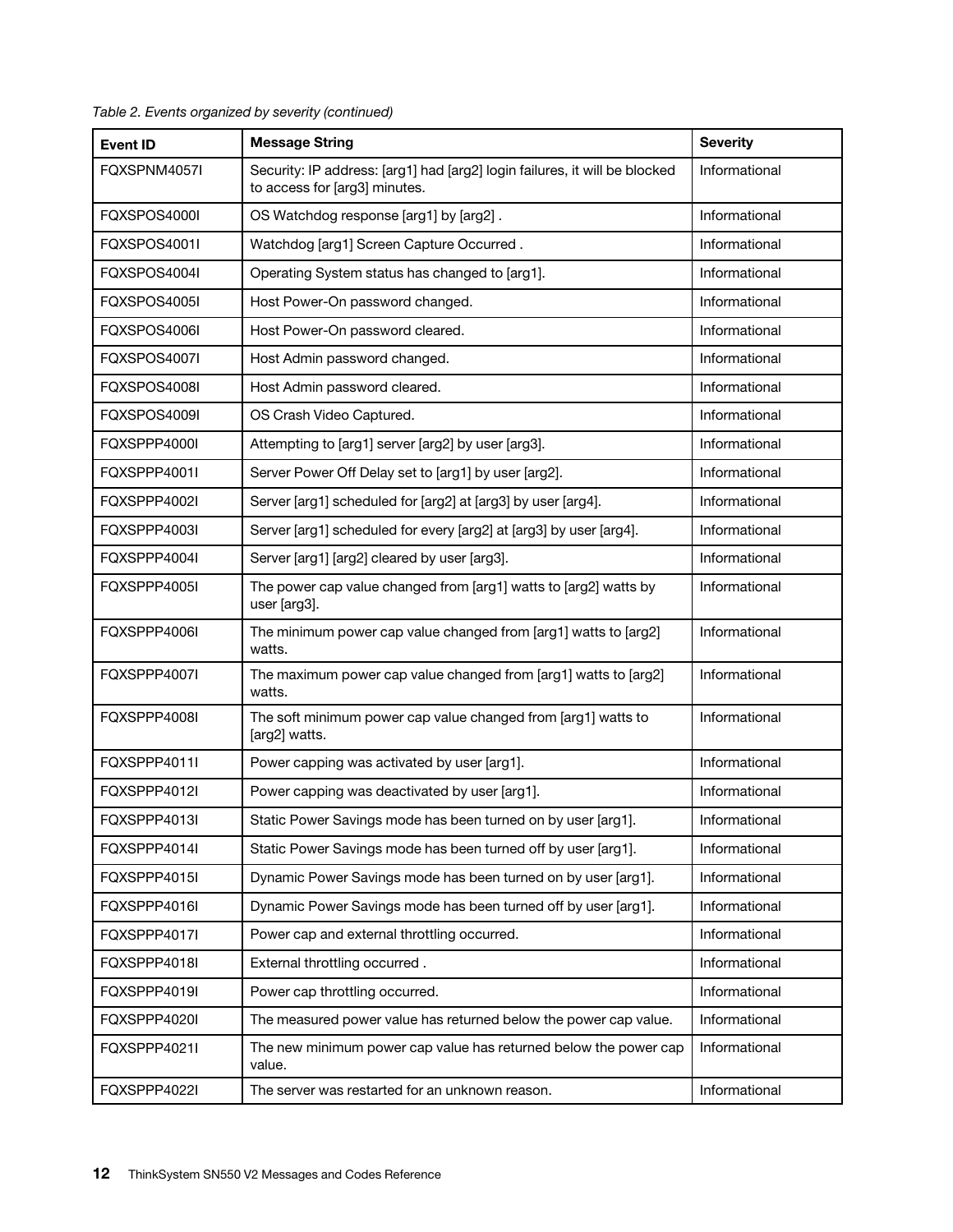| <b>Event ID</b> | <b>Message String</b>                                                                                                     | <b>Severity</b> |
|-----------------|---------------------------------------------------------------------------------------------------------------------------|-----------------|
| FQXSPPP4023I    | The server is restarted by chassis control command.                                                                       | Informational   |
| FQXSPPP4024I    | The server was reset via push button.                                                                                     | Informational   |
| FQXSPPP4025I    | The server was powered-up via power push button.                                                                          | Informational   |
| FQXSPPP4026I    | The server was restarted when the watchdog expired                                                                        | Informational   |
| FQXSPPP4027I    | The server was restarted for OEM reason.                                                                                  | Informational   |
| FQXSPPP4028I    | The server was automatically powered on because the power restore<br>policy is set to always restore                      | Informational   |
| FQXSPPP4029I    | The server was automatically powered on because the power restore<br>policy is set to restore previous power state        | Informational   |
| FQXSPPP4030I    | The server was reset via Platform Event Filter.                                                                           | Informational   |
| FQXSPPP4031I    | The server was power-cycled via Platform Event Filter.                                                                    | Informational   |
| FQXSPPP4032I    | The server was soft reset.                                                                                                | Informational   |
| FQXSPPP4033I    | The server was powered up via Real Time Clock (scheduled power<br>on).                                                    | Informational   |
| FOXSPPP4034I    | The server was powered off for an unknown reason.                                                                         | Informational   |
| FQXSPPP4035I    | The server was powered off by chassis control command.                                                                    | Informational   |
| FQXSPPP4036I    | The server was powered off via push button.                                                                               | Informational   |
| FQXSPPP4037I    | The server was powered off when the watchdog expired.                                                                     | Informational   |
| FQXSPPP4038I    | The server stayed powered off because the power restore policy is set<br>to always restore                                | Informational   |
| FQXSPPP4039I    | Informational<br>The server stayed powered off because the power restore policy is set<br>to restore previous power state |                 |
| FQXSPPP4040I    | The server was powered off via Platform Event Filter.                                                                     | Informational   |
| FQXSPPP4041I    | The server was powered off via Real Time Clock (scheduled power<br>off).                                                  | Informational   |
| FQXSPPP4042I    | Management Controller [arg1] reset was initiated due to Power-On-<br>Reset.                                               | Informational   |
| FQXSPPP4043I    | Management Controller [arg1] reset was initiated by PRESET.                                                               | Informational   |
| FQXSPPP4044I    | Management Controller [arg1] reset was initiated by CMM.                                                                  | Informational   |
| FQXSPPP4045I    | Management Controller [arg1] reset was initiated by XCC firmware.                                                         | Informational   |
| FQXSPPP4046I    | Remote power permission is [arg1].                                                                                        | Informational   |
| FQXSPPP4047I    | Management Controller [arg1] reset was initiated by user [arg2].                                                          | Informational   |
| FQXSPPP4048I    | Attempting to AC power cycle server [arg1] by user [arg2].                                                                | Informational   |
| FQXSPPP4049I    | Management Controller [arg1] reset was initiated by Front Panel.                                                          | Informational   |
| FQXSPPP4050I    | Management Controller [arg1] reset was initiated to activate PFR<br>Firmware.                                             | Informational   |
| FQXSPPR2001I    | [ManagedElementName] detected as absent.                                                                                  | Informational   |

Table 2. Events organized by severity (continued)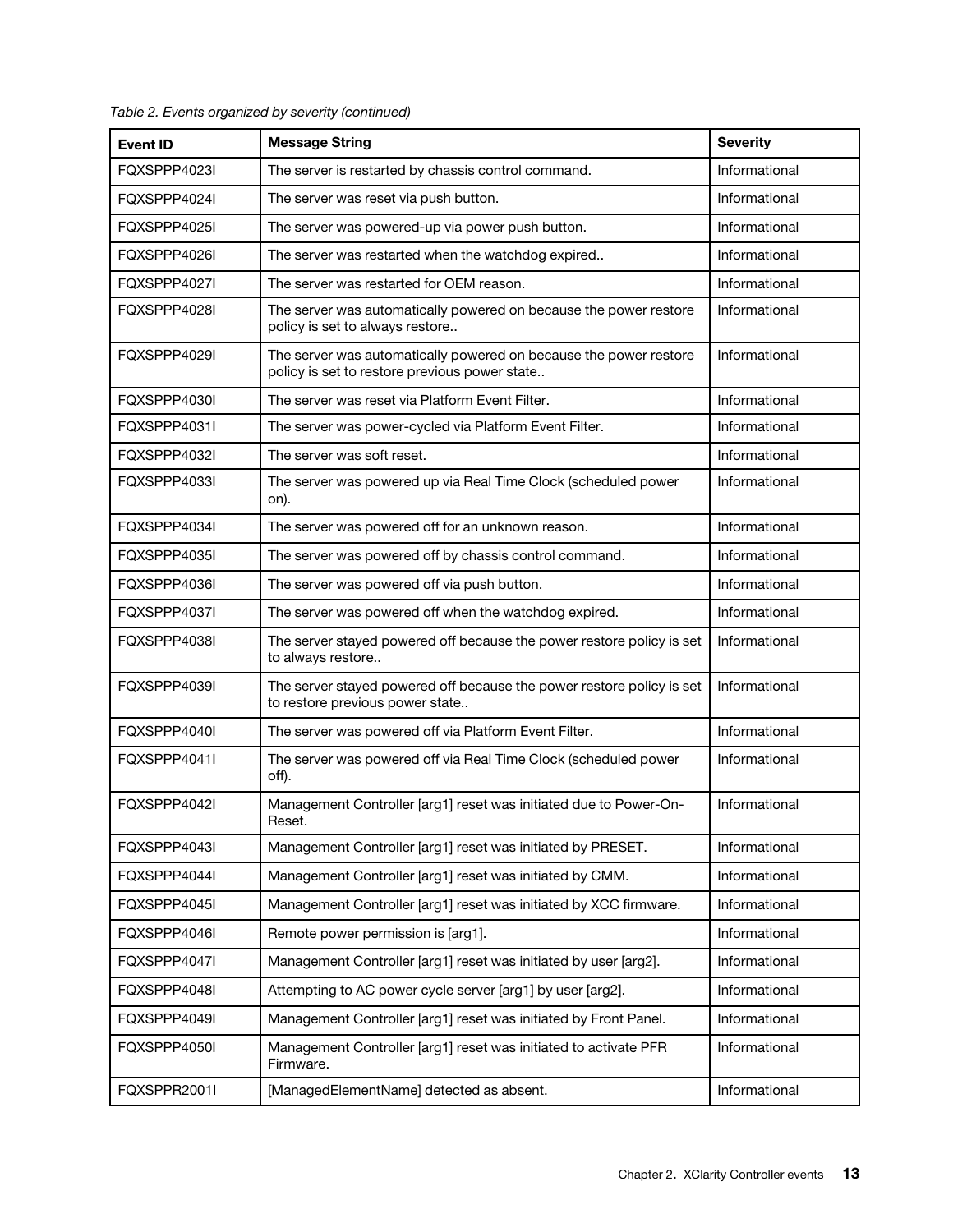| <b>Event ID</b> | <b>Message String</b>                                                                          | <b>Severity</b> |
|-----------------|------------------------------------------------------------------------------------------------|-----------------|
| FQXSPPU2001I    | An Over-Temperature Condition has been removed on<br>[ProcessorElementName].                   | Informational   |
| FQXSPPU2002I    | The Processor [ProcessorElementName] is no longer operating in a<br>Degraded State.            | Informational   |
| FQXSPPU2007I    | The System [ComputerSystemElementName] has detected a POST<br>Error deassertion.               | Informational   |
| FQXSPPW0001I    | [PowerSupplyElementName] has been added to container<br>[PhysicalPackageElementName].          | Informational   |
| FQXSPPW0005I    | [PowerSupplyElementName] is operating in an Input State that is out<br>of range.               | Informational   |
| FQXSPPW0008I    | [SensorElementName] has been turned off.                                                       | Informational   |
| FQXSPPW0009I    | [PowerSupplyElementName] has been Power Cycled.                                                | Informational   |
| FQXSPPW0121I    | There is potential for power capping when configuration exceeds<br>maximum power limit.        | Informational   |
| FOXSPPW2001I    | [PowerSupplyElementName] has been removed from container<br>[PhysicalPackageElementName].      | Informational   |
| FQXSPPW2002I    | [PowerSupplyElementName] has returned to OK status.                                            | Informational   |
| FQXSPPW2003I    | Failure no longer predicted on [PowerSupplyElementName].                                       | Informational   |
| FQXSPPW2006I    | [PowerSupplyElementName] has returned to a Normal Input State.                                 | Informational   |
| FQXSPPW2007I    | [PowerSupplyElementName] Configuration is OK.                                                  | Informational   |
| FQXSPPW2008I    | [PowerSupplyElementName] has been turned on.                                                   | Informational   |
| FQXSPPW2018I    | [PowerSupplyElementName] out-of-range has returned to a Normal<br>Input State.                 | Informational   |
| FQXSPPW2031I    | Numeric sensor [NumericSensorElementName] going low (lower non-<br>critical) has deasserted.   | Informational   |
| FQXSPPW2035I    | Numeric sensor [NumericSensorElementName] going low (lower<br>critical) has deasserted.        | Informational   |
| FQXSPPW2047I    | Numeric sensor [NumericSensorElementName] going high (upper<br>critical) has deasserted.       | Informational   |
| FQXSPPW2057I    | Sensor [SensorElementName] has deasserted the transition from<br>normal to non-critical state. | Informational   |
| FQXSPPW2061I    | Sensor [SensorElementName] has transitioned to a less severe state<br>from critical.           | Informational   |
| FQXSPPW2062I    | Sensor [SensorElementName] has transitioned to a less severe state<br>from critical.           | Informational   |
| FQXSPPW2063I    | Sensor [SensorElementName] has transitioned to a less severe state<br>from critical.           | Informational   |
| FQXSPPW2079I    | Sensor [SensorElementName] has deasserted the transition to non-<br>recoverable.               | Informational   |
| FQXSPPW2101I    | Redundancy Degraded for [RedundancySetElementName] has<br>deasserted.                          | Informational   |

Table 2. Events organized by severity (continued)

H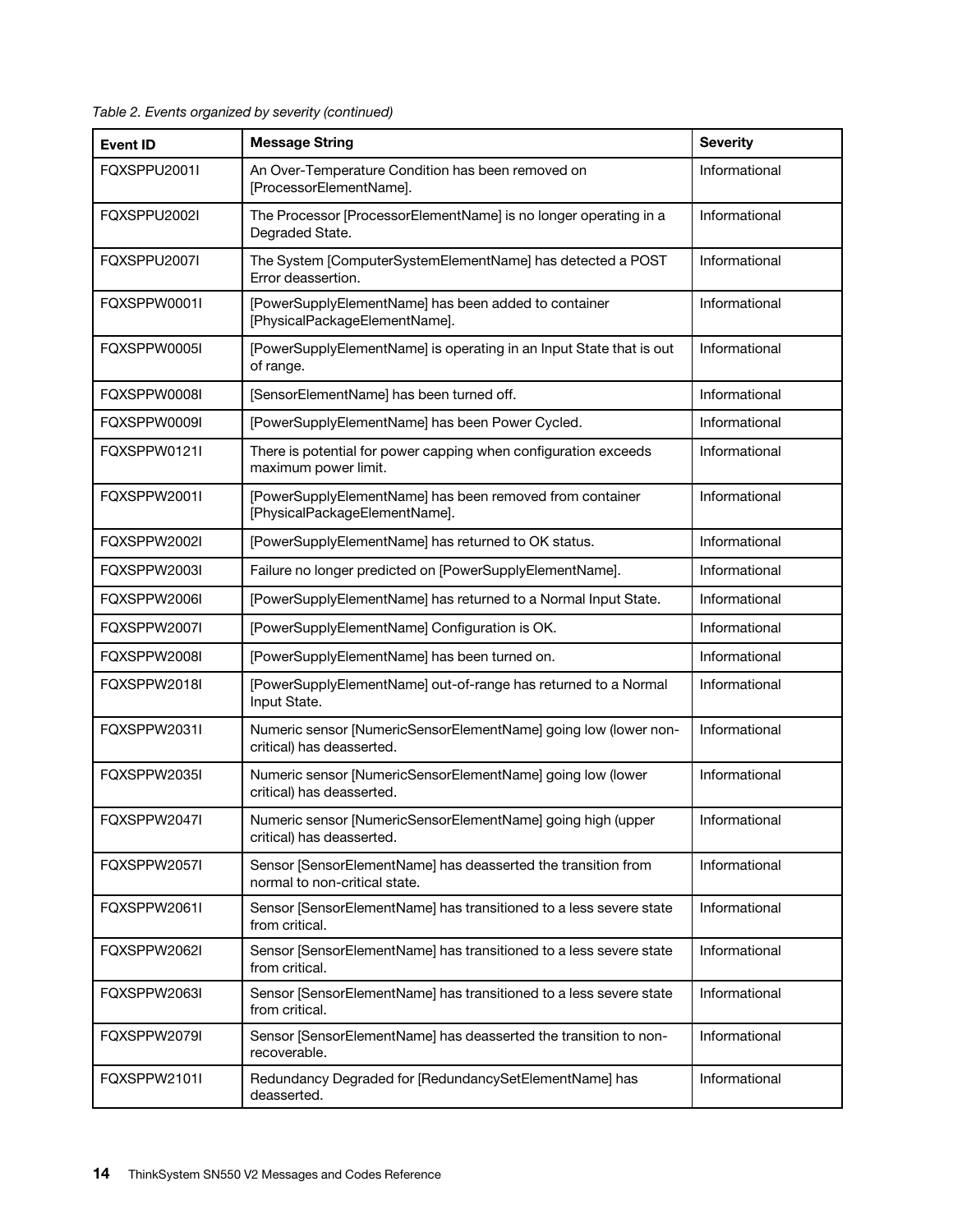| <b>Event ID</b> | <b>Message String</b>                                                                                                            | <b>Severity</b> |
|-----------------|----------------------------------------------------------------------------------------------------------------------------------|-----------------|
| FQXSPPW2104I    | Non-redundant:Sufficient Resources from Redundancy Degraded or<br>Fully Redundant for [RedundancySetElementName] has deasserted. | Informational   |
| FQXSPPW2110I    | Non-redundant:Insufficient Resources for<br>[RedundancySetElementName] has deasserted.                                           | Informational   |
| FQXSPPW2118I    | The current chassis configuration is now compatible to support for<br>PMEM operation.                                            | Informational   |
| FQXSPPW2120I    | The current PSU in the chassis is now compatible with ThinkSystem<br>SN550 V2.                                                   | Informational   |
| FQXSPPW2122I    | Minimum CMM firmware level has been met for SN550 V2 support.                                                                    | Informational   |
| FQXSPPW4001I    | PCIe Power Brake for [arg1] has been [arg2].                                                                                     | Informational   |
| FQXSPSB2000I    | The System [ComputerSystemElementName] has detected a POST<br>Error deassertion.                                                 | Informational   |
| FQXSPSD0000I    | The [StorageVolumeElementName] has been added.                                                                                   | Informational   |
| FQXSPSD0001I    | The [StorageVolumeElementName] Drive [arg1] in the enclosure/<br>chassis(MTM-SN: [arg2]) has been added.                         | Informational   |
| FQXSPSD0003I    | Hot Spare enabled for [ComputerSystemElementName].                                                                               | Informational   |
| FOXSPSD0005I    | Hot Spare enabled for drive [arg1] in the enclosure/chassis (MTM-SN:<br>[arg2]).                                                 | Informational   |
| FQXSPSD0007I    | Rebuild in progress for Array in system<br>[ComputerSystemElementName].                                                          | Informational   |
| FQXSPSD0008I    | Array rebuild in progress on drive [arg1] in the enclosure/chassis<br>(MTM-S/N: [arg2]).                                         | Informational   |
| FQXSPSD2000I    | The [StorageVolumeElementName] has been removed from unit<br>[PhysicalPackageElementName].                                       | Informational   |
| FOXSPSD2001I    | The [StorageVolumeElementName] has been enabled.                                                                                 | Informational   |
| FQXSPSD2002I    | Failure no longer Predicted on [StorageVolumeElementName] for<br>array [ComputerSystemElementName].                              | Informational   |
| FQXSPSD2003I    | Hot spare disabled for [ComputerSystemElementName].                                                                              | Informational   |
| FQXSPSD2005I    | Critical Array [ComputerSystemElementName] has deasserted.                                                                       | Informational   |
| FQXSPSD2006I    | Array in system [ComputerSystemElementName] has been restored.                                                                   | Informational   |
| FQXSPSD2007I    | Rebuild completed for Array in system<br>[ComputerSystemElementName].                                                            | Informational   |
| FQXSPSD2008I    | Drive [arg1] in the enclosure/chassis(MTM-SN: [arg2]) has been<br>enabled.                                                       | Informational   |
| FQXSPSD2010I    | Drive [arg1] in the enclosure/chassis(MTM-SN: [arg2]) has been<br>removed.                                                       | Informational   |
| FQXSPSD2011I    | Failure no longer Predicted on drive [arg1] in the enclosure/chassis<br>(MTM-S/N: [arg2]).                                       | Informational   |
| FQXSPSD2012I    | Hot Spare disabled for drive [arg1] in the enclosure/chassis (MTM-SN:<br>[arg2]).                                                | Informational   |

Table 2. Events organized by severity (continued)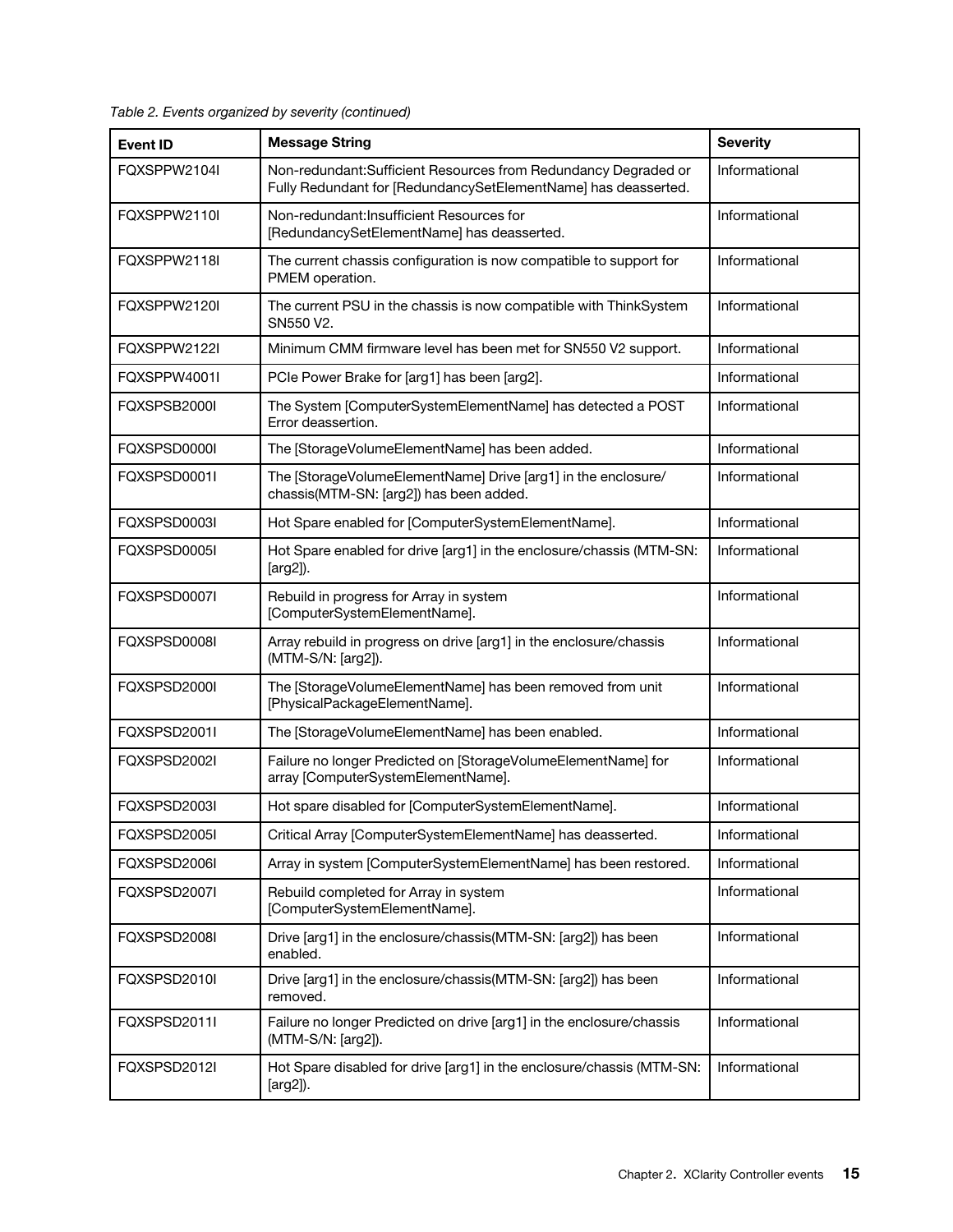|  |  | Table 2. Events organized by severity (continued) |  |  |  |  |
|--|--|---------------------------------------------------|--|--|--|--|
|--|--|---------------------------------------------------|--|--|--|--|

| <b>Event ID</b> | <b>Message String</b>                                                                                                                                                                                                                                                                       | <b>Severity</b> |
|-----------------|---------------------------------------------------------------------------------------------------------------------------------------------------------------------------------------------------------------------------------------------------------------------------------------------|-----------------|
| FQXSPSD2013I    | Array critical deasserted on drive [arg1] in the enclosure/chassis<br>(MTM-S/N: [arg2]).                                                                                                                                                                                                    | Informational   |
| FQXSPSD2014I    | Array restored on drive [arg1] in the enclosure/chassis (MTM-S/N:<br>$[arg2]$ ).                                                                                                                                                                                                            | Informational   |
| FQXSPSD2015I    | Array rebuild completed on drive [arg1] in the enclosure/chassis<br>(MTM-S/N: [arg2]).                                                                                                                                                                                                      | Informational   |
| FQXSPSE4001I    | Remote Login Successful. Login ID: [arg1] using [arg2] from [arg3] at<br>IP address [arg4].                                                                                                                                                                                                 | Informational   |
| FQXSPSE4002I    | Security: Userid: [arg1] using [arg2] had [arg3] login failures from WEB<br>client at IP address [arg4].                                                                                                                                                                                    | Informational   |
| FQXSPSE4003I    | Security: Login ID: [arg1] had [arg2] login failures from CLI at [arg3].                                                                                                                                                                                                                    | Informational   |
| FQXSPSE4004I    | Remote access attempt failed. Invalid userid or password received.<br>Userid is [arg1] from WEB browser at IP address [arg2].                                                                                                                                                               | Informational   |
| FQXSPSE4005I    | Remote access attempt failed. Invalid userid or password received.<br>Userid is [arg1] from TELNET client at IP address [arg2].                                                                                                                                                             | Informational   |
| FQXSPSE4007I    | Security: Userid: [arg1] using [arg2] had [arg3] login failures from an<br>SSH client at IP address [arg4].                                                                                                                                                                                 | Informational   |
| FOXSPSE4008I    | SNMPv1 [arg1] set by user [arg2]: Name=[arg3], AccessType=[arg4],<br>Address=[arg5], .                                                                                                                                                                                                      | Informational   |
| FQXSPSE4009I    | LDAP Server configuration set by user [arg1]: SelectionMethod=<br>[arg2], DomainName=[arg3], Server1=[arg4], Server2=[arg5], Server3=<br>[arg6], Server4=[arg7].                                                                                                                            | Informational   |
| FQXSPSE4010I    | LDAP set by user [arg1]: RootDN=[arg2], UIDSearchAttribute=[arg3],<br>BindingMethod=[arg4], EnhancedRBS=[arg5], TargetName=[arg6],<br>GroupFilter=[arg7], GroupAttribute=[arg8], LoginAttribute=[arg9].                                                                                     | Informational   |
| FQXSPSE4011I    | Secure Web services (HTTPS) [arg1] by user [arg2].                                                                                                                                                                                                                                          | Informational   |
| FOXSPSE4012I    | Secure CIM/XML(HTTPS) [arg1] by user [arg2].                                                                                                                                                                                                                                                | Informational   |
| FQXSPSE4013I    | Secure LDAP [arg1] by user [arg2].                                                                                                                                                                                                                                                          | Informational   |
| FQXSPSE4014I    | SSH [arg1] by user [arg2].                                                                                                                                                                                                                                                                  | Informational   |
| FQXSPSE4015I    | Global Login General Settings set by user [arg1]:<br>AuthenticationMethod=[arg2], LockoutPeriod=[arg3],<br>SessionTimeout=[arg4].                                                                                                                                                           | Informational   |
| FQXSPSE4016I    | Global Login Account Security set by user [arg1]: PasswordRequired=<br>[arg2], PasswordExpirationPeriod=[arg3],<br>MinimumPasswordReuseCycle=[arg4], MinimumPasswordLength=<br>[arg5], MinimumPasswordChangeInterval=[arg6],<br>MaxmumLoginFailures=[arg7], LockoutAfterMaxFailures=[arg8]. |                 |
| FQXSPSE4017I    | User [arg1] created.                                                                                                                                                                                                                                                                        | Informational   |
| FQXSPSE4018I    | User [arg1] removed.                                                                                                                                                                                                                                                                        | Informational   |
| FQXSPSE4019I    | User [arg1] password modified.                                                                                                                                                                                                                                                              | Informational   |
| FQXSPSE4020I    | User [arg1] role set to [arg2].                                                                                                                                                                                                                                                             | Informational   |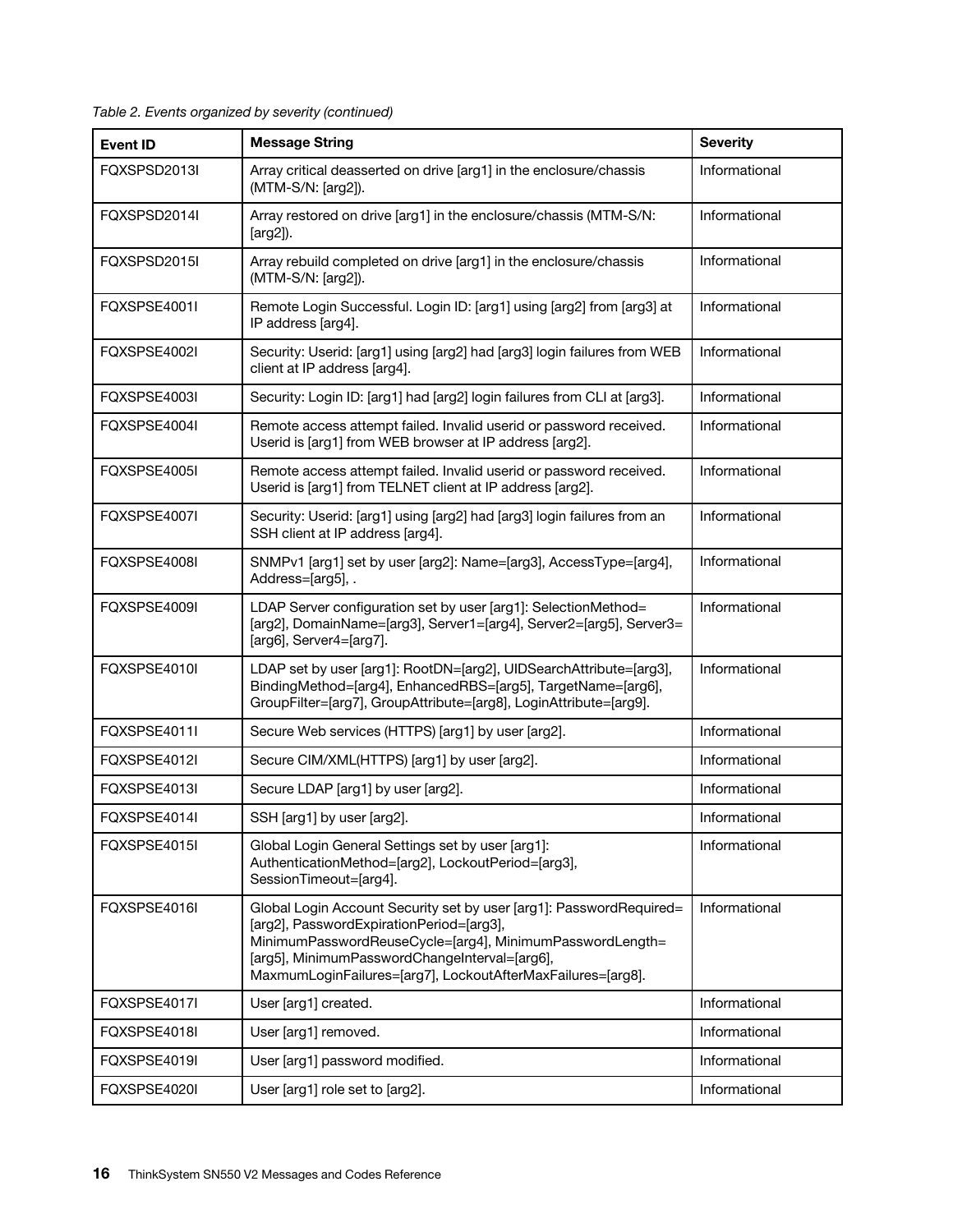| <b>Event ID</b> | <b>Message String</b>                                                                                                                   | <b>Severity</b> |
|-----------------|-----------------------------------------------------------------------------------------------------------------------------------------|-----------------|
| FQXSPSE4021I    | User [arg1] custom privileges set: [arg2][arg3][arg4][arg5][arg6][arg7]<br>$[arg8]$ .                                                   | Informational   |
| FQXSPSE4022I    | User [arg1] for SNMPv3 set: AuthenticationProtocol=[arg2],<br>PrivacyProtocol=[arg3], AccessType=[arg4], HostforTraps=[arg5].           | Informational   |
| FQXSPSE4023I    | SSH Client key added for user [arg1].                                                                                                   | Informational   |
| FOXSPSE4024I    | SSH Client key imported for user [arg1] from [arg2].                                                                                    | Informational   |
| FQXSPSE4025I    | SSH Client key removed from user [arg1].                                                                                                | Informational   |
| FQXSPSE4026I    | Security: Userid: [arg1] had [arg2] login failures from a CIM client at IP<br>address [arg3].                                           | Informational   |
| FQXSPSE4027I    | Remote access attempt failed. Invalid userid or password received.<br>Userid is [arg1] from a CIM client at IP address [arg2].          | Informational   |
| FQXSPSE4028I    | Security: Userid: [arg1] had [arg2] login failures from IPMI client at IP<br>address [arg3].                                            | Informational   |
| FOXSPSE4029I    | Security: Userid: [arg1] had [arg2] login failures from SNMP client at IP<br>address [arg3].                                            | Informational   |
| FQXSPSE4030I    | Security: Userid: [arg1] had [arg2] login failures from IPMI serial client.                                                             | Informational   |
| FQXSPSE4031I    | Remote Login Successful. Login ID: [arg1] from [arg2] serial interface.                                                                 | Informational   |
| FQXSPSE4032I    | Login ID: [arg1] from [arg2] at IP address [arg3] has logged off.                                                                       | Informational   |
| FQXSPSE4033I    | Login ID: [arg1] from [arg2] at IP address [arg3] has been logged off.                                                                  | Informational   |
| FQXSPSE4034I    | User [arg1] has removed a certificate.                                                                                                  | Informational   |
| FQXSPSE4035I    | A certificate has been revoked.                                                                                                         | Informational   |
| FQXSPSE4036I    | The [arg1] certificate is expired and has been removed.                                                                                 | Informational   |
| FQXSPSE4037I    | Crypto mode modified from [arg1] to [arg2] by user [arg3].                                                                              | Informational   |
| FQXSPSE4038I    | Minimum TLS level modified from [arg1] to [arg2] by user [arg3].                                                                        | Informational   |
| FQXSPSE4039I    | Temporary user account [arg1] is created by inband tool.                                                                                | Informational   |
| FQXSPSE4040I    | Temporary user account [arg1] expires.                                                                                                  | Informational   |
| FQXSPSE4041I    | Security: Userid: [arg1] had [arg2] login failures from a SFTP client at<br>IP address [arg3].                                          | Informational   |
| FQXSPSE4042I    | The third-party password function [arg1].                                                                                               | Informational   |
| FQXSPSE4043I    | Retrieving the third-party password [arg1].                                                                                             | Informational   |
| FQXSPSE4044I    | User [arg1] third-party hashed password has been [arg2].                                                                                | Informational   |
| FQXSPSE4045I    | The Salt of user [arg1] third-party password has been [arg2].                                                                           | Informational   |
| FQXSPSE4046I    | The third-party password of the user [arg1] has been retrieved.                                                                         | Informational   |
| FQXSPSE4047I    | Role [arg1] is [arg2] and assigned with custom privileges [arg3][arg4]<br>[arg5][arg6][arg7][arg8][arg9][arg10][arg11] by user [arg12]. | Informational   |
| FQXSPSE4048I    | Role [arg1] is removed by user [arg2].                                                                                                  | Informational   |
| FQXSPSE4049I    | Role [arg1] is assigned to user [arg2] by user [arg3].                                                                                  | Informational   |

Table 2. Events organized by severity (continued)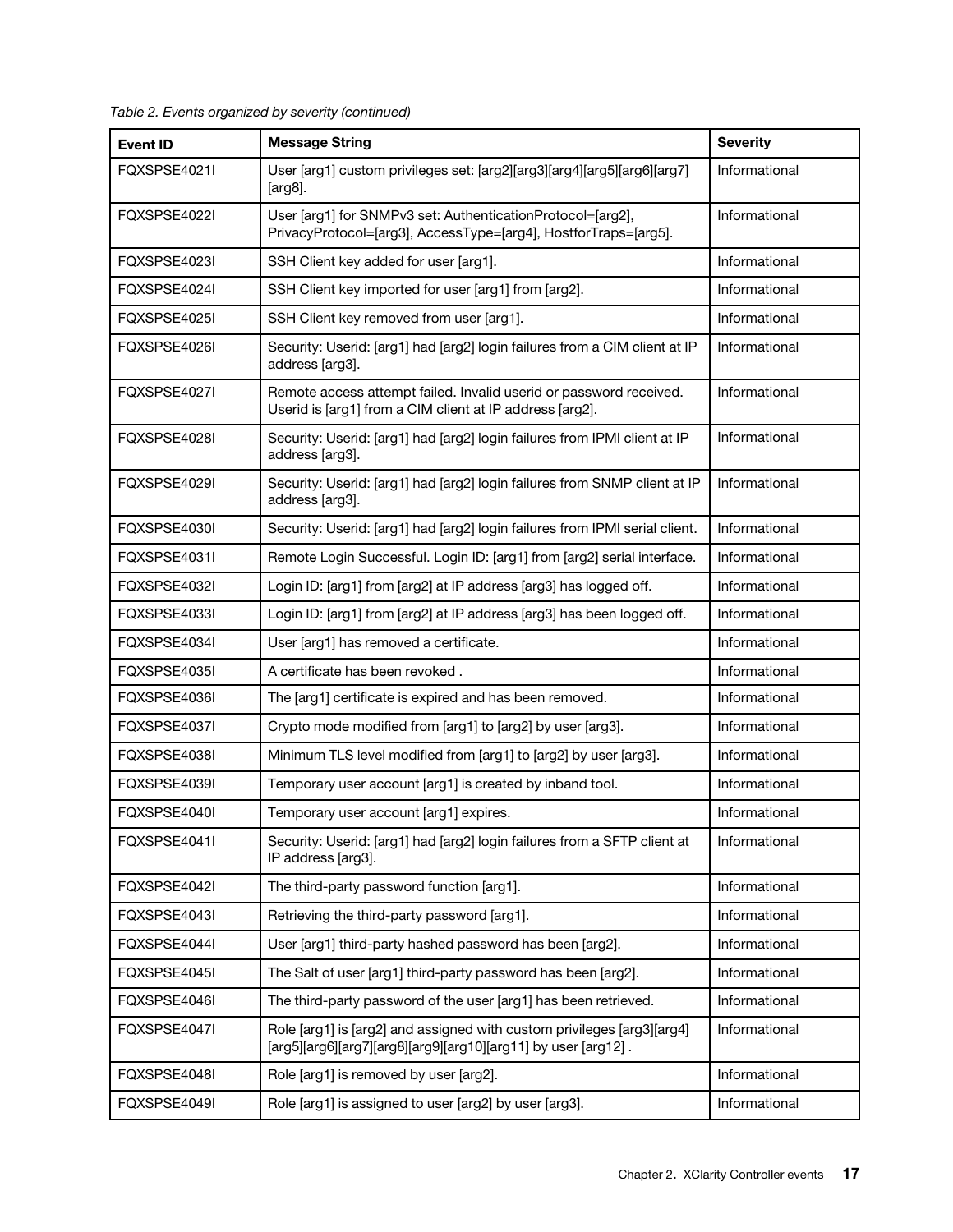| <b>Event ID</b> | <b>Message String</b>                                                                                                                                                                                                          | <b>Severity</b> |
|-----------------|--------------------------------------------------------------------------------------------------------------------------------------------------------------------------------------------------------------------------------|-----------------|
| FQXSPSE4050I    | [arg1] sent IPMI command from [arg2], raw data: [arg3][arg4][arg5].                                                                                                                                                            | Informational   |
| FQXSPSR2001I    | Sensor [SensorElementName] has deasserted the transition to non-<br>recoverable from a less severe state.                                                                                                                      | Informational   |
| FQXSPSS4000I    | Management Controller Test Alert Generated by [arg1].                                                                                                                                                                          | Informational   |
| FQXSPSS4001I    | Server General Settings set by user [arg1]: Name=[arg2], Contact=<br>[arg3], Location=[arg4], Room=[arg5], RackID=[arg6], Rack U-<br>position=[arg7], Address=[arg8].                                                          | Informational   |
| FOXSPSS4002I    | License key for [arg1] added by user [arg2].                                                                                                                                                                                   | Informational   |
| FQXSPSS4003I    | License key for [arg1] removed by user [arg2].                                                                                                                                                                                 | Informational   |
| FQXSPSS4004I    | Test Call Home Generated by user [arg1].                                                                                                                                                                                       | Informational   |
| FQXSPSS4005I    | Manual Call Home by user [arg1]: [arg2].                                                                                                                                                                                       | Informational   |
| FQXSPSS4006I    | Call Home to [arg1] failed to complete: [arg2].                                                                                                                                                                                | Informational   |
| FQXSPSS4007I    | The BMC functionality tier is changed from [arg1] to [arg2].                                                                                                                                                                   | Informational   |
| FQXSPSS4008I    | The [arg1] setting has been changed to [arg2] by user [arg3].                                                                                                                                                                  | Informational   |
| FOXSPSS4009I    | System enters LXPM maintenance mode.                                                                                                                                                                                           | Informational   |
| FQXSPSS4010I    | Test Audit Log generated by user [arg1].                                                                                                                                                                                       | Informational   |
| FQXSPTR4000I    | Management Controller [arg1] clock has been set from NTP server<br>$[arg2]$ .                                                                                                                                                  | Informational   |
| FQXSPTR4001I    | Date and Time set by user [arg1]: Date=[arg2], Time-[arg3], DST Auto-<br>adjust=[arg4], Timezone=[arg5].                                                                                                                       | Informational   |
| FQXSPTR4002I    | Synchronize time setting by user [arg1]: Mode=Sync with NTP Server,<br>NTPServerHost1=[arg2]:[arg3],NTPServerHost2=[arg4]:[arg5],<br>NTPServerHost3=[arg6]:[arg7],NTPServerHost4=[arg8]:[arg9],<br>NTPUpdateFrequency=[arg10]. |                 |
| FQXSPTR4003I    | Synchronize time setting by user [arg1]: Mode=Sync with server<br>clock.                                                                                                                                                       | Informational   |
| FOXSPUN0017I    | Sensor [SensorElementName] has transitioned to normal state.                                                                                                                                                                   | Informational   |
| FQXSPUN0026I    | Device [LogicalDeviceElementName] has been added.                                                                                                                                                                              | Informational   |
| FQXSPUN0048I    | The RAID controller in PCI slot [arg1] in optimal status.                                                                                                                                                                      | Informational   |
| FQXSPUN2009I    | Sensor [SensorElementName] has deasserted.                                                                                                                                                                                     | Informational   |
| FQXSPUN2012I    | Sensor [SensorElementName] has deasserted.                                                                                                                                                                                     | Informational   |
| FQXSPUN2018I    | Sensor [SensorElementName] has deasserted the transition from<br>normal to non-critical state.                                                                                                                                 | Informational   |
| FQXSPUN2019I    | Sensor [SensorElementName] has transitioned to a less severe state<br>from critical.                                                                                                                                           | Informational   |
| FQXSPUN2023I    | Sensor [SensorElementName] has deasserted the transition to non-<br>recoverable.                                                                                                                                               | Informational   |
| FQXSPUN2030I    | Device [LogicalDeviceElementName] has been removed from unit<br>[PhysicalPackageElementName].                                                                                                                                  | Informational   |

Table 2. Events organized by severity (continued)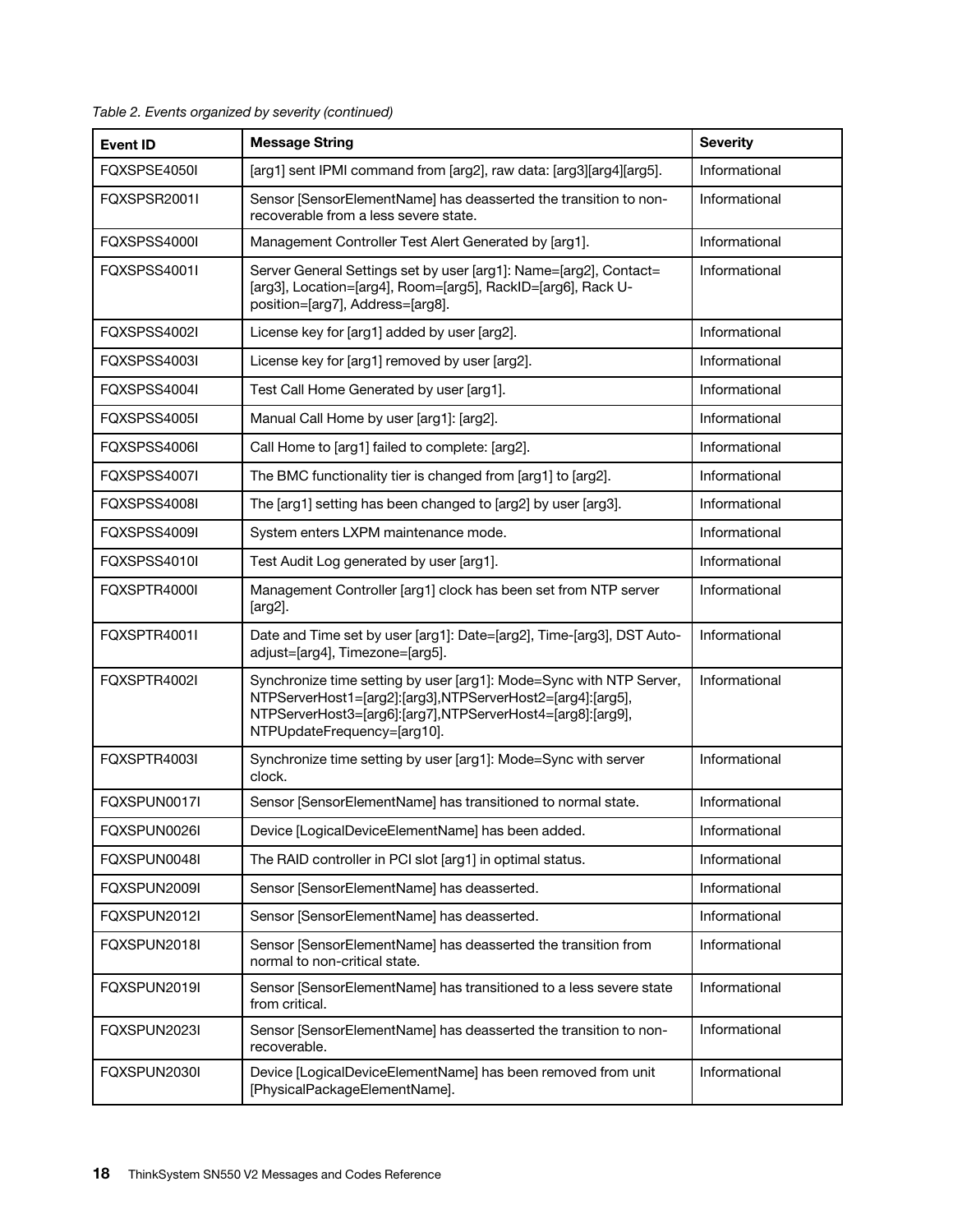| <b>Event ID</b> | <b>Message String</b>                                                                             | <b>Severity</b> |
|-----------------|---------------------------------------------------------------------------------------------------|-----------------|
| FQXSPUN2050I    | The RAID controller in PCI slot [arg1] is no longer in critical status.                           | Informational   |
| FQXSPUP0002I    | A firmware or software change occurred on system<br>[ComputerSystemElementName].                  | Informational   |
| FQXSPUP4001I    | Flash of [arg1] from [arg2] succeeded for user [arg3].                                            | Informational   |
| FQXSPUP4002I    | Flash of [arg1] from [arg2] failed for user [arg3].                                               | Informational   |
| FQXSPWD0000I    | Watchdog Timer expired for [WatchdogElementName].                                                 | Informational   |
| FQXSPWD0001I    | Reboot of system [ComputerSystemElementName] initiated by<br>watchdog [WatchdogElementName].      | Informational   |
| FQXSPWD0002I    | Powering off system [ComputerSystemElementName] initiated by<br>watchdog [WatchdogElementName].   | Informational   |
| FQXSPWD0003I    | Power cycle of system [ComputerSystemElementName] initiated by<br>watchdog [WatchdogElementName]. | Informational   |
| FQXSPWD0004I    | Watchdog Timer interrupt occurred for [WatchdogElementName].                                      | Informational   |
| FQXSPBR4001I    | Running the backup Management Controller [arg1] main application.                                 | Warning         |
| FQXSPCA0007J    | Numeric sensor [NumericSensorElementName] going high (upper<br>non-critical) has asserted.        | Warning         |
| FQXSPCA0015J    | Sensor [SensorElementName] has transitioned from normal to non-<br>critical state.                | Warning         |
| FQXSPDM4002I    | Device [arg1] VPD is not valid.                                                                   | Warning         |
| FQXSPEA0001J    | Sensor [SensorElementName] has transitioned from normal to non-<br>critical state.                | Warning         |
| FQXSPIO0014J    | Bus [SensorElementName] is operating in a degraded state.                                         | Warning         |
| FQXSPMA0010J    | [PhysicalMemoryElementName] on Subsystem<br>[MemoryElementName] Throttled.                        | Warning         |
| FQXSPMA0011G    | Memory Logging Limit Reached for [PhysicalMemoryElementName]<br>on Subsystem [MemoryElementName]. | Warning         |
| FQXSPNM4010I    | DHCP[[arg1]] failure, no IP address assigned.                                                     | Warning         |
| FQXSPNM4032I    | DHCPv6 failure, no IP address assigned.                                                           | Warning         |
| FQXSPPP4009I    | The measured power value exceeded the power cap value.                                            | Warning         |
| FQXSPPP4010I    | The new minimum power cap value exceeded the power cap value.                                     | Warning         |
| FQXSPPU0002G    | The Processor [ProcessorElementName] is operating in a Degraded<br>State.                         | Warning         |
| FQXSPPW0003G    | Failure predicted on [PowerSupplyElementName].                                                    | Warning         |
| FQXSPPW0006I    | [PowerSupplyElementName] has lost input.                                                          | Warning         |
| FQXSPPW0031J    | Numeric sensor [NumericSensorElementName] going low (lower non-<br>critical) has asserted.        | Warning         |
| FQXSPPW0057J    | Sensor [SensorElementName] has transitioned from normal to non-<br>critical state.                |                 |
| FQXSPPW0101J    | Redundancy Degraded for [RedundancySetElementName] has<br>asserted.                               | Warning         |

Table 2. Events organized by severity (continued)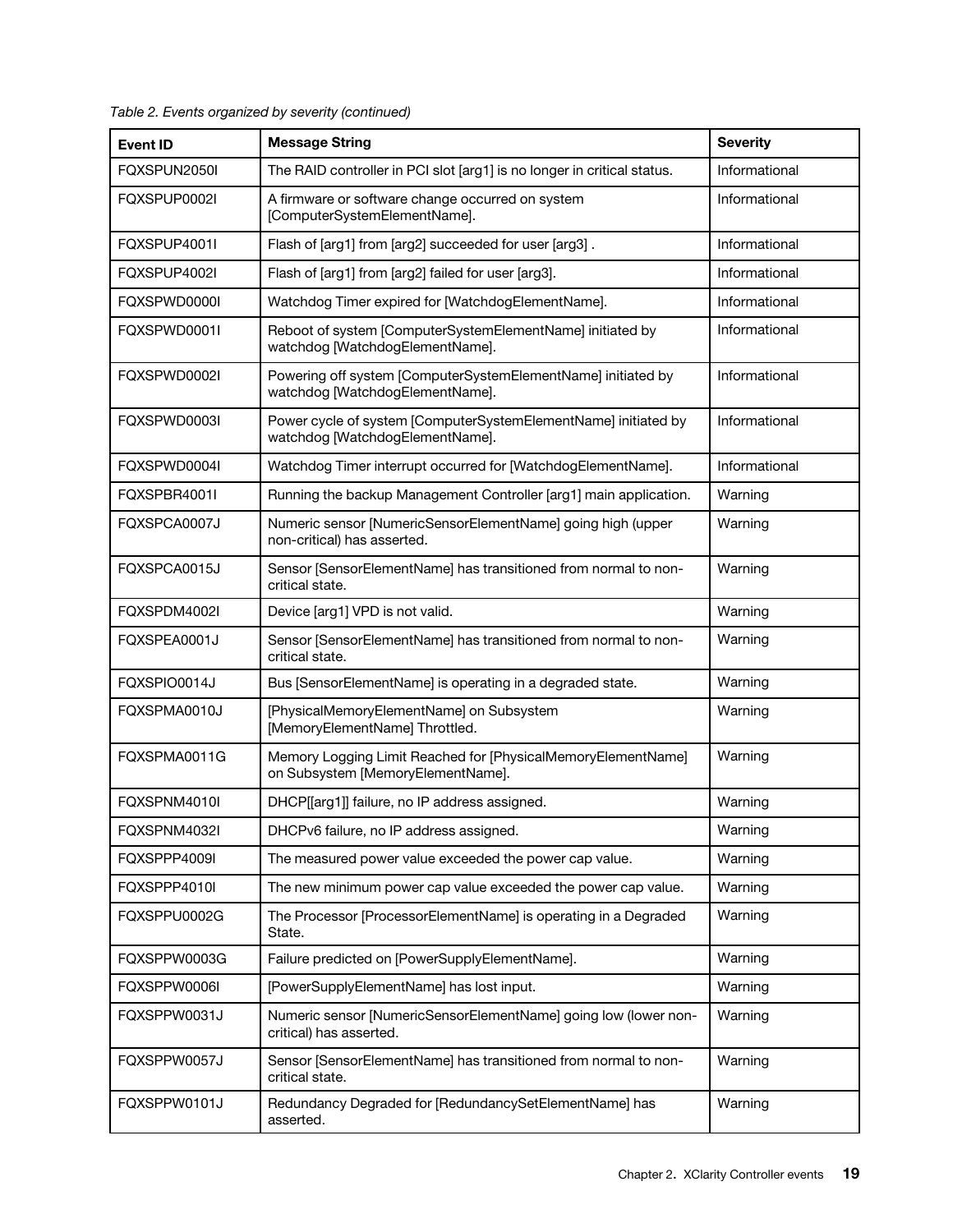Table 2. Events organized by severity (continued)

| <b>Event ID</b> | <b>Message String</b>                                                                                                          | <b>Severity</b> |
|-----------------|--------------------------------------------------------------------------------------------------------------------------------|-----------------|
| FQXSPPW0104J    | Non-redundant:Sufficient Resources from Redundancy Degraded or<br>Fully Redundant for [RedundancySetElementName] has asserted. | Warning         |
| FQXSPPW0118J    | The current chassis configuration is not supported for PMEM<br>operation.                                                      | Warning         |
| FQXSPPW0119J    | Compute node has been gracefully shutdown while CMM is in failsafe<br>mode with PMEM ADR complete to prevent data lost.        | Warning         |
| FQXSPPW0120J    | Unsupported PSU configuration.CPU power has been capped to<br>125W.                                                            | Warning         |
| FQXSPPW0122J    | CMM firmware update required for SN550 V2 support.                                                                             | Warning         |
| FQXSPSD0002G    | Failure Predicted on [StorageVolumeElementName] for array<br>[ComputerSystemElementName].                                      | Warning         |
| FQXSPSD0003G    | Failure Predicted on drive [arg1] in the enclosure/chassis (MTM-SN:<br>[arg2]).                                                | Warning         |
| FQXSPUN0009G    | Sensor [SensorElementName] has asserted.                                                                                       | Warning         |
| FQXSPUN0018J    | Sensor [SensorElementName] has transitioned from normal to non-<br>critical state.                                             | Warning         |
| FOXSPUN0026G    | Device [LogicalDeviceElementName] has been added.                                                                              | Warning         |
| FQXSPBR4003I    | Platform Watchdog Timer expired for [arg1].                                                                                    | Error           |
| FQXSPBR4007I    | Management Controller [arg1]: Configuration restoration from a file by<br>user [arg2] failed to complete.                      | Error           |
| FQXSPBR4008I    | Management Controller [arg1]: Configuration restoration from a file by<br>user [arg2] failed to start.                         | Error           |
| FQXSPCA0002M    | Numeric sensor [NumericSensorElementName] going low (lower<br>critical) has asserted.                                          | Error           |
| FQXSPCA0009M    | Numeric sensor [NumericSensorElementName] going high (upper<br>critical) has asserted.                                         | Error           |
| FQXSPCA0011N    | Numeric sensor [NumericSensorElementName] going high (upper<br>non-recoverable) has asserted.                                  |                 |
| FQXSPCA0017M    | Sensor [SensorElementName] has transitioned to critical from a less<br>severe state.                                           |                 |
| FQXSPCA0019N    | Sensor [SensorElementName] has transitioned to non-recoverable<br>from a less severe state.                                    |                 |
| FQXSPCR0001N    | Sensor [SensorElementName] has transitioned to non-recoverable<br>from a less severe state.                                    | Error           |
| FQXSPEA0002M    | Sensor [SensorElementName] has transitioned to critical from a less<br>severe state.                                           | Error           |
| FQXSPFW0000N    | The System [ComputerSystemElementName] encountered a POST<br>Error.                                                            | Error           |
| FQXSPFW0001N    | Firmware BIOS (ROM) corruption was detected on system<br>[ComputerSystemElementName] during POST.                              | Error           |
| FQXSPFW0002N    | The System [ComputerSystemElementName] encountered a firmware<br>hang.                                                         | Error           |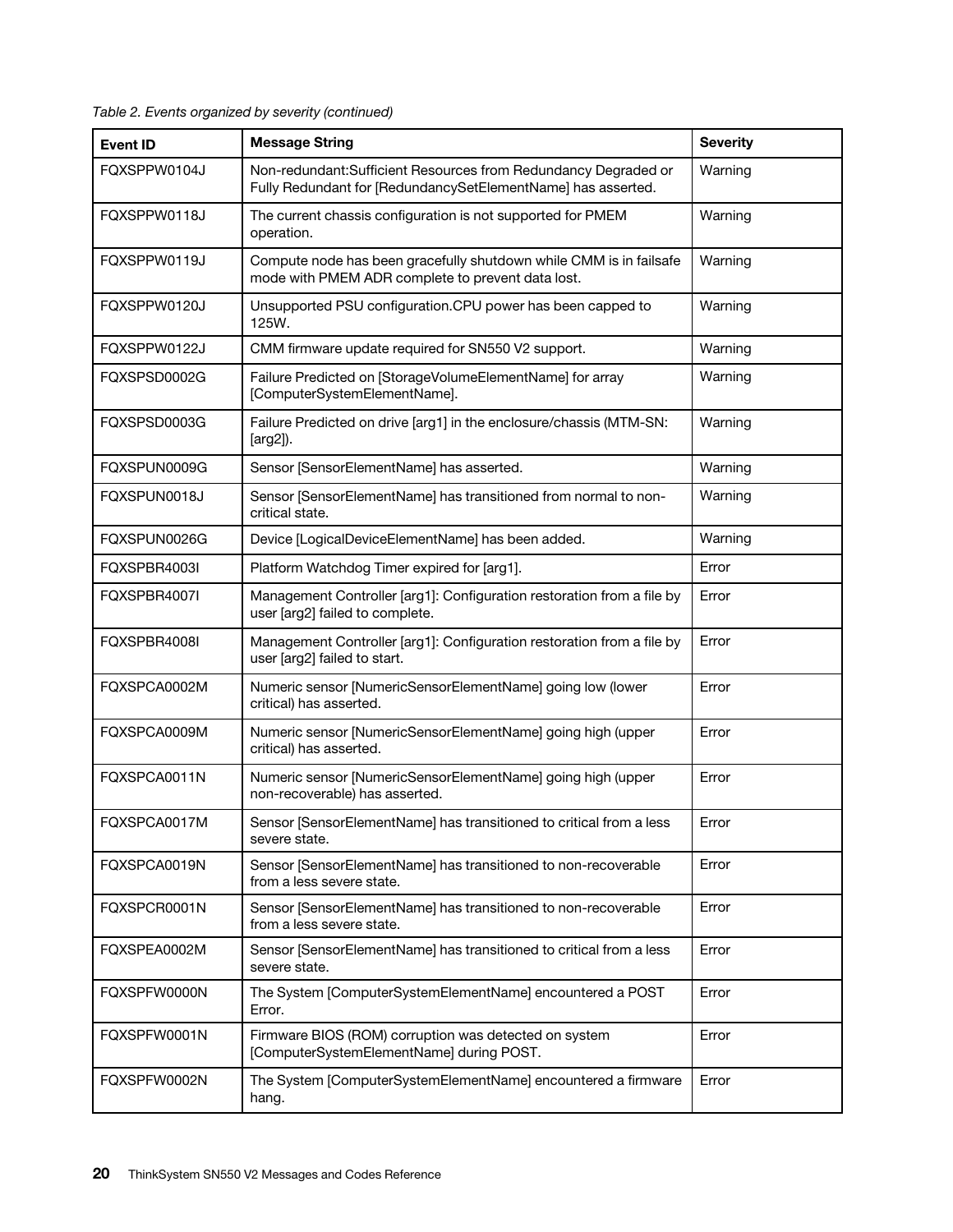| <b>Event ID</b>                                                                                       | <b>Message String</b>                                                                                                      | <b>Severity</b> |
|-------------------------------------------------------------------------------------------------------|----------------------------------------------------------------------------------------------------------------------------|-----------------|
| FQXSPIO0003N                                                                                          | A diagnostic interrupt has occurred on system<br>[ComputerSystemElementName].                                              | Error           |
| FQXSPIO0004L                                                                                          | A bus timeout has occurred on bus [SensorElementName].                                                                     | Error           |
| FQXSPIO0006N                                                                                          | A software NMI has occurred on system<br>[ComputerSystemElementName].                                                      | Error           |
| FQXSPIO0007N                                                                                          | A PCI PERR has occurred on system<br>[ComputerSystemElementName].                                                          | Error           |
| FQXSPIO0008N                                                                                          | A PCI SERR has occurred on system<br>[ComputerSystemElementName].                                                          | Error           |
| FQXSPIO0011N                                                                                          | An Uncorrectable Error has occurred on [SensorElementName].                                                                | Error           |
| FQXSPIO0013N                                                                                          | A Fatal Bus Error has occurred on bus [SensorElementName].                                                                 | Error           |
| FQXSPIO0015M                                                                                          | Fault in slot [PhysicalConnectorSystemElementName] on system<br>[ComputerSystemElementName].                               | Error           |
| FQXSPMA0002N                                                                                          | Configuration Error for [PhysicalMemoryElementName] on Subsystem<br>[MemoryElementName].                                   | Error           |
| FQXSPMA0005N                                                                                          | Subsystem [MemoryElementName] has insufficient memory for<br>operation.                                                    | Error           |
| FOXSPMA0007L                                                                                          | Scrub Failure for [PhysicalMemoryElementName] on Subsystem<br>[MemoryElementName].                                         | Error           |
| FQXSPMA0008N                                                                                          | Uncorrectable error detected for [PhysicalMemoryElementName] on<br>Subsystem [MemoryElementName].                          | Error           |
| FQXSPMA0012M                                                                                          | An Over-Temperature Condition has been detected on the<br>[PhysicalMemoryElementName] on Subsystem<br>[MemoryElementName]. |                 |
| FQXSPMA0013N                                                                                          | The System [ComputerSystemElementName] has detected no<br>memory in the system.                                            | Error           |
| FQXSPOS4002I                                                                                          | Watchdog [arg1] Failed to Capture Screen.                                                                                  | Error           |
| FQXSPOS4003I                                                                                          | Platform Watchdog Timer expired for [arg1].                                                                                | Error           |
| FQXSPOS4010I                                                                                          | OS Crash Video Capture Failed.                                                                                             | Error           |
| FQXSPPU0001N                                                                                          | An Over-Temperature Condition has been detected on<br>[ProcessorElementName].                                              | Error           |
| FQXSPPU0003N                                                                                          | [ProcessorElementName] has Failed with IERR.                                                                               | Error           |
| FQXSPPU0004M                                                                                          | [ProcessorElementName] has Failed with FRB1/BIST condition.                                                                | Error           |
| FQXSPPU0009N                                                                                          | [ProcessorElementName] has a Configuration Mismatch.                                                                       | Error           |
| FQXSPPU0011N                                                                                          | An SM BIOS Uncorrectable CPU complex error for<br>[ProcessorElementName] has asserted.                                     | Error           |
| FQXSPPW0002L                                                                                          | [PowerSupplyElementName] has Failed.                                                                                       | Error           |
| FQXSPPW0007L                                                                                          | [PowerSupplyElementName] has a Configuration Mismatch.                                                                     | Error           |
| Numeric sensor [NumericSensorElementName] going low (lower<br>FQXSPPW0035M<br>critical) has asserted. |                                                                                                                            | Error           |

Table 2. Events organized by severity (continued)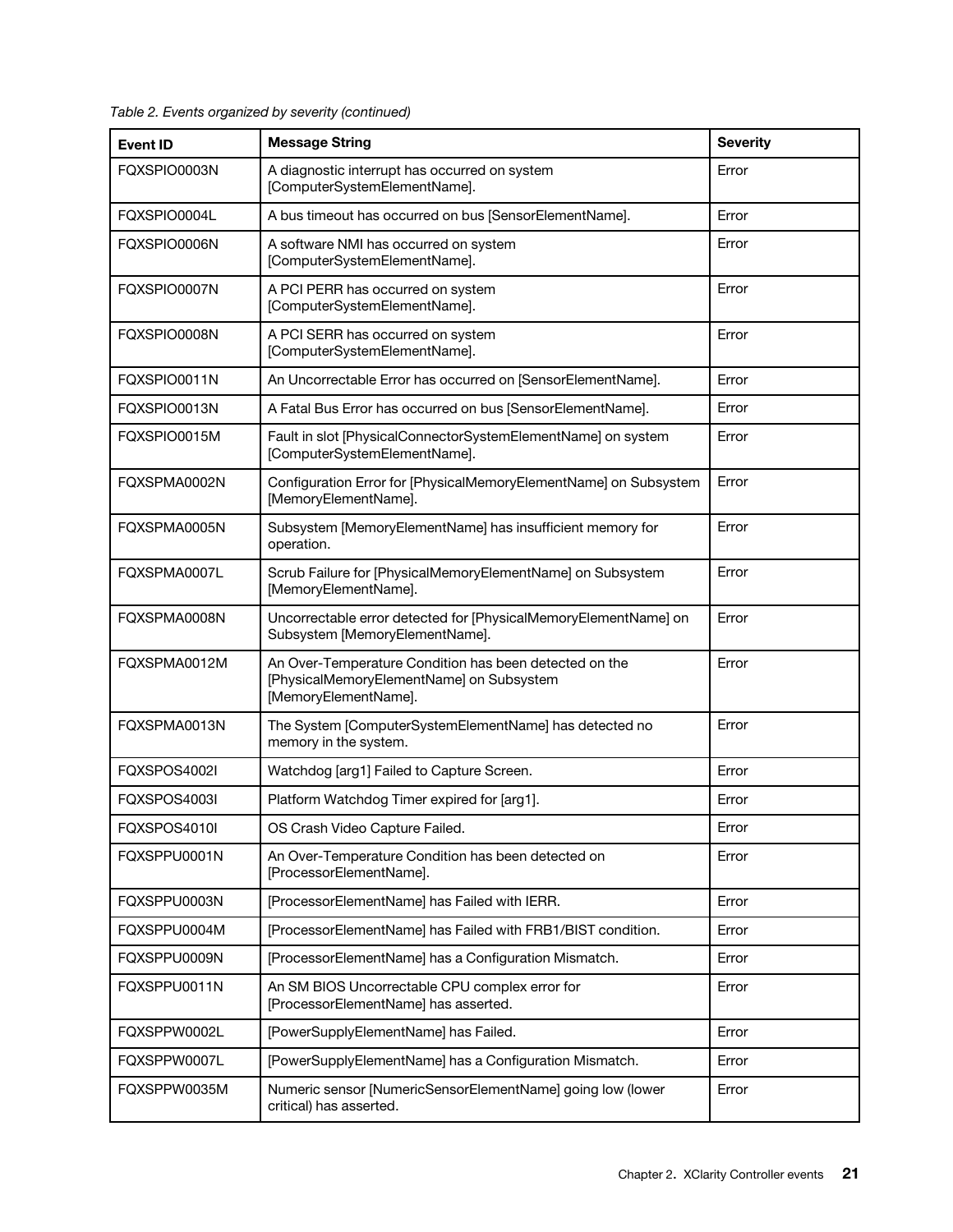|  |  | Table 2. Events organized by severity (continued) |  |  |
|--|--|---------------------------------------------------|--|--|
|--|--|---------------------------------------------------|--|--|

| <b>Event ID</b> | <b>Message String</b>                                                                                                                                                    | <b>Severity</b> |
|-----------------|--------------------------------------------------------------------------------------------------------------------------------------------------------------------------|-----------------|
| FQXSPPW0047M    | Numeric sensor [NumericSensorElementName] going high (upper<br>critical) has asserted.                                                                                   | Error           |
| FOXSPPW0061M    | Sensor [SensorElementName] has transitioned to critical from a less<br>severe state.                                                                                     | Error           |
| FQXSPPW0062M    | Sensor [SensorElementName] has transitioned to critical from a less<br>severe state.                                                                                     | Error           |
| FQXSPPW0063M    | Sensor [SensorElementName] has transitioned to critical from a less<br>severe state.                                                                                     | Error           |
| FQXSPPW0110M    | Non-redundant:Insufficient Resources for<br>[RedundancySetElementName] has asserted.                                                                                     | Error           |
| FQXSPSD0001L    | The [StorageVolumeElementName] has been disabled due to a<br>detected fault.                                                                                             | Error           |
| FQXSPSD0002L    | Drive [arg1] in the enclosure/chassis(MTM-SN: [arg2]) has been<br>disabled due to a detected fault.                                                                      | Error           |
| FQXSPSD0005L    | Array [ComputerSystemElementName] is in critical condition.                                                                                                              | Error           |
| FQXSPSD0006L    | Array [ComputerSystemElementName] has failed.                                                                                                                            | Error           |
| FQXSPSD0007L    | Array critical asserted on drive [arg1] in the enclosure/chassis (MTM-<br>S/N: [arg2]).                                                                                  | Error           |
| FQXSPSD0008L    | Array failed on drive [arg1] in the enclosure/chassis (MTM-S/N: [arg2]).                                                                                                 | Error           |
| FQXSPSE4000I    | Certificate Authority [arg1] has detected a [arg2] Certificate Error.                                                                                                    | Error           |
| FQXSPSE4006I    | SSL data in the Management Controller [arg1] configuration data is<br>invalid. Clearing configuration data region and disabling SSL.                                     | Error           |
| FQXSPUN0019M    | Sensor [SensorElementName] has transitioned to critical from a less<br>severe state.                                                                                     | Error           |
| FQXSPUN0023N    | Sensor [SensorElementName] has transitioned to non-recoverable.                                                                                                          | Error           |
| FQXSPUP0007L    | Invalid or Unsupported firmware or software was detected on system<br>[ComputerSystemElementName].                                                                       | Error           |
| FQXSPUP4000I    | Please ensure that the Management Controller [arg1] is flashed with<br>the correct firmware. The Management Controller is unable to match<br>its firmware to the server. | Error           |
| FQXSPUP4003I    | [arg1] firmware mismatch internal to system [arg2]. Please attempt to<br>flash the [arg3] firmware.                                                                      | Error           |
| FQXSPUP4004I    | XCC firmware mismatch between nodes/servers [arg1] and [arg2].<br>Please attempt to flash the XCC firmware to the same level on all<br>nodes/servers.                    | Error           |
| FQXSPUP4005I    | FPGA firmware mismatch between nodes/servers [arg1] and [arg2].<br>Please attempt to flash the FPGA firmware to the same level on all<br>nodes/servers.                  | Error           |

### <span id="page-25-0"></span>List of XClarity Controller events

This section lists all messages that can be sent from the XClarity Controller.

• FQXSPBR4000I: Management Controller [arg1]: Configuration restored from a file by user [arg2].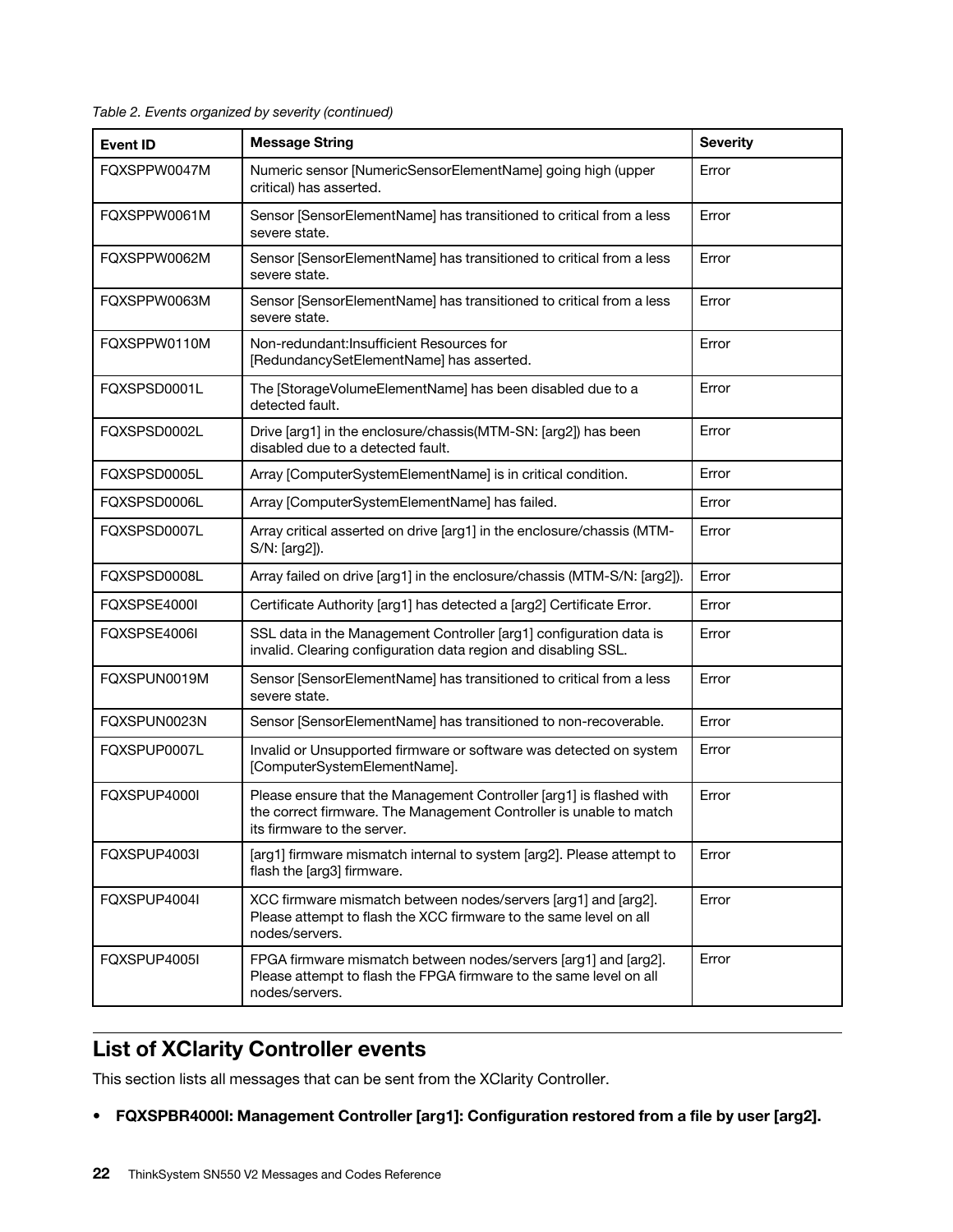This message is for the use case where a user restores a Management Controller configuration from a file.

Severity: Info Serviceable: No Automatically notify Support: No Alert Category: none SNMP Trap ID: CIM Prefix: IMM CIM ID: 0027

User Action:

Information only; no action is required.

• FQXSPBR4001I: Running the backup Management Controller [arg1] main application.

This message is for the use case where a Management Controller has resorted to running the backup main application.

Severity: Warning Serviceable: No Automatically notify Support: No Alert Category: System - other SNMP Trap ID: 22 CIM Prefix: IMM CIM ID: 0030

User Action:

Complete the following steps until the problem is solved:

- 1. Update the BMC firmware.
- 2. NOTE: Some cluster solutions require specific code levels or coordinated code updates. If the device is part of a cluster solution, verify that the latest level of code is supported for the cluster solution before you update the code.
- 3. If problem persists, collect Service Data log.
- 4. Contact Lenovo Support.
- FQXSPBR4002I: Management Controller [arg1] Reset was caused by restoring default values.

This message is for the use case where a Management Controller has been reset due to a user restoring the configuration to default values.

Severity: Info Serviceable: No Automatically notify Support: No Alert Category: none SNMP Trap ID: CIM Prefix: IMM CIM ID: 0032

User Action:

Information only; no action is required.

#### • FQXSPBR4003I: Platform Watchdog Timer expired for [arg1].

This message is for the use case when an implementation has detected a Platform Watchdog Timer Expired

Severity: Error Serviceable: No Automatically notify Support: No Alert Category: System - OS Timeout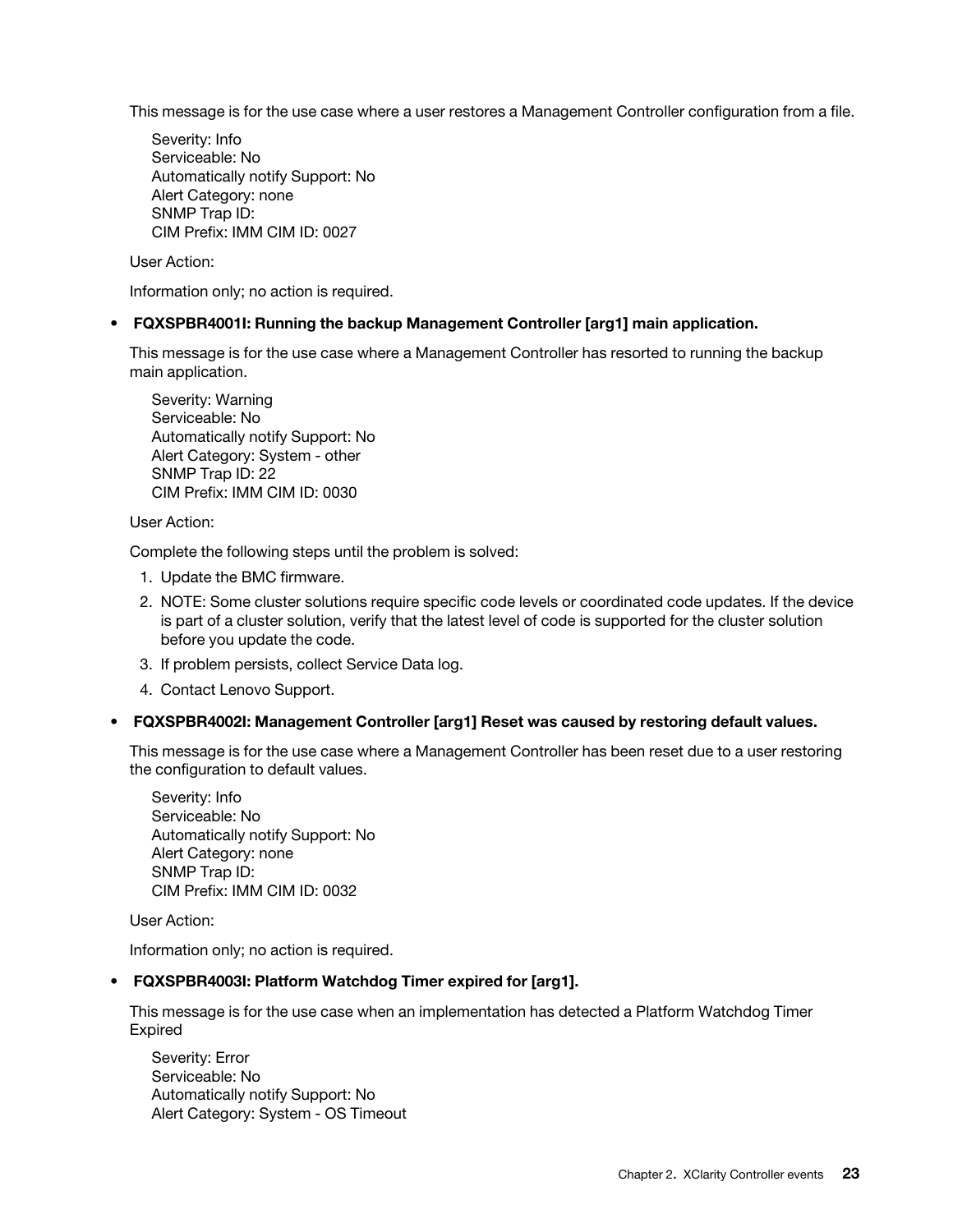SNMP Trap ID: 21 CIM Prefix: IMM CIM ID: 0039

User Action:

Complete the following steps until the problem is solved:

- 1. Reconfigure the watchdog timer to a higher value.
- 2. Make sure that the BMC Ethernet-over-USB interface is enabled.
- 3. Reinstall the RNDIS or cdc\_ether device driver for the operating system.
- 4. Disable the watchdog timer.
- 5. Check the integrity of the installed operating system.
- 6. If problem persists, collect Service Data log.
- 7. Contact Lenovo Support.
- FQXSPBR4004I: Server timeouts set by user [arg1]: EnableOSWatchdog=[arg2], OSWatchdogTimout=[arg3], EnableLoaderWatchdog=[arg4], LoaderTimeout=[arg5].

A user configures Server Timeouts

Severity: Info Serviceable: No Automatically notify Support: No Alert Category: none SNMP Trap ID: CIM Prefix: IMM CIM ID: 0095

User Action:

Information only; no action is required.

#### • FQXSPBR4005I: Management Controller [arg1]: Configuration saved to a file by user [arg2].

A user saves a Management Controller configuration to a file.

Severity: Info Serviceable: No Automatically notify Support: No Alert Category: none SNMP Trap ID: CIM Prefix: IMM CIM ID: 0109

User Action:

Information only; no action is required.

#### • FQXSPBR4006I: Management Controller [arg1]: Configuration restoration from a file by user [arg2] completed.

This message is for the use case where a user restores a Management Controller configuration from a file and it completes.

Severity: Info Serviceable: No Automatically notify Support: No Alert Category: none SNMP Trap ID: CIM Prefix: IMM CIM ID: 0136

User Action: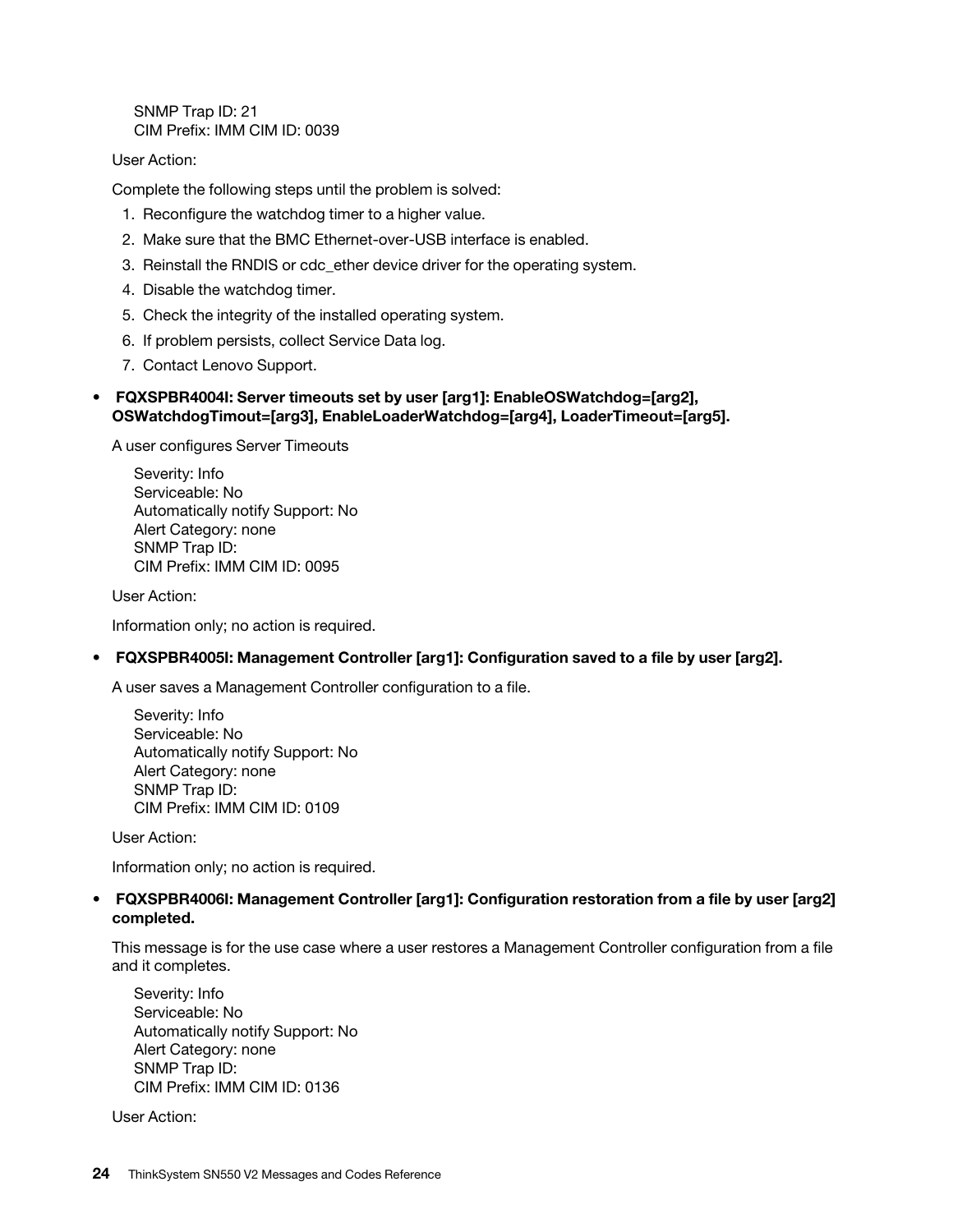Information only; no action is required.

• FQXSPBR4007I: Management Controller [arg1]: Configuration restoration from a file by user [arg2] failed to complete.

This message is for the use case where a user restores a Management Controller configuration from a file and the restoration fails to complete.

Severity: Error Serviceable: No Automatically notify Support: No Alert Category: System - Other SNMP Trap ID: 22 CIM Prefix: IMM CIM ID: 0137

User Action:

Complete the following steps until the problem is solved:

- 1. Retry the operation.
- 2. AC cycle the system.
- 3. If Problem persists, collect Service Data log.
- 4. Contact Lenovo Support.
- FQXSPBR4008I: Management Controller [arg1]: Configuration restoration from a file by user [arg2] failed to start.

This message is for the use case where a user restores a Management Controller configuration from a file and the restoration fails to start.

Severity: Error Serviceable: No Automatically notify Support: No Alert Category: System - Other SNMP Trap ID: 22 CIM Prefix: IMM CIM ID: 0138

User Action:

Complete the following steps until the problem is solved:

- 1. Check if password for encrypted backup config file is correct.
- 2. Retry the operation.
- 3. AC cycle the system.
- 4. If problem persists, collect Service Data log.
- 5. Contact Lenovo Support.

#### • FQXSPBT0007I: No bootable media available for system [ComputerSystemElementName].

This message is for the use case when an implementation has detected a System with No Bootable Media.

Severity: Info Serviceable: No Automatically notify Support: No Alert Category: System - Other SNMP Trap ID: CIM Prefix: PLAT CIM ID: 0286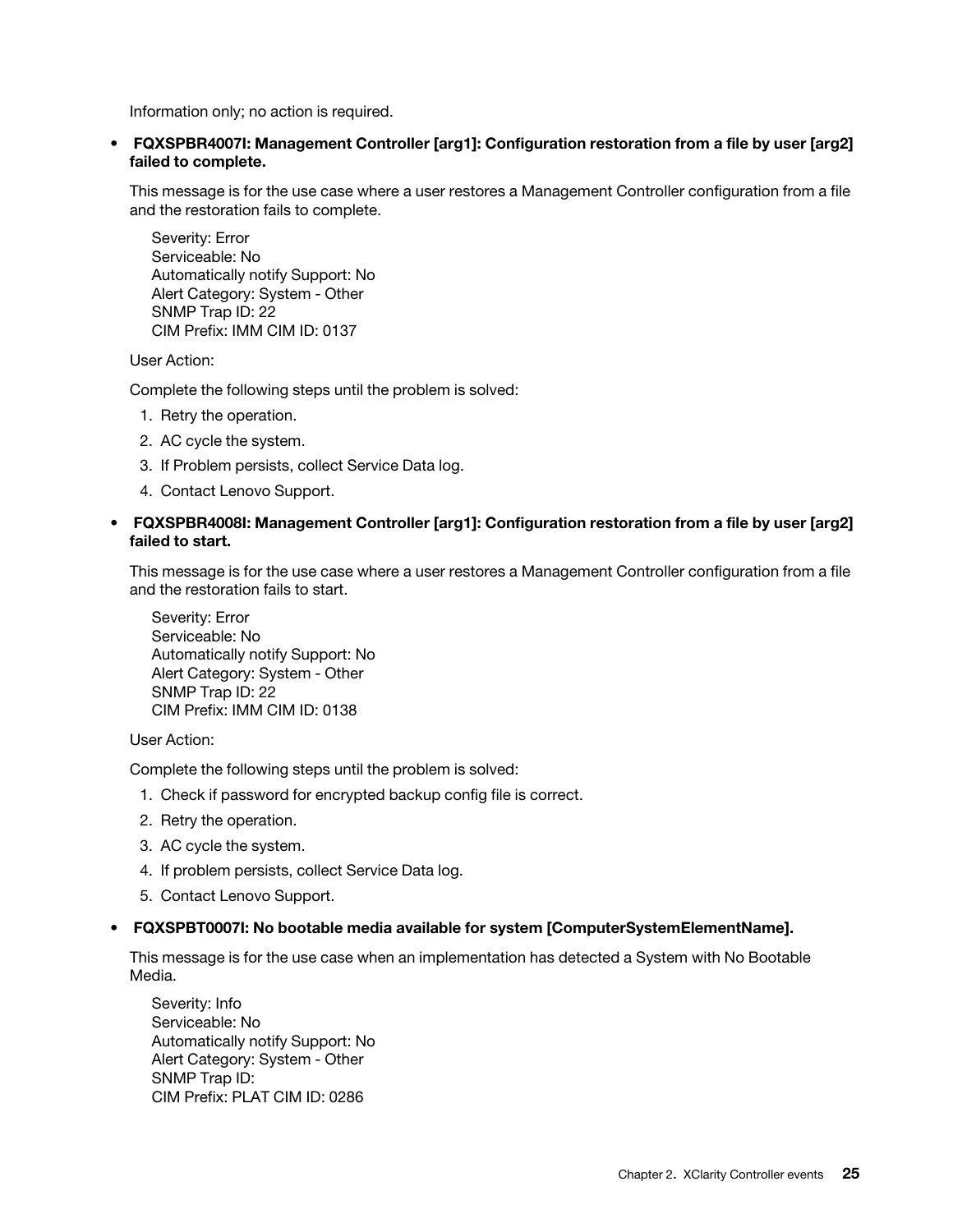User Action:

Please ensure bootable media is installed correctly.

• FQXSPCA0002M: Numeric sensor [NumericSensorElementName] going low (lower critical) has asserted.

This message is for the use case when an implementation has detected a Lower Critical sensor going low has asserted.

Severity: Error Serviceable: Yes Automatically notify Support: No Alert Category: Critical - Fan Failure SNMP Trap ID: 11 CIM Prefix: PLAT CIM ID: 0480

User Action:

Complete the following steps:

- 1. Ensure fans are installed correctly.
- 2. If fan is installed with issue, please reseat the fan.
- 3. If the problem still exists, please contact Lenovo Support.
- FQXSPCA0007J: Numeric sensor [NumericSensorElementName] going high (upper non-critical) has asserted.

This message is for the use case when an implementation has detected an Upper Non-critical sensor going high has asserted.

Severity: Warning Serviceable: Yes Automatically notify Support: No Alert Category: Warning - Temperature SNMP Trap ID: 12 CIM Prefix: PLAT CIM ID: 0490

User Action:

Complete the following steps:

- 1. Check the event log of CMM2 and XClarity Controller for any fan- or cooling-related issues or powerrelated issues.
- 2. Make sure that the airflow at the front and rear of the chassis is not obstructed and that fillers are in place, clean, and correctly installed.
- 3. Make sure that the room temperature is within operating specifications.

#### • FQXSPCA0009M: Numeric sensor [NumericSensorElementName] going high (upper critical) has asserted.

This message is for the use case when an implementation has detected an Upper Critical sensor going high has asserted.

Severity: Error Serviceable: Yes Automatically notify Support: No Alert Category: Critical - Temperature SNMP Trap ID: 0 CIM Prefix: PLAT CIM ID: 0494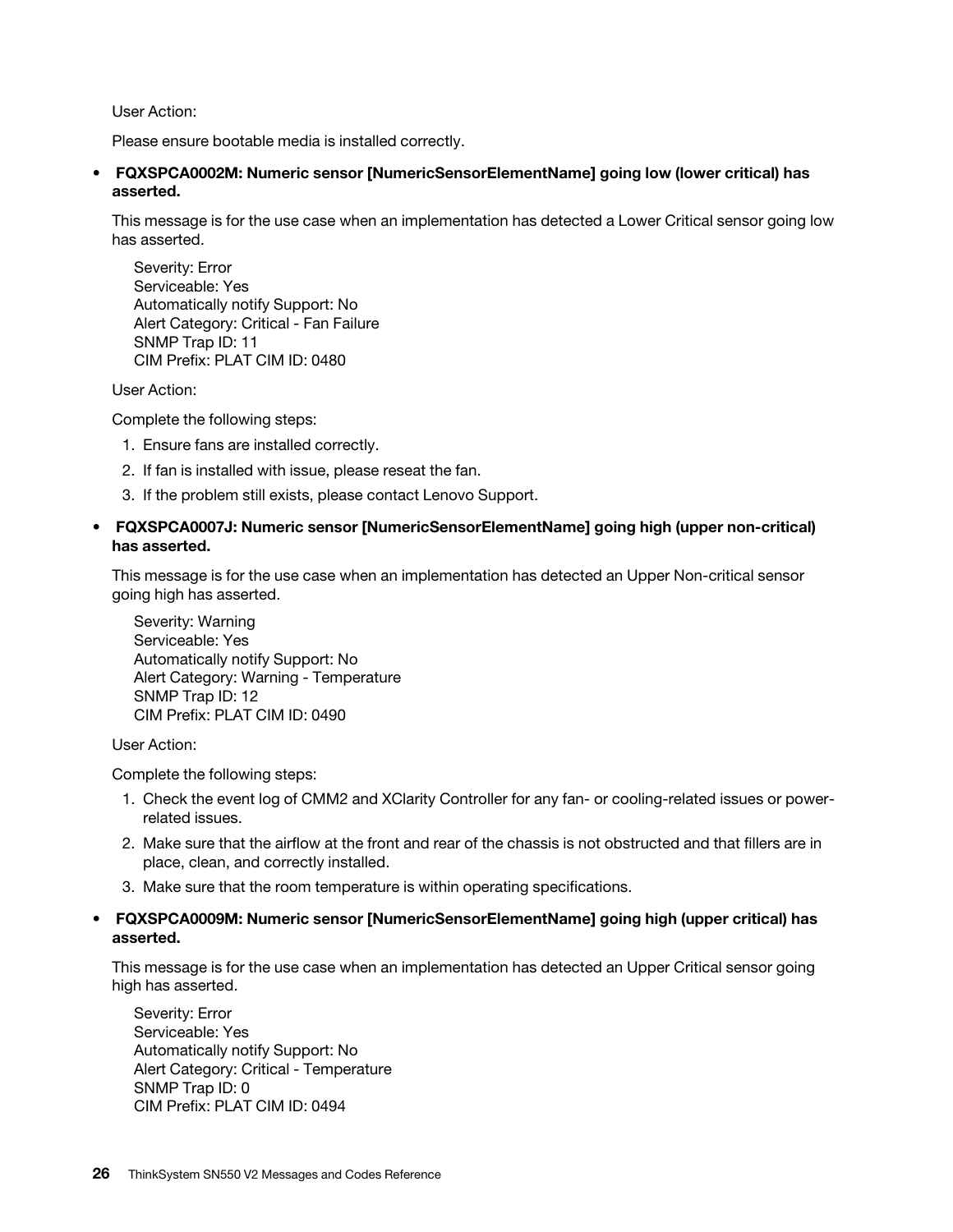User Action:

Complete the following steps:

- 1. Adjust the room temperature to ensure it is within server environmental specification.
- 2. If the problem still exists, check XCC Web GUI to check if the temporature value is still higher than system specfication in the publication.
- 3. Please contact Lenovo Support.
- FQXSPCA0011N: Numeric sensor [NumericSensorElementName] going high (upper nonrecoverable) has asserted.

This message is for the use case when an implementation has detected an Upper Non-recoverable sensor going high has asserted.

Severity: Error Serviceable: Yes Automatically notify Support: No Alert Category: Critical - Temperature SNMP Trap ID: 0 CIM Prefix: PLAT CIM ID: 0498

User Action:

Complete the following steps:

- 1. Adjust the room temperature to ensure it is within server environmental specification.
- 2. If the problem still exists, check XCC Web GUI to check if the temporature value is still higher than system specfication in the publication.
- 3. Please contact Lenovo Support.

#### • FQXSPCA0015J: Sensor [SensorElementName] has transitioned from normal to non-critical state.

This message is for the use case when an implementation has detected a Sensor transitioned to noncritical from normal.

Severity: Warning Serviceable: Yes Automatically notify Support: No Alert Category: Warning - Temperature SNMP Trap ID: 12 CIM Prefix: PLAT CIM ID: 0520

User Action:

Complete the following steps:

- 1. Check the event log of XClarity Controller for any fan- or cooling-related issues or power-related issues.
- 2. Make sure that the airflow is not obstructed and that fillers are in place and correctly installed.
- 3. Make sure that the room temperature is within the range of operating specifications.
- FQXSPCA0017M: Sensor [SensorElementName] has transitioned to critical from a less severe state.

This message is for the use case when an implementation has detected a Sensor transitioned to critical from less severe.

Severity: Error Serviceable: Yes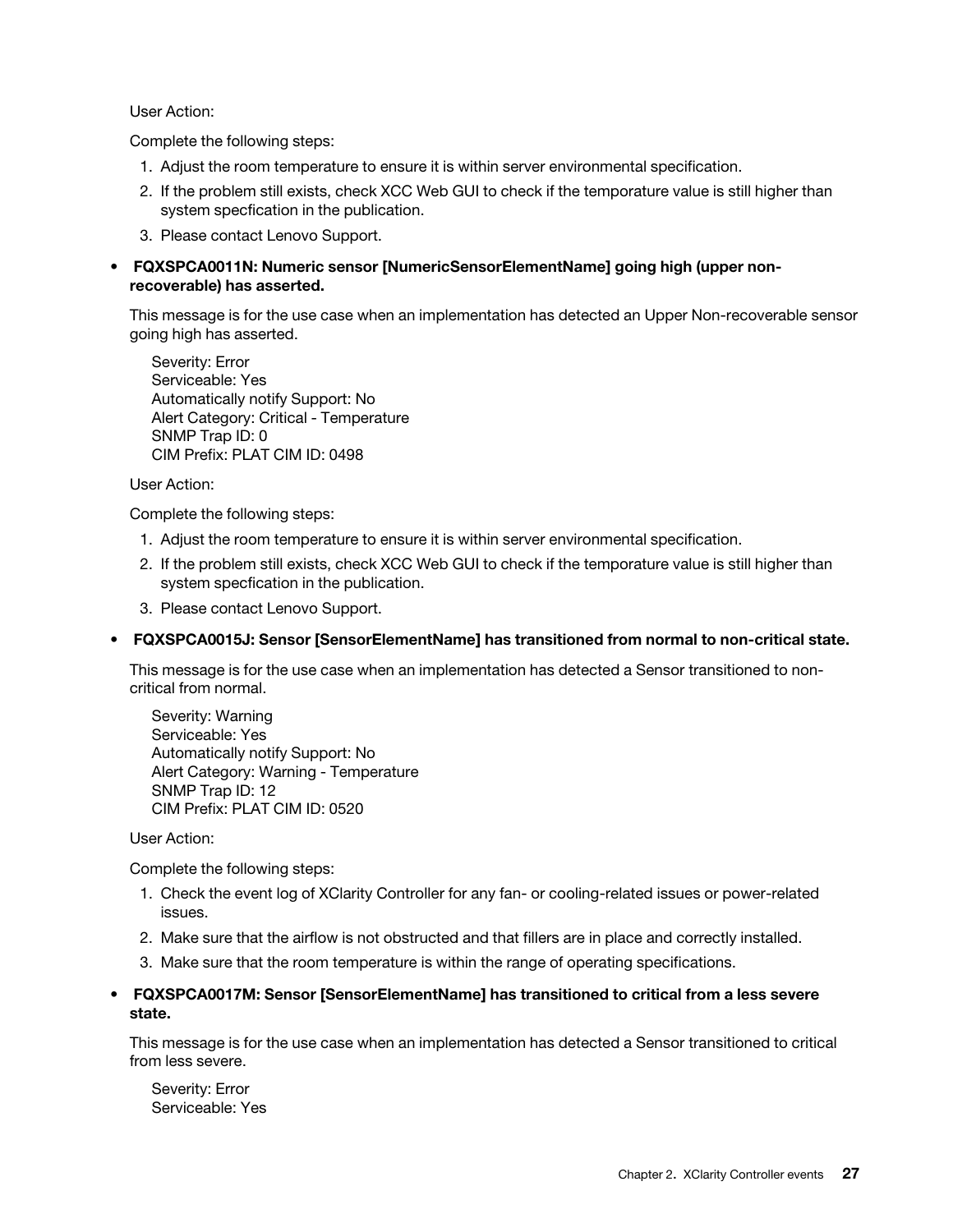Automatically notify Support: No Alert Category: Critical - Temperature SNMP Trap ID: 0 CIM Prefix: PLAT CIM ID: 0522

User Action:

Complete the following steps:

- 1. Check the event log of XClarity Controller for any fan or cooling-related issues or power-related issues.
- 2. Make sure that the airflow at the front and rear of the chassis is not obstructed and that fillers are in place, clean, and correctly installed.
- 3. Make sure that the room temperature is within operating specifications.
- FQXSPCA0019N: Sensor [SensorElementName] has transitioned to non-recoverable from a less severe state.

This message is for the use case when an implementation has detected a Sensor transitioned to nonrecoverable from less severe.

Severity: Error Serviceable: Yes Automatically notify Support: No Alert Category: Critical - Temperature SNMP Trap ID: 0 CIM Prefix: PLAT CIM ID: 0524

User Action:

Complete the following steps:

- 1. Check the event log of XClarity Controller for any fan- or cooling-related issues or power-related issues.
- 2. Make sure that the airflow at the front and rear of the chassis is not obstructed and that fillers are in place, clean, and correctly installed.
- 3. Make sure that the room temperature is within the range of operating specifications.

#### • FQXSPCA2002I: Numeric sensor [NumericSensorElementName] going low (lower critical) has deasserted.

This message is for the use case when an implementation has detected a Lower Critical sensor going low has deasserted.

Severity: Info Serviceable: No Automatically notify Support: No Alert Category: Critical - Fan Failure SNMP Trap ID: 11 CIM Prefix: PLAT CIM ID: 0481

User Action:

Information only; no action is required

#### • FQXSPCA2007I: Numeric sensor [NumericSensorElementName] going high (upper non-critical) has deasserted.

This message is for the use case when an implementation has detected an Upper Non-critical sensor going high has deasserted.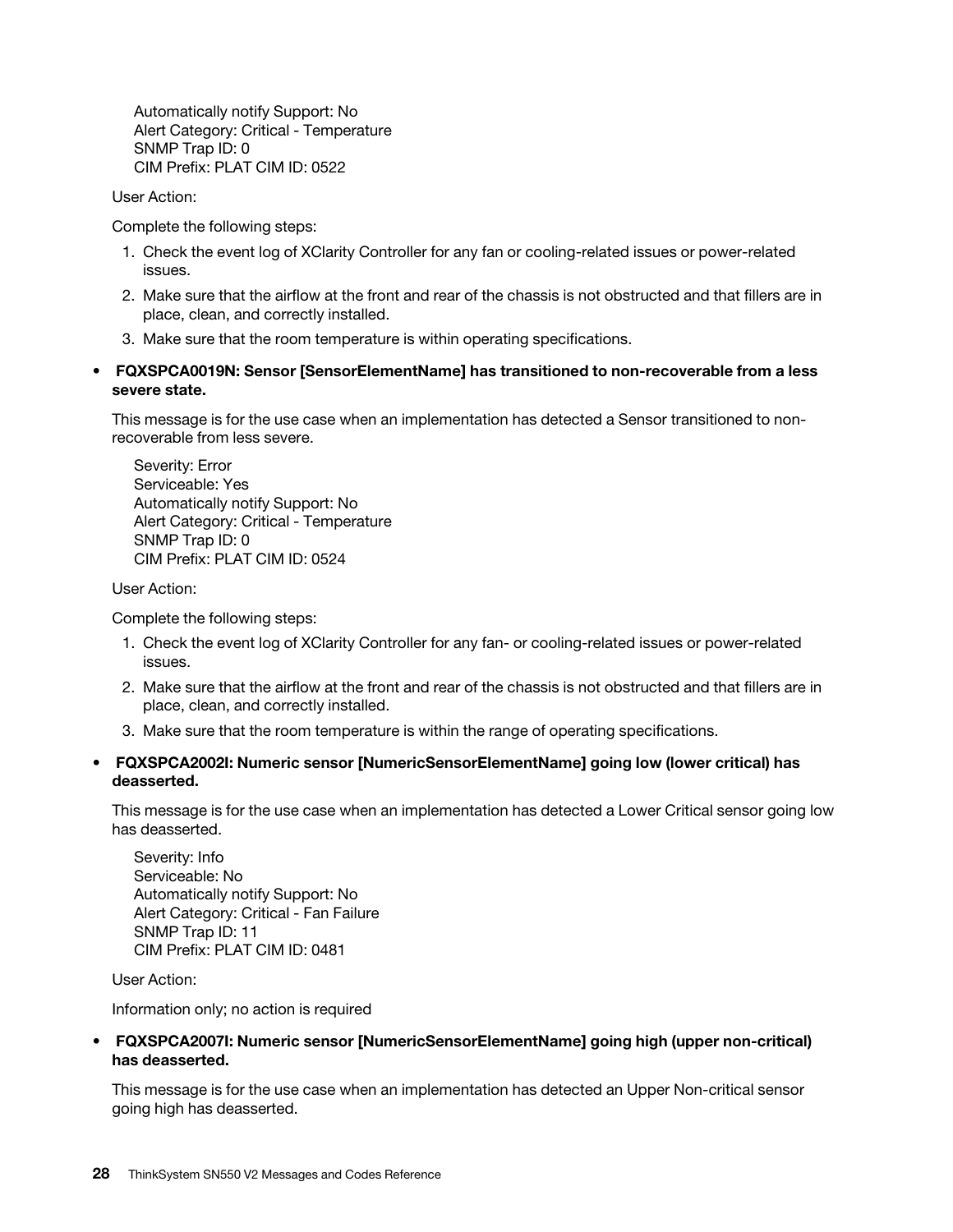Severity: Info Serviceable: No Automatically notify Support: No Alert Category: Warning - Temperature SNMP Trap ID: 12 CIM Prefix: PLAT CIM ID: 0491

User Action:

Information only; no action is required

#### • FQXSPCA2009I: Numeric sensor [NumericSensorElementName] going high (upper critical) has deasserted.

This message is for the use case when an implementation has detected an Upper Critical sensor going high has deasserted.

Severity: Info Serviceable: No Automatically notify Support: No Alert Category: Critical - Temperature SNMP Trap ID: 0 CIM Prefix: PLAT CIM ID: 0495

User Action:

Information only; no action is required

• FQXSPCA2011I: Numeric sensor [NumericSensorElementName] going high (upper nonrecoverable) has deasserted.

This message is for the use case when an implementation has detected an Upper Non-recoverable sensor going high has deasserted.

Severity: Info Serviceable: No Automatically notify Support: No Alert Category: Critical - Temperature SNMP Trap ID: 0 CIM Prefix: PLAT CIM ID: 0499

User Action:

Information only; no action is required

#### • FQXSPCA2015I: Sensor [SensorElementName] has deasserted the transition from normal to noncritical state.

This message is for the use case when an implementation has detected that a Sensor has deasserted a transition to non-critical from normal.

Severity: Info Serviceable: No Automatically notify Support: No Alert Category: Warning - Temperature SNMP Trap ID: 12 CIM Prefix: PLAT CIM ID: 0521

User Action:

Information only; no action is required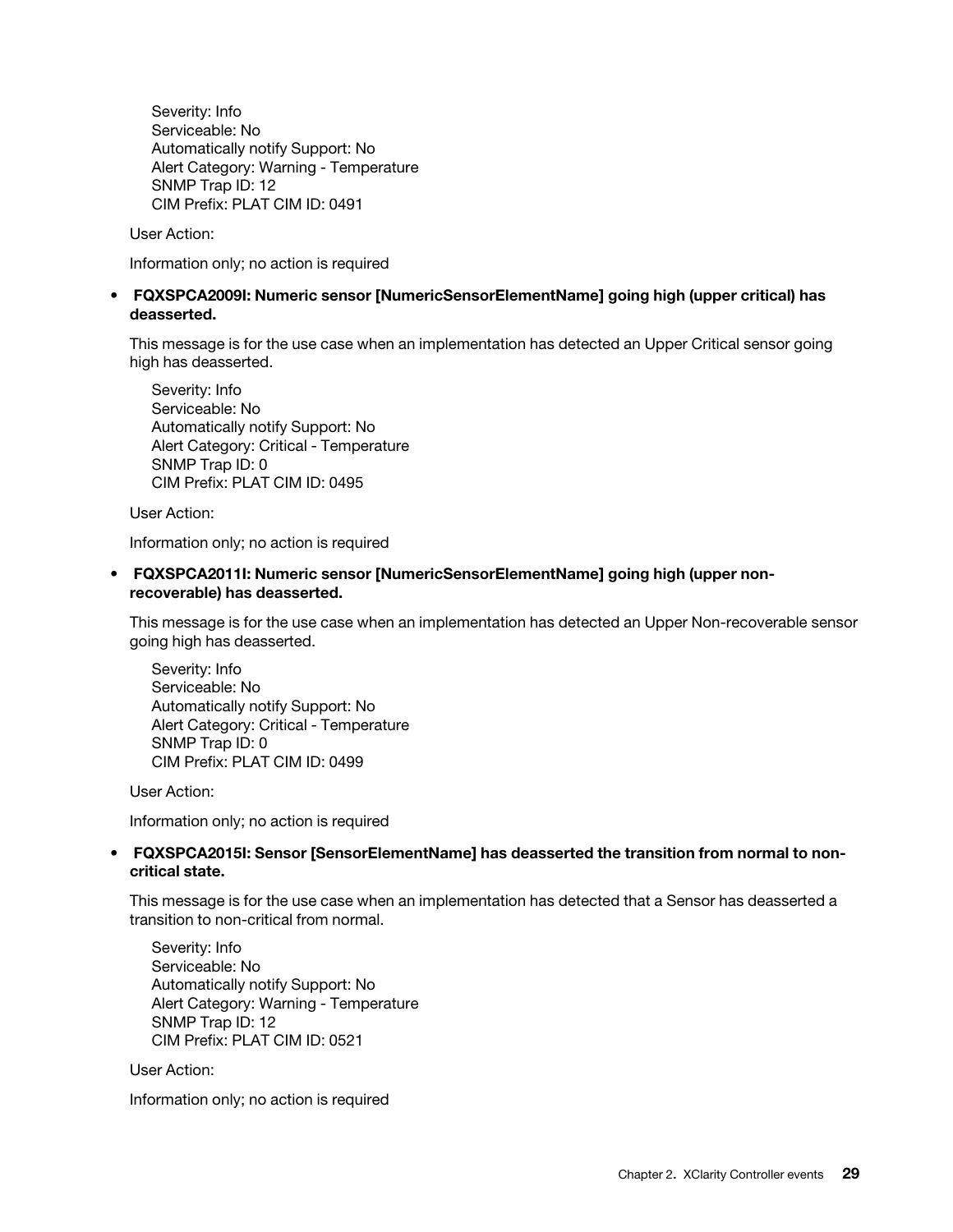#### • FQXSPCA2017I: Sensor [SensorElementName] has transitioned to a less severe state from critical.

This message is for the use case when an implementation has detected a Sensor transition to less severe from critical.

Severity: Info Serviceable: No Automatically notify Support: No Alert Category: Critical - Temperature SNMP Trap ID: 0 CIM Prefix: PLAT CIM ID: 0523

User Action:

Information only; no action is required

• FQXSPCA2019I: Sensor [SensorElementName] has deasserted the transition to non-recoverable from a less severe state.

This message is for the use case when an implementation has detected that the Sensor transition to nonrecoverable from less severe has deasserted.

Severity: Info Serviceable: No Automatically notify Support: No Alert Category: Critical - Temperature SNMP Trap ID: 0 CIM Prefix: PLAT CIM ID: 0525

User Action:

Information only; no action is required

• FQXSPCN4000I: Serial Redirection set by user [arg1]: Mode=[arg2], BaudRate=[arg3], StopBits= [arg4], Parity=[arg5], SessionTerminateSequence=[arg6].

A user configured the Serial Port mode

Severity: Info Serviceable: No Automatically notify Support: No Alert Category: none SNMP Trap ID: CIM Prefix: IMM CIM ID: 0078

User Action:

Information only; no action is required.

#### • FQXSPCN4001I: Remote Control session started by user [arg1] in [arg2] mode.

Remote Control session started

Severity: Info Serviceable: No Automatically notify Support: No Alert Category: none SNMP Trap ID: CIM Prefix: IMM CIM ID: 0128

User Action:

Information only; no action is required.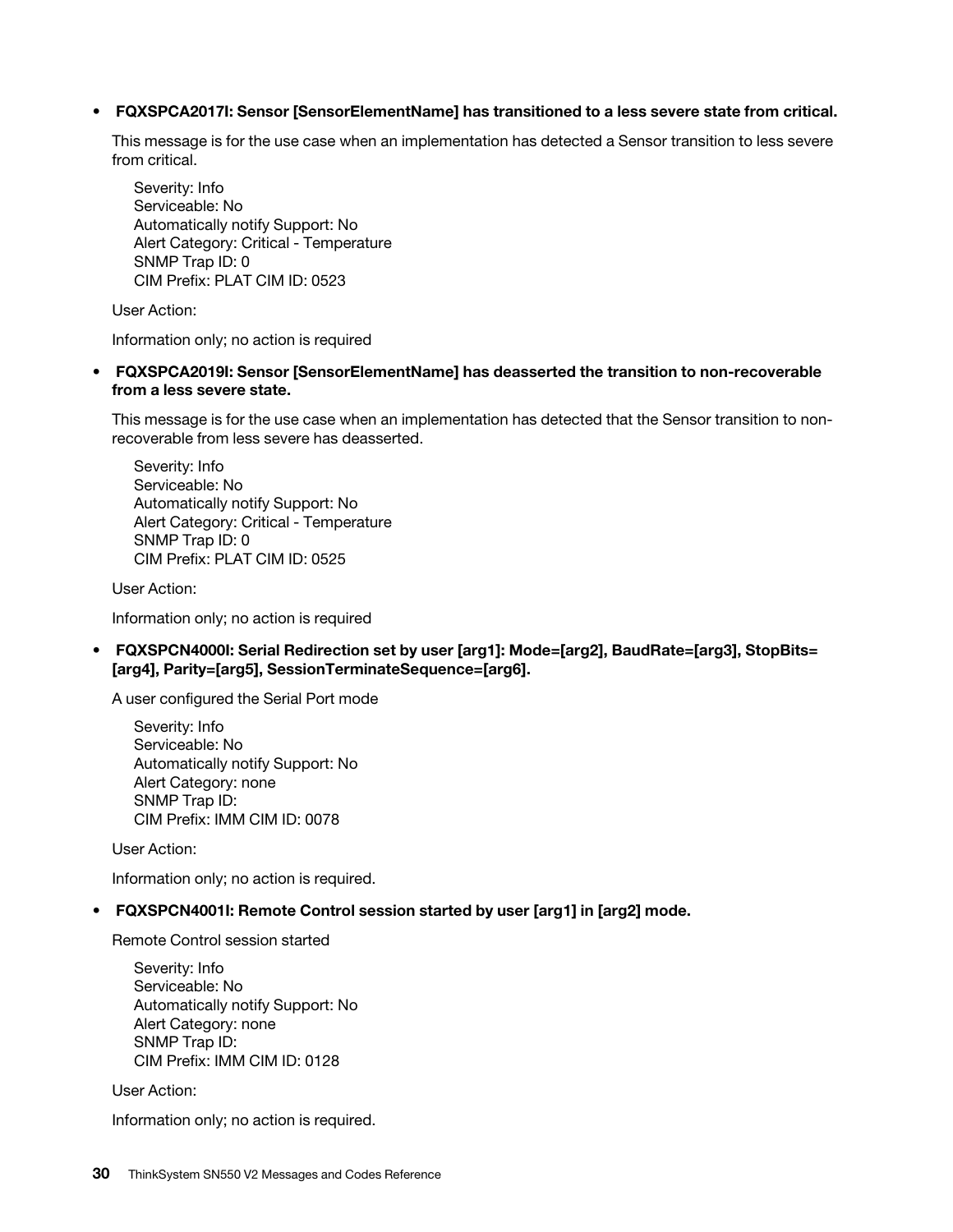#### • FQXSPCN4002I: User [arg1] has terminated an active console session.

A user has terminated an active console session

Severity: Info Serviceable: No Automatically notify Support: No Alert Category: none SNMP Trap ID: CIM Prefix: IMM CIM ID: 0145

User Action:

Information only; no action is required.

#### • FQXSPCN4003I: Remote Control session started by user [arg1] in [arg2] mode has been closed.

Remote Control session closed

Severity: Info Serviceable: No Automatically notify Support: No Alert Category: System - Other SNMP Trap ID: 22 CIM Prefix: IMM CIM ID: 0194

User Action:

Information only; no action is required.

• FQXSPCR0001N: Sensor [SensorElementName] has transitioned to non-recoverable from a less severe state.

This message is for the use case when an implementation has detected a Sensor transitioned to nonrecoverable from less severe.

Severity: Error Serviceable: Yes Automatically notify Support: No Alert Category: Critical - Other SNMP Trap ID: 50 CIM Prefix: PLAT CIM ID: 0524

User Action:

Complete the following steps:

- 1. Please flash uEFI image to the latest level.
- 2. If the problem still exists, please remove and re-install CMOS battery for 30 seconds to clear CMOS contents.
- 3. If the problem still exists, please contact Lenovo service.

#### • FQXSPCR2001I: Sensor [SensorElementName] has deasserted the transition to non-recoverable from a less severe state.

This message is for the use case when an implementation has detected that the Sensor transition to nonrecoverable from less severe has deasserted.

Severity: Info Serviceable: No Automatically notify Support: No Alert Category: Critical - Other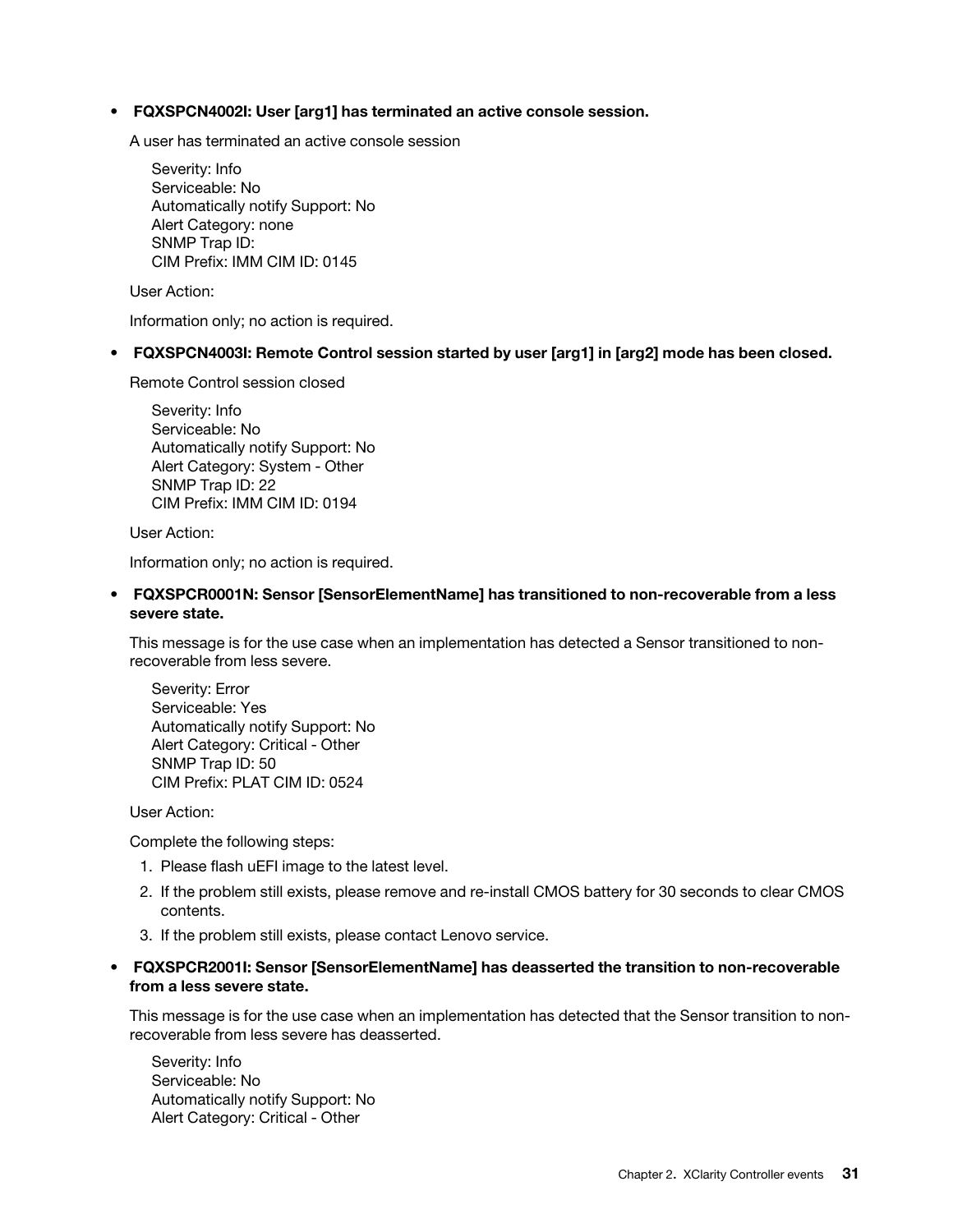SNMP Trap ID: 50 CIM Prefix: PLAT CIM ID: 0525

User Action:

Information only; no action is required

#### • FQXSPDA2000I: The System [ComputerSystemElementName] has detected a POST Error deassertion.

This message is for the use case when an implementation has detected that Post Error has deasserted.

Severity: Info Serviceable: No Automatically notify Support: No Alert Category: Critical - Other SNMP Trap ID: 50 CIM Prefix: PLAT CIM ID: 0185

User Action:

Information only; no action is required.

• FQXSPDM4000I: Inventory data changed for device [arg1], new device data hash=[arg2], new master data hash=[arg3] .

Something has caused the physical inventory to change

Severity: Info Serviceable: No Automatically notify Support: No Alert Category: none SNMP Trap ID: CIM Prefix: IMM CIM ID: 0072

User Action:

Information only; no action is required.

#### • FQXSPDM4001I: Storage [arg1] has changed.

This message is for the use case where an IP address for the Storage Management has changed

Severity: Info Serviceable: No Automatically notify Support: No Alert Category: System - BMC Network event SNMP Trap ID: 37 CIM Prefix: IMM CIM ID: 0139

User Action:

Information only; no action is required.

#### • FQXSPDM4002I: Device [arg1] VPD is not valid.

The VPD for a device is invalid

Severity: Warning Serviceable: No Automatically notify Support: No Alert Category: System - Other SNMP Trap ID: 22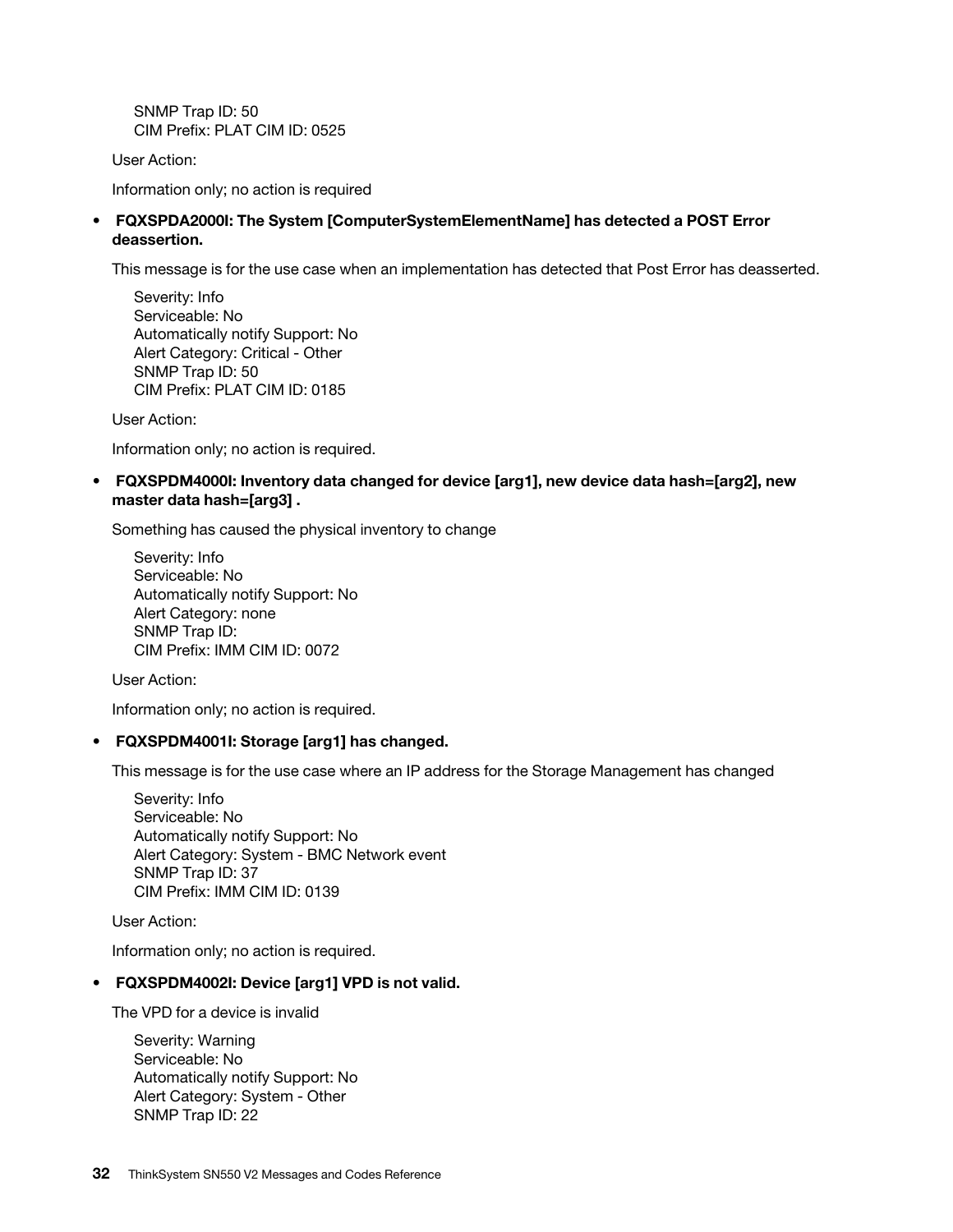CIM Prefix: IMM CIM ID: 0142

User Action:

Collect Service Data log and contact Lenovo Support.

• FQXSPDM4003I: TKLM servers set by user [arg1]: TKLMServer1=[arg2] Port=[arg3], TKLMServer2= [arg4] Port=[arg5], TKLMServer3=[arg6] Port=[arg7], TKLMServer4=[arg8] Port=[arg9].

A user configured the TKLM servers

Severity: Info Serviceable: No Automatically notify Support: No Alert Category: none SNMP Trap ID: CIM Prefix: IMM CIM ID: 0146

User Action:

Information only; no action is required.

• FQXSPDM4004I: TKLM servers device group set by user [arg1]: TKLMServerDeviceGroup=[arg2] .

A user configured the TKLM device group

Severity: Info Serviceable: No Automatically notify Support: No Alert Category: none SNMP Trap ID: CIM Prefix: IMM CIM ID: 0147

User Action:

Information only; no action is required.

• FQXSPDM4005I: User [arg1] has generated a new encryption key pair and installed a self-signed certificate for the TKLM client.

User generated a new encryption key pair and installed a self-signed certificate for the TKLM client

Severity: Info Serviceable: No Automatically notify Support: No Alert Category: none SNMP Trap ID: CIM Prefix: IMM CIM ID: 0148

User Action:

Information only; no action is required.

• FQXSPDM4006I: User [arg1] has generated a new encryption key and certificate signing request for the TKLM client.

User generated a new encryption key and certificate signing request for the TKLM client

Severity: Info Serviceable: No Automatically notify Support: No Alert Category: none SNMP Trap ID: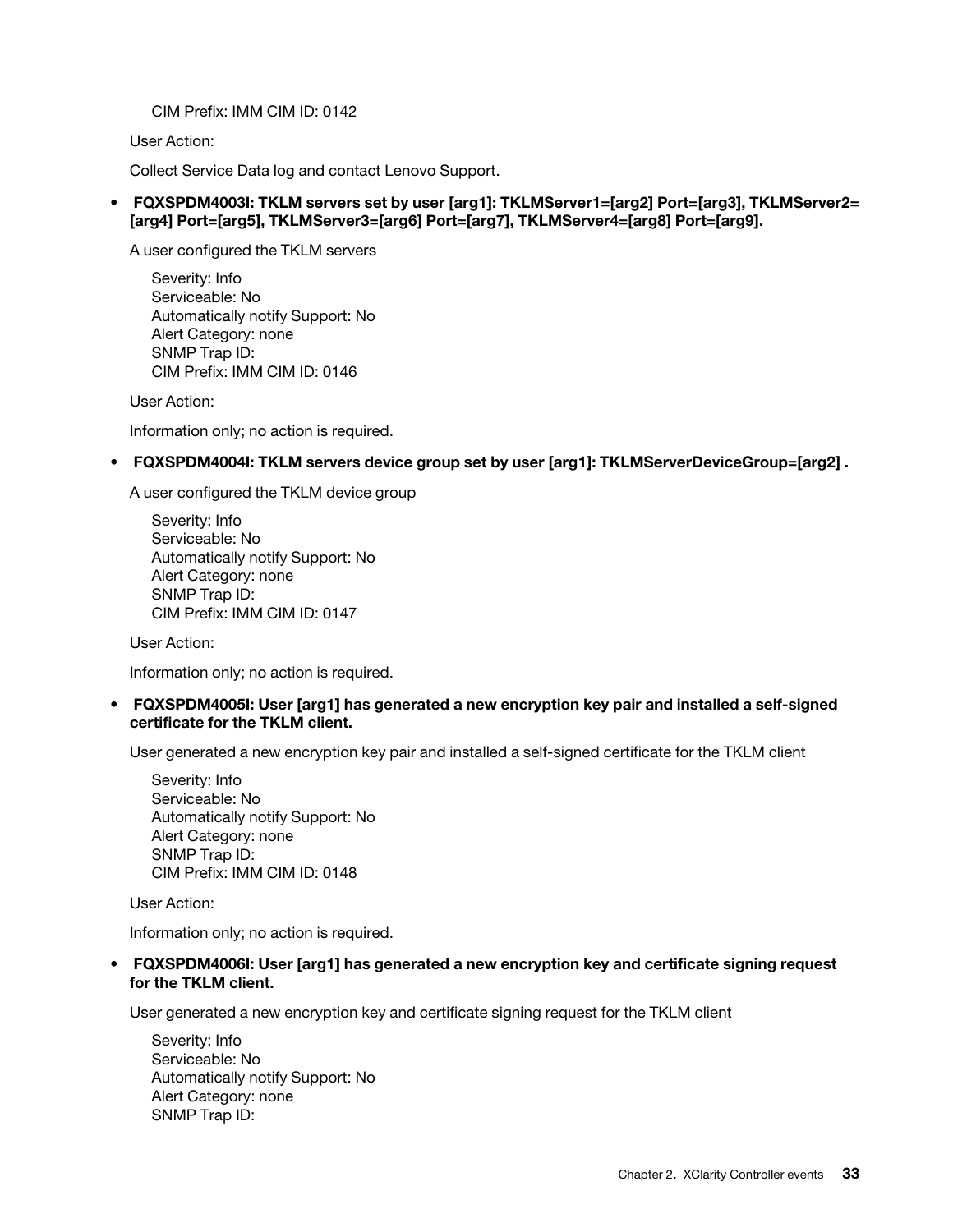CIM Prefix: IMM CIM ID: 0149

User Action:

Information only; no action is required.

# • FQXSPDM4007I: User [arg1] has imported a signed certificate for the TKLM client from [arg2].

User imported a signed certificate for the TKLM client

Severity: Info Serviceable: No Automatically notify Support: No Alert Category: none SNMP Trap ID: CIM Prefix: IMM CIM ID: 0150

User Action:

Information only; no action is required.

### • FQXSPDM4008I: User [arg1] has imported a server certificate for the TKLM server.

User imported a server certificate for the TKLM Server

Severity: Info Serviceable: No Automatically notify Support: No Alert Category: none SNMP Trap ID: CIM Prefix: IMM CIM ID: 0151

User Action:

Information only; no action is required.

# • FQXSPDM4009I: User [arg1] has [arg2] file [arg3] from [arg4].

User has mounted/unmounted file from URL or server

Severity: Info Serviceable: No Automatically notify Support: No Alert Category: System - Other SNMP Trap ID: 22 CIM Prefix: IMM CIM ID: 0162

User Action:

Information only; no action is required.

#### • FQXSPEA0001J: Sensor [SensorElementName] has transitioned from normal to non-critical state.

This message is for the use case when an implementation has detected a Sensor transitioned to noncritical from normal.

Severity: Warning Serviceable: Yes Automatically notify Support: No Alert Category: Warning - Other SNMP Trap ID: 60 CIM Prefix: PLAT CIM ID: 0520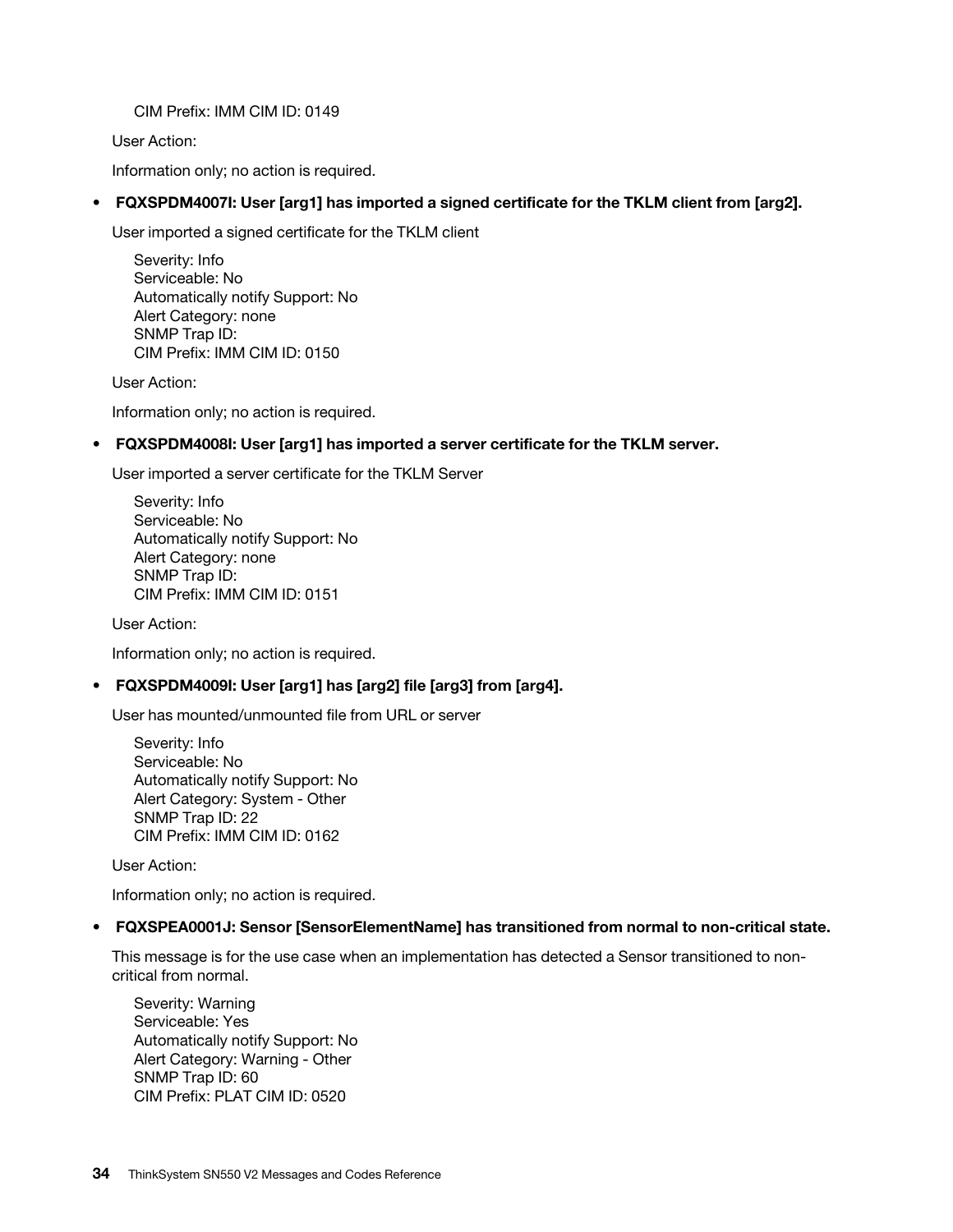User Action:

Use Storcli or LSA to check if there is any warning or critical RAID event.

• FQXSPEA0002M: Sensor [SensorElementName] has transitioned to critical from a less severe state.

This message is for the use case when an implementation has detected a Sensor transitioned to critical from less severe.

Severity: Error Serviceable: Yes Automatically notify Support: No Alert Category: Critical - Other SNMP Trap ID: 50 CIM Prefix: PLAT CIM ID: 0522

User Action:

Use Storcli or LSA software tool to check if there is any warning or critical RAID event.

## • FQXSPEA2001I: Sensor [SensorElementName] has deasserted the transition from normal to noncritical state.

This message is for the use case when an implementation has detected that a Sensor has deasserted a transition to non-critical from normal.

Severity: Info Serviceable: No Automatically notify Support: No Alert Category: Warning - Other SNMP Trap ID: 60 CIM Prefix: PLAT CIM ID: 0521

User Action:

Use Storcli or LSA to check if there is any warning or critical RAID event.

# • FQXSPEA2002I: Sensor [SensorElementName] has transitioned to a less severe state from critical.

This message is for the use case when an implementation has detected a Sensor transition to less severe from critical.

Severity: Info Serviceable: No Automatically notify Support: No Alert Category: Critical - Other SNMP Trap ID: 50 CIM Prefix: PLAT CIM ID: 0523

User Action:

Use Storcli or LSA to check if there is any warning or critical RAID event.

# • FQXSPEA2003I: Link up is detected on port [arg1] of the PCIe device [arg2].

This message is for the use case when an implementation has detected that a link up of PCIe.

Severity: Info Serviceable: No Automatically notify Support: No Alert Category: Warning - Other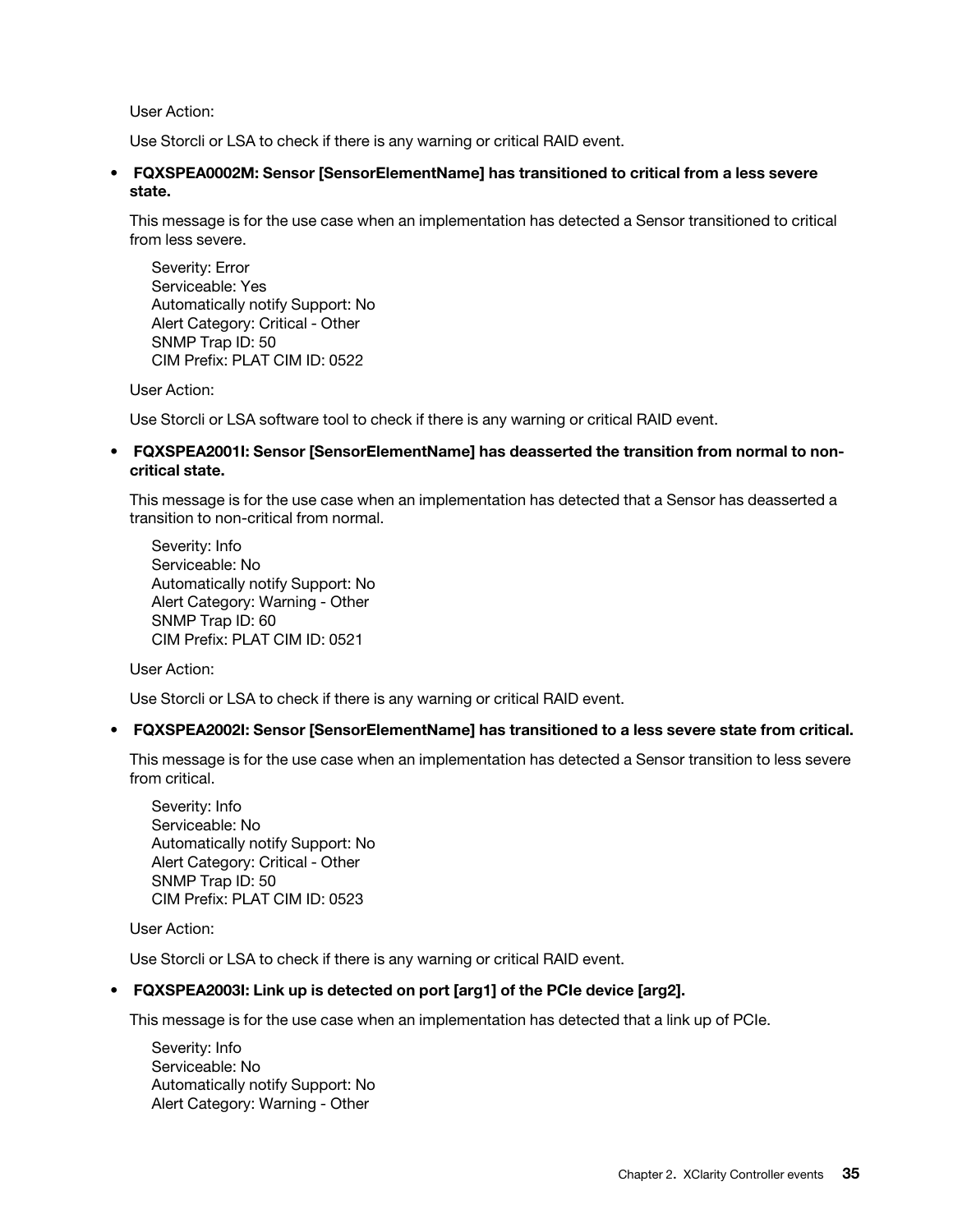SNMP Trap ID: 60 CIM Prefix: PLAT CIM ID: 0521

User Action:

Information only; no action is required.

# • FQXSPEM4000I: The [arg1] on system [arg2] cleared by user [arg3].

This message is for the use case where a Management Controller Event Log on a system is cleared by a user.

Severity: Info Serviceable: No Automatically notify Support: No Alert Category: none SNMP Trap ID: CIM Prefix: IMM CIM ID: 0020

User Action:

Information only; no action is required.

# • FQXSPEM4001I: The [arg1] on system [arg2] is 75% full.

This message is for the use case where a Management Controller Event Log on a system is 75% full.

Severity: Info Serviceable: No Automatically notify Support: No Alert Category: System - Event Log Fullness SNMP Trap ID: 35 CIM Prefix: IMM CIM ID: 0037

User Action:

Information only; no action is required.

#### • FQXSPEM4002I: The [arg1] on system [arg2] is 100% full.

This message is for the use case where a Management Controller Event Log on a system is 100% full.

Severity: Info Serviceable: No Automatically notify Support: No Alert Category: System - Event Log Fullness SNMP Trap ID: 35 CIM Prefix: IMM CIM ID: 0038

User Action:

To avoid losing older log entries, save the log as a text file and clear the log.

#### • FQXSPEM4003I: LED [arg1] state changed to [arg2] by [arg3].

A user has modified the state of an LED

Severity: Info Serviceable: No Automatically notify Support: No Alert Category: none SNMP Trap ID: CIM Prefix: IMM CIM ID: 0071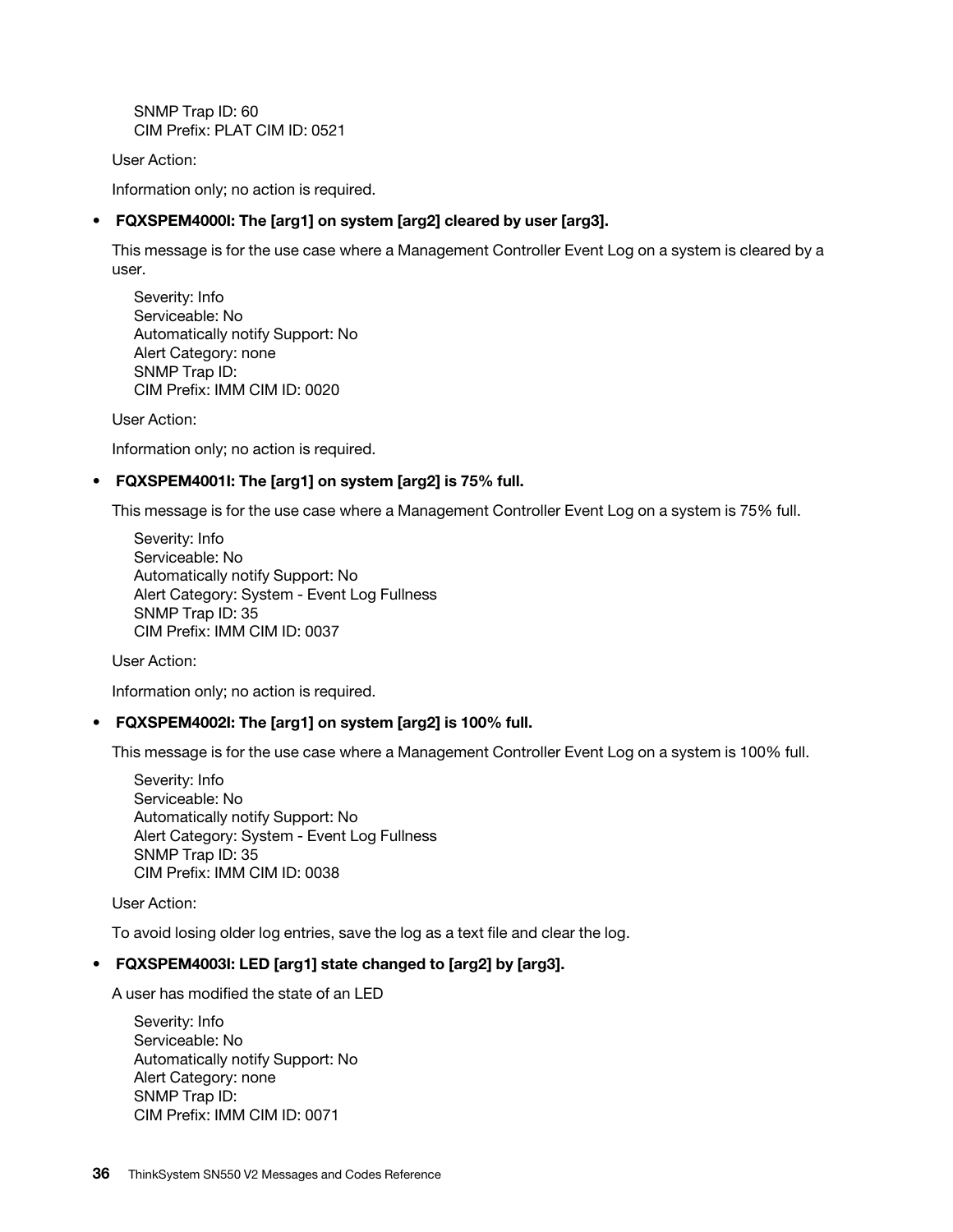User Action:

Information only; no action is required.

# • FQXSPEM4004I: SNMP [arg1] enabled by user [arg2] .

A user enabled SNMPv1 or SNMPv3 or Traps

Severity: Info Serviceable: No Automatically notify Support: No Alert Category: none SNMP Trap ID: CIM Prefix: IMM CIM ID: 0073

User Action:

Information only; no action is required.

# • FQXSPEM4005I: SNMP [arg1] disabled by user [arg2] .

A user disabled SNMPv1 or SNMPv3 or Traps

Severity: Info Serviceable: No Automatically notify Support: No Alert Category: none SNMP Trap ID: CIM Prefix: IMM CIM ID: 0074

User Action:

Information only; no action is required.

# • FQXSPEM4006I: Alert Configuration Global Event Notification set by user [arg1]: RetryLimit=[arg2], RetryInterval=[arg3], EntryInterval=[arg4].

A user changes the Global Event Notification settings.

Severity: Info Serviceable: No Automatically notify Support: No Alert Category: none SNMP Trap ID: CIM Prefix: IMM CIM ID: 0110

User Action:

Information only; no action is required.

• FQXSPEM4007I: Alert Recipient Number [arg1] updated: Name=[arg2], DeliveryMethod=[arg3], Address=[arg4], IncludeLog=[arg5], Enabled=[arg6], EnabledAlerts=[arg7], AllowedFilters=[arg8].

A user adds or updates an Alert Recipient

Severity: Info Serviceable: No Automatically notify Support: No Alert Category: none SNMP Trap ID: CIM Prefix: IMM CIM ID: 0111

User Action: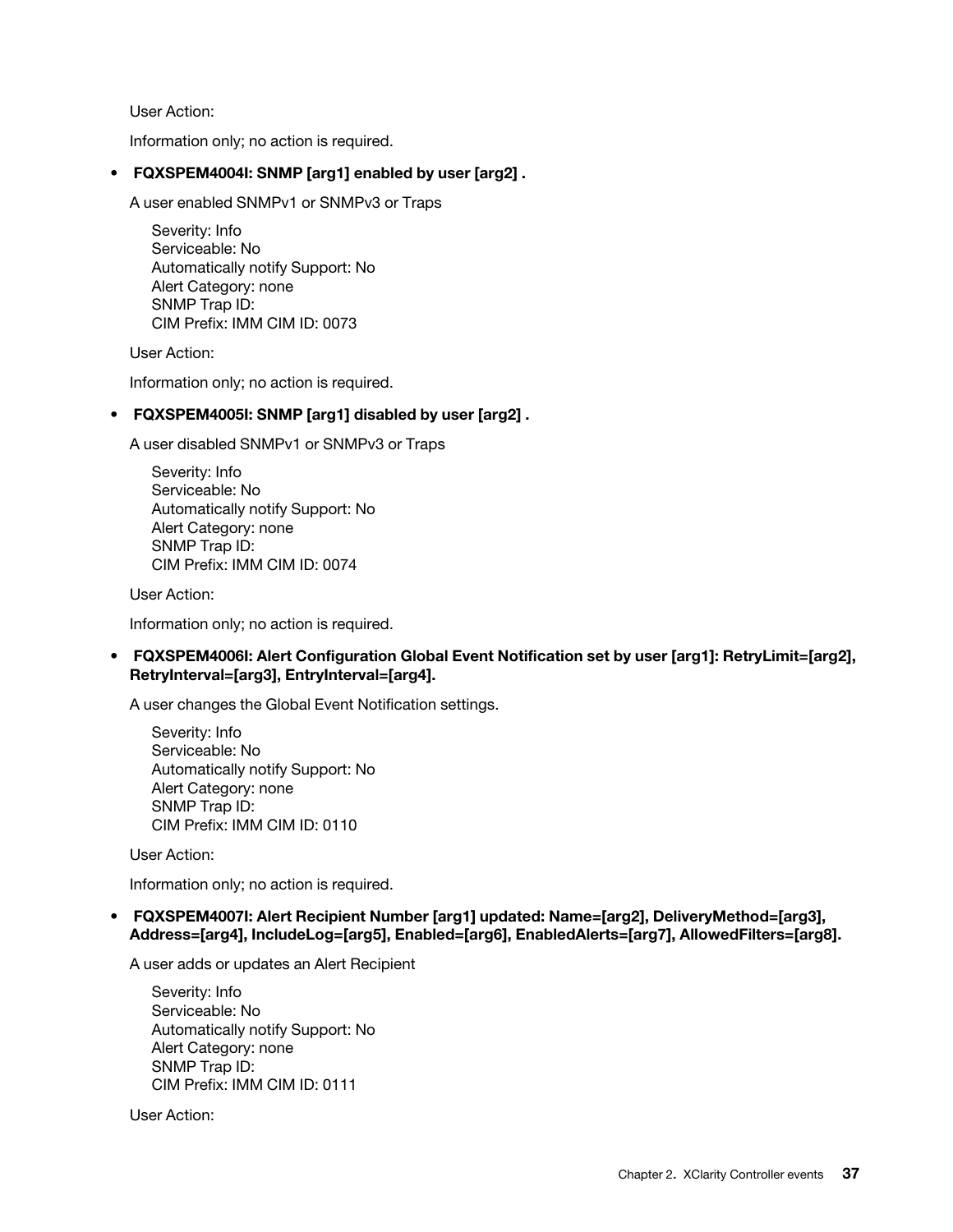Information only; no action is required.

• FQXSPEM4008I: SNMP Traps enabled by user [arg1]: EnabledAlerts=[arg2], AllowedFilters=[arg3] .

A user enabled the SNMP Traps configuration

Severity: Info Serviceable: No Automatically notify Support: No Alert Category: none SNMP Trap ID: CIM Prefix: IMM CIM ID: 0112

User Action:

Information only; no action is required.

# • FQXSPEM4009I: The UEFI Definitions have been changed.

UEFI Definitions change has been detected

Severity: Info Serviceable: No Automatically notify Support: No Alert Category: none SNMP Trap ID: CIM Prefix: IMM CIM ID: 0152

User Action:

Information only; no action is required.

# • FQXSPEM4010I: UEFI Reported: [arg1].

UEFI audit event logged.

Severity: Info Serviceable: No Automatically notify Support: No Alert Category: none SNMP Trap ID: CIM Prefix: IMM CIM ID: 0161

User Action:

Information only; no action is required.

# • FQXSPEM4011I: XCC failed to log previous event [arg1].

XCC failed to log a previous event.

Severity: Info Serviceable: No Automatically notify Support: No Alert Category: System - Other SNMP Trap ID: 22 CIM Prefix: IMM CIM ID: 0196

User Action:

Information only; no action is required.

# • FQXSPEM4012I: User [arg1] made system [arg2] Encapsulation lite Mode.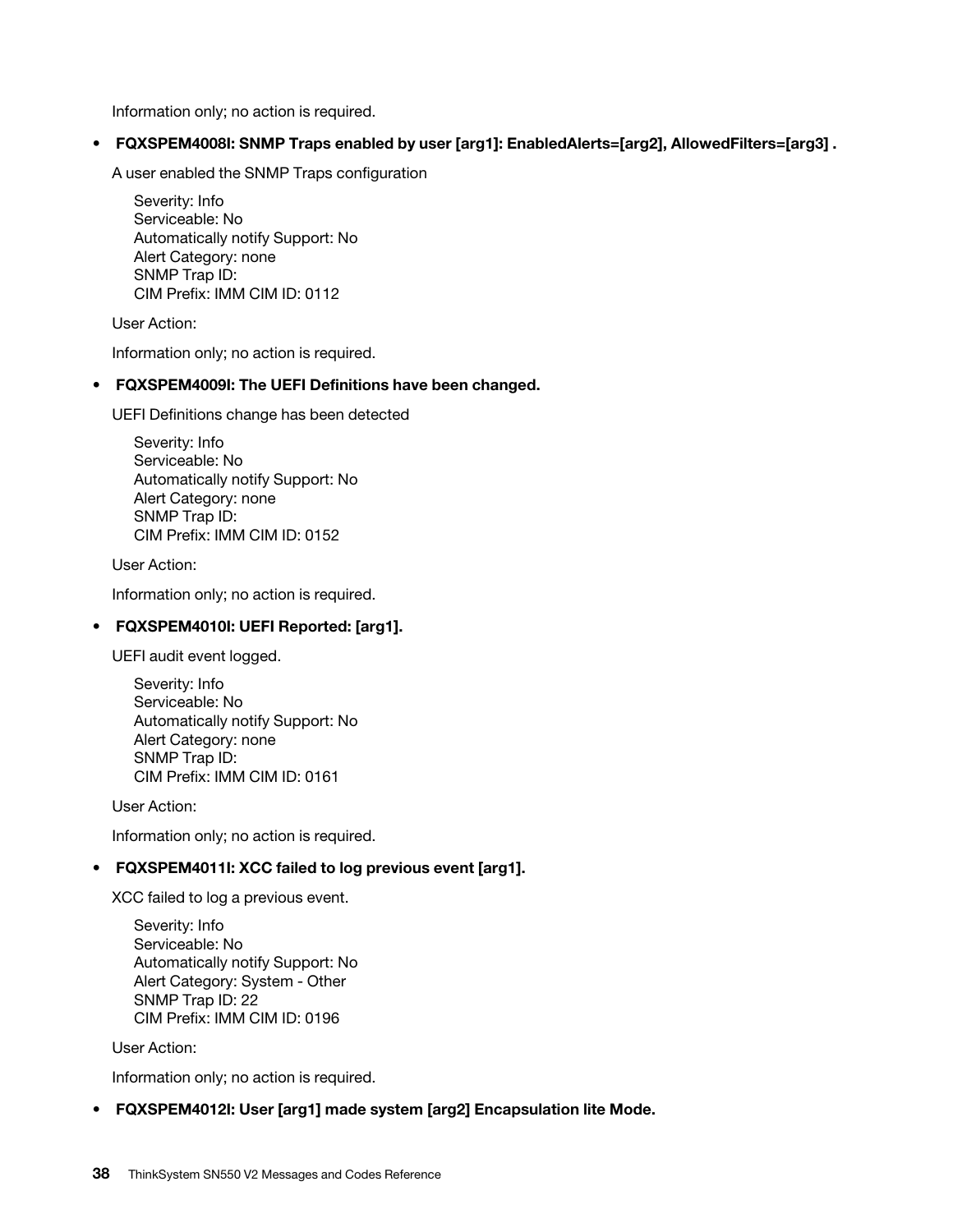Encapsulation lite mode status change

Severity: Info Serviceable: No Automatically notify Support: No Alert Category: System - Other SNMP Trap ID: 22 CIM Prefix: IMM CIM ID: 0201

User Action:

Information only; no action is required.

• FQXSPEM4013I: Battery error was detected by RAID controller. The battery unit needs replacement.([arg1],[arg2],[arg3],[arg4],[arg5])

Battery error was detected by RAID controller

Severity: Info Serviceable: No Automatically notify Support: No Alert Category: System - Other SNMP Trap ID: 22 CIM Prefix: IMM CIM ID: 0202

User Action:

Information only; no action is required.

• FQXSPEM4014I: The RAID controller has problem with the battery. Please contact technical support to resolve this issue.([arg1],[arg2],[arg3],[arg4],[arg5])

The RAID controller has problem with the battery

Severity: Info Serviceable: No Automatically notify Support: Yes Alert Category: System - Other SNMP Trap ID: 22 CIM Prefix: IMM CIM ID: 0203

User Action:

Information only; no action is required.

### • FQXSPEM4015I: The RAID controller detected unrecoverable error. The controller needs replacement.([arg1],[arg2],[arg3],[arg4],[arg5])

The RAID controller detected unrecoverable error

Severity: Info Serviceable: No Automatically notify Support: Yes Alert Category: System - Other SNMP Trap ID: 22 CIM Prefix: IMM CIM ID: 0204

User Action:

Information only; no action is required.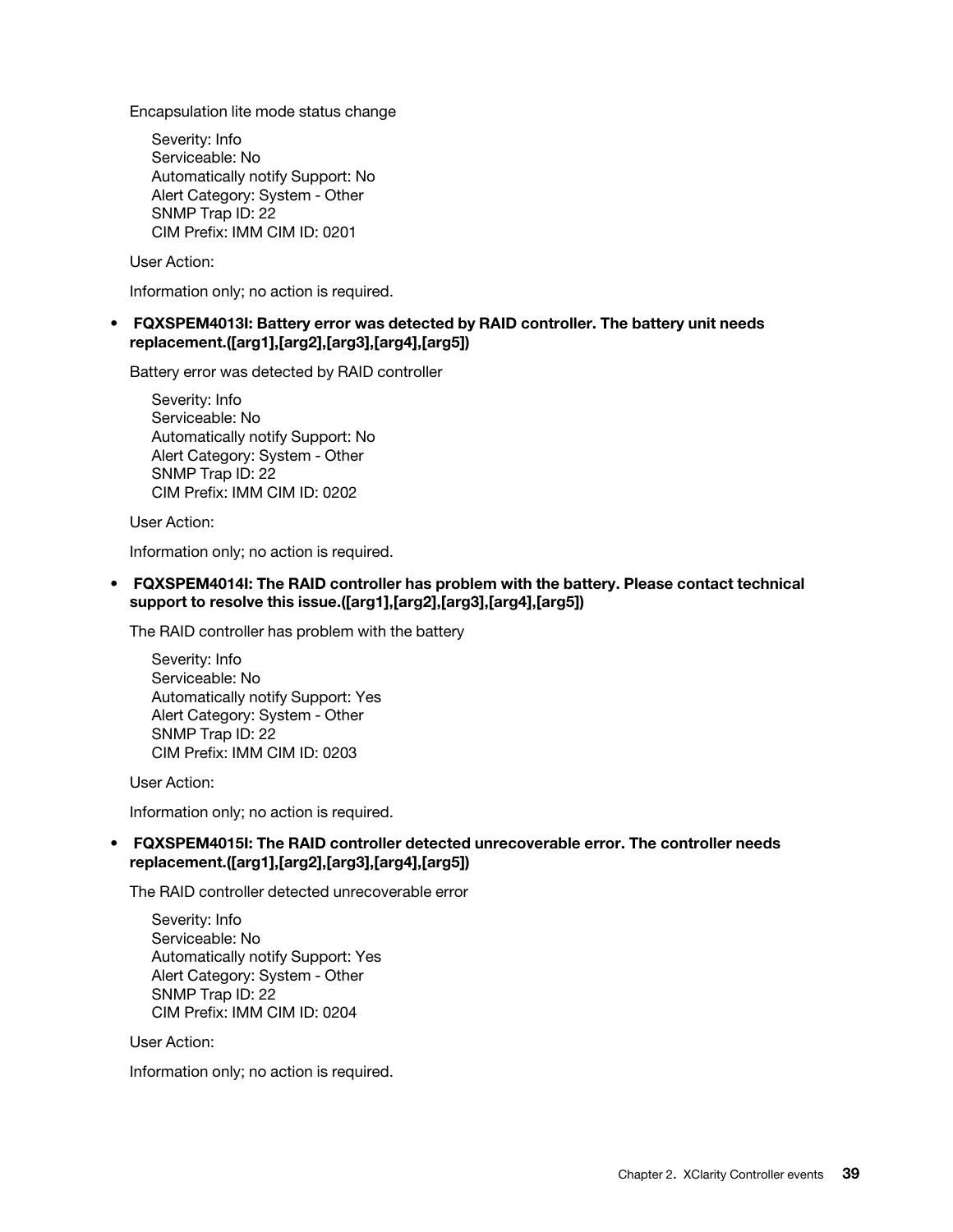### • FQXSPEM4016I: The RAID controller detected one or more problems. Please contact technical support for additional assistance.([arg1],[arg2],[arg3],[arg4],[arg5])

The RAID controller detected one or more problems

Severity: Info Serviceable: No Automatically notify Support: No Alert Category: System - Other SNMP Trap ID: 22 CIM Prefix: IMM CIM ID: 0205

User Action:

Information only; no action is required.

• FQXSPEM4017I: The RAID controller detected one or more possible configuration changes within the subsystem. Please check the drive LED status. If necessary, contact technical support for additional assistance.([arg1],[arg2],[arg3],[arg4],[arg5])

The RAID controller detected one or more possible configuration changes within the subsystem

Severity: Info Serviceable: No Automatically notify Support: No Alert Category: System - Other SNMP Trap ID: 22 CIM Prefix: IMM CIM ID: 0206

User Action:

Information only; no action is required.

• FQXSPEM4018I: Enclosure/Chassis issue detected with one or more units. Please check the enclosure/chassis units to repair the problem.([arg1],[arg2],[arg3],[arg4],[arg5])

Enclosure/Chassis issue detected with one or more units

Severity: Info Serviceable: No Automatically notify Support: No Alert Category: System - Other SNMP Trap ID: 22 CIM Prefix: IMM CIM ID: 0207

User Action:

Information only; no action is required.

• FQXSPEM4019I: Connectivity issue detected with the enclosure/chassis. Please check your cable configurations to repair the problem.([arg1],[arg2],[arg3],[arg4],[arg5])

Connectivity issue detected with the enclosure/chassis

Severity: Info Serviceable: No Automatically notify Support: No Alert Category: System - Other SNMP Trap ID: 22 CIM Prefix: IMM CIM ID: 0208

User Action: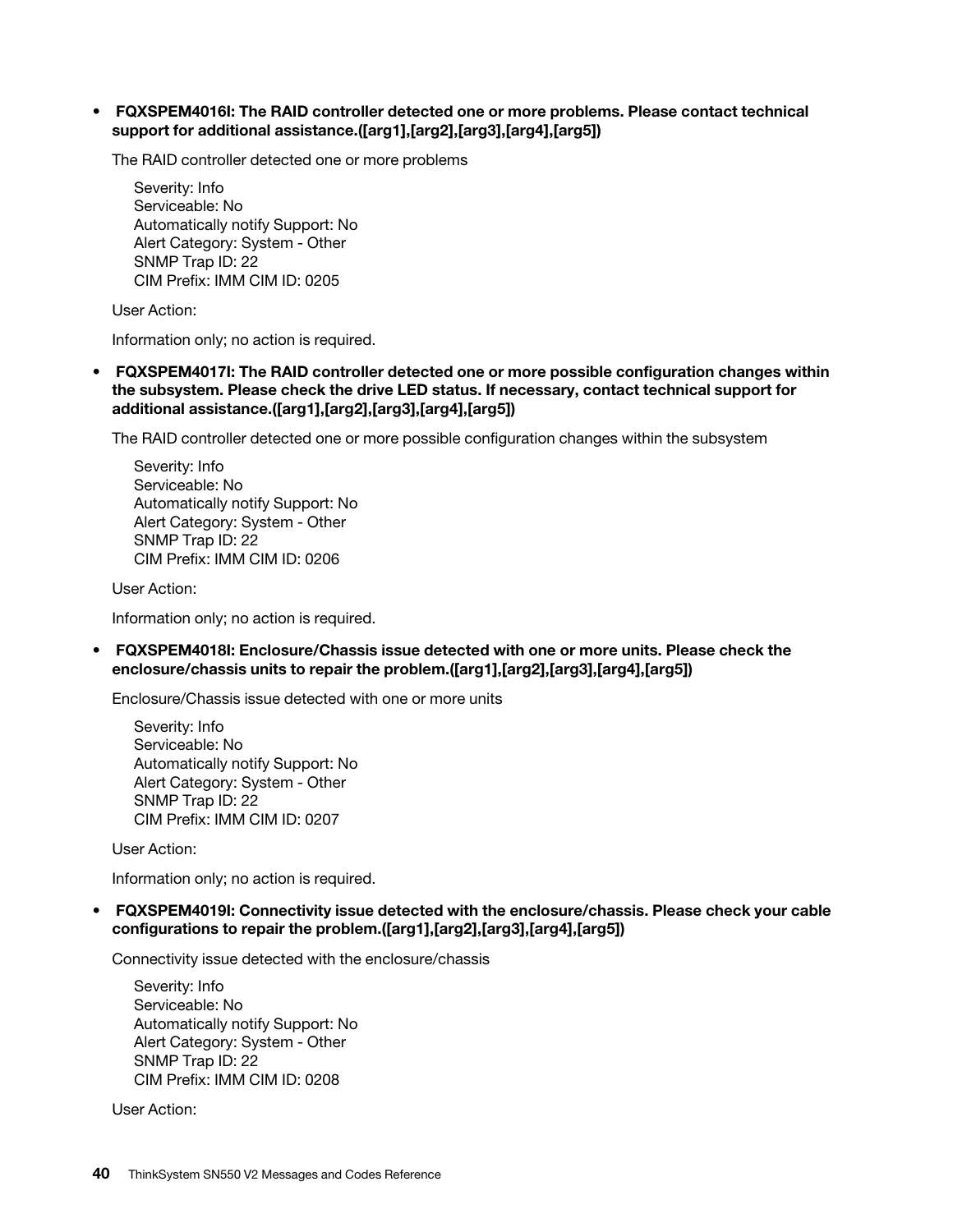Information only; no action is required.

• FQXSPEM4020I: Fan problem detected with the enclosure/chassis. Please check the enclosure/ chassis unit fan for correct operation.([arg1],[arg2],[arg3],[arg4],[arg5])

Fan problem detected with the enclosure/chassis

Severity: Info Serviceable: No Automatically notify Support: No Alert Category: System - Other SNMP Trap ID: 22 CIM Prefix: IMM CIM ID: 0209

User Action:

Information only; no action is required.

• FQXSPEM4022I: Enclosure/Chassis power supply has problem. Please check the enclosure/ chassis unit power supply for correct operation.([arg1],[arg2],[arg3],[arg4],[arg5])

Enclosure/Chassis power supply has problem

Severity: Info Serviceable: No Automatically notify Support: No Alert Category: System - Other SNMP Trap ID: 22 CIM Prefix: IMM CIM ID: 0210

User Action:

Information only; no action is required.

• FQXSPEM4023I: One or more virtual drive are in abnormal status that may cause unavailable virtual drive. Please check the event logs and if events are targeted to the same disk then replace the drive. If necessary, contact technical support for additional assistance.([arg1],[arg2],[arg3],[arg4], [arg5])

One or more virtual drive are in abnormal status that may cause unavailable virtual drive

Severity: Info Serviceable: No Automatically notify Support: No Alert Category: System - Other SNMP Trap ID: 22 CIM Prefix: IMM CIM ID: 0211

User Action:

Information only; no action is required.

• FQXSPEM4024I: The RAID controller detected one or more possible configuration problem within the subsystem. Please check the event logs and if events are targeted to the same disk then replace the drive. If necessary, contact technical support for additional assistance.([arg1],[arg2], [arg3],[arg4],[arg5])

The RAID controller detected one or more possible configuration problem within the subsystem

Severity: Info Serviceable: No Automatically notify Support: No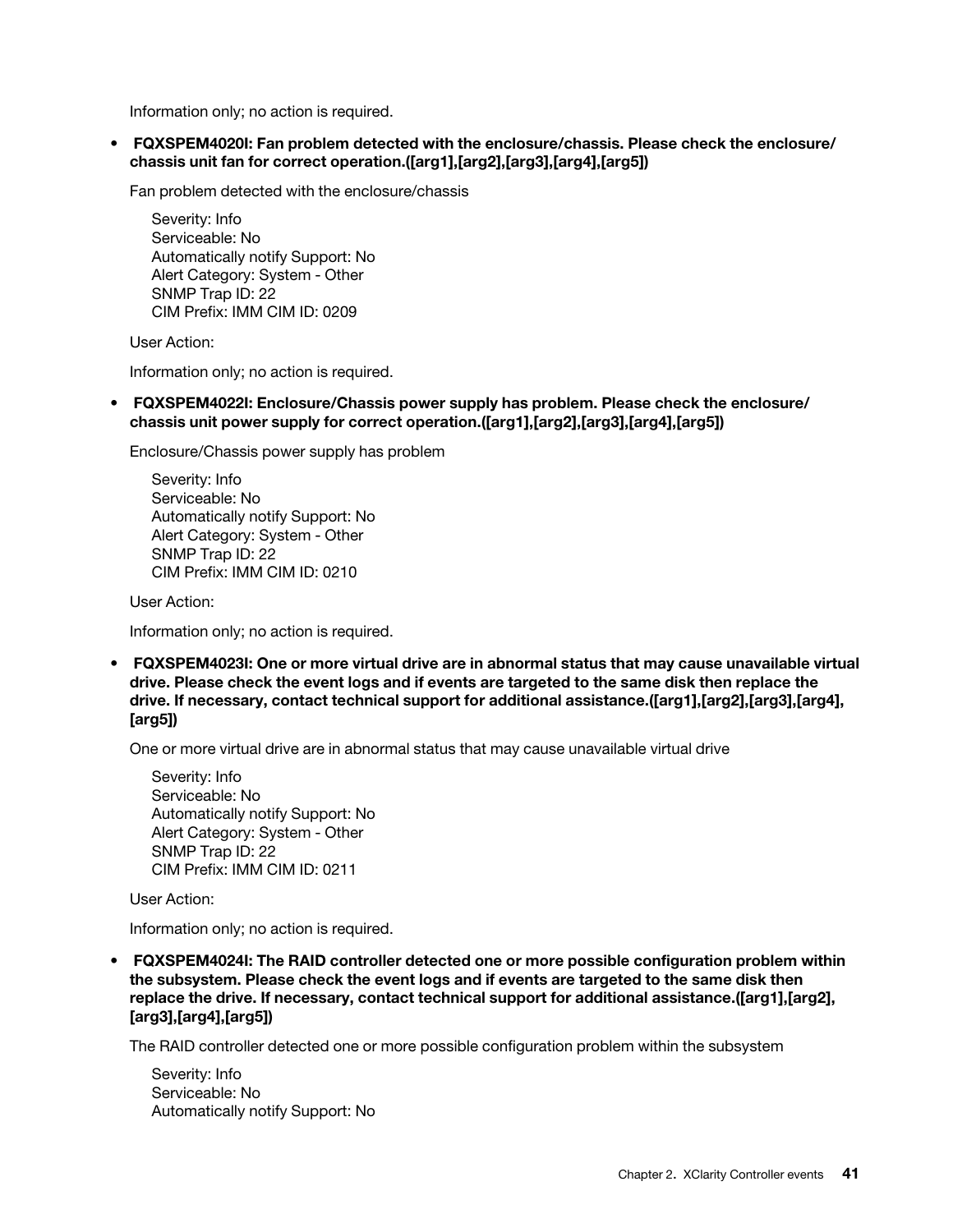Alert Category: System - Other SNMP Trap ID: 22 CIM Prefix: IMM CIM ID: 0212

User Action:

Information only; no action is required.

• FQXSPEM4025I: One or more virtual drive have problem. Please contact technical support to resolve this issue.([arg1],[arg2],[arg3],[arg4],[arg5])

One or more virtual drive have problem

Severity: Info Serviceable: No Automatically notify Support: Yes Alert Category: System - Other SNMP Trap ID: 22 CIM Prefix: IMM CIM ID: 0213

User Action:

Information only; no action is required.

• FQXSPEM4026I: Drive error was detected by RAID controller. Please contact technical support to resolve this issue.([arg1],[arg2],[arg3],[arg4],[arg5])

Drive error was detected by RAID controller

Severity: Info Serviceable: No Automatically notify Support: Yes Alert Category: System - Other SNMP Trap ID: 22 CIM Prefix: IMM CIM ID: 0214

User Action:

Information only; no action is required.

• FQXSPEM4027I: Drive error was detected by RAID controller. Please check the event logs and if events are targeted to the same disk then replace the drive. If necessary, contact technical support for additional assistance.([arg1],[arg2],[arg3],[arg4],[arg5])

Drive error was detected by RAID controller

Severity: Info Serviceable: No Automatically notify Support: No Alert Category: System - Other SNMP Trap ID: 22 CIM Prefix: IMM CIM ID: 0215

User Action:

Information only; no action is required.

#### • FQXSPEM4028I: The port [arg1] of PCIe device [arg2] at [arg3] has link [arg4].

PCI device link

Severity: Info Serviceable: No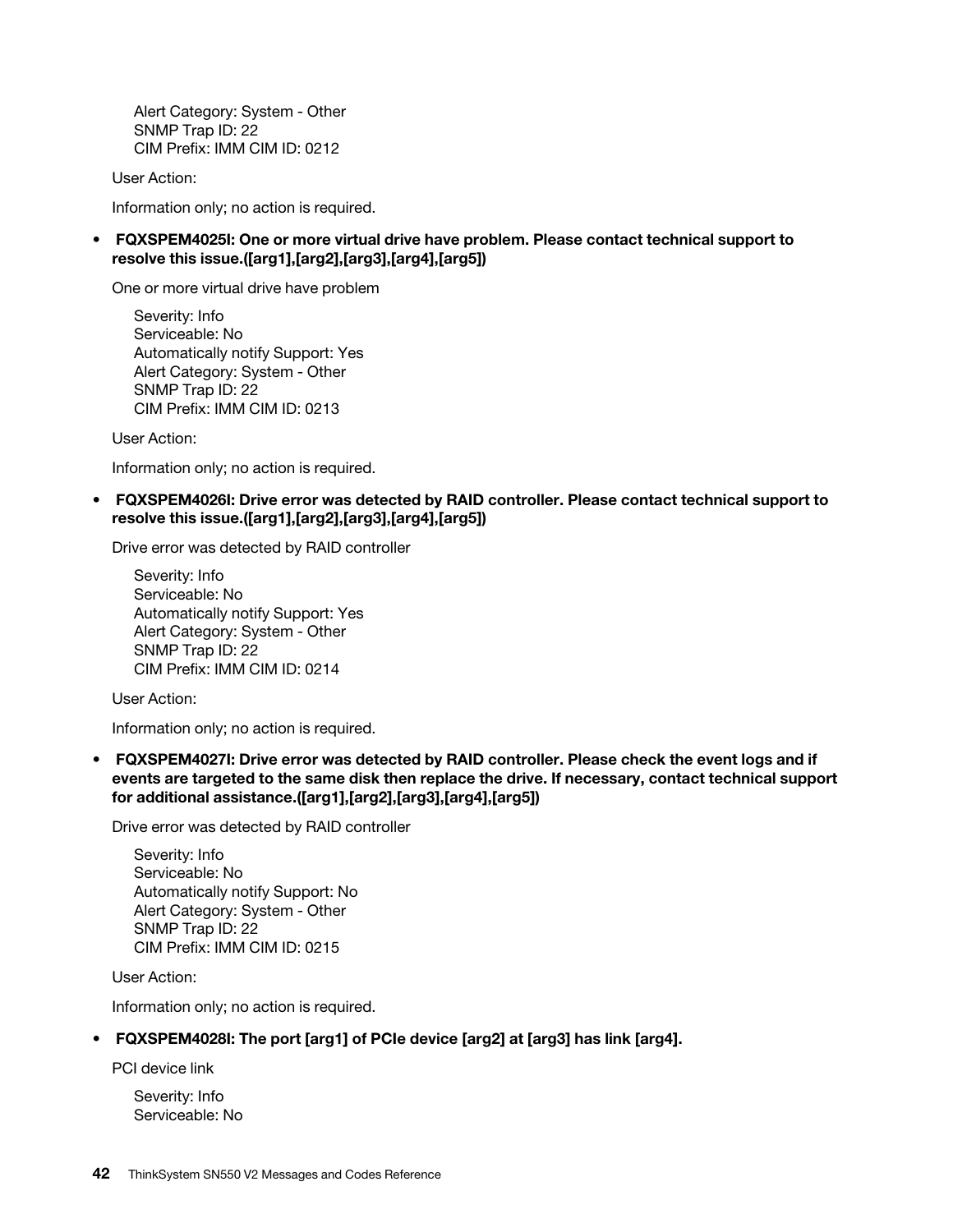Automatically notify Support: No Alert Category: System - Other SNMP Trap ID: 22 CIM Prefix: IMM CIM ID: 0220

User Action:

Information only; no action is required.

• FQXSPEM4029I: All PCIe slots on [arg1] may not be functional based upon your current CPU population.

PCIe not be functional

Severity: Info Serviceable: No Automatically notify Support: No Alert Category: System - Other SNMP Trap ID: 22 CIM Prefix: IMM CIM ID: 0221

User Action:

Information only; no action is required.

• FQXSPEM4030I: A scheduled operation on the RAID controller has encountered an issue. Refer to RAID Logs under Server Management, Local Storage, for details.([arg1],[arg2],[arg3],[arg4],[arg5])

The RAID controller has scheduled operation issue

Severity: Info Serviceable: No Automatically notify Support: No Alert Category: System - Other SNMP Trap ID: 22 CIM Prefix: IMM CIM ID: 0223

User Action:

Information only; no action is required.

#### • FQXSPFC4000I: The bare metal connection process has been started.

Bare Metal Connection process has been started

Severity: Info Serviceable: No Automatically notify Support: No Alert Category: System - Other SNMP Trap ID: 22 CIM Prefix: IMM CIM ID: 0143

User Action:

Information only; no action is required.

### • FQXSPFC4001I: The bare metal update application reports a status of [arg1].

Bare Metal Update Application Status

Severity: Info Serviceable: No Automatically notify Support: No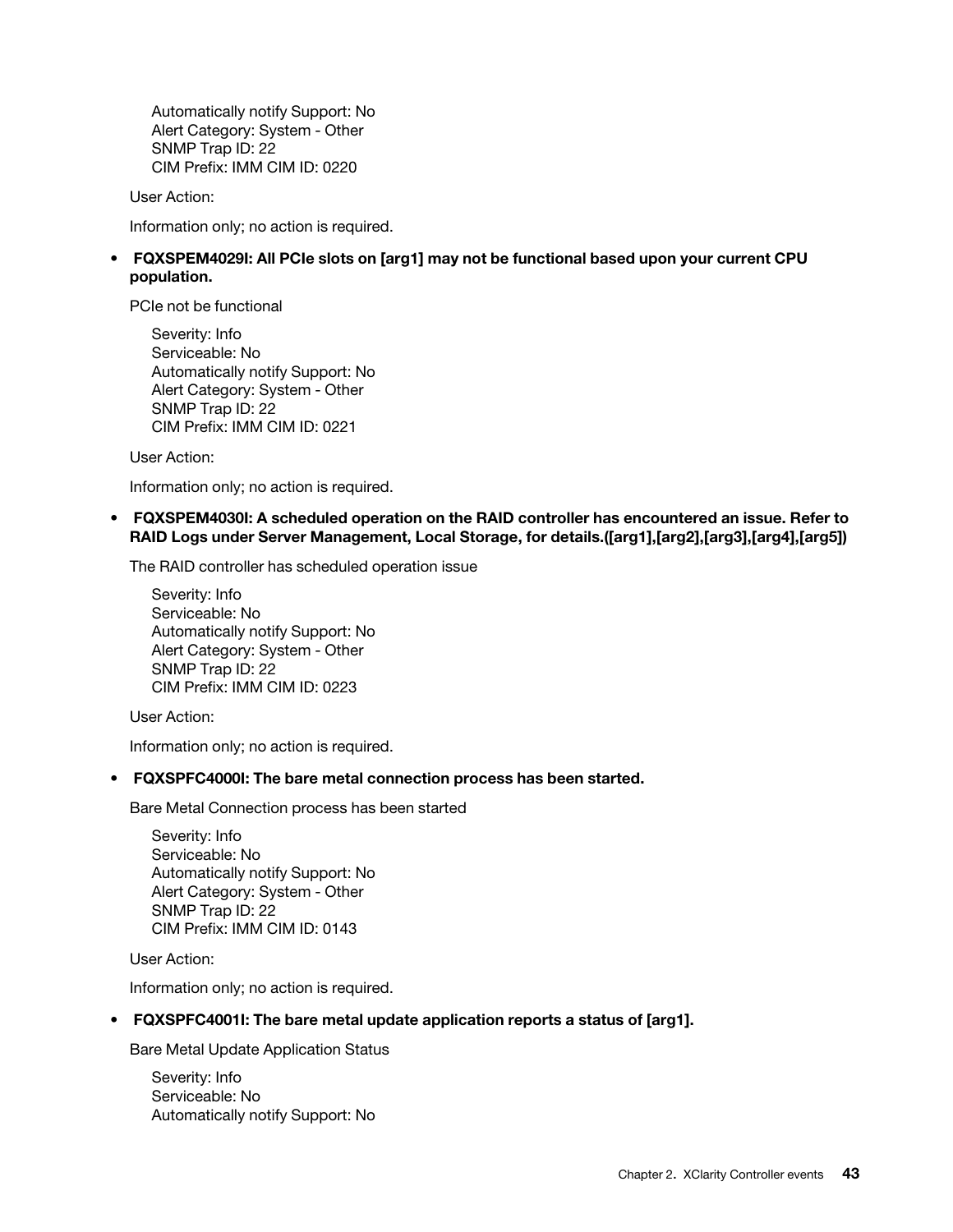Alert Category: System - Other SNMP Trap ID: 22 CIM Prefix: IMM CIM ID: 0144

User Action:

Information only; no action is required.

### • FQXSPFC4002I: System running in setup.

System running in setup

Severity: Info Serviceable: No Automatically notify Support: No Alert Category: System - Other SNMP Trap ID: 22 CIM Prefix: IMM CIM ID: 0193

User Action:

Information only; no action is required.

#### • FQXSPFC4003I: UEFI deployment boot mode is enabled for NextBoot.

UEFI deployment boot mode is enabled for NextBoot

Severity: Info Serviceable: No Automatically notify Support: No Alert Category: System - Other SNMP Trap ID: 22 CIM Prefix: IMM CIM ID: 0197

User Action:

Information only; no action is required.

#### • FQXSPFC4004I: UEFI deployment boot mode is enabled for NextAc.

UEFI deployment boot mode is enabled for NextAC

Severity: Info Serviceable: No Automatically notify Support: No Alert Category: System - Other SNMP Trap ID: 22 CIM Prefix: IMM CIM ID: 0198

User Action:

Information only; no action is required.

#### • FQXSPFC4005I: UEFI deployment boot mode has been disabled.

UEFI deployment boot mode has been disabled

Severity: Info Serviceable: No Automatically notify Support: No Alert Category: System - Other SNMP Trap ID: 22 CIM Prefix: IMM CIM ID: 0199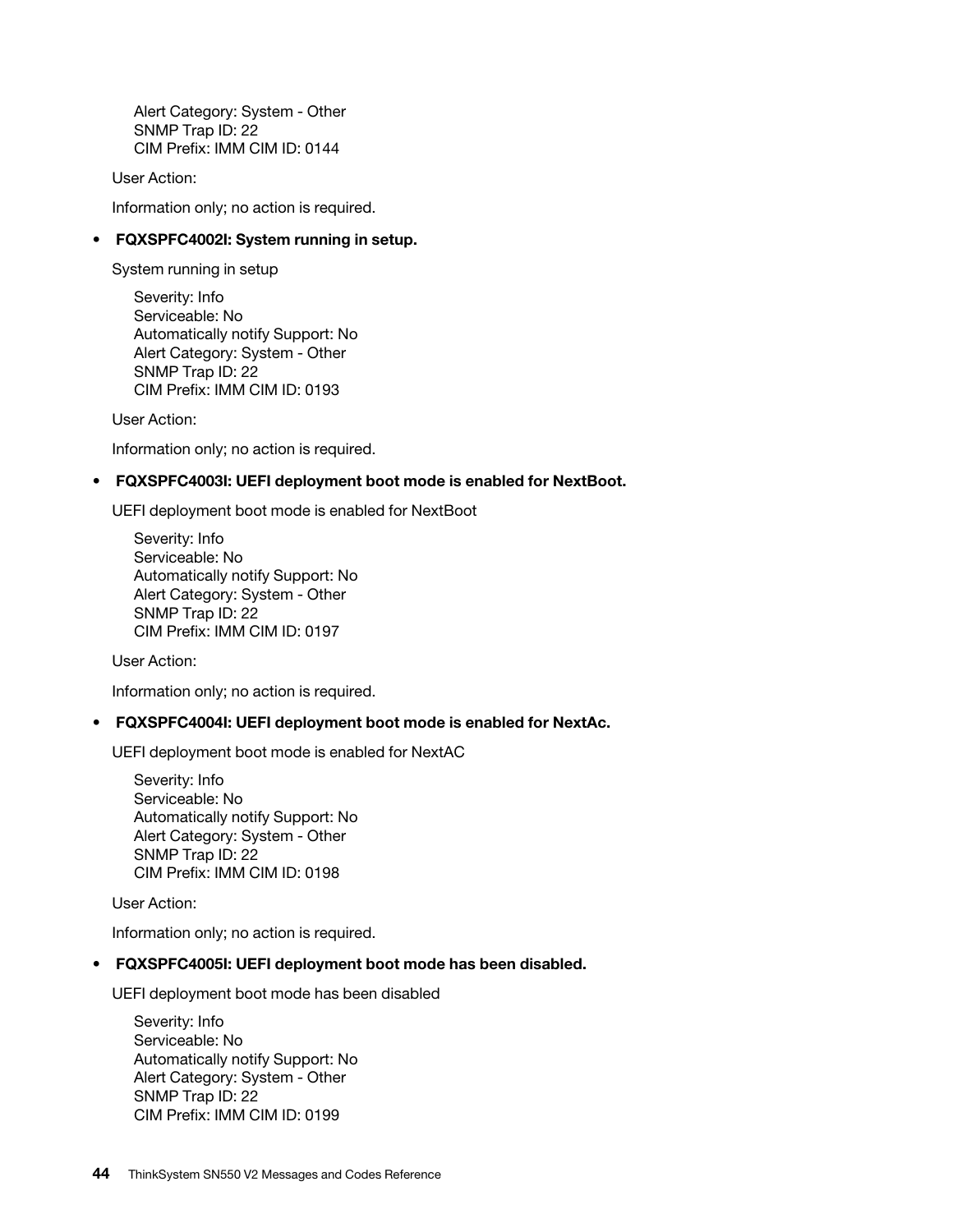User Action:

Information only; no action is required.

• FQXSPFW0000N: The System [ComputerSystemElementName] encountered a POST Error.

This message is for the use case when an implementation has detected a Post Error.

Severity: Error Serviceable: Yes Automatically notify Support: No Alert Category: Critical - Other SNMP Trap ID: 50 CIM Prefix: PLAT CIM ID: 0184

User Action:

Complete the following steps:

- 1. Original UEFI settings are still present. If customer desires to continue using the original settings, select Save Settings.
- 2. If User did not intentionally trigger the reboots, check logs for probable cause. For example, if there is a battery fault event, follow the steps to resolve that event.
- 3. Undo recent system changes (settings or devices added). Verify that the system boots. Then, reinstall options one at a time to locate the problem.
- 4. Check Lenovo support site for an applicable service bulletin or firmware update that applies to this error. Update UEFI firmware if applicable.
- 5. Remove and re-install CMOS battery on system board for 30 seconds to clear CMOS contents. If it boots successfully, then restore system settings.
- 6. If problem persists, collect Service Data log.
- 7. Contact Lenovo Support.

# • FQXSPFW0001N: Firmware BIOS (ROM) corruption was detected on system [ComputerSystemElementName] during POST.

Firmware BIOS (ROM) corruption was detected on the system during POST.

Severity: Error Serviceable: Yes Automatically notify Support: No Alert Category: Critical - Other SNMP Trap ID: 50 CIM Prefix: PLAT CIM ID: 0850

User Action:

Complete the following steps:

- 1. Original UEFI settings are still present. If customer desires to continue using the original settings, select Save Settings.
- 2. If User did not intentionally trigger the reboots, check logs for probable cause. For example, if there is a battery fault event, follow the steps to resolve that event.
- 3. Undo recent system changes (settings or devices added). Verify that the system boots. Then, reinstall options one at a time to locate the problem.
- 4. Check Lenovo support site for an applicable service bulletin or firmware update that applies to this error. Update UEFI firmware if applicable.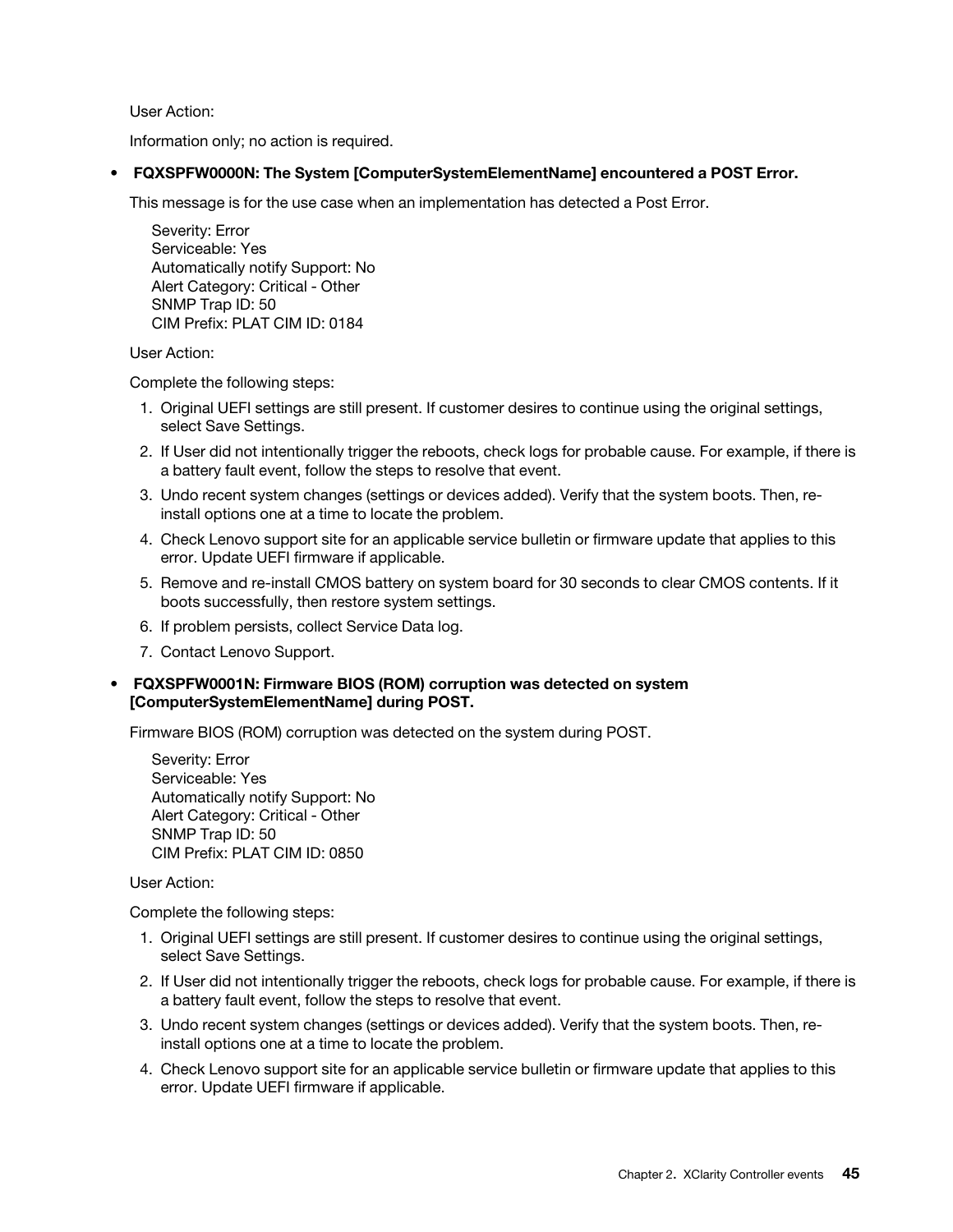- 5. Remove and re-install CMOS battery on system board for 30 seconds to clear CMOS contents. If it boots successfully, then restore system settings.
- 6. If problem persists, collect Service Data log.
- 7. Contact Lenovo Support.

### • FQXSPFW0002N: The System [ComputerSystemElementName] encountered a firmware hang.

This message is for the use case when an implementation has detected a System Firmware Hang.

Severity: Error Serviceable: Yes Automatically notify Support: No Alert Category: System - Boot failure SNMP Trap ID: 25 CIM Prefix: PLAT CIM ID: 0186

User Action:

Complete the following steps:

- 1. Original UEFI settings are still present. If customer desires to continue using the original settings, select Save Settings.
- 2. If User did not intentionally trigger the reboots, check logs for probable cause. For example, if there is a battery fault event, follow the steps to resolve that event.
- 3. Undo recent system changes (settings or devices added). Verify that the system boots. Then, reinstall options one at a time to locate the problem.
- 4. Check Lenovo support site for an applicable service bulletin or firmware update that applies to this error. Update UEFI firmware if applicable.
- 5. Remove and re-install CMOS battery on system board for 30 seconds to clear CMOS contents. If it boots successfully, then restore system settings.
- 6. If problem persists, collect Service Data log.
- 7. Contact Lenovo Support.

# • FQXSPFW2001I: The System [ComputerSystemElementName] has detected a POST Error deassertion.

This message is for the use case when an implementation has detected that Post Error has deasserted.

Severity: Info Serviceable: No Automatically notify Support: No Alert Category: Critical - Other SNMP Trap ID: 50 CIM Prefix: PLAT CIM ID: 0185

User Action:

Information only; no action is required

#### • FQXSPIO0003N: A diagnostic interrupt has occurred on system [ComputerSystemElementName].

This message is for the use case when an implementation has detected a Front Panel NMI / Diagnostic Interrupt.

Severity: Error Serviceable: Yes Automatically notify Support: No Alert Category: Critical - Other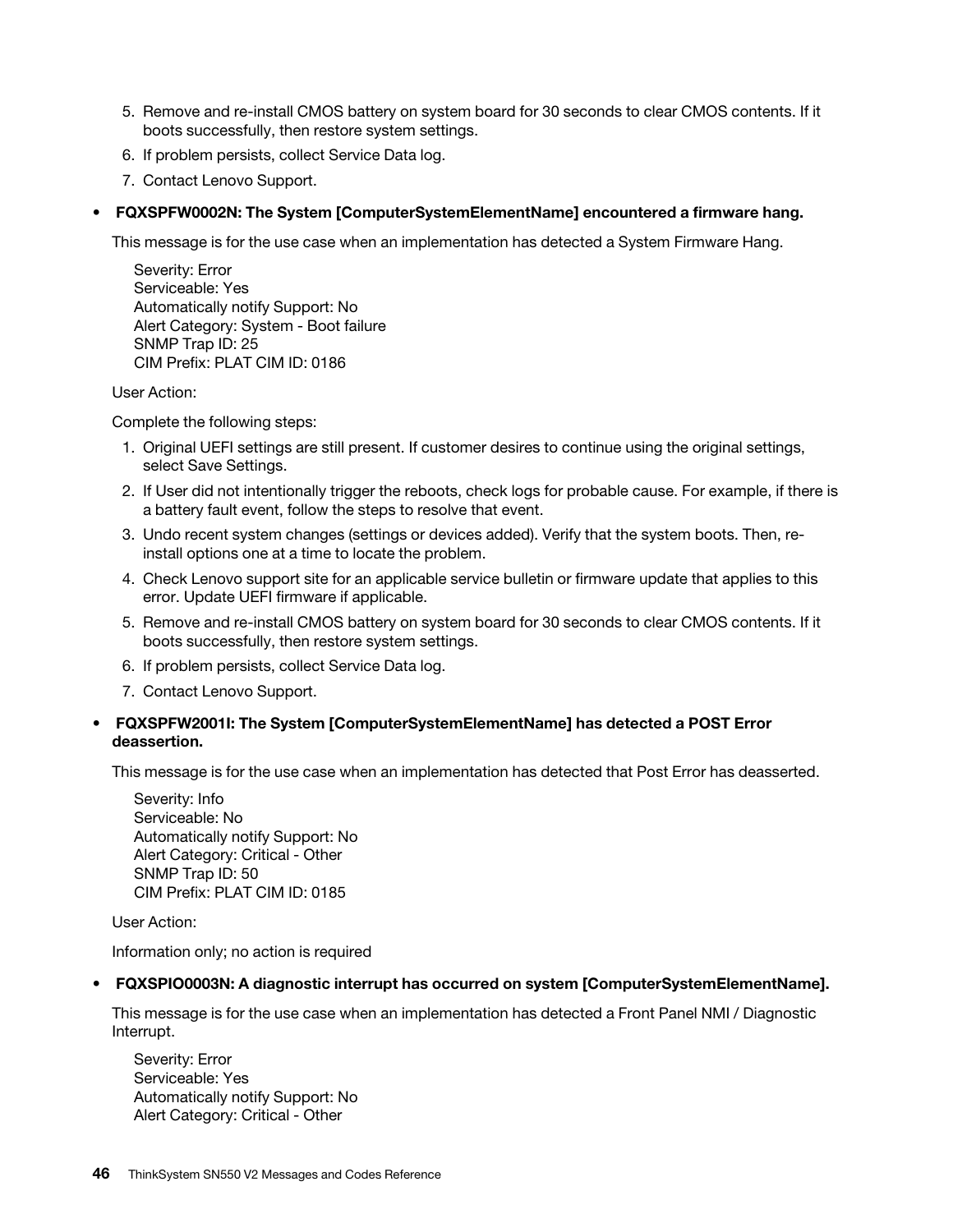SNMP Trap ID: 50 CIM Prefix: PLAT CIM ID: 0222

### User Action:

If the NMI button has not been pressed, complete the following steps:

- 1. Reboot the system.
- 2. If error still exists, then collect serivce log and contact Lenovo Support.

## • FQXSPIO0004L: A bus timeout has occurred on bus [SensorElementName].

This message is for the use case when an implementation has detected a Bus Timeout.

Severity: Error Serviceable: Yes Automatically notify Support: No Alert Category: Critical - Other SNMP Trap ID: 50 CIM Prefix: PLAT CIM ID: 0224

### User Action:

Complete the following steps:

- 1. Please reseat the processor and reboot the server.
- 2. If the problem still exists, (service technician) please replace the system board.
- 3. If the problem still exists, contact Lenovo Support.

### • FQXSPIO0006N: A software NMI has occurred on system [ComputerSystemElementName].

This message is for the use case when an implementation has detected a Software NMI.

Severity: Error Serviceable: Yes Automatically notify Support: No Alert Category: Critical - Other SNMP Trap ID: 50 CIM Prefix: PLAT CIM ID: 0228

User Action:

Check the event log in system event log to resolve any issues related the NMI.

# • FQXSPIO0007N: A PCI PERR has occurred on system [ComputerSystemElementName].

This message is for the use case when an implementation has detected a PCI PERR.

Severity: Error Serviceable: Yes Automatically notify Support: No Alert Category: Critical - Other SNMP Trap ID: 50 CIM Prefix: PLAT CIM ID: 0232

User Action:

Complete the following steps:

- 1. Reseat the adapter or install the adapter to another slot.
- 2. If the problem still exists then replace the adapter.
- 3. If the problem still exists then contact local service.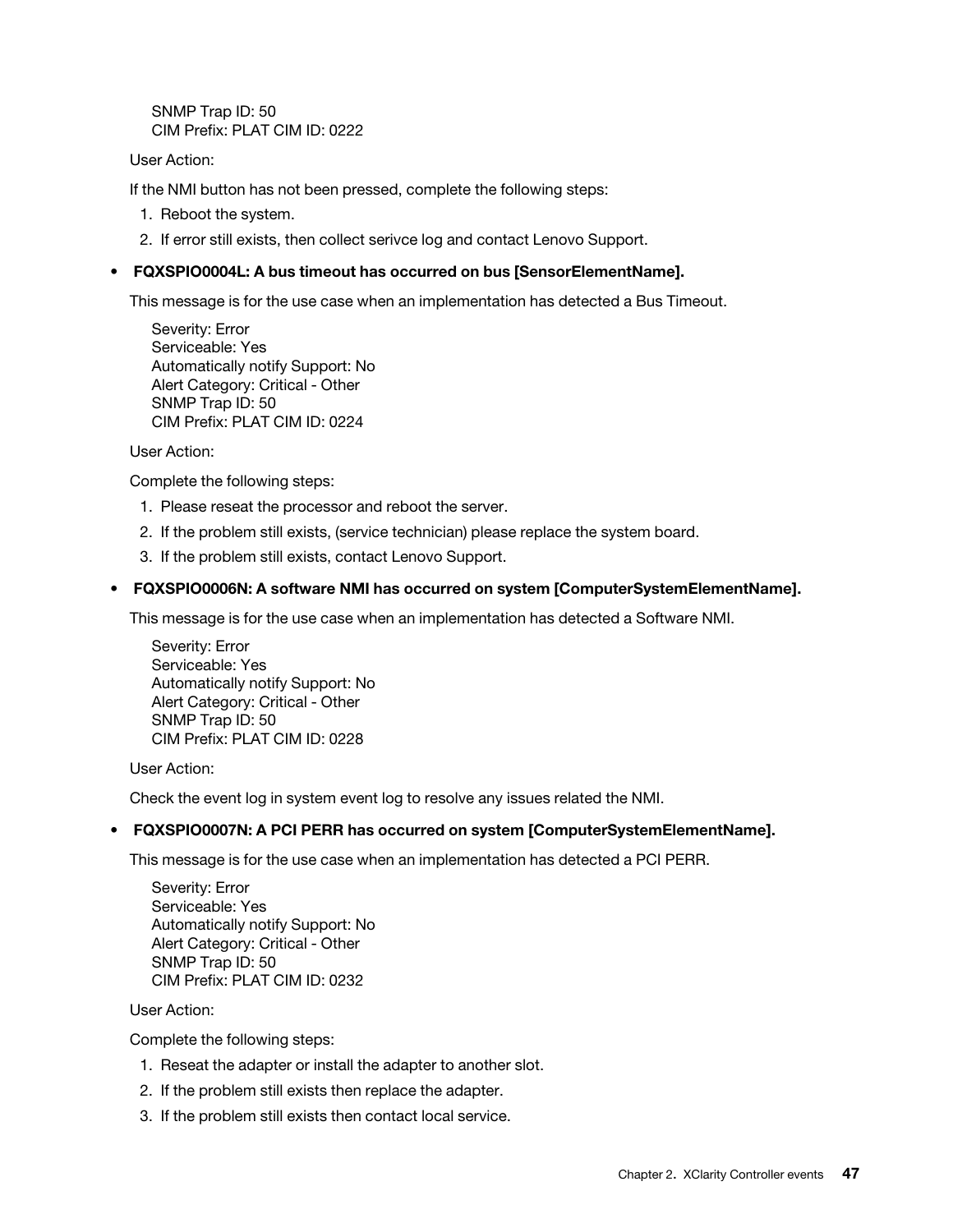### • FQXSPIO0008N: A PCI SERR has occurred on system [ComputerSystemElementName].

This message is for the use case when an implementation has detected a PCI SERR.

Severity: Error Serviceable: Yes Automatically notify Support: No Alert Category: Critical - Other SNMP Trap ID: 50 CIM Prefix: PLAT CIM ID: 0234

User Action:

Complete the following steps:

- 1. Reseat the adapter or install the adapter to another slot.
- 2. If the problem still exist then replace the adapter.
- 3. If the problem still exist then contact local service.

### • FQXSPIO0010I: A Correctable Bus Error has occurred on bus [SensorElementName].

This message is for the use case when an implementation has detected a Bus Correctable Error.

Severity: Info Serviceable: No Automatically notify Support: No Alert Category: System - Other SNMP Trap ID: CIM Prefix: PLAT CIM ID: 0238

User Action:

Information only; please correct the error recorded in system log to resolve the error

#### • FQXSPIO0011N: An Uncorrectable Error has occurred on [SensorElementName].

This message is for the use case when an implementation has detected a Bus Uncorrectable Error.

Severity: Error Serviceable: Yes Automatically notify Support: Yes Alert Category: Critical - Other SNMP Trap ID: 50 CIM Prefix: PLAT CIM ID: 0240

User Action:

Check http://support.lenovo.com/ for TECH tips or firmware updates that might correct the error.

- 1. Make sure that all I/O expansion adapters have correct and matching levels of device drivers and firmware.
- 2. Check the event log of XClarity Controller for additional information about failing components.
- 3. If there are no entries related to the error in the event log, contact Lenovo support.

#### • FQXSPIO0013N: A Fatal Bus Error has occurred on bus [SensorElementName].

This message is for the use case when an implementation has detected a Bus Fatal Error.

Severity: Error Serviceable: Yes Automatically notify Support: No Alert Category: Critical - Other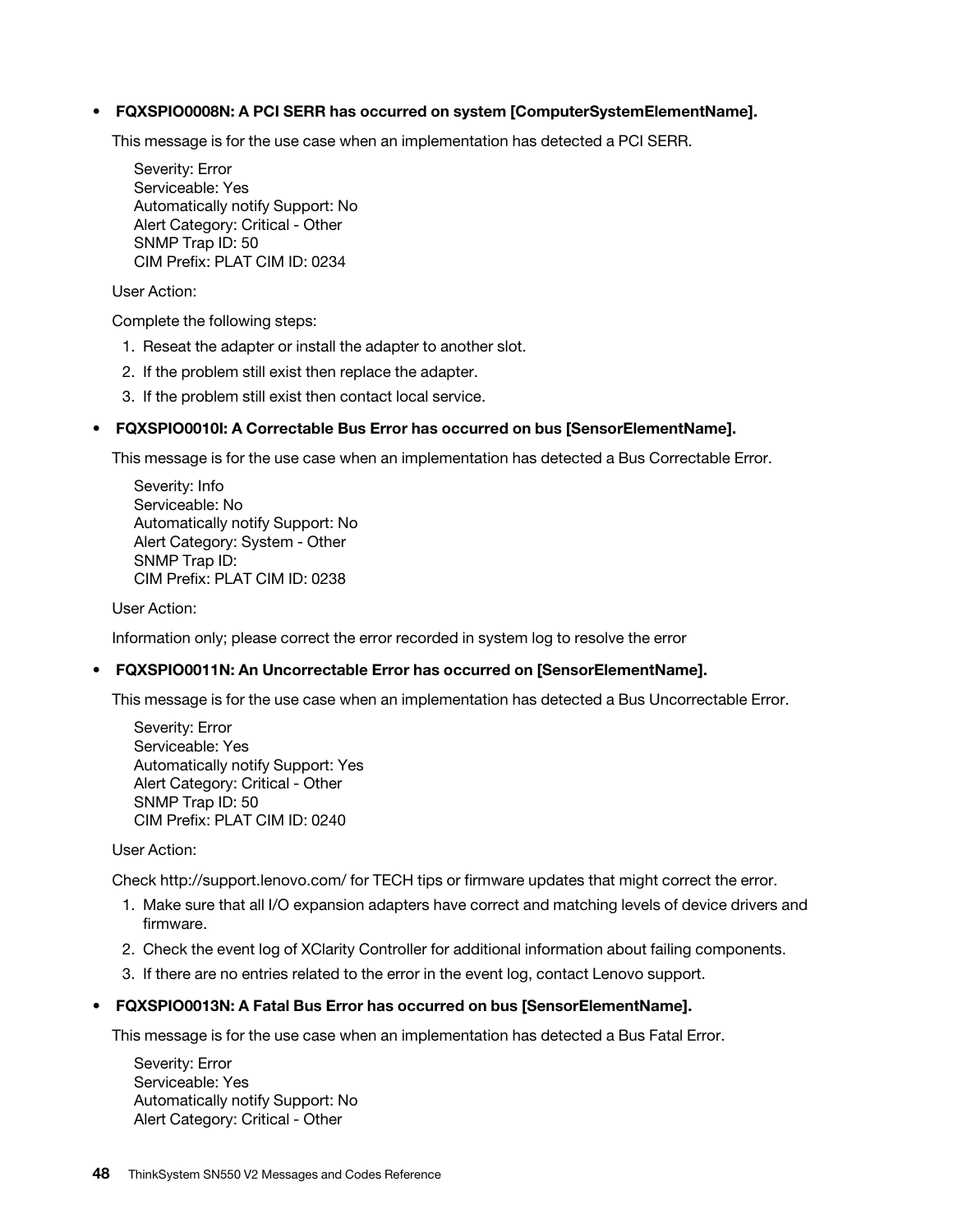SNMP Trap ID: 50 CIM Prefix: PLAT CIM ID: 0244

User Action:

Complete the following steps:

- 1. Check Lenovo support site for an applicable service bulletin or firmware update for the system or adapter that applies to this error.
- 2. If the problem persists, collect Service Data log.
- 3. Contact Lenovo Support.

### • FQXSPIO0014J: Bus [SensorElementName] is operating in a degraded state.

This message is for the use case when an implementation has detected a Bus is Degraded.

Severity: Warning Serviceable: Yes Automatically notify Support: No Alert Category: Warning - Other SNMP Trap ID: 60 CIM Prefix: PLAT CIM ID: 0246

User Action:

Complete the following steps:

- 1. Reseat the adapter or install the adapter to another slot.
- 2. If the problem still exists then replace the adapter.
- 3. If the problem still exists then contact Lenovo service.

### • FQXSPIO0015M: Fault in slot [PhysicalConnectorSystemElementName] on system [ComputerSystemElementName].

This message is for the use case when an implementation has detected a Fault in a slot.

Severity: Error Serviceable: Yes Automatically notify Support: Yes Alert Category: Critical - Other SNMP Trap ID: 50 CIM Prefix: PLAT CIM ID: 0330

User Action:

Complete the following steps to fix the error:

- 1. Make sure that all I/O expansion adapters have correct and matching levels of device drivers and firmware.
- 2. Check the event log of XClarity Controller for additional information about failing components. Check http://support.lenovo.com/ for TECH tips or firmware updates that might correct the error.
- 3. If there are no entries related to the error in the event log, contact Lenovo support.
- FQXSPIO2001I: The connector [PhysicalConnectorElementName] configuration error has been repaired.

This message is for the use case when an implementation has detected an Interconnect Configuration was Repaired.

Severity: Info Serviceable: No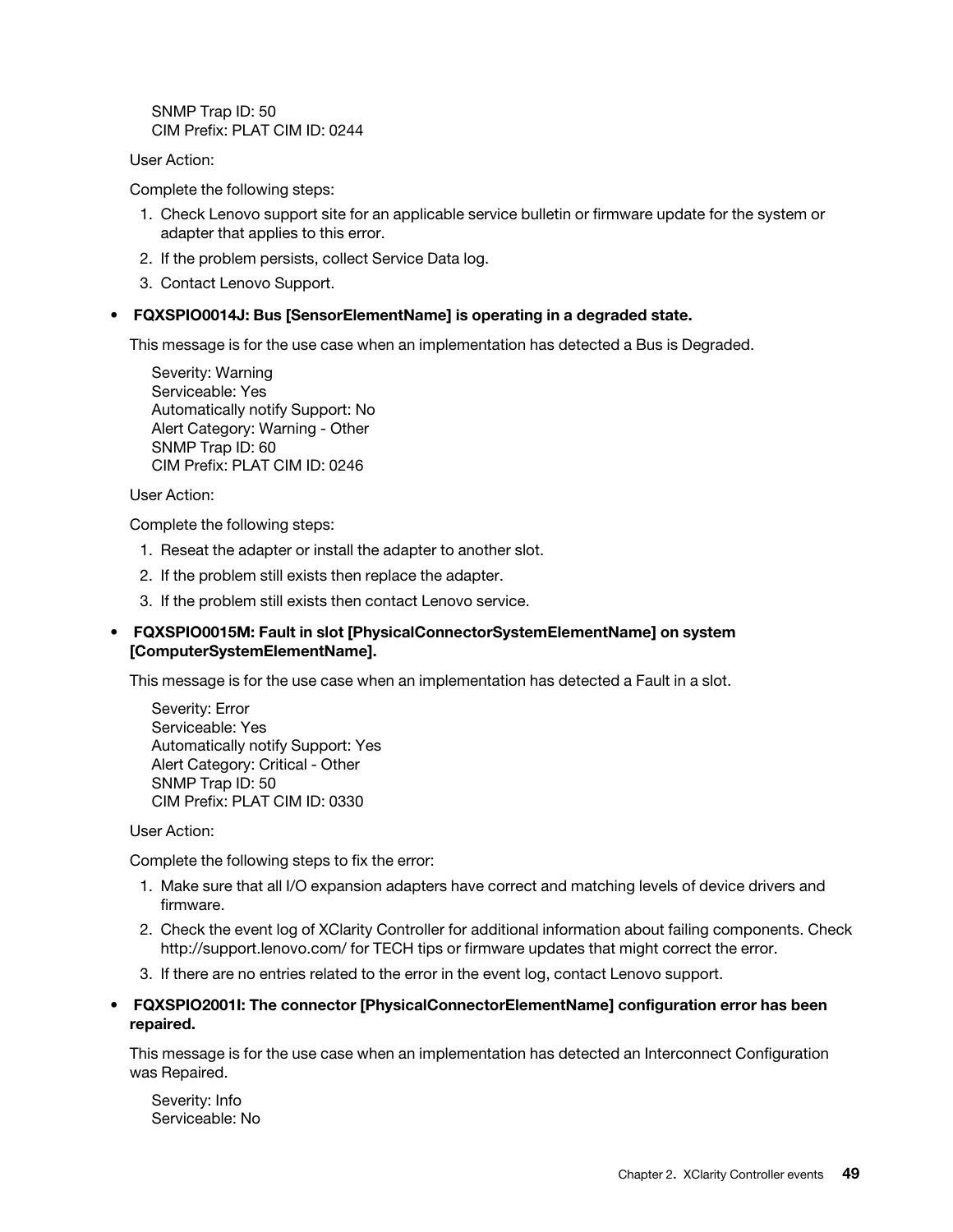Automatically notify Support: No Alert Category: Critical - Other SNMP Trap ID: 50 CIM Prefix: PLAT CIM ID: 0267

User Action:

Information only; no action is required

### • FQXSPIO2002I: The System [ComputerSystemElementName] has detected a POST Error deassertion.

This message is for the use case when an implementation has detected that Post Error has deasserted.

Severity: Info Serviceable: No Automatically notify Support: No Alert Category: Critical - Other SNMP Trap ID: 50 CIM Prefix: PLAT CIM ID: 0185

User Action:

Information only; no action is required.

### • FQXSPIO2003I: System [ComputerSystemElementName] has recovered from a diagnostic interrupt.

This message is for the use case when an implementation has detected a recovery from a Front Panel NMI / Diagnostic Interrupt

Severity: Info Serviceable: No Automatically notify Support: No Alert Category: Critical - Other SNMP Trap ID: 50 CIM Prefix: PLAT CIM ID: 0223

User Action:

Information only; no action is required

#### • FQXSPIO2004I: Bus [SensorElementName] has recovered from a bus timeout.

This message is for the use case when an implemenation has detected that a system has recovered from a Bus Timeout.

Severity: Info Serviceable: No Automatically notify Support: No Alert Category: Critical - Other SNMP Trap ID: 50 CIM Prefix: PLAT CIM ID: 0225

User Action:

Information only; no action is required

#### • FQXSPIO2006I: System [ComputerSystemElementName] has recovered from an NMI.

This message is for the use case when an implementation has detected a Software NMI has been Recovered from.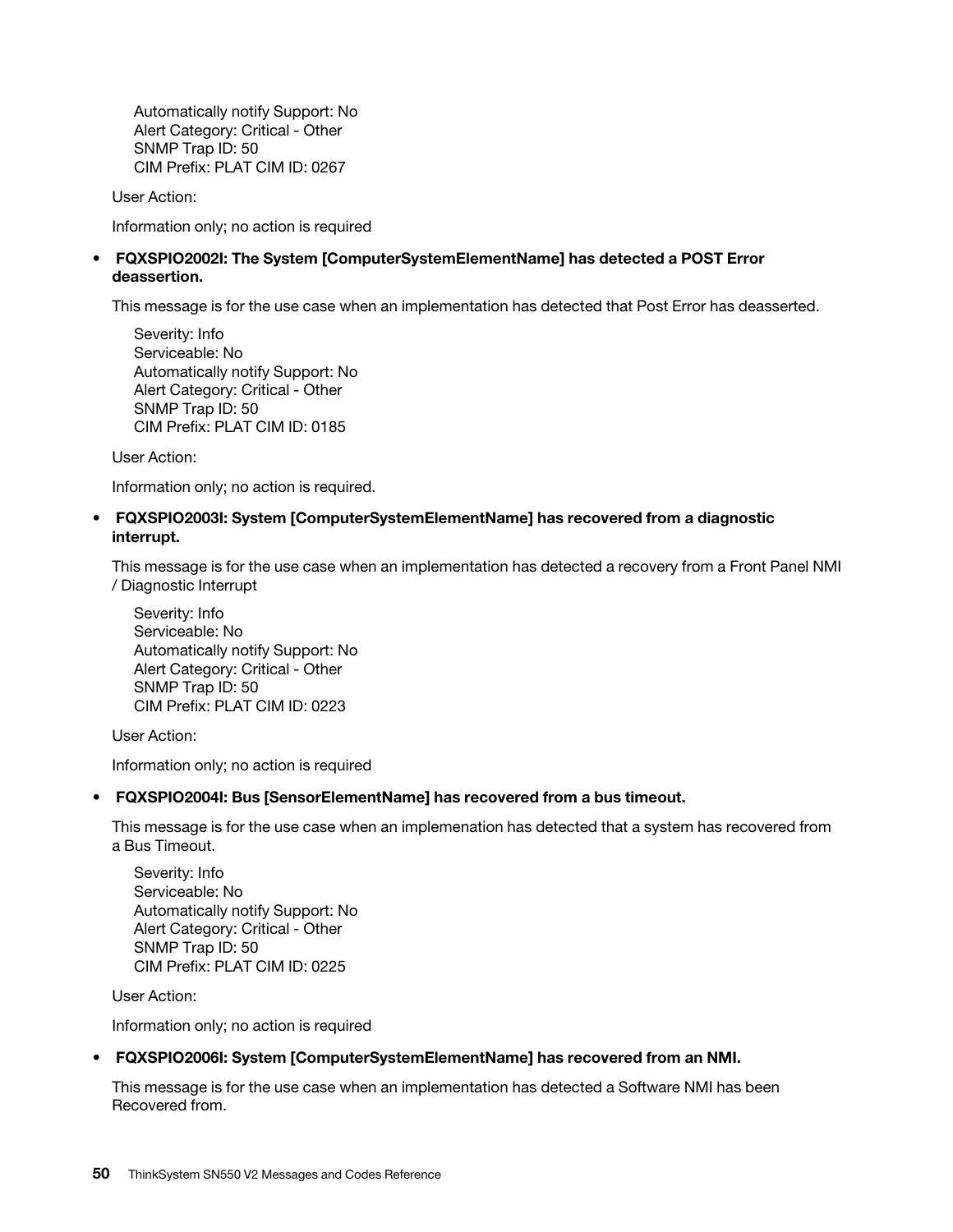Severity: Info Serviceable: No Automatically notify Support: No Alert Category: Critical - Other SNMP Trap ID: 50 CIM Prefix: PLAT CIM ID: 0230

User Action:

Information only; no action is required

## • FQXSPIO2007I: A PCI PERR recovery has occurred on system [ComputerSystemElementName].

This message is for the use case when an implementation has detected a PCI PERR recovered.

Severity: Info Serviceable: No Automatically notify Support: No Alert Category: Critical - Other SNMP Trap ID: 50 CIM Prefix: PLAT CIM ID: 0233

User Action:

Information only; no action is required

### • FQXSPIO2008I: A PCI SERR on system [ComputerSystemElementName] has deasserted.

This message is for the use case when an implementation has detected a PCI SERR deassertion.

Severity: Info Serviceable: No Automatically notify Support: No Alert Category: Critical - Other SNMP Trap ID: 50 CIM Prefix: PLAT CIM ID: 0235

User Action:

Information only; no action is required

#### • FQXSPIO2010I: Bus [SensorElementName] has recovered from a Correctable Bus Error.

This message is for the use case when an implementation has detected that a system has recovered from a Bus Correctable Error.

Severity: Info Serviceable: No Automatically notify Support: No Alert Category: System - Other SNMP Trap ID: CIM Prefix: PLAT CIM ID: 0239

User Action:

Information only; no action is required.

#### • FQXSPIO2014I: Bus [SensorElementName] is no longer operating in a degraded state.

This message is for the use case when an implementation has detected a Bus is No Longer Degraded.

Severity: Info Serviceable: No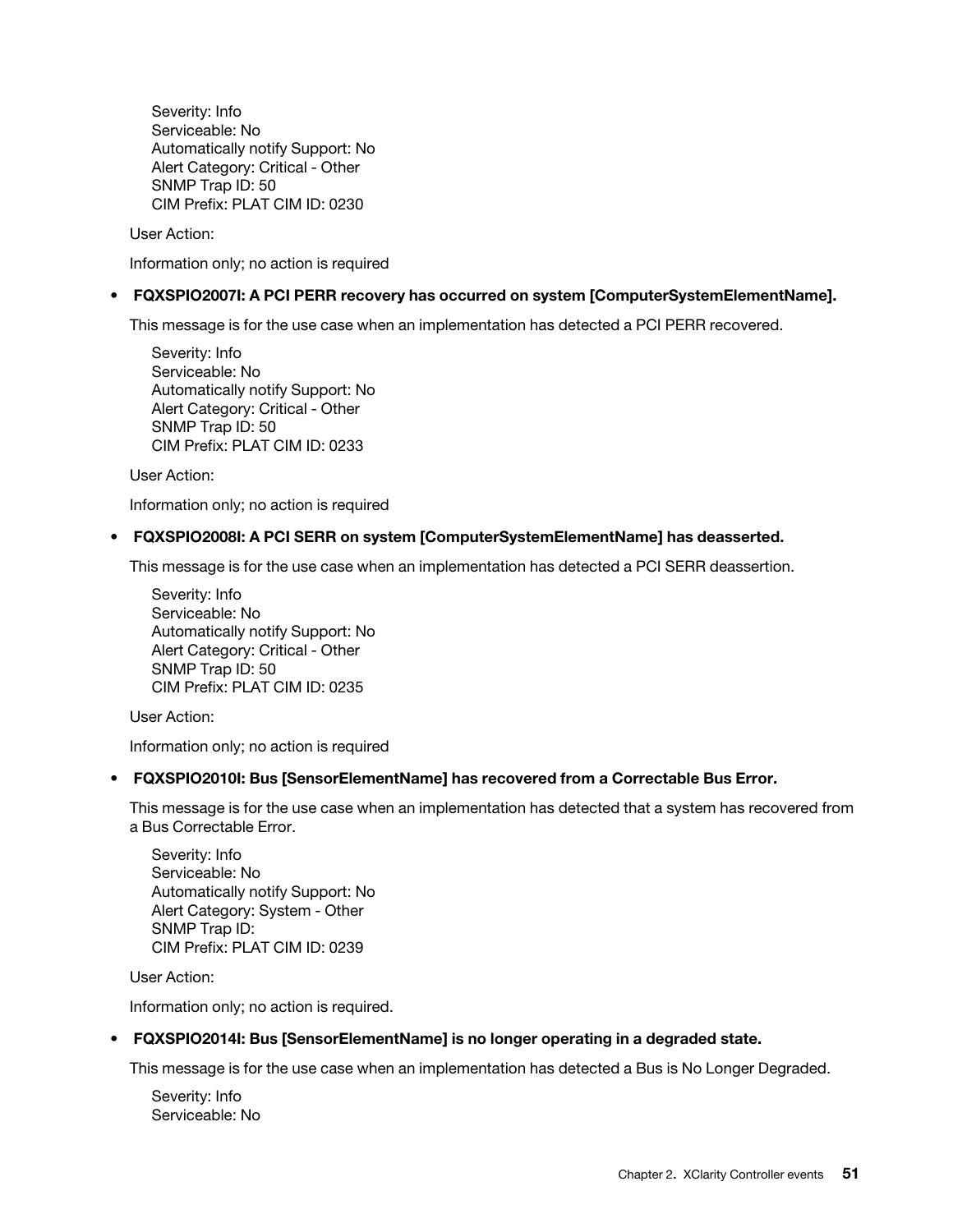Automatically notify Support: No Alert Category: Warning - Other SNMP Trap ID: 60 CIM Prefix: PLAT CIM ID: 0247

User Action:

Information only; no action is required

# • FQXSPMA0002N: Configuration Error for [PhysicalMemoryElementName] on Subsystem [MemoryElementName].

This message is for the use case when an implementation has detected a Memory DIMM configuration error has been corrected.

Severity: Error Serviceable: Yes Automatically notify Support: No Alert Category: Critical - Memory SNMP Trap ID: 41 CIM Prefix: PLAT CIM ID: 0126

User Action:

Complete the following steps:

- 1. If the DIMM configuration was changed prior to this failure, verify that the DIMMs are installed in the correct population sequence.
- 2. Reseat the DIMM that failed POST memory test and the DIMMs on adjacent slots if populated. Boot to F1 setup and enable the DIMM. Reboot the system.
- 3. If the DIMMs have been upgraded just prior to the issue than update UEFI to the latest version.
- 4. If the problem persists, collect Service Data logs.
- 5. Contact Lenovo Support.
- FQXSPMA0005N: Subsystem [MemoryElementName] has insufficient memory for operation.

This message is for the use case when an implementation has detected that the usable Memory is insufficient for operation.

Severity: Error Serviceable: Yes Automatically notify Support: No Alert Category: Critical - Memory SNMP Trap ID: 41 CIM Prefix: PLAT CIM ID: 0132

User Action:

Complete the following steps:

- 1. Ensure one or more DIMMs are installed in the server.
- 2. Resolve existing memory errors if they are present.
- 3. If no memory fault is recorded in the logs, verify that all DIMM connectors are enabled using the Setup utility or the OneCLI utility.
- 4. Reseat all DIMMs ensuring that DIMMs are installed in the correct population sequence, according to the service information for this product.
- 5. Clear CMOS memory on system board by reseating CMOS battery. Note that all firmware settings will revert to the defaults.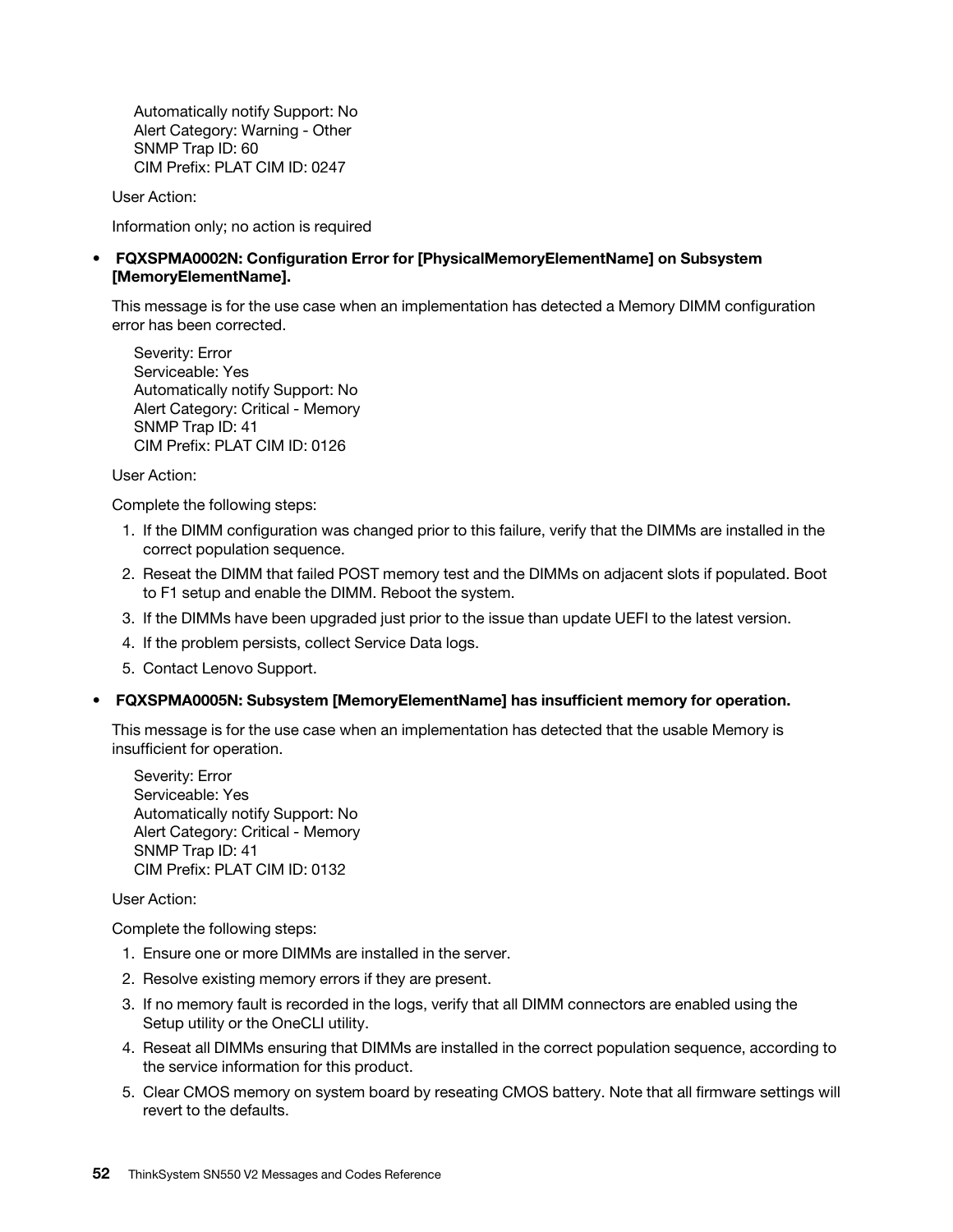- 6. Reflash UEFI firmware.
- 7. If problem persists, collect Service Data log.
- 8. Contact Lenovo Support.
- FQXSPMA0007L: Scrub Failure for [PhysicalMemoryElementName] on Subsystem [MemoryElementName].

This message is for the use case when an implementation has detected a Memory Scrub failure.

Severity: Error Serviceable: Yes Automatically notify Support: Yes Alert Category: Critical - Memory SNMP Trap ID: 41 CIM Prefix: PLAT CIM ID: 0136

User Action:

Complete the following steps:

- 1. Ensure one or more DIMMs are installed in the server.
- 2. Resolve existing memory errors if they are present.
- 3. If no memory fault is recorded in the logs, verify that all DIMM connectors are enabled using the Setup utility or the OneCLI utility.
- 4. Reseat all DIMMs ensuring that DIMMs are installed in the correct population sequence, according to the service information for this product.
- 5. Clear CMOS memory on system board. Note that all firmware settings will revert to the defaults.
- 6. Reflash UEFI firmware.
- 7. If problem persists, collect Service Data log.
- 8. Contact Lenovo Support.

### • FQXSPMA0008N: Uncorrectable error detected for [PhysicalMemoryElementName] on Subsystem [MemoryElementName].

This message is for the use case when an implementation has detected a Memory uncorrectable error.

Severity: Error Serviceable: Yes Automatically notify Support: Yes Alert Category: Critical - Memory SNMP Trap ID: 41 CIM Prefix: PLAT CIM ID: 0138

#### User Action:

Complete the following steps until the problem is solved:

- 1. If the server has recently been installed, moved, serviced, or upgraded, verify that the DIMM is properly seated and visually verify that there is no foreign material in any DIMM connector on that memory channel. If either of these conditions is found, correct and retry with the same DIMM. (Note: The event log might contain a recent FQXSFMA0011I event denoting detected change in DIMM population that could be related to this problem.)
- 2. If no problem is observed on the DIMM connectors or the problem persists, replace the DIMM identified by LightPath and/or event log entry.
- 3. If problem recurs on the same DIMM connector, replace the other DIMMs on the same memory channel.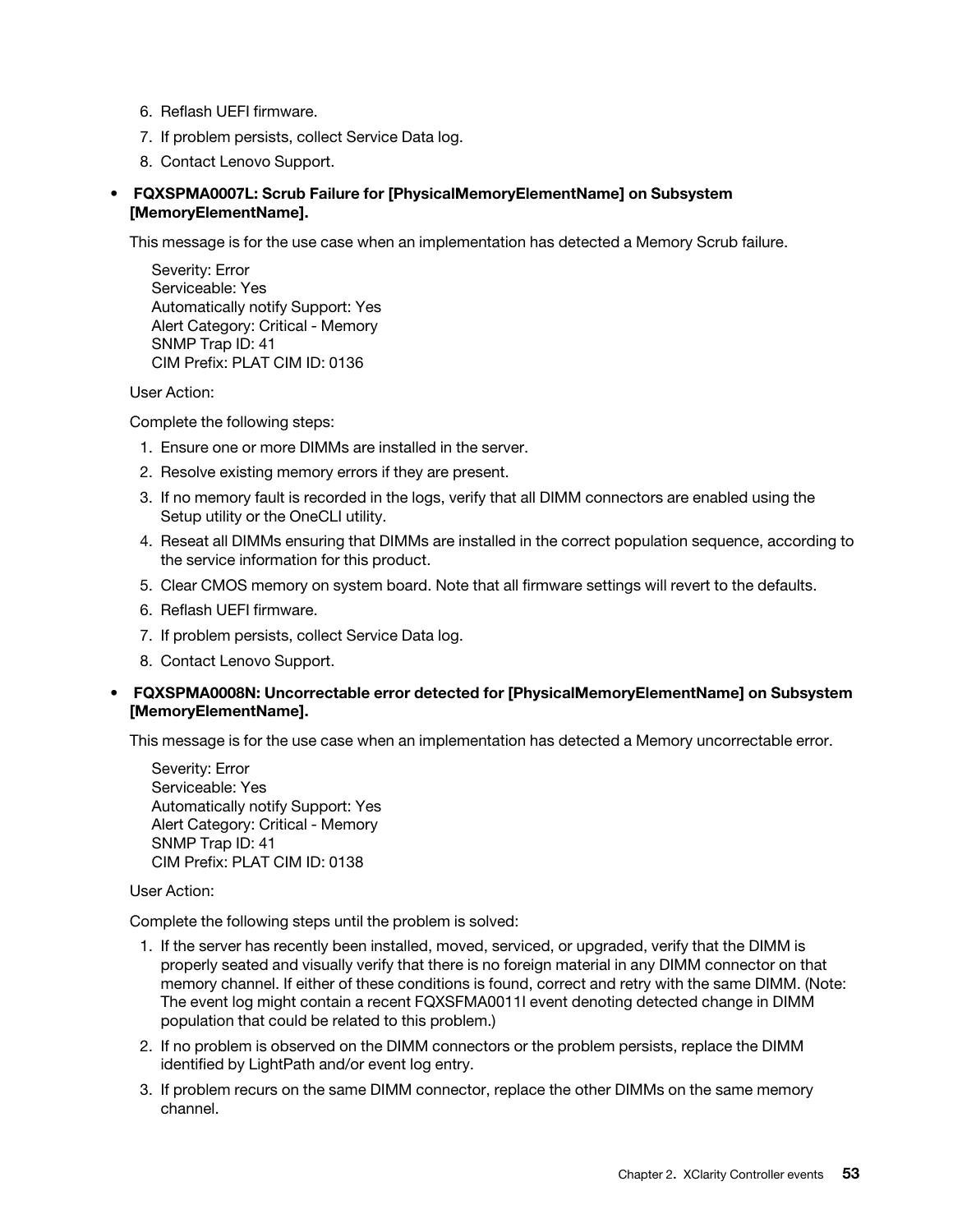- 4. Check Lenovo support site for an applicable service bulletin or firmware update that applies to this memory error.
- 5. If problem recurs on the same DIMM connector, inspect connector for damage. If damage found or problem persists, collect Service Data log.
- 6. Contact Lenovo Support.
- FQXSPMA0010J: [PhysicalMemoryElementName] on Subsystem [MemoryElementName] Throttled.

This message is for the use case when an implementation has detected Memory has been Throttled.

Severity: Warning Serviceable: Yes Automatically notify Support: No Alert Category: System - Other SNMP Trap ID: 22 CIM Prefix: PLAT CIM ID: 0142

User Action:

Complete the following steps:

- 1. Check the event log of system management module and XClarity Controller for any fan or cooling related issues.
- 2. Make sure that the airflow at the front and rear of the chassis is not obstructed and that fillers are in place,clean, and correctly installed.
- 3. Make sure that the room temperature is within operating specifications.
- 4. If the problem persists and there are no other DIMMs with the same indication, replace the DIMM.

### • FQXSPMA0011G: Memory Logging Limit Reached for [PhysicalMemoryElementName] on Subsystem [MemoryElementName].

This message is for the use case when an implementation has detected that the Memory Logging Limit has been Reached.

Severity: Warning Serviceable: Yes Automatically notify Support: Yes Alert Category: Warning - Memory SNMP Trap ID: 43 CIM Prefix: PLAT CIM ID: 0144

User Action:

Complete the following steps:

- 1. If the server has recently been installed, moved, serviced, or upgraded, verify that the DIMM is properly seated and visually verify that there is no foreign material in any DIMM connector on that memory channel. If either of these conditions is found, correct and retry with the same DIMM. (Note: The event Log might contain a recent FQXSFMA0011I event denoting detected change in DIMM population that could be related to this problem.)
- 2. If no problem is observed on the DIMM connectors or the problem persists, replace the DIMM identified by LightPath and/or event log entry.
- 3. If problem recurs on the same DIMM connector, replace the other DIMMs on the same memory channel.
- 4. Check Lenovo support site for an applicable service bulletin or firmware update that applies to this memory error.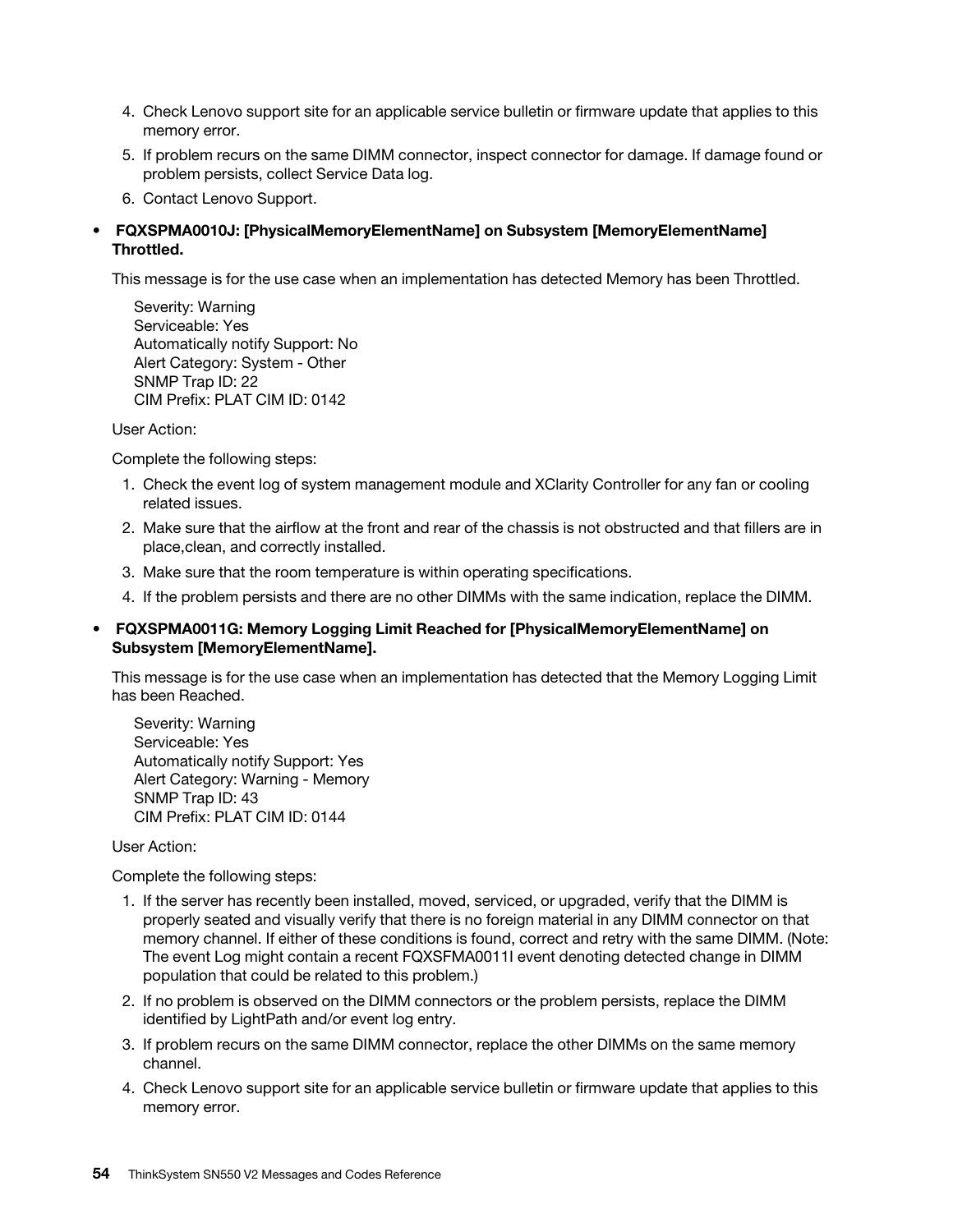- 5. If problem recurs on the same DIMM connector, inspect connector for damage. If damage found or problem persists, collect Service Data log.
- 6. Contact Lenovo Support.

### • FQXSPMA0012M: An Over-Temperature Condition has been detected on the [PhysicalMemoryElementName] on Subsystem [MemoryElementName].

This message is for the use case when an implementation has detected an Over Temperature Condition for Memory that has been Detected.

Severity: Error Serviceable: Yes Automatically notify Support: No Alert Category: Critical - Temperature SNMP Trap ID: 0 CIM Prefix: PLAT CIM ID: 0146

User Action:

Complete the following steps:

- 1. Check the event log of XClarity Controller (XCC) for any fan- or cooling-related issues.
- 2. Make sure that the airflow at the front and rear of the chassis is not obstructed and are in place, clean, and correctly installed.
- 3. Make sure that the room temperature is within the range of operating specifications.
- 4. If the problem remains and no other DIMMs have the same indication, replace the DIMM.
- FQXSPMA0013N: The System [ComputerSystemElementName] has detected no memory in the system.

This message is for the use case when an implementation has detected that memory was detected in the system.

Severity: Error Serviceable: Yes Automatically notify Support: No Alert Category: Critical - Memory SNMP Trap ID: 41 CIM Prefix: PLAT CIM ID: 0794

User Action:

Complete the following steps:

- 1. If the DIMM was disabled because of a memory fault, follow the procedure for that event.
- 2. If no memory fault is recorded in the logs, re-enable the DIMM through the Setup utility or the OneCLI utility.
- 3. If problem persists, Power cycle the server from the management console.
- 4. Reset XCC to default settings.
- 5. Reset UEFI to default settings.
- 6. Update XCC and UEFI firmware.
- 7. If problem persists, collect Service Data log.
- 8. Contact Lenovo Support.
- FQXSPMA0022I: Memory sparing initiated for [PhysicalMemoryElementName] on Subsystem [MemoryElementName].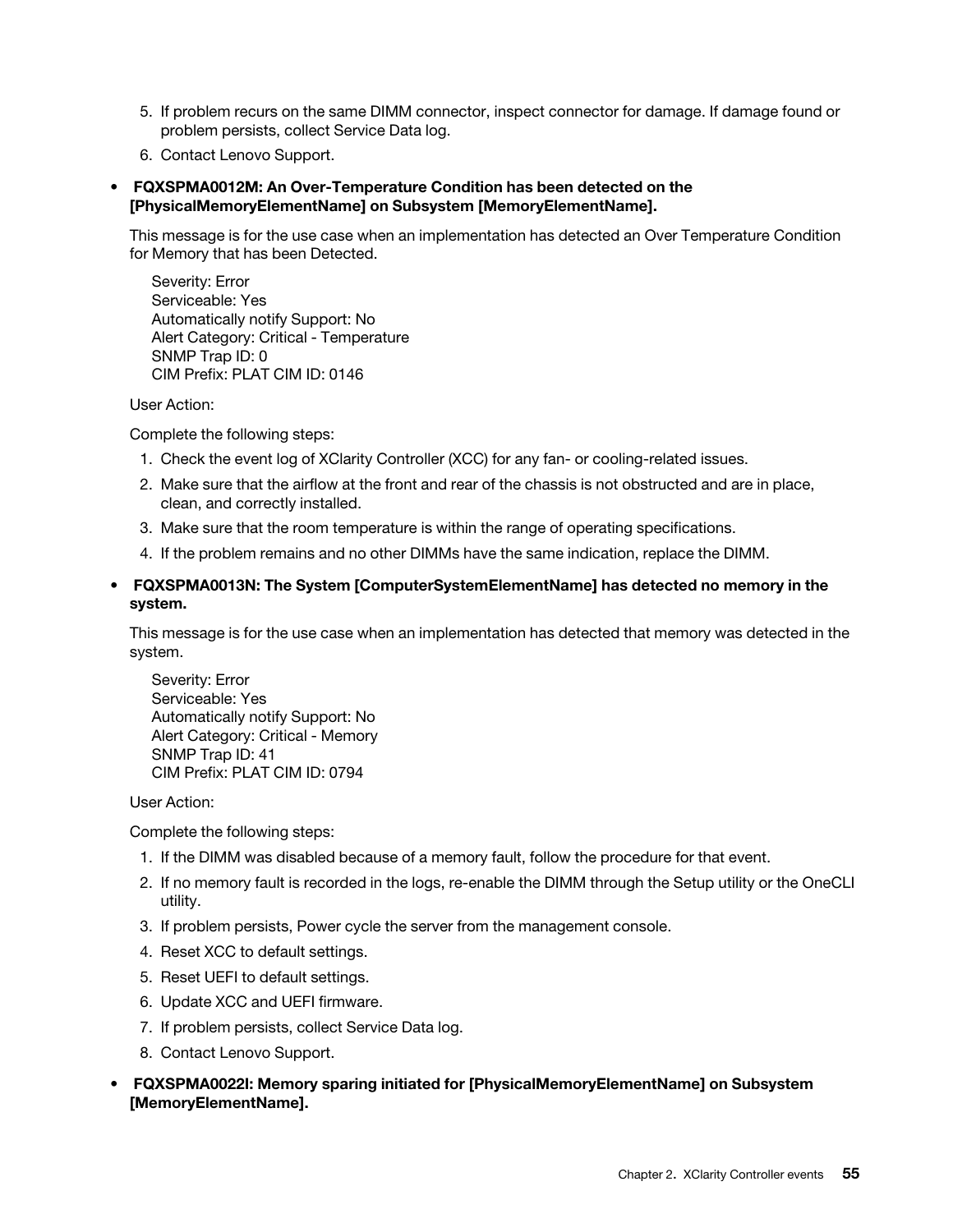This message is for the use case when an implementation has detected that Memory double chip sparing has been initiated.

Severity: Info Serviceable: No Automatically notify Support: No Alert Category: System - Other SNMP Trap ID: CIM Prefix: PLAT CIM ID: 0140

User Action:

Information only; no action is required.

### • FQXSPMA0025I: Sensor [SensorElementName] has asserted.

This message is for the use case when an implementation has detected a Sensor has asserted.

Severity: Info Serviceable: No Automatically notify Support: No Alert Category: System - Other SNMP Trap ID: CIM Prefix: PLAT CIM ID: 0508

User Action:

Please replace the installed DIMM to the validated component. See server proven plan ( https://static. lenovo.com/us/en/serverproven/index.shtml ) for detailed information.

### • FQXSPMA2005I: The System [ComputerSystemElementName] has detected a POST Error deassertion.

This message is for the use case when an implementation has detected that Post Error has deasserted.

Severity: Info Serviceable: No Automatically notify Support: No Alert Category: Critical - Memory SNMP Trap ID: 41 CIM Prefix: PLAT CIM ID: 0185

User Action:

Information only; no action is required

# • FQXSPMA2007I: Scrub Failure for [PhysicalMemoryElementName] on Subsystem [MemoryElementName] has recovered.

This message is for the use case when an implementation has detected a Memory Scrub failure recovery.

Severity: Info Serviceable: No Automatically notify Support: No Alert Category: Critical - Memory SNMP Trap ID: 41 CIM Prefix: PLAT CIM ID: 0137

User Action:

Information only; no action is required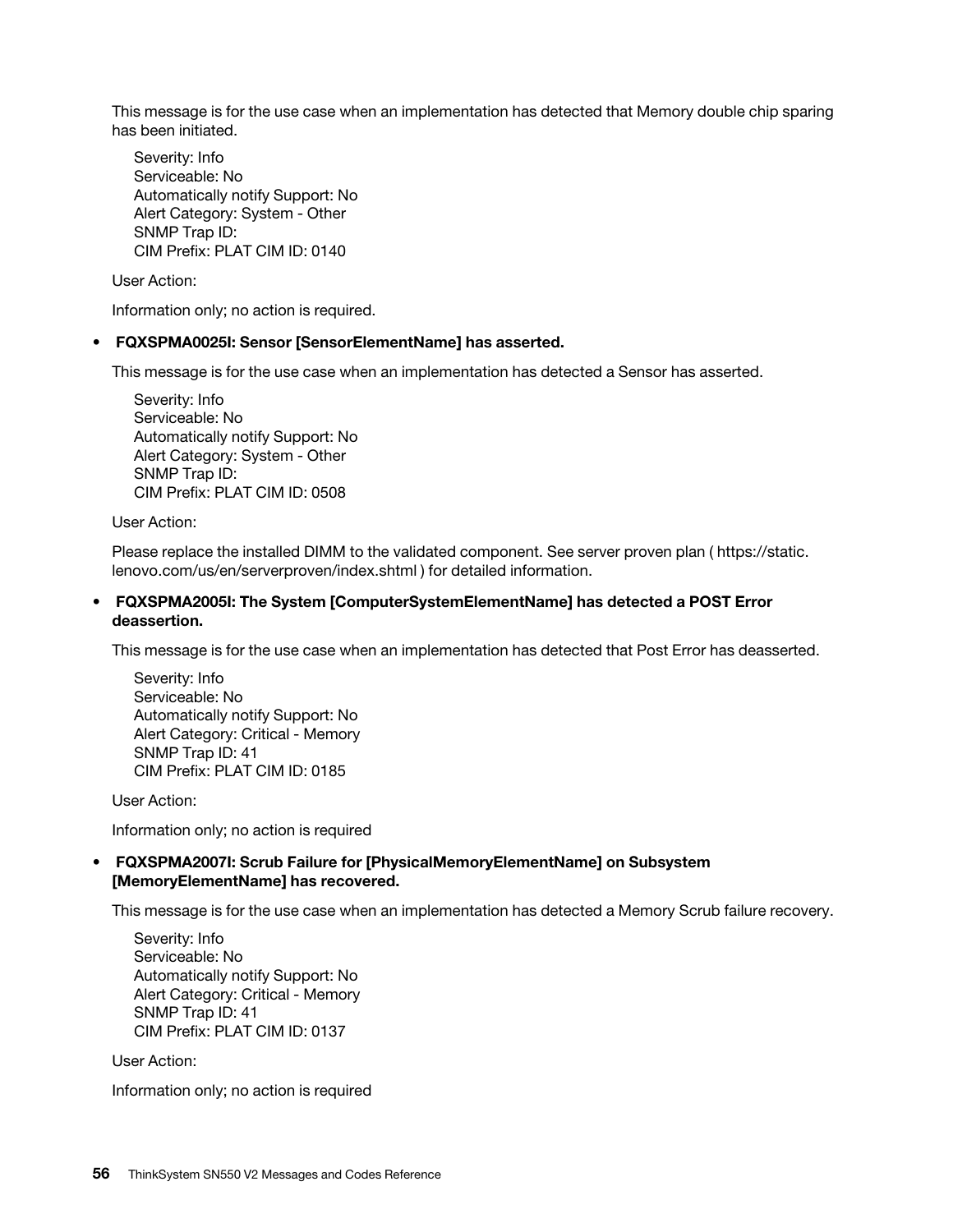### • FQXSPMA2010I: [PhysicalMemoryElementName] on Subsystem [MemoryElementName] is no longer Throttled.

This message is for the use case when an implementation has detected Memory is no longer Throttled.

Severity: Info Serviceable: No Automatically notify Support: No Alert Category: System - Other SNMP Trap ID: CIM Prefix: PLAT CIM ID: 0143

User Action:

Information only; no action is required

### • FQXSPMA2012I: An Over-Temperature Condition has been removed on the [PhysicalMemoryElementName] on Subsystem [MemoryElementName].

This message is for the use case when an implementation has detected an Over Temperature Condition for Memory that has been Removed.

Severity: Info Serviceable: No Automatically notify Support: No Alert Category: Critical - Temperature SNMP Trap ID: 0 CIM Prefix: PLAT CIM ID: 0147

User Action:

Information only; no action is required

# • FQXSPMA2013I: The System [ComputerSystemElementName] has detected a POST Error deassertion.

This message is for the use case when an implementation has detected that Post Error has deasserted.

Severity: Info Serviceable: No Automatically notify Support: No Alert Category: Critical - Memory SNMP Trap ID: 41 CIM Prefix: PLAT CIM ID: 0185

User Action:

Information only; no action is required

# • FQXSPMA2024I: Sensor [SensorElementName] has deasserted.

This message is for the use case when an implementation has detected a Sensor has deasserted.

Severity: Info Serviceable: No Automatically notify Support: No Alert Category: Warning - Memory SNMP Trap ID: CIM Prefix: PLAT CIM ID: 0509

User Action:

Information only; no action is required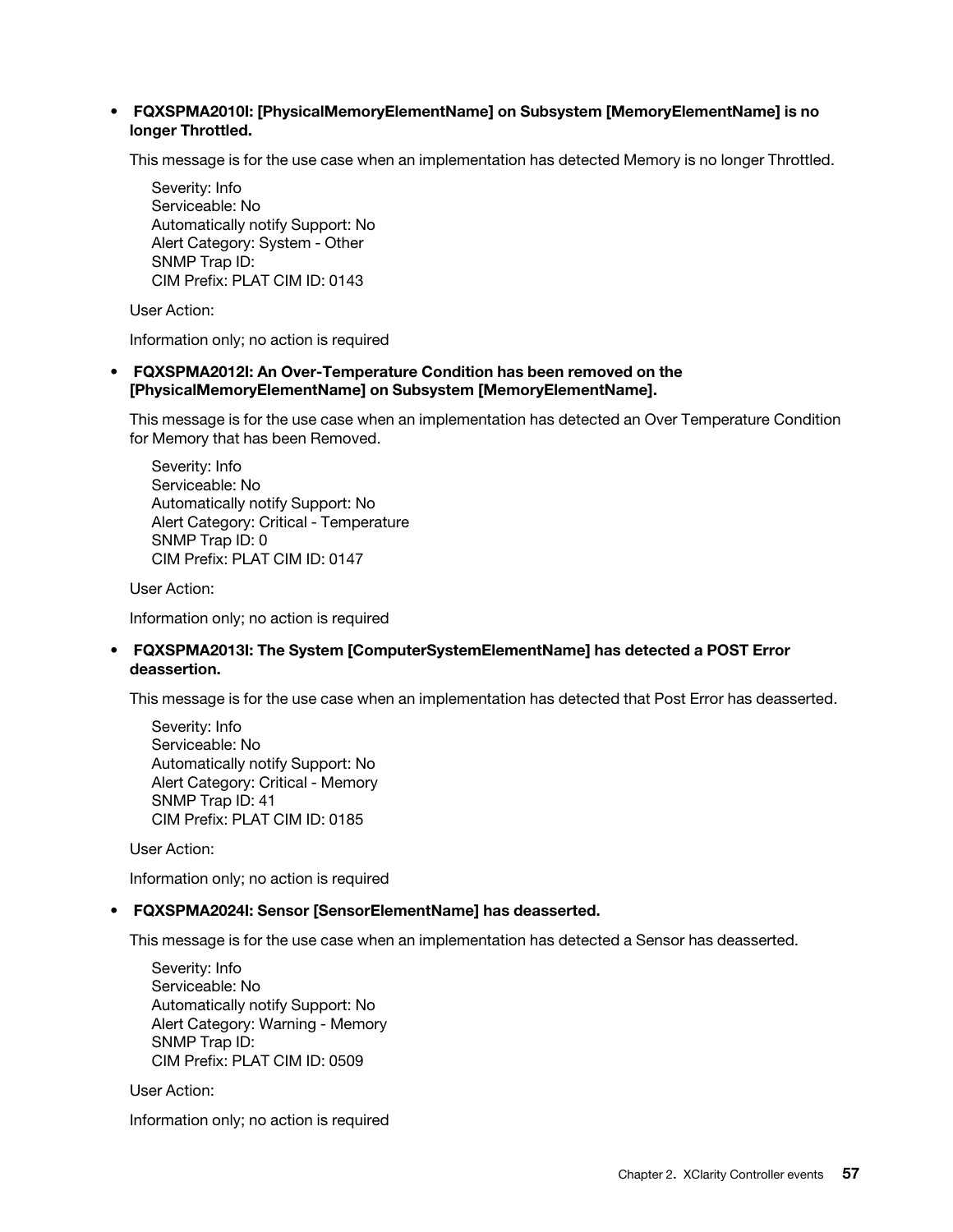## • FQXSPNM4000I: Management Controller [arg1] Network Initialization Complete.

This message is for the use case where a Management Controller network has completed initialization.

Severity: Info Serviceable: No Automatically notify Support: No Alert Category: System - BMC Network event SNMP Trap ID: 37 CIM Prefix: IMM CIM ID: 0001

User Action:

Information only; no action is required.

#### • FQXSPNM4001I: Ethernet Data Rate modified from [arg1] to [arg2] by user [arg3].

This message is for the use case where a user modifies the Ethernet Port data rate.

Severity: Info Serviceable: No Automatically notify Support: No Alert Category: none SNMP Trap ID: CIM Prefix: IMM CIM ID: 0003

User Action:

Information only; no action is required.

#### • FQXSPNM4002I: Ethernet Duplex setting modified from [arg1] to [arg2] by user [arg3].

This message is for the use case where A user modifies the Ethernet Port duplex setting.

Severity: Info Serviceable: No Automatically notify Support: No Alert Category: none SNMP Trap ID: CIM Prefix: IMM CIM ID: 0004

User Action:

Information only; no action is required.

#### • FQXSPNM4003I: Ethernet MTU setting modified from [arg1] to [arg2] by user [arg3].

This message is for the use case where a user modifies the Ethernet Port MTU setting.

Severity: Info Serviceable: No Automatically notify Support: No Alert Category: none SNMP Trap ID: CIM Prefix: IMM CIM ID: 0005

User Action:

Information only; no action is required.

• FQXSPNM4004I: Ethernet locally administered MAC address modified from [arg1] to [arg2] by user [arg3].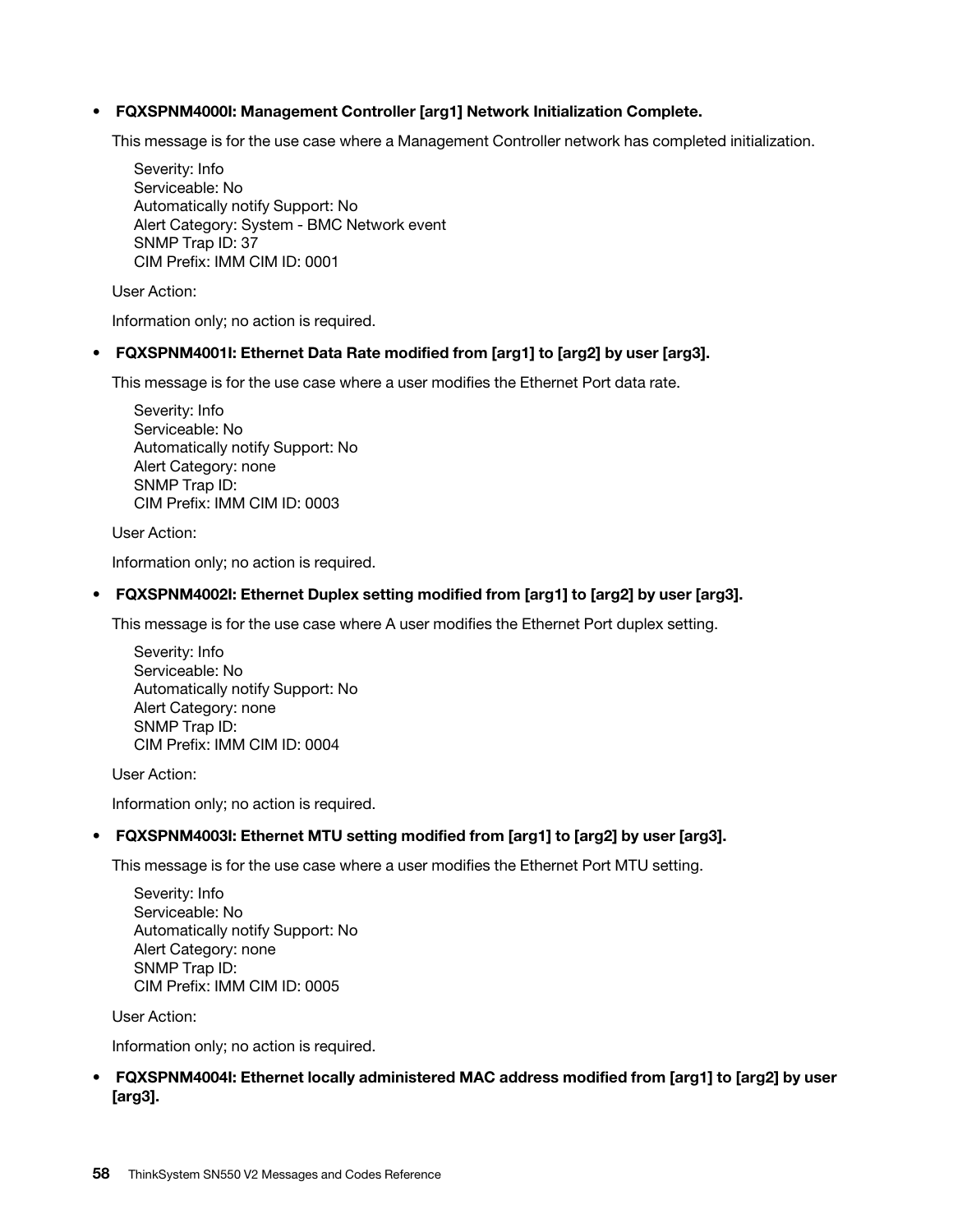This message is for the use case where a user modifies the Ethernet Port MAC address setting.

Severity: Info Serviceable: No Automatically notify Support: No Alert Category: none SNMP Trap ID: CIM Prefix: IMM CIM ID: 0006

User Action:

Information only; no action is required.

### • FQXSPNM4005I: Ethernet interface [arg1] by user [arg2].

This message is for the use case where a user enables or disabled the ethernet interface.

Severity: Info Serviceable: No Automatically notify Support: No Alert Category: none SNMP Trap ID: CIM Prefix: IMM CIM ID: 0007

User Action:

Information only; no action is required.

#### • FQXSPNM4006I: Hostname set to [arg1] by user [arg2].

This message is for the use case where user modifies the Hostname of a Management Controller.

Severity: Info Serviceable: No Automatically notify Support: No Alert Category: System - BMC Network event SNMP Trap ID: 37 CIM Prefix: IMM CIM ID: 0008

User Action:

Information only; no action is required.

#### • FQXSPNM4007I: IP address of network interface modified from [arg1] to [arg2] by user [arg3].

This message is for the use case where user modifies the IP address of a Management Controller.

Severity: Info Serviceable: No Automatically notify Support: No Alert Category: System - BMC Network event SNMP Trap ID: 37 CIM Prefix: IMM CIM ID: 0009

User Action:

Information only; no action is required.

#### • FQXSPNM4008I: IP subnet mask of network interface modified from [arg1] to [arg2] by user [arg3].

This message is for the use case where a user modifies the IP subnet mask of a Management Controller.

Severity: Info Serviceable: No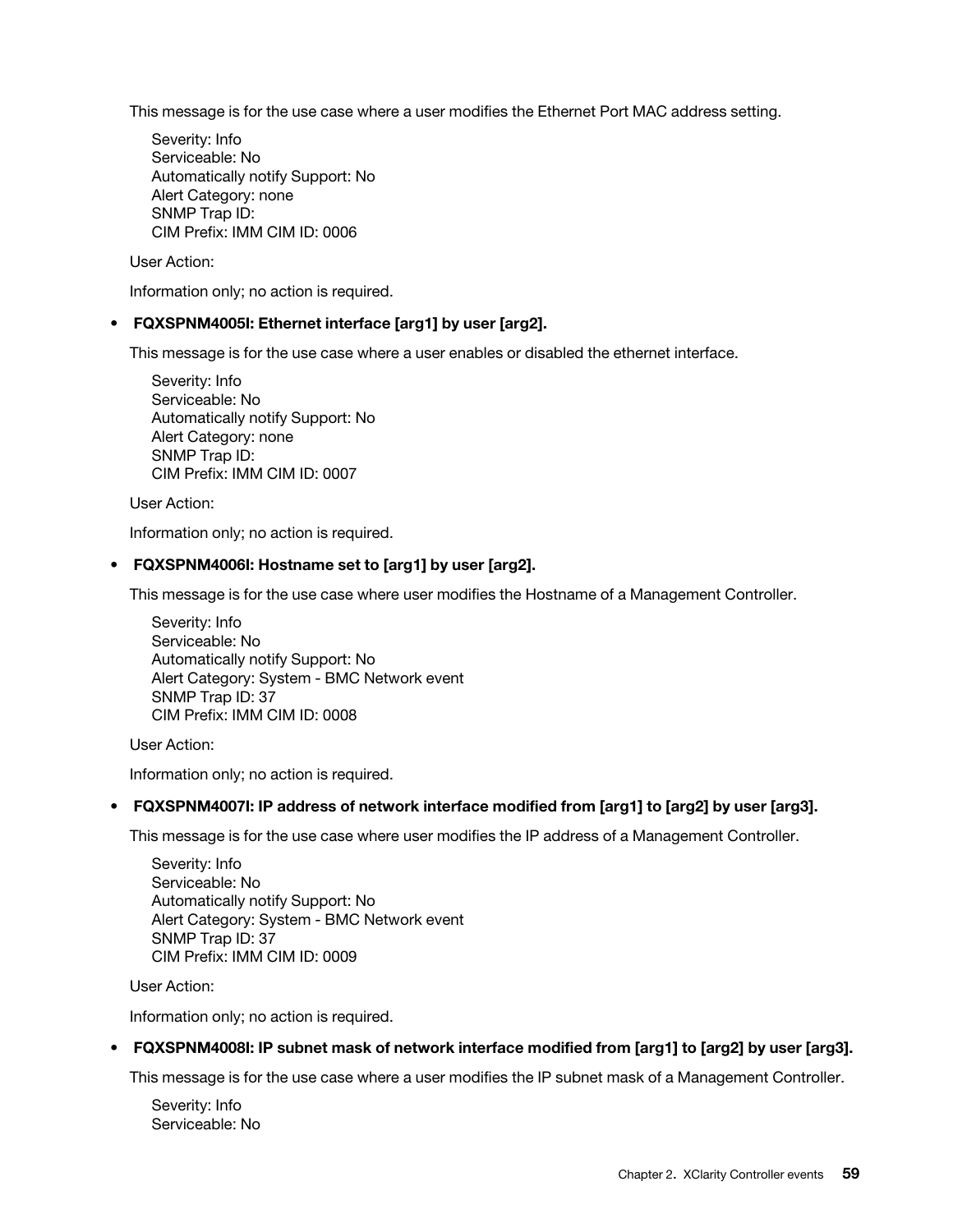Automatically notify Support: No Alert Category: none SNMP Trap ID: CIM Prefix: IMM CIM ID: 0010

User Action:

Information only; no action is required.

## • FQXSPNM4009I: IP address of default gateway modified from [arg1] to [arg2] by user [arg3].

This message is for the use case where a user modifies the default gateway IP address of a Management Controller.

Severity: Info Serviceable: No Automatically notify Support: No Alert Category: none SNMP Trap ID: CIM Prefix: IMM CIM ID: 0011

User Action:

Information only; no action is required.

#### • FQXSPNM4010I: DHCP[[arg1]] failure, no IP address assigned.

This message is for the use case where a DHCP server fails to assign an IP address to a Management Controller.

Severity: Warning Serviceable: No Automatically notify Support: No Alert Category: none SNMP Trap ID: CIM Prefix: IMM CIM ID: 0013

User Action:

Complete the following steps until the problem is solved:

- 1. Make sure that the XCC/BMC manegment network cable is connected and the network ports is active.
- 2. Make sure that there is a DHCP server on the network that can assign an IP address to the XCC/ BMC.
- 3. If problem persists, collect Service Data log.
- 4. Contact Lenovo Support.

# • FQXSPNM4011I: ENET[[arg1]] DHCP-HSTN=[arg2], DN=[arg3], IP@=[arg4], SN=[arg5], GW@= [arg6], DNS1@=[arg7] .

This message is for the use case where a Management Controller IP address and configuration has been assigned by the DHCP server.

Severity: Info Serviceable: No Automatically notify Support: No Alert Category: none SNMP Trap ID: CIM Prefix: IMM CIM ID: 0022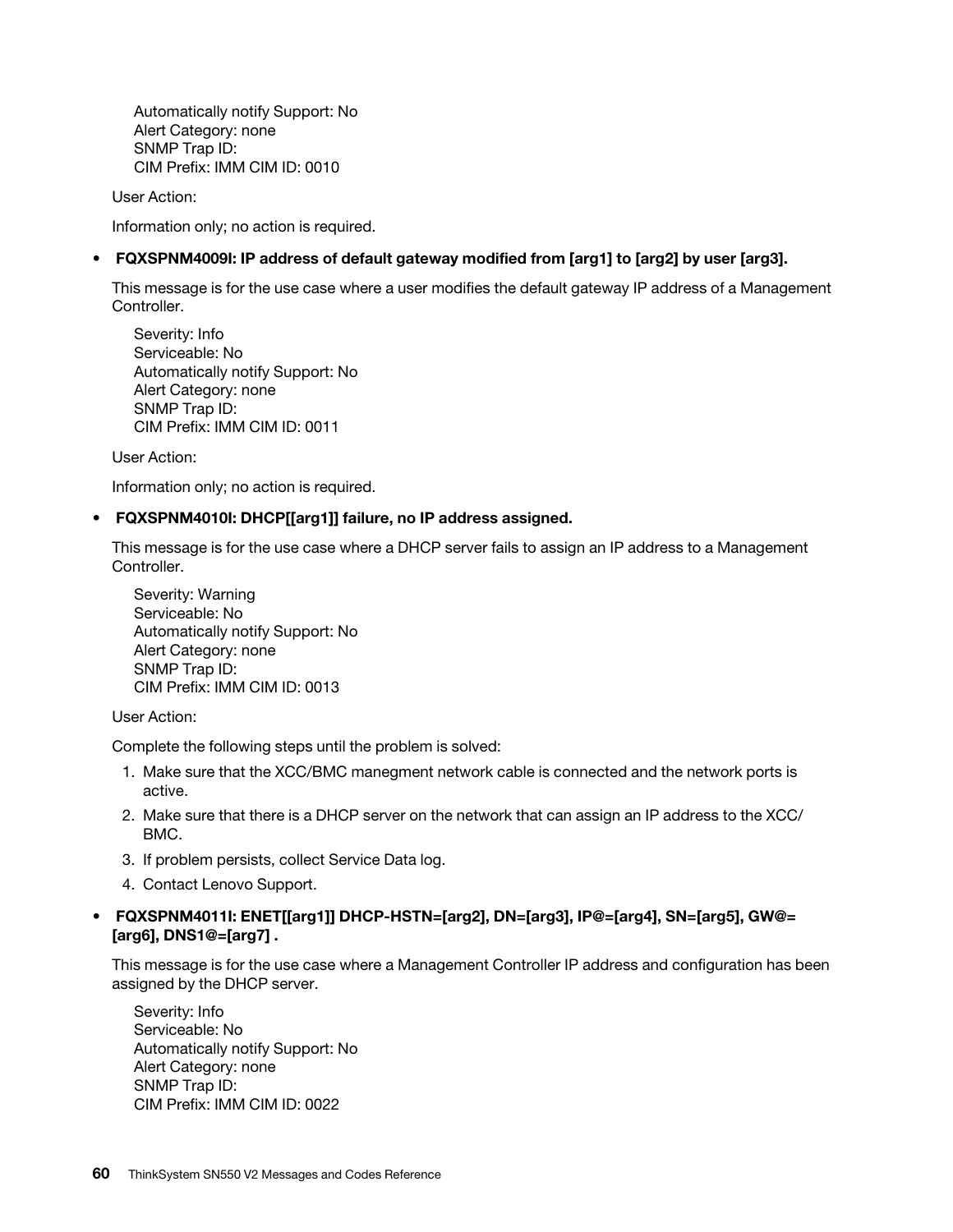User Action:

Information only; no action is required.

• FQXSPNM4012I: ENET[[arg1]] IP-Cfg:HstName=[arg2], IP@=[arg3] ,NetMsk=[arg4], GW@=[arg5] .

This message is for the use case where a Management Controller IP address and configuration has been assigned statically using user data.

Severity: Info Serviceable: No Automatically notify Support: No Alert Category: none SNMP Trap ID: CIM Prefix: IMM CIM ID: 0023

User Action:

Information only; no action is required.

### • FQXSPNM4013I: LAN: Ethernet[[arg1]] interface is no longer active.

This message is for the use case where a Management Controller ethernet interface is no longer active.

Severity: Info Serviceable: No Automatically notify Support: No Alert Category: none SNMP Trap ID: CIM Prefix: IMM CIM ID: 0024

User Action:

Information only; no action is required.

# • FQXSPNM4014I: LAN: Ethernet[[arg1]] interface is now active.

This message is for the use case where a Management Controller ethernet interface is now active.

Severity: Info Serviceable: No Automatically notify Support: No Alert Category: none SNMP Trap ID: CIM Prefix: IMM CIM ID: 0025

User Action:

Information only; no action is required.

# • FQXSPNM4015I: DHCP setting changed to [arg1] by user [arg2].

This message is for the use case where a user changes the DHCP setting.

Severity: Info Serviceable: No Automatically notify Support: No Alert Category: none SNMP Trap ID: CIM Prefix: IMM CIM ID: 0026

User Action: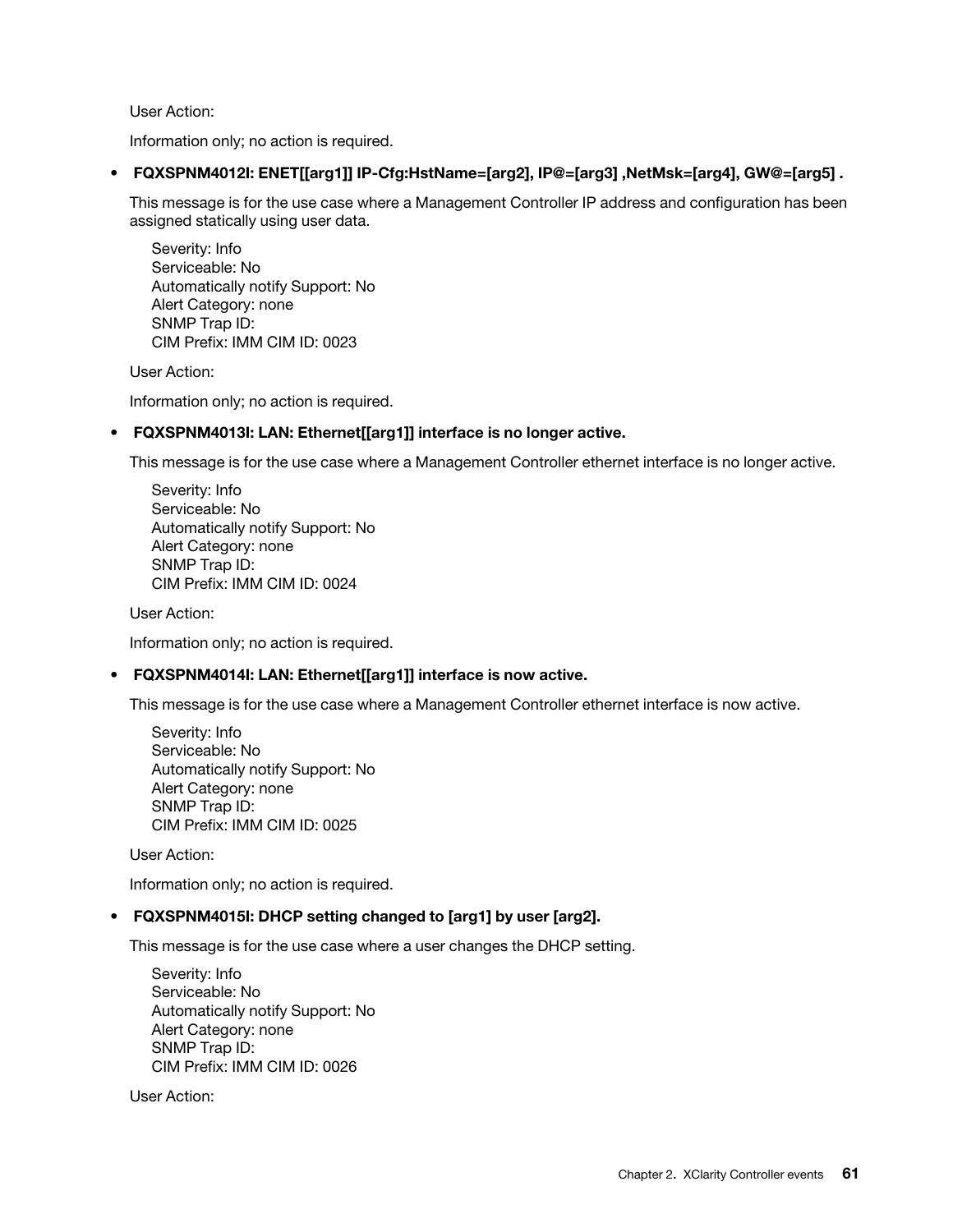Information only; no action is required.

### • FQXSPNM4016I: Domain name set to [arg1] by user [arg2].

Domain name set by user

Severity: Info Serviceable: No Automatically notify Support: No Alert Category: none SNMP Trap ID: CIM Prefix: IMM CIM ID: 0043

User Action:

Information only; no action is required.

#### • FQXSPNM4017I: Domain Source changed to [arg1] by user [arg2].

Domain source changed by user

Severity: Info Serviceable: No Automatically notify Support: No Alert Category: none SNMP Trap ID: CIM Prefix: IMM CIM ID: 0044

User Action:

Information only; no action is required.

#### • FQXSPNM4018I: DDNS setting changed to [arg1] by user [arg2].

DDNS setting changed by user

Severity: Info Serviceable: No Automatically notify Support: No Alert Category: none SNMP Trap ID: CIM Prefix: IMM CIM ID: 0045

User Action:

Information only; no action is required.

#### • FQXSPNM4019I: DDNS registration successful. The domain name is [arg1].

DDNS registation and values

Severity: Info Serviceable: No Automatically notify Support: No Alert Category: none SNMP Trap ID: CIM Prefix: IMM CIM ID: 0046

User Action:

Information only; no action is required.

#### • FQXSPNM4020I: IPv6 enabled by user [arg1] .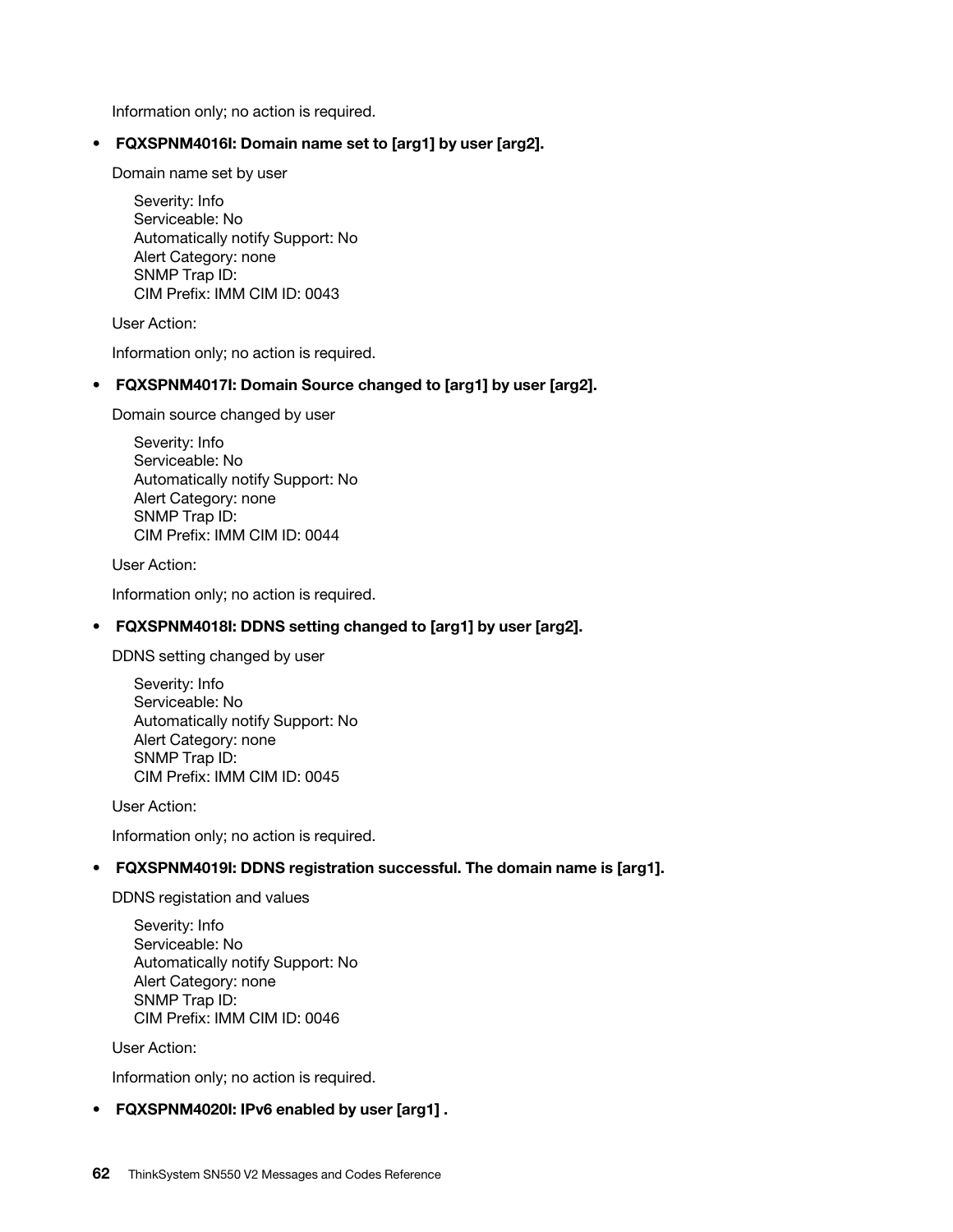IPv6 protocol is enabled by user

Severity: Info Serviceable: No Automatically notify Support: No Alert Category: none SNMP Trap ID: CIM Prefix: IMM CIM ID: 0047

User Action:

Information only; no action is required.

### • FQXSPNM4021I: IPv6 disabled by user [arg1] .

IPv6 protocol is disabled by user

Severity: Info Serviceable: No Automatically notify Support: No Alert Category: none SNMP Trap ID: CIM Prefix: IMM CIM ID: 0048

User Action:

Information only; no action is required.

#### • FQXSPNM4022I: IPv6 static IP configuration enabled by user [arg1].

IPv6 static address assignment method is enabled by user

Severity: Info Serviceable: No Automatically notify Support: No Alert Category: none SNMP Trap ID: CIM Prefix: IMM CIM ID: 0049

User Action:

Information only; no action is required.

### • FQXSPNM4023I: IPv6 DHCP enabled by user [arg1].

IPv6 DHCP assignment method is enabled by user

Severity: Info Serviceable: No Automatically notify Support: No Alert Category: none SNMP Trap ID: CIM Prefix: IMM CIM ID: 0050

User Action:

Information only; no action is required.

#### • FQXSPNM4024I: IPv6 stateless auto-configuration enabled by user [arg1].

IPv6 statless auto-assignment method is enabled by user

Severity: Info Serviceable: No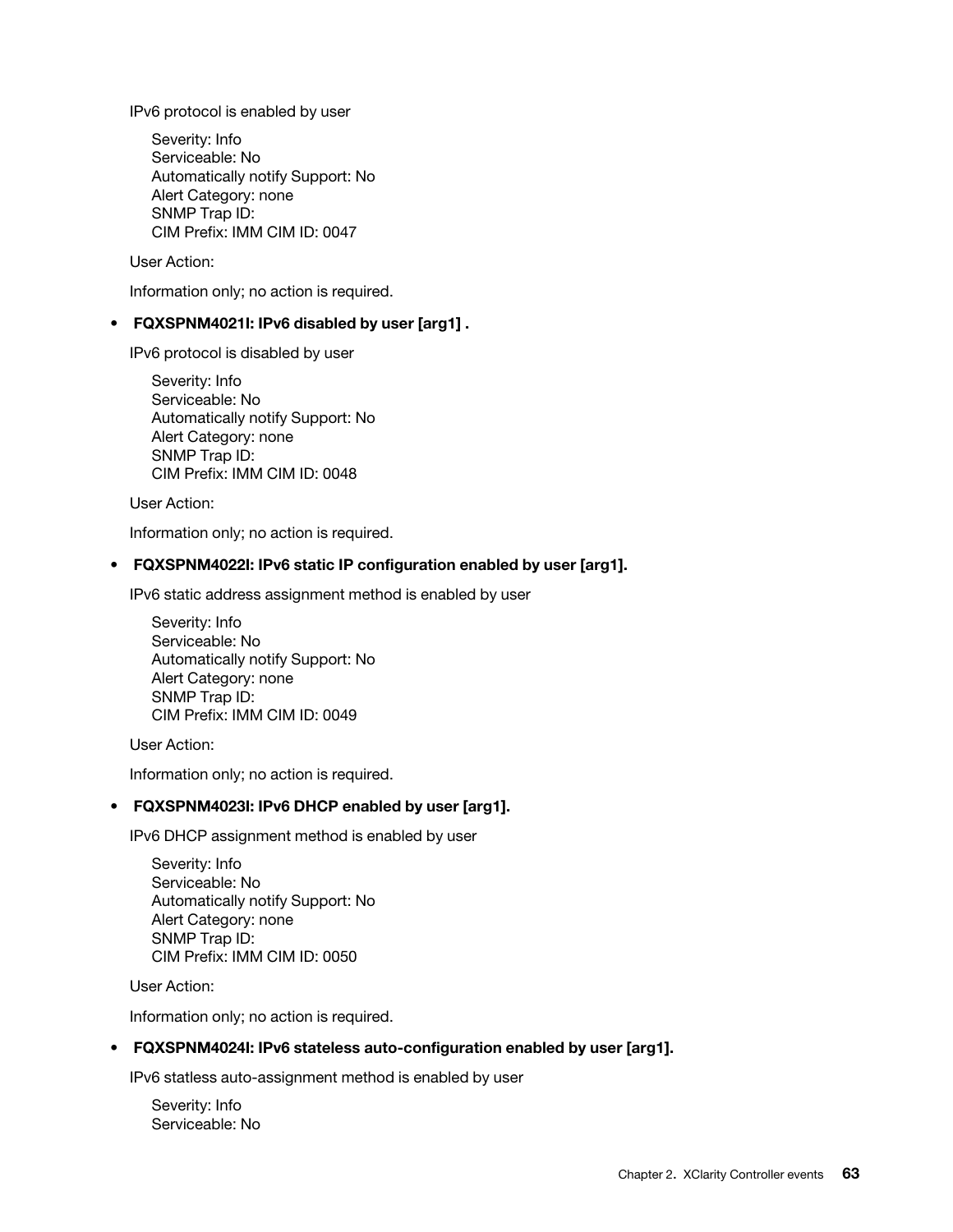Automatically notify Support: No Alert Category: none SNMP Trap ID: CIM Prefix: IMM CIM ID: 0051

User Action:

Information only; no action is required.

### • FQXSPNM4025I: IPv6 static IP configuration disabled by user [arg1].

IPv6 static assignment method is disabled by user

Severity: Info Serviceable: No Automatically notify Support: No Alert Category: none SNMP Trap ID: CIM Prefix: IMM CIM ID: 0052

User Action:

Information only; no action is required.

#### • FQXSPNM4026I: IPv6 DHCP disabled by user [arg1].

IPv6 DHCP assignment method is disabled by user

Severity: Info Serviceable: No Automatically notify Support: No Alert Category: none SNMP Trap ID: CIM Prefix: IMM CIM ID: 0053

User Action:

Information only; no action is required.

#### • FQXSPNM4027I: IPv6 stateless auto-configuration disabled by user [arg1].

IPv6 statless auto-assignment method is disabled by user

Severity: Info Serviceable: No Automatically notify Support: No Alert Category: none SNMP Trap ID: CIM Prefix: IMM CIM ID: 0054

User Action:

Information only; no action is required.

#### • FQXSPNM4028I: ENET[[arg1]] IPv6-LinkLocal:HstName=[arg2], IP@=[arg3] ,Pref=[arg4] .

IPv6 Link Local address is active

Severity: Info Serviceable: No Automatically notify Support: No Alert Category: none SNMP Trap ID: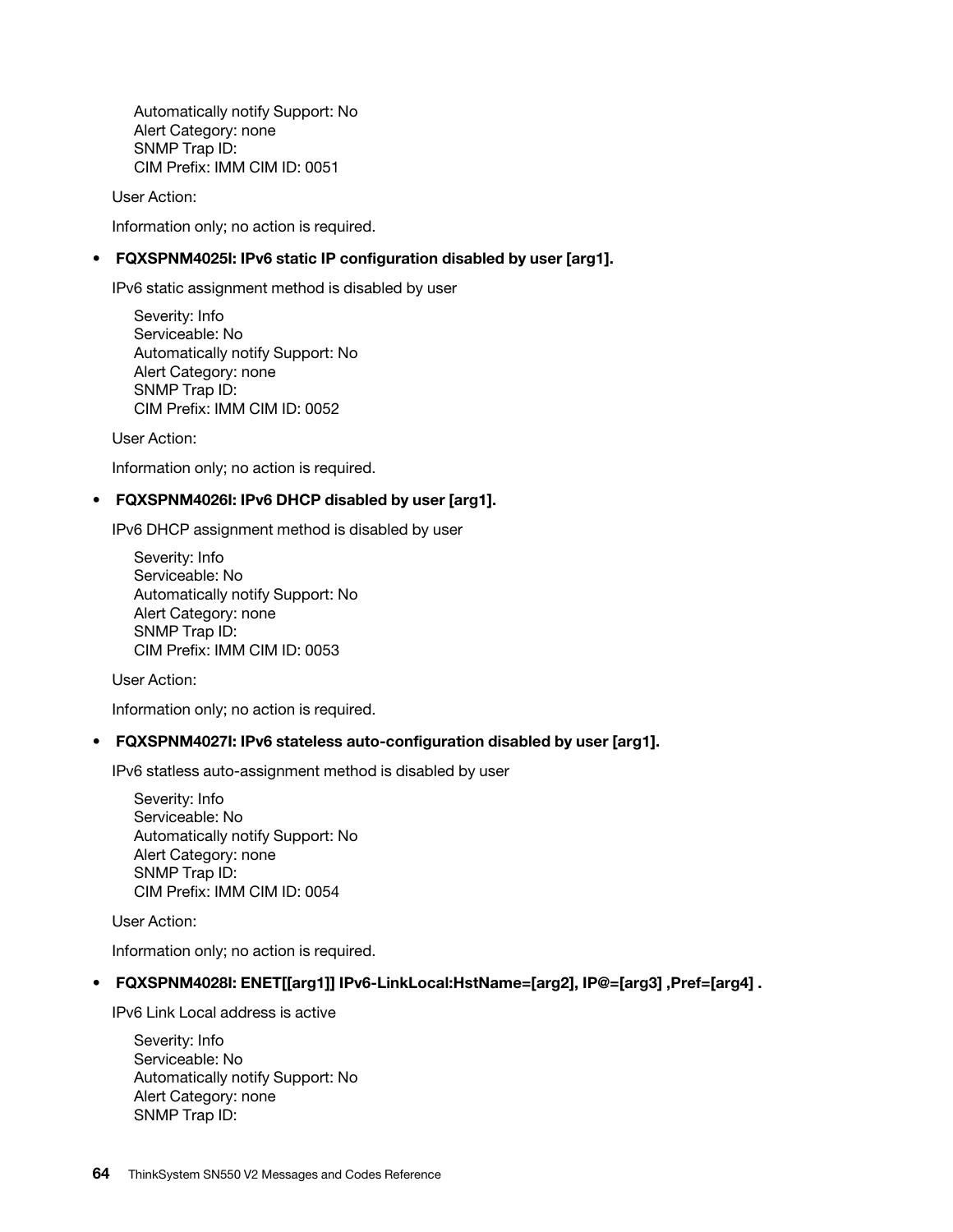CIM Prefix: IMM CIM ID: 0055

User Action:

Information only; no action is required.

# • FQXSPNM4029I: ENET[[arg1]] IPv6-Static:HstName=[arg2], IP@=[arg3] ,Pref=[arg4], GW@=[arg5] .

IPv6 Static address is active

Severity: Info Serviceable: No Automatically notify Support: No Alert Category: none SNMP Trap ID: CIM Prefix: IMM CIM ID: 0056

User Action:

Information only; no action is required.

# • FQXSPNM4030I: ENET[[arg1]] DHCPv6-HSTN=[arg2], DN=[arg3], IP@=[arg4], Pref=[arg5], DNS1@= [arg5].

IPv6 DHCP-assigned address is active

Severity: Info Serviceable: No Automatically notify Support: No Alert Category: none SNMP Trap ID: CIM Prefix: IMM CIM ID: 0057

User Action:

Information only; no action is required.

# • FQXSPNM4031I: IPv6 static address of network interface modified from [arg1] to [arg2] by user [arg3].

A user modifies the IPv6 static address of a Management Controller

Severity: Info Serviceable: No Automatically notify Support: No Alert Category: none SNMP Trap ID: CIM Prefix: IMM CIM ID: 0058

User Action:

Information only; no action is required.

#### • FQXSPNM4032I: DHCPv6 failure, no IP address assigned.

S DHCP6 server fails to assign an IP address to a Management Controller.

Severity: Warning Serviceable: No Automatically notify Support: No Alert Category: none SNMP Trap ID: CIM Prefix: IMM CIM ID: 0059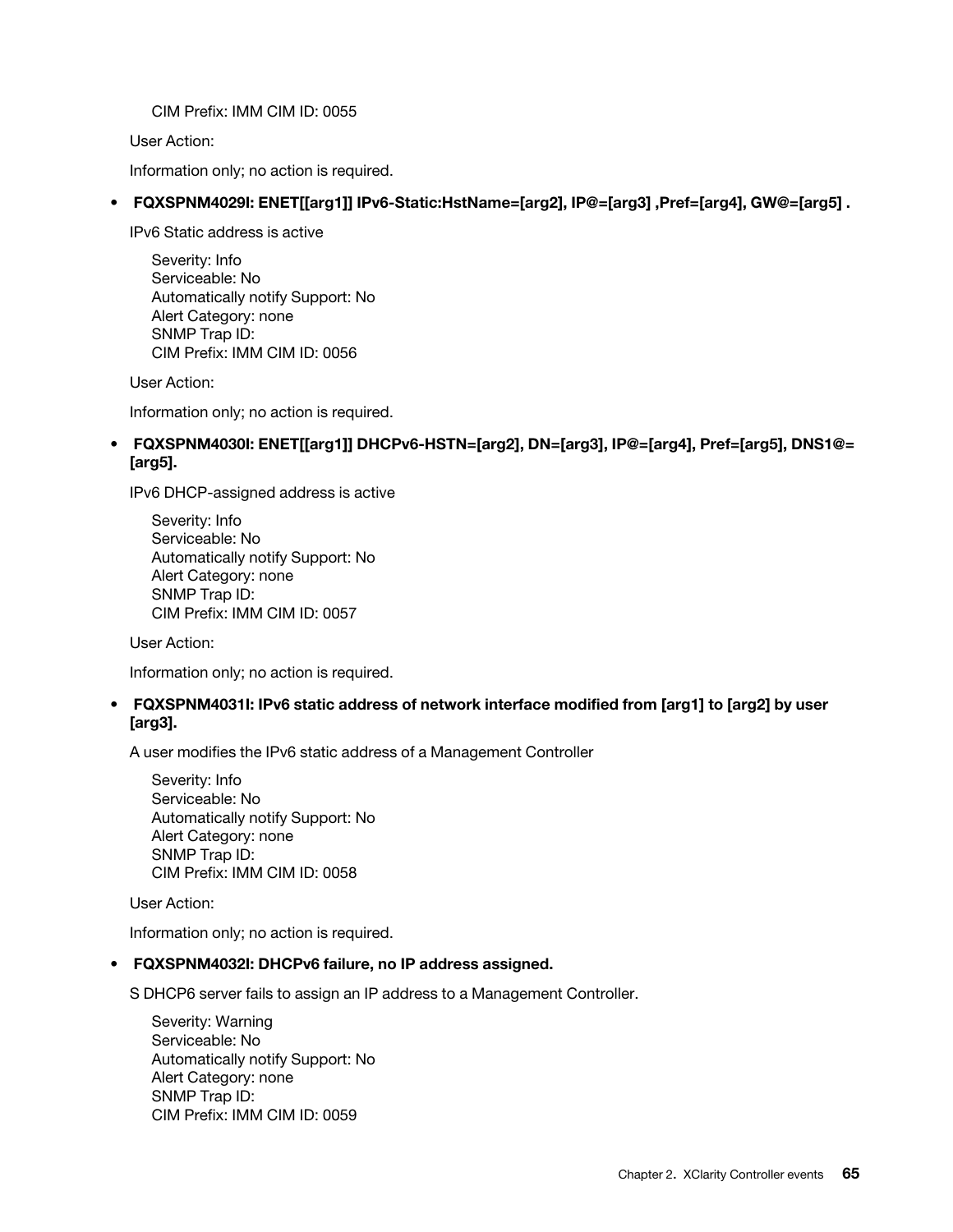User Action:

Complete the following steps until the problem is solved:

- 1. Make sure that the XCC/BMC manegment network cable is connected and the network ports is active.
- 2. Make sure that there is a DHCPv6 server on the network that can assign an IP address to the XCC/ BMC.
- 3. If problem persists, collect Service Data log.
- 4. Contact Lenovo Support.

## • FQXSPNM4033I: Telnet port number changed from [arg1] to [arg2] by user [arg3].

A user has modified the telnet port number

Severity: Info Serviceable: No Automatically notify Support: No Alert Category: none SNMP Trap ID: CIM Prefix: IMM CIM ID: 0061

User Action:

Information only; no action is required.

### • FQXSPNM4034I: SSH port number changed from [arg1] to [arg2] by user [arg3].

A user has modified the SSH port number

Severity: Info Serviceable: No Automatically notify Support: No Alert Category: none SNMP Trap ID: CIM Prefix: IMM CIM ID: 0062

User Action:

Information only; no action is required.

# • FQXSPNM4035I: Web-HTTP port number changed from [arg1] to [arg2] by user [arg3].

A user has modified the Web HTTP port number

Severity: Info Serviceable: No Automatically notify Support: No Alert Category: none SNMP Trap ID: CIM Prefix: IMM CIM ID: 0063

User Action:

Information only; no action is required.

# • FQXSPNM4036I: Web-HTTPS port number changed from [arg1] to [arg2] by user [arg3].

A user has modified the Web HTTPS port number

Severity: Info Serviceable: No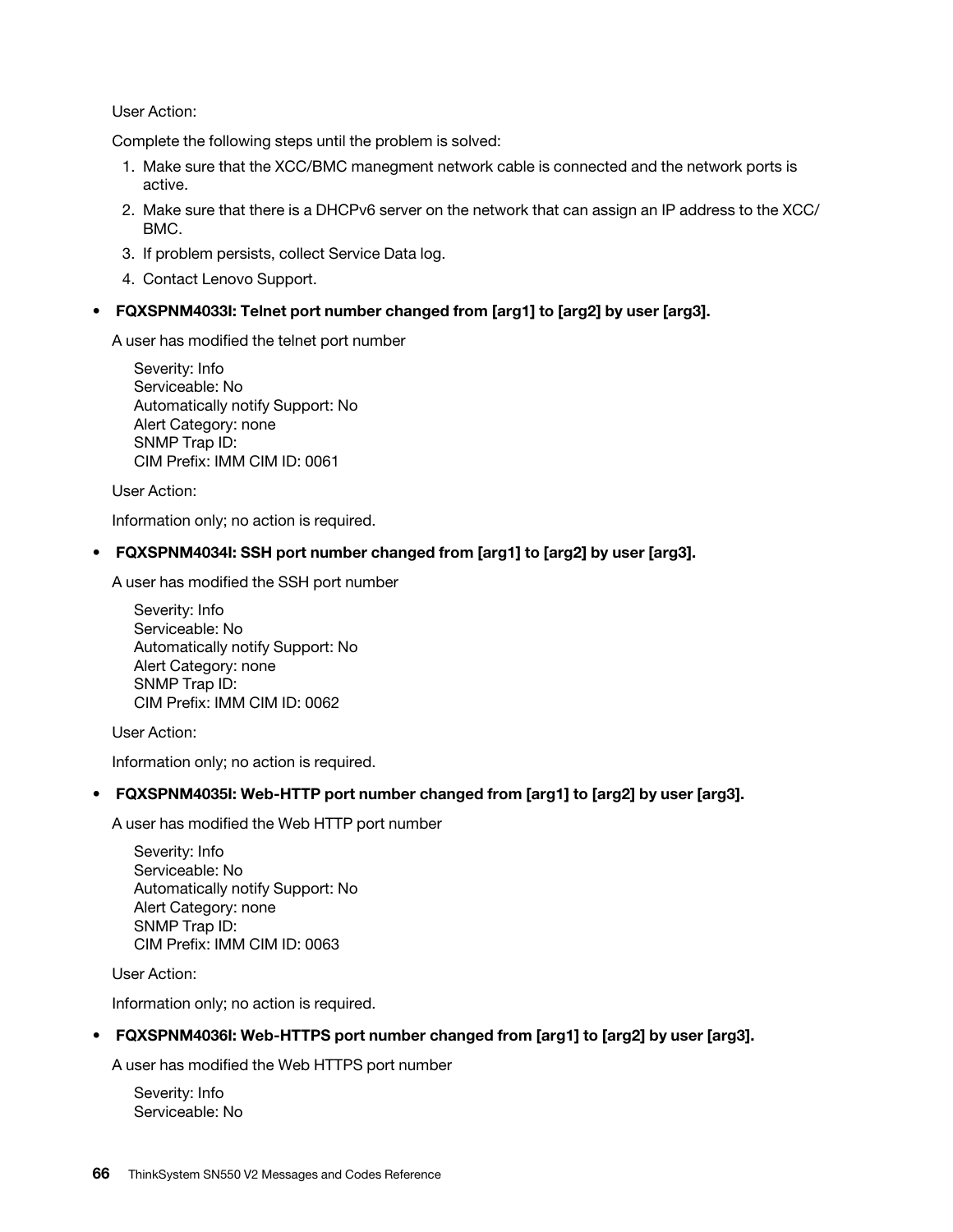Automatically notify Support: No Alert Category: none SNMP Trap ID: CIM Prefix: IMM CIM ID: 0064

User Action:

Information only; no action is required.

# • FQXSPNM4037I: CIM/XML HTTP port number changed from [arg1] to [arg2] by user [arg3].

A user has modified the CIM HTTP port number

Severity: Info Serviceable: No Automatically notify Support: No Alert Category: none SNMP Trap ID: CIM Prefix: IMM CIM ID: 0065

User Action:

Information only; no action is required.

# • FQXSPNM4038I: CIM/XML HTTPS port number changed from [arg1] to [arg2] by user [arg3].

A user has modified the CIM HTTPS port number

Severity: Info Serviceable: No Automatically notify Support: No Alert Category: none SNMP Trap ID: CIM Prefix: IMM CIM ID: 0066

User Action:

Information only; no action is required.

# • FQXSPNM4039I: SNMP Agent port number changed from [arg1] to [arg2] by user [arg3].

A user has modified the SNMP Agent port number

Severity: Info Serviceable: No Automatically notify Support: No Alert Category: none SNMP Trap ID: CIM Prefix: IMM CIM ID: 0067

User Action:

Information only; no action is required.

#### • FQXSPNM4040I: SNMP Traps port number changed from [arg1] to [arg2] by user [arg3].

A user has modified the SNMP Traps port number

Severity: Info Serviceable: No Automatically notify Support: No Alert Category: none SNMP Trap ID: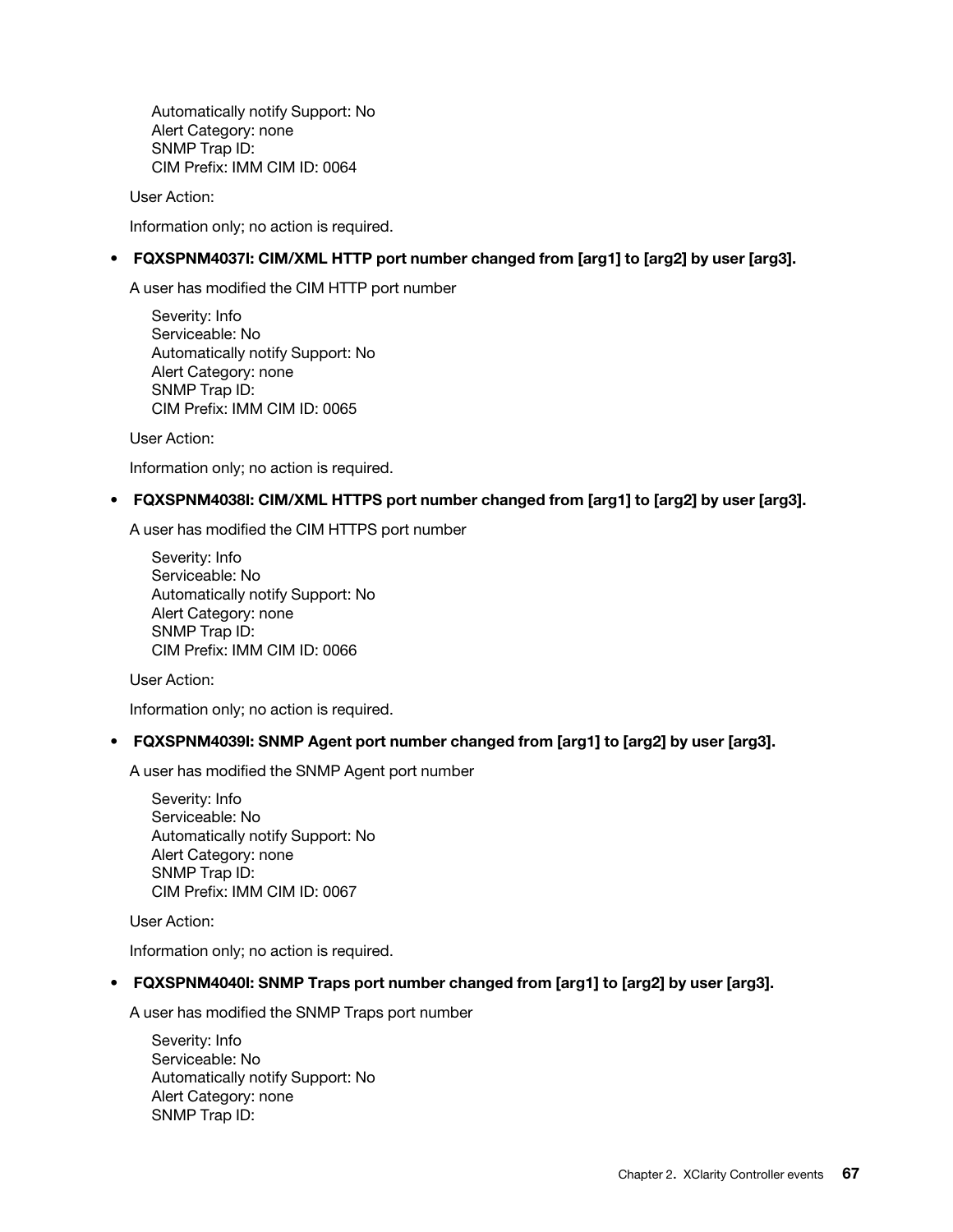CIM Prefix: IMM CIM ID: 0068

User Action:

Information only; no action is required.

# • FQXSPNM4041I: Syslog port number changed from [arg1] to [arg2] by user [arg3].

A user has modified the Syslog receiver port number

Severity: Info Serviceable: No Automatically notify Support: No Alert Category: none SNMP Trap ID: CIM Prefix: IMM CIM ID: 0069

User Action:

Information only; no action is required.

### • FQXSPNM4042I: Remote Presence port number changed from [arg1] to [arg2] by user [arg3].

A user has modified the Remote Presence port number

Severity: Info Serviceable: No Automatically notify Support: No Alert Category: none SNMP Trap ID: CIM Prefix: IMM CIM ID: 0070

User Action:

Information only; no action is required.

# • FQXSPNM4043I: SMTP Server set by user [arg1] to [arg2]:[arg3].

A user configured the SMTP server

Severity: Info Serviceable: No Automatically notify Support: No Alert Category: none SNMP Trap ID: CIM Prefix: IMM CIM ID: 0086

User Action:

Information only; no action is required.

#### • FQXSPNM4044I: Telnet [arg1] by user [arg2].

A user enables or disables Telnet services

Severity: Info Serviceable: No Automatically notify Support: No Alert Category: none SNMP Trap ID: CIM Prefix: IMM CIM ID: 0087

User Action: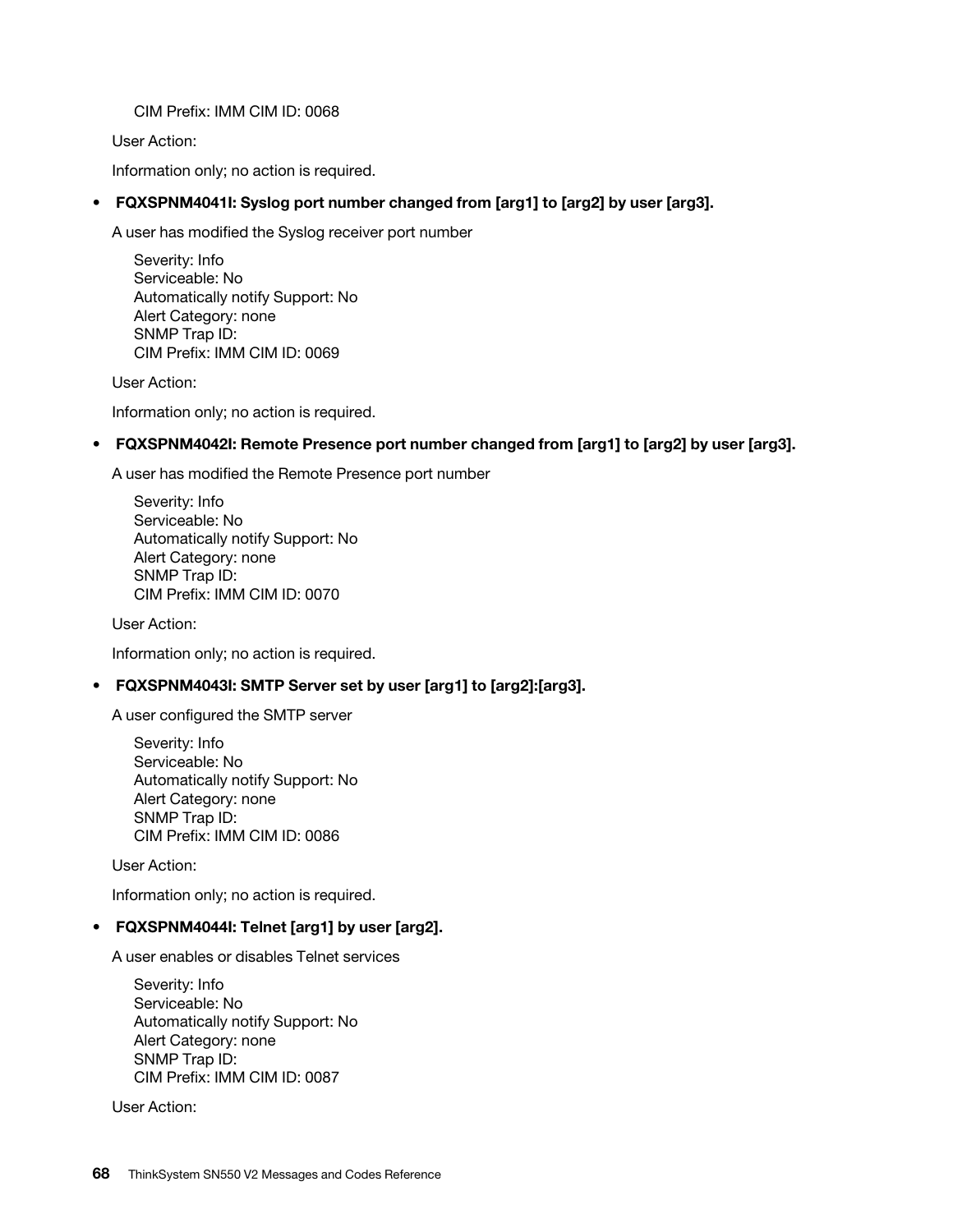Information only; no action is required.

• FQXSPNM4045I: DNS servers set by user [arg1]: UseAdditionalServers=[arg2], PreferredDNStype= [arg3], IPv4Server1=[arg4], IPv4Server2=[arg5], IPv4Server3=[arg6], IPv6Server1=[arg7], IPv6Server2=[arg8], IPv6Server3=[arg9].

A user configures the DNS servers

Severity: Info Serviceable: No Automatically notify Support: No Alert Category: none SNMP Trap ID: CIM Prefix: IMM CIM ID: 0088

User Action:

Information only; no action is required.

#### • FQXSPNM4046I: LAN over USB [arg1] by user [arg2].

A user configured USB-LAN

Severity: Info Serviceable: No Automatically notify Support: No Alert Category: none SNMP Trap ID: CIM Prefix: IMM CIM ID: 0089

User Action:

Information only; no action is required.

# • FQXSPNM4047I: LAN over USB Port Forwarding set by user [arg1]: ExternalPort=[arg2], USB-LAN port=[arg3].

A user configured USB-LAN port forwarding

Severity: Info Serviceable: No Automatically notify Support: No Alert Category: none SNMP Trap ID: CIM Prefix: IMM CIM ID: 0090

User Action:

Information only; no action is required.

#### • FQXSPNM4048I: PXE boot requested by user [arg1].

PXE boot requested

Severity: Info Serviceable: No Automatically notify Support: No Alert Category: none SNMP Trap ID: CIM Prefix: IMM CIM ID: 0129

User Action: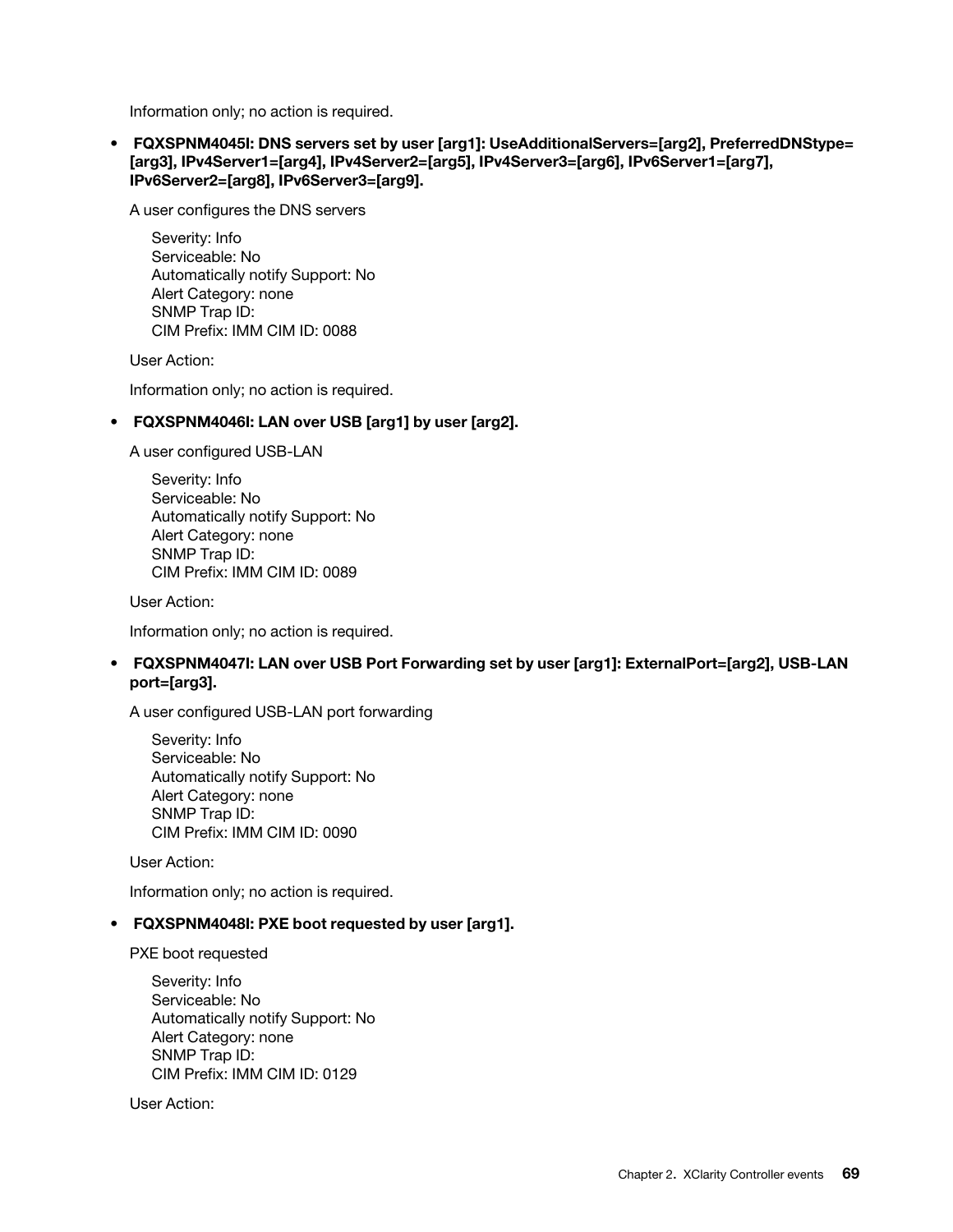Information only; no action is required.

# • FQXSPNM4049I: User [arg1] has initiated a TKLM Server Connection Test to check connectivity to server [arg2].

User initiated a TKLM Server Connection test.

Severity: Info Serviceable: No Automatically notify Support: No Alert Category: none SNMP Trap ID: CIM Prefix: IMM CIM ID: 0159

User Action:

Information only; no action is required.

# • FQXSPNM4050I: User [arg1] has initiated an SMTP Server Connection Test.

User initiated an SMTP Server Connection test.

Severity: Info Serviceable: No Automatically notify Support: No Alert Category: none SNMP Trap ID: CIM Prefix: IMM CIM ID: 0160

User Action:

Information only; no action is required.

#### • FQXSPNM4051I: User [arg1] has set the SMTP Server reverse-path to [arg2].

User set SMTP Server reverse-path address

Severity: Info Serviceable: No Automatically notify Support: No Alert Category: System - Other SNMP Trap ID: 22 CIM Prefix: IMM CIM ID: 0163

User Action:

Information only; no action is required.

#### • FQXSPNM4052I: DHCP specified hostname is set to [arg1] by user [arg2].

DHCP specificed hostname is set by user

Severity: Info Serviceable: No Automatically notify Support: No Alert Category: System - Other SNMP Trap ID: 22 CIM Prefix: IMM CIM ID: 0216

User Action:

Information only; no action is required.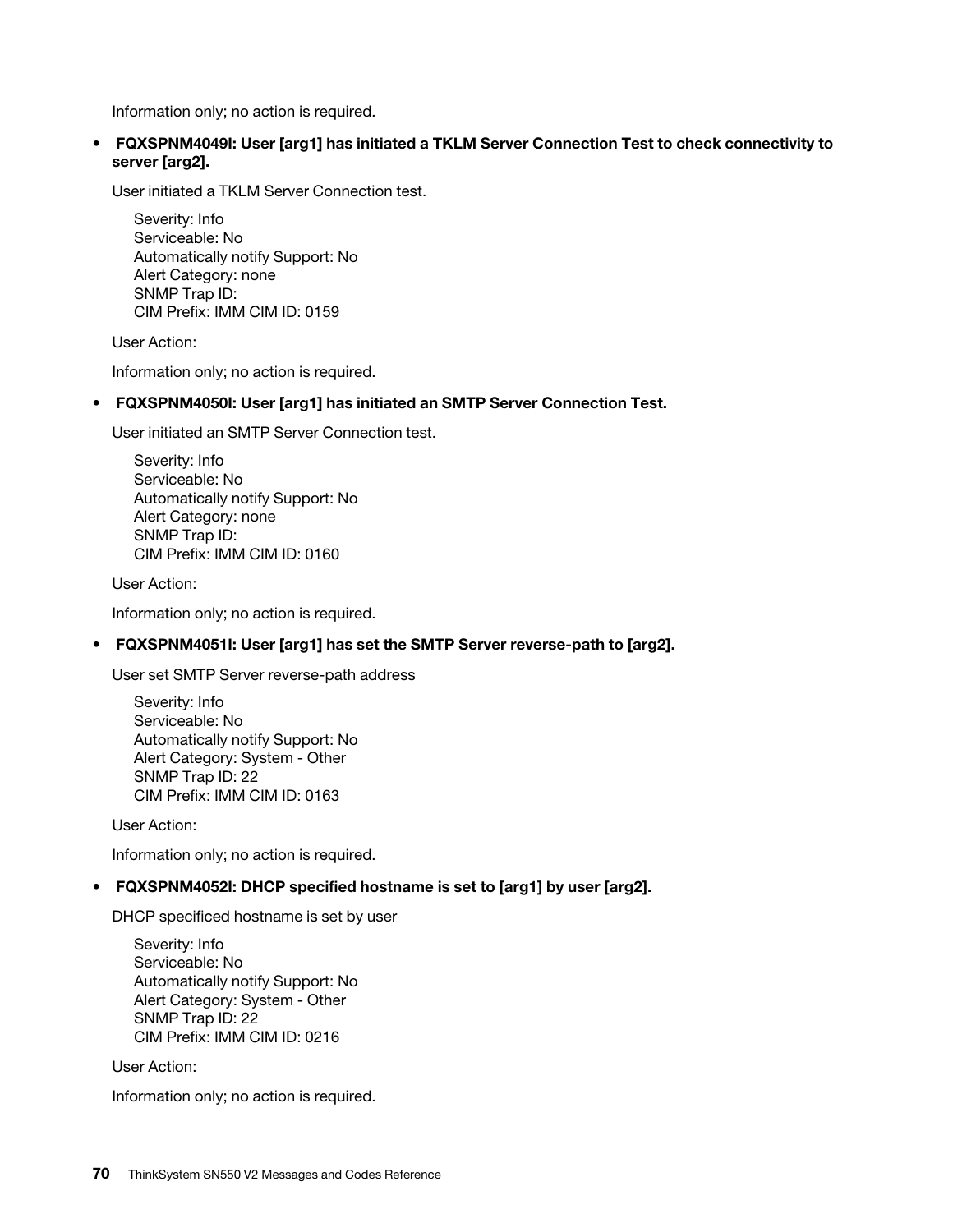# • FQXSPNM4053I: DNS discovery of Lenovo XClarity Administrator has been [arg1] by user [arg2].

DNS discovery of Lenovo XClarity Administrator

Severity: Info Serviceable: No Automatically notify Support: No Alert Category: System - Other SNMP Trap ID: 22 CIM Prefix: IMM CIM ID: 0217

User Action:

Information only; no action is required.

#### • FQXSPNM4054I: The hostname from DHCP is [arg1] by user [arg2].

This message is for getting hostname from DHCP.

Severity: Info Serviceable: No Automatically notify Support: No Alert Category: System - IMM Network event SNMP Trap ID: 37 CIM Prefix: IMM CIM ID: 0244

User Action:

Information only; no action is required.

#### • FQXSPNM4055I: The hostname from DHCP is invalid.

This message is for hostname from DHCP is invalid.

Severity: Info Serviceable: No Automatically notify Support: No Alert Category: System - IMM Network event SNMP Trap ID: 37 CIM Prefix: IMM CIM ID: 0245

User Action:

Information only; no action is required.

#### • FQXSPNM4056I: The NTP server address [arg1] is invalid.

Report NTP server invalid

Severity: Info Serviceable: No Automatically notify Support: No Alert Category: System - IMM Network event SNMP Trap ID: 37 CIM Prefix: IMM CIM ID: 0249

User Action:

Information only; no action is required.

• FQXSPNM4057I: Security: IP address: [arg1] had [arg2] login failures, it will be blocked to access for [arg3] minutes.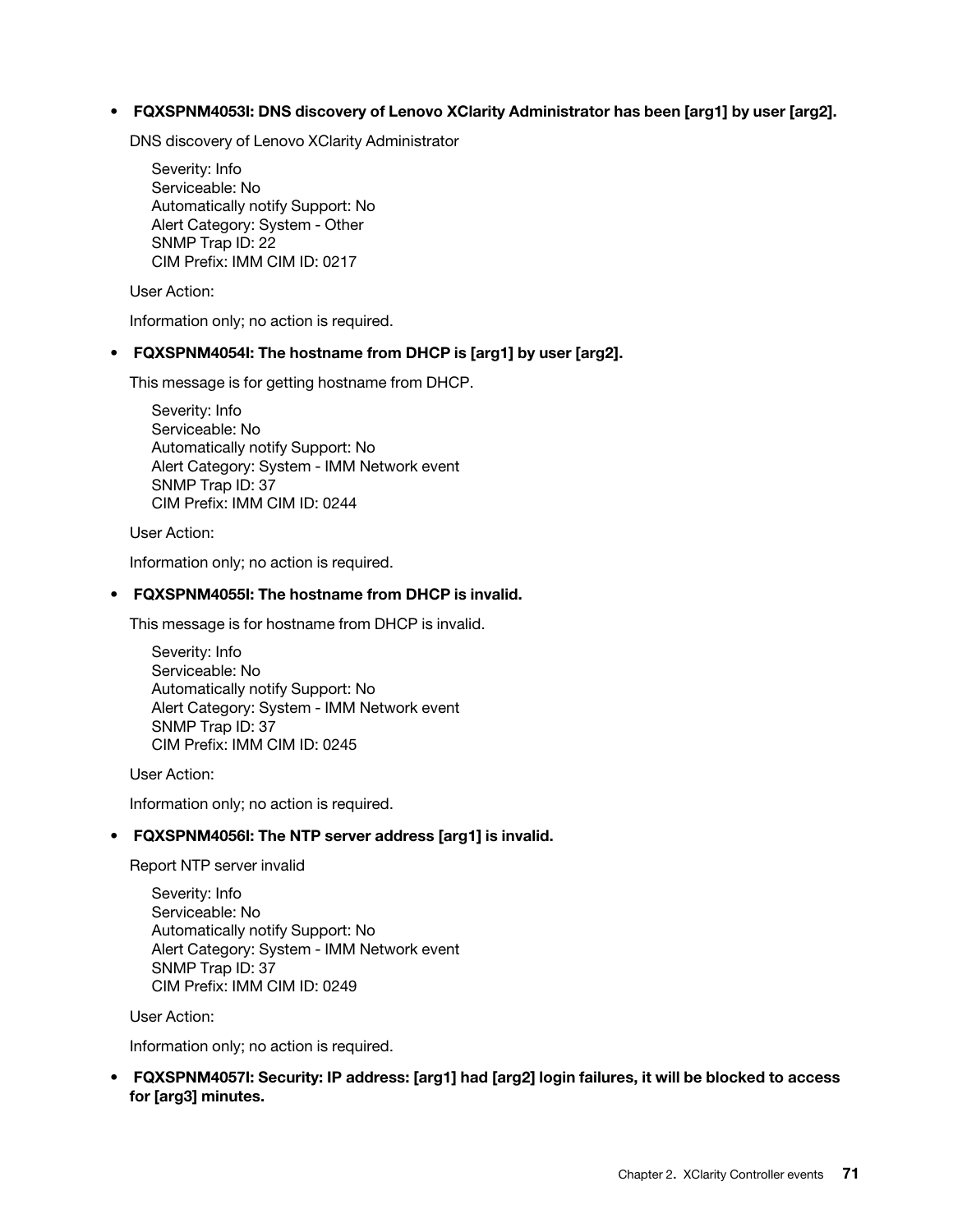This message is for the use case where IP address blocking.

Severity: Info Serviceable: No Automatically notify Support: No Alert Category: System - IMM Network event SNMP Trap ID: 37 CIM Prefix: IMM CIM ID: 0250

User Action:

Information only; no action is required.

# • FQXSPOS4000I: OS Watchdog response [arg1] by [arg2] .

This message is for the use case where an OS Watchdog has been enabled or disabled by a user.

Severity: Info Serviceable: No Automatically notify Support: No Alert Category: none SNMP Trap ID: CIM Prefix: IMM CIM ID: 0012

User Action:

Information only; no action is required.

#### • FQXSPOS4001I: Watchdog [arg1] Screen Capture Occurred .

This message is for the use case where an operating system error has occurred and the screen was captured.

Severity: Info Serviceable: No Automatically notify Support: No Alert Category: System - other SNMP Trap ID: 22 CIM Prefix: IMM CIM ID: 0028

User Action:

Complete the following steps until the problem is solved:

- 1. If there was no operating-system error:
- 2. Reconfigure the watchdog timer to a higher value.
- 3. Make sure that the BMC Ethernet-over-USB interface is enabled.
- 4. Reinstall the RNDIS or cdc\_ether device driver for the operating system.
- 5. Disable the watchdog.
- 6. If there was an operating-system error, check the integrity of the installed operating system.

#### • FQXSPOS4002I: Watchdog [arg1] Failed to Capture Screen.

This message is for the use case where an operating system error has occurred and the screen capture failed.

Severity: Error Serviceable: No Automatically notify Support: No Alert Category: System - other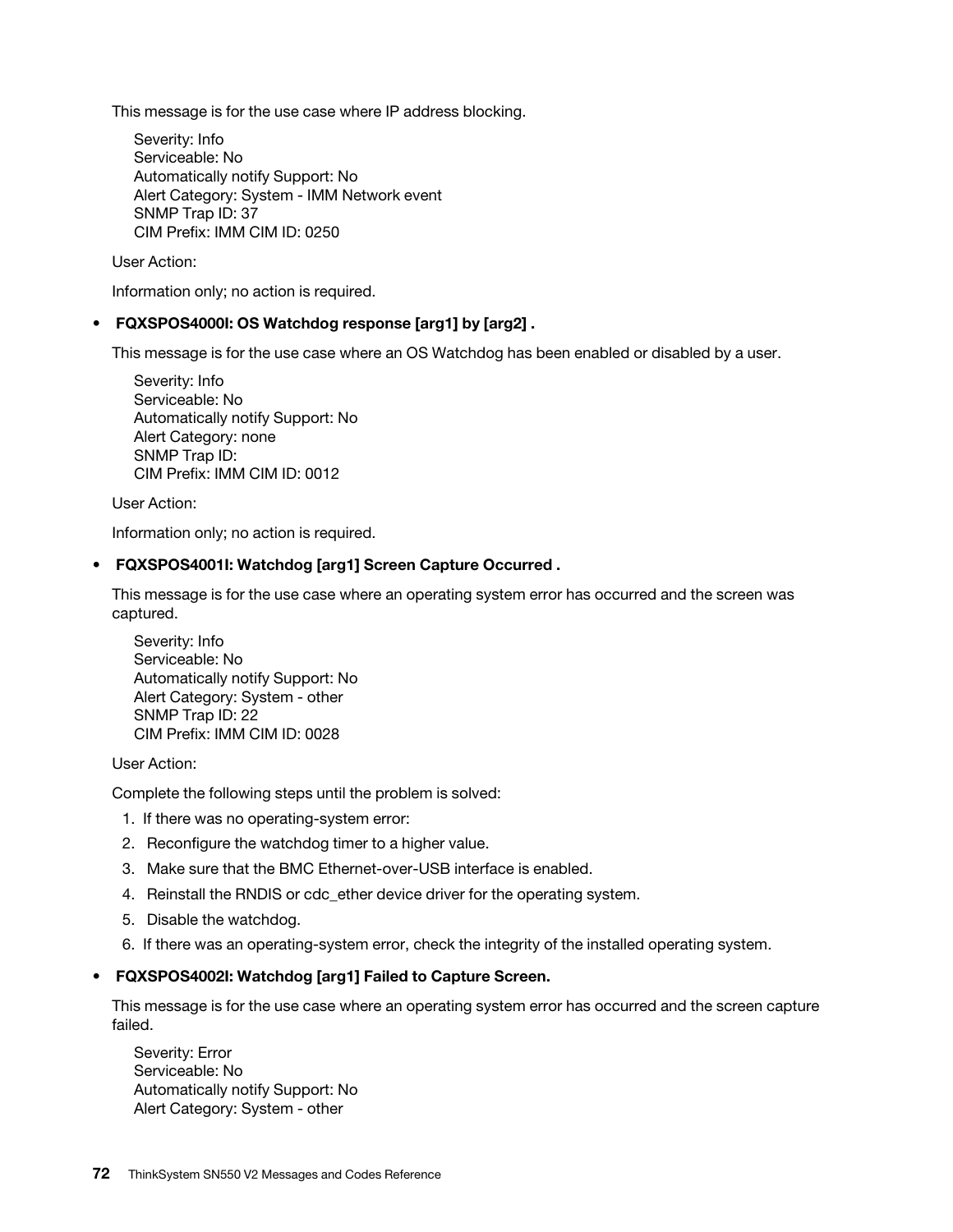SNMP Trap ID: 22 CIM Prefix: IMM CIM ID: 0029

# User Action:

Complete the following steps until the problem is solved:

- 1. Reconfigure the watchdog timer to a higher value.
- 2. Make sure that the BMC Ethernet over USB interface is enabled.
- 3. Reinstall the RNDIS or cdc\_ether device driver for the operating system.
- 4. Disable the watchdog.
- 5. Check the integrity of the installed operating system.
- 6. If problem persists, collect Service Data log.
- 7. Contact Lenovo Support.

# • FQXSPOS4003I: Platform Watchdog Timer expired for [arg1].

An implementation has detected an OS Loader Watchdog Timer Expired

Severity: Error Serviceable: No Automatically notify Support: No Alert Category: System - Loader timeout SNMP Trap ID: 26 CIM Prefix: IMM CIM ID: 0060

#### User Action:

Complete the following steps until the problem is solved:

- 1. Reconfigure the watchdog timer to a higher value.
- 2. Make sure that the BMC Ethernet over USB interface is enabled.
- 3. Reinstall the RNDIS or cdc\_ether device driver for the operating system.
- 4. Disable the watchdog.
- 5. If problem persists, collect Service Data log.
- 6. Contact Lenovo Support.Check the integrity of the installed operating system.

#### • FQXSPOS4004I: Operating System status has changed to [arg1].

Operating System status change

Severity: Info Serviceable: No Automatically notify Support: No Alert Category: System - Other SNMP Trap ID: 22 CIM Prefix: IMM CIM ID: 0191

User Action:

Information only; no action is required.

#### • FQXSPOS4005I: Host Power-On password changed.

This message is for the use case where Host Power-On password changed.

Severity: Info Serviceable: No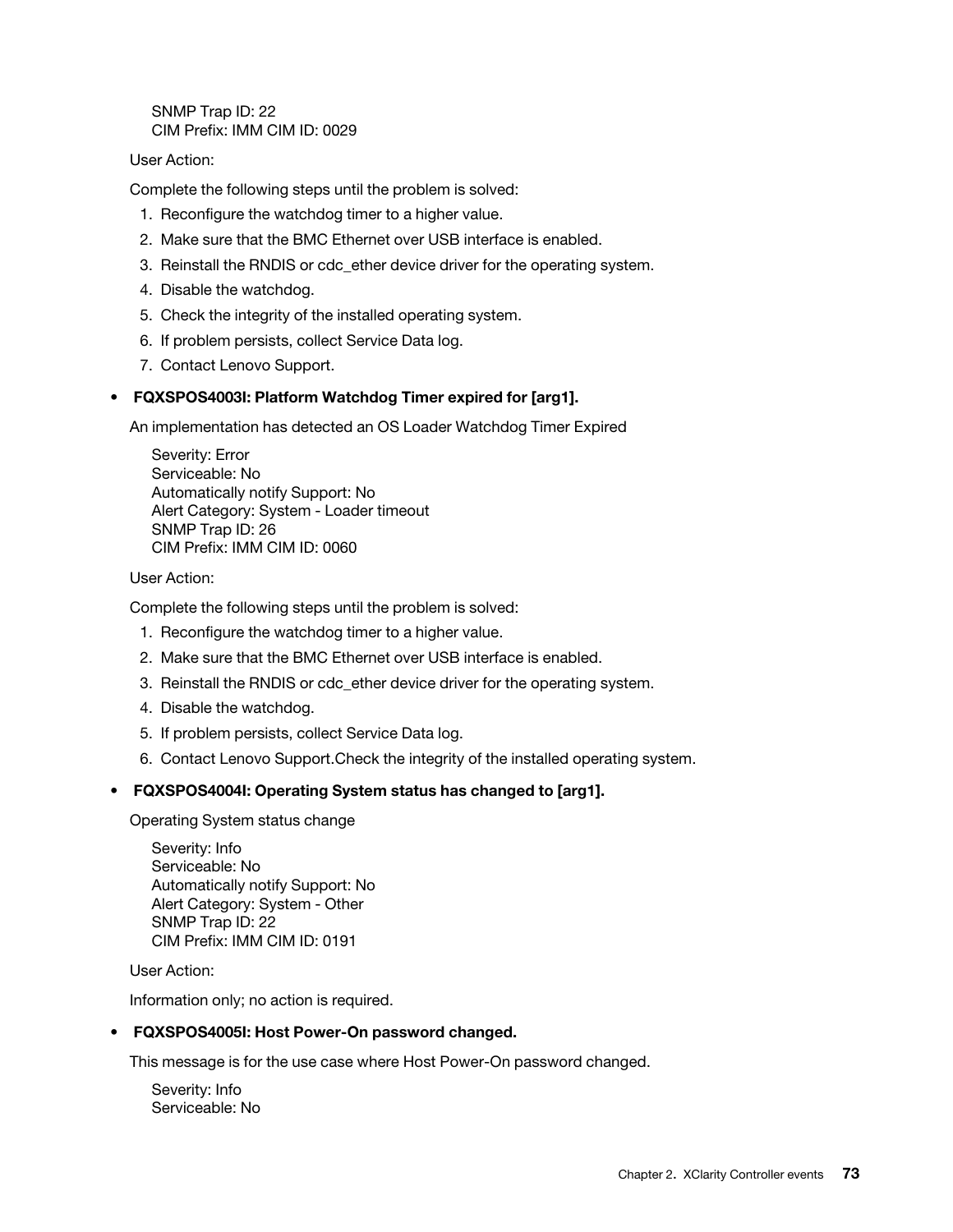Automatically notify Support: No Alert Category: System - Other SNMP Trap ID: 22 CIM Prefix: IMM CIM ID: 0231

User Action:

Information only; no action is required.

# • FQXSPOS4006I: Host Power-On password cleared.

This message is for the use case where Host Power-On password cleared.

Severity: Info Serviceable: No Automatically notify Support: No Alert Category: System - Other SNMP Trap ID: 22 CIM Prefix: IMM CIM ID: 0232

User Action:

Information only; no action is required.

#### • FQXSPOS4007I: Host Admin password changed.

This message is for the use case where Host Admin password changed.

Severity: Info Serviceable: No Automatically notify Support: No Alert Category: System - Other SNMP Trap ID: 22 CIM Prefix: IMM CIM ID: 0233

User Action:

Information only; no action is required.

#### • FQXSPOS4008I: Host Admin password cleared.

This message is for the use case where Host Admin password cleared.

Severity: Info Serviceable: No Automatically notify Support: No Alert Category: System - Other SNMP Trap ID: 22 CIM Prefix: IMM CIM ID: 0234

User Action:

Information only; no action is required.

#### • FQXSPOS4009I: OS Crash Video Captured.

This message is for the use case where OS Crash Video Captured.

Severity: Info Serviceable: No Automatically notify Support: No Alert Category: System - Other SNMP Trap ID: 22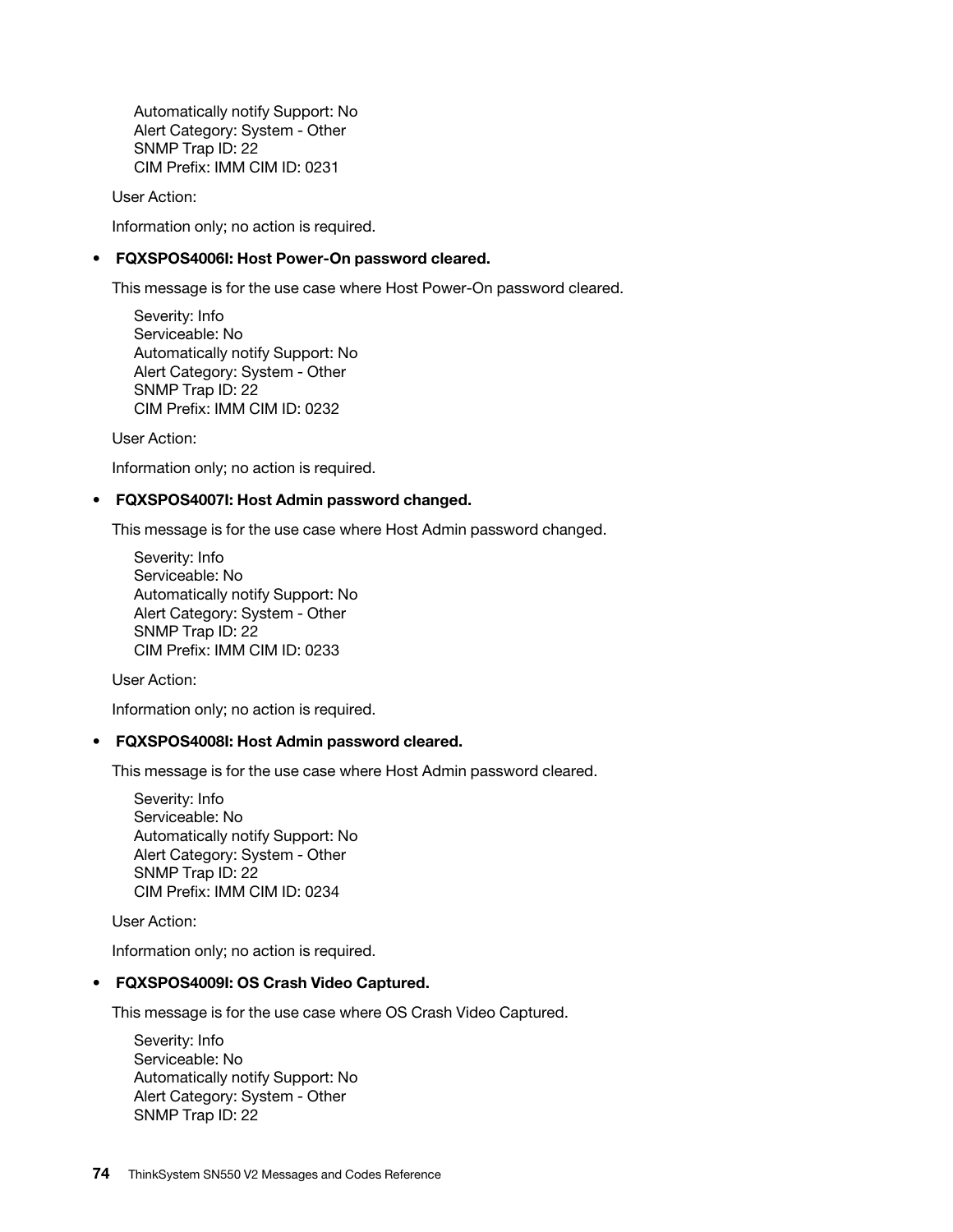CIM Prefix: IMM CIM ID: 0235

User Action:

Information only; no action is required.

# • FQXSPOS4010I: OS Crash Video Capture Failed.

This message is for the use case where OS Crash Video Capture Failed.

Severity: Error Serviceable: No Automatically notify Support: No Alert Category: System - Other SNMP Trap ID: 22 CIM Prefix: IMM CIM ID: 0236

User Action:

Complete the following steps until the problem is solved:

- 1. Check if the OS watchdog is enabled
- 2. Check if the crash video recording is enabled
- 3. If problem persists, collect Service Data log.
- 4. Contact Lenovo Support.

# • FQXSPPP4000I: Attempting to [arg1] server [arg2] by user [arg3].

This message is for the use case where a user is using the Management Controller to perform a power function on the system.

Severity: Info Serviceable: No Automatically notify Support: No Alert Category: none SNMP Trap ID: CIM Prefix: IMM CIM ID: 0015

User Action:

Information only; no action is required.

# • FQXSPPP4001I: Server Power Off Delay set to [arg1] by user [arg2].

A user configured the Server Power Off Delay

Severity: Info Serviceable: No Automatically notify Support: No Alert Category: none SNMP Trap ID: CIM Prefix: IMM CIM ID: 0081

User Action:

Information only; no action is required.

#### • FQXSPPP4002I: Server [arg1] scheduled for [arg2] at [arg3] by user [arg4].

A user configured a Server Power action at a specific time

Severity: Info Serviceable: No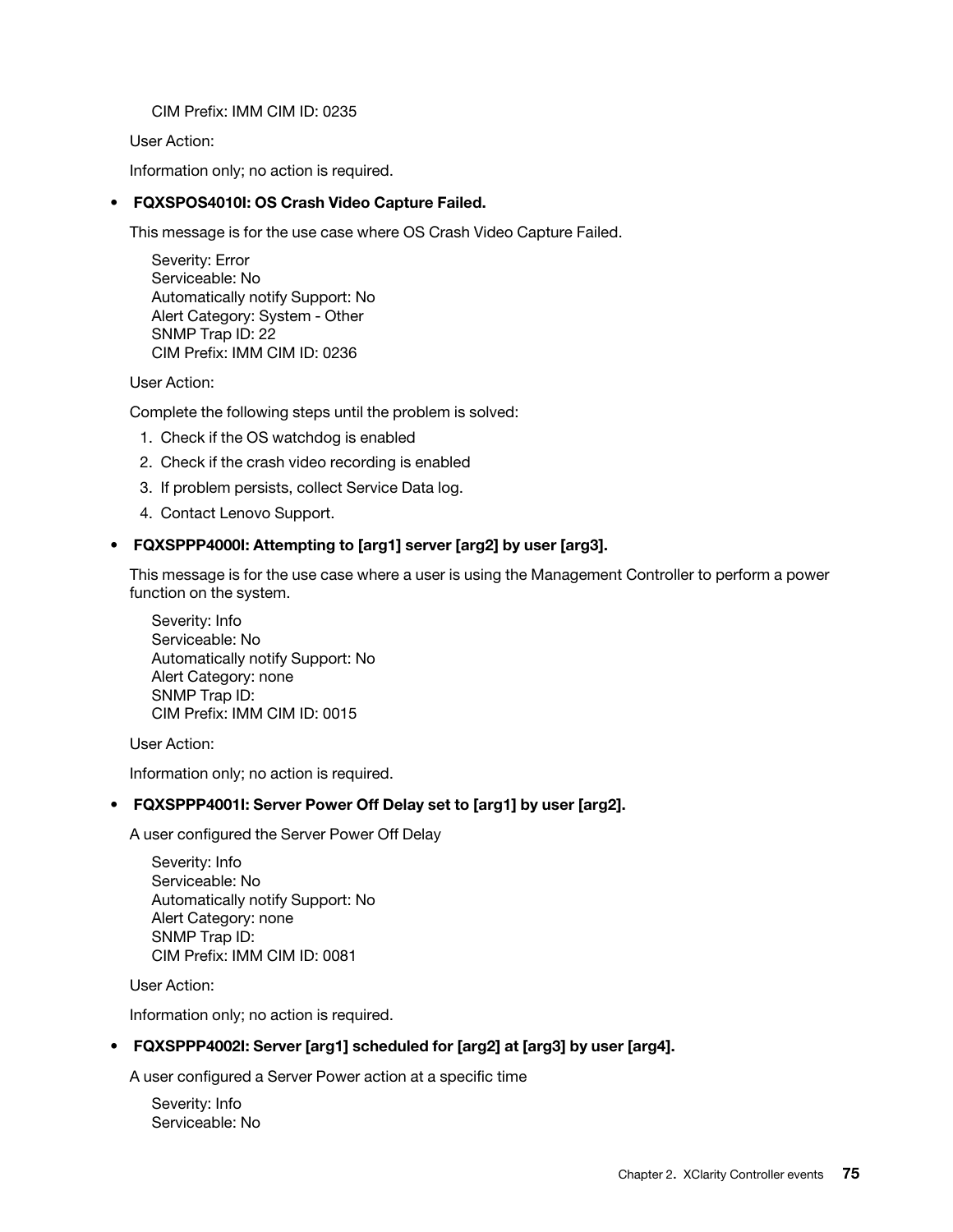Automatically notify Support: No Alert Category: none SNMP Trap ID: CIM Prefix: IMM CIM ID: 0082

User Action:

Information only; no action is required.

# • FQXSPPP4003I: Server [arg1] scheduled for every [arg2] at [arg3] by user [arg4].

A user configured a recurring Server Power Action

Severity: Info Serviceable: No Automatically notify Support: No Alert Category: none SNMP Trap ID: CIM Prefix: IMM CIM ID: 0083

User Action:

Information only; no action is required.

# • FQXSPPP4004I: Server [arg1] [arg2] cleared by user [arg3].

A user cleared a Server Power Action.

Severity: Info Serviceable: No Automatically notify Support: No Alert Category: none SNMP Trap ID: CIM Prefix: IMM CIM ID: 0084

User Action:

Information only; no action is required.

• FQXSPPP4005I: The power cap value changed from [arg1] watts to [arg2] watts by user [arg3].

Power Cap values changed by user

Severity: Info Serviceable: No Automatically notify Support: No Alert Category: none SNMP Trap ID: CIM Prefix: IMM CIM ID: 0113

User Action:

Information only; no action is required.

• FQXSPPP4006I: The minimum power cap value changed from [arg1] watts to [arg2] watts.

Minimum Power Cap value changed

Severity: Info Serviceable: No Automatically notify Support: No Alert Category: none SNMP Trap ID: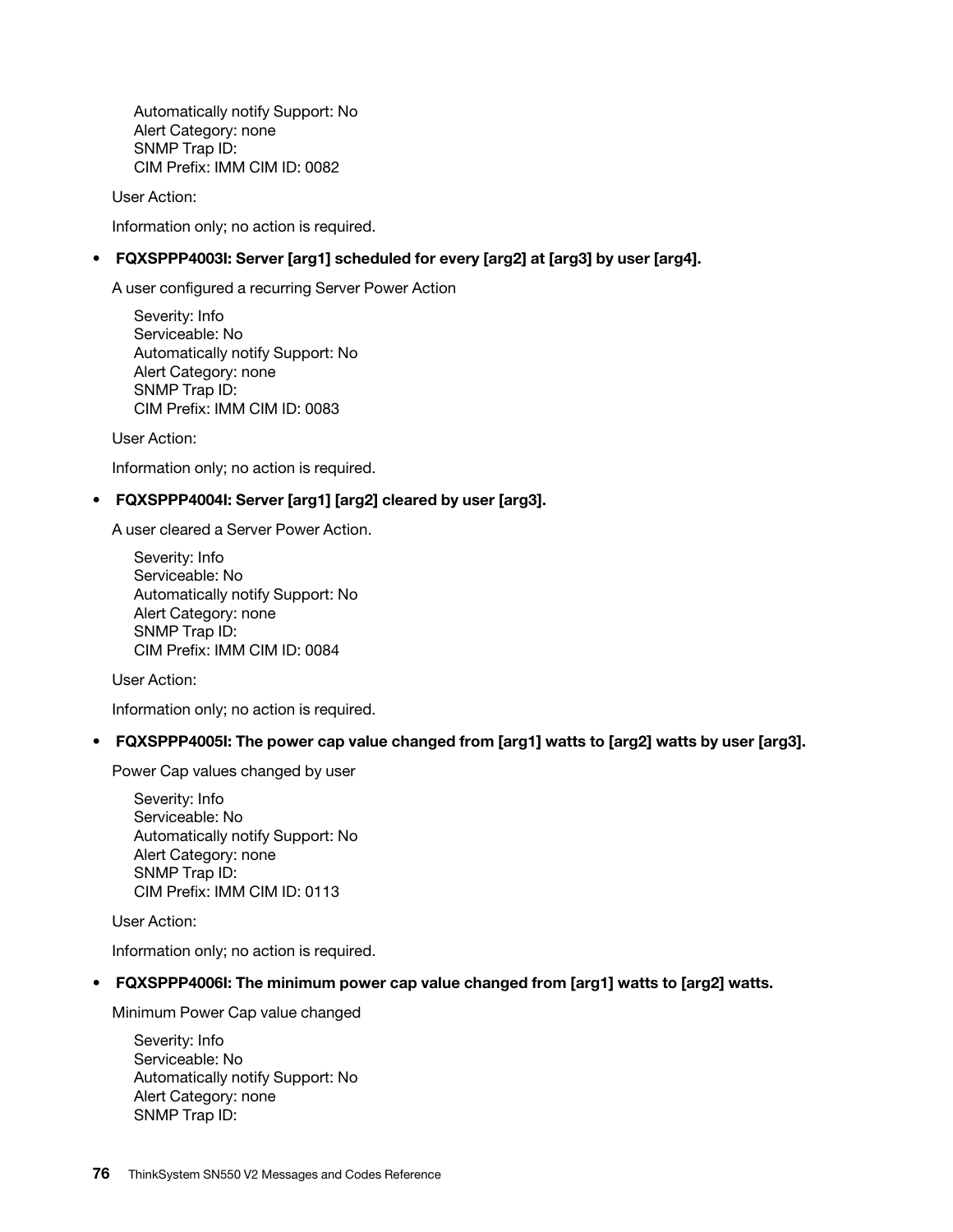CIM Prefix: IMM CIM ID: 0114

User Action:

Information only; no action is required.

• FQXSPPP4007I: The maximum power cap value changed from [arg1] watts to [arg2] watts.

Maximum Power Cap value changed

Severity: Info Serviceable: No Automatically notify Support: No Alert Category: none SNMP Trap ID: CIM Prefix: IMM CIM ID: 0115

User Action:

Information only; no action is required.

• FQXSPPP4008I: The soft minimum power cap value changed from [arg1] watts to [arg2] watts.

Soft Minimum Power Cap value changed

Severity: Info Serviceable: No Automatically notify Support: No Alert Category: none SNMP Trap ID: CIM Prefix: IMM CIM ID: 0116

User Action:

Information only; no action is required.

• FQXSPPP4009I: The measured power value exceeded the power cap value.

Power exceeded cap

Severity: Warning Serviceable: No Automatically notify Support: No Alert Category: Warning - Power SNMP Trap ID: 164 CIM Prefix: IMM CIM ID: 0117

User Action:

Information only; no action is required.

• FQXSPPP4010I: The new minimum power cap value exceeded the power cap value.

Minimum Power Cap exceeds Power Cap

Severity: Warning Serviceable: No Automatically notify Support: No Alert Category: Warning - Power SNMP Trap ID: 164 CIM Prefix: IMM CIM ID: 0118

User Action: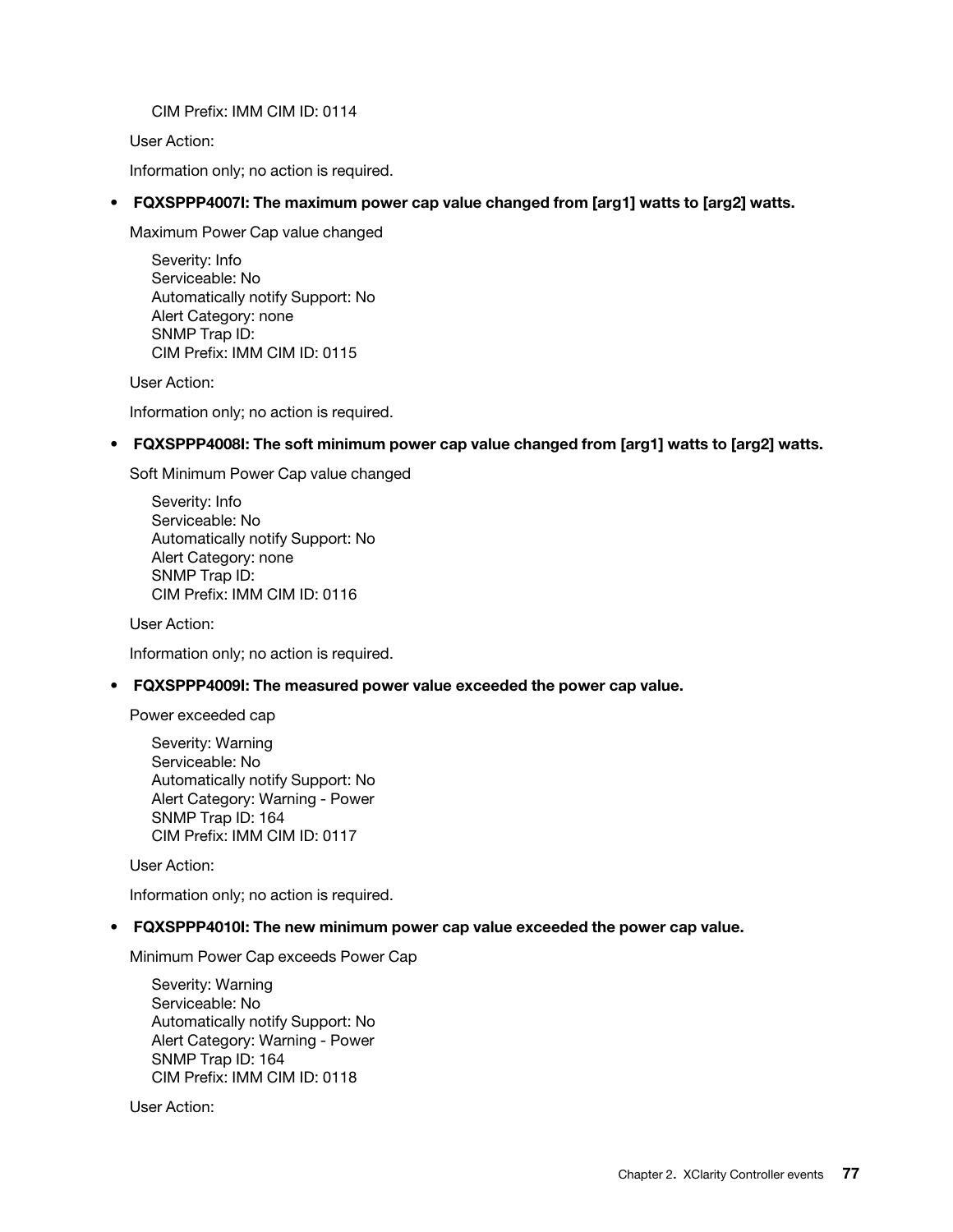Information only; no action is required.

# • FQXSPPP4011I: Power capping was activated by user [arg1].

Power capping activated by user

Severity: Info Serviceable: No Automatically notify Support: No Alert Category: none SNMP Trap ID: CIM Prefix: IMM CIM ID: 0119

User Action:

Information only; no action is required.

# • FQXSPPP4012I: Power capping was deactivated by user [arg1].

Power capping deactivated by user

Severity: Info Serviceable: No Automatically notify Support: No Alert Category: none SNMP Trap ID: CIM Prefix: IMM CIM ID: 0120

User Action:

Information only; no action is required.

# • FQXSPPP4013I: Static Power Savings mode has been turned on by user [arg1].

Static Power Savings mode turned on by user

Severity: Info Serviceable: No Automatically notify Support: No Alert Category: none SNMP Trap ID: CIM Prefix: IMM CIM ID: 0121

User Action:

Information only; no action is required.

#### • FQXSPPP4014I: Static Power Savings mode has been turned off by user [arg1].

Static Power Savings mode turned off by user

Severity: Info Serviceable: No Automatically notify Support: No Alert Category: none SNMP Trap ID: CIM Prefix: IMM CIM ID: 0122

User Action:

Information only; no action is required.

#### • FQXSPPP4015I: Dynamic Power Savings mode has been turned on by user [arg1].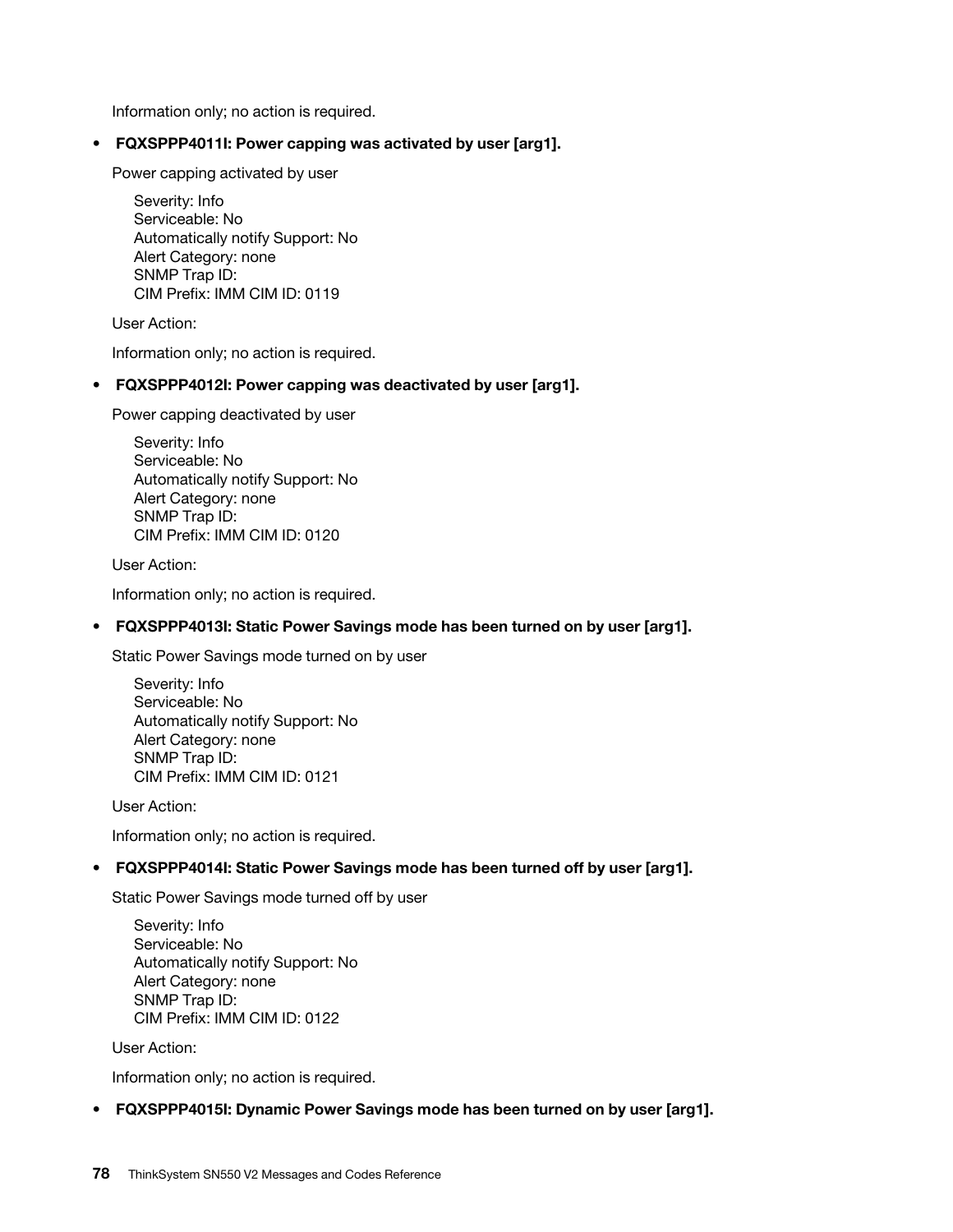Dynamic Power Savings mode turned on by user

Severity: Info Serviceable: No Automatically notify Support: No Alert Category: none SNMP Trap ID: CIM Prefix: IMM CIM ID: 0123

User Action:

Information only; no action is required.

• FQXSPPP4016I: Dynamic Power Savings mode has been turned off by user [arg1].

Dynamic Power Savings mode turned off by user

Severity: Info Serviceable: No Automatically notify Support: No Alert Category: none SNMP Trap ID: CIM Prefix: IMM CIM ID: 0124

User Action:

Information only; no action is required.

#### • FQXSPPP4017I: Power cap and external throttling occurred.

Power cap and external throttling occurred

Severity: Info Serviceable: No Automatically notify Support: No Alert Category: none SNMP Trap ID: CIM Prefix: IMM CIM ID: 0125

User Action:

Information only; no action is required.

#### • FQXSPPP4018I: External throttling occurred .

External throttling occurred

Severity: Info Serviceable: No Automatically notify Support: No Alert Category: none SNMP Trap ID: CIM Prefix: IMM CIM ID: 0126

User Action:

Information only; no action is required.

#### • FQXSPPP4019I: Power cap throttling occurred.

Power cap throttling occurrred

Severity: Info Serviceable: No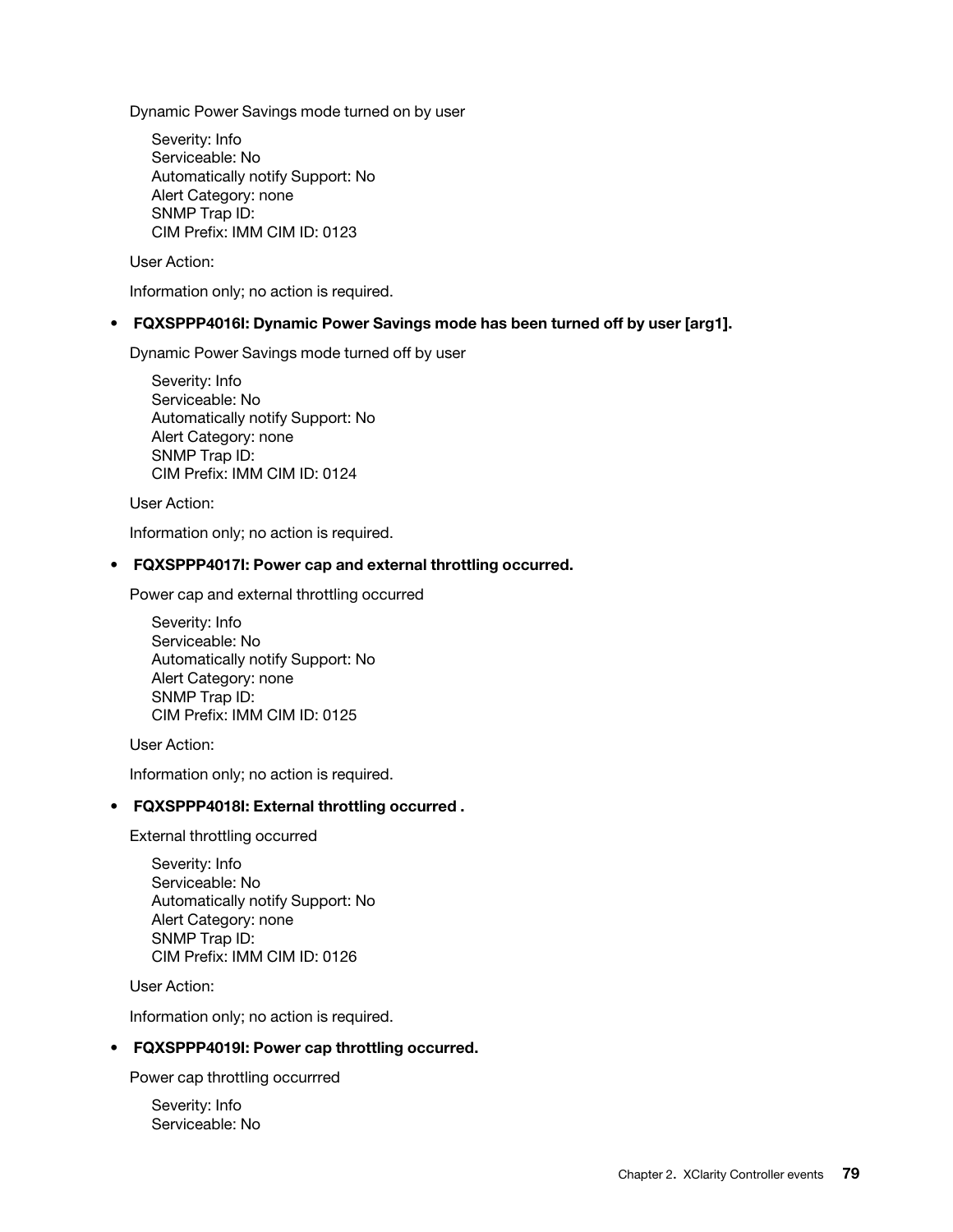Automatically notify Support: No Alert Category: none SNMP Trap ID: CIM Prefix: IMM CIM ID: 0127

User Action:

Information only; no action is required.

• FQXSPPP4020I: The measured power value has returned below the power cap value.

Power exceeded cap recovered

Severity: Info Serviceable: No Automatically notify Support: No Alert Category: Warning - Power SNMP Trap ID: 164 CIM Prefix: IMM CIM ID: 0130

User Action:

Information only; no action is required.

#### • FQXSPPP4021I: The new minimum power cap value has returned below the power cap value.

Minimum Power Cap exceeds Power Cap recovered

Severity: Info Serviceable: No Automatically notify Support: No Alert Category: Warning - Power SNMP Trap ID: 164 CIM Prefix: IMM CIM ID: 0131

User Action:

Information only; no action is required.

#### • FQXSPPP4022I: The server was restarted for an unknown reason.

The server was restarted for an unknown reason

Severity: Info Serviceable: No Automatically notify Support: No Alert Category: System - Other SNMP Trap ID: 22 CIM Prefix: IMM CIM ID: 0166

User Action:

Information only; no action is required.

#### • FQXSPPP4023I: The server is restarted by chassis control command.

Server is restarted by chassis control command

Severity: Info Serviceable: No Automatically notify Support: No Alert Category: System - Other SNMP Trap ID: 22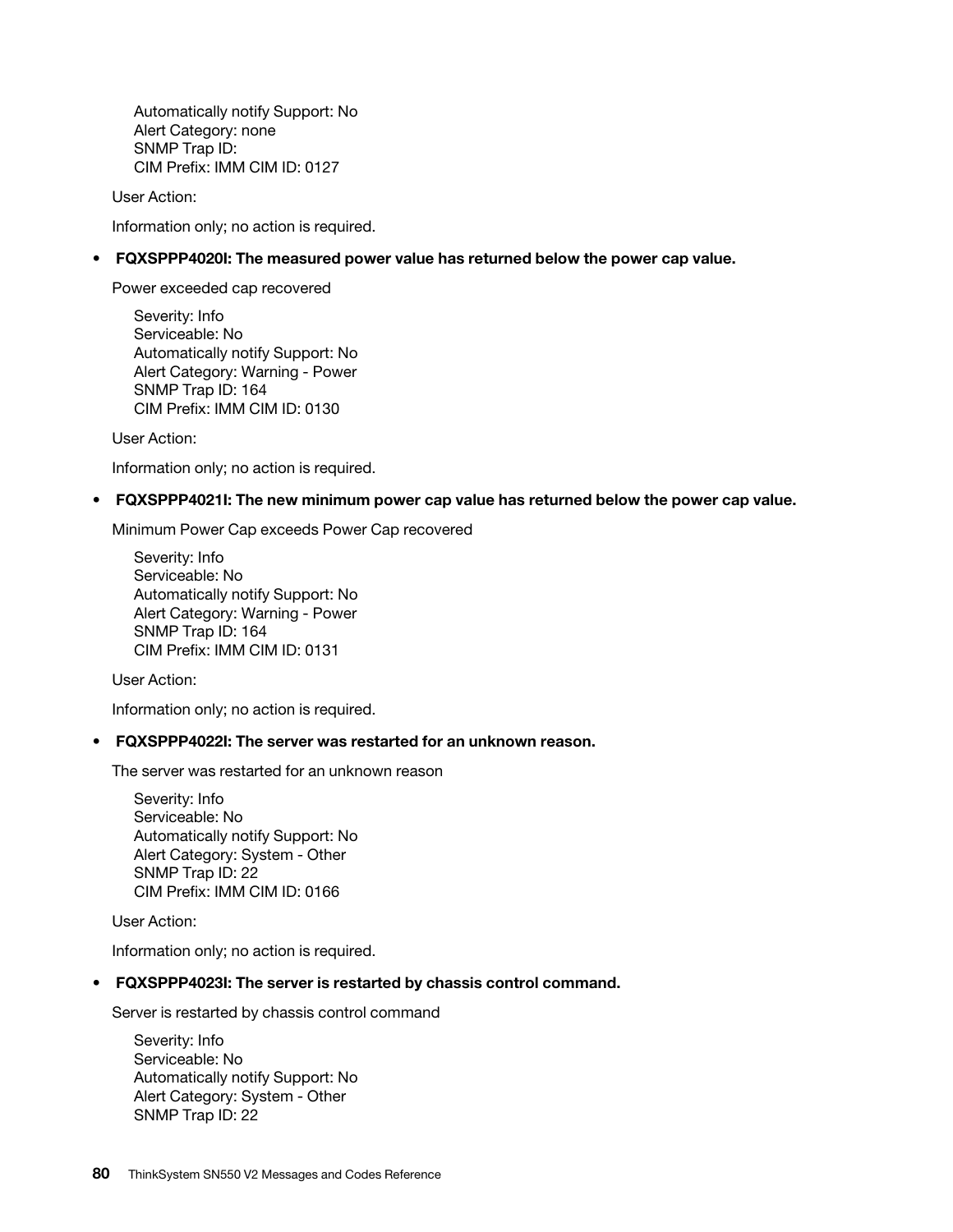CIM Prefix: IMM CIM ID: 0167

User Action:

Information only; no action is required.

### • FQXSPPP4024I: The server was reset via push button.

Server was reset via push button

Severity: Info Serviceable: No Automatically notify Support: No Alert Category: System - Other SNMP Trap ID: 22 CIM Prefix: IMM CIM ID: 0168

User Action:

Information only; no action is required.

# • FQXSPPP4025I: The server was powered-up via power push button.

Server was power-up via power push button

Severity: Info Serviceable: No Automatically notify Support: No Alert Category: System - Other SNMP Trap ID: 22 CIM Prefix: IMM CIM ID: 0169

User Action:

Information only; no action is required.

# • FQXSPPP4026I: The server was restarted when the watchdog expired..

Server was restarted when the watchdog expired.

Severity: Info Serviceable: No Automatically notify Support: No Alert Category: System - Other SNMP Trap ID: 22 CIM Prefix: IMM CIM ID: 0170

User Action:

Information only; no action is required.

# • FQXSPPP4027I: The server was restarted for OEM reason.

Server was restarted for OEM reason

Severity: Info Serviceable: No Automatically notify Support: No Alert Category: System - Other SNMP Trap ID: 22 CIM Prefix: IMM CIM ID: 0171

User Action: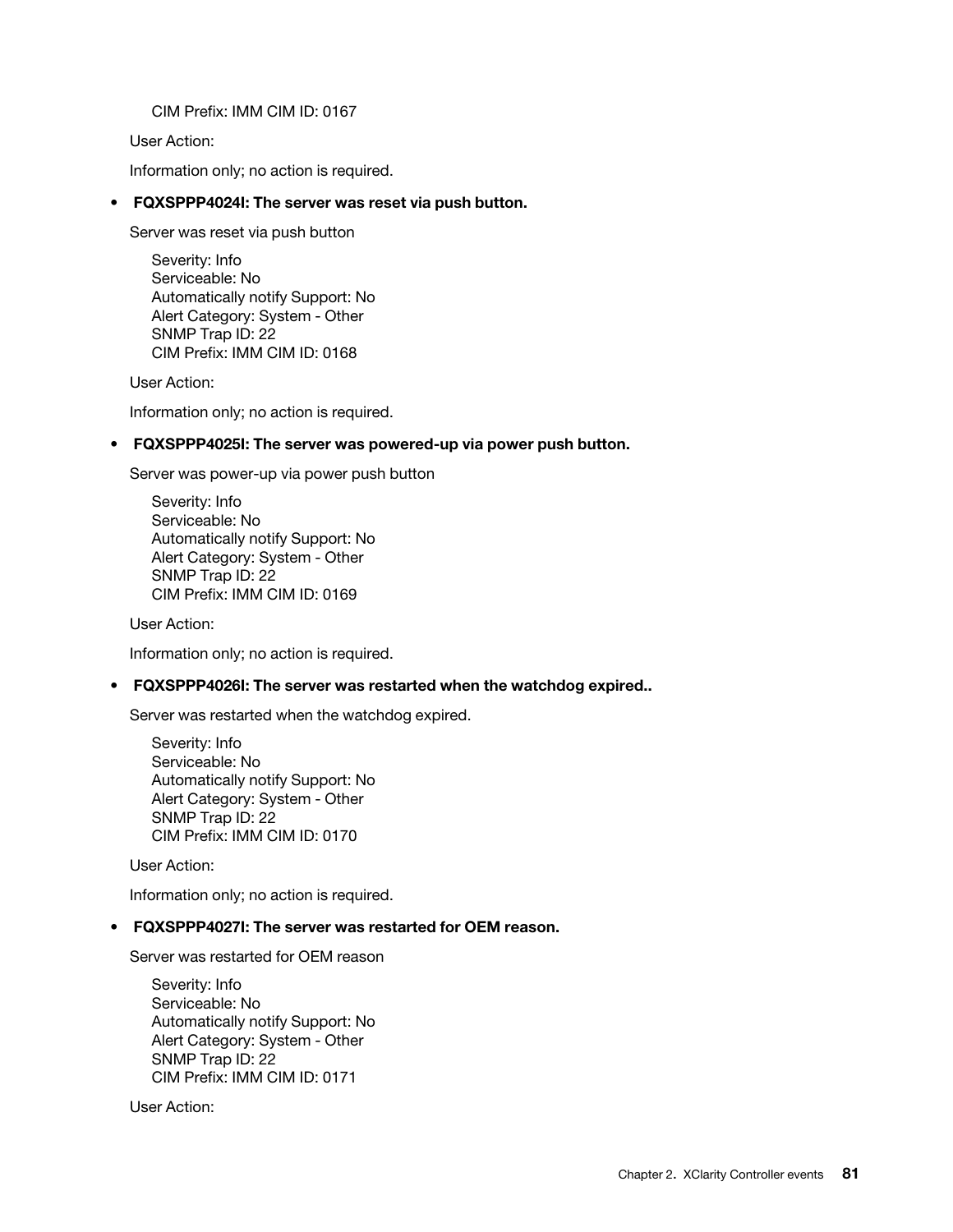Information only; no action is required.

• FQXSPPP4028I: The server was automatically powered on because the power restore policy is set to always restore..

Server was automatically powered on because the power restore policy is set to always restore.

Severity: Info Serviceable: No Automatically notify Support: No Alert Category: System - Other SNMP Trap ID: 22 CIM Prefix: IMM CIM ID: 0172

User Action:

Information only; no action is required.

• FQXSPPP4029I: The server was automatically powered on because the power restore policy is set to restore previous power state..

Server was automatically powered on because the power restore policy is set to restore previous power state.

Severity: Info Serviceable: No Automatically notify Support: No Alert Category: System - Other SNMP Trap ID: 22 CIM Prefix: IMM CIM ID: 0173

User Action:

Information only; no action is required.

#### • FQXSPPP4030I: The server was reset via Platform Event Filter.

Server was reset via Platform Event Filter

Severity: Info Serviceable: No Automatically notify Support: No Alert Category: System - Other SNMP Trap ID: 22 CIM Prefix: IMM CIM ID: 0174

User Action:

Information only; no action is required.

#### • FQXSPPP4031I: The server was power-cycled via Platform Event Filter.

Server was power-cycled via Platform Event Filter

Severity: Info Serviceable: No Automatically notify Support: No Alert Category: System - Other SNMP Trap ID: 22 CIM Prefix: IMM CIM ID: 0175

User Action: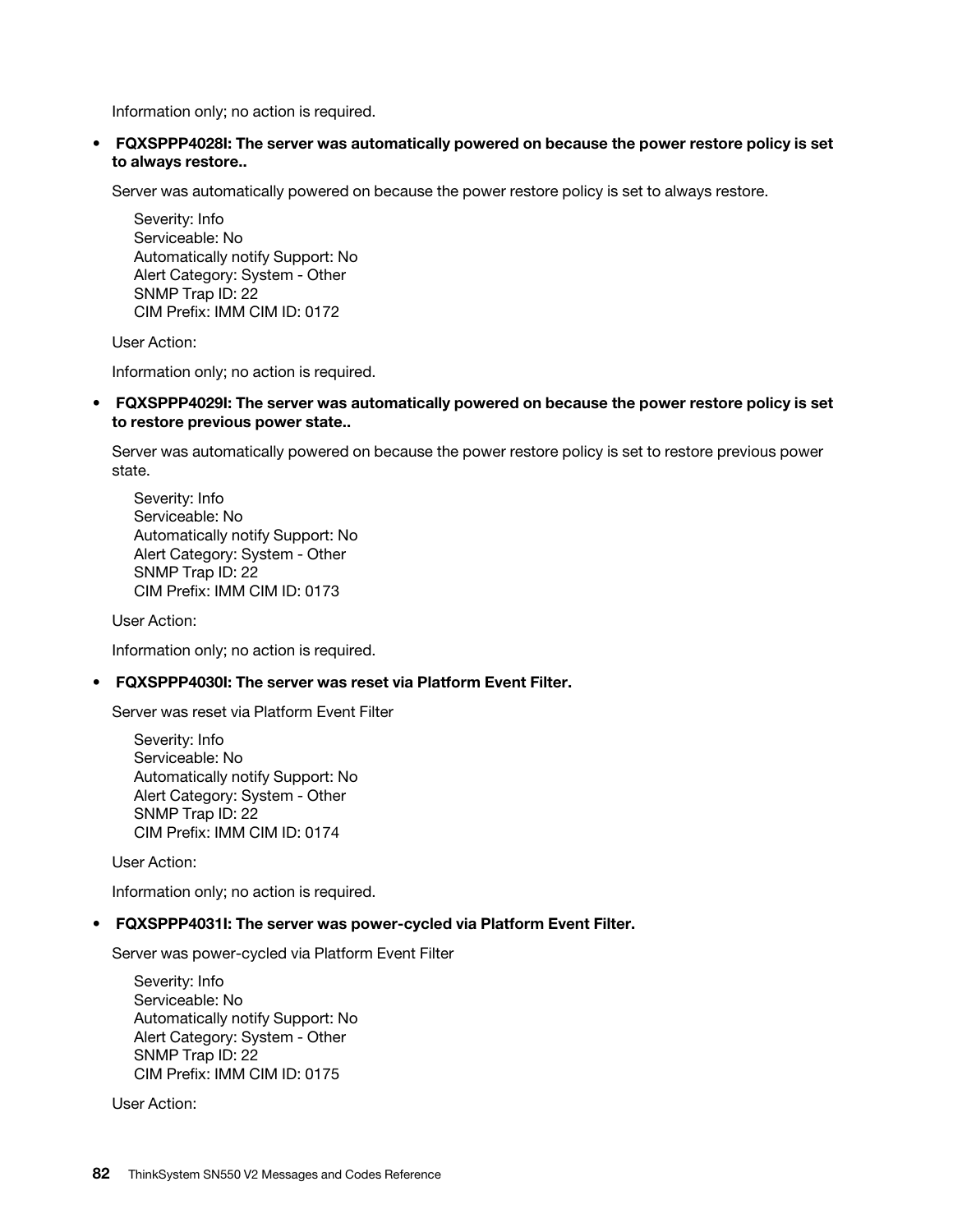Information only; no action is required.

#### • FQXSPPP4032I: The server was soft reset.

Server was soft reset

Severity: Info Serviceable: No Automatically notify Support: No Alert Category: System - Other SNMP Trap ID: 22 CIM Prefix: IMM CIM ID: 0176

User Action:

Information only; no action is required.

• FQXSPPP4033I: The server was powered up via Real Time Clock (scheduled power on).

Server was powered up via Real Time Clock (scheduled power on)

Severity: Info Serviceable: No Automatically notify Support: No Alert Category: System - Other SNMP Trap ID: 22 CIM Prefix: IMM CIM ID: 0177

User Action:

Information only; no action is required.

#### • FQXSPPP4034I: The server was powered off for an unknown reason.

Server was powered off for an unknown reason

Severity: Info Serviceable: No Automatically notify Support: No Alert Category: System - Other SNMP Trap ID: 22 CIM Prefix: IMM CIM ID: 0178

User Action:

Information only; no action is required.

# • FQXSPPP4035I: The server was powered off by chassis control command.

Server was powered off by chassis control command

Severity: Info Serviceable: No Automatically notify Support: No Alert Category: System - Other SNMP Trap ID: 22 CIM Prefix: IMM CIM ID: 0179

User Action:

Information only; no action is required.

#### • FQXSPPP4036I: The server was powered off via push button.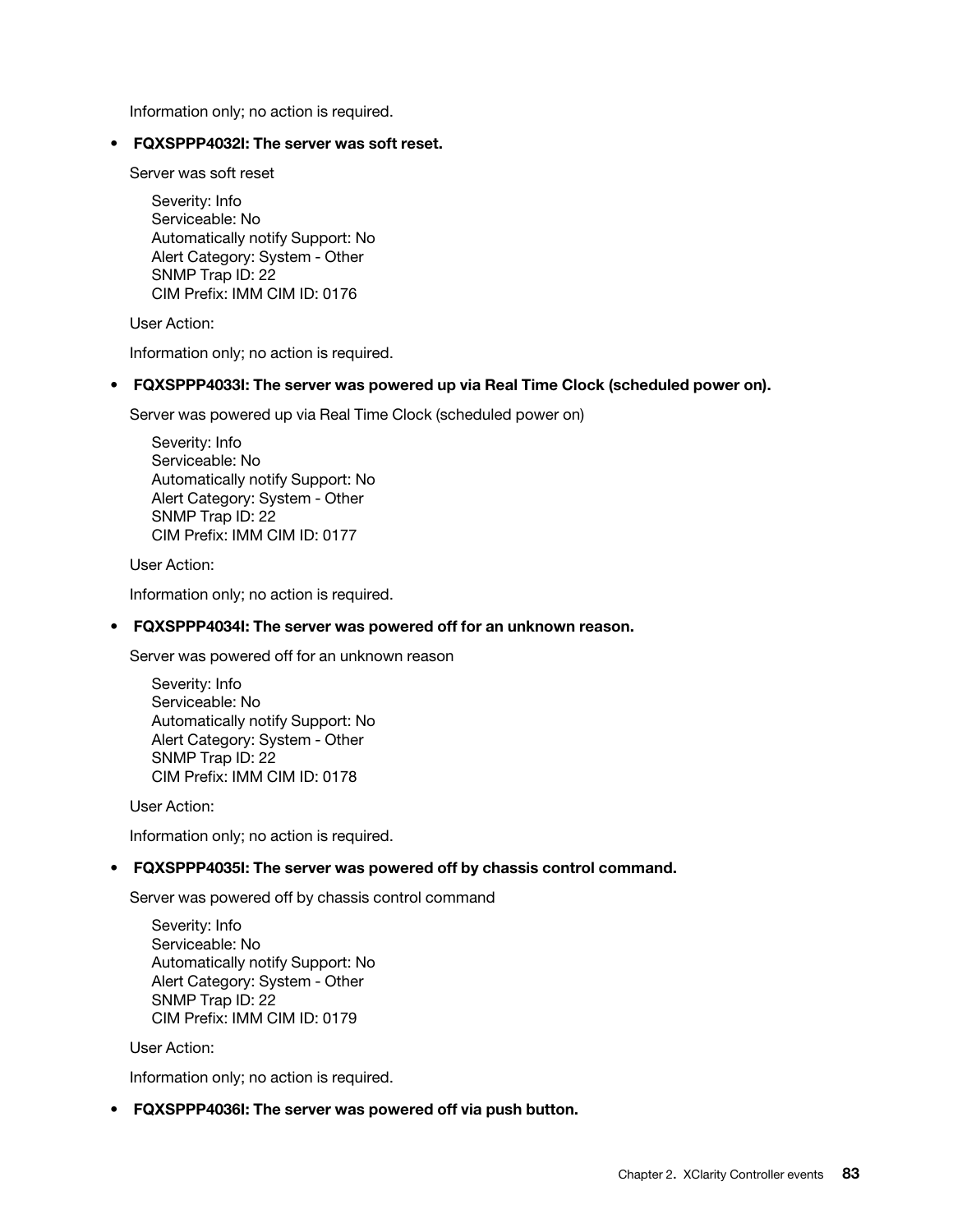Server was powered off via push button

Severity: Info Serviceable: No Automatically notify Support: No Alert Category: System - Other SNMP Trap ID: 22 CIM Prefix: IMM CIM ID: 0180

User Action:

Information only; no action is required.

#### • FQXSPPP4037I: The server was powered off when the watchdog expired.

Server was powered off when the watchdog expired.

Severity: Info Serviceable: No Automatically notify Support: No Alert Category: System - Other SNMP Trap ID: 22 CIM Prefix: IMM CIM ID: 0181

User Action:

Information only; no action is required.

• FQXSPPP4038I: The server stayed powered off because the power restore policy is set to always restore..

Server stayed powered off because the power restore policy is set to always restore.

Severity: Info Serviceable: No Automatically notify Support: No Alert Category: System - Other SNMP Trap ID: 22 CIM Prefix: IMM CIM ID: 0182

User Action:

Information only; no action is required.

# • FQXSPPP4039I: The server stayed powered off because the power restore policy is set to restore previous power state..

Server stayed powered off because the power restore policy is set to restore previous power state.

Severity: Info Serviceable: No Automatically notify Support: No Alert Category: System - Other SNMP Trap ID: 22 CIM Prefix: IMM CIM ID: 0183

User Action:

Information only; no action is required.

#### • FQXSPPP4040I: The server was powered off via Platform Event Filter.

Server was power off via Platform Event Filter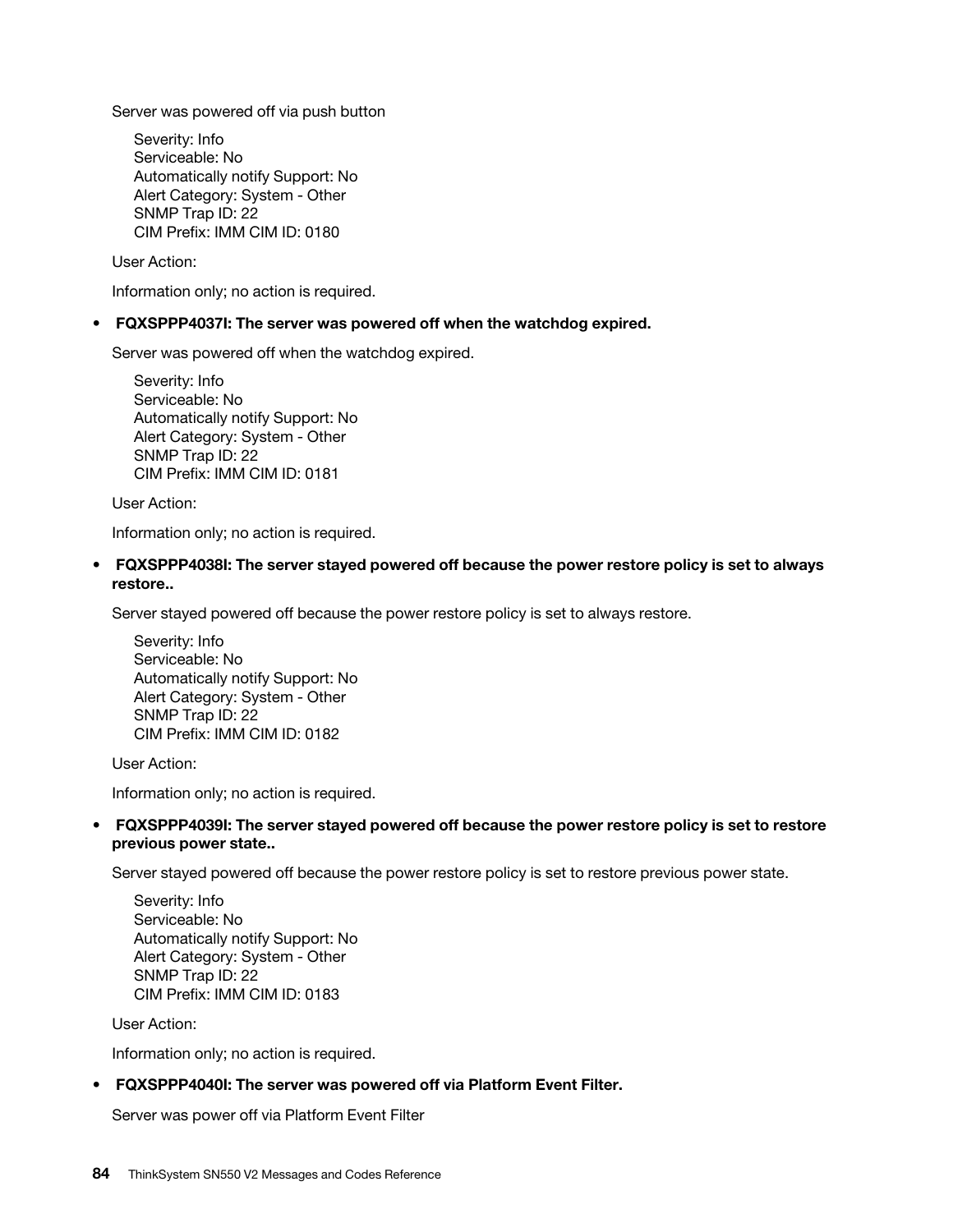Severity: Info Serviceable: No Automatically notify Support: No Alert Category: System - Other SNMP Trap ID: 22 CIM Prefix: IMM CIM ID: 0184

User Action:

Information only; no action is required.

# • FQXSPPP4041I: The server was powered off via Real Time Clock (scheduled power off).

Server was powered up via Real Time Clock (scheduled power off)

Severity: Info Serviceable: No Automatically notify Support: No Alert Category: System - Other SNMP Trap ID: 22 CIM Prefix: IMM CIM ID: 0185

User Action:

Information only; no action is required.

• FQXSPPP4042I: Management Controller [arg1] reset was initiated due to Power-On-Reset.

Management Controller reset was initiated due to Power-On-Reset

Severity: Info Serviceable: No Automatically notify Support: No Alert Category: System - Other SNMP Trap ID: 22 CIM Prefix: IMM CIM ID: 0186

User Action:

Information only; no action is required.

#### • FQXSPPP4043I: Management Controller [arg1] reset was initiated by PRESET.

Management Controller reset was initiated by PRESET

Severity: Info Serviceable: No Automatically notify Support: No Alert Category: System - Other SNMP Trap ID: 22 CIM Prefix: IMM CIM ID: 0187

User Action:

Information only; no action is required.

### • FQXSPPP4044I: Management Controller [arg1] reset was initiated by CMM.

Management Controller reset was initiated by CMM

Severity: Info Serviceable: No Automatically notify Support: No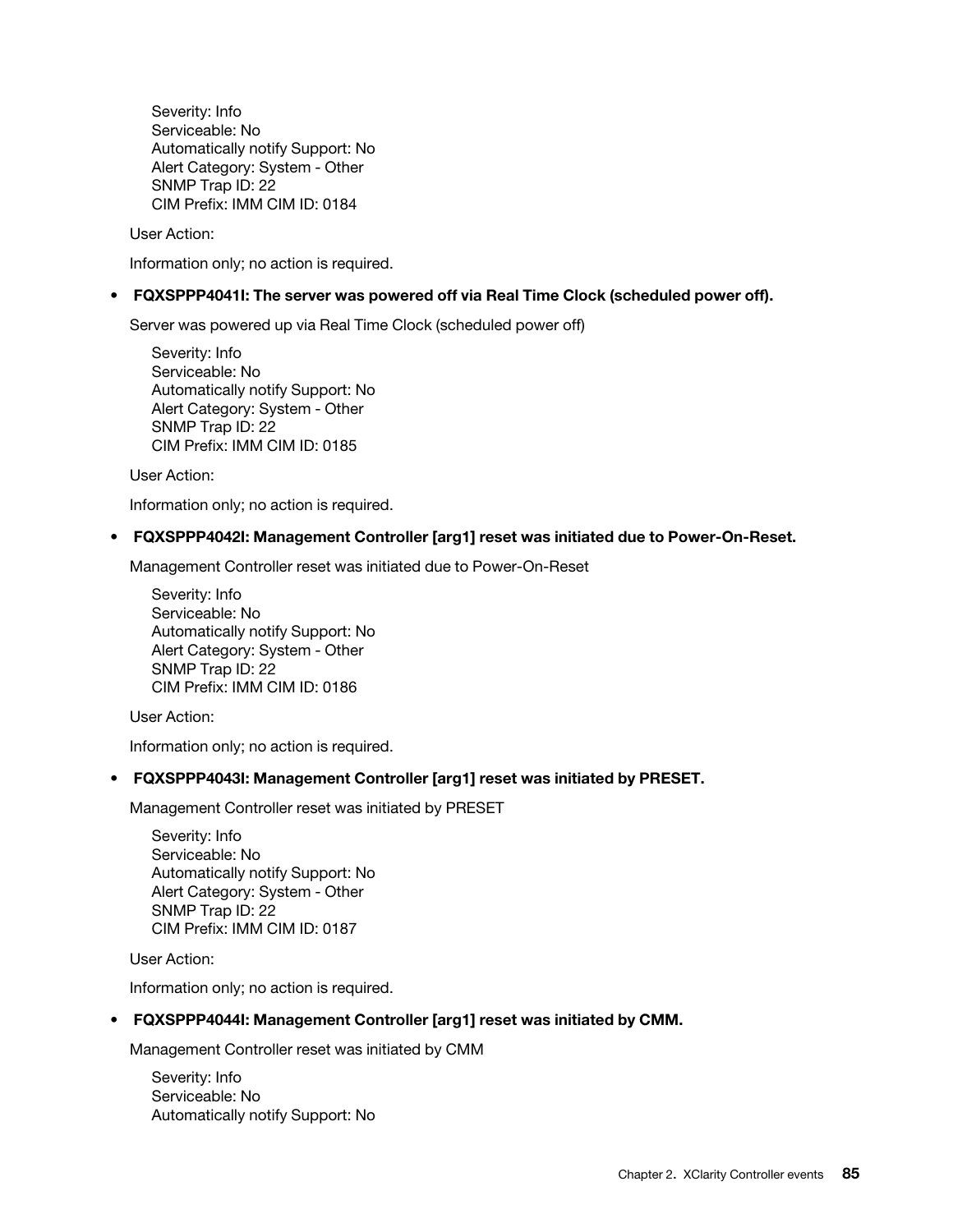Alert Category: System - Other SNMP Trap ID: 22 CIM Prefix: IMM CIM ID: 0188

User Action:

Information only; no action is required.

### • FQXSPPP4045I: Management Controller [arg1] reset was initiated by XCC firmware.

Management Controller reset was initiated by XCC firmware

Severity: Info Serviceable: No Automatically notify Support: No Alert Category: System - Other SNMP Trap ID: 22 CIM Prefix: IMM CIM ID: 0189

User Action:

Information only; no action is required.

#### • FQXSPPP4047I: Management Controller [arg1] reset was initiated by user [arg2].

This message is for the use case where a Management Controller reset is initiated by a user.

Severity: Info Serviceable: No Automatically notify Support: No Alert Category: none SNMP Trap ID: CIM Prefix: IMM CIM ID: 0021

User Action:

Information only; no action is required.

#### • FQXSPPP4048I: Attempting to AC power cycle server [arg1] by user [arg2].

AC power cycle server

Severity: Info Serviceable: No Automatically notify Support: No Alert Category: System - Other SNMP Trap ID: 22 CIM Prefix: IMM CIM ID: 0227

User Action:

Information only; no action is required.

#### • FQXSPPP4049I: Management Controller [arg1] reset was initiated by Front Panel.

Management Controller reset was initiated by Front Panel

Severity: Info Serviceable: No Automatically notify Support: No Alert Category: System - Other SNMP Trap ID: 22 CIM Prefix: IMM CIM ID: 0252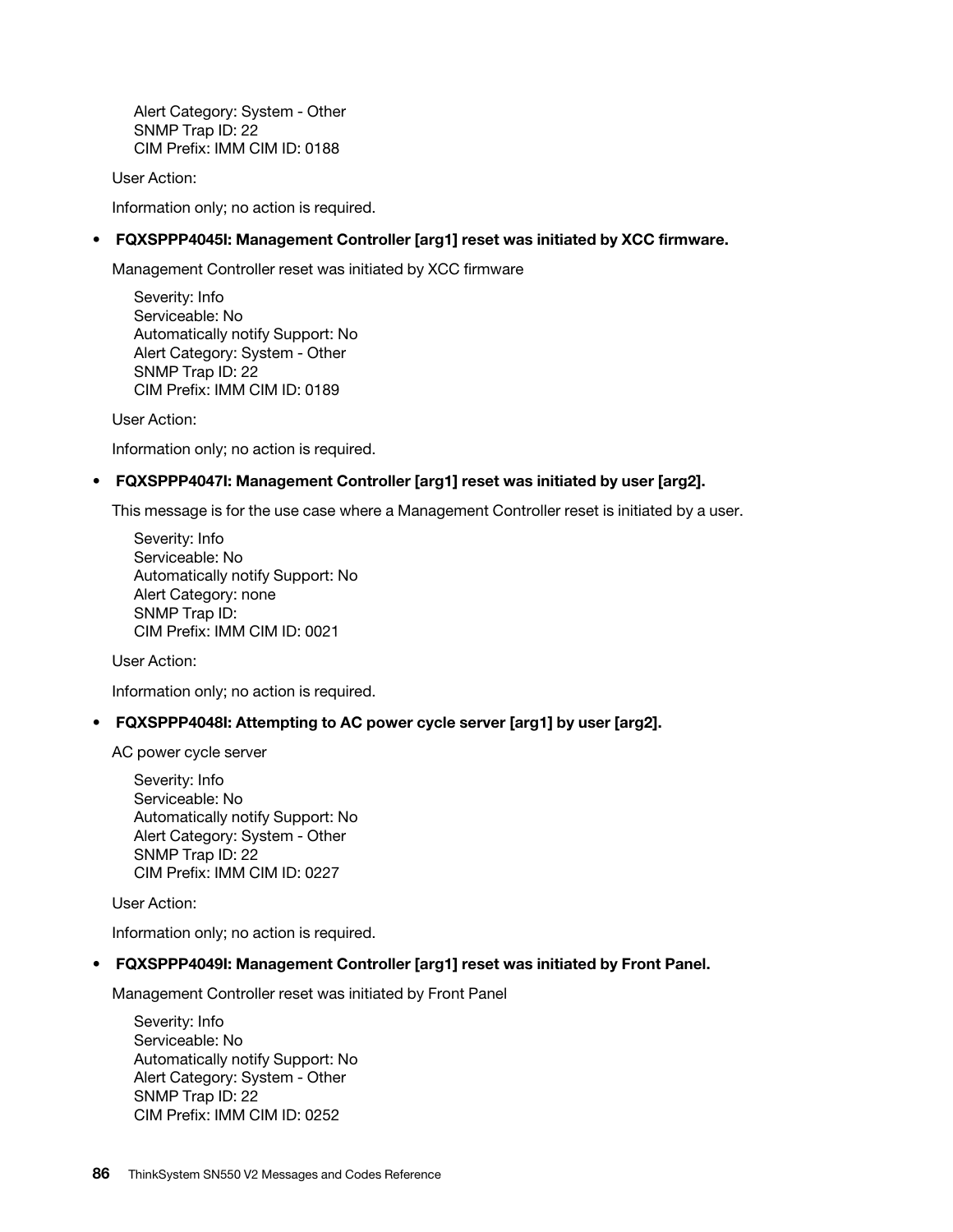User Action:

Information only; no action is required.

• FQXSPPP4050I: Management Controller [arg1] reset was initiated to activate PFR Firmware.

Management Controller reset was initiated to activate PFR Firmware.

Severity: Info Serviceable: No Automatically notify Support: No Alert Category: System - Other SNMP Trap ID: 22 CIM Prefix: IMM CIM ID: 0253

User Action:

Information only; no action is required.

# • FQXSPPR2001I: [ManagedElementName] detected as absent.

This message is for the use case when an implementation has detected a Managed Element is Absent.

Severity: Info Serviceable: No Automatically notify Support: No Alert Category: System - Other SNMP Trap ID: CIM Prefix: PLAT CIM ID: 0392

User Action:

Information only; no action is required

#### • FQXSPPU0001N: An Over-Temperature Condition has been detected on [ProcessorElementName].

This message is for the use case when an implementation has detected an Over-Temperature Condition Detected for Processor.

Severity: Error Serviceable: Yes Automatically notify Support: No Alert Category: Critical - Temperature SNMP Trap ID: 0 CIM Prefix: PLAT CIM ID: 0036

User Action:

Complete the following steps until the problem is solved:

- 1. Check the event log of XClarity Controller (XCC) for any fan- or cooling-related issues.
- 2. Make sure that the airflow at the front and rear of the chassis is not obstructed and that fillers are in place, clean, and correctly installed.
- 3. Make sure that the room temperature is within the range of operating specifications.
- 4. Make sure that the processor 1 heat sink is securely installed.
- 5. Make sure that the processor 1 heat sink is installed correctly and the thermal interface is correctly applied.
- 6. (Trained technician only) Replace the system board.
- FQXSPPU0002G: The Processor [ProcessorElementName] is operating in a Degraded State.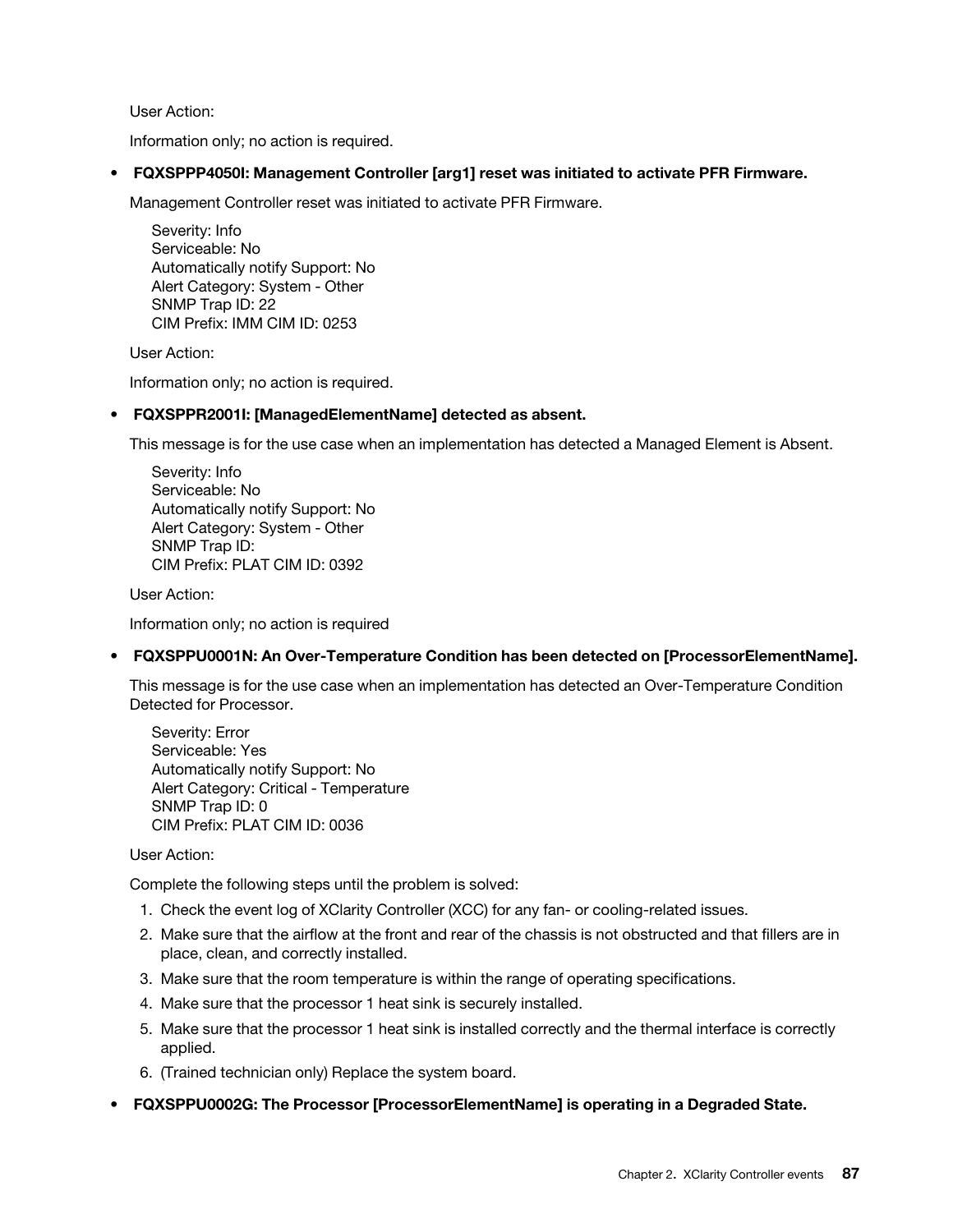This message is for the use case when an implementation has detected a Processor is running in the Degraded state.

Severity: Warning Serviceable: Yes Automatically notify Support: No Alert Category: Warning - CPU SNMP Trap ID: 42 CIM Prefix: PLAT CIM ID: 0038

User Action:

Complete the following steps:

- 1. Check the XCC event log for any fan-, cooling-, or power-related issues.
- 2. Make sure fan and power supply unit are installed correctly and clean.
- 3. Make sure that the airflow at the front and rear of the chassis is not obstructed
- 4. Make sure that the room temperature is within the range of operating specifications.
- 5. If the problem still exists and XCC event is related to power supply unit, please upgrade power supply unit with supported specification on server proven plan ( (https://static.lenovo.com/us/en/ serverproven/flex/8721\_7893.shtml) ) or adjust power redundant policy in CMM.
- 6. If the problem still exits after finishing the actions above, please contact Lenovo Support.

# • FQXSPPU0003N: [ProcessorElementName] has Failed with IERR.

This message is for the use case when an implementation has detected a Processor Failed - IERR Condition.

Severity: Error Serviceable: Yes Automatically notify Support: No Alert Category: Critical - CPU SNMP Trap ID: 40 CIM Prefix: PLAT CIM ID: 0042

User Action:

Complete the following steps:

- 1. Check Lenovo Support site for an applicable service bulletin or UEFI firmware update that applies to this processor error.
- 2. Reboot system.
- 3. If problem persists, collect Service Data log.
- 4. Contact Lenovo Support.

# • FQXSPPU0004M: [ProcessorElementName] has Failed with FRB1/BIST condition.

This message is for the use case when an implementation has detected a Processor Failed - FRB1/BIST condition.

Severity: Error Serviceable: Yes Automatically notify Support: Yes Alert Category: Critical - CPU SNMP Trap ID: 40 CIM Prefix: PLAT CIM ID: 0044

User Action: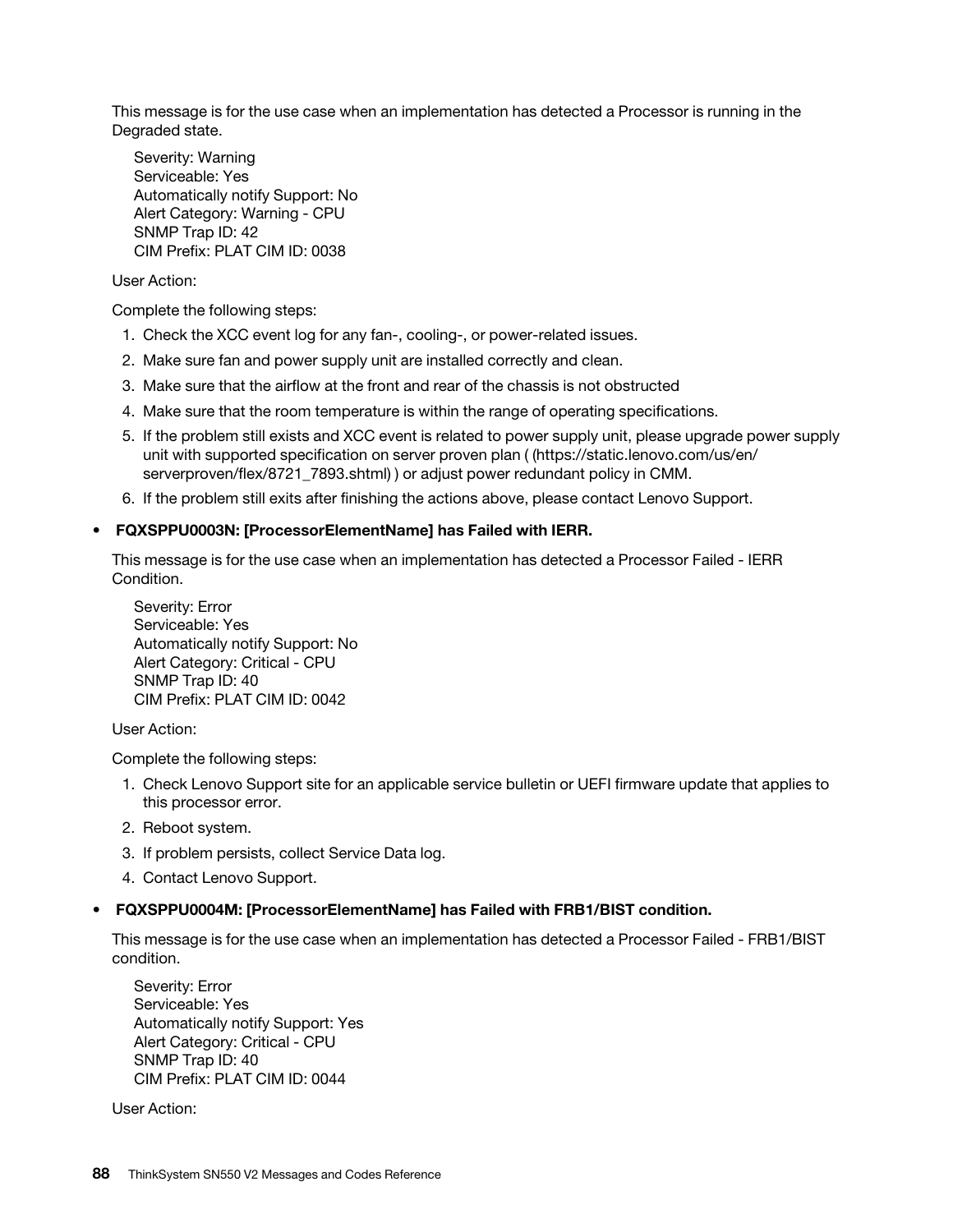Complete the following steps:

- 1. If the system board or firmware was just updated, check the Lenovo Support site for an applicable service bulletin or firmware update that applies to this processor error.
- 2. If problem persists, collect Service Data log.
- 3. Contact Lenovo Support.

### • FQXSPPU0009N: [ProcessorElementName] has a Configuration Mismatch.

This message is for the use case when an implementation has detected a Processor Configuration Mismatch has occurred.

| Severity: Error                  |
|----------------------------------|
| Serviceable: Yes                 |
| Automatically notify Support: No |
| Alert Category: Critical - CPU   |
| SNMP Trap ID: 40                 |
| CIM Prefix: PLAT CIM ID: 0062    |

User Action:

Complete the following steps:

- 1. Check the installed processor spec is the same and matched with supported spec on server proven plan ( https://static.lenovo.com/us/en/serverproven/index.shtml ) or reseat the processor.
- 2. If problem persists, collect Service Data log.
- 3. Contact Lenovo Support.
- FQXSPPU0011N: An SM BIOS Uncorrectable CPU complex error for [ProcessorElementName] has asserted.

This message is for the use case when an SM BIOS Uncorrectable CPU complex error has asserted.

Severity: Error Serviceable: Yes Automatically notify Support: No Alert Category: Critical - CPU SNMP Trap ID: 40 CIM Prefix: PLAT CIM ID: 0816

User Action:

Complete the following steps:

- 1. Check Lenovo support site for an applicable service bulletin or UEFI firmware update that applies to this error.
- 2. Reboot system.
- 3. If problem persists, collect Service Data log.
- 4. Contact Lenovo Support.

#### • FQXSPPU2001I: An Over-Temperature Condition has been removed on [ProcessorElementName].

This message is for the use case when an implementation has detected a Over-Temperature Condition has been Removed for Processor.

Severity: Info Serviceable: No Automatically notify Support: No Alert Category: Critical - Temperature SNMP Trap ID: 0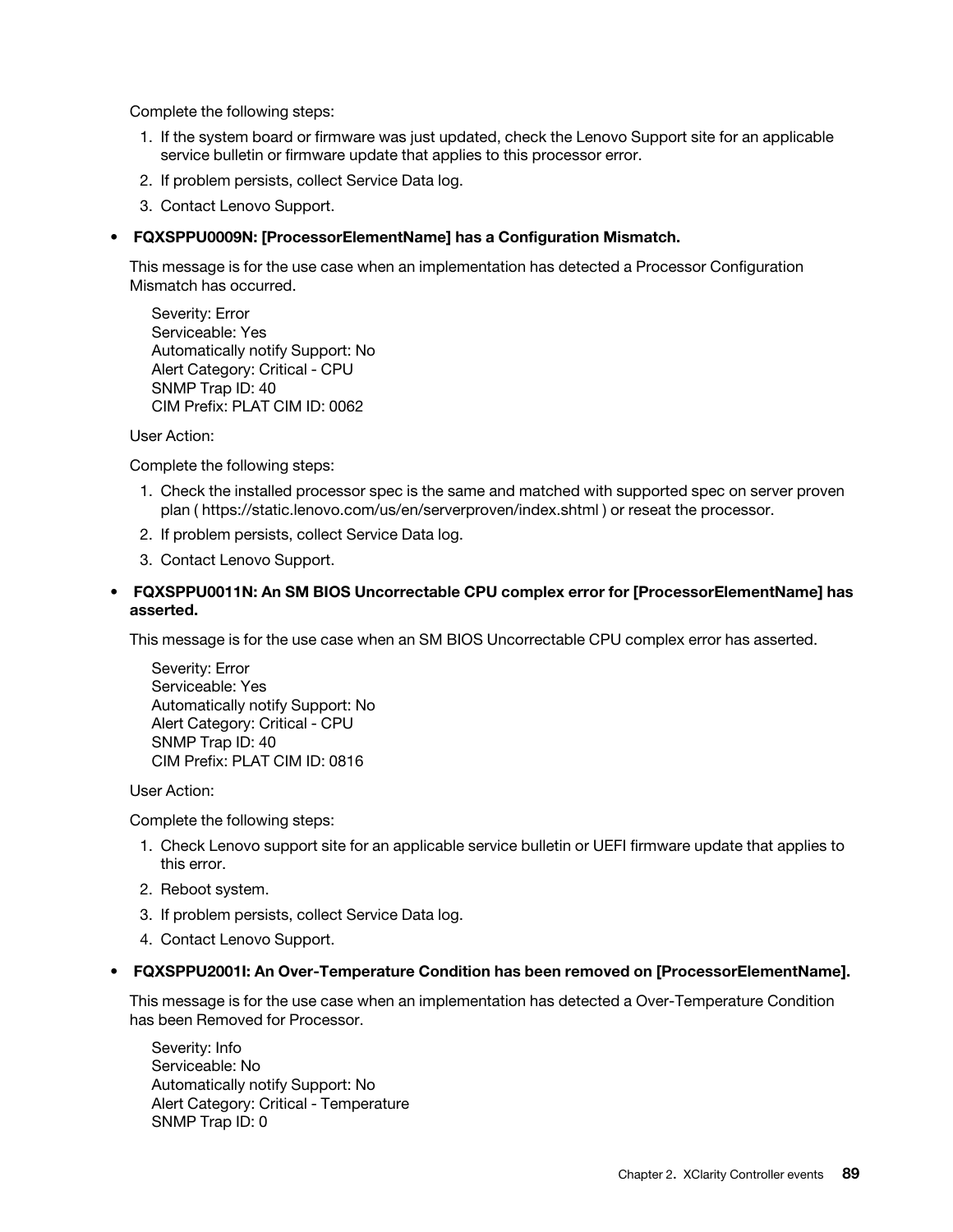CIM Prefix: PLAT CIM ID: 0037

User Action:

Information only; no action is required

• FQXSPPU2002I: The Processor [ProcessorElementName] is no longer operating in a Degraded State.

This message is for the use case when an implementation has detected a Processor is no longer running in the Degraded state.

Severity: Info Serviceable: No Automatically notify Support: No Alert Category: Warning - CPU SNMP Trap ID: 42 CIM Prefix: PLAT CIM ID: 0039

User Action:

Information only; no action is required

# • FQXSPPU2007I: The System [ComputerSystemElementName] has detected a POST Error deassertion.

This message is for the use case when an implementation has detected that Post Error has deasserted.

Severity: Info Serviceable: Yes Automatically notify Support: No Alert Category: Critical - CPU SNMP Trap ID: 40 CIM Prefix: PLAT CIM ID: 0185

User Action:

Information only; no action is required.

• FQXSPPW0001I: [PowerSupplyElementName] has been added to container [PhysicalPackageElementName].

This message is for the use case when an implementation has detected a Power Supply has been added.

Severity: Info Serviceable: No Automatically notify Support: No Alert Category: System - Other SNMP Trap ID: 22 CIM Prefix: PLAT CIM ID: 0084

User Action:

Information only; no action is required

# • FQXSPPW0002L: [PowerSupplyElementName] has Failed.

This message is for the use case when an implementation has detected a Power Supply has failed.

Severity: Error Serviceable: Yes Automatically notify Support: Yes Alert Category: Critical - Power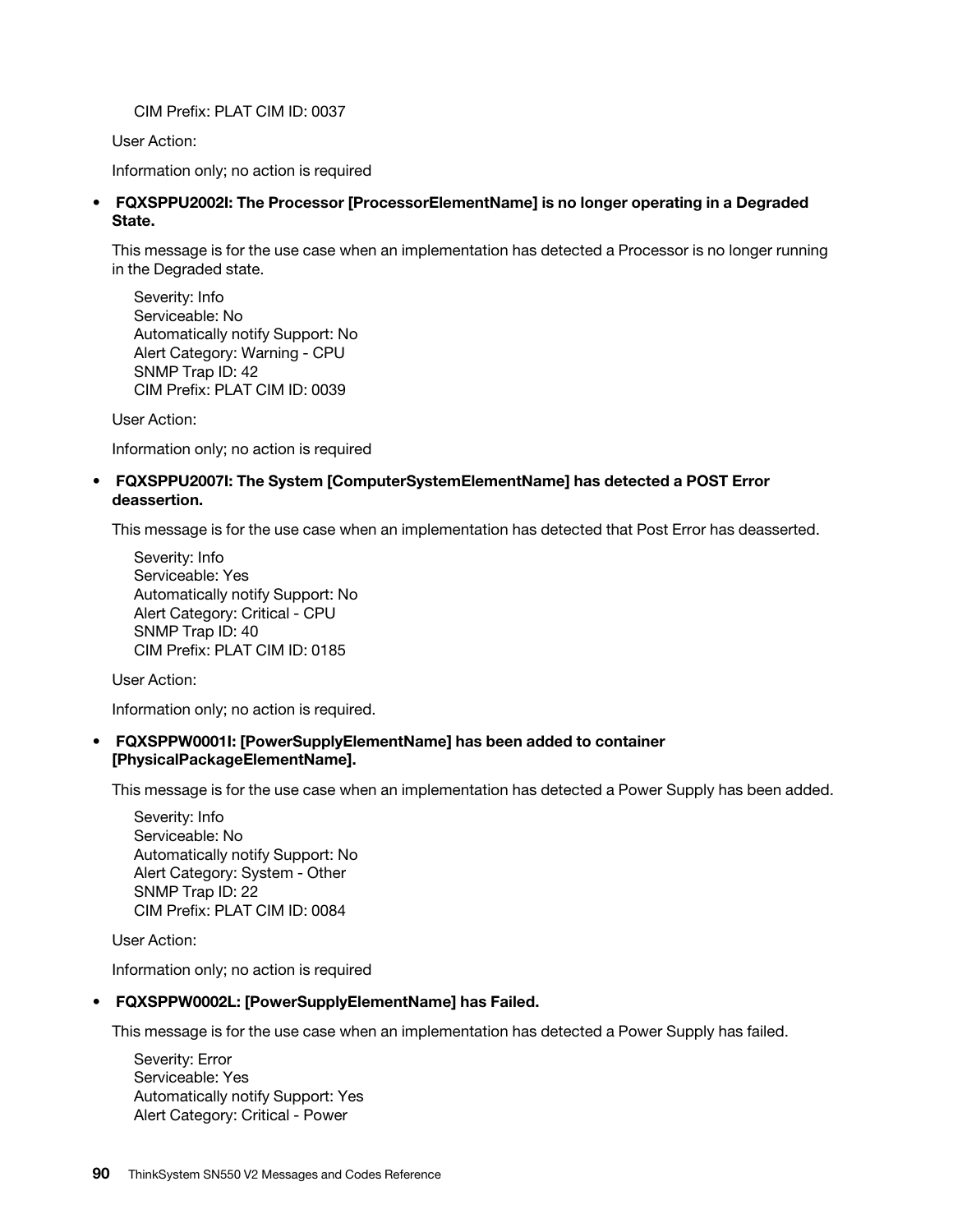SNMP Trap ID: 4 CIM Prefix: PLAT CIM ID: 0086

User Action:

Please check event log in XClarity Controller (XCC) and CMM2 Web GUI to identify the power supply unit failure.

1. Check system spec and replace the power supply unit with the same supported specification on server proven plan ( https://static.lenovo.com/us/en/serverproven/flex/8721\_7893.shtml )

# • FQXSPPW0003G: Failure predicted on [PowerSupplyElementName].

This message is for the use case when an implementation has detected a Power Supply failure is predicted.

Severity: Warning Serviceable: Yes Automatically notify Support: No Alert Category: Warning - Power SNMP Trap ID: 164 CIM Prefix: PLAT CIM ID: 0088

User Action:

Please check event log in XClarity Controller (XCC) and CMM2 Web GUI to identify the power supply unit failure.

# • FQXSPPW0005I: [PowerSupplyElementName] is operating in an Input State that is out of range.

This message is for the use case when an implementation has detected a Power Supply that has input out of range.

Severity: Info Serviceable: No Automatically notify Support: No Alert Category: System - Other SNMP Trap ID: CIM Prefix: PLAT CIM ID: 0098

User Action:

Information only; no action is required

# • FQXSPPW0006I: [PowerSupplyElementName] has lost input.

This message is for the use case when an implementation has detected a Power Supply that has input that has been lost.

Severity: Warning Serviceable: No Automatically notify Support: No Alert Category: Warning - Power SNMP Trap ID: CIM Prefix: PLAT CIM ID: 0100

User Action:

Make sure power cables are connected correctly.

# • FQXSPPW0007L: [PowerSupplyElementName] has a Configuration Mismatch.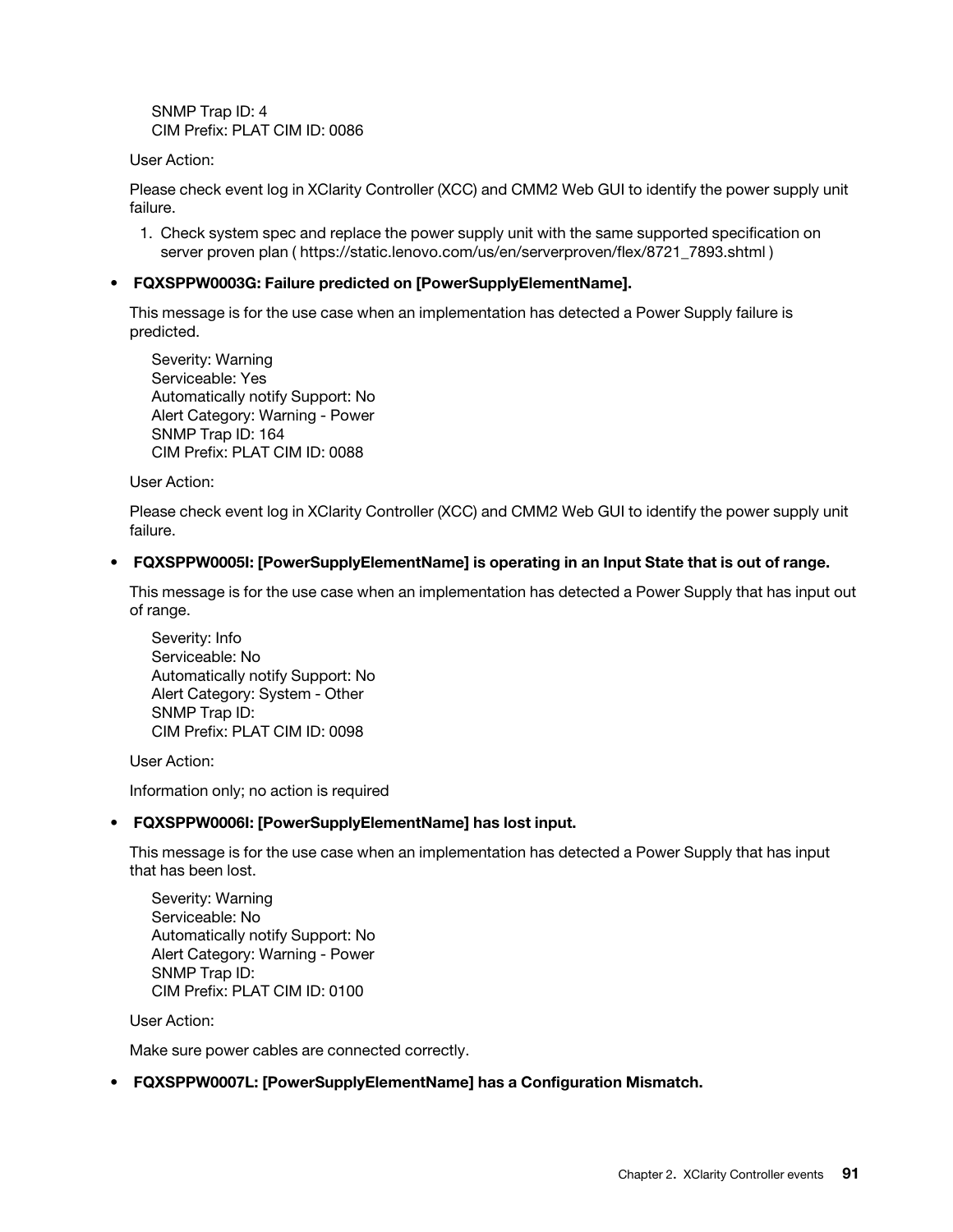This message is for the use case when an implementation has detected a Power Supply with a Configuration Error.

Severity: Error Serviceable: Yes Automatically notify Support: No Alert Category: Critical - Power SNMP Trap ID: 4 CIM Prefix: PLAT CIM ID: 0104

User Action:

Please check the consistency of PSU models on XClarity Controller (XCC) or CMM2 Web GUI.

# • FQXSPPW0008I: [SensorElementName] has been turned off.

This message is for the use case when an implementation has detected a Power Unit that has been Disabled.

Severity: Info Serviceable: No Automatically notify Support: No Alert Category: System - Power Off SNMP Trap ID: 23 CIM Prefix: PLAT CIM ID: 0106

User Action:

Information only; no action is required

# • FQXSPPW0009I: [PowerSupplyElementName] has been Power Cycled.

This message is for the use case when an implementation has detected a Power Unit that has been power cycled.

Severity: Info Serviceable: No Automatically notify Support: No Alert Category: System - Other SNMP Trap ID: CIM Prefix: PLAT CIM ID: 0108

User Action:

Information only; no action is required

# • FQXSPPW0031J: Numeric sensor [NumericSensorElementName] going low (lower non-critical) has asserted.

This message is for the use case when an implementation has detected a Lower Non-critical sensor going low has asserted.

Severity: Warning Serviceable: Yes Automatically notify Support: No Alert Category: Warning - Voltage SNMP Trap ID: 13 CIM Prefix: PLAT CIM ID: 0476

User Action:

It is recommended to replace the CMOS battery with a new one.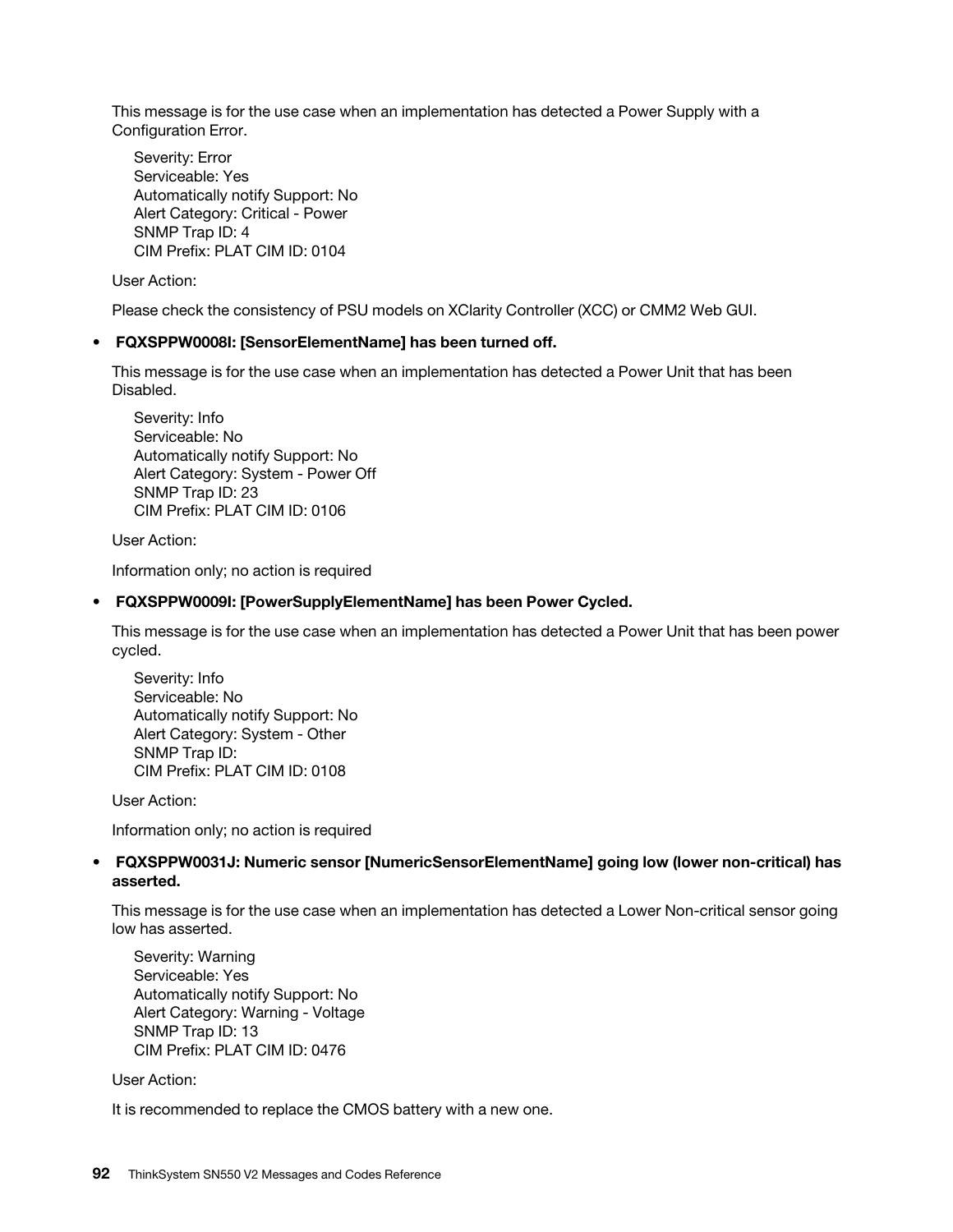### • FQXSPPW0035M: Numeric sensor [NumericSensorElementName] going low (lower critical) has asserted.

This message is for the use case when an implementation has detected a Lower Critical sensor going low has asserted.

Severity: Error Serviceable: Yes Automatically notify Support: Yes Alert Category: Critical - Voltage SNMP Trap ID: 1 CIM Prefix: PLAT CIM ID: 0480

User Action:

Complete the following steps:

- 1. If the specified sensor is Planar 3.3V or Planar 5V, (trained technician only) replace the system board.
- 2. If the specified sensor is Planar 12V, check the event log in XClarity Controller or CMM for powersupply-related issues, and resolve those issues.
- 3. If the problem remains, (trained technician only) replace the system board.
- FQXSPPW0047M: Numeric sensor [NumericSensorElementName] going high (upper critical) has asserted.

This message is for the use case when an implementation has detected an Upper Critical sensor going high has asserted.

Severity: Error Serviceable: Yes Automatically notify Support: Yes Alert Category: Critical - Voltage SNMP Trap ID: 1 CIM Prefix: PLAT CIM ID: 0494

User Action:

Complete the following steps:

- 1. If the specified sensor is Planar 3.3V or Planar 5V, (trained technician only) replace the system board.
- 2. If the specified sensor is Planar 12V, check the event log in XClarity Controller and CMM2 for powersupply-related issues, and resolve those issues.
- 3. If the problem remains, (trained technician only) replace the system board.

#### • FQXSPPW0057J: Sensor [SensorElementName] has transitioned from normal to non-critical state.

This message is for the use case when an implementation has detected a Sensor transitioned to noncritical from normal.

Severity: Warning Serviceable: Yes Automatically notify Support: No Alert Category: Warning - Power SNMP Trap ID: 164 CIM Prefix: PLAT CIM ID: 0520

User Action:

Please check event log in XClarity Controller and CMM2 web interface.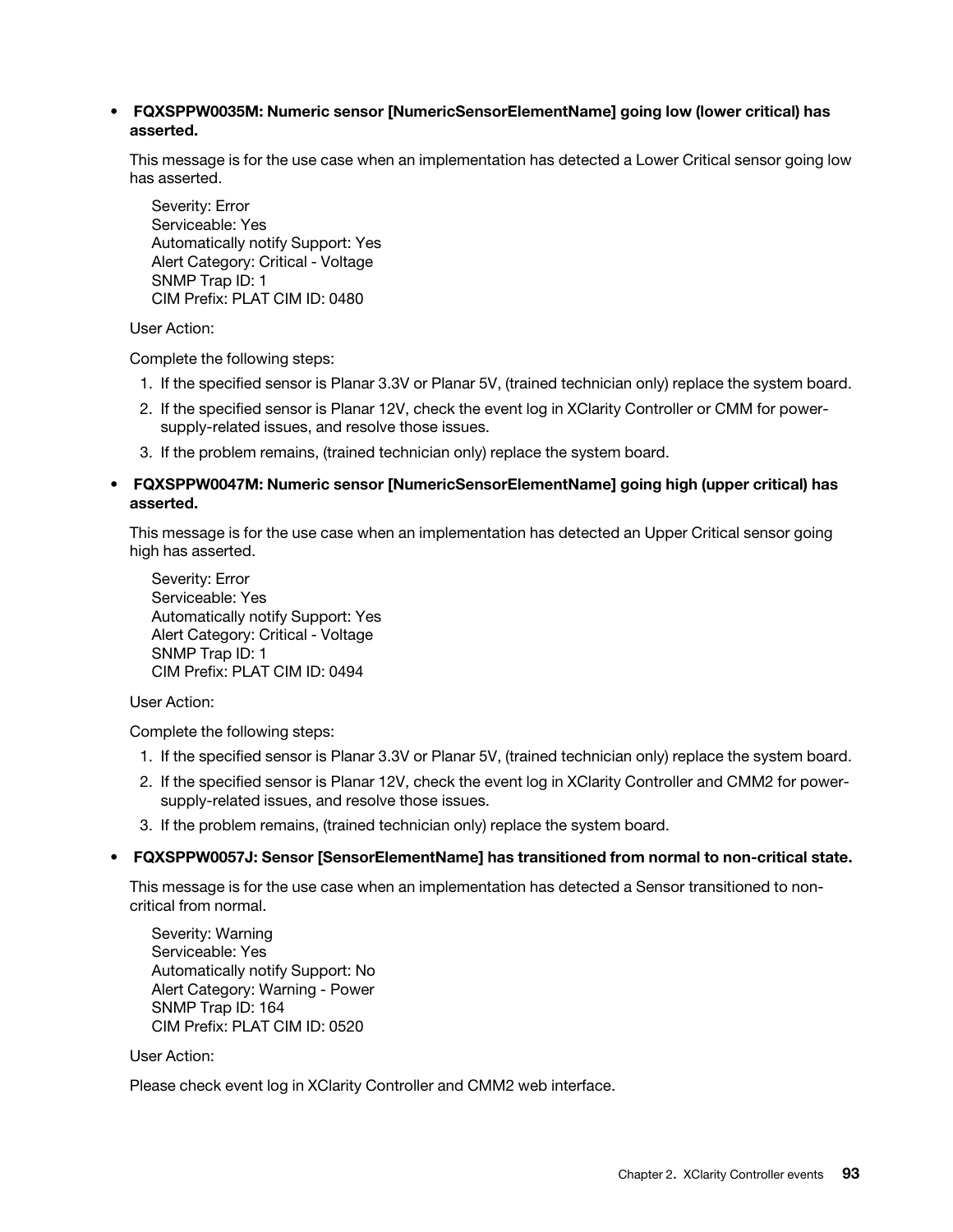### • FQXSPPW0061M: Sensor [SensorElementName] has transitioned to critical from a less severe state.

This message is for the use case when an implementation has detected a Sensor transitioned to critical from less severe.

Severity: Error Serviceable: Yes Automatically notify Support: No Alert Category: Critical - Power SNMP Trap ID: 4 CIM Prefix: PLAT CIM ID: 0522

User Action:

Complete the following steps to solve:

- 1. Ensure power supply unit meets the wattage and efficiency level in the system spec and matches with supported list.
- 2. Check the event log in XClarity Controller (XCC)/CMM2 Web GUI to the detail information to reseat/ reinstall/upgrade the power supply unit.
- 3. If the problem still exists, please contact Lenovo Support

# • FQXSPPW0062M: Sensor [SensorElementName] has transitioned to critical from a less severe state.

This message is for the use case when an implementation has detected a Sensor transitioned to critical from less severe.

Severity: Error Serviceable: Yes Automatically notify Support: No Alert Category: Critical - Power SNMP Trap ID: 4 CIM Prefix: PLAT CIM ID: 0522

User Action:

Please replace the installed power supply unit which is supported in server proven plan. (https://static. lenovo.com/us/en/serverproven/flex/8721\_7893.shtml)

# • FQXSPPW0063M: Sensor [SensorElementName] has transitioned to critical from a less severe state.

This message is for the use case when an implementation has detected a Sensor transitioned to critical from less severe.

Severity: Error Serviceable: Yes Automatically notify Support: Yes Alert Category: Critical - Voltage SNMP Trap ID: 1 CIM Prefix: PLAT CIM ID: 0522

User Action:

Complete the following steps until the problem is solved:

- 1. Remove any recently installed components.
- 2. Try to power on the compute node.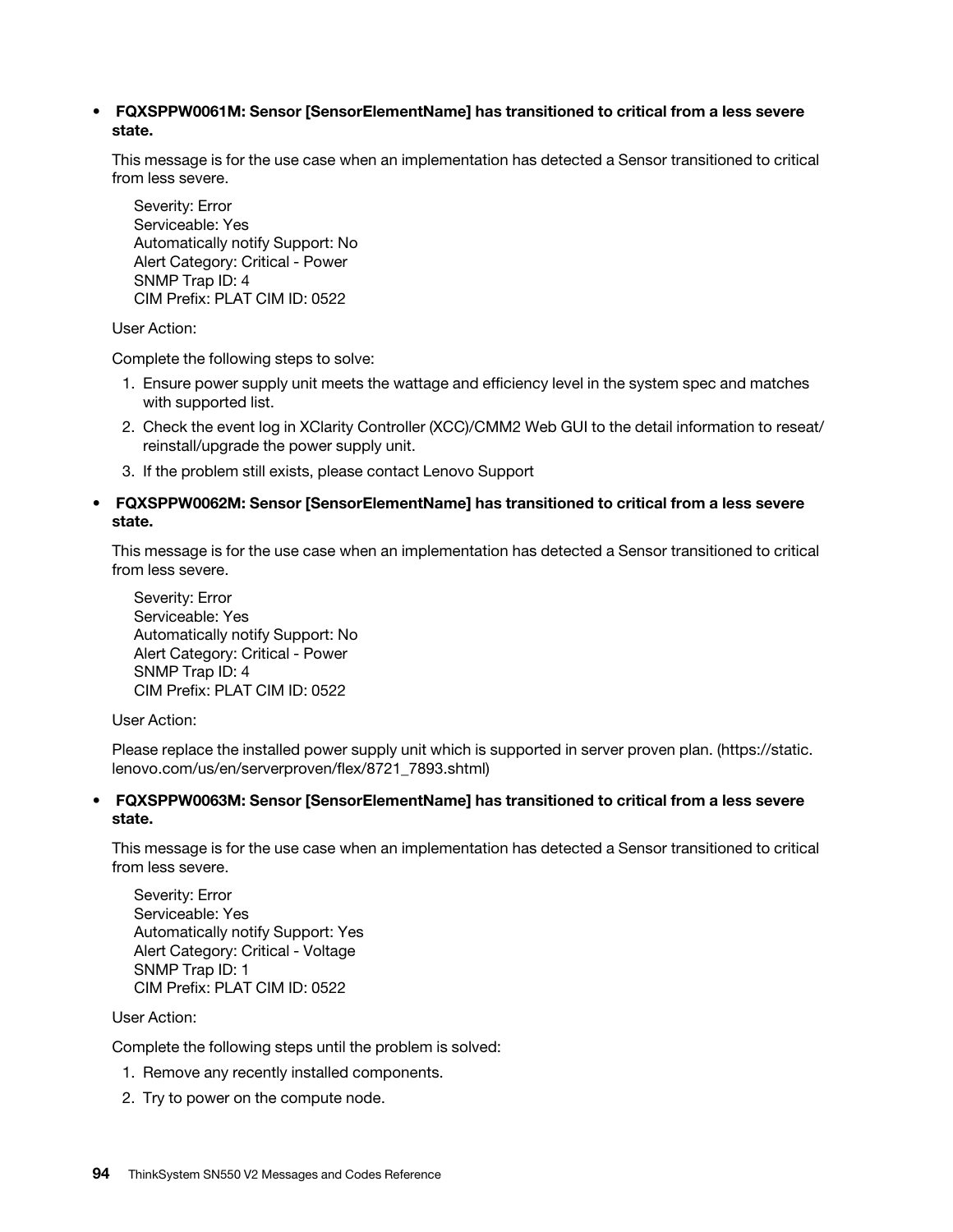- 3. If the compute node successfully powers on, complete the following steps:
	- a. Check the server proven website (http://www.lenovo.com/us/en/serverproven/index.shtml) to make sure that recently installed components are compatible with the compute node.
	- b. Inspect the previously installed components for physical damage.
	- c. If the compute node does not successfully power on or if this is not the first occurrence of this problem, replace the system board.

#### • FQXSPPW0101J: Redundancy Degraded for [RedundancySetElementName] has asserted.

This message is for the use case when Redundancy Degraded has asserted.

Severity: Warning Serviceable: Yes Automatically notify Support: No Alert Category: Warning - Redundant Power Supply SNMP Trap ID: 10 CIM Prefix: PLAT CIM ID: 0804

User Action:

Please ensure the PSU wattage, PSU efficiency level and the power supply unit is supported for the system.

• FQXSPPW0104J: Non-redundant:Sufficient Resources from Redundancy Degraded or Fully Redundant for [RedundancySetElementName] has asserted.

This message is for the use case when a Redundancy Set has transitioned from Redundancy Degraded or Fully Redundant to Non-redundant:Sufficient.

Severity: Warning Serviceable: Yes Automatically notify Support: No Alert Category: Warning - Redundant Power Supply SNMP Trap ID: 10 CIM Prefix: PLAT CIM ID: 0806

User Action:

Please ensure the PSU wattage, PSU efficiency level and the power supply unit is supported for the system.

• FQXSPPW0110M: Non-redundant:Insufficient Resources for [RedundancySetElementName] has asserted.

This message is for the use case when a Redundancy Set has transitioned to Non-redundant:Insufficient **Resources** 

Severity: Error Serviceable: Yes Automatically notify Support: No Alert Category: Critical - Redundant Power Supply SNMP Trap ID: 9 CIM Prefix: PLAT CIM ID: 0810

User Action:

Complete the following steps until the problem is solved:

1. Check if any power adapter is missing, failing or not installed properly. If so, re-install or replace it.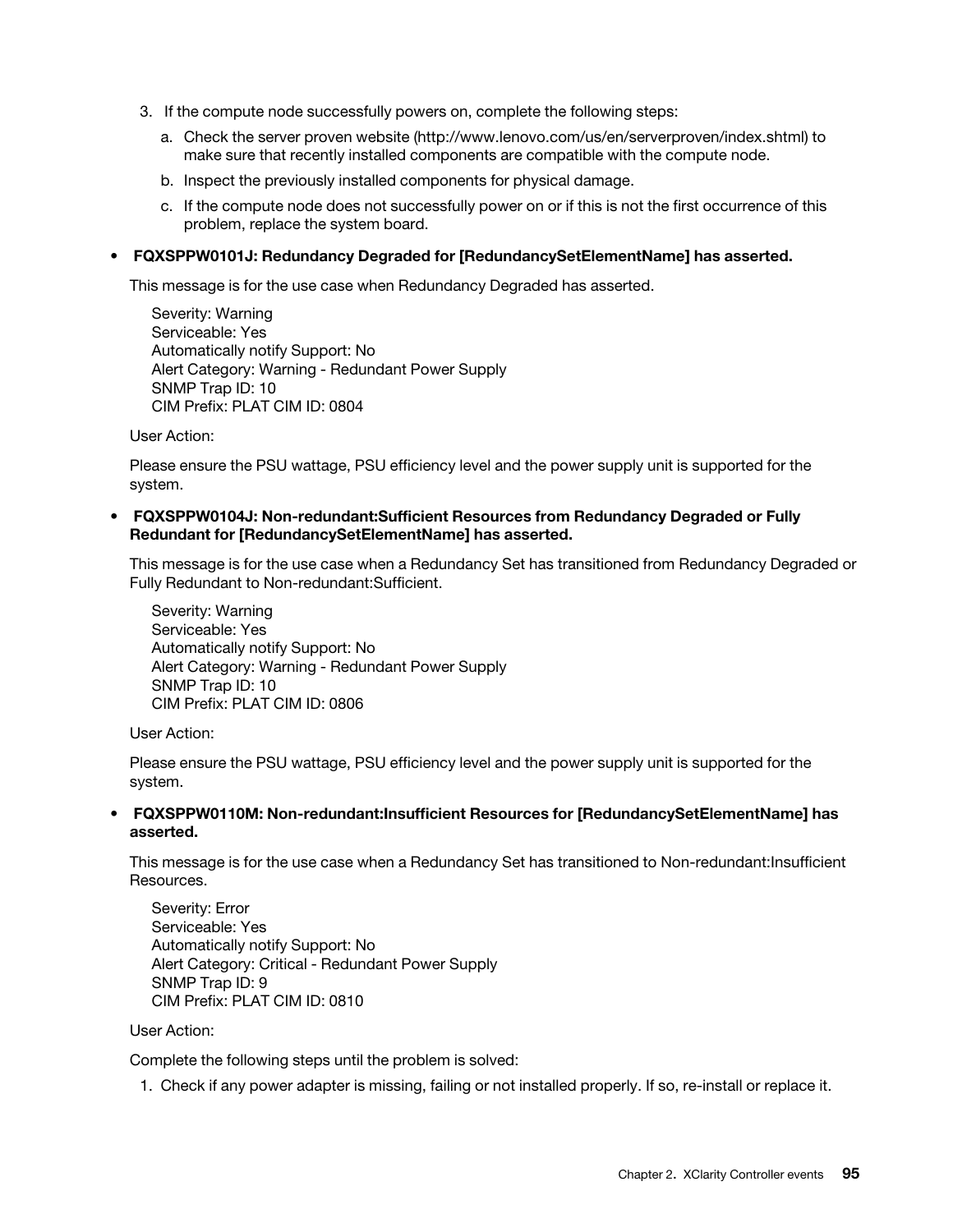2. Check the power adapter max rate and power capping policy. If the required power resource is not met, change the power adapter or modify power capping mechanism.

### • FQXSPPW0118J: The current chassis configuration is not supported for PMEM operation.

This message is for the use case when an implementation has detected the current chassis configuration is not supported for PMEM operation.

Severity: Warning Serviceable: No Automatically notify Support: No Alert Category: Warning - Power SNMP Trap ID: 164 CIM Prefix: PLAT CIM ID: 0440

User Action:

Complete the following steps:

- 1. Check the PSU configuration in the chassis. https://lenovopress.com/lp1397 All the PSU in the chassis must meet the latest chassis (8721) SPP list. https://static.lenovo.com/us/en/serverproven/ flex/8721\_7893.shtml
- 2. If the issue persists, call Lenovo service for assistant
- FQXSPPW0119J: Compute node has been gracefully shutdown while CMM is in failsafe mode with PMEM ADR complete to prevent data lost.

This message is for the use case when an implementation has detected compute node has been gracefully shutdown while CMM is in failsafe mode with PMEM ADR complete.

Severity: Warning Serviceable: No Automatically notify Support: No Alert Category: Warning - Power SNMP Trap ID: 164 CIM Prefix: PLAT CIM ID: 0440

User Action:

Information only; no action is required.

# • FQXSPPW0120J: Unsupported PSU configuration.CPU power has been capped to 125W.

This message is for the use case when an implementation has detected unsupported PSU configuration.

Severity: Warning Serviceable: No Automatically notify Support: No Alert Category: Warning - Power SNMP Trap ID: 164 CIM Prefix: PLAT CIM ID: 0440

User Action:

Complete the following steps:

- 1. Check the PSU configuration in the chassis. https://lenovopress.com/lp1397 All the PSU in the chassis must meet the latest chassis (8721) SPP list. https://static.lenovo.com/us/en/serverproven/ flex/8721\_7893.shtml
- 2. If the issue persists, call Lenovo service for assistant.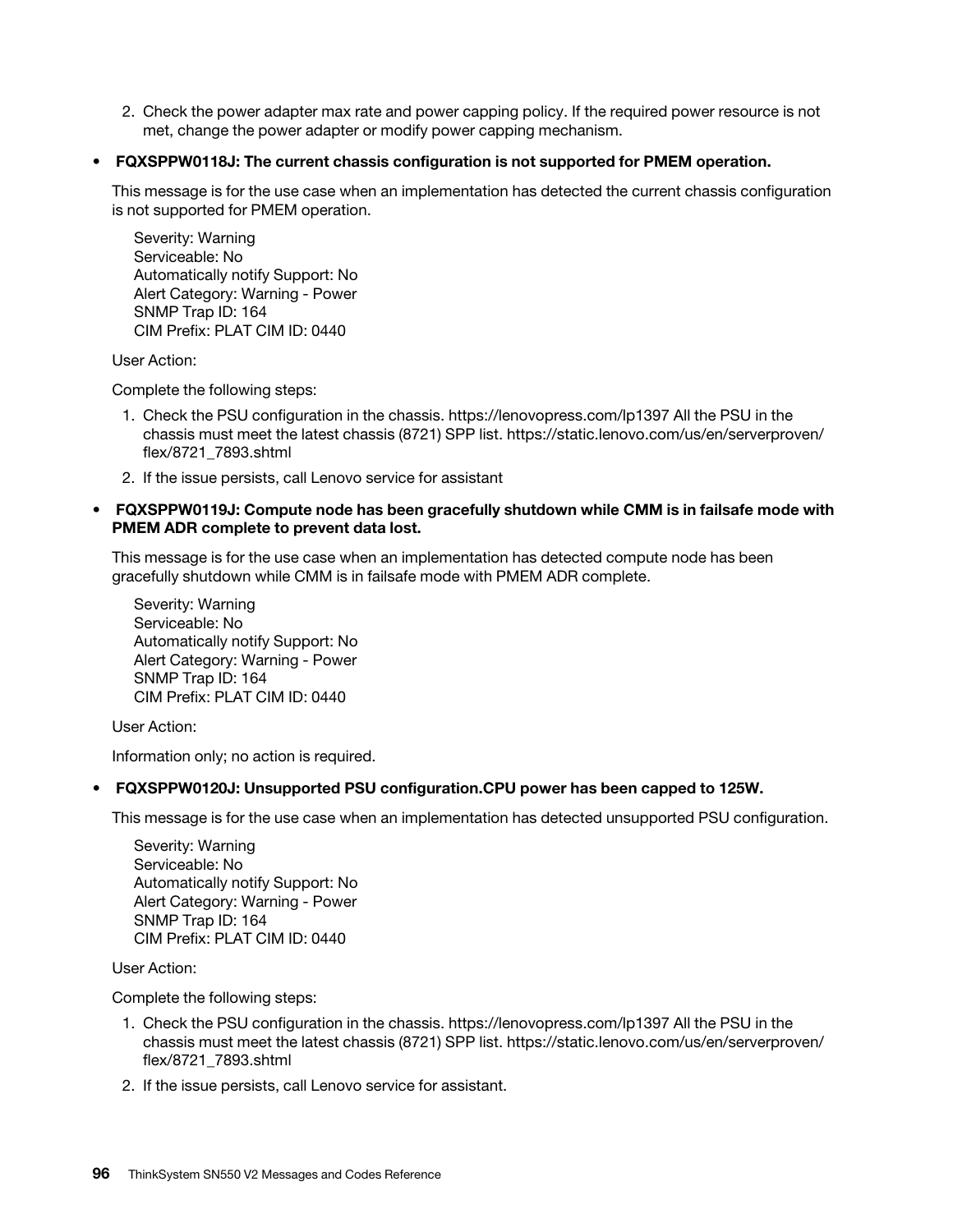### • FQXSPPW0121I: There is potential for power capping when configuration exceeds maximum power limit.

This message is for the use case when an implementation has detected potential power capping when configuration exceeds maximum power limit.

Severity: Info Serviceable: No Automatically notify Support: No Alert Category: Warning - Power SNMP Trap ID: 164 CIM Prefix: PLAT CIM ID: 0534

User Action:

Information only; no action is required.

#### • FQXSPPW0122J: CMM firmware update required for SN550 V2 support.

This message is for the use case when an implementation has detected CMM firmware update required for SN550 V2 support.

Severity: Warning Serviceable: No Automatically notify Support: No Alert Category: Warning - Power SNMP Trap ID: 164 CIM Prefix: PLAT CIM ID: 0522

User Action:

Complete the following steps:

- 1. 1.Update the CMM firmware to version 2.70 or later
- 2. 2.If the issue persists, Contact Lenovo Support for assitance.

### • FQXSPPW2001I: [PowerSupplyElementName] has been removed from container [PhysicalPackageElementName].

This message is for the use case when an implementation has detected a Power Supply has been removed.

Severity: Info Serviceable: No Automatically notify Support: No Alert Category: System - Other SNMP Trap ID: 22 CIM Prefix: PLAT CIM ID: 0085

User Action:

Information only; no action is required

#### • FQXSPPW2002I: [PowerSupplyElementName] has returned to OK status.

This message is for the use case when an implementation has detected a Power Supply return to normal operational status.

Severity: Info Serviceable: No Automatically notify Support: No Alert Category: Critical - Power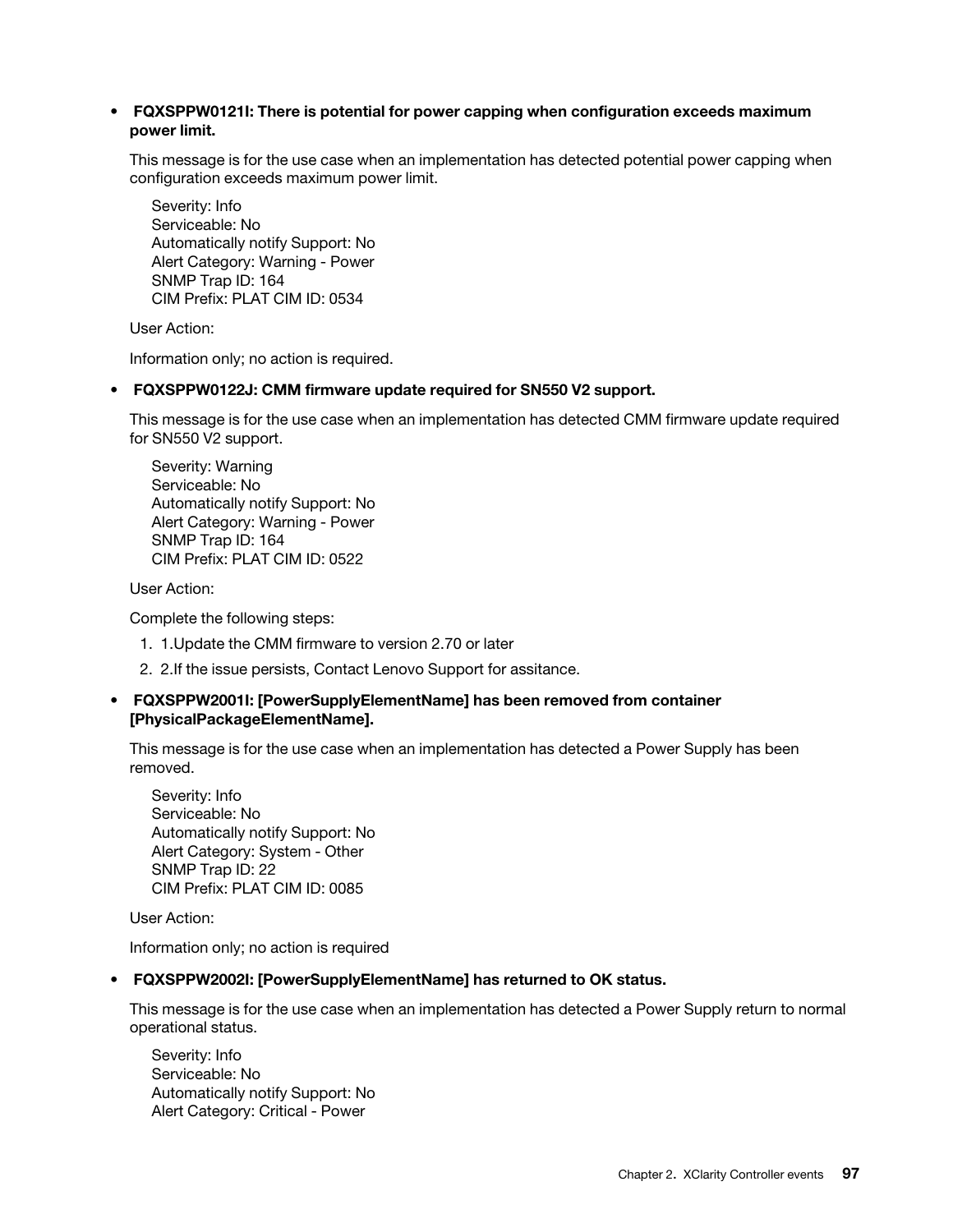SNMP Trap ID: 4 CIM Prefix: PLAT CIM ID: 0087

User Action:

Information only; no action is required

# • FQXSPPW2003I: Failure no longer predicted on [PowerSupplyElementName].

This message is for the use case when an implementation has detected a Power Supply failure is no longer predicted.

Severity: Info Serviceable: No Automatically notify Support: No Alert Category: Warning - Power SNMP Trap ID: 164 CIM Prefix: PLAT CIM ID: 0089

User Action:

Information only; no action is required

# • FQXSPPW2006I: [PowerSupplyElementName] has returned to a Normal Input State.

This message is for the use case when an implementation has detected a Power Supply that has input that has returned to normal.

Severity: Info Serviceable: No Automatically notify Support: No Alert Category: System - Other SNMP Trap ID: CIM Prefix: PLAT CIM ID: 0099

User Action:

Information only; no action is required

#### • FQXSPPW2007I: [PowerSupplyElementName] Configuration is OK.

This message is for the use case when an implementation when a Power Supply configuration is OK.

Severity: Info Serviceable: No Automatically notify Support: No Alert Category: Critical - Power SNMP Trap ID: 4 CIM Prefix: PLAT CIM ID: 0105

User Action:

Information only; no action is required

#### • FQXSPPW2008I: [PowerSupplyElementName] has been turned on.

This message is for the use case when an implementation has detected a Power Unit that has been Enabled.

Severity: Info Serviceable: No Automatically notify Support: No Alert Category: System - Power On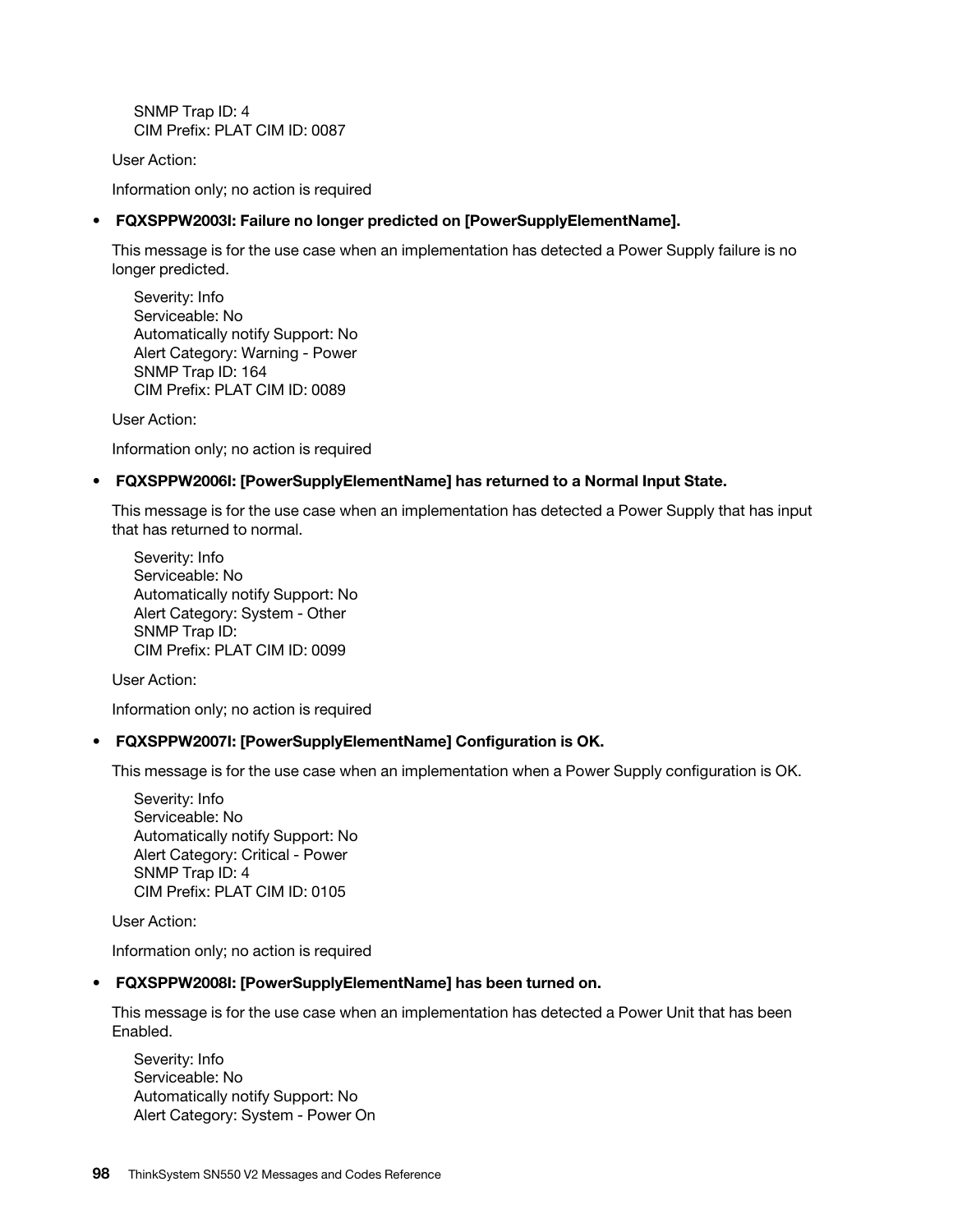SNMP Trap ID: 24 CIM Prefix: PLAT CIM ID: 0107

User Action:

Information only; no action is required

# • FQXSPPW2018I: [PowerSupplyElementName] out-of-range has returned to a Normal Input State.

This message is for the use case when an implementation has detected a Power Supply that has input that has returned to normal.

Severity: Info Serviceable: No Automatically notify Support: No Alert Category: System - Other SNMP Trap ID: CIM Prefix: PLAT CIM ID: 0099

User Action:

Information only; no action is required.

• FQXSPPW2031I: Numeric sensor [NumericSensorElementName] going low (lower non-critical) has deasserted.

This message is for the use case when an implementation has detected a Lower Non-critical sensor going low has deasserted.

Severity: Info Serviceable: No Automatically notify Support: No Alert Category: Warning - Voltage SNMP Trap ID: 13 CIM Prefix: PLAT CIM ID: 0477

User Action:

Information only; no action is required

• FQXSPPW2035I: Numeric sensor [NumericSensorElementName] going low (lower critical) has deasserted.

This message is for the use case when an implementation has detected a Lower Critical sensor going low has deasserted.

Severity: Info Serviceable: No Automatically notify Support: No Alert Category: Critical - Voltage SNMP Trap ID: 1 CIM Prefix: PLAT CIM ID: 0481

User Action:

Information only; no action is required

# • FQXSPPW2047I: Numeric sensor [NumericSensorElementName] going high (upper critical) has deasserted.

This message is for the use case when an implementation has detected an Upper Critical sensor going high has deasserted.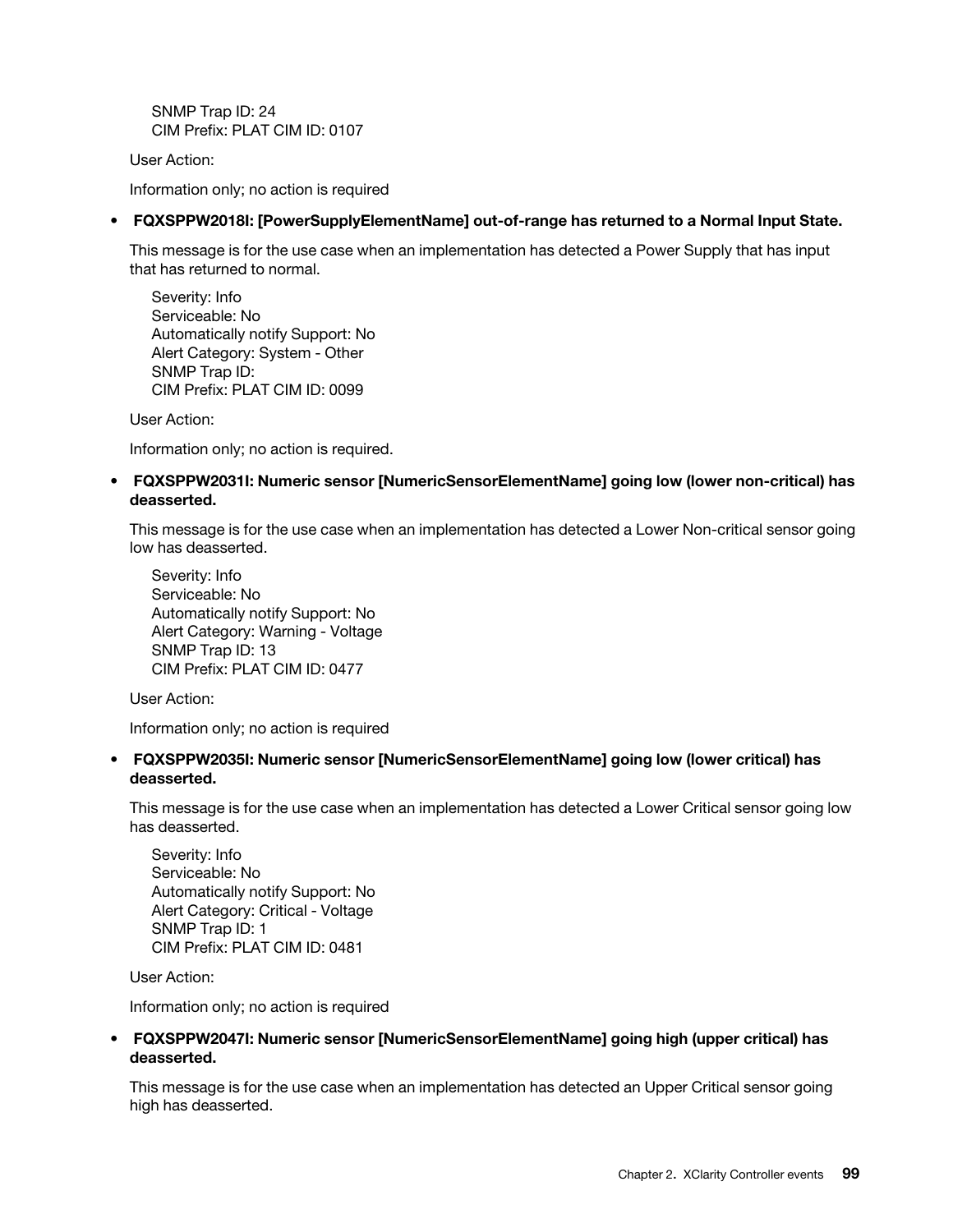Severity: Info Serviceable: No Automatically notify Support: No Alert Category: Critical - Voltage SNMP Trap ID: 1 CIM Prefix: PLAT CIM ID: 0495

User Action:

Information only; no action is required

# • FQXSPPW2057I: Sensor [SensorElementName] has deasserted the transition from normal to noncritical state.

This message is for the use case when an implementation has detected that a Sensor has deasserted a transition to non-critical from normal.

Severity: Info Serviceable: No Automatically notify Support: No Alert Category: Warning - Power SNMP Trap ID: 164 CIM Prefix: PLAT CIM ID: 0521

User Action:

Information only; no action is required

#### • FQXSPPW2061I: Sensor [SensorElementName] has transitioned to a less severe state from critical.

This message is for the use case when an implementation has detected a Sensor transition to less severe from critical.

Severity: Info Serviceable: No Automatically notify Support: No Alert Category: Critical - Power SNMP Trap ID: 4 CIM Prefix: PLAT CIM ID: 0523

User Action:

Information only; no action is required

#### • FQXSPPW2062I: Sensor [SensorElementName] has transitioned to a less severe state from critical.

This message is for the use case when an implementation has detected a Sensor transition to less severe from critical.

Severity: Info Serviceable: No Automatically notify Support: No Alert Category: Critical - Power SNMP Trap ID: 4 CIM Prefix: PLAT CIM ID: 0523

User Action:

Information only; no action is required.

• FQXSPPW2063I: Sensor [SensorElementName] has transitioned to a less severe state from critical.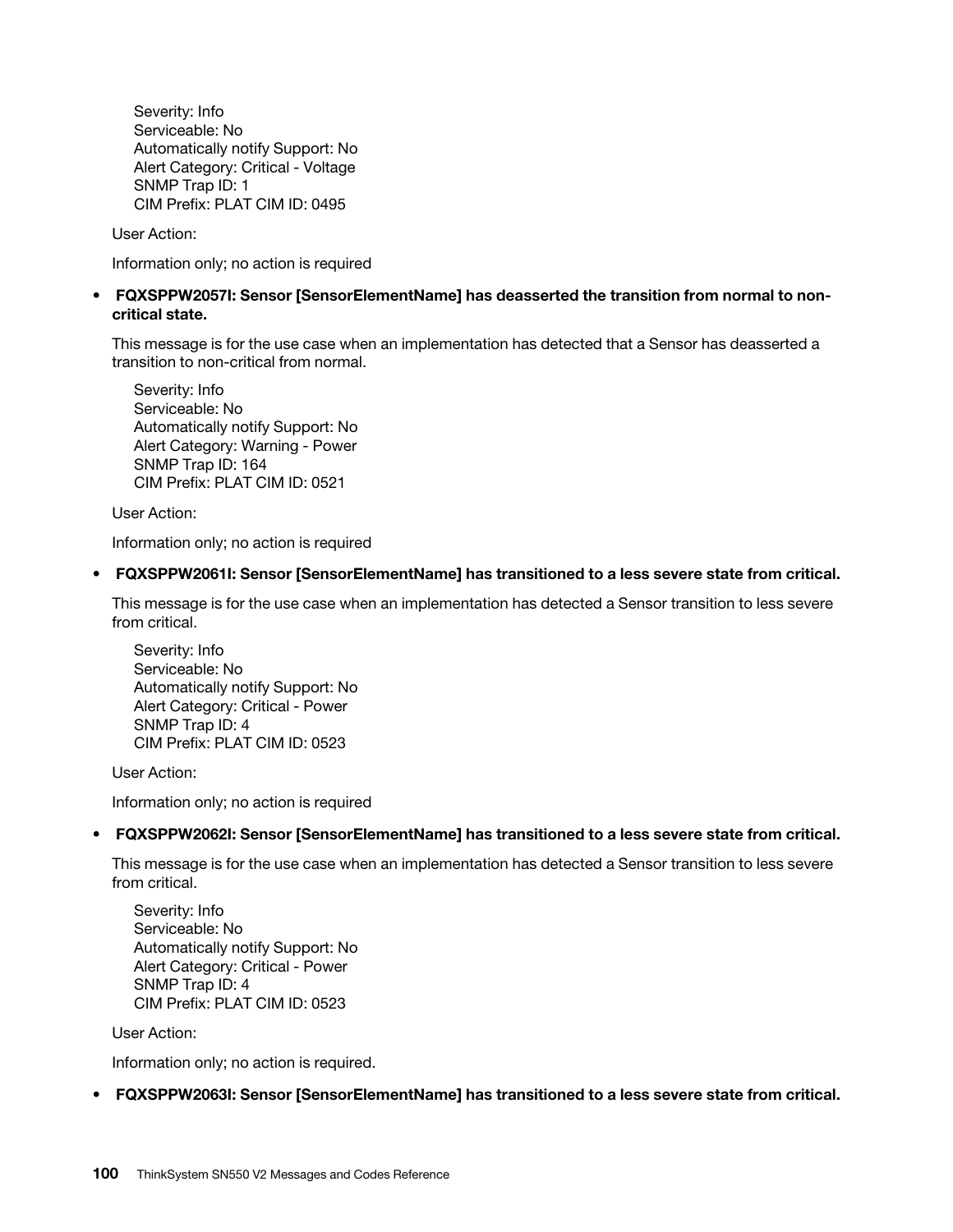This message is for the use case when an implementation has detected a Sensor transition to less severe from critical.

Severity: Info Serviceable: No Automatically notify Support: No Alert Category: Critical - Voltage SNMP Trap ID: 1 CIM Prefix: PLAT CIM ID: 0523

User Action:

Information only; no action is required

# • FQXSPPW2079I: Sensor [SensorElementName] has deasserted the transition to non-recoverable.

This message is for the use case when an implementation has detected that the Sensor transition to nonrecoverable has deasserted.

Severity: Info Serviceable: No Automatically notify Support: No Alert Category: Critical - Voltage SNMP Trap ID: 1 CIM Prefix: PLAT CIM ID: 0531

User Action:

Information only; no action is required.

#### • FQXSPPW2101I: Redundancy Degraded for [RedundancySetElementName] has deasserted.

This message is for the use case when Redundancy Degraded has deasserted.

Severity: Info Serviceable: No Automatically notify Support: No Alert Category: Warning - Redundant Power Supply SNMP Trap ID: 10 CIM Prefix: PLAT CIM ID: 0805

User Action:

Information only; no action is required.

#### • FQXSPPW2104I: Non-redundant:Sufficient Resources from Redundancy Degraded or Fully Redundant for [RedundancySetElementName] has deasserted.

This message is for the use case when a Redundancy Set has transitioned from Non-redundant:Sufficient Resources.

Severity: Info Serviceable: No Automatically notify Support: No Alert Category: Warning - Redundant Power Supply SNMP Trap ID: 10 CIM Prefix: PLAT CIM ID: 0807

User Action:

Information only; no action is required.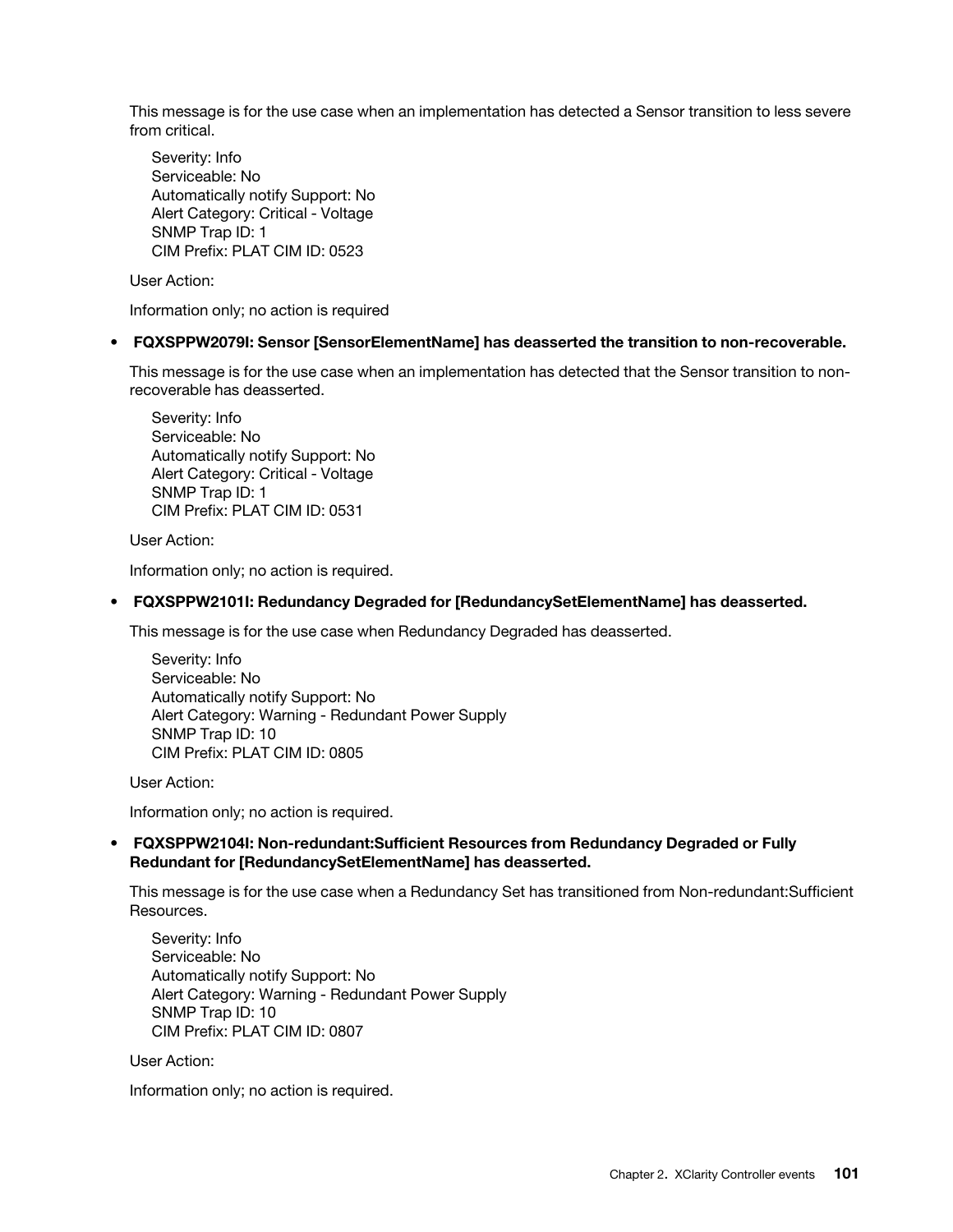#### • FQXSPPW2110I: Non-redundant:Insufficient Resources for [RedundancySetElementName] has deasserted.

This message is for the use case when a Redundancy Set has transitioned from Non-redundant: Insufficient Resources.

Severity: Info Serviceable: No Automatically notify Support: No Alert Category: Critical - Redundant Power Supply SNMP Trap ID: 9 CIM Prefix: PLAT CIM ID: 0811

User Action:

Information only; no action is required.

### • FQXSPPW2118I: The current chassis configuration is now compatible to support for PMEM operation.

This message is for the use case when an implementation has detected the current chassis configuration is now compatible to support for PMEM operation.

Severity: Info Serviceable: No Automatically notify Support: No Alert Category: Warning - Power SNMP Trap ID: 164 CIM Prefix: PLAT CIM ID: 0441

User Action:

Information only; no action is required.

#### • FQXSPPW2120I: The current PSU in the chassis is now compatible with ThinkSystem SN550 V2.

This message is for the use case when an implementation has detected the current PSU in the chassis is now compatible with ThinkSystem SN550 V2.

Severity: Info Serviceable: No Automatically notify Support: No Alert Category: Warning - Power SNMP Trap ID: 164 CIM Prefix: PLAT CIM ID: 0441

User Action:

Information only; no action is required.

#### • FQXSPPW2122I: Minimum CMM firmware level has been met for SN550 V2 support.

This message is for the use case when an implementation has detected Minimum CMM firmware level has been met for SN550 V2 support.

Severity: Info Serviceable: No Automatically notify Support: No Alert Category: Warning - Power SNMP Trap ID: 164 CIM Prefix: PLAT CIM ID: 0523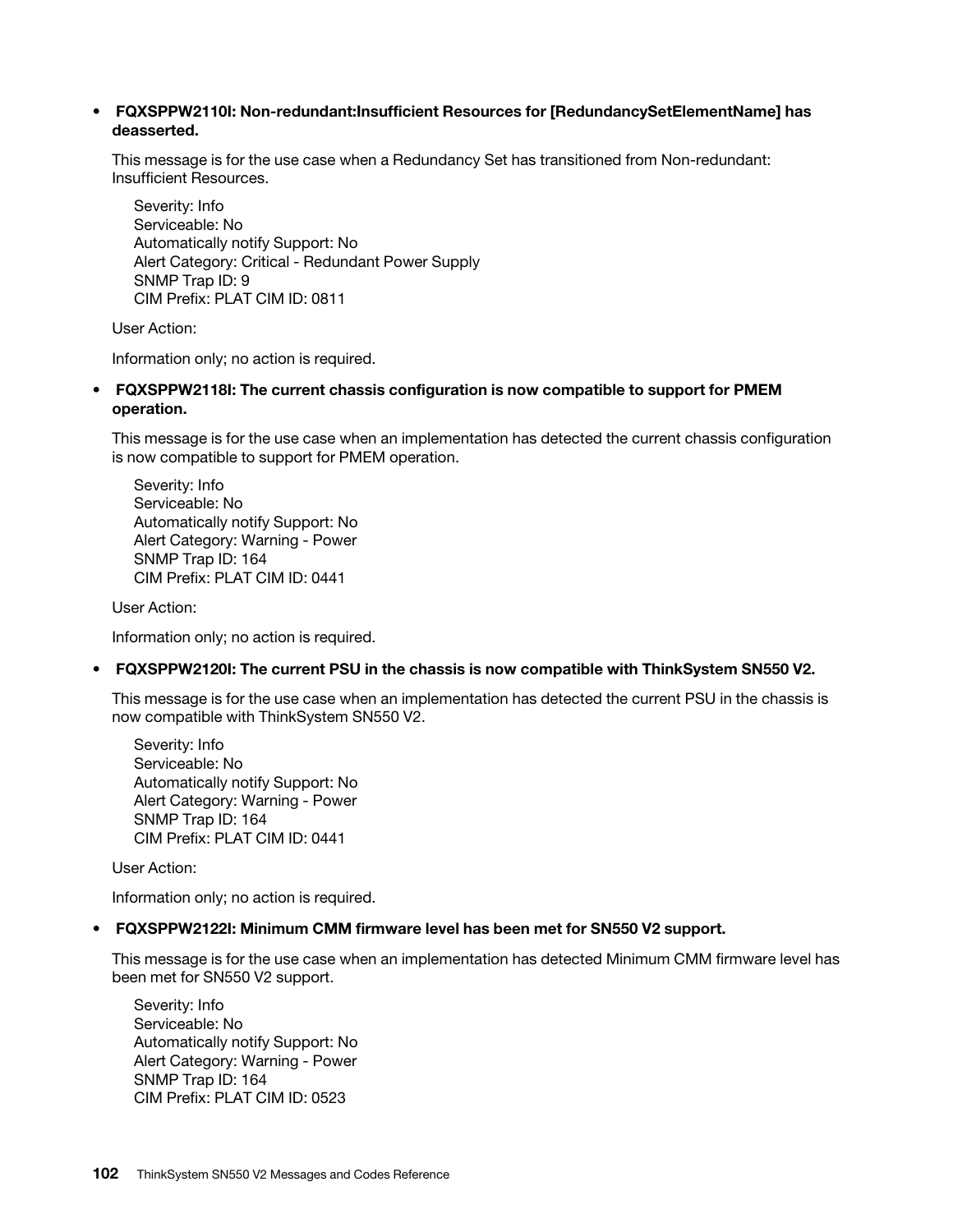User Action:

Information only; no action is required.

### • FQXSPPW4001I: PCIe Power Brake for [arg1] has been [arg2].

This message is for the use case where PCIe Power Brake.

Severity: Info Serviceable: No Automatically notify Support: No Alert Category: System - Other SNMP Trap ID: 22 CIM Prefix: IMM CIM ID: 0243

User Action:

Information only; no action is required

### • FQXSPSB2000I: The System [ComputerSystemElementName] has detected a POST Error deassertion.

This message is for the use case when an implementation has detected that Post Error has deasserted.

Severity: Info Serviceable: No Automatically notify Support: No Alert Category: Critical - Other SNMP Trap ID: 50 CIM Prefix: PLAT CIM ID: 0185

User Action:

Information only; no action is required.

#### • FQXSPSD0000I: The [StorageVolumeElementName] has been added.

This message is for the use case when an implementation has detected a Drive has been Added.

Severity: Info Serviceable: No Automatically notify Support: No Alert Category: System - Other SNMP Trap ID: 22 CIM Prefix: PLAT CIM ID: 0162

User Action:

Information only; no action is required

# • FQXSPSD0001I: The [StorageVolumeElementName] Drive [arg1] in the enclosure/chassis(MTM-SN: [arg2]) has been added.

This message is for the use case when an implementation has detected a Drive has been Added.

Severity: Info Serviceable: No Automatically notify Support: No Alert Category: System - Other SNMP Trap ID: 22 CIM Prefix: PLAT CIM ID: 0162

User Action: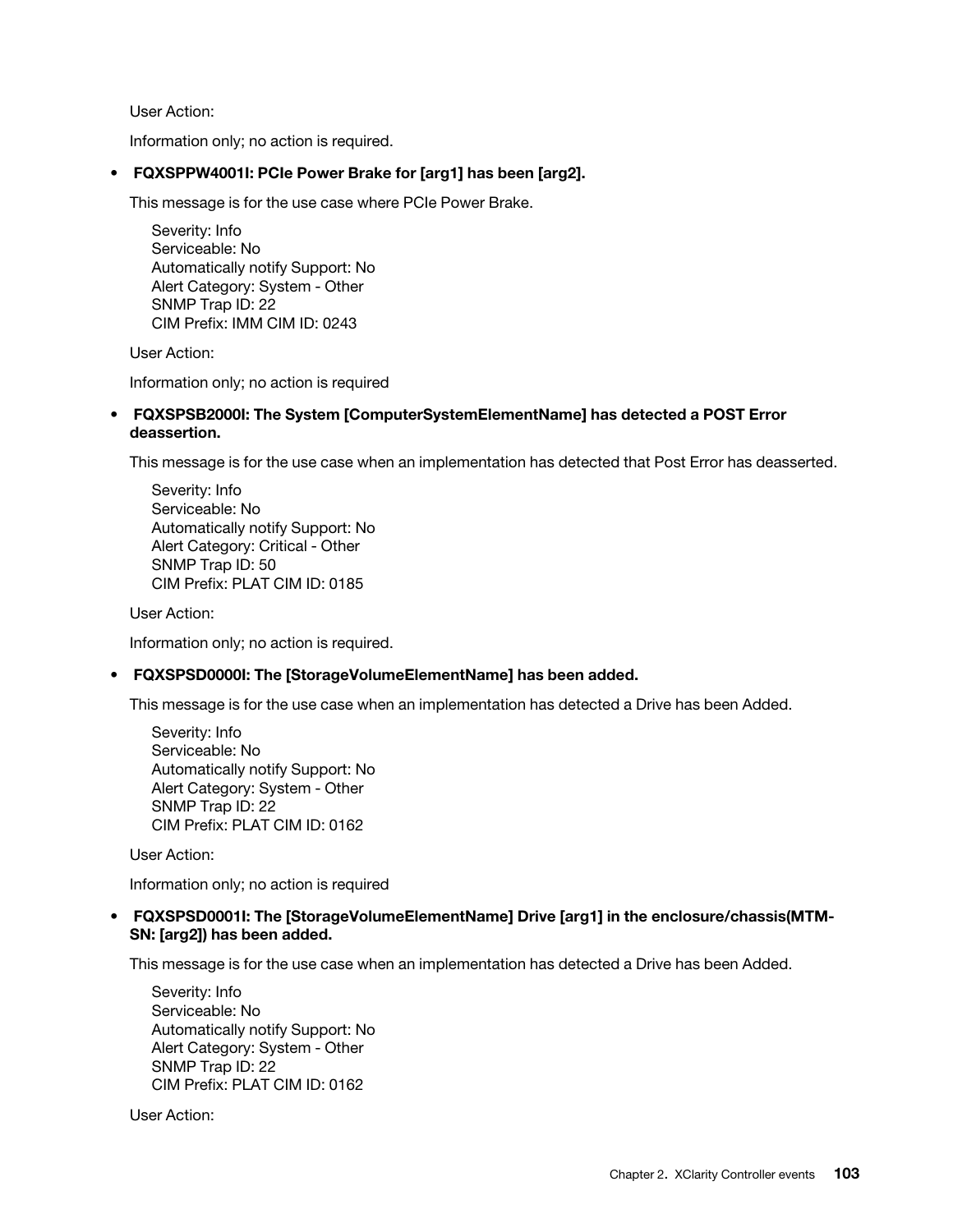Information only; no action is required

• FQXSPSD0001L: The [StorageVolumeElementName] has been disabled due to a detected fault.

This message is for the use case when an implementation has detected a Drive was Disabled due to fault.

Severity: Error Serviceable: Yes Automatically notify Support: Yes Alert Category: Critical - Hard Disk drive SNMP Trap ID: 5 CIM Prefix: PLAT CIM ID: 0164

User Action:

Complete the following steps:

- 1. Check the Support Portal ( http://support.lenovo.com/ ) for service bulletins and TECH tips and firmware update related to your drive.
- 2. Check for any other RAID-related error.
- 3. Replace the drive.

# • FQXSPSD0002G: Failure Predicted on [StorageVolumeElementName] for array [ComputerSystemElementName].

This message is for the use case when an implementation has detected an Array Failure is Predicted.

Severity: Warning Serviceable: Yes Automatically notify Support: Yes Alert Category: System - Predicted Failure SNMP Trap ID: 27 CIM Prefix: PLAT CIM ID: 0168

User Action:

Replace identified drive at the next maintenance period.

• FQXSPSD0002L: Drive [arg1] in the enclosure/chassis(MTM-SN: [arg2]) has been disabled due to a detected fault.

This message is for the use case when an implementation has detected a Drive was Disabled due to fault.

Severity: Error Serviceable: Yes Automatically notify Support: Yes Alert Category: Critical - Hard Disk drive SNMP Trap ID: 5 CIM Prefix: PLAT CIM ID: 0164

User Action:

Complete the following steps:

- 1. Check the Support Portal (http://support.lenovo.com/) for service bulletins and TECH tips and firmware update related to your drive.
- 2. Check for any other RAID-related error.
- 3. Replace the drive.
- FQXSPSD0003G: Failure Predicted on drive [arg1] in the enclosure/chassis (MTM-SN: [arg2]).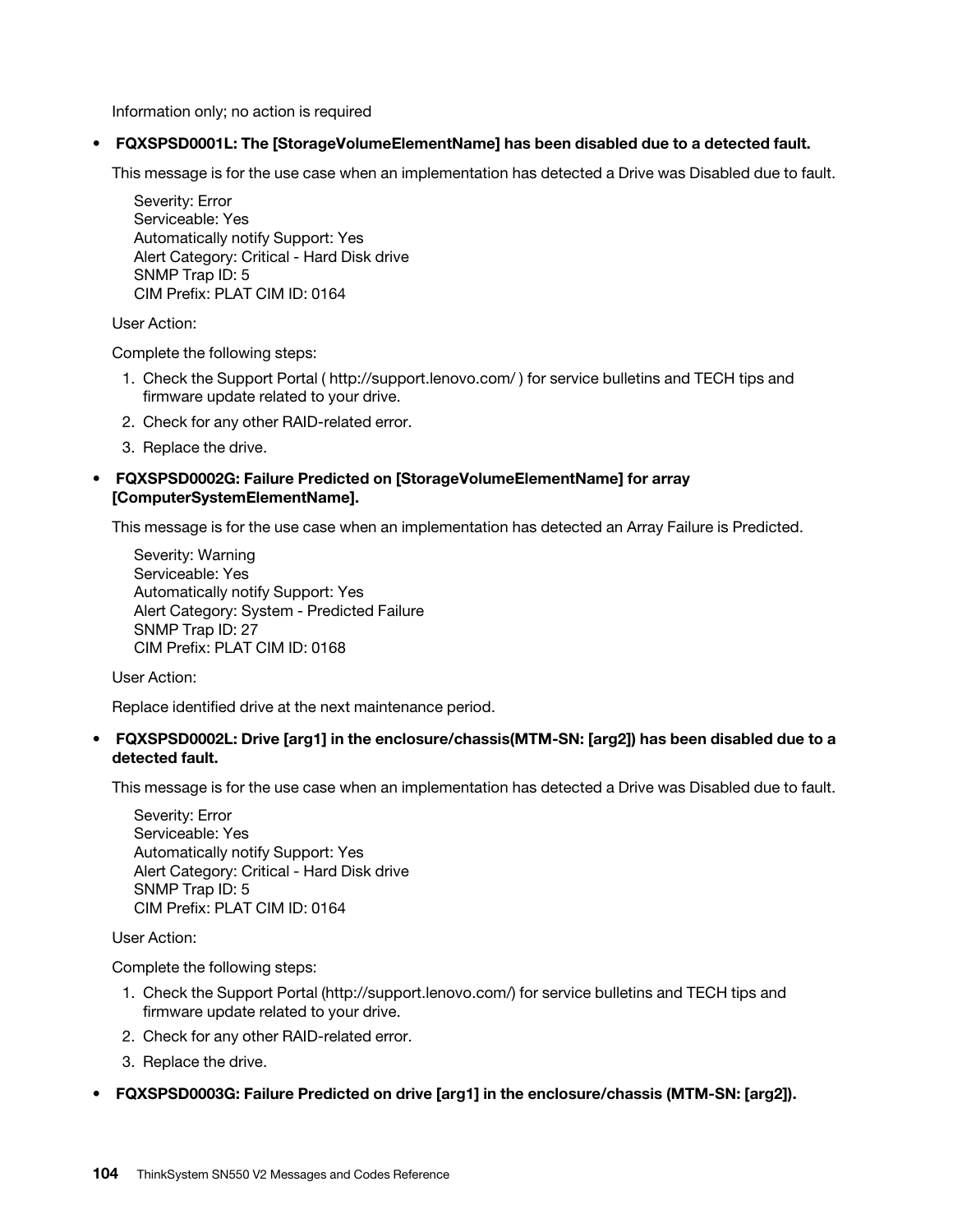This message is for the use case when an implementation has detected an Array Failure is Predicted.

Severity: Warning Serviceable: Yes Automatically notify Support: Yes Alert Category: System - Predicted Failure SNMP Trap ID: 27 CIM Prefix: PLAT CIM ID: 0168

User Action:

Replace identified drive at the next maintenance period.

## • FQXSPSD0003I: Hot Spare enabled for [ComputerSystemElementName].

This message is for the use case when an implementation has detected a Hot Spare has been Enabled.

Severity: Info Serviceable: No Automatically notify Support: No Alert Category: System - Other SNMP Trap ID: CIM Prefix: PLAT CIM ID: 0170

User Action:

Information only; no action is required

## • FQXSPSD0005I: Hot Spare enabled for drive [arg1] in the enclosure/chassis (MTM-SN: [arg2]).

This message is for the use case when an implementation has detected a Hot Spare has been Enabled.

Severity: Info Serviceable: No Automatically notify Support: No Alert Category: System - Other SNMP Trap ID: CIM Prefix: PLAT CIM ID: 0170

User Action:

Information only; no action is required

## • FQXSPSD0005L: Array [ComputerSystemElementName] is in critical condition.

This message is for the use case when an implementation has detected that an Array is Critical.

Severity: Error Serviceable: Yes Automatically notify Support: No Alert Category: Critical - Hard Disk drive SNMP Trap ID: 5 CIM Prefix: PLAT CIM ID: 0174

User Action:

Replace the hard disk drive that is indicated by a lit status LED.

## • FQXSPSD0006L: Array [ComputerSystemElementName] has failed.

This message is for the use case when an implementation has detected that an Array Failed.

Severity: Error Serviceable: Yes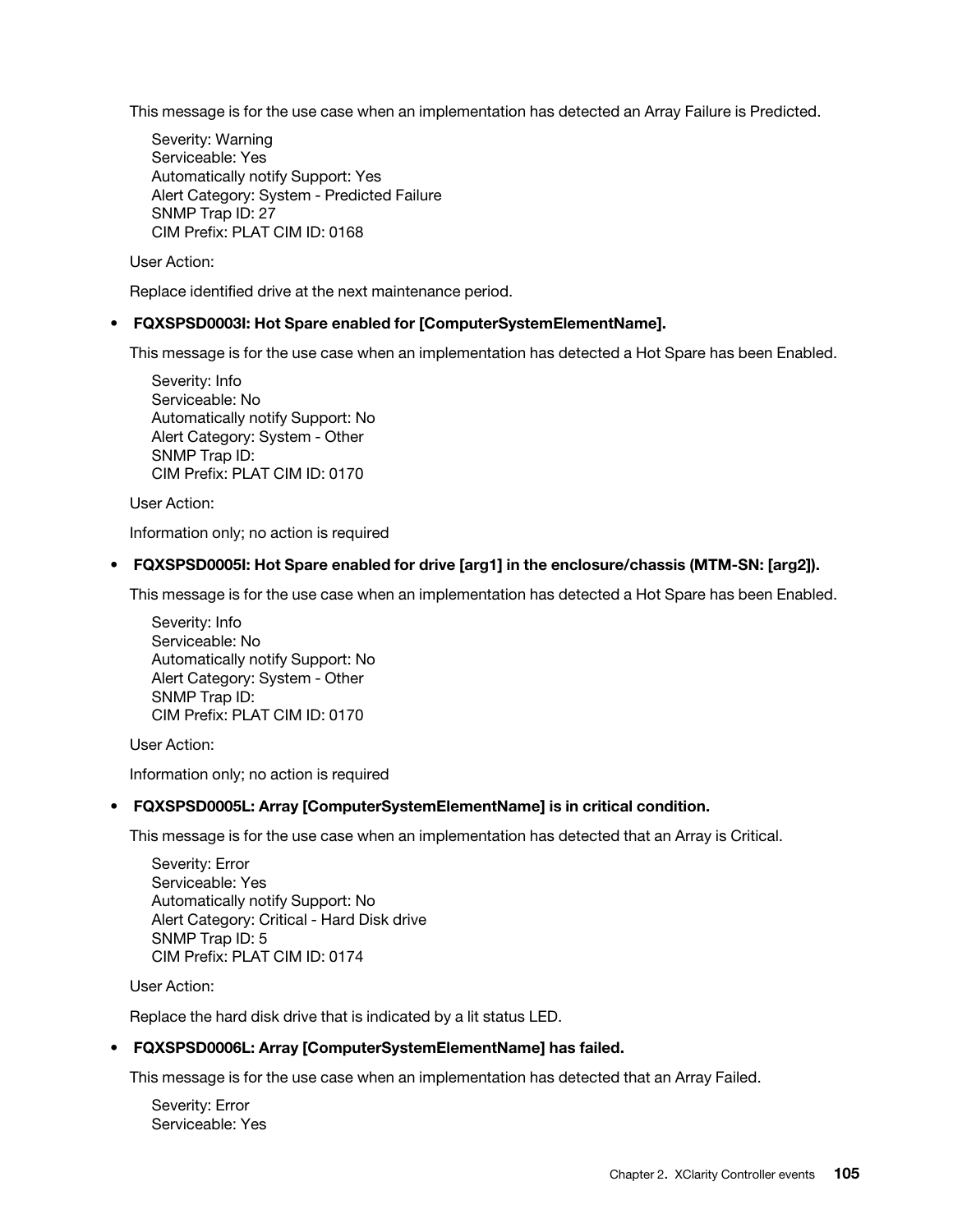Automatically notify Support: Yes Alert Category: Critical - Hard Disk drive SNMP Trap ID: 5 CIM Prefix: PLAT CIM ID: 0176

User Action:

Complete the following steps:

- 1. Replace any hard disk drive that is indicated by a lit status LED.
- 2. Re-create the array.
- 3. Restore the data from a backup.

## • FQXSPSD0007I: Rebuild in progress for Array in system [ComputerSystemElementName].

This message is for the use case when an implementation has detected that an Array Rebuild is in Progress.

Severity: Info Serviceable: No Automatically notify Support: No Alert Category: System - Other SNMP Trap ID: CIM Prefix: PLAT CIM ID: 0178

User Action:

Information only; no action is required

## • FQXSPSD0007L: Array critical asserted on drive [arg1] in the enclosure/chassis (MTM-S/N: [arg2]).

This message is for the use case when an implementation has detected that an Array is Critical.

Severity: Error Serviceable: Yes Automatically notify Support: No Alert Category: Critical - Hard Disk drive SNMP Trap ID: 5 CIM Prefix: PLAT CIM ID: 0174

User Action:

Complete the following steps:

- 1. Reseat the identified hard disk or ensure the cable connection is without problem.
- 2. If the problem still exists, please replace the identified hard disk that is indicated by a lit status LED.

## • FQXSPSD0008I: Array rebuild in progress on drive [arg1] in the enclosure/chassis (MTM-S/N: [arg2]).

This message is for the use case when an implementation has detected that an Array Rebuild is in Progress.

Severity: Info Serviceable: No Automatically notify Support: No Alert Category: System - Other SNMP Trap ID: CIM Prefix: PLAT CIM ID: 0178

User Action: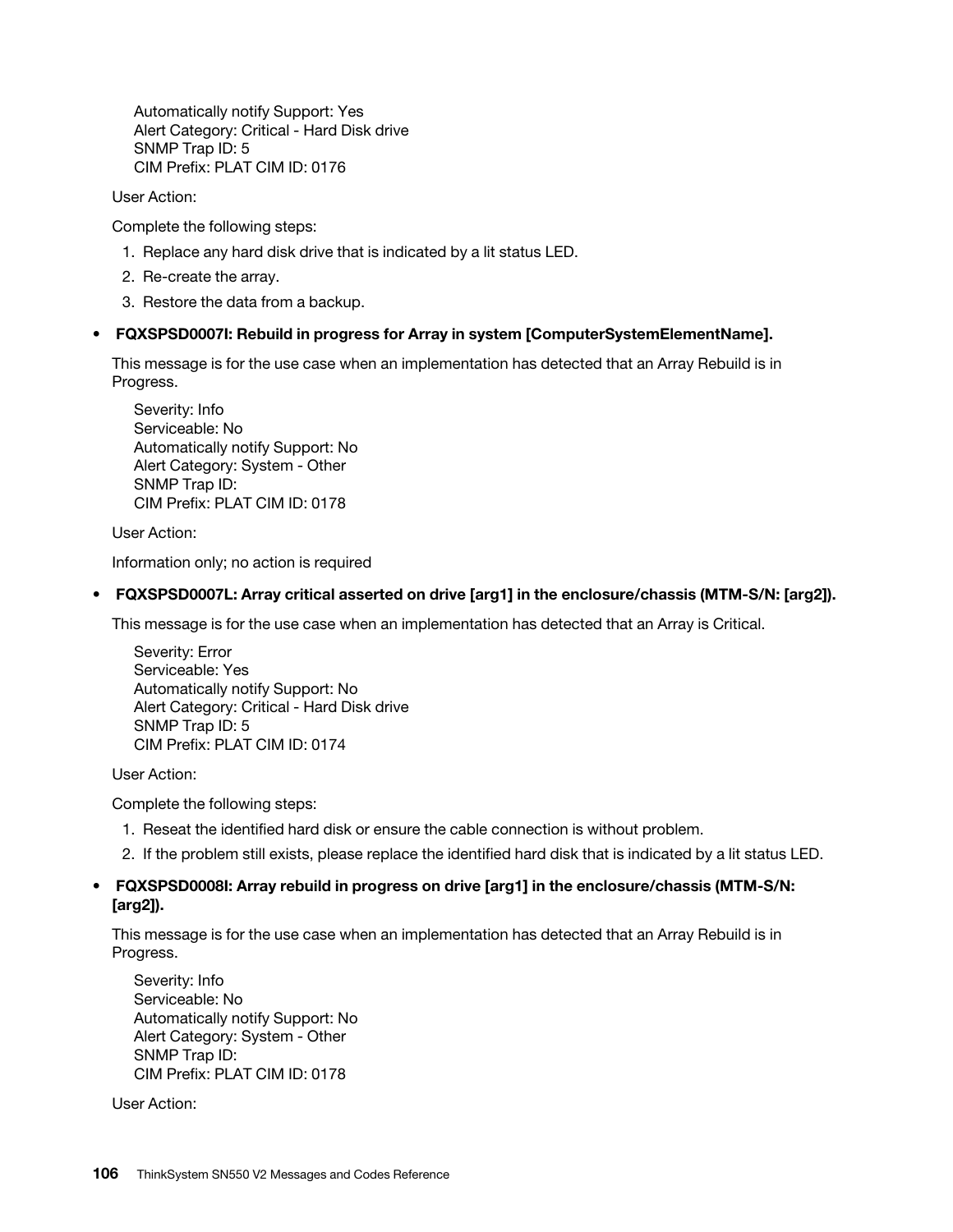Information only; no action is required

## • FQXSPSD0008L: Array failed on drive [arg1] in the enclosure/chassis (MTM-S/N: [arg2]).

This message is for the use case when an implementation has detected that an Array Failed.

Severity: Error Serviceable: Yes Automatically notify Support: Yes Alert Category: Critical - Hard Disk drive SNMP Trap ID: 5 CIM Prefix: PLAT CIM ID: 0176

User Action:

Complete the following steps:

- 1. Replace any hard disk drive that is indicated by a lit status LED.
- 2. Re-create the array.
- 3. Restore the data from a backup.

## • FQXSPSD2000I: The [StorageVolumeElementName] has been removed from unit [PhysicalPackageElementName].

This message is for the use case when an implementation has detected a Drive has been Removed.

Severity: Info Serviceable: No Automatically notify Support: No Alert Category: System - Other SNMP Trap ID: 22 CIM Prefix: PLAT CIM ID: 0163

## User Action:

Complete the following steps until the problem is solved:

- 1. If drive was intentionally removed, make sure that there is a filler in the drive bay.
- 2. Make sure that the drive is correctly seated.
- 3. If drive is correctly seated, replace the drive.

## • FQXSPSD2001I: The [StorageVolumeElementName] has been enabled.

This message is for the use case when an implementation has detected a Drive was Enabled.

Severity: Info Serviceable: No Automatically notify Support: No Alert Category: Critical - Hard Disk drive SNMP Trap ID: 5 CIM Prefix: PLAT CIM ID: 0167

User Action:

Information only; no action is required

• FQXSPSD2002I: Failure no longer Predicted on [StorageVolumeElementName] for array [ComputerSystemElementName].

This message is for the use case when an implementation has detected an Array Failure is no longer Predicted.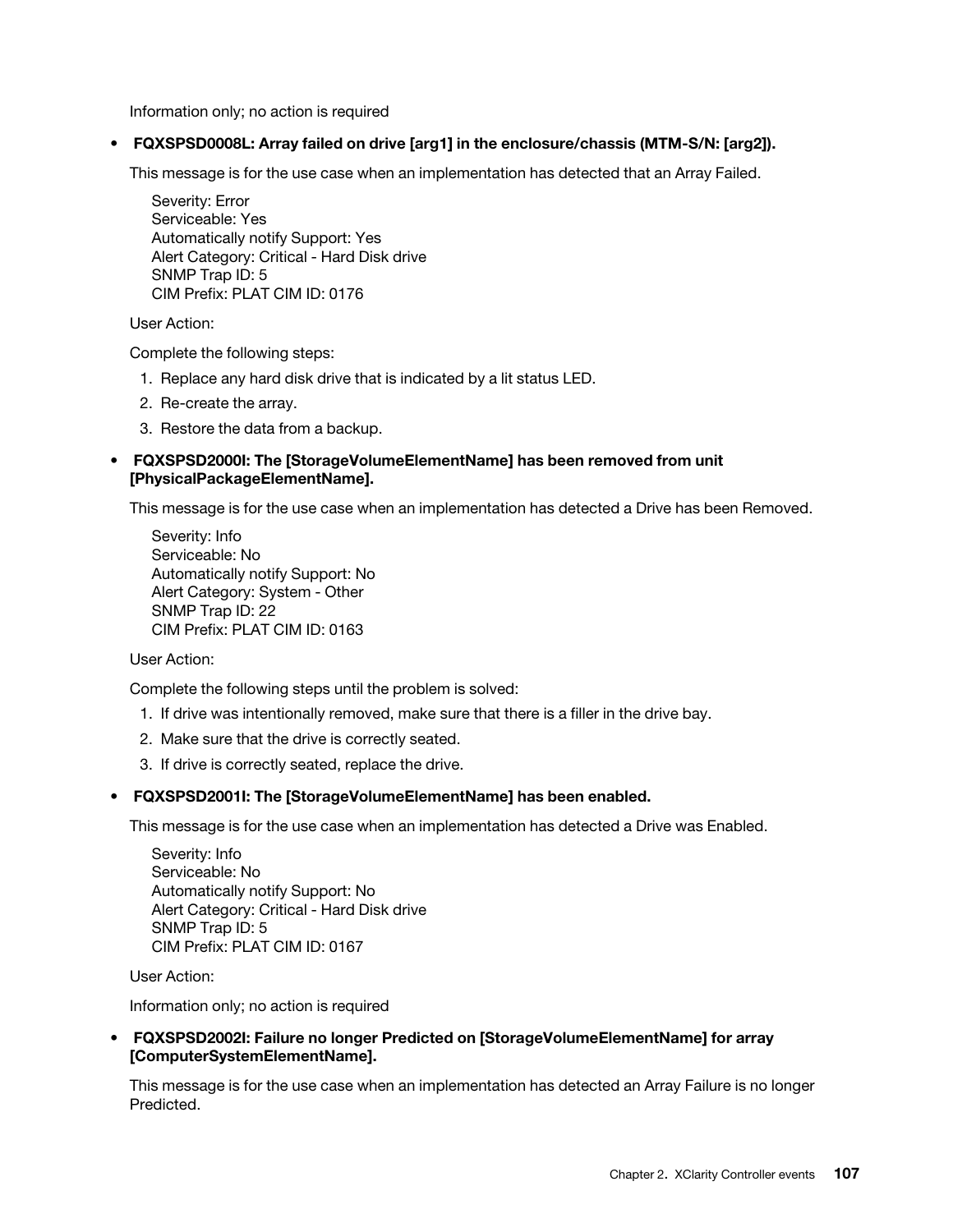Severity: Info Serviceable: No Automatically notify Support: No Alert Category: System - Predicted Failure SNMP Trap ID: 27 CIM Prefix: PLAT CIM ID: 0169

User Action:

Information only; no action is required

## • FQXSPSD2003I: Hot spare disabled for [ComputerSystemElementName].

This message is for the use case when an implementation has detected a Hot Spare has been Disabled.

Severity: Info Serviceable: No Automatically notify Support: No Alert Category: System - Other SNMP Trap ID: CIM Prefix: PLAT CIM ID: 0171

User Action:

Information only; no action is required

## • FQXSPSD2005I: Critical Array [ComputerSystemElementName] has deasserted.

This message is for the use case when an implementation has detected that an Critiacal Array has deasserted.

Severity: Info Serviceable: No Automatically notify Support: No Alert Category: Critical - Hard Disk drive SNMP Trap ID: 5 CIM Prefix: PLAT CIM ID: 0175

User Action:

Information only; no action is required

## • FQXSPSD2006I: Array in system [ComputerSystemElementName] has been restored.

This message is for the use case when an implementation has detected that a Failed Array has been Restored.

Severity: Info Serviceable: No Automatically notify Support: No Alert Category: Critical - Hard Disk drive SNMP Trap ID: 5 CIM Prefix: PLAT CIM ID: 0177

User Action:

Information only; no action is required

## • FQXSPSD2007I: Rebuild completed for Array in system [ComputerSystemElementName].

This message is for the use case when an implementation has detected that an Array Rebuild has Completed.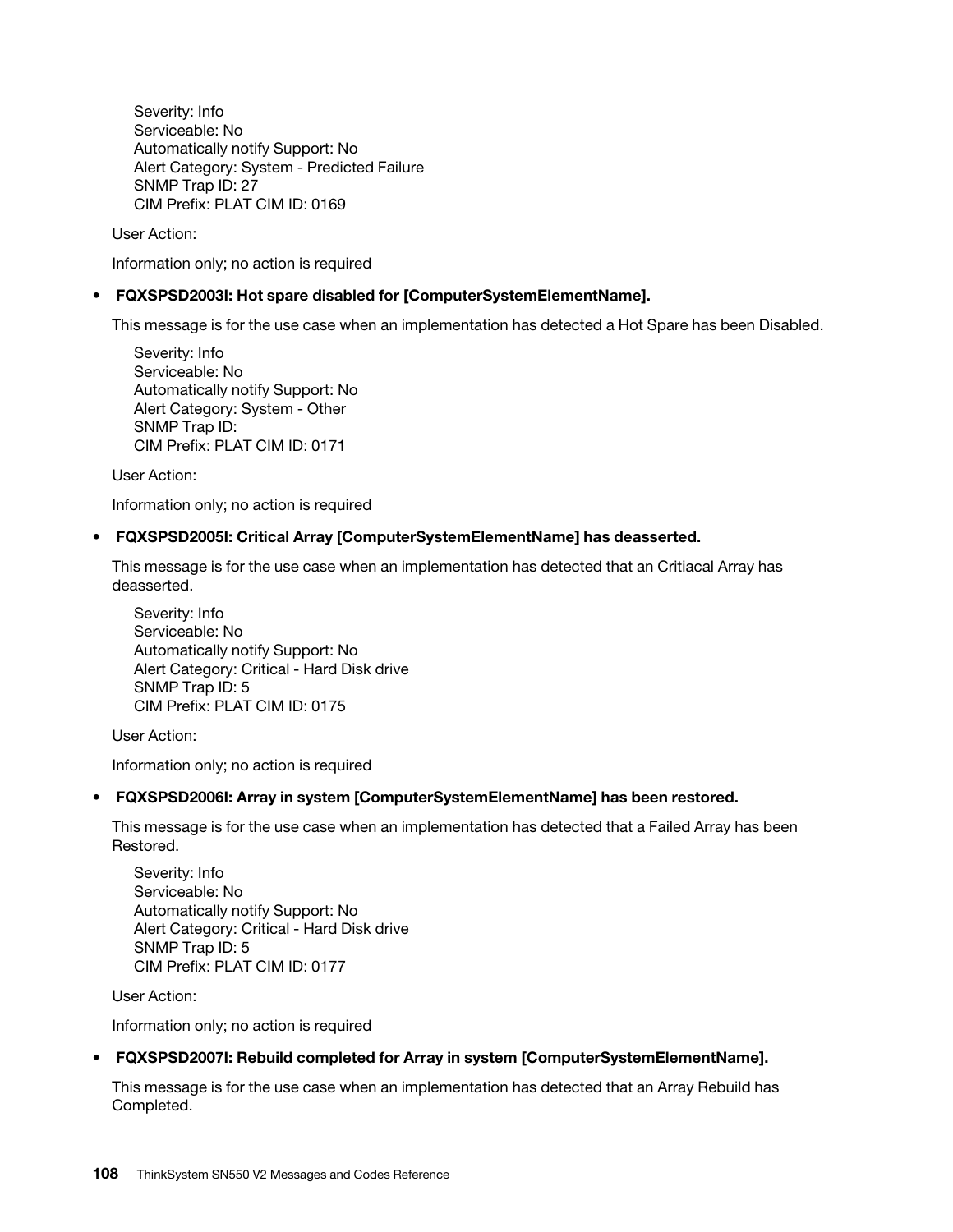Severity: Info Serviceable: No Automatically notify Support: No Alert Category: System - Other SNMP Trap ID: CIM Prefix: PLAT CIM ID: 0179

User Action:

Information only; no action is required

## • FQXSPSD2008I: Drive [arg1] in the enclosure/chassis(MTM-SN: [arg2]) has been enabled.

This message is for the use case when an implementation has detected a Drive was Enabled.

Severity: Info Serviceable: No Automatically notify Support: No Alert Category: Critical - Hard Disk drive SNMP Trap ID: 5 CIM Prefix: PLAT CIM ID: 0167

User Action:

Information only; no action is required

## • FQXSPSD2010I: Drive [arg1] in the enclosure/chassis(MTM-SN: [arg2]) has been removed.

This message is for the use case when an implementation has detected a Drive has been Removed.

Severity: Info Serviceable: No Automatically notify Support: No Alert Category: System - Other SNMP Trap ID: 22 CIM Prefix: PLAT CIM ID: 0163

User Action:

Complete the following steps until the problem is solved:

- 1. If drive was intentionally removed, make sure that there is a filler in the drive bay.
- 2. Make sure that the drive is correctly seated.
- 3. If drive is correctly seated, replace the drive.

## • FQXSPSD2011I: Failure no longer Predicted on drive [arg1] in the enclosure/chassis (MTM-S/N: [arg2]).

This message is for the use case when an implementation has detected an Array Failure is no longer Predicted.

Severity: Info Serviceable: No Automatically notify Support: No Alert Category: System - Predicted Failure SNMP Trap ID: 27 CIM Prefix: PLAT CIM ID: 0169

User Action:

Information only; no action is required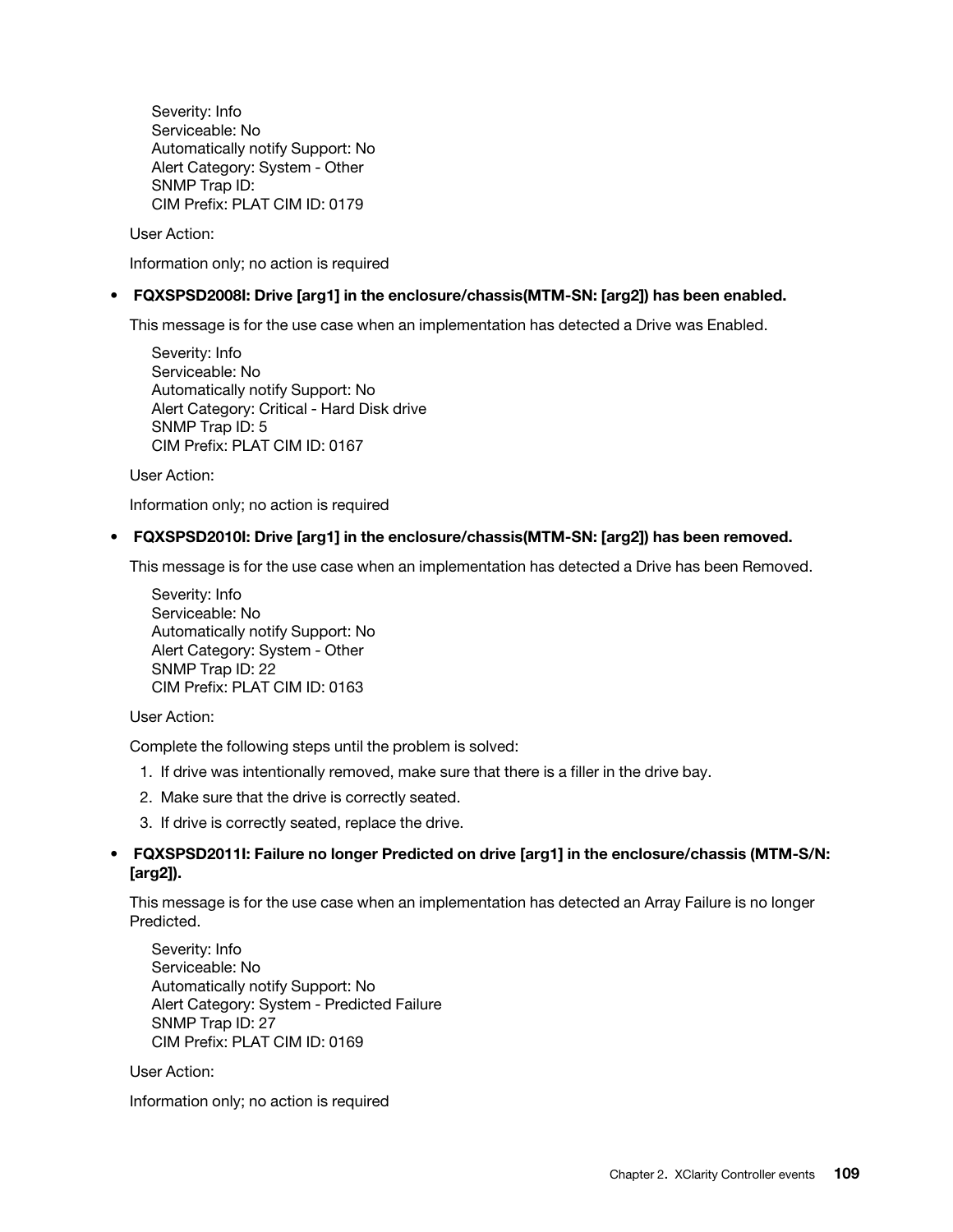## • FQXSPSD2012I: Hot Spare disabled for drive [arg1] in the enclosure/chassis (MTM-SN: [arg2]).

This message is for the use case when an implementation has detected a Hot Spare has been Disabled.

Severity: Info Serviceable: No Automatically notify Support: No Alert Category: System - Other SNMP Trap ID: CIM Prefix: PLAT CIM ID: 0171

User Action:

Information only; no action is required

## • FQXSPSD2013I: Array critical deasserted on drive [arg1] in the enclosure/chassis (MTM-S/N: [arg2]).

This message is for the use case when an implementation has detected that an Critiacal Array has deasserted.

Severity: Info Serviceable: No Automatically notify Support: No Alert Category: Critical - Hard Disk drive SNMP Trap ID: 5 CIM Prefix: PLAT CIM ID: 0175

User Action:

Information only; no action is required

## • FQXSPSD2014I: Array restored on drive [arg1] in the enclosure/chassis (MTM-S/N: [arg2]).

This message is for the use case when an implementation has detected that a Failed Array has been Restored.

Severity: Info Serviceable: No Automatically notify Support: No Alert Category: Critical - Hard Disk drive SNMP Trap ID: 5 CIM Prefix: PLAT CIM ID: 0177

User Action:

Information only; no action is required

## • FQXSPSD2015I: Array rebuild completed on drive [arg1] in the enclosure/chassis (MTM-S/N: [arg2]).

This message is for the use case when an implementation has detected that an Array Rebuild has Completed.

Severity: Info Serviceable: No Automatically notify Support: No Alert Category: System - Other SNMP Trap ID: CIM Prefix: PLAT CIM ID: 0179

User Action: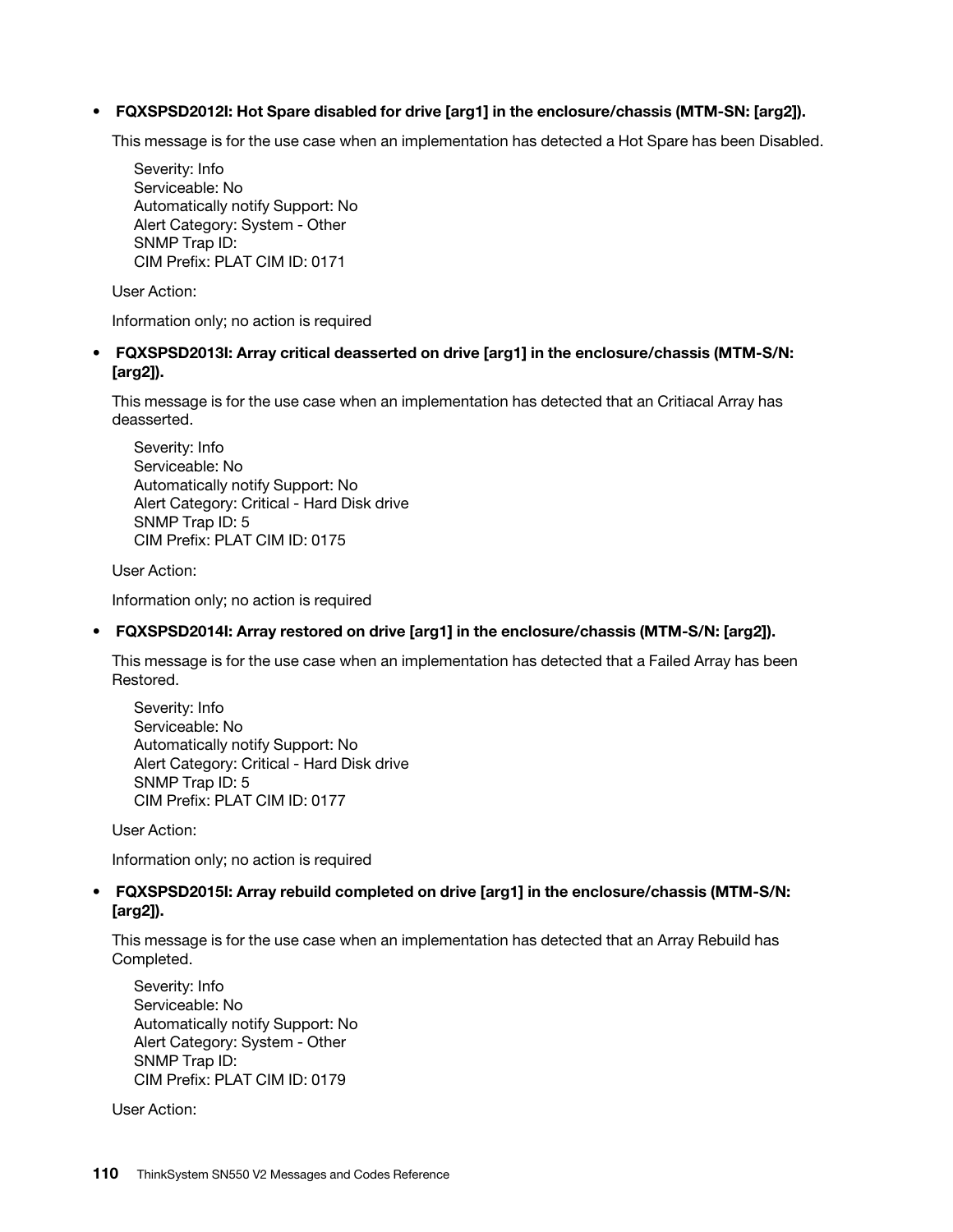Information only; no action is required

## • FQXSPSE4000I: Certificate Authority [arg1] has detected a [arg2] Certificate Error.

This message is for the use case when there is an error with an SSL Server, SSL Client, or SSL Trusted CA Certificate.

Severity: Error Serviceable: No Automatically notify Support: No Alert Category: System - other SNMP Trap ID: 22 CIM Prefix: IMM CIM ID: 0002

User Action:

Complete the following steps until the problem is solved:

- 1. Make sure that the certificate that you are importing is correct and properly generated.
- 2. If problem persists, collect Service Data log.
- 3. Contact Lenovo Support.

## • FQXSPSE4001I: Remote Login Successful. Login ID: [arg1] using [arg2] from [arg3] at IP address [arg4].

This message is for the use case where a user successfully logs in to a Management Controller.

Severity: Info Serviceable: No Automatically notify Support: No Alert Category: System - Remote Login SNMP Trap ID: 30 CIM Prefix: IMM CIM ID: 0014

User Action:

Information only; no action is required.

• FQXSPSE4002I: Security: Userid: [arg1] using [arg2] had [arg3] login failures from WEB client at IP address [arg4].

This message is for the use case where a user has failed to log in to a Management Controller from a web browser.

Severity: Info Serviceable: No Automatically notify Support: No Alert Category: System - Remote Login SNMP Trap ID: 30 CIM Prefix: IMM CIM ID: 0016

User Action:

Complete the following steps until the problem is solved:

- 1. Make sure that the correct login ID and password are being used.
- 2. Have the system administrator reset the login ID or password.

## • FQXSPSE4003I: Security: Login ID: [arg1] had [arg2] login failures from CLI at [arg3].

This message is for the use case where a user has failed to log in to a Management Controller from the Legacy CLI.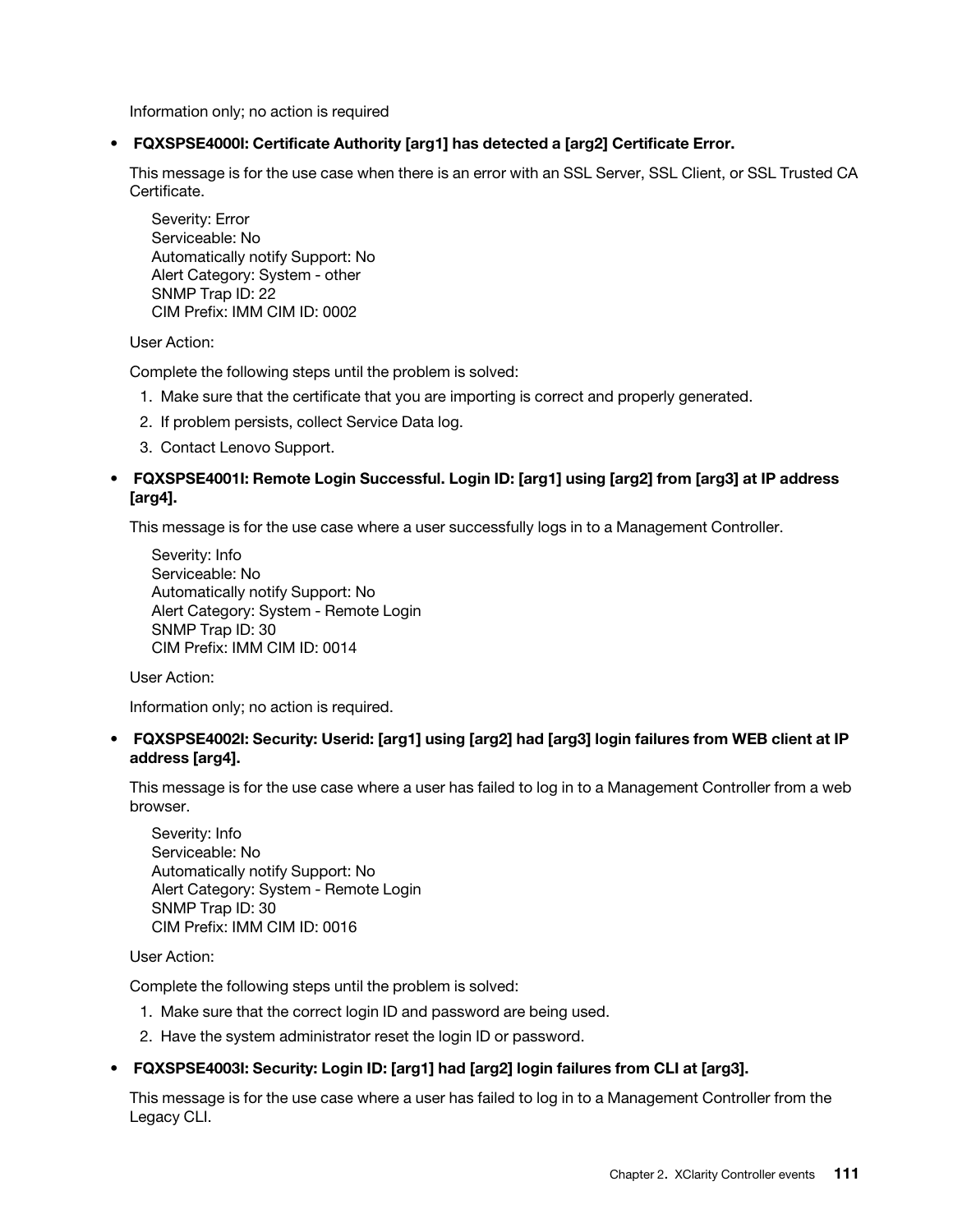Severity: Info Serviceable: No Automatically notify Support: No Alert Category: System - Remote Login SNMP Trap ID: 30 CIM Prefix: IMM CIM ID: 0017

User Action:

Complete the following steps until the problem is solved:

- 1. Make sure that the correct login ID and password are being used.
- 2. Have the system administrator reset the login ID or password.

## • FQXSPSE4004I: Remote access attempt failed. Invalid userid or password received. Userid is [arg1] from WEB browser at IP address [arg2].

This message is for the use case where a remote user has failed to establish a remote control session from a Web browser session.

Severity: Info Serviceable: No Automatically notify Support: No Alert Category: System - Remote Login SNMP Trap ID: 30 CIM Prefix: IMM CIM ID: 0018

User Action:

Make sure that the correct login ID and password are being used.

## • FQXSPSE4005I: Remote access attempt failed. Invalid userid or password received. Userid is [arg1] from TELNET client at IP address [arg2].

This message is for the use case where a user has failed to log in to a Management Controller from a telnet session.

Severity: Info Serviceable: No Automatically notify Support: No Alert Category: System - Remote Login SNMP Trap ID: 30 CIM Prefix: IMM CIM ID: 0019

User Action:

Make sure that the correct login ID and password are being used.

## • FQXSPSE4006I: SSL data in the Management Controller [arg1] configuration data is invalid. Clearing configuration data region and disabling SSL.

This message is for the use case where a Management Controller has detected invalid SSL data in the configuration data and is clearing the configuration data region and disabling the SSL.

Severity: Error Serviceable: No Automatically notify Support: No Alert Category: System - other SNMP Trap ID: 22 CIM Prefix: IMM CIM ID: 0034

User Action: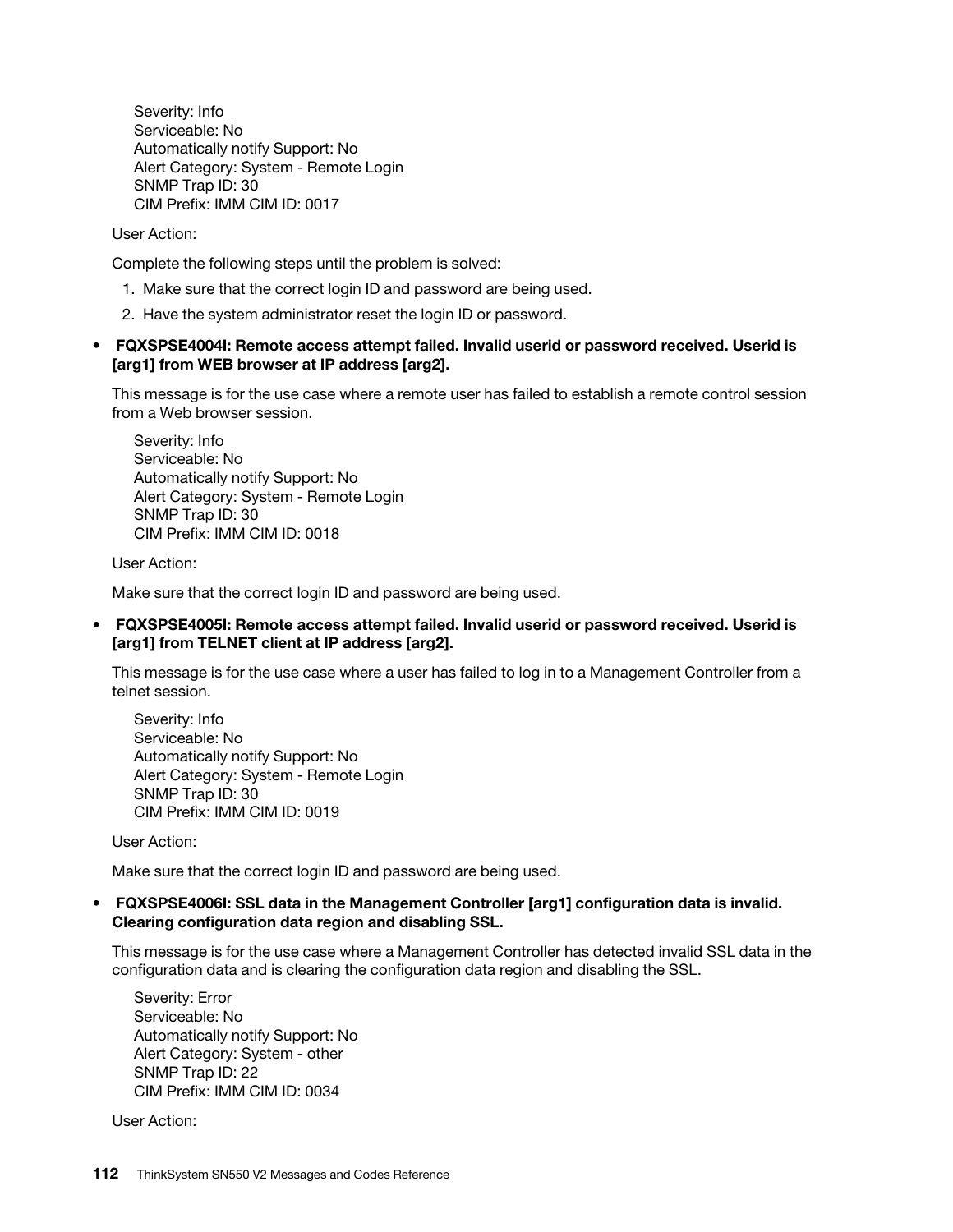Complete the following steps until the problem is solved:

- 1. Make sure that the certificate that you are importing is correct and properly generated / certificate CSR is correct
- 2. If problem persists, collect Service Data log.
- 3. Contact Lenovo Support.
- FQXSPSE4007I: Security: Userid: [arg1] using [arg2] had [arg3] login failures from an SSH client at IP address [arg4].

This message is for the use case where a user has failed to log in to a Management Controller from SSH.

Severity: Info Serviceable: No Automatically notify Support: No Alert Category: System - Remote Login SNMP Trap ID: 30 CIM Prefix: IMM CIM ID: 0041

User Action:

Complete the following steps until the problem is solved:

- 1. Make sure that the correct login ID and password are being used.
- 2. Have the system administrator reset the login ID or password.
- FQXSPSE4008I: SNMPv1 [arg1] set by user [arg2]: Name=[arg3], AccessType=[arg4], Address= [arg5], .

A user changed the SNMP community string

Severity: Info Serviceable: No Automatically notify Support: No Alert Category: none SNMP Trap ID: CIM Prefix: IMM CIM ID: 0075

User Action:

Information only; no action is required.

• FQXSPSE4009I: LDAP Server configuration set by user [arg1]: SelectionMethod=[arg2], DomainName=[arg3], Server1=[arg4], Server2=[arg5], Server3=[arg6], Server4=[arg7].

A user changed the LDAP server configuration

Severity: Info Serviceable: No Automatically notify Support: No Alert Category: none SNMP Trap ID: CIM Prefix: IMM CIM ID: 0076

User Action:

Information only; no action is required.

• FQXSPSE4010I: LDAP set by user [arg1]: RootDN=[arg2], UIDSearchAttribute=[arg3], BindingMethod=[arg4], EnhancedRBS=[arg5], TargetName=[arg6], GroupFilter=[arg7], GroupAttribute=[arg8], LoginAttribute=[arg9].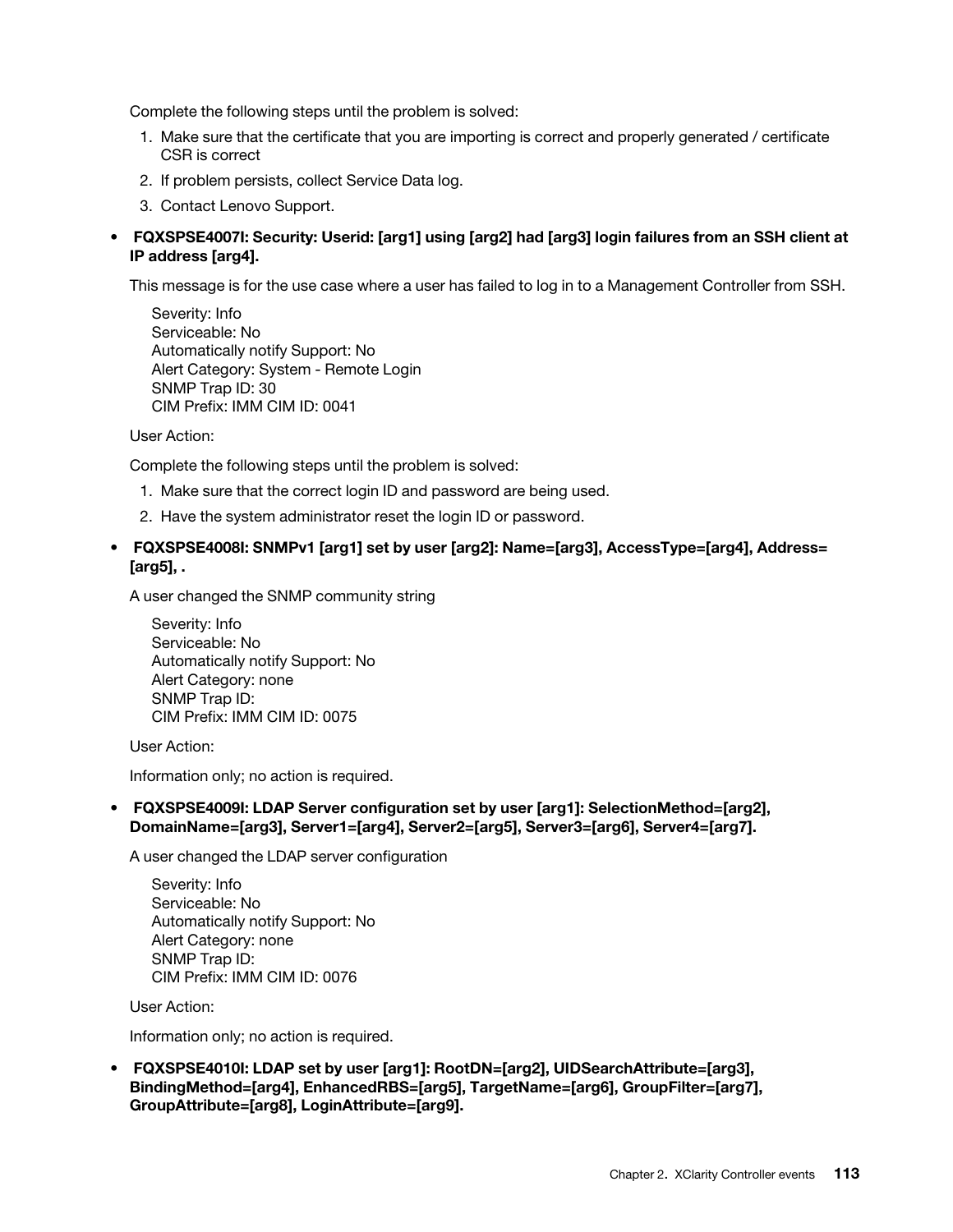A user configured an LDAP Miscellaneous setting

Severity: Info Serviceable: No Automatically notify Support: No Alert Category: none SNMP Trap ID: CIM Prefix: IMM CIM ID: 0077

User Action:

Information only; no action is required.

## • FQXSPSE4011I: Secure Web services (HTTPS) [arg1] by user [arg2].

A user enables or disables Secure web services

Severity: Info Serviceable: No Automatically notify Support: No Alert Category: none SNMP Trap ID: CIM Prefix: IMM CIM ID: 0091

User Action:

Information only; no action is required.

## • FQXSPSE4012I: Secure CIM/XML(HTTPS) [arg1] by user [arg2].

A user enables or disables Secure CIM/XML services

Severity: Info Serviceable: No Automatically notify Support: No Alert Category: none SNMP Trap ID: CIM Prefix: IMM CIM ID: 0092

User Action:

Information only; no action is required.

## • FQXSPSE4013I: Secure LDAP [arg1] by user [arg2].

A user enables or disables Secure LDAP services

Severity: Info Serviceable: No Automatically notify Support: No Alert Category: none SNMP Trap ID: CIM Prefix: IMM CIM ID: 0093

User Action:

Information only; no action is required.

## • FQXSPSE4014I: SSH [arg1] by user [arg2].

A user enables or disables SSH services

Severity: Info Serviceable: No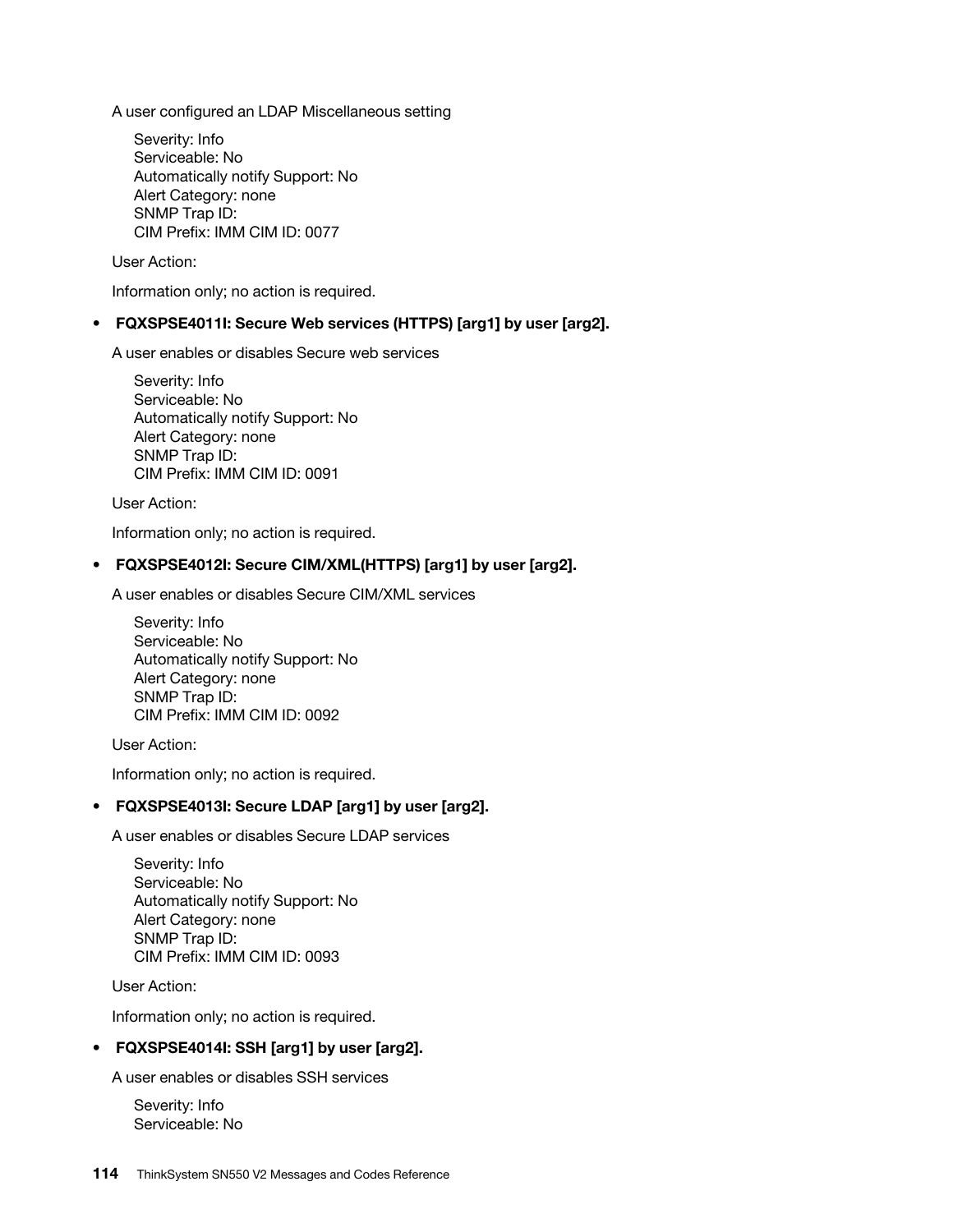Automatically notify Support: No Alert Category: none SNMP Trap ID: CIM Prefix: IMM CIM ID: 0094

User Action:

Information only; no action is required.

• FQXSPSE4015I: Global Login General Settings set by user [arg1]: AuthenticationMethod=[arg2], LockoutPeriod=[arg3], SessionTimeout=[arg4].

A user changes the Global Login General Settings

Severity: Info Serviceable: No Automatically notify Support: No Alert Category: none SNMP Trap ID: CIM Prefix: IMM CIM ID: 0098

User Action:

Information only; no action is required.

• FQXSPSE4016I: Global Login Account Security set by user [arg1]: PasswordRequired=[arg2], PasswordExpirationPeriod=[arg3], MinimumPasswordReuseCycle=[arg4], MinimumPasswordLength=[arg5], MinimumPasswordChangeInterval=[arg6], MaxmumLoginFailures=[arg7], LockoutAfterMaxFailures=[arg8].

A user changes the Global Login Account Security Settings to Legacy

Severity: Info Serviceable: No Automatically notify Support: No Alert Category: none SNMP Trap ID: CIM Prefix: IMM CIM ID: 0099

User Action:

Information only; no action is required.

## • FQXSPSE4017I: User [arg1] created.

A user account was created

Severity: Info Serviceable: No Automatically notify Support: No Alert Category: none SNMP Trap ID: CIM Prefix: IMM CIM ID: 0100

User Action:

Information only; no action is required.

## • FQXSPSE4018I: User [arg1] removed.

A user account was deleted

Severity: Info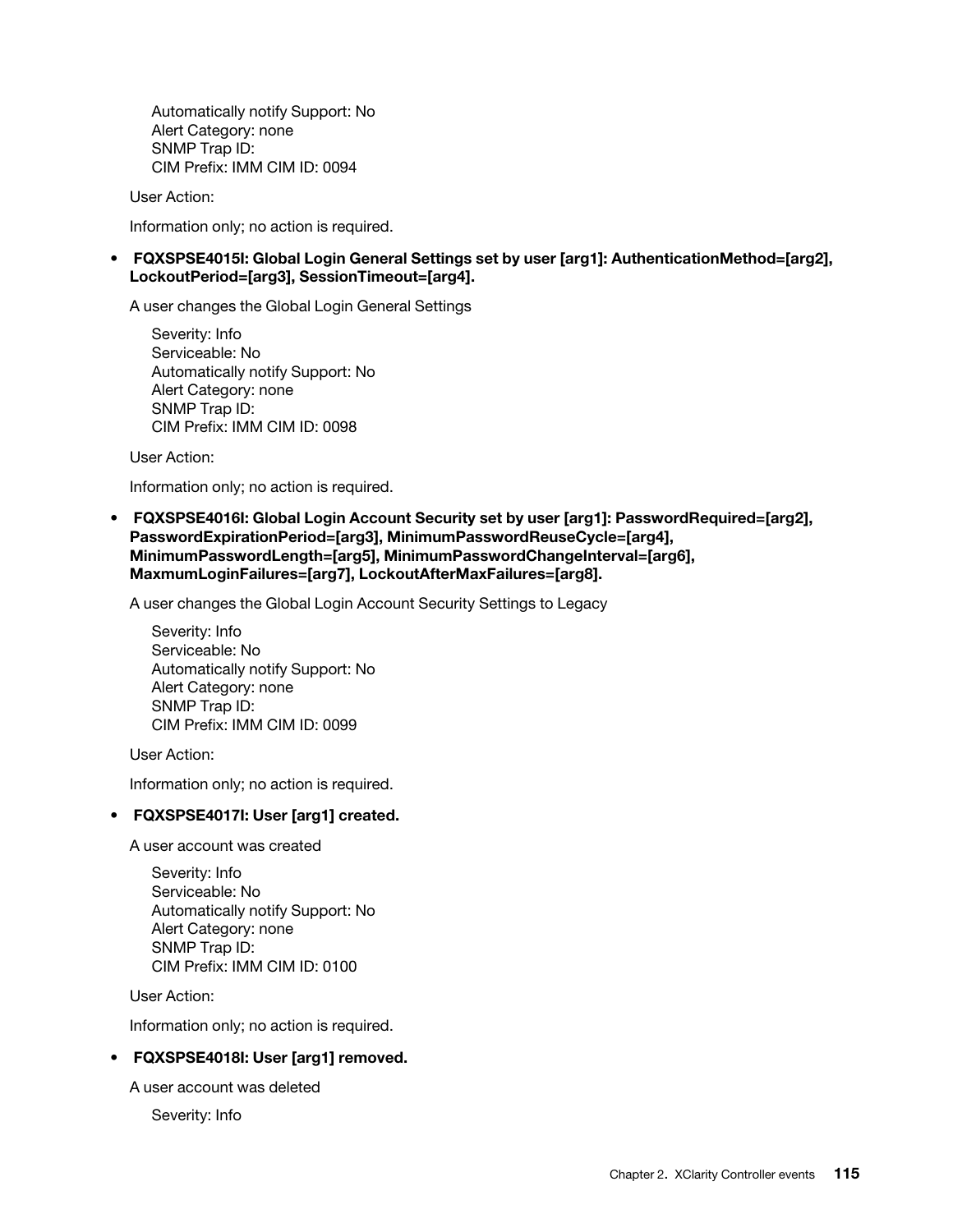Serviceable: No Automatically notify Support: No Alert Category: none SNMP Trap ID: CIM Prefix: IMM CIM ID: 0101

User Action:

Information only; no action is required.

## • FQXSPSE4019I: User [arg1] password modified.

A user account was changed

Severity: Info Serviceable: No Automatically notify Support: No Alert Category: none SNMP Trap ID: CIM Prefix: IMM CIM ID: 0102

User Action:

Information only; no action is required.

## • FQXSPSE4020I: User [arg1] role set to [arg2].

A user account role assigned

Severity: Info Serviceable: No Automatically notify Support: No Alert Category: none SNMP Trap ID: CIM Prefix: IMM CIM ID: 0103

User Action:

Information only; no action is required.

## • FQXSPSE4021I: User [arg1] custom privileges set: [arg2][arg3][arg4][arg5][arg6][arg7][arg8].

User account priveleges assigned

Severity: Info Serviceable: No Automatically notify Support: No Alert Category: none SNMP Trap ID: CIM Prefix: IMM CIM ID: 0104

User Action:

Information only; no action is required.

• FQXSPSE4022I: User [arg1] for SNMPv3 set: AuthenticationProtocol=[arg2], PrivacyProtocol= [arg3], AccessType=[arg4], HostforTraps=[arg5].

User account SNMPv3 settings changed

Severity: Info Serviceable: No Automatically notify Support: No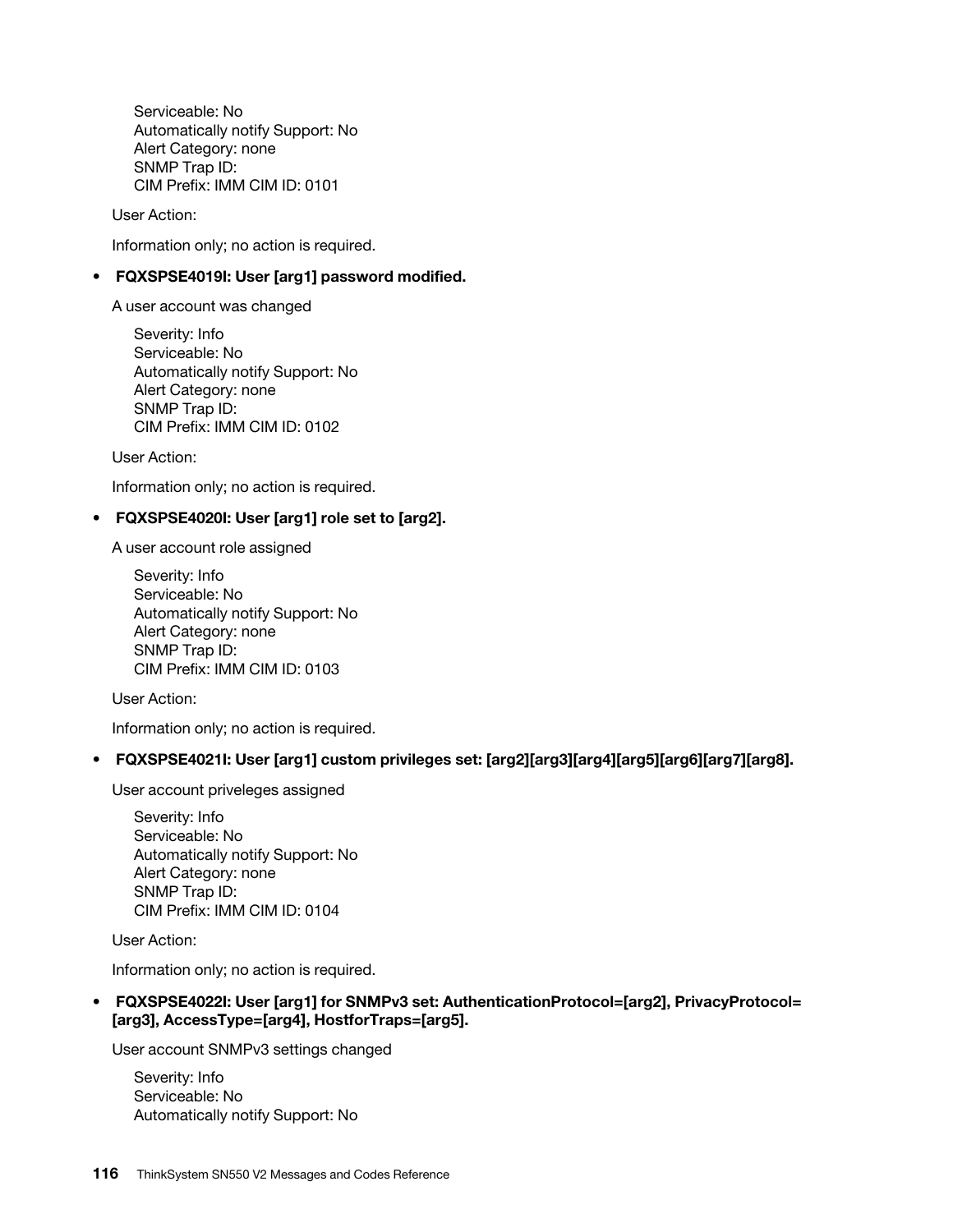Alert Category: none SNMP Trap ID: CIM Prefix: IMM CIM ID: 0105

User Action:

Information only; no action is required.

## • FQXSPSE4023I: SSH Client key added for user [arg1].

User locally defined an SSH Client key

Severity: Info Serviceable: No Automatically notify Support: No Alert Category: none SNMP Trap ID: CIM Prefix: IMM CIM ID: 0106

User Action:

Information only; no action is required.

## • FQXSPSE4024I: SSH Client key imported for user [arg1] from [arg2].

User imported an SSH Client key

Severity: Info Serviceable: No Automatically notify Support: No Alert Category: none SNMP Trap ID: CIM Prefix: IMM CIM ID: 0107

User Action:

Information only; no action is required.

## • FQXSPSE4025I: SSH Client key removed from user [arg1].

User removed an SSH Client key

Severity: Info Serviceable: No Automatically notify Support: No Alert Category: none SNMP Trap ID: CIM Prefix: IMM CIM ID: 0108

User Action:

Information only; no action is required.

## • FQXSPSE4026I: Security: Userid: [arg1] had [arg2] login failures from a CIM client at IP address [arg3].

This message is for the use case where a user has failed to log in to a Management Controller from CIM.

Severity: Info Serviceable: No Automatically notify Support: No Alert Category: System - Remote Login SNMP Trap ID: 30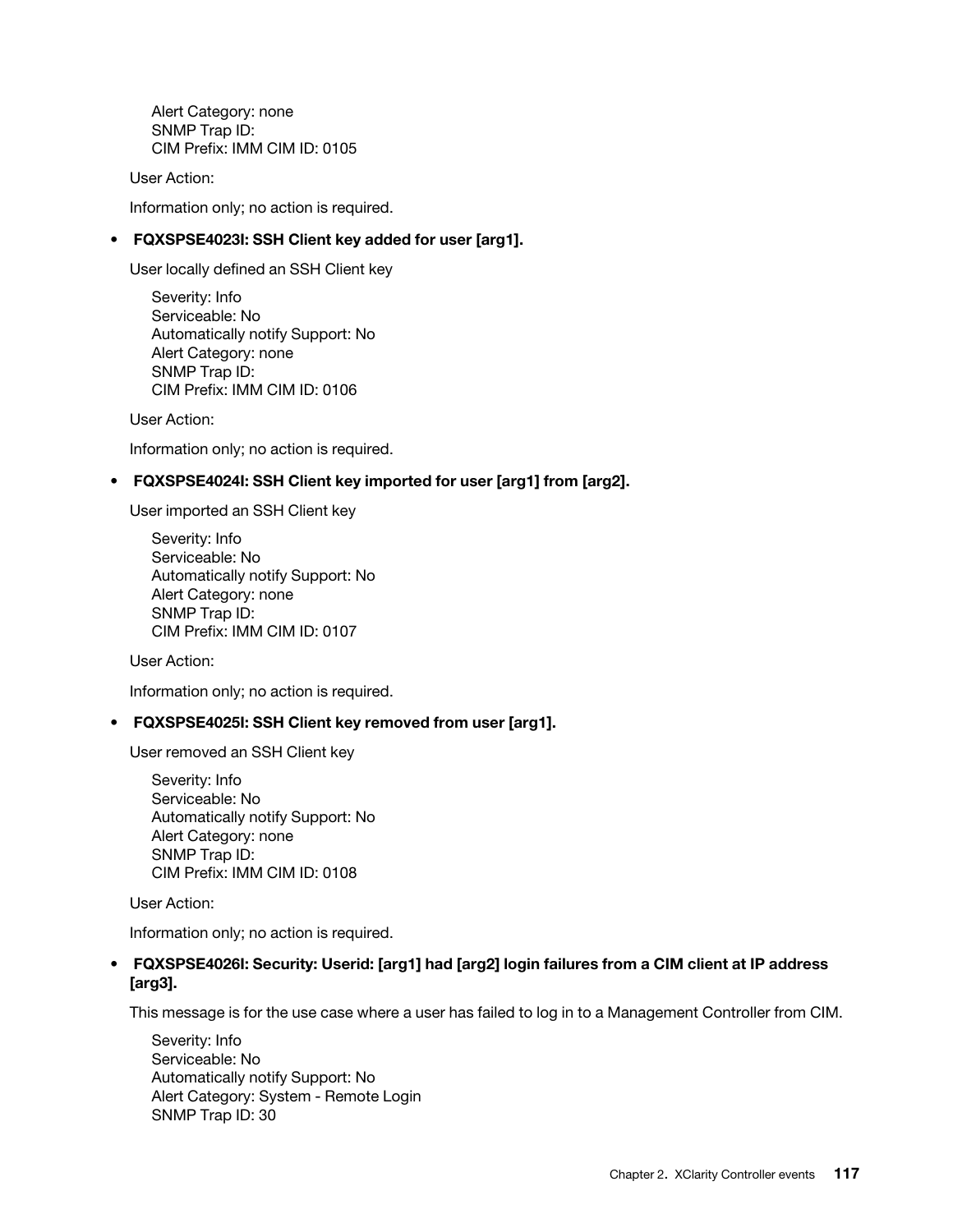CIM Prefix: IMM CIM ID: 0140

User Action:

Information only; no action is required.

• FQXSPSE4027I: Remote access attempt failed. Invalid userid or password received. Userid is [arg1] from a CIM client at IP address [arg2].

This message is for the use case where a remote user has failed to establish a remote control session from CIM.

Severity: Info Serviceable: No Automatically notify Support: No Alert Category: System - Remote Login SNMP Trap ID: 30 CIM Prefix: IMM CIM ID: 0141

User Action:

Information only; no action is required.

• FQXSPSE4028I: Security: Userid: [arg1] had [arg2] login failures from IPMI client at IP address [arg3].

This message is for the use case where a user has failed to log in to a Management Controller from IPMI.

Severity: Info Serviceable: No Automatically notify Support: No Alert Category: System - Remote Login SNMP Trap ID: 30 CIM Prefix: IMM CIM ID: 0153

User Action:

Information only; no action is required.

• FQXSPSE4029I: Security: Userid: [arg1] had [arg2] login failures from SNMP client at IP address [arg3].

This message is for the use case where a user has failed to access a Management Controller from SNMP.

Severity: Info Serviceable: No Automatically notify Support: No Alert Category: System - Remote Login SNMP Trap ID: 30 CIM Prefix: IMM CIM ID: 0154

User Action:

Information only; no action is required.

## • FQXSPSE4030I: Security: Userid: [arg1] had [arg2] login failures from IPMI serial client.

This message is for the use case where a user has failed to log in to a Management Controller from IPMI serial client

Severity: Info Serviceable: No Automatically notify Support: No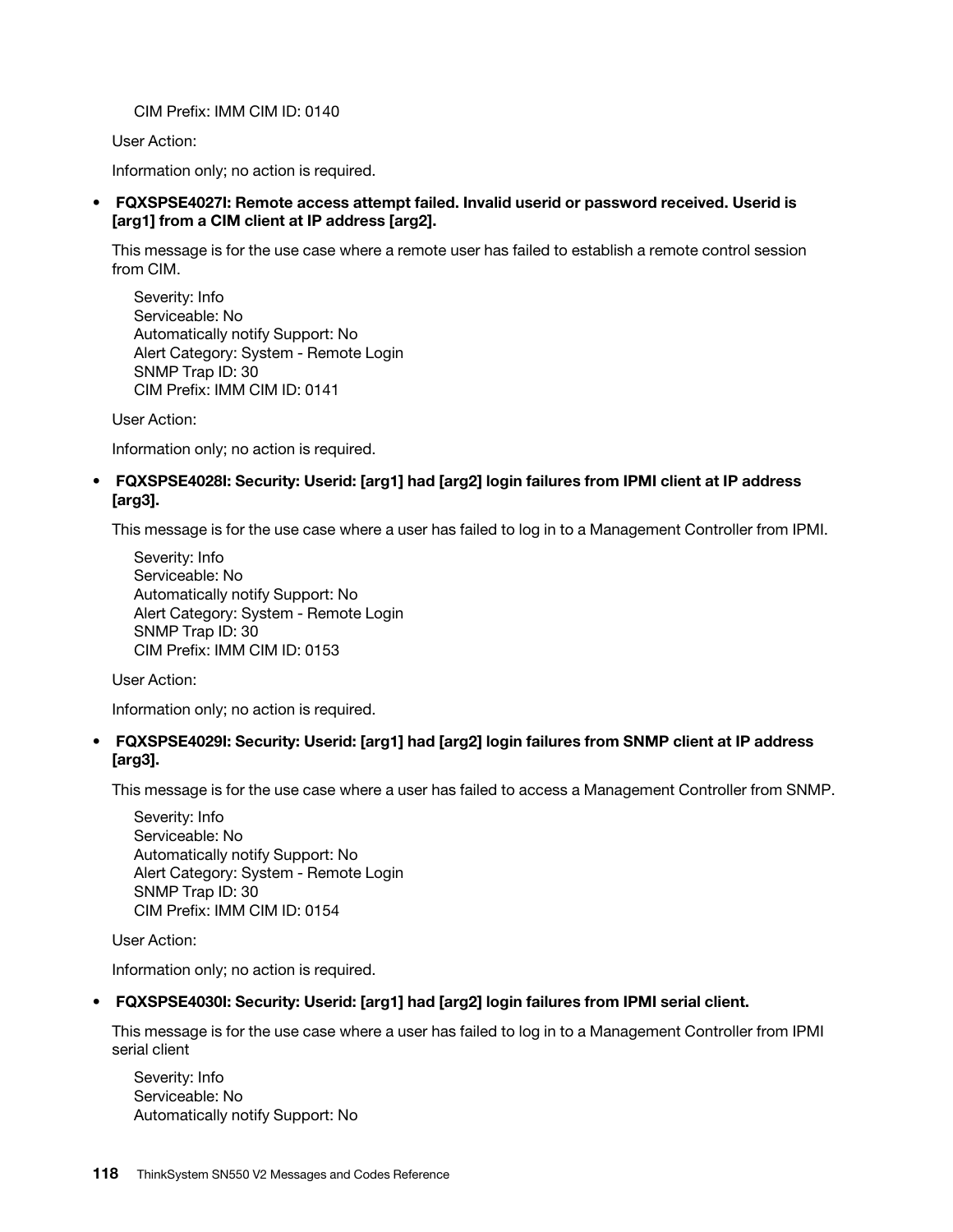Alert Category: System - Remote Login SNMP Trap ID: 30 CIM Prefix: IMM CIM ID: 0155

User Action:

Information only; no action is required.

## • FQXSPSE4031I: Remote Login Successful. Login ID: [arg1] from [arg2] serial interface.

This message is for the use case where a user successfully logs in to a Management Controller.

Severity: Info Serviceable: No Automatically notify Support: No Alert Category: System - Remote Login SNMP Trap ID: 30 CIM Prefix: IMM CIM ID: 0156

User Action:

Information only; no action is required.

## • FQXSPSE4032I: Login ID: [arg1] from [arg2] at IP address [arg3] has logged off.

This message is for the use case where a user has logged off of a Management Controller.

Severity: Info Serviceable: No Automatically notify Support: No Alert Category: System - Remote Login SNMP Trap ID: 30 CIM Prefix: IMM CIM ID: 0157

User Action:

Information only; no action is required.

## • FQXSPSE4033I: Login ID: [arg1] from [arg2] at IP address [arg3] has been logged off.

This message is for the use case where a user has been logged off of a Management Controller.

Severity: Info Serviceable: No Automatically notify Support: No Alert Category: System - Remote Login SNMP Trap ID: 30 CIM Prefix: IMM CIM ID: 0158

User Action:

Information only; no action is required.

## • FQXSPSE4034I: User [arg1] has removed a certificate.

User removed certificate

Severity: Info Serviceable: No Automatically notify Support: No Alert Category: System - Other SNMP Trap ID: 22 CIM Prefix: IMM CIM ID: 0164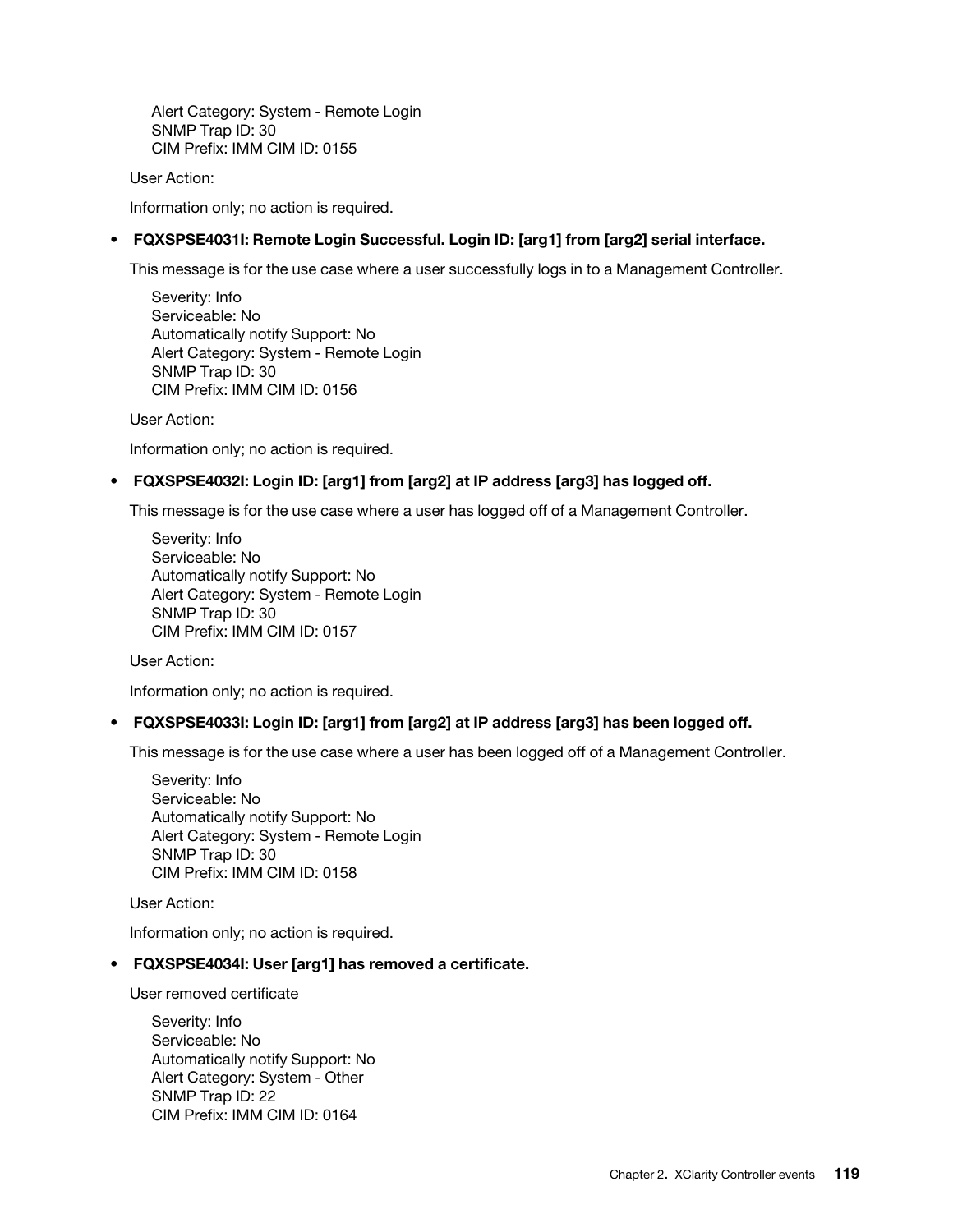User Action:

Information only; no action is required.

## • FQXSPSE4035I: A certificate has been revoked .

A certificate has been revoked

Severity: Info Serviceable: No Automatically notify Support: No Alert Category: System - Other SNMP Trap ID: 22 CIM Prefix: IMM CIM ID: 0165

User Action:

Information only; no action is required.

## • FQXSPSE4036I: The [arg1] certificate is expired and has been removed.

Expired certificate has been removed

Severity: Info Serviceable: No Automatically notify Support: No Alert Category: System - Other SNMP Trap ID: 22 CIM Prefix: IMM CIM ID: 0190

User Action:

Information only; no action is required.

## • FQXSPSE4037I: Crypto mode modified from [arg1] to [arg2] by user [arg3].

Crypto mode modified

Severity: Info Serviceable: No Automatically notify Support: No Alert Category: System - Other SNMP Trap ID: 22 CIM Prefix: IMM CIM ID: 0218

User Action:

Information only; no action is required.

## • FQXSPSE4038I: Minimum TLS level modified from [arg1] to [arg2] by user [arg3].

Minimum TLS level modified

Severity: Info Serviceable: No Automatically notify Support: No Alert Category: System - Other SNMP Trap ID: 22 CIM Prefix: IMM CIM ID: 0219

User Action:

Information only; no action is required.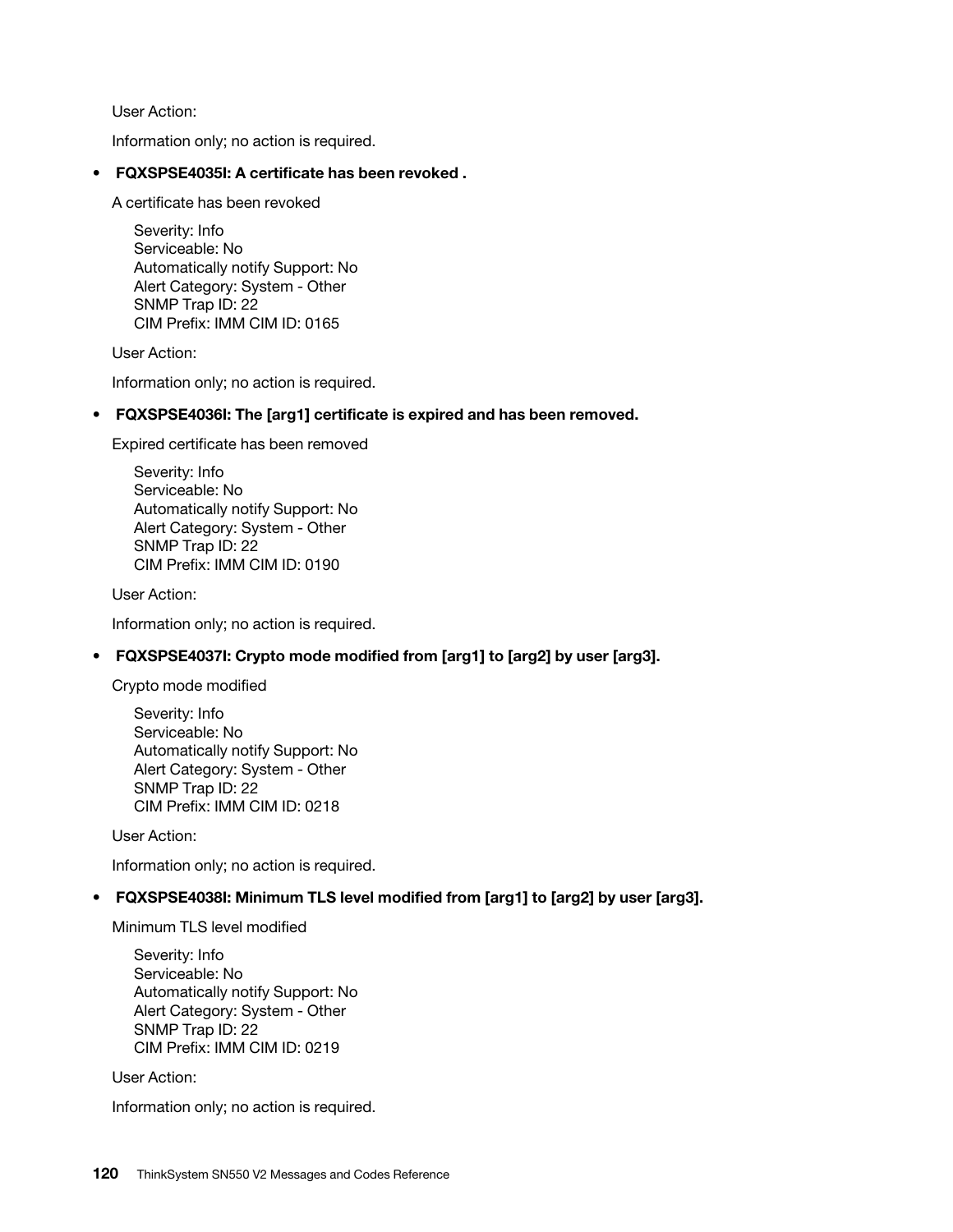• FQXSPSE4039I: Temporary user account [arg1] is created by inband tool.

Temporary user account create

Severity: Info Serviceable: No Automatically notify Support: No Alert Category: System - Other SNMP Trap ID: 22 CIM Prefix: IMM CIM ID: 0228

User Action:

Information only; no action is required.

## • FQXSPSE4040I: Temporary user account [arg1] expires.

Temporary user account expire

Severity: Info Serviceable: No Automatically notify Support: No Alert Category: System - Other SNMP Trap ID: 22 CIM Prefix: IMM CIM ID: 0229

User Action:

The user account you input has expired.

## • FQXSPSE4041I: Security: Userid: [arg1] had [arg2] login failures from a SFTP client at IP address [arg3].

This message is for the use case where a user has failed to log in to a Management Controller from SFTP.

Severity: Info Serviceable: No Automatically notify Support: No Alert Category: System - Remote Login SNMP Trap ID: 30 CIM Prefix: IMM CIM ID: 0230

User Action:

Information only; no action is required.

## • FQXSPSE4042I: The third-party password function [arg1].

This message is for the use case where a user successfully switch the third-party password function.

Severity: Info Serviceable: No Automatically notify Support: No Alert Category: System - Other SNMP Trap ID: 22 CIM Prefix: IMM CIM ID: 0238

User Action:

Information only; no action is required.

## • FQXSPSE4043I: Retrieving the third-party password [arg1].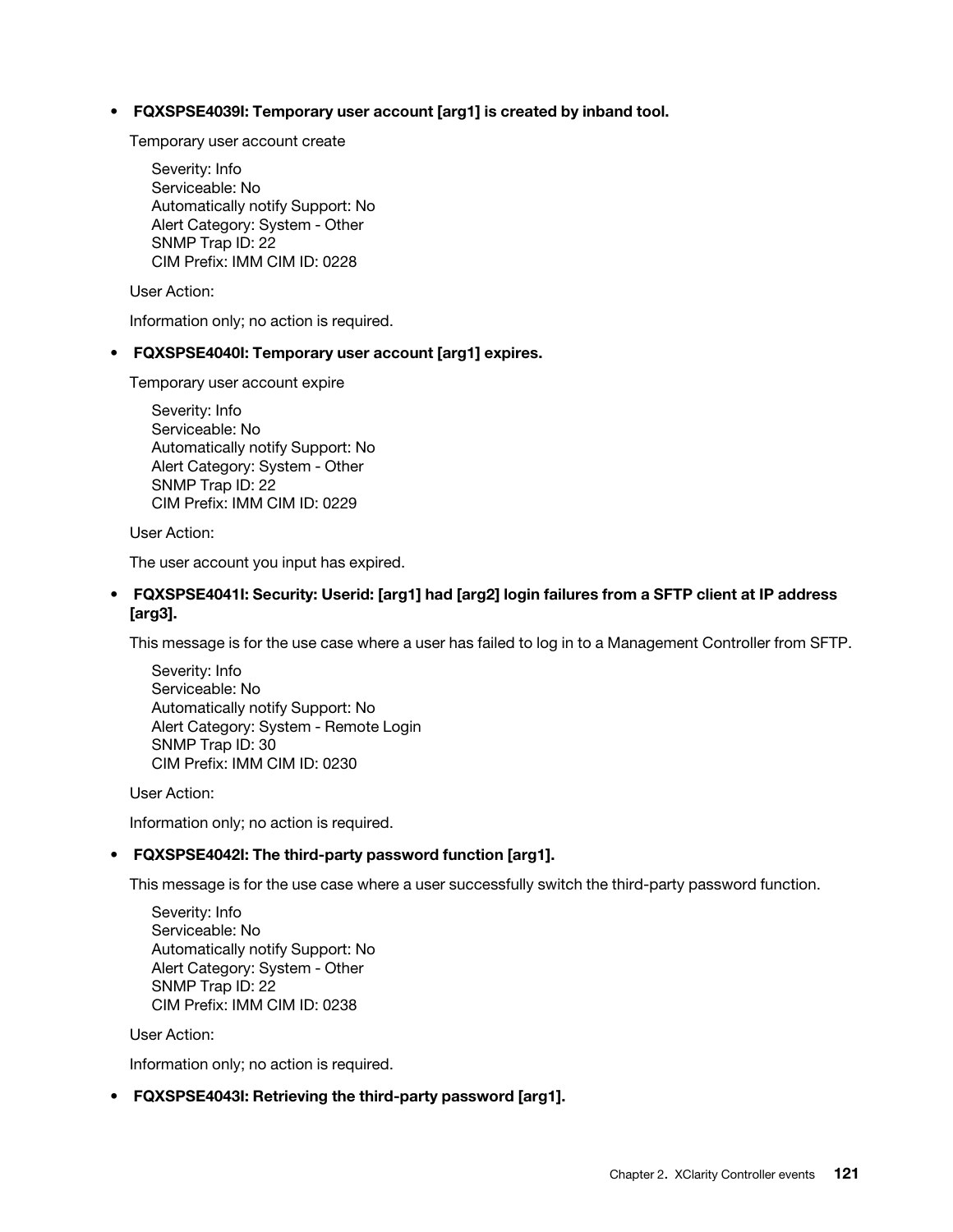This message is for the use case where a user successfully switch the retrieving the third-party password.

Severity: Info Serviceable: No Automatically notify Support: No Alert Category: System - Other SNMP Trap ID: 22 CIM Prefix: IMM CIM ID: 0239

User Action:

Information only; no action is required.

## • FQXSPSE4044I: User [arg1] third-party hashed password has been [arg2].

This message is for the use case where a user successfully manage the third-party hashed password.

Severity: Info Serviceable: No Automatically notify Support: No Alert Category: System - Other SNMP Trap ID: 22 CIM Prefix: IMM CIM ID: 0240

User Action:

Information only; no action is required.

## • FQXSPSE4045I: The Salt of user [arg1] third-party password has been [arg2].

This message is for the use case where a user successfully manage the third-party password salt.

Severity: Info Serviceable: No Automatically notify Support: No Alert Category: System - Other SNMP Trap ID: 22 CIM Prefix: IMM CIM ID: 0241

User Action:

Information only; no action is required.

## • FQXSPSE4046I: The third-party password of the user [arg1] has been retrieved.

This message is for the use case where a user successfully retrieving the third-party password.

Severity: Info Serviceable: No Automatically notify Support: No Alert Category: System - Other SNMP Trap ID: 22 CIM Prefix: IMM CIM ID: 0242

User Action:

Information only; no action is required.

• FQXSPSE4047I: Role [arg1] is [arg2] and assigned with custom privileges [arg3][arg4][arg5][arg6] [arg7][arg8][arg9][arg10][arg11] by user [arg12] .

Role create modify and assign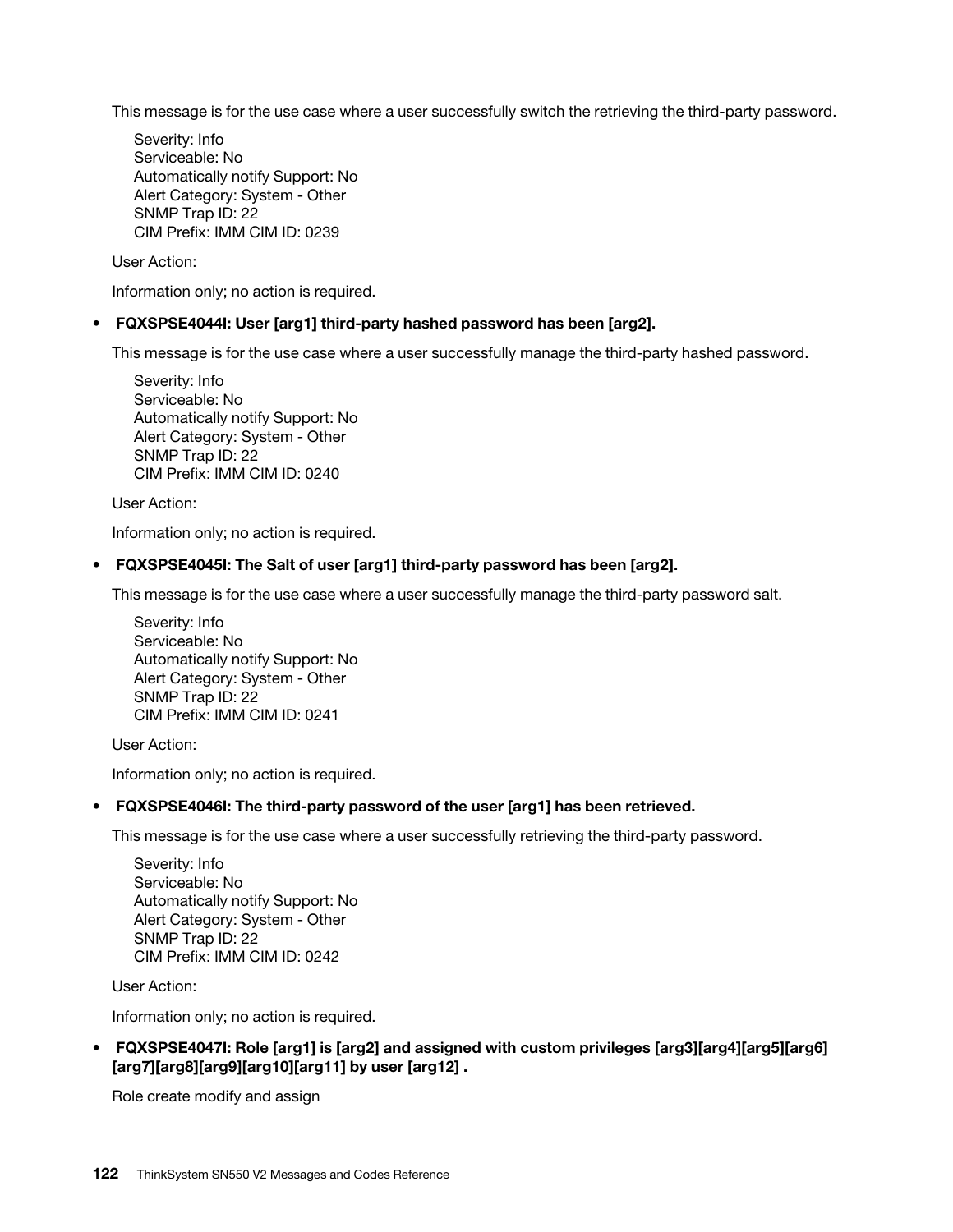Severity: Info Serviceable: No Automatically notify Support: No Alert Category: none SNMP Trap ID: 22 CIM Prefix: IMM CIM ID: 0246

User Action:

Information only; no action is required.

## • FQXSPSE4048I: Role [arg1] is removed by user [arg2].

Role is removed

Severity: Info Serviceable: No Automatically notify Support: No Alert Category: none SNMP Trap ID: 22 CIM Prefix: IMM CIM ID: 0247

User Action:

Information only; no action is required.

## • FQXSPSE4049I: Role [arg1] is assigned to user [arg2] by user [arg3].

Role is assgned

Severity: Info Serviceable: No Automatically notify Support: No Alert Category: none SNMP Trap ID: 22 CIM Prefix: IMM CIM ID: 0248

User Action:

Information only; no action is required.

## • FQXSPSE4050I: [arg1] sent IPMI command from [arg2], raw data: [arg3][arg4][arg5].

This message is for the use case where IPMI command to be sent.

Severity: Info Serviceable: No Automatically notify Support: No Alert Category: System - Other SNMP Trap ID: 22 CIM Prefix: IMM CIM ID: 0251

User Action:

Information only; no action is required.

• FQXSPSR2001I: Sensor [SensorElementName] has deasserted the transition to non-recoverable from a less severe state.

This message is for the use case when an implementation has detected that the Sensor transition to nonrecoverable from less severe has deasserted.

Severity: Info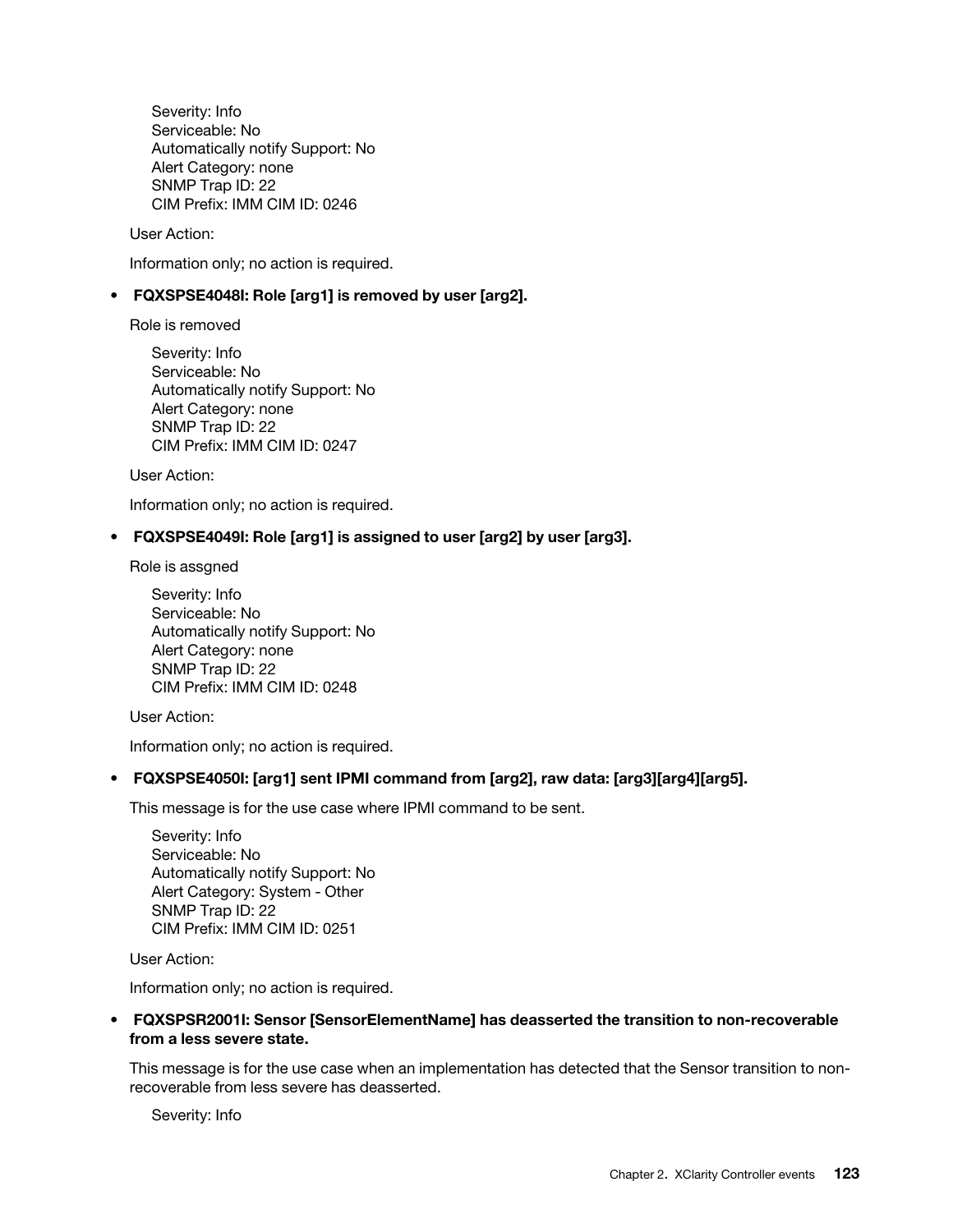Serviceable: No Automatically notify Support: No Alert Category: Critical - Hard Disk drive SNMP Trap ID: 5 CIM Prefix: PLAT CIM ID: 0525

User Action:

Information only; no action is required

## • FQXSPSS4000I: Management Controller Test Alert Generated by [arg1].

This message is for the use case where a user has generated a Test Alert.

Severity: Info Serviceable: No Automatically notify Support: No Alert Category: System - other SNMP Trap ID: 22 CIM Prefix: IMM CIM ID: 0040

User Action:

Information only; no action is required.

• FQXSPSS4001I: Server General Settings set by user [arg1]: Name=[arg2], Contact=[arg3], Location=[arg4], Room=[arg5], RackID=[arg6], Rack U-position=[arg7], Address=[arg8].

A user configured the Location setting

Severity: Info Serviceable: No Automatically notify Support: No Alert Category: none SNMP Trap ID: CIM Prefix: IMM CIM ID: 0080

User Action:

Information only; no action is required.

## • FQXSPSS4002I: License key for [arg1] added by user [arg2].

A user installs License Key

Severity: Info Serviceable: No Automatically notify Support: No Alert Category: none SNMP Trap ID: CIM Prefix: IMM CIM ID: 0096

User Action:

Information only; no action is required.

## • FQXSPSS4003I: License key for [arg1] removed by user [arg2].

A user removes a License Key

Severity: Info Serviceable: No Automatically notify Support: No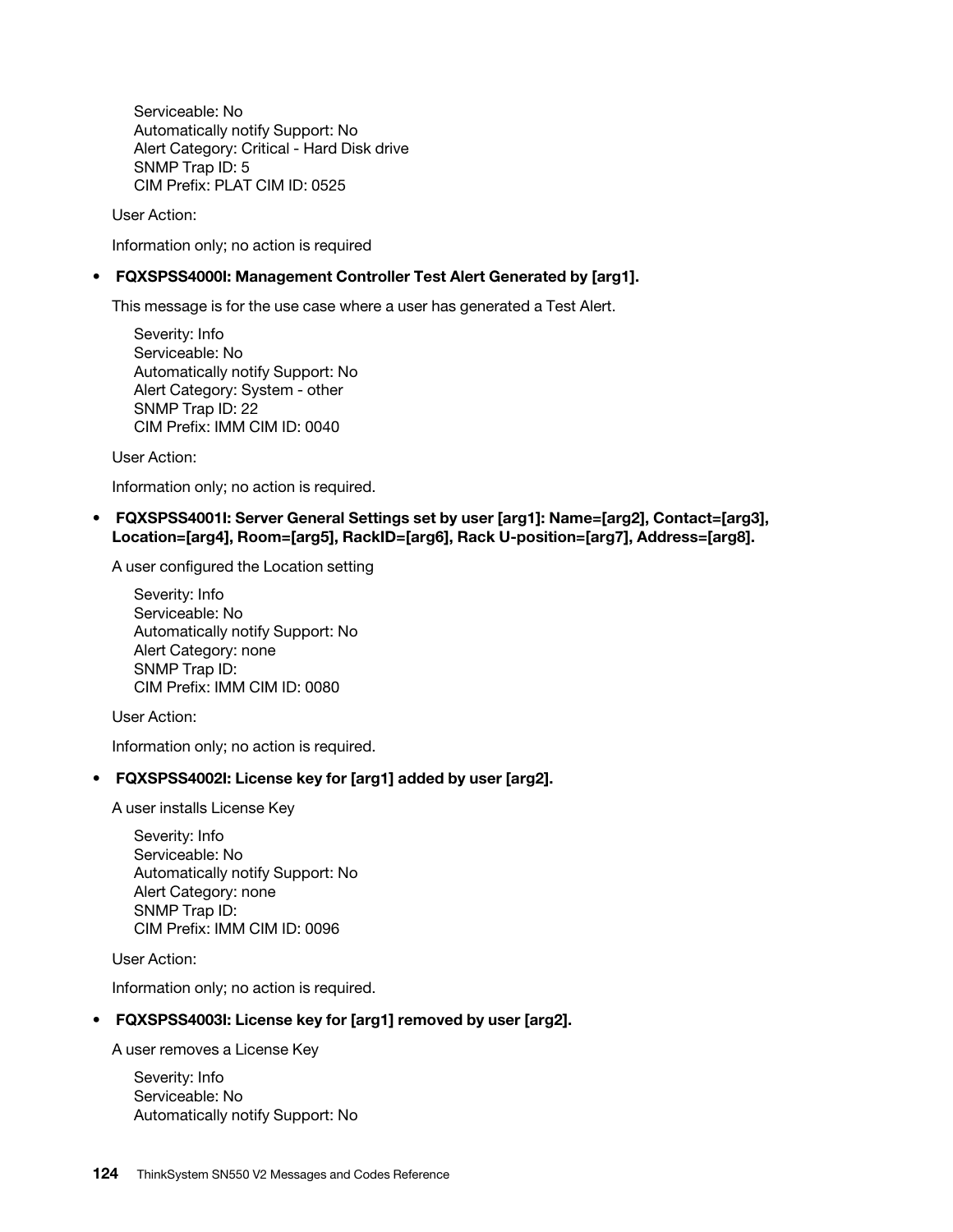Alert Category: none SNMP Trap ID: CIM Prefix: IMM CIM ID: 0097

User Action:

Information only; no action is required.

## • FQXSPSS4004I: Test Call Home Generated by user [arg1].

Test Call Home generated by user.

Severity: Info Serviceable: No Automatically notify Support: Yes Alert Category: none SNMP Trap ID: CIM Prefix: IMM CIM ID: 0134

User Action:

Information only; no action is required.

## • FQXSPSS4005I: Manual Call Home by user [arg1]: [arg2].

Manual Call Home by user.

Severity: Info Serviceable: No Automatically notify Support: Yes Alert Category: none SNMP Trap ID: CIM Prefix: IMM CIM ID: 0135

User Action:

Information only; no action is required.

## • FQXSPSS4006I: Call Home to [arg1] failed to complete: [arg2].

Call Home failed to complete.

Severity: Info Serviceable: No Automatically notify Support: No Alert Category: System - Other SNMP Trap ID: 22 CIM Prefix: IMM CIM ID: 0195

User Action:

Information only; no action is required.

## • FQXSPSS4007I: The BMC functionality tier is changed from [arg1] to [arg2].

Tier Change

Severity: Info Serviceable: No Automatically notify Support: No Alert Category: System - Other SNMP Trap ID: 22 CIM Prefix: IMM CIM ID: 0222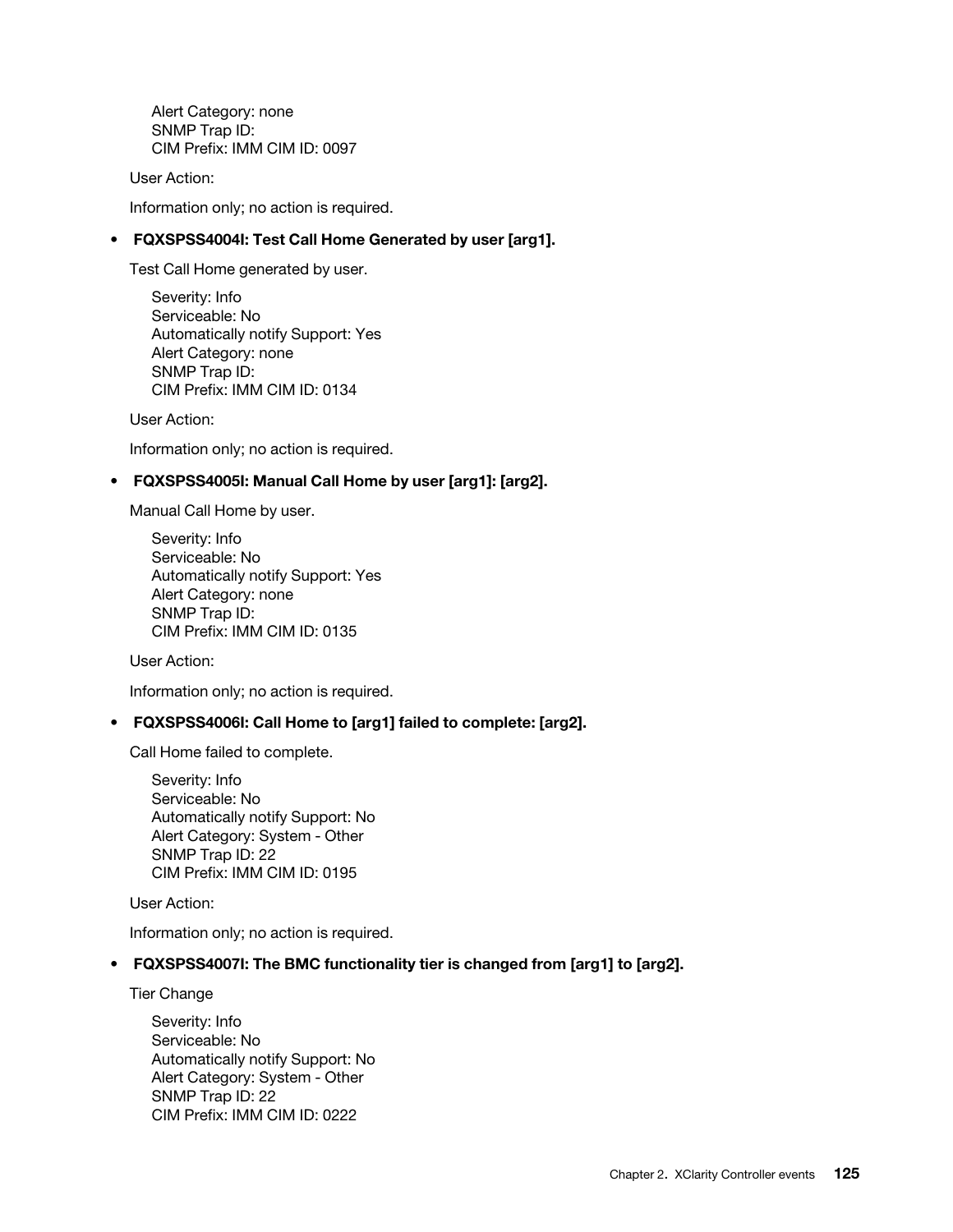User Action:

Information only; no action is required.

• FQXSPSS4008I: The [arg1] setting has been changed to [arg2] by user [arg3].

The setting has been changed by user

Severity: Info Serviceable: No Automatically notify Support: No Alert Category: System - Other SNMP Trap ID: 22 CIM Prefix: IMM CIM ID: 0225

User Action:

Information only; no action is required.

## • FQXSPSS4009I: System enters LXPM maintenance mode.

The system enters maintenance mode

Severity: Info Serviceable: No Automatically notify Support: No Alert Category: System - Other SNMP Trap ID: 22 CIM Prefix: IMM CIM ID: 0226

User Action:

Information only; no action is required.

## • FQXSPSS4010I: Test Audit Log generated by user [arg1].

This message is for the use case where OS Crash Video Capture Failed.

Severity: Info Serviceable: No Automatically notify Support: No Alert Category: none SNMP Trap ID: 22 CIM Prefix: IMM CIM ID: 0237

User Action:

Information only; no action is required.

## • FQXSPTR4000I: Management Controller [arg1] clock has been set from NTP server [arg2].

This message is for the use case where a Management Controller clock has been set from the Network Time Protocol server.

Severity: Info Serviceable: No Automatically notify Support: No Alert Category: none SNMP Trap ID: CIM Prefix: IMM CIM ID: 0033

User Action: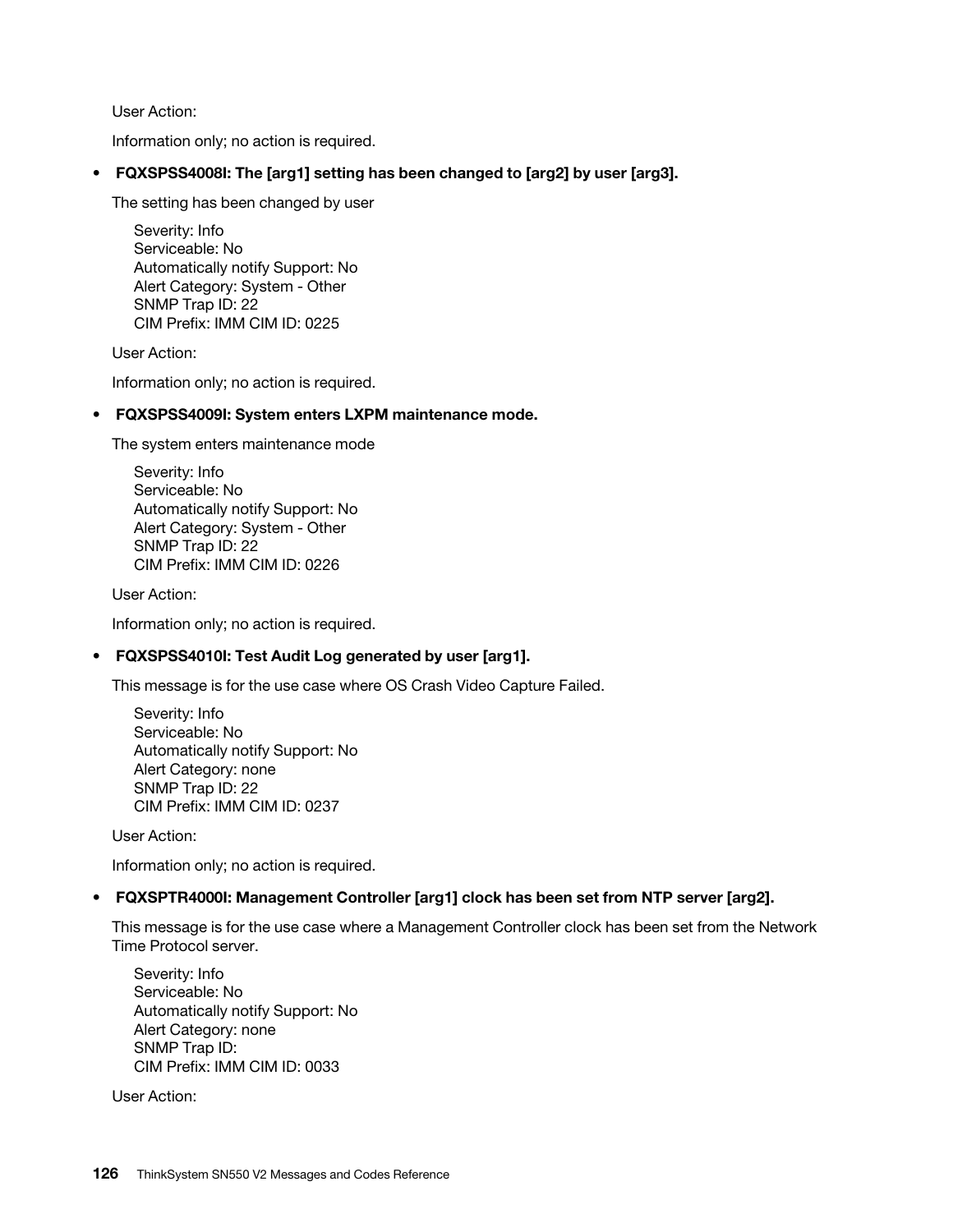Complete the following steps until the problem is solved:

- 1. Make sure that the certificate that you are importing is correct.
- 2. Try to import the certificate again.

## • FQXSPTR4001I: Date and Time set by user [arg1]: Date=[arg2], Time-[arg3], DST Auto-adjust= [arg4], Timezone=[arg5].

A user configured the Date and Time settings

Severity: Info Serviceable: No Automatically notify Support: No Alert Category: none SNMP Trap ID: CIM Prefix: IMM CIM ID: 0079

User Action:

Information only; no action is required.

• FQXSPTR4002I: Synchronize time setting by user [arg1]: Mode=Sync with NTP Server, NTPServerHost1=[arg2]:[arg3],NTPServerHost2=[arg4]:[arg5],NTPServerHost3=[arg6]:[arg7], NTPServerHost4=[arg8]:[arg9],NTPUpdateFrequency=[arg10].

A user configured the Date and Time synchronize settings

Severity: Info Serviceable: No Automatically notify Support: No Alert Category: none SNMP Trap ID: CIM Prefix: IMM CIM ID: 0085

User Action:

Information only; no action is required.

• FQXSPTR4003I: Synchronize time setting by user [arg1]: Mode=Sync with server clock.

A user configured the Date and Time synchronize settings

Severity: Info Serviceable: No Automatically notify Support: No Alert Category: System - Other SNMP Trap ID: 22 CIM Prefix: IMM CIM ID: 0224

User Action:

Information only; no action is required.

## • FQXSPUN0009G: Sensor [SensorElementName] has asserted.

This message is for the use case when an implementation has detected a Sensor has asserted.

Severity: Warning Serviceable: No Automatically notify Support: No Alert Category: System - Other SNMP Trap ID: CIM Prefix: PLAT CIM ID: 0508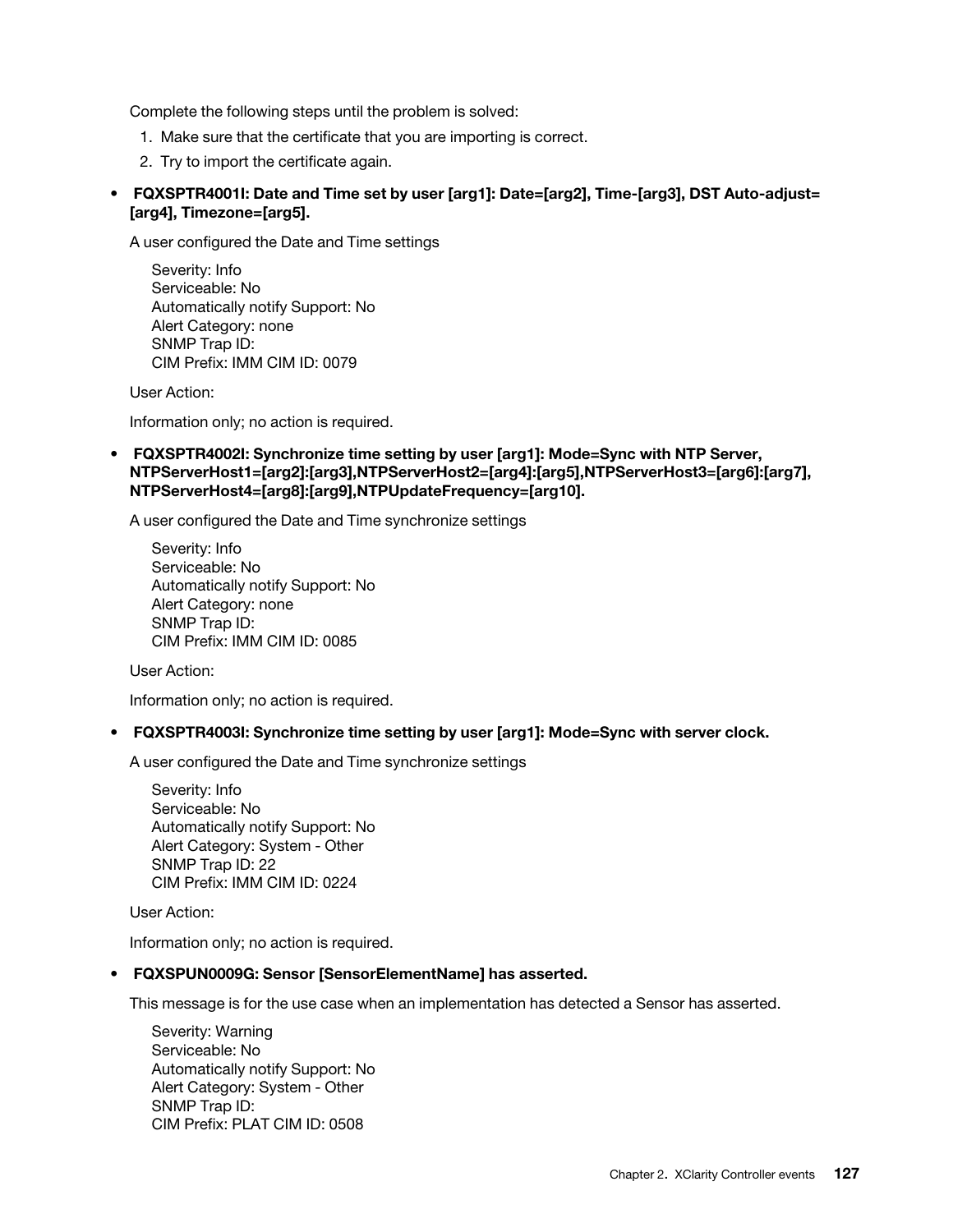User Action:

Reboot the system. If the problem still exists, press F1 or use LXPM to update XCC firmware.

## • FQXSPUN0017I: Sensor [SensorElementName] has transitioned to normal state.

This message is for the use case when an implementation has detected a Sensor transition to the normal state.

Severity: Info Serviceable: No Automatically notify Support: No Alert Category: Warning - Other SNMP Trap ID: 60 CIM Prefix: PLAT CIM ID: 0518

User Action:

Information only; no action is required

## • FQXSPUN0018J: Sensor [SensorElementName] has transitioned from normal to non-critical state.

This message is for the use case when an implementation has detected a Sensor transitioned to noncritical from normal.

Severity: Warning Serviceable: Yes Automatically notify Support: No Alert Category: Warning - Other SNMP Trap ID: 60 CIM Prefix: PLAT CIM ID: 0520

User Action:

Please check event log of XClarity Controller to investigate the identified device for enhancement.

## • FQXSPUN0019M: Sensor [SensorElementName] has transitioned to critical from a less severe state.

This message is for the use case when an implementation has detected a Sensor transitioned to critical from less severe.

Severity: Error Serviceable: Yes Automatically notify Support: No Alert Category: Critical - Other SNMP Trap ID: 50 CIM Prefix: PLAT CIM ID: 0522

User Action:

Complete the following steps:

- 1. Please check XCC/CMM2 web GUI to see the identified error.
- 2. Check system event log to fix the error.
- 3. If the problem still exists, please contact Lenovo service.

## • FQXSPUN0023N: Sensor [SensorElementName] has transitioned to non-recoverable.

This message is for the use case when an implementation has detected a Sensor transitioned to nonrecoverable.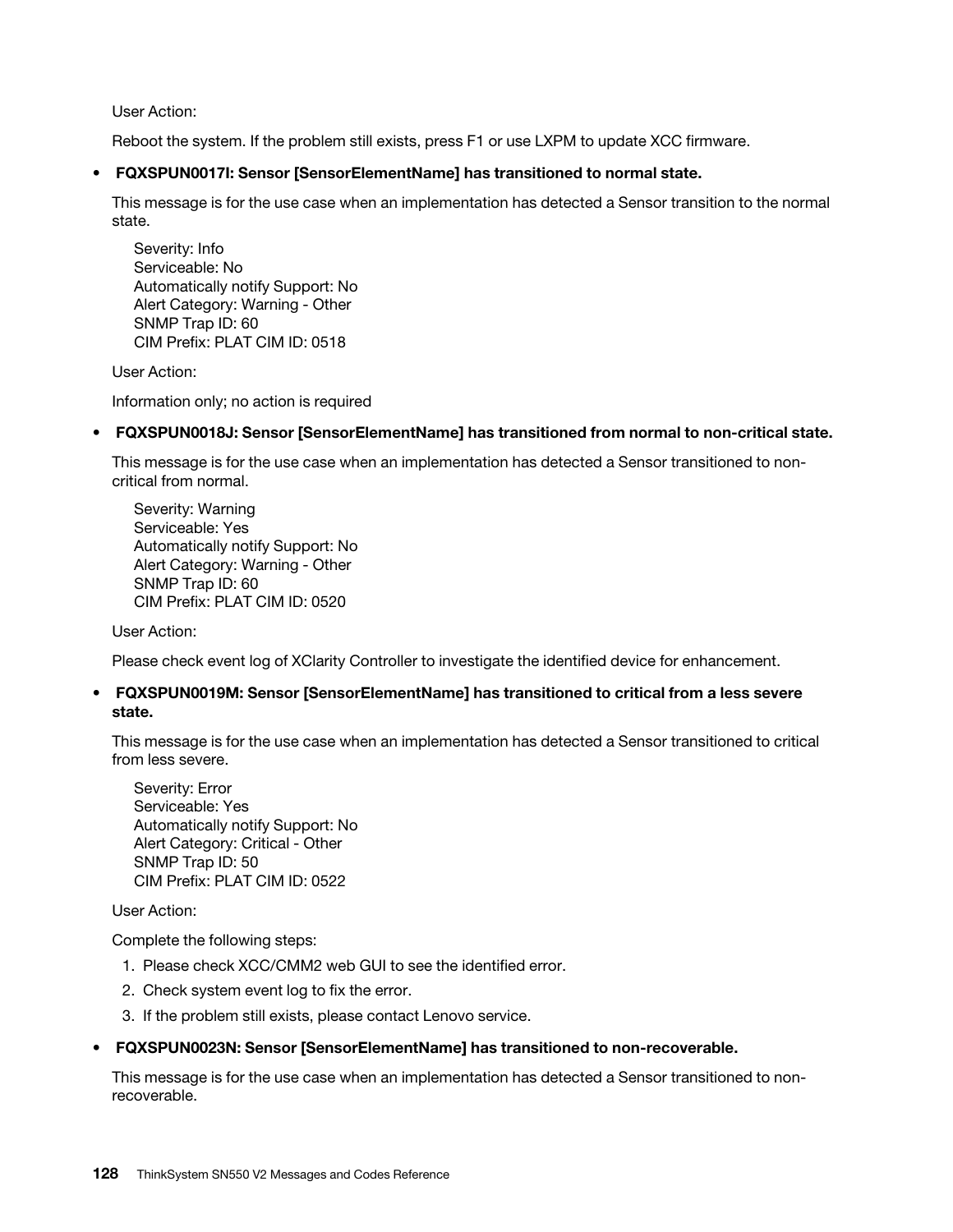Severity: Error Serviceable: Yes Automatically notify Support: No Alert Category: Critical - Other SNMP Trap ID: 50 CIM Prefix: PLAT CIM ID: 0530

User Action:

Complete the following steps:

- 1. Check the Lenovo support site for an applicable service bulletin or firmware update that applies to this error.
- 2. Reboot the system.
- 3. If the error continues, please contact Lenovo support to replace the system-board assembly (trained technician only).

## • FQXSPUN0026G: Device [LogicalDeviceElementName] has been added.

This message is for the use case when an implementation has detected a Device was inserted.

Severity: Warning Serviceable: No Automatically notify Support: No Alert Category: System - Other SNMP Trap ID: CIM Prefix: PLAT CIM ID: 0536

User Action:

Information only; no action is required

## • FQXSPUN0026I: Device [LogicalDeviceElementName] has been added.

This message is for the use case when an implementation has detected a Device was inserted.

Severity: Info Serviceable: No Automatically notify Support: No Alert Category: System - Other SNMP Trap ID: CIM Prefix: PLAT CIM ID: 0536

User Action:

Information only; no action is required

## • FQXSPUN0048I: The RAID controller in PCI slot [arg1] in optimal status.

This message is for the use case when an implementation has detected a Sensor transition to the normal state.

Severity: Info Serviceable: No Automatically notify Support: No Alert Category: System - Other SNMP Trap ID: CIM Prefix: PLAT CIM ID: 0518

User Action:

Information only; no action is required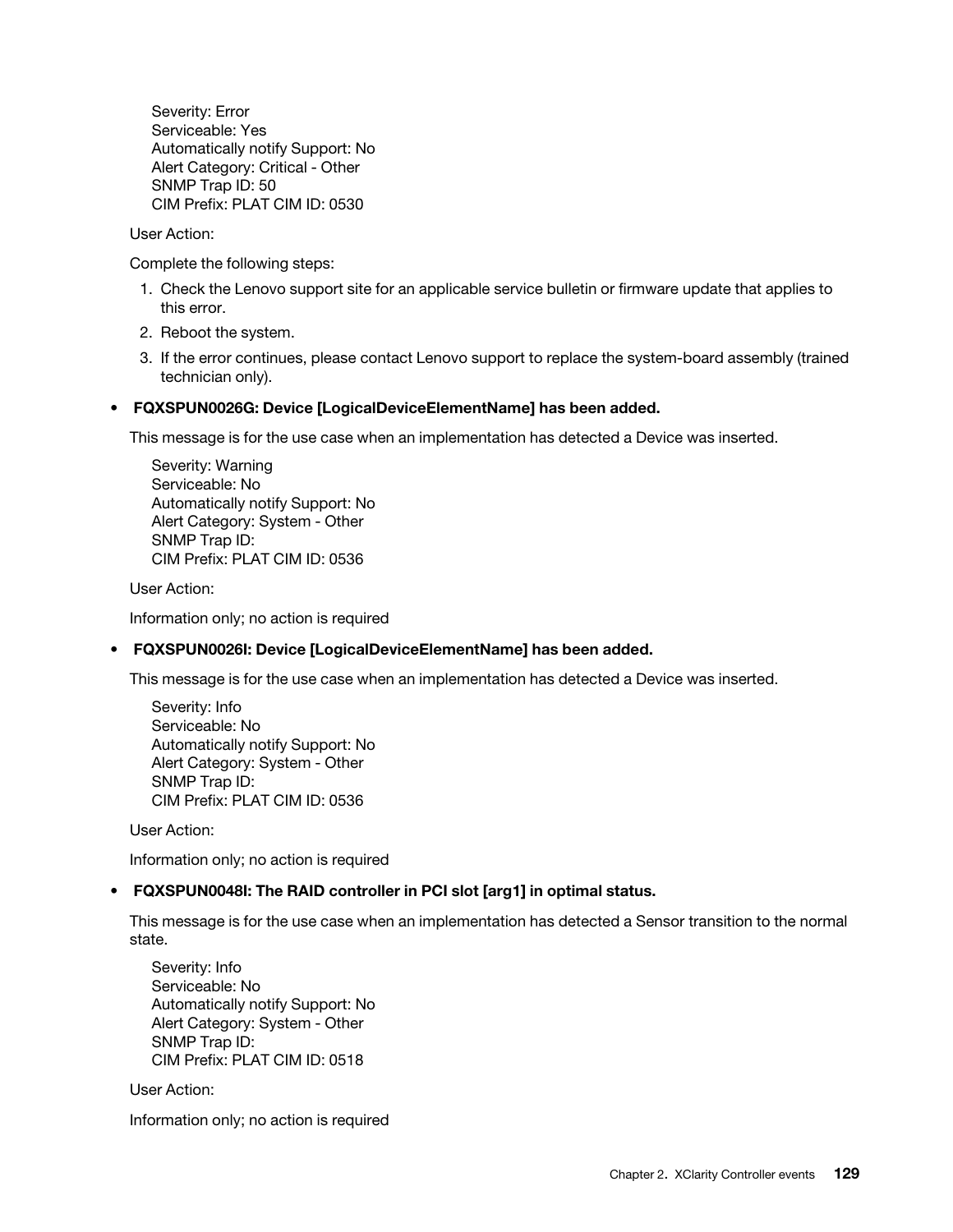## • FQXSPUN2009I: Sensor [SensorElementName] has deasserted.

This message is for the use case when an implementation has detected a Sensor has deasserted.

Severity: Info Serviceable: No Automatically notify Support: No Alert Category: System - Other SNMP Trap ID: CIM Prefix: PLAT CIM ID: 0509

User Action:

Information only; no action is required

#### • FQXSPUN2012I: Sensor [SensorElementName] has deasserted.

This message is for the use case when an implementation has detected a Sensor has deasserted.

Severity: Info Serviceable: No Automatically notify Support: No Alert Category: System - Other SNMP Trap ID: CIM Prefix: PLAT CIM ID: 0509

User Action:

Information only; no action is required

## • FQXSPUN2018I: Sensor [SensorElementName] has deasserted the transition from normal to noncritical state.

This message is for the use case when an implementation has detected that a Sensor has deasserted a transition to non-critical from normal.

Severity: Info Serviceable: No Automatically notify Support: No Alert Category: Warning - Other SNMP Trap ID: 60 CIM Prefix: PLAT CIM ID: 0521

User Action:

Information only; no action is required

## • FQXSPUN2019I: Sensor [SensorElementName] has transitioned to a less severe state from critical.

This message is for the use case when an implementation has detected a Sensor transition to less severe from critical.

Severity: Info Serviceable: No Automatically notify Support: No Alert Category: Critical - Other SNMP Trap ID: 50 CIM Prefix: PLAT CIM ID: 0523

User Action:

Information only; no action is required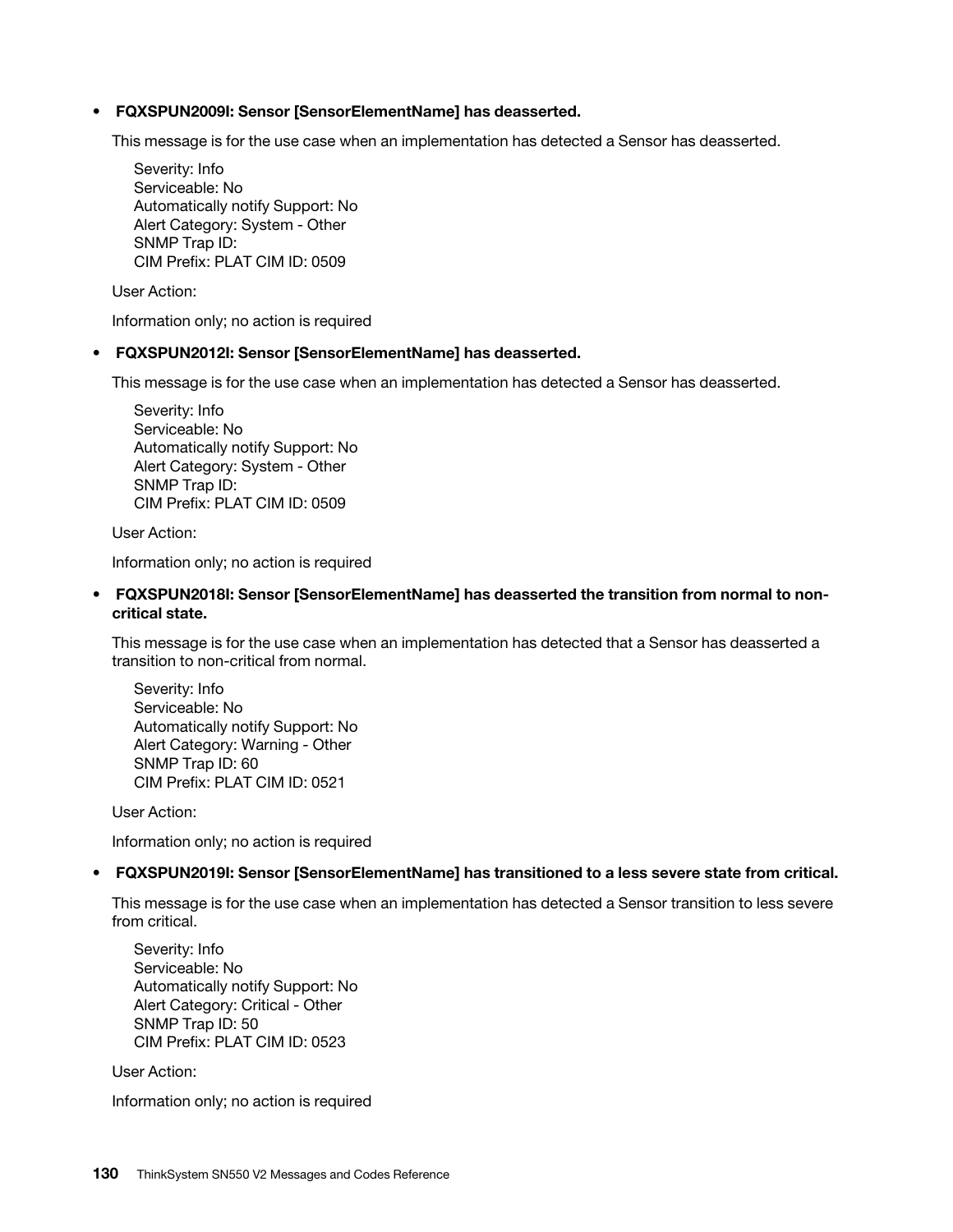## • FQXSPUN2023I: Sensor [SensorElementName] has deasserted the transition to non-recoverable.

This message is for the use case when an implementation has detected that the Sensor transition to nonrecoverable has deasserted.

Severity: Info Serviceable: No Automatically notify Support: No Alert Category: Critical - Other SNMP Trap ID: 50 CIM Prefix: PLAT CIM ID: 0531

User Action:

Information only; no action is required

• FQXSPUN2030I: Device [LogicalDeviceElementName] has been removed from unit [PhysicalPackageElementName].

This message is for the use case when an implementation has detected a Device was removed.

Severity: Info Serviceable: No Automatically notify Support: No Alert Category: System - Other SNMP Trap ID: CIM Prefix: PLAT CIM ID: 0537

User Action:

Information only; no action is required

## • FQXSPUN2050I: The RAID controller in PCI slot [arg1] is no longer in critical status.

This message is for the use case when an implementation has detected a Sensor transition to less severe from critical.

Severity: Info Serviceable: No Automatically notify Support: No Alert Category: Critical - Other SNMP Trap ID: 50 CIM Prefix: PLAT CIM ID: 0523

User Action:

Information only; no action is required

## • FQXSPUP0002I: A firmware or software change occurred on system [ComputerSystemElementName].

This message is for the use case when an implementation has detected that the Firmware or Software Changed.

Severity: Info Serviceable: No Automatically notify Support: No Alert Category: System - Other SNMP Trap ID: CIM Prefix: PLAT CIM ID: 0438

User Action: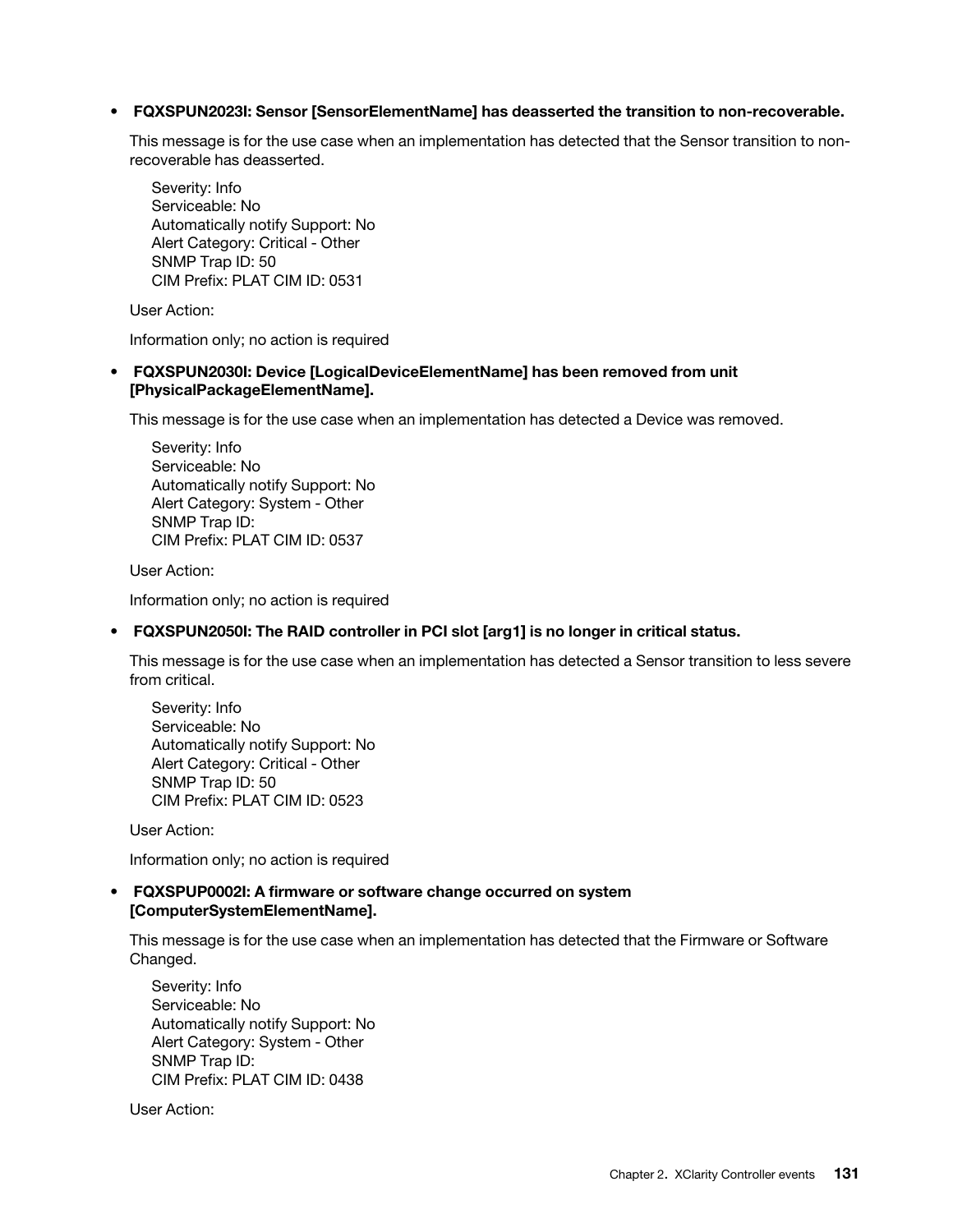Information only; no action is required

• FQXSPUP0007L: Invalid or Unsupported firmware or software was detected on system [ComputerSystemElementName].

This message is for the use case when an implementation has detected an Invalid/Unsupported Firmware/ Software Version.

Severity: Error Serviceable: Yes Automatically notify Support: No Alert Category: Critical - Other SNMP Trap ID: 50 CIM Prefix: PLAT CIM ID: 0446

User Action:

Reflash or update XCC firmware

• FQXSPUP4000I: Please ensure that the Management Controller [arg1] is flashed with the correct firmware. The Management Controller is unable to match its firmware to the server.

This message is for the use case where a Management Controller firmware version does not match the server.

Severity: Error Serviceable: No Automatically notify Support: No Alert Category: System - other SNMP Trap ID: 22 CIM Prefix: IMM CIM ID: 0031

User Action:

Complete the following steps until the problem is solved:

- 1. Update the BMC firmware.
- 2. NOTE: Some cluster solutions require specific code levels or coordinated code updates. If the device is part of a cluster solution, verify that the latest level of code is supported for the cluster solution before you update the code.
- 3. If problem persists, collect Service Data log.
- 4. Contact Lenovo Support.

## • FQXSPUP4001I: Flash of [arg1] from [arg2] succeeded for user [arg3] .

This message is for the use case where a user has successfully flashed the firmware component (MC Main Application, MC Boot ROM, BIOS, Diagnostics, System Power Backplane, Remote Expansion Enclosure Power Backplane, Integrated System Management).

Severity: Info Serviceable: No Automatically notify Support: No Alert Category: none SNMP Trap ID: CIM Prefix: IMM CIM ID: 0035

User Action:

Information only; no action is required.

## • FQXSPUP4002I: Flash of [arg1] from [arg2] failed for user [arg3].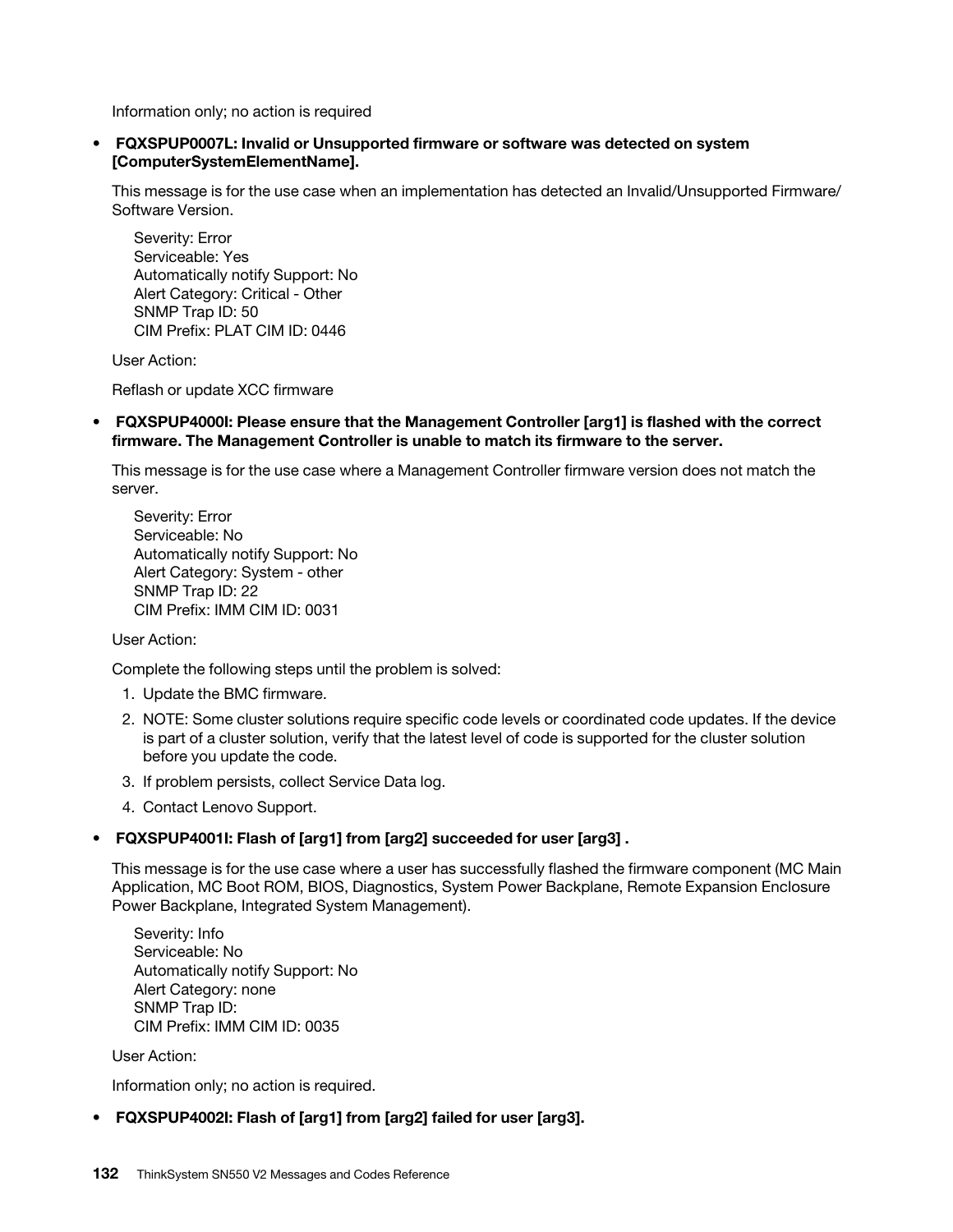This message is for the use case where a user has not flashed the firmware component from the interface and IP address due to a failure.

Severity: Info Serviceable: No Automatically notify Support: No Alert Category: System - other SNMP Trap ID: 22 CIM Prefix: IMM CIM ID: 0036

User Action:

Information only; no action is required.

## • FQXSPUP4003I: [arg1] firmware mismatch internal to system [arg2]. Please attempt to flash the [arg3] firmware.

This message is for the use case where a specific type of firmware mismatch has been detected.

Severity: Error Serviceable: No Automatically notify Support: No Alert Category: System - Other SNMP Trap ID: 22 CIM Prefix: IMM CIM ID: 0042

User Action:

Complete the following steps until the problem is solved:

- 1. AC cycle the system.
- 2. Reflash XCC/BMC firmware to the latest version.
- 3. NOTE: Some cluster solutions require specific code levels or coordinated code updates. If the device is part of a cluster solution, verify that the latest level of code is supported for the cluster solution before you update the code.
- 4. If problem persists, collect Service Data log.
- 5. Contact Lenovo Support.

## • FQXSPUP4004I: XCC firmware mismatch between nodes/servers [arg1] and [arg2]. Please attempt to flash the XCC firmware to the same level on all nodes/servers.

A mismatch of XCC firmware has been detected between nodes/servers

Severity: Error Serviceable: No Automatically notify Support: No Alert Category: System - Other SNMP Trap ID: 22 CIM Prefix: IMM CIM ID: 0132

User Action:

Complete the following steps until the problem is solved:

- 1. Reflash XCC/BMC firmware to the latest version on all servers.
- 2. NOTE: Some cluster solutions require specific code levels or coordinated code updates. If the device is part of a cluster solution, verify that the latest level of code is supported for the cluster solution before you update the code.
- 3. If problem persists, collect Service Data log.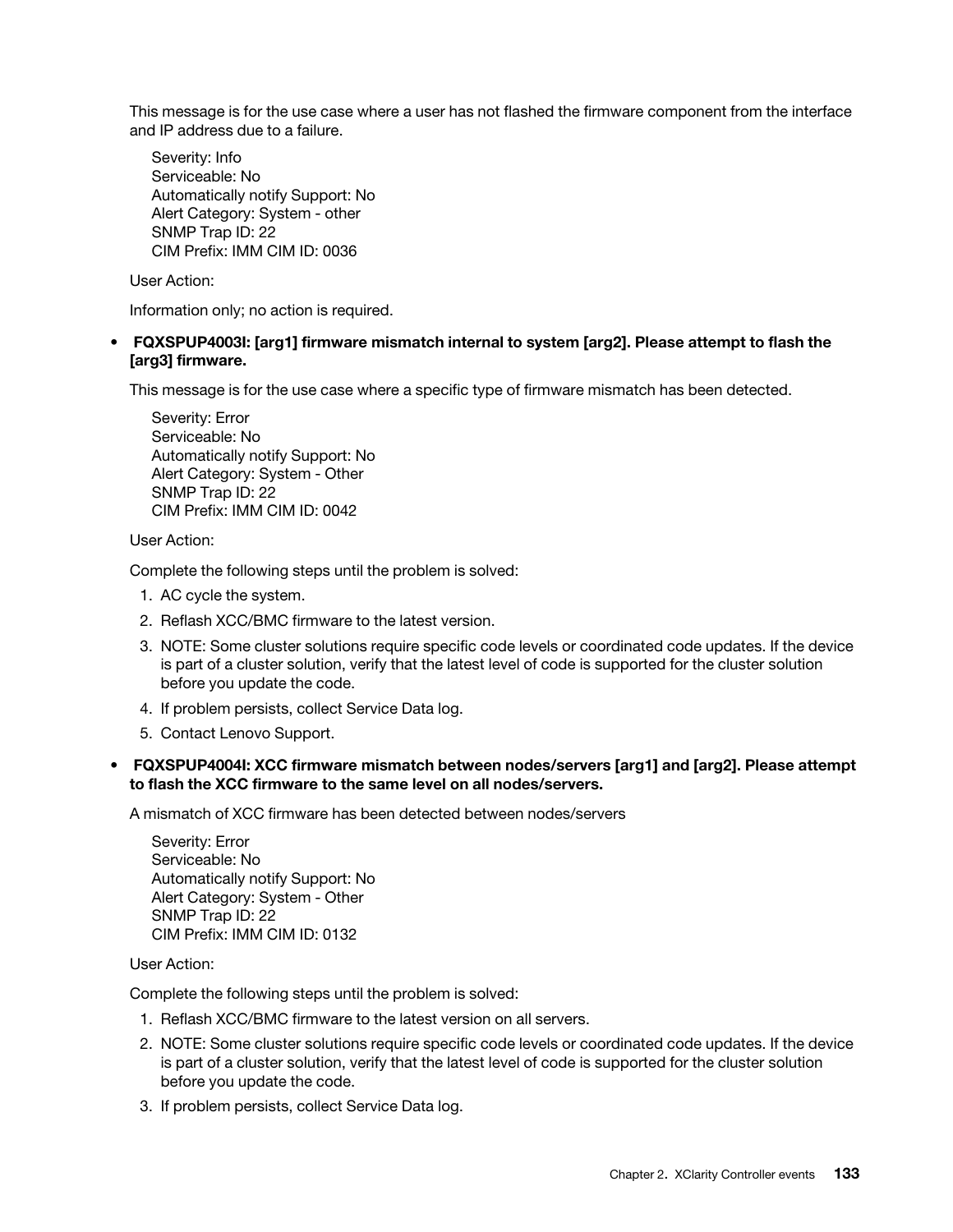4. Contact Lenovo Support.

## • FQXSPUP4005I: FPGA firmware mismatch between nodes/servers [arg1] and [arg2]. Please attempt to flash the FPGA firmware to the same level on all nodes/servers.

A mismatch of FPGA firmware has been detected between nodes/servers

Severity: Error Serviceable: No Automatically notify Support: No Alert Category: System - Other SNMP Trap ID: 22 CIM Prefix: IMM CIM ID: 0133

User Action:

Complete the following steps until the problem is solved:

- 1. Reflash XCC/BMC firmware to the latest version on all servers.
- 2. NOTE: Some cluster solutions require specific code levels or coordinated code updates. If the device is part of a cluster solution, verify that the latest level of code is supported for the cluster solution before you update the code.
- 3. If problem persists, collect Service Data log.
- 4. Contact Lenovo Support.

#### • FQXSPWD0000I: Watchdog Timer expired for [WatchdogElementName].

This message is for the use case when an implementation has detected a Watchdog Timer Expired.

Severity: Info Serviceable: No Automatically notify Support: No Alert Category: System - Other SNMP Trap ID: CIM Prefix: PLAT CIM ID: 0368

User Action:

Information only; no action is required

• FQXSPWD0001I: Reboot of system [ComputerSystemElementName] initiated by watchdog [WatchdogElementName].

This message is for the use case when an implementation has detected a Reboot by a Watchdog occurred.

Severity: Info Serviceable: No Automatically notify Support: No Alert Category: System - Other SNMP Trap ID: CIM Prefix: PLAT CIM ID: 0370

User Action:

Information only; no action is required

• FQXSPWD0002I: Powering off system [ComputerSystemElementName] initiated by watchdog [WatchdogElementName].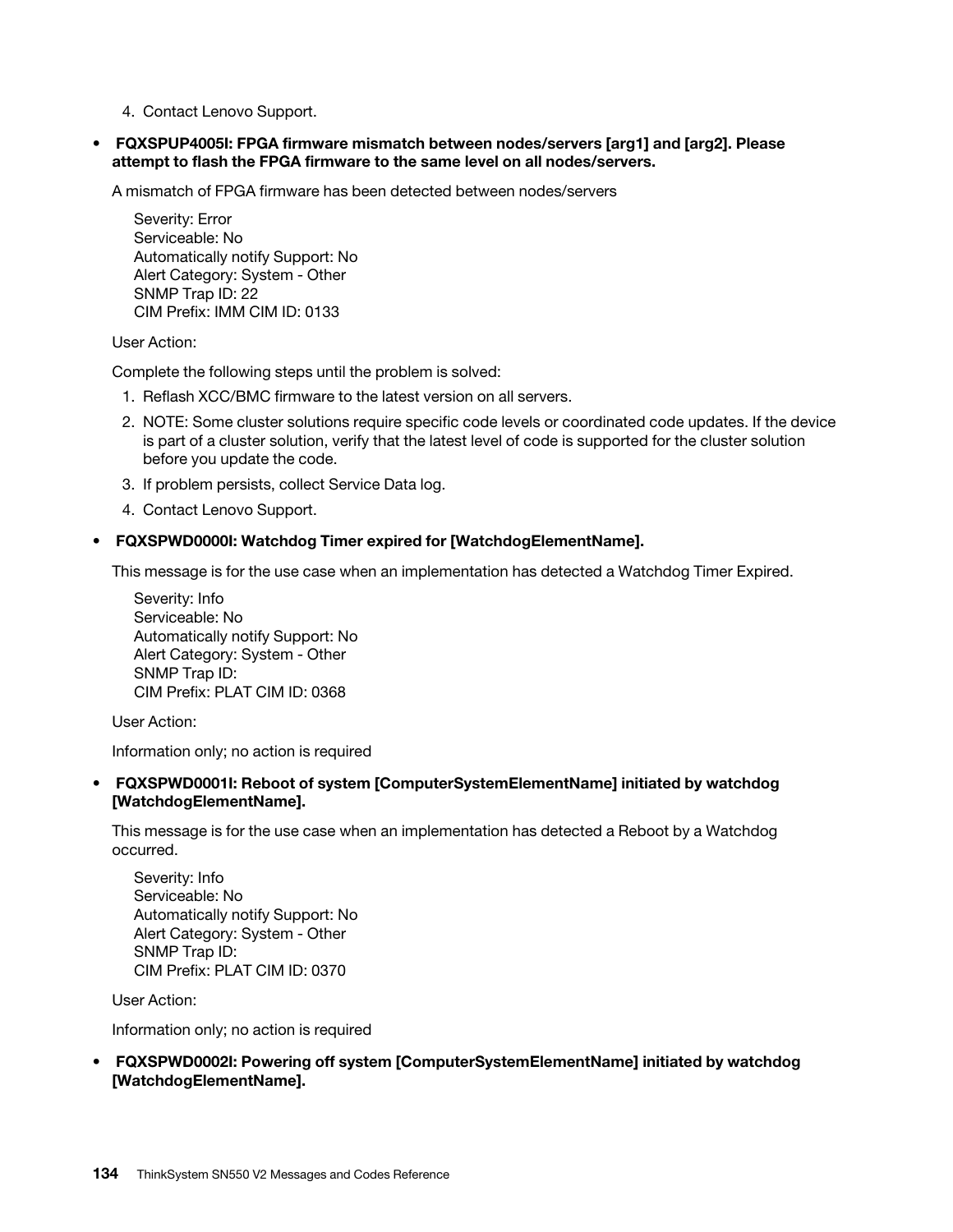This message is for the use case when an implementation has detected a Poweroff by Watchdog has occurred.

Severity: Info Serviceable: No Automatically notify Support: No Alert Category: System - Other SNMP Trap ID: CIM Prefix: PLAT CIM ID: 0372

User Action:

Information only; no action is required

• FQXSPWD0003I: Power cycle of system [ComputerSystemElementName] initiated by watchdog [WatchdogElementName].

This message is for the use case when an implementation has detected a Power Cycle by Watchdog occurred.

Severity: Info Serviceable: No Automatically notify Support: No Alert Category: System - Other SNMP Trap ID: CIM Prefix: PLAT CIM ID: 0374

User Action:

Information only; no action is required

## • FQXSPWD0004I: Watchdog Timer interrupt occurred for [WatchdogElementName].

This message is for the use case when an implementation has detected a Watchdog Timer interrupt occurred.

Severity: Info Serviceable: No Automatically notify Support: No Alert Category: System - Other SNMP Trap ID: CIM Prefix: PLAT CIM ID: 0376

User Action:

Information only; no action is required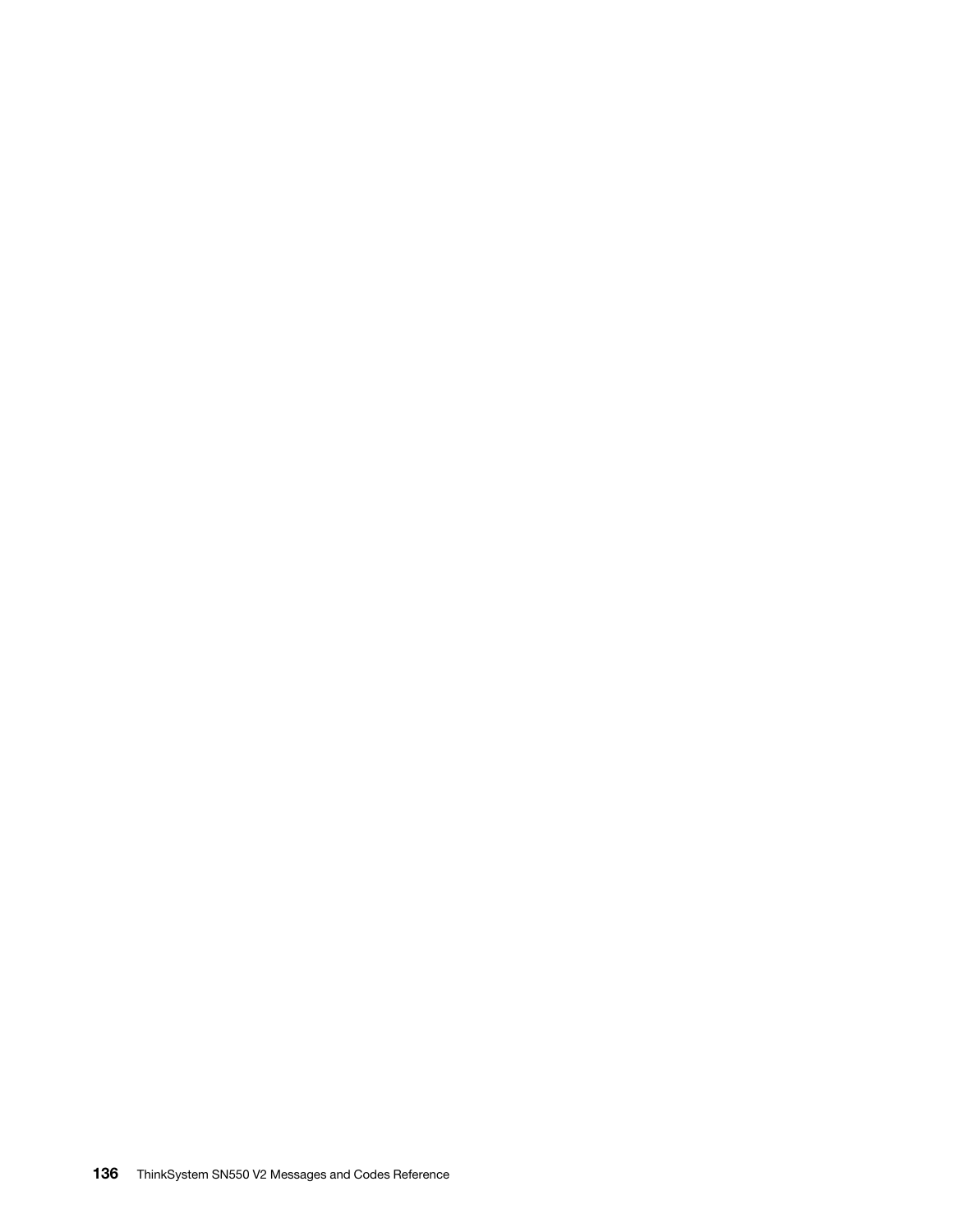# <span id="page-140-0"></span>Chapter 3. UEFI events

UEFI error messages can be generated when the server starts up (POST) or while the server is running. UEFI error messages are logged in the Lenovo XClarity Controller event log in the server.

For each event code, the following fields are displayed:

#### Event identifier

An identifier that uniquely identifies an event.

#### Event description

The logged message string that appears for an event.

#### **Explanation**

Provides additional information to explain why the event occurred.

#### **Severity**

An indication of the level of concern for the condition. The severity is abbreviated in the event log to the first character. The following severities can be displayed:

- Informational. The event was recorded for audit purposes, usually a user action or a change of states that is normal behavior.
- Warning. The event is not as severe as an error, but if possible, the condition should be corrected before it becomes an error. It might also be a condition that requires additional monitoring or maintenance.
- Error. The event is a failure or critical condition that impairs service or an expected function.

#### User Action

Indicates what actions you should perform to solve the event. Perform the steps listed in this section in the order shown until the problem is solved. If you cannot solve the problem after performing all steps, contact Lenovo Support.

## UEFI events organized by severity

The following table lists all UEFI events, organized by severity (Information, Error, and Warning).

| Event ID     | <b>Message String</b>                                                                                                                                          | <b>Severity</b> |
|--------------|----------------------------------------------------------------------------------------------------------------------------------------------------------------|-----------------|
| FOXSFDD0012I | SATA Hard Drive Error: [arg1] was recovered.                                                                                                                   | Informational   |
| FQXSFIO0005I | An intra-board UPI has been disabled on the link between processor<br>[arg1] port [arg2] and processor [arg3]port [arg4] because of UPI<br>topology downgrade. | Informational   |
| FOXSFIO0006I | An inter-board UPI has been disabled on the link between processor<br>[arg1] port [arg2] and processor [arg3]port [arg4] because of UPI<br>topology downgrade. | Informational   |
| FOXSFIO0015I | IFM: System reset performed to reset adapters.                                                                                                                 | Informational   |
| FOXSFIO0018I | IFM: Configuration too large for compatibility mode.                                                                                                           | Informational   |
| FOXSFIO0020J | PCIe Isolation has occurred in PCIe slot [arg1]. The adapter may not<br>operate correctly.                                                                     | Informational   |

Table 3. Events organized by severity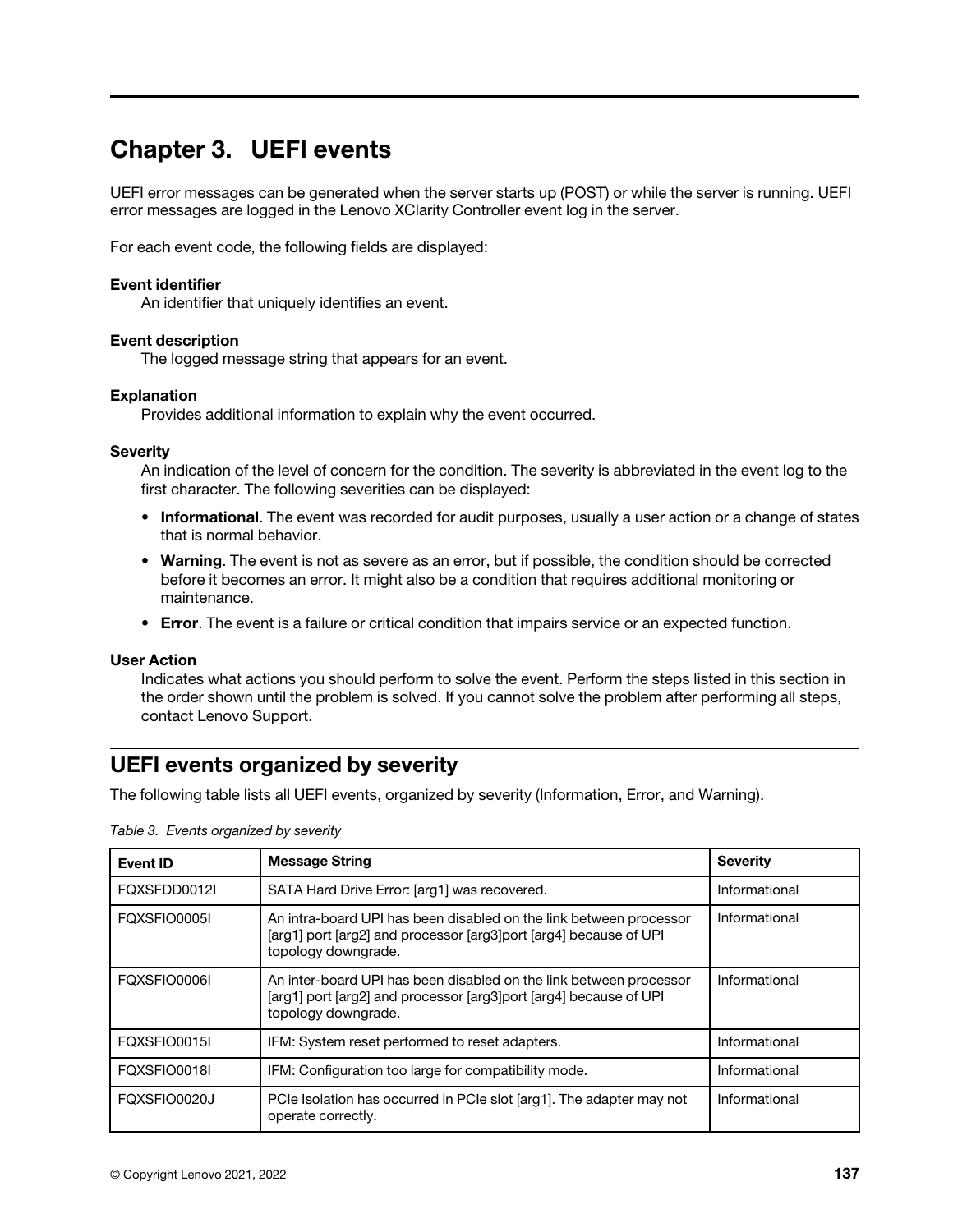| <b>Event ID</b> | <b>Message String</b>                                                                                                                                                       | <b>Severity</b> |
|-----------------|-----------------------------------------------------------------------------------------------------------------------------------------------------------------------------|-----------------|
| FQXSFMA0001I    | DIMM [arg1] Disable has been recovered. [arg2]                                                                                                                              | Informational   |
| FQXSFMA0002I    | The uncorrectable memory error state has been cleared.                                                                                                                      | Informational   |
| FQXSFMA0006I    | [arg1] DIMM [arg2] has been detected, the DIMM serial number is<br>$[arg3]$ .                                                                                               | Informational   |
| FQXSFMA0007I    | [arg1] DIMM number [arg2] has been replaced. [arg3]                                                                                                                         | Informational   |
| FQXSFMA0008I    | DIMM [arg1] POST memory test failure has been recovered. [arg2]                                                                                                             | Informational   |
| FQXSFMA0009I    | Invalid memory configuration for Mirror Mode has been recovered.<br>[arg1]                                                                                                  | Informational   |
| FQXSFMA0010I    | Invalid memory configuration for Sparing Mode has been recovered.<br>[arg1]                                                                                                 | Informational   |
| FQXSFMA0011I    | Memory population change detected. [arg1]                                                                                                                                   | Informational   |
| FOXSFMA0012I    | The PFA of DIMM [arg1] has been deasserted.                                                                                                                                 | Informational   |
| FQXSFMA0013I    | Mirror Fail-over complete. DIMM [arg1] has failed over to to the<br>mirrored copy. [arg2]                                                                                   | Informational   |
| FOXSFMA0014I    | Memory spare copy initiated. [arg1]                                                                                                                                         | Informational   |
| FQXSFMA0015I    | Memory spare copy has completed successfully. [arg1]                                                                                                                        | Informational   |
| FOXSFMA0026I    | DIMM [arg1] Self-healing, attempt post package repair (PPR) at Rank<br>[arg2] Sub Rank [arg3] Bank [arg4] Row [arg5] on Device [arg6]. [arg7]                               | Informational   |
| FQXSFMA0029I    | The PFA of DIMM [arg1] has been deasserted after applying PPR for<br>this DIMM. [arg2]                                                                                      | Informational   |
| FQXSFMA0046I    | DIMM [arg1] is Intel Optane PMEM and its volatile or non-volatile<br>capacity will be inaccessible because that configuration mode is not<br>supported on current platform. | Informational   |
| FQXSFMA0052I    | DIMM [arg1] has been disabled due to the error on DIMM [arg2].[arg3]                                                                                                        | Informational   |
| FQXSFPU0020I    | The UEFI firmware image capsule signature is invalid.                                                                                                                       | Informational   |
| FOXSFPU0021I    | The TPM physical presence state has been cleared.                                                                                                                           | Informational   |
| FQXSFPU0023I    | Secure Boot Image Verification Failure has been cleared as no failure<br>in this round boot.                                                                                | Informational   |
| FQXSFPU0025I    | The default system settings have been restored.                                                                                                                             | Informational   |
| FQXSFPU4034I    | TPM Firmware recovery is finished, rebooting system to take effect.                                                                                                         | Informational   |
| FQXSFPU4038I    | TPM Firmware recovery successful.                                                                                                                                           | Informational   |
| FQXSFPU4041I    | TPM Firmware update is in progress. Please DO NOT power off or<br>reset system.                                                                                             | Informational   |
| FQXSFPU4042I    | TPM Firmware update is finished, rebooting system to take effect.                                                                                                           | Informational   |
| FQXSFPU4044I    | The current TPM firmware version could not support TPM version<br>toggling.                                                                                                 | Informational   |
| FQXSFPU4046I    | TPM Firmware will be updated from TPM1.2 to TPM2.0.                                                                                                                         | Informational   |
| FQXSFPU4047I    | TPM Firmware will be updated from TPM2.0 to TPM1.2.                                                                                                                         | Informational   |

Table 3. Events organized by severity (continued)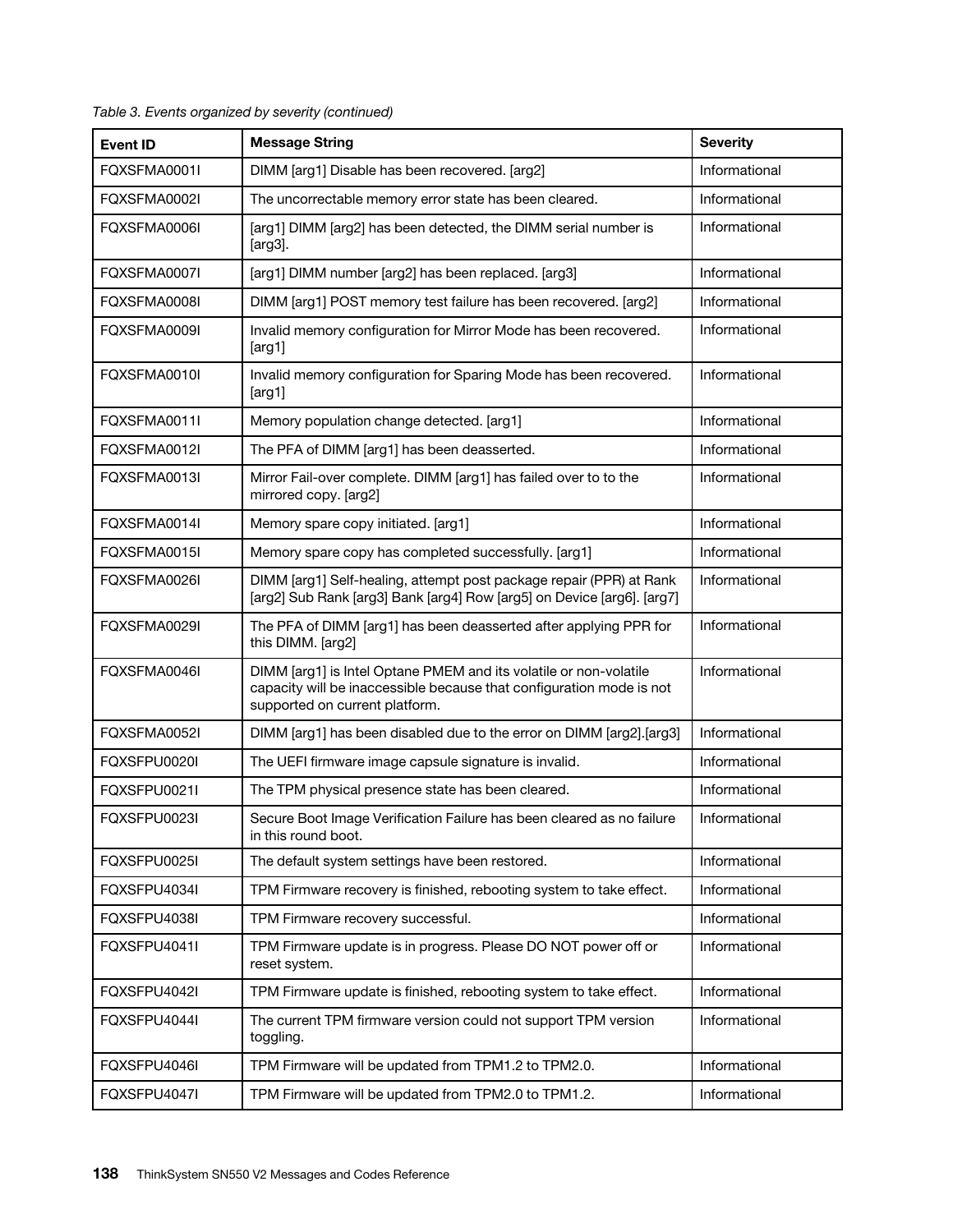| <b>Event ID</b> | <b>Message String</b>                                                                                                                                                                                                              | <b>Severity</b> |
|-----------------|------------------------------------------------------------------------------------------------------------------------------------------------------------------------------------------------------------------------------------|-----------------|
| FOXSFPU4049I    | TPM Firmware update successful.                                                                                                                                                                                                    | Informational   |
| FQXSFPU4059I    | User requested to skip freezing lock of AHCI-attached SATA drives.<br>System UEFI accepted the request and will execute priot to OS boot.                                                                                          | Informational   |
| FQXSFPU4060I    | Skipped freezing lock of AHCI-attached SATA drives.                                                                                                                                                                                | Informational   |
| FQXSFPU4061I    | Restored default locking behavior of AHCI-attached SATA drives.                                                                                                                                                                    | Informational   |
| FQXSFPU4080I    | Host Power-On password has been changed.                                                                                                                                                                                           | Informational   |
| FQXSFPU4081I    | Host Power-On password has been cleared.                                                                                                                                                                                           | Informational   |
| FQXSFPU4082I    | Host Admin password has been changed.                                                                                                                                                                                              | Informational   |
| FQXSFPU4083I    | Host Admin password has been cleared.                                                                                                                                                                                              | Informational   |
| FQXSFPU4084I    | Host boot order has been changed.                                                                                                                                                                                                  | Informational   |
| FQXSFPU4085I    | Host WOL boot order has been changed.                                                                                                                                                                                              | Informational   |
| FQXSFSM0007I    | The XCC System Event log (SEL) is full.                                                                                                                                                                                            | Informational   |
| FQXSFSR0002I    | [arg1] GPT corruption recovered, DiskGUID: [arg2]                                                                                                                                                                                  | Informational   |
| FQXSFDD0001G    | DRIVER HEALTH PROTOCOL: Missing Configuration. Requires<br>Change Settings From F1.                                                                                                                                                | Warning         |
| FOXSFDD0002M    | DRIVER HEALTH PROTOCOL: Reports 'Failed' Status Controller.                                                                                                                                                                        | Warning         |
| FQXSFDD0003I    | DRIVER HEALTH PROTOCOL: Reports 'Reboot' Required Controller.                                                                                                                                                                      | Warning         |
| FQXSFDD0005M    | DRIVER HEALTH PROTOCOL: Disconnect Controller Failed. Requires<br>'Reboot'.                                                                                                                                                        | Warning         |
| FQXSFDD0006M    | DRIVER HEALTH PROTOCOL: Reports Invalid Health Status Driver.                                                                                                                                                                      | Warning         |
| FQXSFDD0007G    | Security Key Lifecycle Manager (SKLM) IPMI Error.                                                                                                                                                                                  | Warning         |
| FQXSFIO0008M    | An intra-board UPI dynamic link width reduction has been detected<br>on the link between processor [arg1] port [arg2] and processor [arg3]<br>port [arg4].                                                                         | Warning         |
| FQXSFIO0009M    | An inter-board UPI dynamic link width reduction has been detected<br>on the link between processor [arg1] port [arg2] and processor [arg3]<br>port [arg4].                                                                         | Warning         |
| FQXSFIO0013I    | The device found at Bus [arg1] Device [arg2] Function [arg3] could not<br>be configured due to resource constraints. The Vendor ID for the<br>device is [arg4] and the Device ID is [arg5]. The physical slot number<br>is [arg6]. | Warning         |
| FQXSFIO0016M    | IFM: Reset loop avoided - Multiple resets not allowed.                                                                                                                                                                             | Warning         |
| FQXSFIO0021J    | PCIe Error Recovery has occurred in physical [arg1] number [arg2].<br>The [arg3] may not operate correctly.                                                                                                                        | Warning         |
| FQXSFIO0022J    | PCIe Link Width has degraded from [arg1] to [arg2] in physical [arg3]<br>number [arg4].                                                                                                                                            | Warning         |
| FQXSFIO0023J    | PCIe Link Speed has degraded from [arg1] to [arg2] in physical [arg3]<br>number [arg4].                                                                                                                                            | Warning         |

Table 3. Events organized by severity (continued)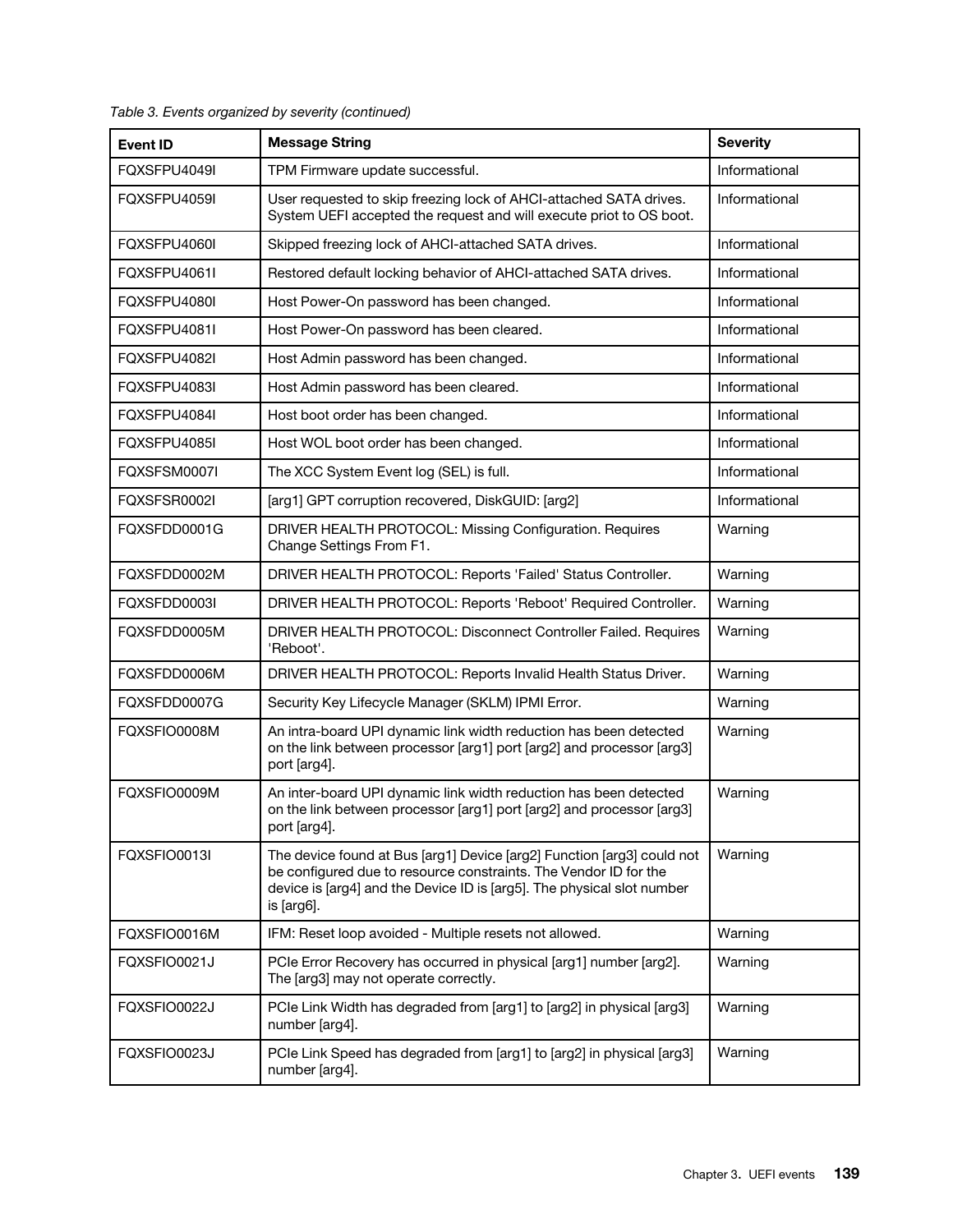Table 3. Events organized by severity (continued)

| <b>Event ID</b> | <b>Message String</b>                                                                                                                                                                                                  | <b>Severity</b> |
|-----------------|------------------------------------------------------------------------------------------------------------------------------------------------------------------------------------------------------------------------|-----------------|
| FQXSFIO0032M    | PCIe Correctable Error PFA Threshold limit has been exceeded at Bus<br>[arg1] Device [arg2] Function [arg3]. The Vendor ID for the device is<br>[arg4] and the Device ID is [arg5]. The physical bay number is [arg6]. | Warning         |
| FQXSFIO0033J    | PCIe Link Width has degraded from [arg1] to [arg2] in physical bay<br>number [arg3].                                                                                                                                   | Warning         |
| FQXSFIO0034J    | PCIe Link Speed has degraded from [arg1] to [arg2] in physical bay<br>number [arg3].                                                                                                                                   | Warning         |
| FOXSFMA0012L    | The [arg1] PFA Threshold limit has been exceeded on DIMM [arg2] at<br>address [arg3]. [arg4]                                                                                                                           | Warning         |
| FQXSFMA0016M    | Memory spare copy failed. [arg1]                                                                                                                                                                                       | Warning         |
| FQXSFMA0026G    | Multi-bit CE occurred on DIMM [arg1], need to restart the system for<br>DIMM Self-healing to attempt post package repair (PPR)                                                                                         | Warning         |
| FOXSFMA0027M    | DIMM [arg1] Self-healing, attempt post package repair (PPR) failed at<br>Rank [arg2] Sub Rank [arg3] Bank [arg4] Row [arg5] on Device [arg6].<br>[arg7]                                                                | Warning         |
| FQXSFMA0028M    | DIMM [arg1] Self-healing, attempt post package repair (PPR)<br>exceeded DIMM level threshold [arg2] at Rank [arg3] Sub Rank [arg4]<br>Bank [arg5] Row [arg6] on Device [arg7]. [arg8]                                  | Warning         |
| FQXSFMA0030K    | Intel Optane PMEM [arg1] Percentage Remaining is less than [arg2]%<br>and still functioning.                                                                                                                           | Warning         |
| FQXSFMA0031K    | Intel Optane PMEM [arg1] has reached 1% remaining spares block<br>and still functioning.                                                                                                                               | Warning         |
| FQXSFMA0033M    | Intel Optane PMEM persistent memory interleave set has [arg1]<br>PMEMs(DIMM [arg2]), [arg3] DIMMs' location is not correct.                                                                                            | Warning         |
| FQXSFMA0034M    | DIMM [arg1] (UID: [arg2]) of Intel Optane PMEM persistent memory<br>interleave set should be moved to DIMM slot [arg3] in sequence.                                                                                    | Warning         |
| FQXSFMA0035M    | Intel Optane PMEM interleave set should have [arg1] PMEMs, but<br>[arg2] PMEMs are missing.                                                                                                                            | Warning         |
| FQXSFMA0036M    | DIMM [arg1] (UID: [arg2]) of Intel Optane PMEM persistent memory<br>interleave set is missing.                                                                                                                         | Warning         |
| FQXSFMA0037G    | Intel Optane PMEM interleave set (DIMM [arg1]) is migrated from<br>another system (Platform ID: [arg2]), these migrated PMEMs are not<br>supported nor warranted in this system.                                       | Warning         |
| FQXSFMA0038K    | All Intel Optane PMEMs could not be auto unlocked because of no<br>passphrase.                                                                                                                                         | Warning         |
| FQXSFMA0039K    | One or more Intel Optane PMEMs could not be auto unlocked<br>because of invalid passphrase.                                                                                                                            | Warning         |
| FQXSFMA0040K    | Invalid Intel Optane PMEM configuration detected. Please verify<br>PMEM configuration is valid.                                                                                                                        | Warning         |
| FQXSFMA0041K    | Near Memory/Far Memory ratio (1:[arg1].[arg2]) for Intel Optane<br>PMEM configuration is not in recommended range (1: [arg3] - 1: [arg4]).                                                                             | Warning         |
| FQXSFMA0047M    | SPD CRC checking failed on DIMM [arg1]. [arg2]                                                                                                                                                                         | Warning         |
| FQXSFPU0022G    | The TPM configuration is not locked.                                                                                                                                                                                   | Warning         |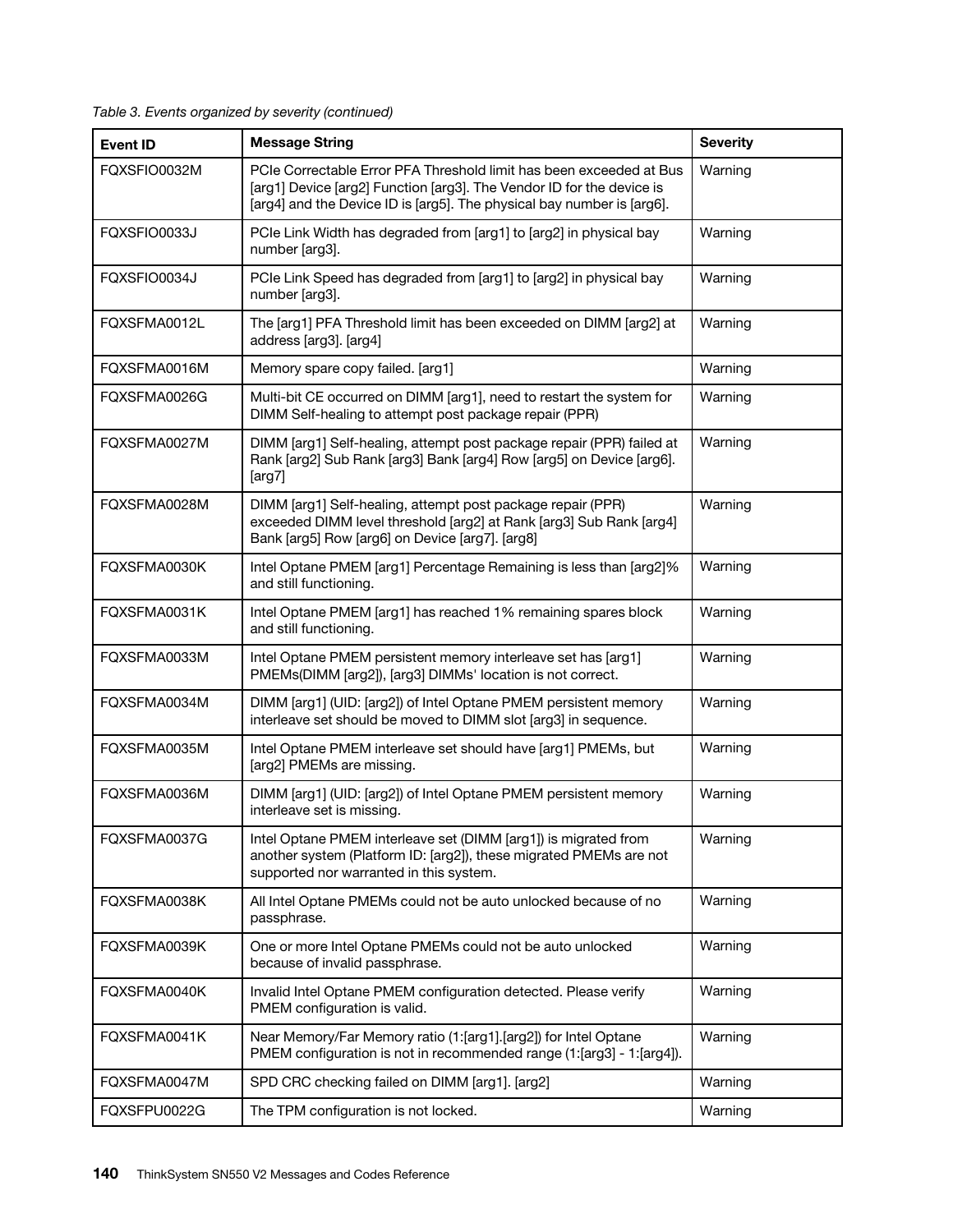| <b>Event ID</b> | <b>Message String</b>                                                                                                                                                                                                                                         | <b>Severity</b> |
|-----------------|---------------------------------------------------------------------------------------------------------------------------------------------------------------------------------------------------------------------------------------------------------------|-----------------|
| FQXSFPU0023G    | Secure Boot Image Verification Failure Warning.                                                                                                                                                                                                               | Warning         |
| FQXSFPU0033G    | Processor has been disabled.                                                                                                                                                                                                                                  | Warning         |
| FQXSFPU0062F    | System uncorrected recoverable error happened in Processor [arg1]<br>Core [arg2] MC bank [arg3] with MC Status [arg4], MC Address [arg5],<br>and MC Misc [arg6].                                                                                              | Warning         |
| FQXSFPU4033F    | TPM Firmware recovery is in progress. Please DO NOT power off or<br>reset system.                                                                                                                                                                             | Warning         |
| FQXSFPU4035M    | TPM Firmware recovery failed. TPM chip may be damaged.                                                                                                                                                                                                        | Warning         |
| FQXSFPU4040M    | TPM selftest has failed.                                                                                                                                                                                                                                      | Warning         |
| FQXSFPU4043G    | TPM Firmware update aborted. System is rebooting                                                                                                                                                                                                              | Warning         |
| FQXSFPU4050G    | Failed to update TPM Firmware.                                                                                                                                                                                                                                | Warning         |
| FQXSFPU4051G    | Undefined TPM_POLICY found                                                                                                                                                                                                                                    | Warning         |
| FQXSFPU4052G    | TPM_POLICY is not locked                                                                                                                                                                                                                                      | Warning         |
| FQXSFPU4053G    | System TPM_POLICY does not match the planar.                                                                                                                                                                                                                  | Warning         |
| FQXSFPU4054G    | TPM card logical binding has failed.                                                                                                                                                                                                                          | Warning         |
| FQXSFPW0001L    | CMOS has been cleared.                                                                                                                                                                                                                                        | Warning         |
| FQXSFSM0002N    | Boot Permission denied by Management Module: System Halted.                                                                                                                                                                                                   | Warning         |
| FQXSFSM0003N    | Timed Out waiting on boot permission from Management Module:<br>System Halted.                                                                                                                                                                                | Warning         |
| FQXSFSM0004M    | An XCC communication failure has occurred.                                                                                                                                                                                                                    | Warning         |
| FQXSFSR0001M    | [arg1] GPT corruption detected, DiskGUID: [arg2]                                                                                                                                                                                                              | Warning         |
| FQXSFSR0003G    | The number of boot attempts has been exceeded. No bootable<br>device found.                                                                                                                                                                                   | Warning         |
| FQXSFTR0001L    | An invalid date and time have been detected.                                                                                                                                                                                                                  | Warning         |
| FOXSFDD0004M    | DRIVER HEALTH PROTOCOL: Reports 'System Shutdown' Required<br>Controller.                                                                                                                                                                                     | Error           |
| FQXSFDD0012K    | SATA Hard Drive Error: [arg1].                                                                                                                                                                                                                                | Error           |
| FQXSFIO0005M    | An intra-board UPI failure has been detected on the link between<br>processor [arg1] port [arg2] and processor [arg3] port [arg4].                                                                                                                            | Error           |
| FQXSFIO0006M    | An inter-board UPI failure has been detected on the link between<br>processor [arg1] port [arg2] and processor [arg3] port [arg4].                                                                                                                            | Error           |
| FQXSFIO0007M    | An error has been detected by the IIO on Bus [arg1]. The value of<br>Global Fatal Error Status register is [arg2]. The value of Global Non-<br>Fatal Error Status register is [arg3]. Please check error logs for<br>additional downstream device error data. | Error           |
| FQXSFIO0010M    | An Uncorrectable PCIe Error has Occurred at Bus [arg1] Device [arg2]<br>Function [arg3]. The Vendor ID for the device is [arg4] and the Device<br>ID is [arg5]. The physical [arg6] number is [arg7].                                                         | Error           |

Table 3. Events organized by severity (continued)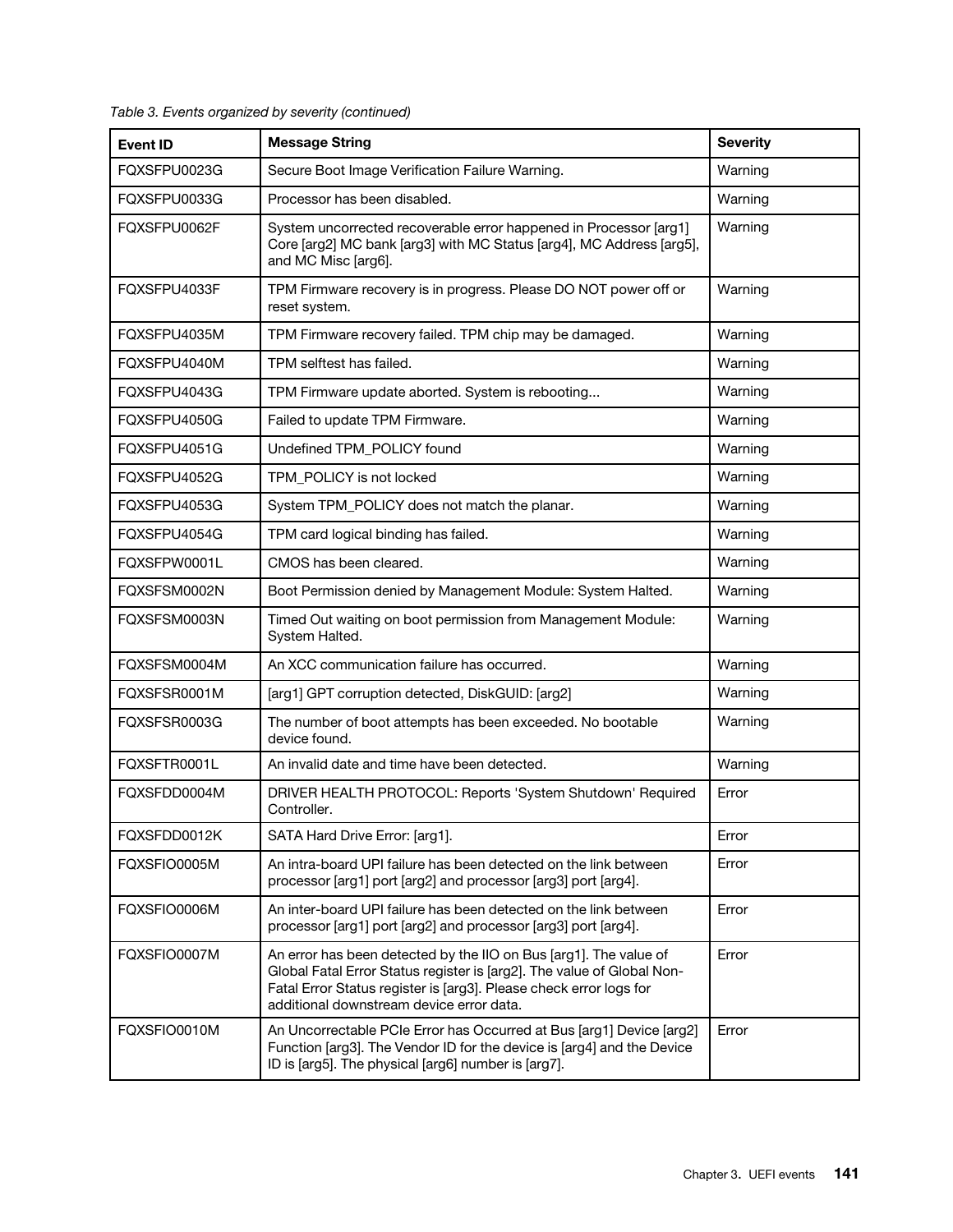Table 3. Events organized by severity (continued)

| <b>Event ID</b> | <b>Message String</b>                                                                                                                                                                                                  | <b>Severity</b> |
|-----------------|------------------------------------------------------------------------------------------------------------------------------------------------------------------------------------------------------------------------|-----------------|
| FQXSFIO0011M    | A PCIe parity error has occurred on Bus [arg1] Device [arg2] Function<br>[arg3]. The Vendor ID for the device is [arg4] and the Device ID is<br>[arg5]. The Physical slot number is [arg6].                            | Error           |
| FQXSFIO0012M    | A PCIe system error has occurred on Bus [arg1] Device [arg2]<br>Function [arg3]. The Vendor ID for the device is [arg4] and the Device<br>ID is [arg5]. The Physical slot number is [arg6].                            | Error           |
| FQXSFIO0014J    | A bad option ROM checksum was detected for the device found at<br>Bus [arg1] Device [arg2] Function [arg3]. The Vendor ID for the device<br>is [arg4] and the Device ID is [arg5]. The physical slot number is [arg6]. | Error           |
| FQXSFIO0017M    | IFM: Error communicating with the XCC - IFM may not be deployed<br>correctly.                                                                                                                                          | Error           |
| FQXSFIO0019J    | PCIe Resource Conflict [arg1].                                                                                                                                                                                         | Error           |
| FQXSFIO0031M    | An Uncorrectable PCIe Error has Occurred at Bus [arg1] Device [arg2]<br>Function [arg3]. The Vendor ID for the device is [arg4] and the Device<br>ID is [arg5]. The physical bay number is [arg6].                     | Error           |
| FQXSFMA0001M    | DIMM [arg1] has been disabled due to an error detected during POST.<br>[arg2]                                                                                                                                          | Error           |
| FQXSFMA0002M    | An uncorrectable memory error has been detected on DIMM [arg1] at<br>address [arg2]. [arg3]                                                                                                                            | Error           |
| FQXSFMA0003K    | A memory mismatch has been detected. Please verify that the<br>memory configuration is valid. [arg1]                                                                                                                   | Error           |
| FQXSFMA0004N    | No system memory has been detected. [arg1]                                                                                                                                                                             | Error           |
| FQXSFMA0005N    | Memory is present within the system but could not be configured.<br>Please verify that the memory configuration is valid. [arg1]                                                                                       | Error           |
| FQXSFMA0008M    | DIMM [arg1] has failed the POST memory test. [arg2]                                                                                                                                                                    | Error           |
| FQXSFMA0009K    | Invalid memory configuration for Mirror Mode. Please correct memory<br>configuration. [arg1]                                                                                                                           | Error           |
| FQXSFMA0010K    | Invalid memory configuration for Sparing Mode. Please correct<br>memory configuration. [arg1]                                                                                                                          | Error           |
| FQXSFMA0023M    | Error has occurred in NVDIMM flash. NVDIMM backup/restore may<br>not operate correctly. [arg1]                                                                                                                         | Error           |
| FQXSFMA0024M    | Error has occurred in NVDIMM Supercap. NVDIMM backup/restore<br>may not operate correctly. [arg1]                                                                                                                      | Error           |
| FQXSFMA0025M    | NVDIMM Supercap has been disconnected. NVDIMM will lose its<br>backup ability until this is corrected. [arg1]                                                                                                          | Error           |
| FQXSFMA0027K    | Invalid memory configuration (Unsupported DIMM Population)<br>detected. Please verify memory configuration is valid.[arg1]                                                                                             | Error           |
| FQXSFMA0028K    | Memory Capacity exceeds CPU limit. [arg1]                                                                                                                                                                              | Error           |
| FQXSFMA0032M    | Intel Optane PMEM [arg1] has no remaining spares block.                                                                                                                                                                | Error           |
| FQXSFMA0042K    | Intel Optane PMEM is not supported by processor of this system.                                                                                                                                                        | Error           |
| FQXSFMA0046M    | DIMM [arg1] is disabled because it is Intel Optane PMEM that is not<br>supported on current platform                                                                                                                   | Error           |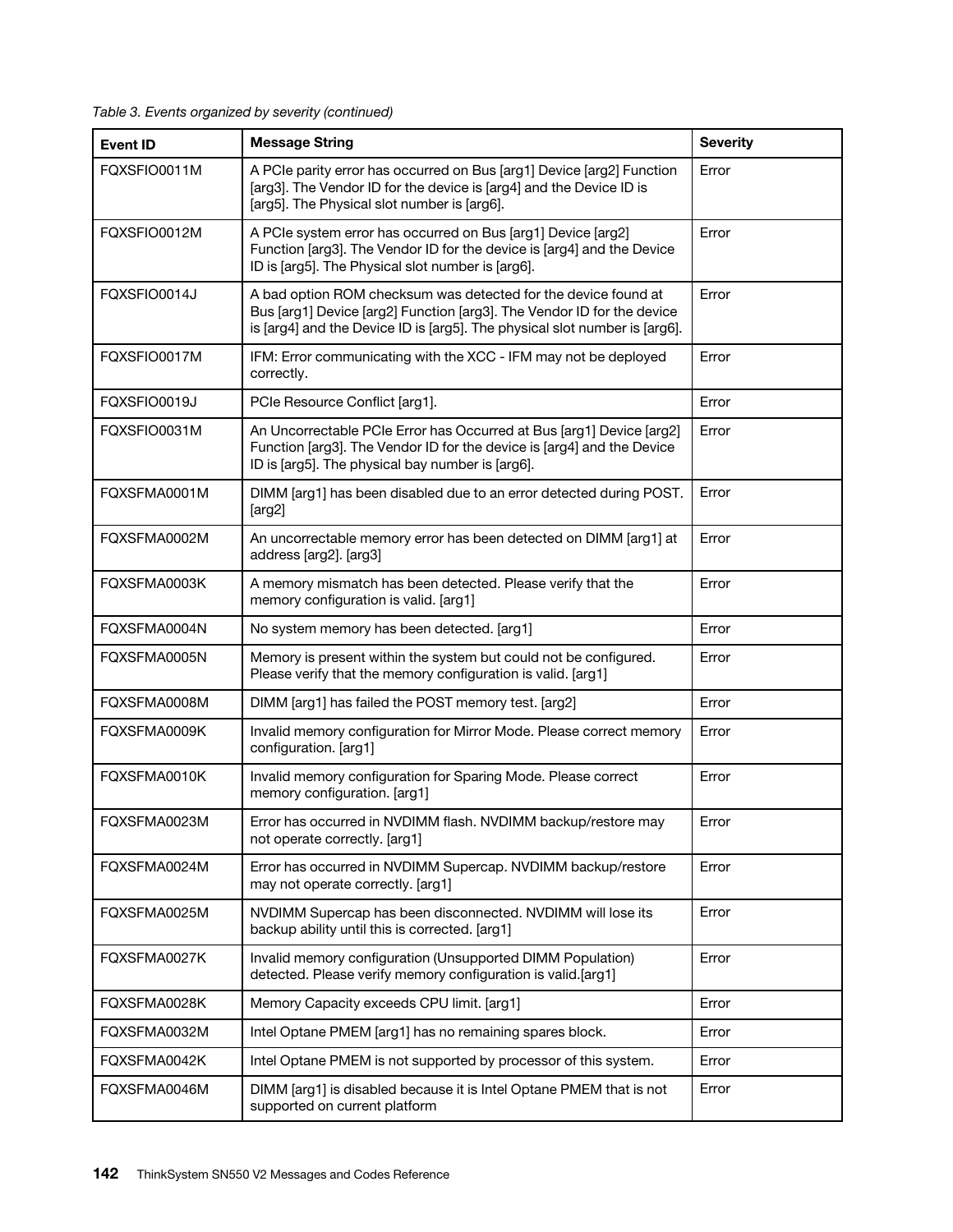| <b>Event ID</b> | <b>Message String</b>                                                                                                                                                                                                                                   | <b>Severity</b> |
|-----------------|---------------------------------------------------------------------------------------------------------------------------------------------------------------------------------------------------------------------------------------------------------|-----------------|
| FQXSFPU0001N    | An unsupported processor has been detected.                                                                                                                                                                                                             | Error           |
| FQXSFPU0002N    | An invalid processor type has been detected.                                                                                                                                                                                                            | Error           |
| FQXSFPU0003K    | A processor mismatch has been detected between one or more<br>processors in the system.                                                                                                                                                                 | Error           |
| FQXSFPU0004K    | A discrepancy has been detected in the number of cores reported by<br>one or more processors within the system.                                                                                                                                         | Error           |
| FQXSFPU0005K    | A mismatch between the maximum allowed UPI link speed has been<br>detected for one or more processors.                                                                                                                                                  | Error           |
| FQXSFPU0006K    | A power segment mismatch has been detected for one or more<br>processors.                                                                                                                                                                               | Error           |
| FQXSFPU0007K    | Processors have mismatched Internal DDR Frequency                                                                                                                                                                                                       | Error           |
| FQXSFPU0008K    | A core speed mismatch has been detected for one or more<br>processors.                                                                                                                                                                                  | Error           |
| FQXSFPU0009K    | An external clock frequency mismatch has been detected for one or<br>more processors.                                                                                                                                                                   | Error           |
| FQXSFPU0010K    | A cache size mismatch has been detected for one or more<br>processors.                                                                                                                                                                                  | Error           |
| FQXSFPU0011K    | A cache type mismatch has been detected for one or more<br>processors.                                                                                                                                                                                  | Error           |
| FQXSFPU0012K    | A cache associativity mismatch has been detected for one or more<br>processors.                                                                                                                                                                         | Error           |
| FQXSFPU0013K    | A processor model mismatch has been detected for one or more<br>processors.                                                                                                                                                                             | Error           |
| FQXSFPU0014N    | A processor family mismatch has been detected for one or more<br>processors.                                                                                                                                                                            | Error           |
| FQXSFPU0015K    | A processor stepping mismatch has been detected for one or more<br>processors.                                                                                                                                                                          | Error           |
| FQXSFPU0016N    | A processor within the system has failed the BIST.                                                                                                                                                                                                      | Error           |
| FQXSFPU0017G    | A processor microcode update failed.                                                                                                                                                                                                                    | Error           |
| FQXSFPU0018N    | CATERR(IERR) has asserted on processor [arg1].                                                                                                                                                                                                          | Error           |
| FQXSFPU0019N    | An uncorrectable error has been detected on processor [arg1].                                                                                                                                                                                           | Error           |
| FQXSFPU0027N    | System uncorrectable error has occurred on Processor [arg1] Core<br>[arg2] MC bank [arg3] with MC Status [arg4], MC Address [arg5], and<br>MC Misc [arg6].                                                                                              | Error           |
| FQXSFPU0030N    | A firmware fault has been detected in the UEFI image.                                                                                                                                                                                                   | Error           |
| FQXSFPU0031N    | The number of POST attempts has reached the value configured in F1<br>setup. The system has booted with default UEFI settings. User<br>specified settings have been preserved and will be used on<br>subsequent boots unless modified before rebooting. | Error           |
| FQXSFPU0034L    | The TPM could not be initialized properly.                                                                                                                                                                                                              | Error           |
| FQXSFPU0035N    | A 3-strike timeout has occurred on processor [arg1].                                                                                                                                                                                                    | Error           |

Table 3. Events organized by severity (continued)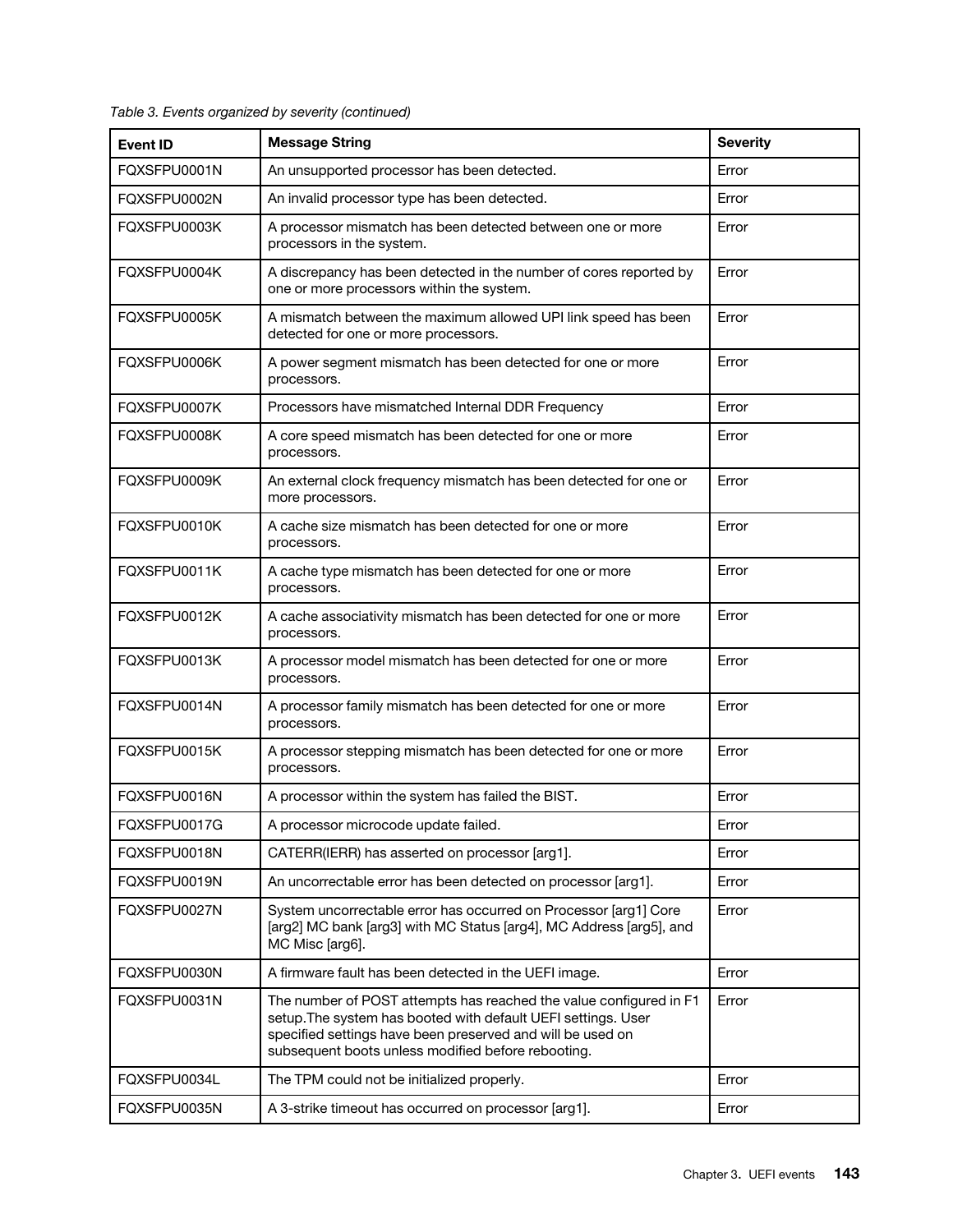Table 3. Events organized by severity (continued)

| Event ID     | <b>Message String</b>                                                                          | <b>Severity</b> |
|--------------|------------------------------------------------------------------------------------------------|-----------------|
| FQXSFPU4056M | TPM card is changed, need install back the original TPM card which<br>shipped with the system. | Error           |
| FQXSFSM0008M | Boot permission timeout detected.                                                              | Error           |

# List of UEFI events

This section lists all messages that can be sent from UEFI.

• FQXSFDD0001G: DRIVER HEALTH PROTOCOL: Missing Configuration. Requires Change Settings From F1.

Severity: Warning

User Action:

Complete the following steps:

- 1. Go to F1 Setup > System Settings > Settings > Driver Health Status List and find a driver/controller reporting Configuration Required status.
- 2. Search for the driver menu from System Settings and change settings appropriately.
- 3. Save settings and restart the system.
- 4. If the problem persists, collect Service Data logs.
- 5. Contact Lenovo Support.
- FQXSFDD0002M: DRIVER HEALTH PROTOCOL: Reports 'Failed' Status Controller.

Severity: Warning

User Action:

Complete the following steps:

- 1. Reboot the system.
- 2. Reflash the adapter firmware.
- 3. If the problem persists, collect Service Data logs.
- 4. Contact Lenovo Support.
- FQXSFDD0003I: DRIVER HEALTH PROTOCOL: Reports 'Reboot' Required Controller.

#### Severity: Warning

User Action:

Complete the following steps:

- 1. No action required system will reboot at the end of POST.
- 2. Reflash the adapter firmware.
- 3. If the problem persists, collect Service Data logs.
- 4. Contact Lenovo Support.

#### • FQXSFDD0004M: DRIVER HEALTH PROTOCOL: Reports 'System Shutdown' Required Controller.

Severity: Fatal

User Action: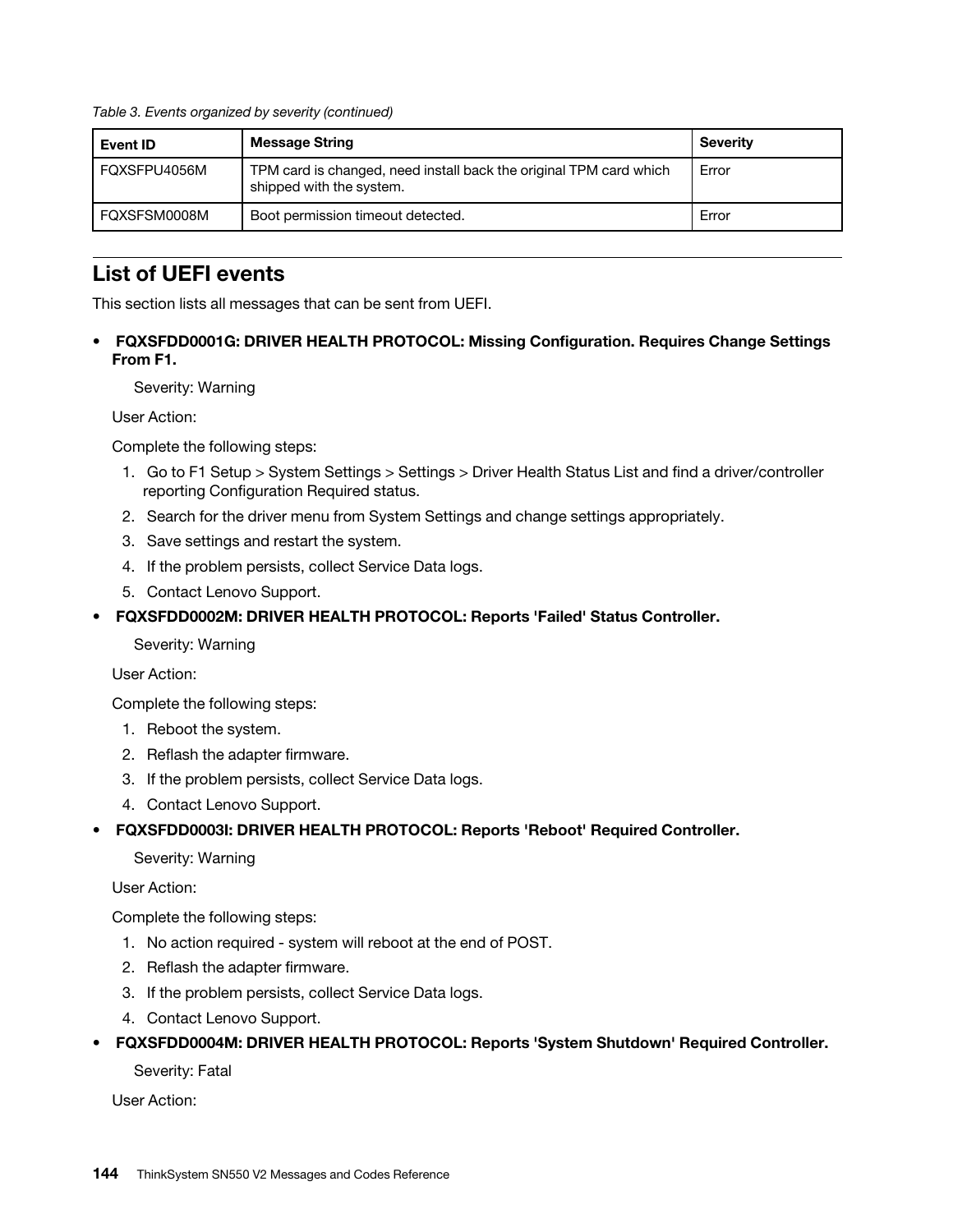Complete the following steps:

- 1. Reboot the system.
- 2. Reflash the adapter firmware.
- 3. If the problem persists, collect Service Data logs.
- 4. Contact Lenovo Support.

• FQXSFDD0005M: DRIVER HEALTH PROTOCOL: Disconnect Controller Failed. Requires 'Reboot'.

Severity: Warning

User Action:

Complete the following steps:

- 1. Reboot the system to reconnect the controller.
- 2. Reflash the adapter firmware.
- 3. If the problem persists, collect Service Data logs.
- 4. Contact Lenovo Support.
- FQXSFDD0006M: DRIVER HEALTH PROTOCOL: Reports Invalid Health Status Driver.

#### Severity: Warning

User Action:

Complete the following steps:

- 1. Reboot the system.
- 2. Reflash the adapter firmware.
- 3. If the problem persists, collect Service Data logs.
- 4. Contact Lenovo Support.
- FQXSFDD0007G: Security Key Lifecycle Manager (SKLM) IPMI Error.

Severity: Warning

User Action:

Complete the following steps:

- 1. Check Lenovo support site for an applicable service bulletin or UEFI firmware update that applies to this error.
- 2. A/C cycle the system.
- 3. If the problem persists, collect Service Data logs.
- 4. Contact Lenovo Support.
- FQXSFDD0012I: SATA Hard Drive Error: [arg1] was recovered.

Severity: Info

User Action:

Information only; no action is required.

# • FQXSFDD0012K: SATA Hard Drive Error: [arg1].

Severity: Error

User Action:

Complete the following steps:

1. Power down the server.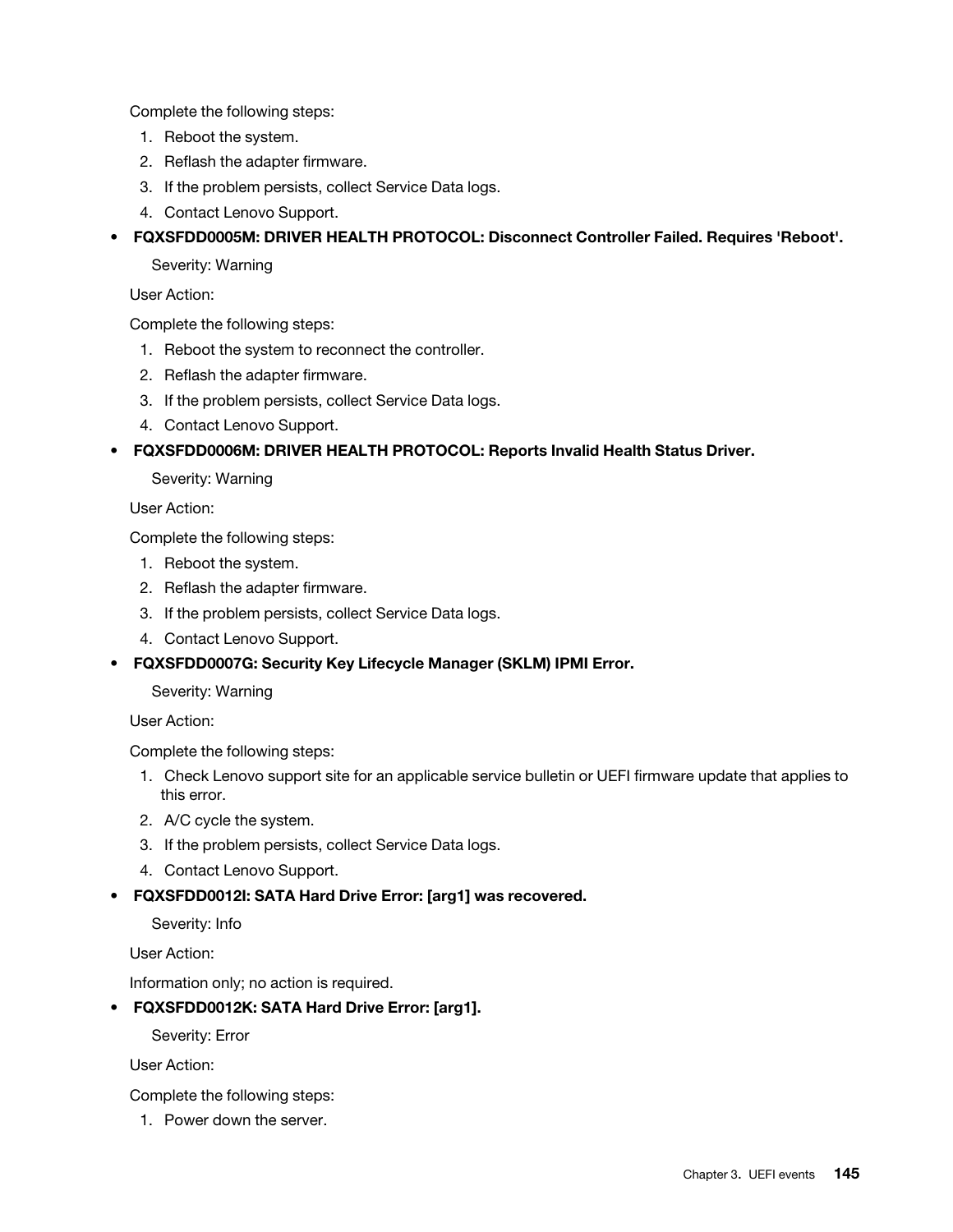- 2. Re-insert SATA Drive to ensure it is fully connected to the backplane.
- 3. If the problem persists, collect Service Data logs and contact Lenovo Support.
- FQXSFIO0005I: An intra-board UPI has been disabled on the link between processor [arg1] port [arg2] and processor [arg3]port [arg4] because of UPI topology downgrade.

User Action:

Complete the following steps:

- 1. This event should be followed by a recent FQXSFIO0005M / FQXSFIO0006M event denoting some UPI links failure which caused UPI topology downgrade.
- 2. Solve the event FQXSFIO0005M / FQXSFIO0006M at first, then this event should be solved automatically.
- 3. If no recent or after fixing FQXSFIO0005M / FQXSFIO0006M event, this event still persists, collect Service Data logs.
- 4. Contact Lenovo Support.
- FQXSFIO0005M: An intra-board UPI failure has been detected on the link between processor [arg1] port [arg2] and processor [arg3] port [arg4].

Severity: Error

User Action:

Complete the following steps:

- 1. Check Lenovo support site for an applicable service bulletin or firmware update that applies to this error.
- 2. If the problem persists, collect Service Data logs.
- 3. Contact Lenovo Support.
- FQXSFIO0006I: An inter-board UPI has been disabled on the link between processor [arg1] port [arg2] and processor [arg3]port [arg4] because of UPI topology downgrade.

Severity: Info

User Action:

Complete the following steps:

- 1. This event should be followed by a recent FQXSFIO0005M / FQXSFIO0006M event denoting some UPI links failure which caused UPI topology downgrade.
- 2. Solve the event FQXSFIO0005M / FQXSFIO0006M at first, then this event should be solved automatically.
- 3. If no recent or after fixing FQXSFIO0005M / FQXSFIO0006M event, this event still persists, collect Service Data logs.
- 4. Contact Lenovo Support.
- FQXSFIO0006M: An inter-board UPI failure has been detected on the link between processor [arg1] port [arg2] and processor [arg3] port [arg4].

Severity: Error

User Action:

Complete the following steps:

1. Check Lenovo support site for an applicable service bulletin or firmware update that applies to this error.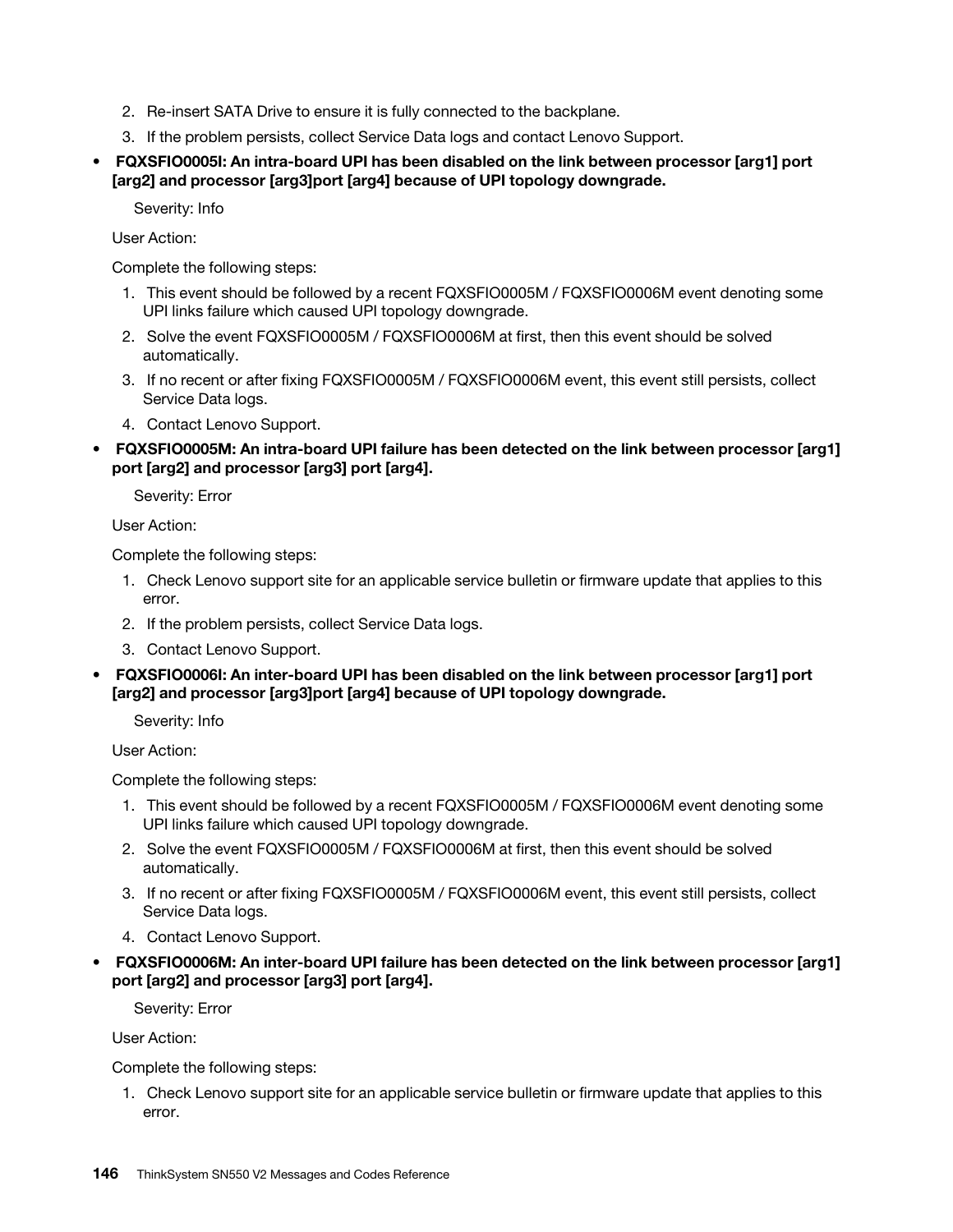- 2. If the problem persists, collect Service Data logs.
- 3. Contact Lenovo Support.
- FQXSFIO0007M: An error has been detected by the IIO on Bus [arg1]. The value of Global Fatal Error Status register is [arg2]. The value of Global Non-Fatal Error Status register is [arg3]. Please check error logs for additional downstream device error data.

User Action:

Complete the following steps:

- 1. Check Lenovo support site for an applicable service bulletin or firmware update for the system or adapter that applies to this error.
- 2. If the problem persists, collect Service Data logs.
- 3. Contact Lenovo Support.
- FQXSFIO0008M: An intra-board UPI dynamic link width reduction has been detected on the link between processor [arg1] port [arg2] and processor [arg3] port [arg4].

Severity: Warning

User Action:

Complete the following steps:

- 1. Reboot the system.
- 2. If the problem persists, collect Service Data logs.
- 3. Contact Lenovo Support.
- FQXSFIO0009M: An inter-board UPI dynamic link width reduction has been detected on the link between processor [arg1] port [arg2] and processor [arg3] port [arg4].

Severity: Warning

User Action:

Complete the following steps:

- 1. Reboot the system.
- 2. If the problem persists, collect Service Data logs.
- 3. Contact Lenovo Support.
- FQXSFIO0010M: An Uncorrectable PCIe Error has Occurred at Bus [arg1] Device [arg2] Function [arg3]. The Vendor ID for the device is [arg4] and the Device ID is [arg5]. The physical [arg6] number is [arg7].

Severity: Error

User Action:

- 1. Check Lenovo support site for an applicable device driver, firmware update, version of service information for this product or other information that applies to this error. Load new device driver and any required firmware updates.
- 2. If this device and/or any attached cables were recently installed, moved, serviced or upgraded.
	- a. Reseat adapter or disk and any attached cables.
	- b. Reload Device Driver.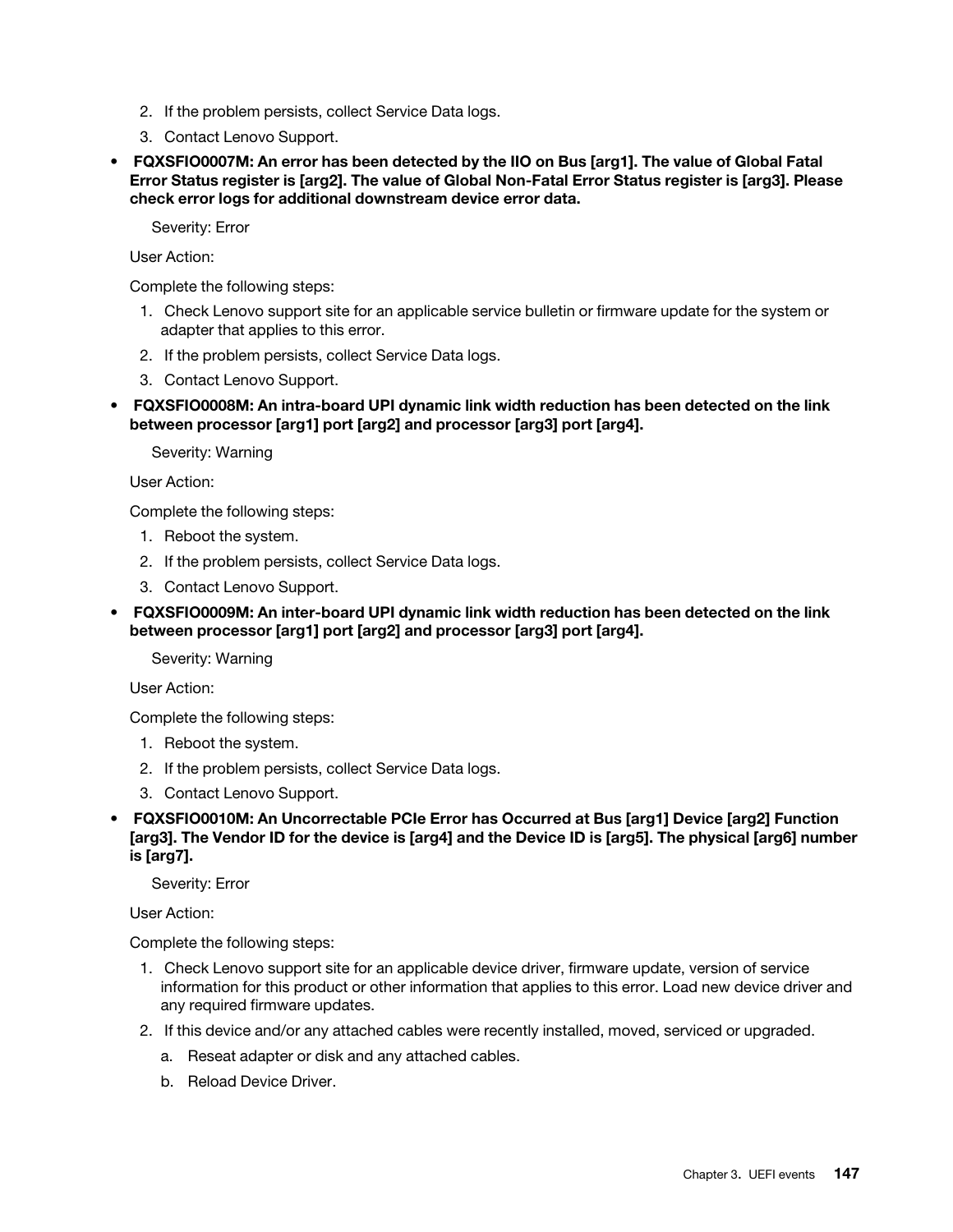- c. If device is not recognized, reconfiguring slot to lower speed may be required. Gen1/Gen2/Gen3 settings can be configured via F1 Setup -> System Settings -> Devices and I/O Ports ->PCIe Gen1/Gen2/Gen3/Gen4 Speed Selection, or the OneCLI utility.
- d. If a PCIe error has also been reported on a second slot within the same node, please ensure steps a, b, and c above are also performed for that adapter or disk before proceeding.
- 3. If the problem persists, collect Service Data logs.
- 4. Contact Lenovo Support.
- FQXSFIO0011M: A PCIe parity error has occurred on Bus [arg1] Device [arg2] Function [arg3]. The Vendor ID for the device is [arg4] and the Device ID is [arg5]. The Physical slot number is [arg6].

User Action:

Complete the following steps:

- 1. Check Lenovo support site for an applicable device driver, firmware update, version of service information for this product or other information that applies to this error. Load new device driver and any required firmware updates.
- 2. If this node and/or any attached cables were recently installed, moved, serviced or upgraded.
	- a. Reseat Adapter and any attached cables.
	- b. Reload Device Driver.
	- c. If device is not recognized, reconfiguring slot to Gen1 or Gen2 may be required. Gen1/Gen2 settings can be configured via F1 Setup -> System Settings -> Devices and I/O Ports ->PCIe Gen1/Gen2/Gen3 Speed Selection, or the OneCLI utility.
	- d. If a PCIe error has also been reported on a second slot within the same node, please ensure steps a, b, and c above are also performed for that adapter before proceeding.
- 3. If the problem persists, collect Service Data logs.
- 4. Contact Lenovo Support.
- FQXSFIO0012M: A PCIe system error has occurred on Bus [arg1] Device [arg2] Function [arg3]. The Vendor ID for the device is [arg4] and the Device ID is [arg5]. The Physical slot number is [arg6].

Severity: Error

User Action:

- 1. Check Lenovo support site for an applicable device driver, firmware update, version of service information for this product or other information that applies to this error. Load new device driver and any required firmware updates.
- 2. If this device and/or any attached cables were recently installed, moved, serviced or upgraded.
	- a. Reseat Adapter and any attached cables.
	- b. Reload Device Driver.
	- c. If device is not recognized, reconfiguring slot to Gen1 or Gen2 may be required. Gen1/Gen2 settings can be configured via F1 Setup -> System Settings -> Devices and I/O Ports ->PCIe Gen1/Gen2/Gen3 Speed Selection, or the OneCLI utility.
	- d. If a PCIe error has also been reported on a second slot within the same node, please ensure steps a, b, and c above are also performed for that adapter before proceeding.
- 3. If the problem persists, collect Service Data logs.
- 4. Contact Lenovo Support.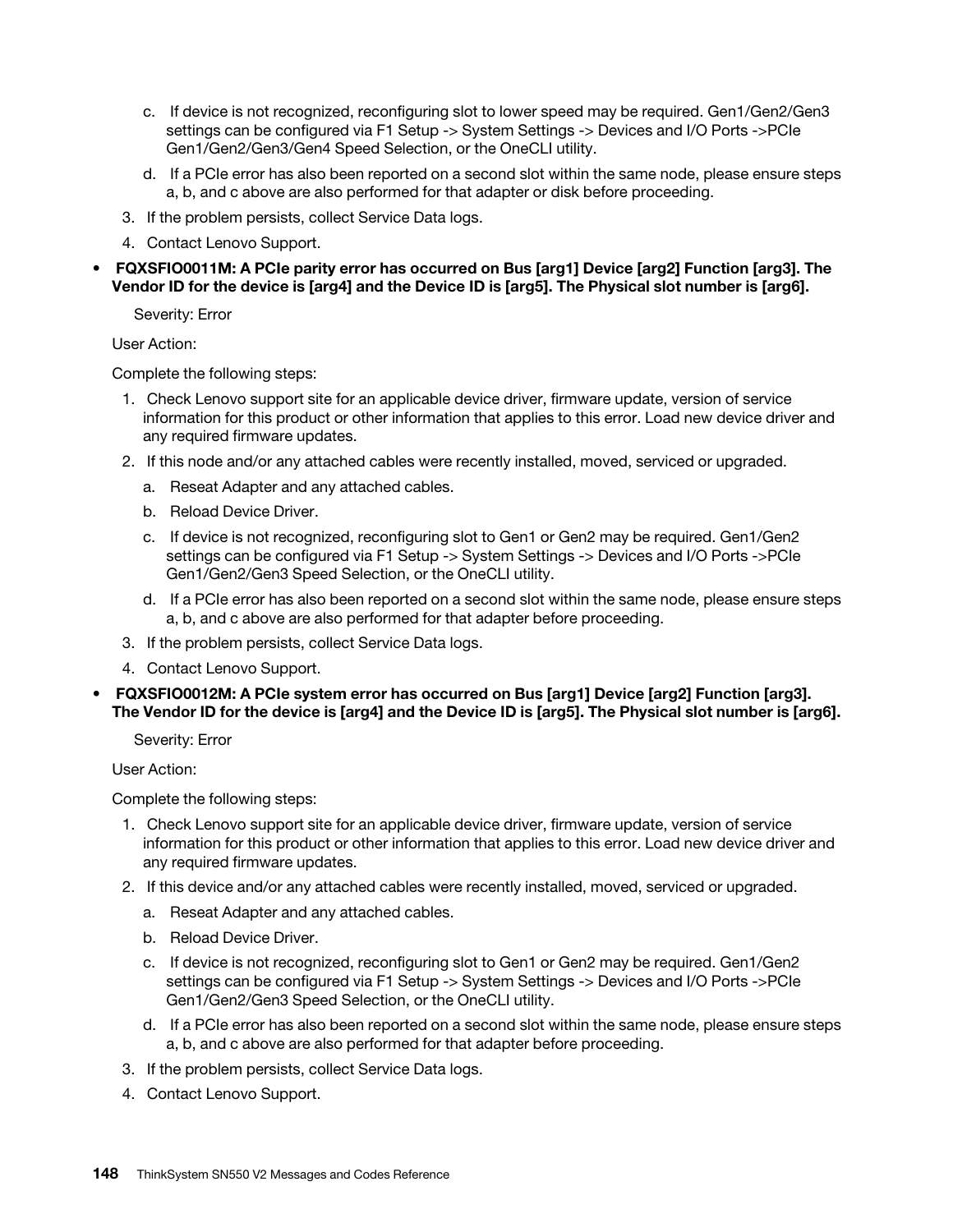• FQXSFIO0013I: The device found at Bus [arg1] Device [arg2] Function [arg3] could not be configured due to resource constraints. The Vendor ID for the device is [arg4] and the Device ID is [arg5]. The physical slot number is [arg6].

Severity: Warning

User Action:

Complete the following steps:

- 1. If this PCIe device and/or any attached cables were recently installed, moved, serviced or upgraded, reseat adapter and any attached cables.
- 2. Check Lenovo support site for any applicable service bulletin or UEFI or adapter firmware update that applies to this error.(NOTE: It may be necessary to disable unused option ROMs from UEFI F1 setup, OneCLI utility, or using adapter manufacturer utilities so that adapter firmware can be updated.)
- 3. Move the adapter to a different slot. If a slot is not available or error recurs, replace the adapter.
- 4. If the problem persists, collect Service Data logs.
- 5. Contact Lenovo Support.
- FQXSFIO0014J: A bad option ROM checksum was detected for the device found at Bus [arg1] Device [arg2] Function [arg3]. The Vendor ID for the device is [arg4] and the Device ID is [arg5]. The physical slot number is [arg6].

Severity: Error

User Action:

Complete the following steps:

- 1. If thisPCIe device and/or any attached cables were recently installed, moved, serviced or upgraded. Reseat adapter and any attached cables.
- 2. Move adapter to a different system slot, if available.
- 3. Check Lenovo support site for any applicable service bulletin or UEFI or adapter firmware update that applies to this error.

Note: It may be necessary to configure slot to Gen1 or to use special utility software so that adapter firmware can be upgraded. Gen1/Gen2 settings can be configured via F1 Setup -> System Settings -> Devices and I/O Ports ->PCIe Gen1/Gen2/Gen3 Speed Selection, or the OneCLI utility.

- 4. If the problem persists, collect Service Data logs.
- 5. Contact Lenovo Support.
- FQXSFIO0015I: IFM: System reset performed to reset adapters.

Severity: Info

User Action:

Information only; no action is required.

• FQXSFIO0016M: IFM: Reset loop avoided - Multiple resets not allowed.

Severity: Warning

User Action:

- 1. Update all firmware (including adapter firmware) to the latest levels.
- 2. If problem persists escalate to the next level of support.
- FQXSFIO0017M: IFM: Error communicating with the XCC IFM may not be deployed correctly.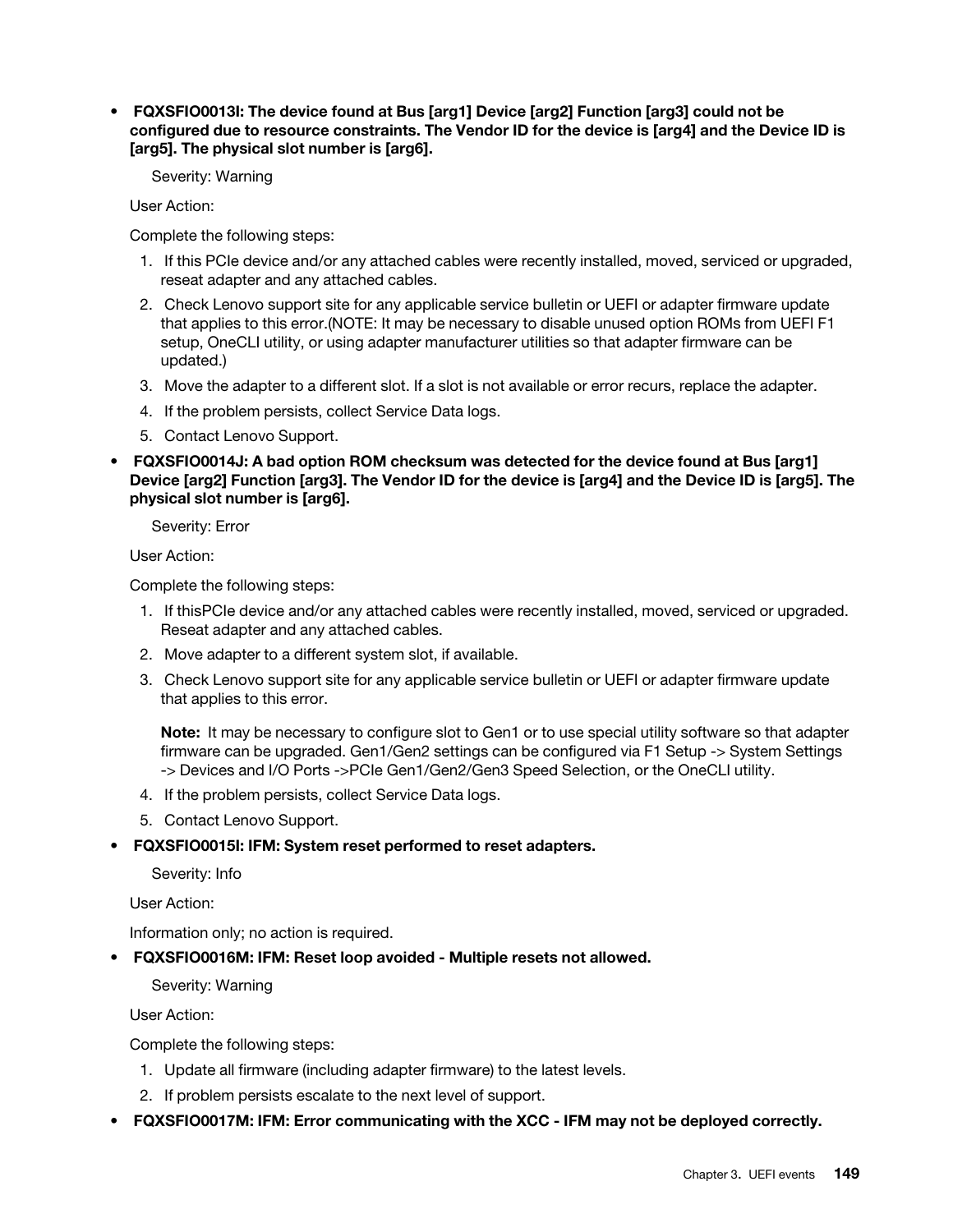User Action:

Complete the following steps:

1. Update all system firmware (including adapter firmware) to the latest levels.

Note: If the device is part of a cluster solution, verify that the latest level of code is supported for the cluster solution before the update.

- 2. If the problem persists, collect Service Data logs.
- 3. Contact Lenovo Support.
- FQXSFIO0018I: IFM: Configuration too large for compatibility mode.

Severity: Info

User Action:

Information only; no action is required.

• FQXSFIO0019J: PCIe Resource Conflict [arg1].

Severity: Error

User Action:

Complete the following steps:

- 1. If this PCIe device and/or any attached cables were recently installed, moved, serviced or upgraded, reseat the adapter and any attached cables.
- 2. Move the adapter to a different system slot, if available.
- 3. Check Lenovo support site for any applicable service bulletin or UEFI or adapter firmware update that applies to this error.

Note: It may be necessary to configure slot to Gen1 or to use special utility software so that adapter firmware can be upgraded. Gen1/Gen2 settings can be configured via F1 Setup -> System Settings -> Devices and I/O Ports ->PCIe Gen1/Gen2/Gen3 Speed Selection, or the OneCLI utility.

- 4. If the problem persists, collect Service Data logs.
- FQXSFIO0020J: PCIe Isolation has occurred in PCIe slot [arg1]. The adapter may not operate correctly.

Severity: Info

User Action:

Complete the following steps:

- 1. Check the log for a separate error related to an associated PCIe device and resolve that error.
- 2. Check the Lenovo support site for an applicable service bulletin or firmware update for the system or adapter that applies to this error.
- 3. Check the system spec to make sure the PCIe that the PCIe device is installed in the compatible PCIe slot and a compatible cable is used. If not, performance of this device might be impacted.
- 4. If the problem persists, collect Service Data logs.
- 5. Contact Lenovo Support.
- FQXSFIO0021J: PCIe Error Recovery has occurred in physical [arg1] number [arg2]. The [arg3] may not operate correctly.

Severity: Warning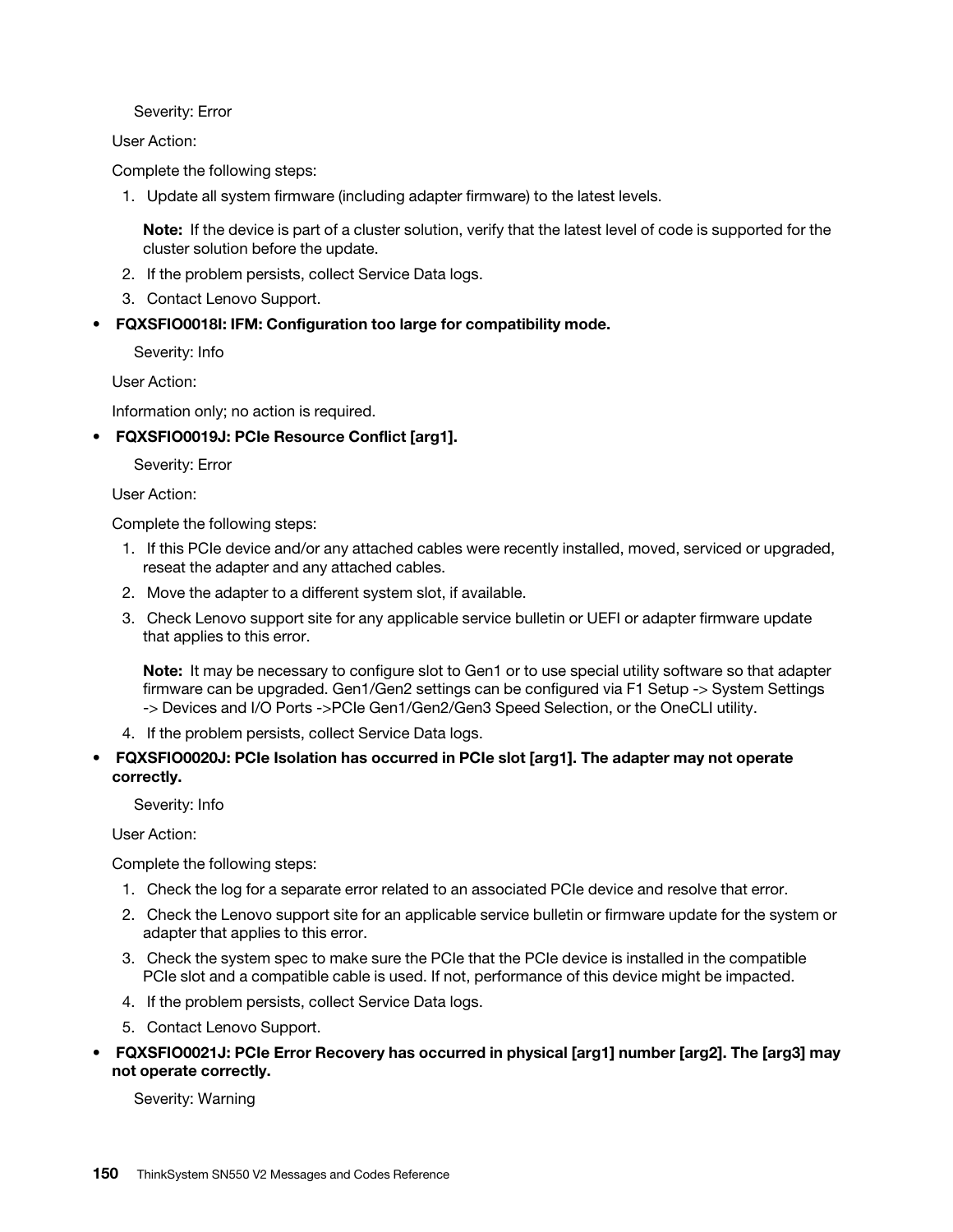#### User Action:

Complete the following steps:

- 1. Check the log for a separate error related to an associated PCIe device or NVME disk and resolve that error.
- 2. Check the Lenovo support site for an applicable service bulletin or firmware update for the system or adapter that applies to this error.
- 3. Check the system spec to make sure that the PCIe device or NVME disk is installed in the compatible PCIe slot or bay and a compatible cable is used. If not, performance of this device might be impacted.
- 4. If the problem persists, collect Service Data logs.
- 5. Contact Lenovo Support.
- FQXSFIO0022J: PCIe Link Width has degraded from [arg1] to [arg2] in physical [arg3] number [arg4].

Severity: Warning

User Action:

Complete the following steps:

- 1. Check the log for a separate error related to an associated PCIe device or NVME disk and resolve that error.
- 2. Check the Lenovo support site for an applicable service bulletin or firmware update for the system or adapter that applies to this error.
- 3. Check the system spec to make sure that the PCIe device or NVME disk is installed in the compatible PCIe slot or bay and a compatible cable is used. If not, performance of this device might be impacted.
- 4. If the problem persists, collect Service Data logs.
- 5. Contact Lenovo Support.
- FQXSFIO0023J: PCIe Link Speed has degraded from [arg1] to [arg2] in physical [arg3] number [arg4].

Severity: Warning

User Action:

Complete the following steps:

- 1. Check the log for a separate error related to an associated PCIe device or NVME disk and resolve that error.
- 2. Check the Lenovo support site for an applicable service bulletin or firmware update for the system or adapter that applies to this error.
- 3. Check the system spec to make sure that the PCIe device or NVME disk is installed in the compatible PCIe slot or bay and a compatible cable is used. If not, performance of this device might be impacted.
- 4. If the problem persists, collect Service Data logs.
- 5. Contact Lenovo Support.
- FQXSFIO0031M: An Uncorrectable PCIe Error has Occurred at Bus [arg1] Device [arg2] Function [arg3]. The Vendor ID for the device is [arg4] and the Device ID is [arg5]. The physical bay number is [arg6].

Severity: Error

User Action: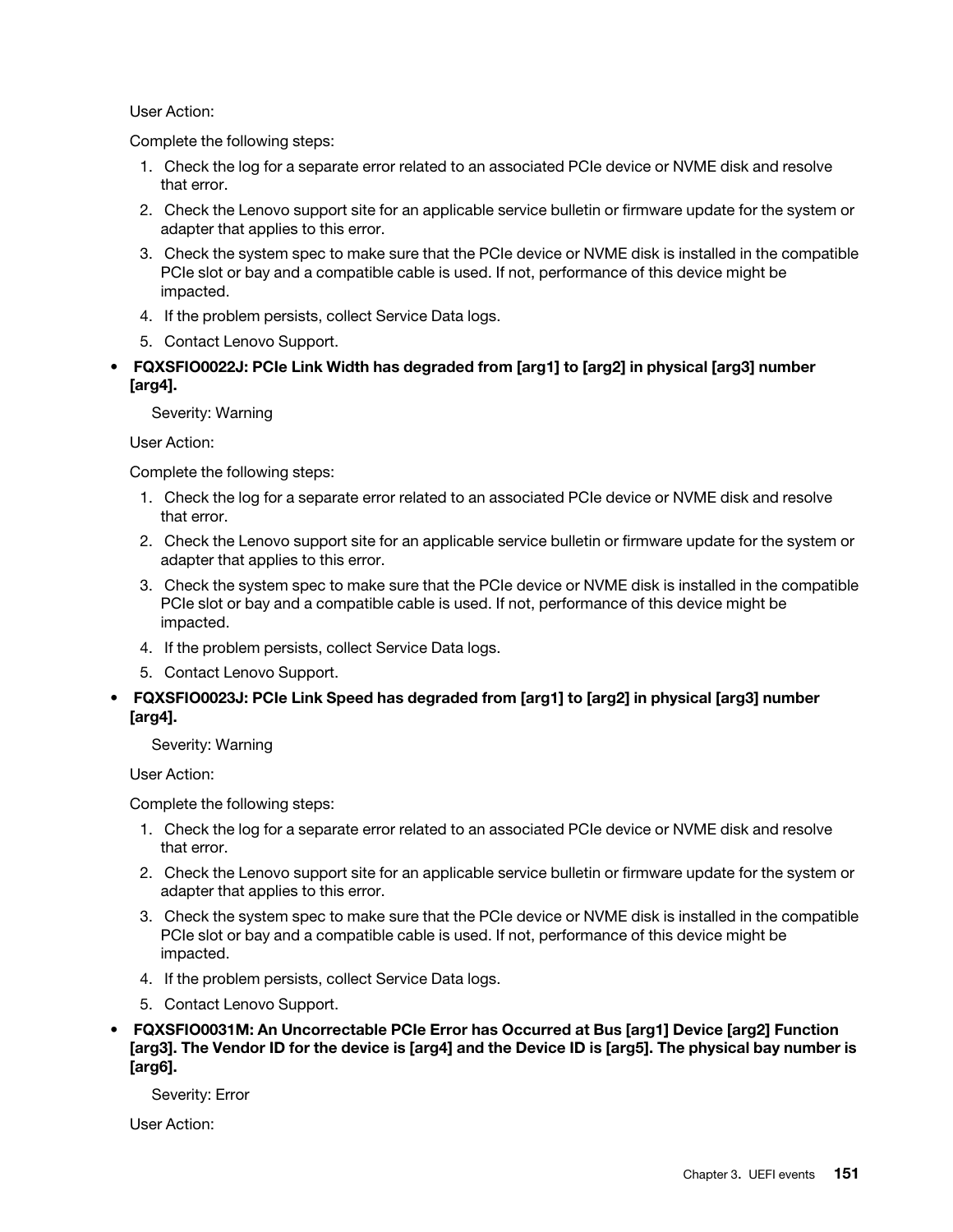Complete the following steps:

- 1. Check Lenovo support site for an applicable device driver, firmware update, version of service information for this product or other information that applies to this error. Load new device driver and any required firmware updates.
- 2. If this device and/or any attached cables were recently installed, moved, serviced or upgraded.
	- a. a.Reseat Adapter and any attached cables.
	- b. b.Reload Device Driver.
	- c. c.If device is not recognized, reconfiguring slot to Gen1 or Gen2 may be required. Gen1/Gen2 settings can be configured via F1 Setup -> System Settings -> Devices and I/O Ports ->PCIe Gen1/Gen2/Gen3 Speed Selection, or the OneCLI utility.
	- d. d.If a PCIe error has also been reported on a second slot within the same node, please ensure steps a, b, and c above are also performed for that adapter before proceeding.
- 3. If the problem persists, collect Service Data logs.
- 4. Contact Lenovo Support.
- FQXSFIO0032M: PCIe Correctable Error PFA Threshold limit has been exceeded at Bus [arg1] Device [arg2] Function [arg3]. The Vendor ID for the device is [arg4] and the Device ID is [arg5]. The physical bay number is [arg6].

Severity: Warning

User Action:

Complete the following steps:

- 1. Reboot the system.
- 2. Reflash the NVME disk firmware.
- 3. If the problem persists, collect Service Data logs.
- 4. Contact Lenovo Support.
- FQXSFIO0033J: PCIe Link Width has degraded from [arg1] to [arg2] in physical bay number [arg3].

Severity: Warning

User Action:

Complete the following steps:

- 1. Check the log for a separate error related to an associated PCIe NVME disk, and resolve that error.
- 2. Check the Lenovo support site for an applicable service bulletin or firmware update for the system or adapter that applies to this error.
- 3. Check the system spec to make sure that the PCIe NVME disk, is installed in the compatible bay and a compatible cable is used. If not, performance of this device might be impacted.
- 4. If the problem persists, collect Service Data logs.
- 5. Contact Lenovo Support.
- FQXSFIO0034J: PCIe Link Speed has degraded from [arg1] to [arg2] in physical bay number [arg3].

Severity: Warning

User Action:

- 1. Check the log for a separate error related to an associated PCIe NVME disk, and resolve that error.
- 2. Check the Lenovo support site for an applicable service bulletin or firmware update for the system or adapter that applies to this error.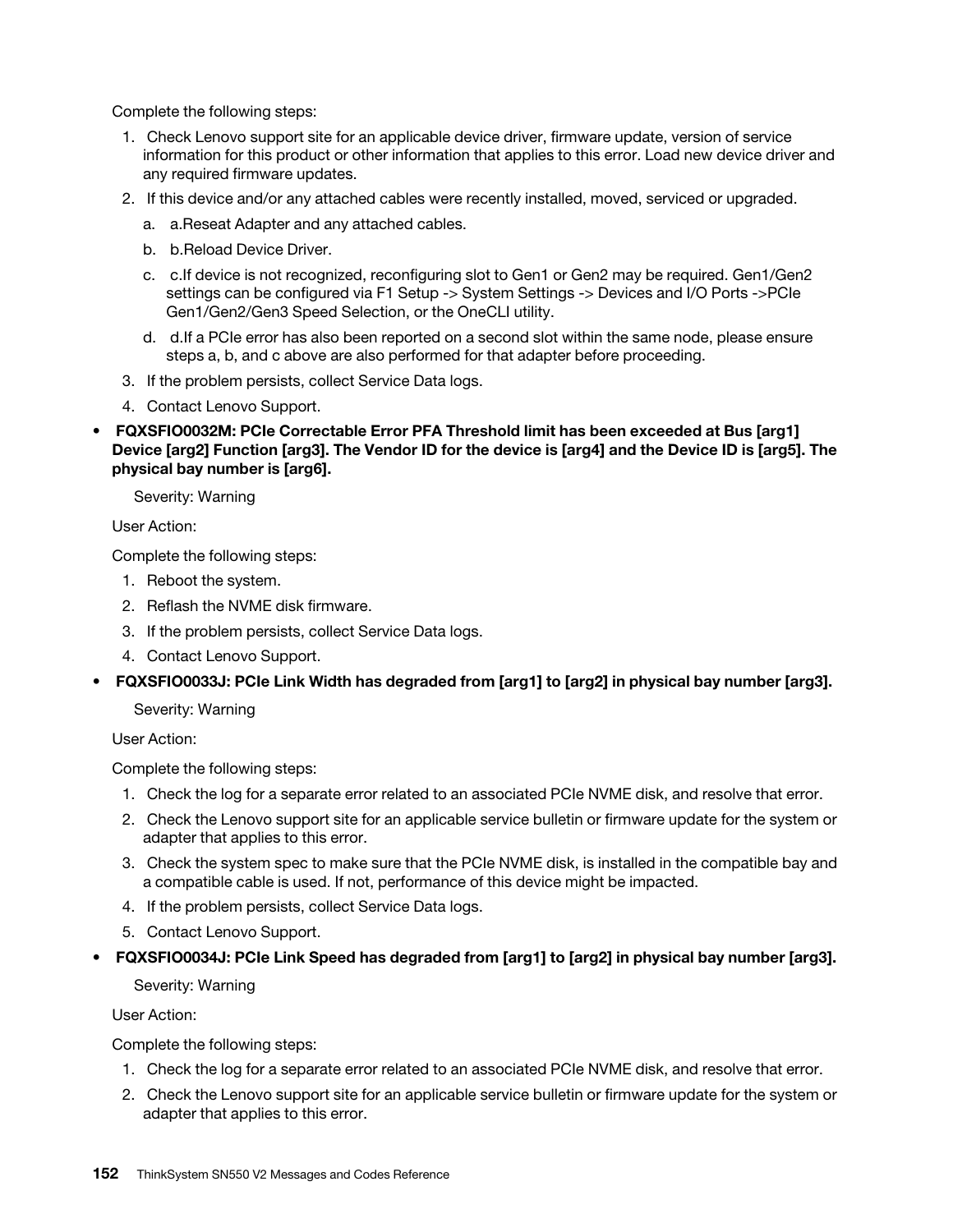- 3. Check the system spec to make sure that the PCIe NVME disk, is installed in the compatible bay and a compatible cable is used. If not, performance of this device might be impacted.
- 4. If the problem persists, collect Service Data logs.
- 5. Contact Lenovo Support.
- FQXSFMA0001I: DIMM [arg1] Disable has been recovered. [arg2]

User Action:

Information only; no action is required.

#### • FQXSFMA0001M: DIMM [arg1] has been disabled due to an error detected during POST. [arg2]

Severity: Error

User Action:

Complete the following steps:

- 1. Reseat the affected DIMM (Note: The event Log might contain a recent FQXSFMA0011I event denoting detected change in DIMM population that could be related to this problem.)
- 2. Boot to F1 setup and enable the DIMM (For AMD, do not need to enable DIMM in Setup). Reboot the system.
- 3. Update UEFI firmware to the latest version.
- 4. If the problem persists, collect Service Data logs.
- 5. Contact Lenovo Support.
- FQXSFMA0002I: The uncorrectable memory error state has been cleared.

Severity: Info

User Action:

Information only; no action is required.

# • FQXSFMA0002M: An uncorrectable memory error has been detected on DIMM [arg1] at address [arg2]. [arg3]

Severity: Error

User Action:

Complete the following steps:

- 1. Reseat the affected DIMM (Note: The event Log might contain a recent FQXSFMA0011I event denoting detected change in DIMM population that could be related to this problem.)
- 2. Check Lenovo support site for an applicable service bulletin or firmware update that applies to this memory error.
- 3. If problem recurs collect Service Data log.
- 4. Contact Lenovo Support.
- FQXSFMA0003K: A memory mismatch has been detected. Please verify that the memory configuration is valid. [arg1]

Severity: Error

User Action: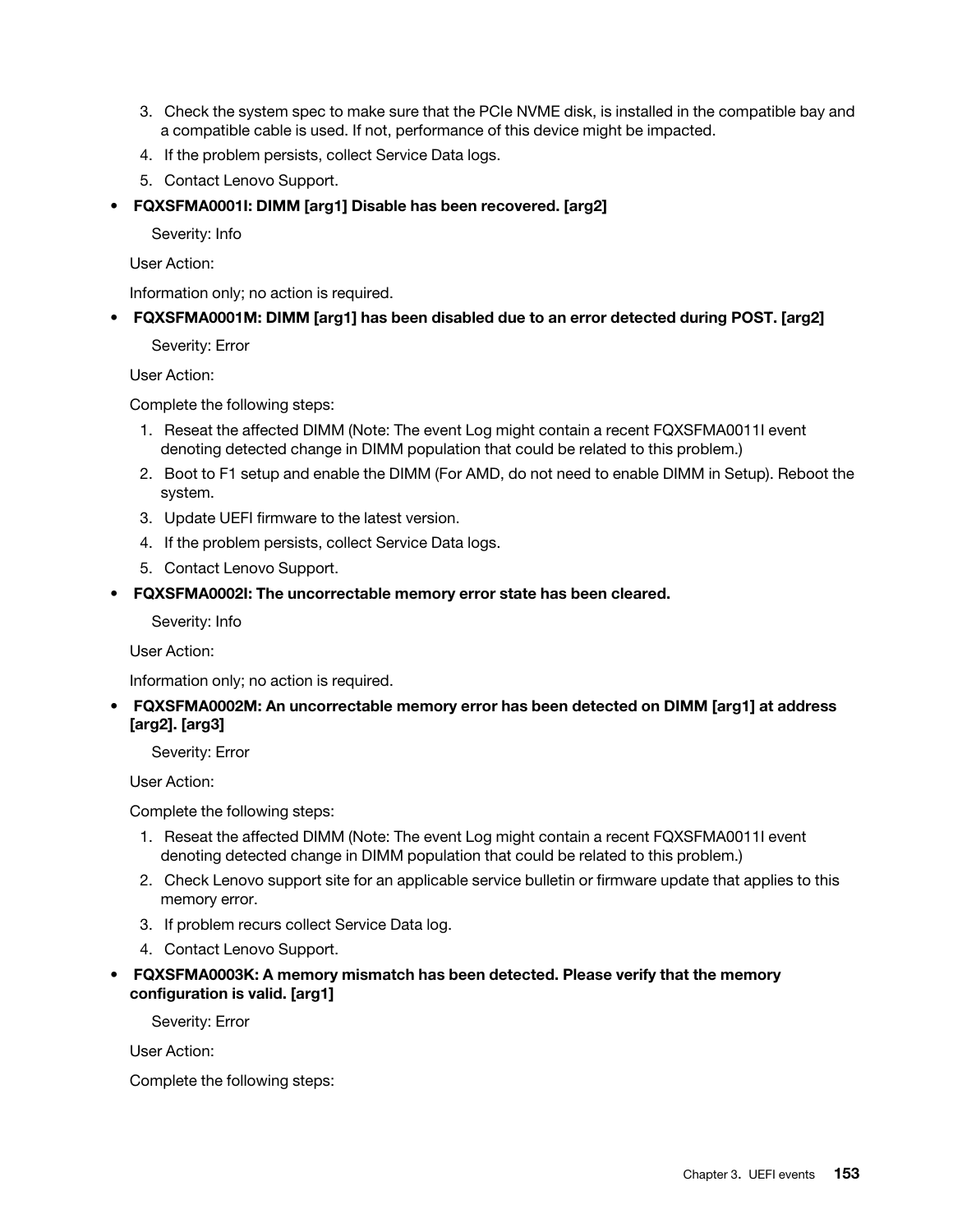- 1. Boot to uEFI F1 screen and check if any memory DIMM is disabled. Memory could be disabled due to previous uncorrectable Errors or uEFI memory test/training errors.
- 2. Verify that the DIMMs are installed in the correct population sequence.
- 3. Update UEFI firmware to the latest version.
- 4. If the problem persists, collect Service Data logs
- 5. Contact Lenovo Support.

#### • FQXSFMA0004N: No system memory has been detected. [arg1]

Severity: Error

User Action:

Complete the following steps:

- 1. Ensure one or more supported DIMMs are installed in the correct population sequence.
- 2. If the system has light-path then check for any lit DIMM-connector LEDs, and if found, reseat those DIMMs. Alternatively ( i.e. if light path is not available) the same can be accomplished using XCC GUI.
- 3. Swap DIMMs between slots when more than one DIMM is available in the system.
- 4. If the DIMMs have been upgraded just prior to the issue than update uEFI using alternate or minimal configuration.
- 5. If the problem persists, collect Service Data logs.
- 6. Contact Lenovo Support.
- FQXSFMA0005N: Memory is present within the system but could not be configured. Please verify that the memory configuration is valid. [arg1]

Severity: Error

User Action:

Complete the following steps:

- 1. Ensure one or more DIMMs are installed in the server.
- 2. Resolve existing memory errors if they are present.
- 3. If no memory fault is recorded in the logs and no DIMM connector error LEDs are lit, verify that all DIMM connectors are enabled using the Setup utility or the OneCLI utility.
- 4. Reseat all DIMMs ensuring that DIMMs are installed in the correct population sequence, according to the service information for this product.
- 5. Clear CMOS memory. Note that all firmware settings will revert to the defaults.
- 6. Reflash UEFI firmware.
- 7. If the problem persists, collect Service Data logs.
- 8. Contact Lenovo Support.

#### • FQXSFMA0006I: [arg1] DIMM [arg2] has been detected, the DIMM serial number is [arg3].

Severity: Info

User Action:

- 1. If this information event is logged in the XCC event log, the server does not have qualified memory installed.
- 2. The memory installed may not be covered under warranty.
- 3. Without qualified memory, speeds supported above industry standards will not be enabled.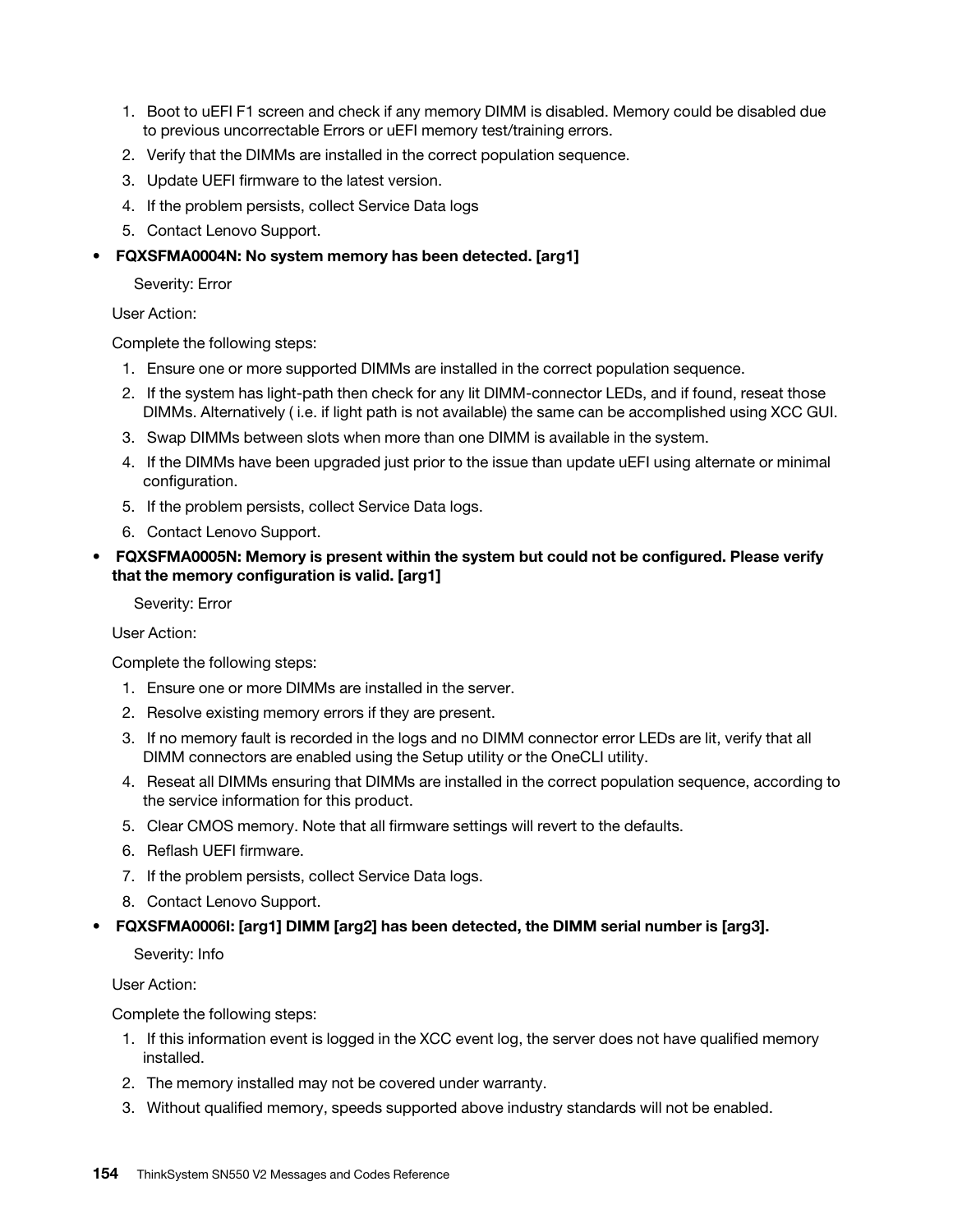- 4. Please contact your Local Sales Representative or Authorized Business Partner to order qualified memory to replace the unqualified DIMM(s).
- 5. After you install qualified memory and power up the server, check to ensure this informational event is not logged again.
- FQXSFMA0007I: [arg1] DIMM number [arg2] has been replaced. [arg3]

User Action:

Complete the following steps:

- 1. If this information event is logged in the XCC event log, the server does not have qualified memory installed.
- 2. The memory installed may not be covered under warranty.
- 3. Without qualified memory, speeds supported above industry standards will not be enabled.
- 4. Please contact your Local Sales Representative or Authorized Business Partner to order qualified memory to replace the unqualified DIMM(s).
- 5. After you install qualified memory and power up the server, check to ensure this informational event is not logged again.
- FQXSFMA0008I: DIMM [arg1] POST memory test failure has been recovered. [arg2]

Severity: Info

User Action:

Information only; no action is required.

#### • FQXSFMA0008M: DIMM [arg1] has failed the POST memory test. [arg2]

Severity: Error

User Action:

Complete the following steps:

- 1. If the DIMM configuration was changed prior to this failure verify that the DIMMs are installed in the correct population sequence.
- 2. RESEAT the DIMM that failed POST memory test and the DIMMs on adjacent slots if populated. Boot to F1 setup and enable the DIMM. Reboot the system.
- 3. If the DIMMs have been upgraded just prior to the issue than update uEFI to the latest version.
- 4. If the problem persists, collect Service Data logs.
- 5. Contact Lenovo Support.
- FQXSFMA0009I: Invalid memory configuration for Mirror Mode has been recovered. [arg1]

Severity: Info

User Action:

Information only; no action is required.

• FQXSFMA0009K: Invalid memory configuration for Mirror Mode. Please correct memory configuration. [arg1]

Severity: Error

User Action: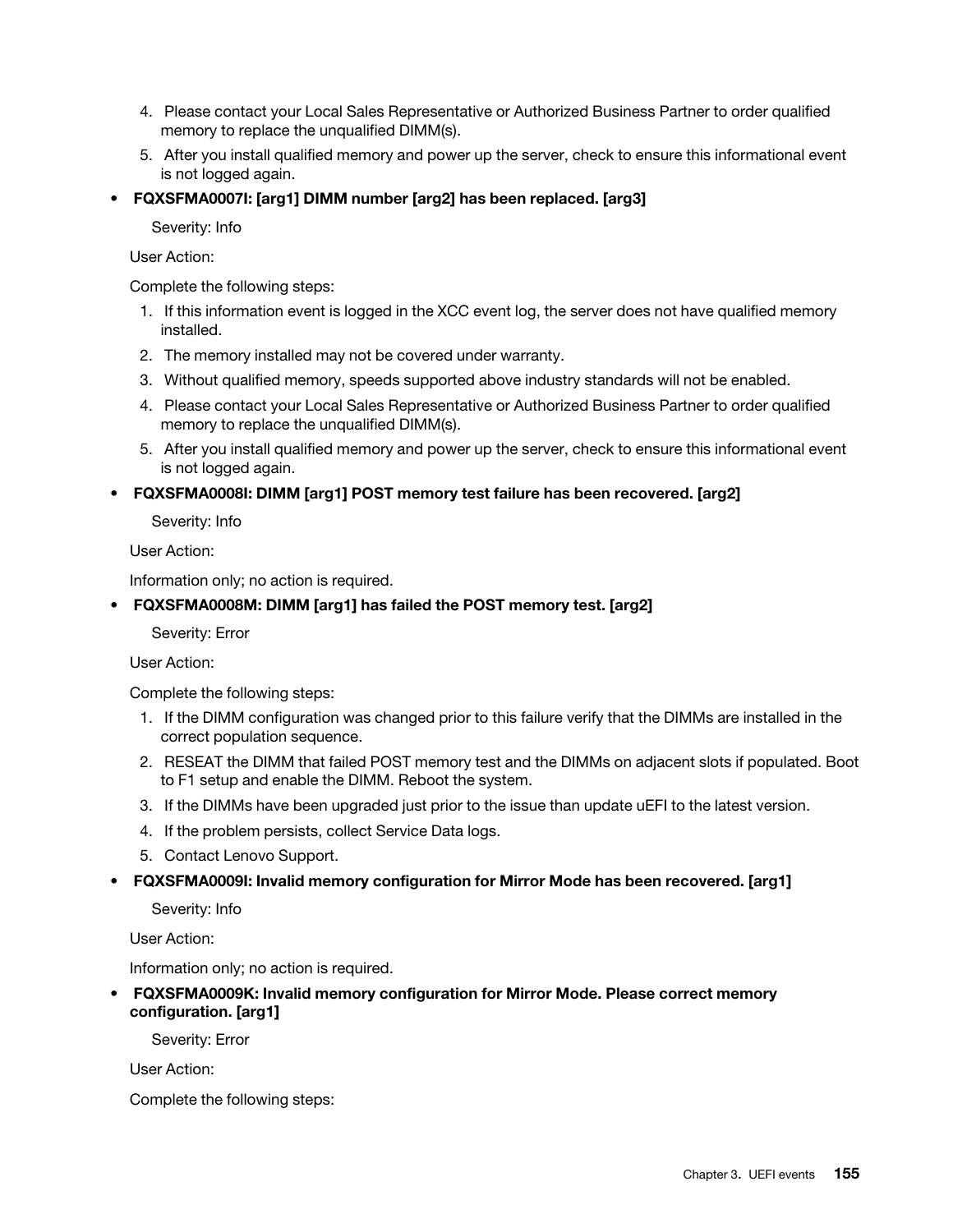- 1. Ensure that all the DIMMs are enabled and functional by booting to F1 Setup or in XCC web .If any DIMMs are non-functional adddress that first.
- 2. Make sure that the DIMM connectors are correctly populated for mirroring mode, according to the service information for this product.
- 3. If the problem persists, collect Service Data logs.
- 4. Contact Lenovo Support.
- FQXSFMA0010I: Invalid memory configuration for Sparing Mode has been recovered. [arg1]

User Action:

Information only; no action is required.

• FQXSFMA0010K: Invalid memory configuration for Sparing Mode. Please correct memory configuration. [arg1]

Severity: Error

User Action:

Complete the following steps:

- 1. Ensure that all the DIMMs are enabled and functional by booting to F1 Setup or in XCC web .If any DIMMs are non-functional adddress that first.
- 2. Make sure that the DIMM connectors are correctly populated for sparing mode, according to the service information for this product.
- 3. If the problem persists, collect Service Data logs.
- 4. Contact Lenovo Support.
- FQXSFMA0011I: Memory population change detected. [arg1]
	- Severity: Info

User Action:

Complete the following steps:

- 1. If you have added or removed DIMMs to the system, and no additional errors were detected, then please ignore this message.
- 2. Check system event log for uncorrected DIMM failures and replace those DIMMs.

# • FQXSFMA0012I: The PFA of DIMM [arg1] has been deasserted.

Severity: Info

User Action:

Information only; no action is required.

• FQXSFMA0012L: The [arg1] PFA Threshold limit has been exceeded on DIMM [arg2] at address [arg3]. [arg4]

Severity: Warning

User Action:

- 1. Reseat affected DIMM.
- 2. Check Lenovo support site for an applicable service bulletin or firmware update that applies to this memory error.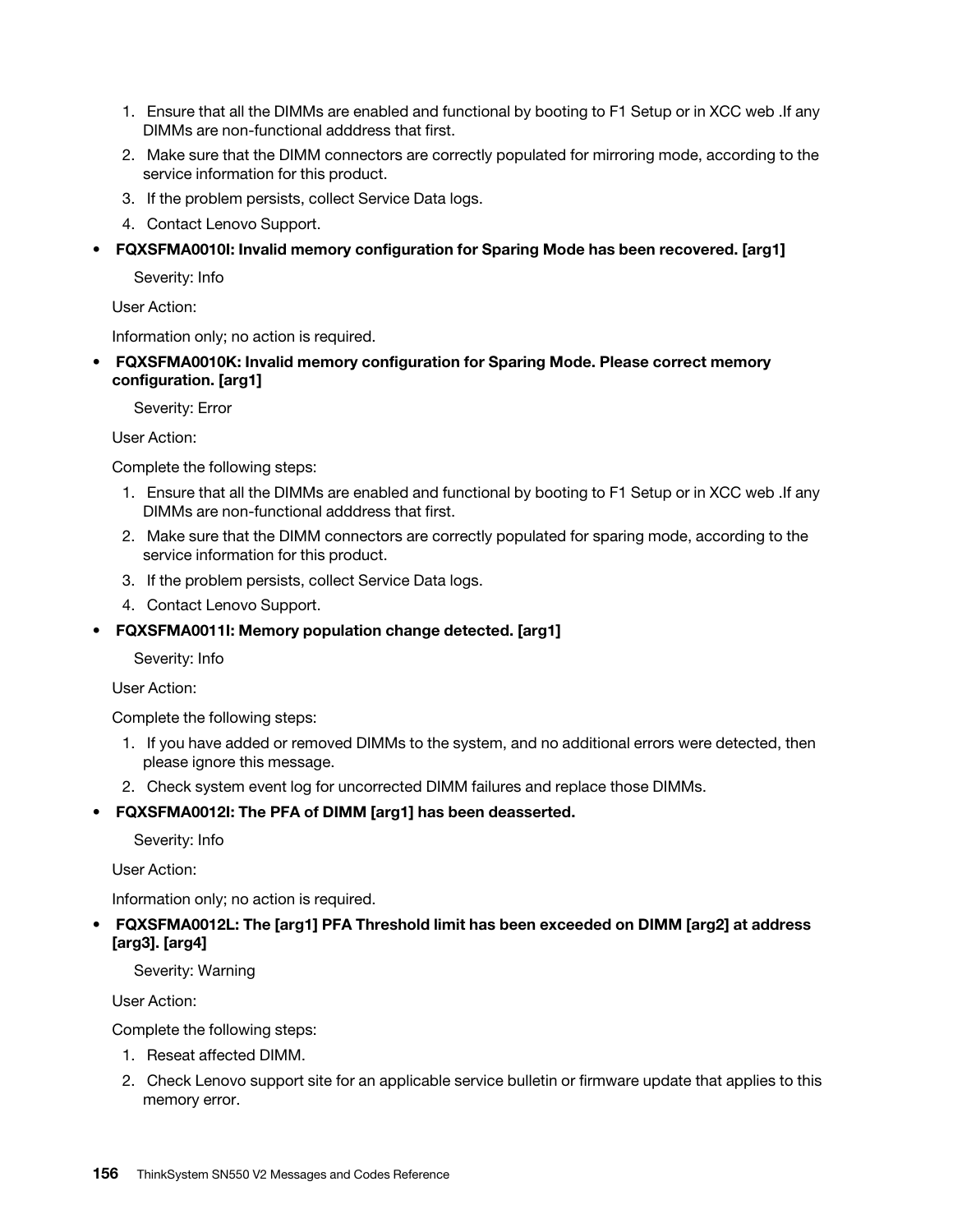- 3. If the problem persists, collect Service Data logs.
- 4. Contact Lenovo Support.
- FQXSFMA0013I: Mirror Fail-over complete. DIMM [arg1] has failed over to to the mirrored copy. [arg2]

User Action:

Check the system-event log for uncorrected DIMM failures and replace those DIMMs.

# • FQXSFMA0014I: Memory spare copy initiated. [arg1]

Severity: Info

User Action:

Information only; no action is required.

# • FQXSFMA0015I: Memory spare copy has completed successfully. [arg1]

Severity: Info

User Action:

Check system log for related DIMM failures and replace those DIMMs.

#### • FQXSFMA0016M: Memory spare copy failed. [arg1]

Severity: Warning

User Action:

Complete the following steps:

- 1. Boot to uEFI F1 screen and make sure that all DIMMs are enabled. Reboot the system.
- 2. If the problem persists, collect Service Data logs.
- 3. Contact Lenovo Support.

# • FQXSFMA0023M: Error has occurred in NVDIMM flash. NVDIMM backup/restore may not operate correctly. [arg1]

Severity: Error

User Action:

Complete the following steps:

- 1. Reseat the affected NDIMM, and the DIMM in the adjacent slots if populated.
- 2. Check Lenovo support site for an applicable service bulletin or firmware update that applies to this memory error.
- 3. If the problem persists, collect Service Data logs.
- 4. Contact Lenovo Support.
- FQXSFMA0024M: Error has occurred in NVDIMM Supercap. NVDIMM backup/restore may not operate correctly. [arg1]

Severity: Error

User Action: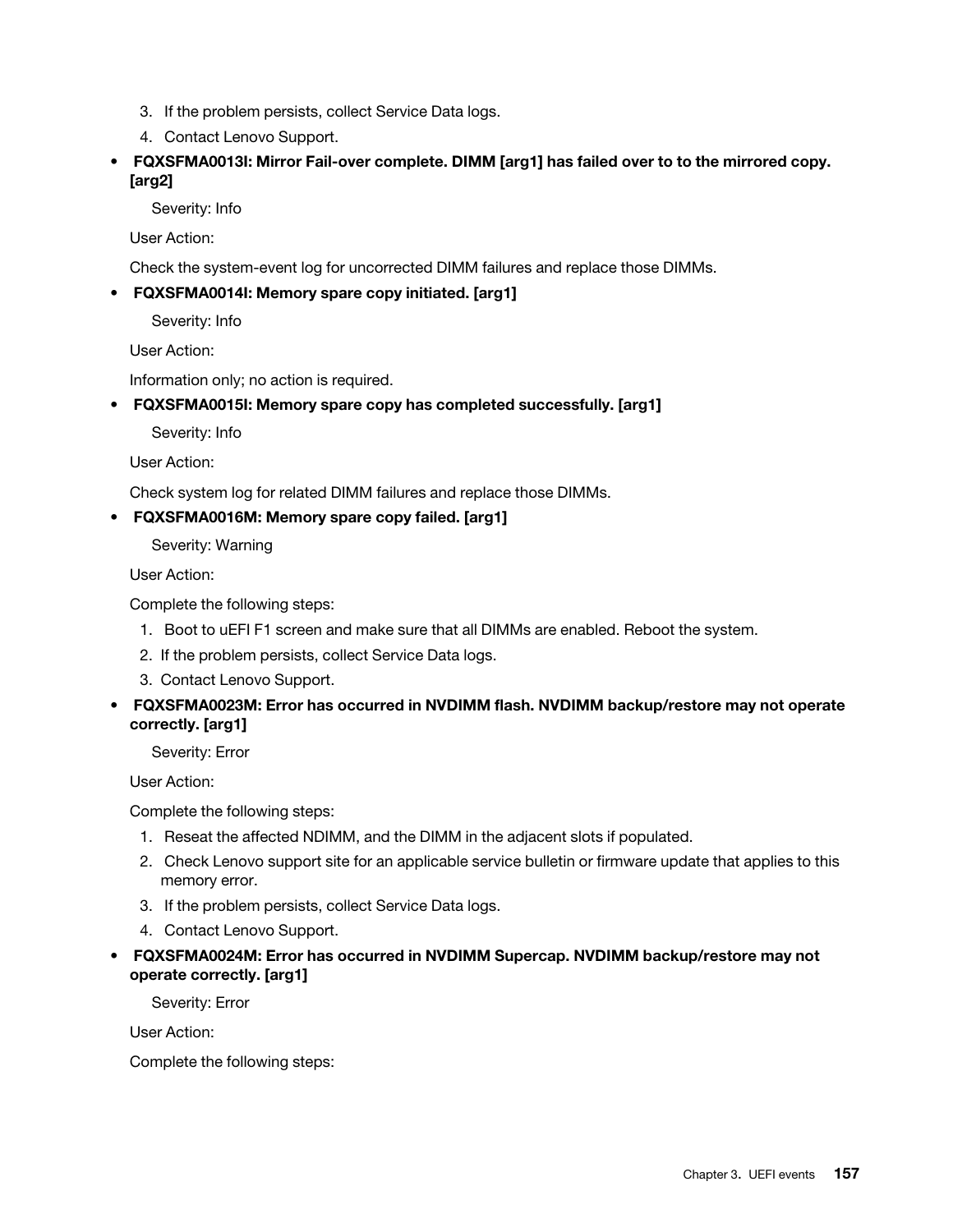- 1. If the server has recently been installed, moved, serviced, or upgraded, verify that the DIMM is properly seated and visually verify that there is no foreign material in any DIMM connector on that memory channel.
- 2. If no problem is observed on the BBU connectors or the problem persists, Check the Lenovo support site for an applicable service bulletin or firmware update that applies to this memory error.
- 3. If the problem persists, collect Service Data logs.
- 4. Contact Lenovo Support.
- FQXSFMA0025M: NVDIMM Supercap has been disconnected. NVDIMM will lose its backup ability until this is corrected. [arg1]

User Action:

Complete the following steps:

- 1. If the server has recently been installed, moved, serviced, or upgraded, verify that the DIMM is properly seated and visually verify that there is no foreign material in any BBU connector on that memory channel.
- 2. If no problem is observed on the BBU connectors or the problem persists, Check the Lenovo support site for an applicable service bulletin or firmware update that applies to this memory error.
- 3. If the problem persists, collect Service Data logs.
- 4. Contact Lenovo Support.
- FQXSFMA0026G: Multi-bit CE occurred on DIMM [arg1], need to restart the system for DIMM Selfhealing to attempt post package repair (PPR)

Severity: Warning

User Action:

Complete the following steps:

- 1. Restart the system to allow for DIMM Self-healing to attempt hard post package repair (PPR) and confirm that event ID FQXSFMA0026I was recorded.
- 2. If the problem persists or if PPR attempt failed due to event ID FQXSFMA0027M or FQXSFMA0028M, collect Service Data logs.
- 3. Contact Lenovo Support.
- FQXSFMA0026I: DIMM [arg1] Self-healing, attempt post package repair (PPR) at Rank [arg2] Sub Rank [arg3] Bank [arg4] Row [arg5] on Device [arg6]. [arg7]

Severity: Info

User Action:

Information only; no action is required.

• FQXSFMA0027K: Invalid memory configuration (Unsupported DIMM Population) detected. Please verify memory configuration is valid.[arg1]

Severity: Error

User Action:

Complete the following steps:

1. This event could follow an uncorrectable memory error or failed memory test. Check the log and resolve that event first. DIMMs disabled by other errors or actions could cause this event.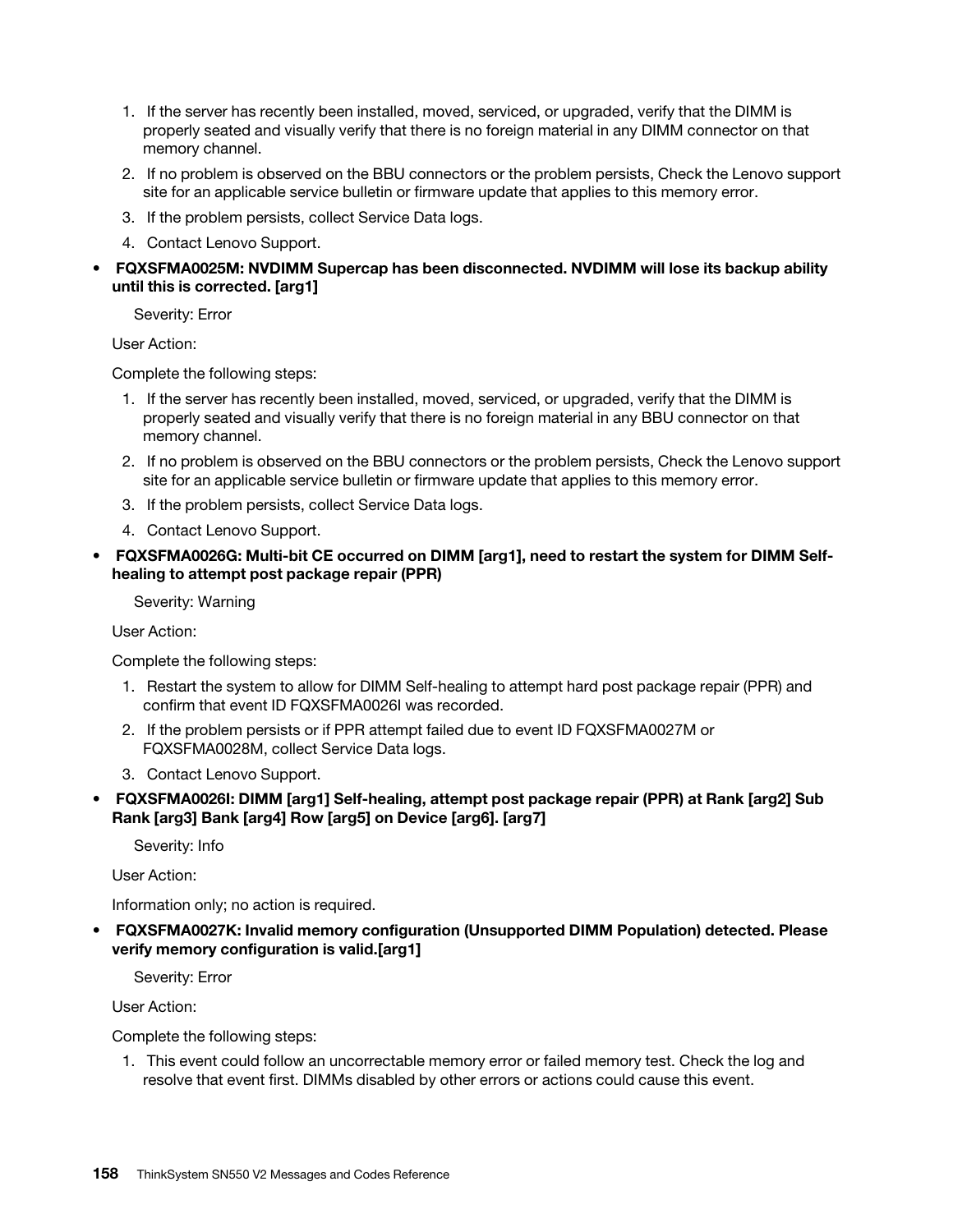- 2. Ensure that the DIMM are populated in the correct sequence, according to the service information for this product.
- 3. If DIMMs are present and properly installed, check for any lit DIMM connector error LEDs, and if found, reseat those DIMMs, then check logs for memory diagnostic codes.
- 4. Reset UEFI to default settings.
- 5. If problem persists, update UEFI firmware.
- 6. If the problem persists, collect Service Data logs.
- 7. Contact Lenovo Support.

#### • FQXSFMA0027M: DIMM [arg1] Self-healing, attempt post package repair (PPR) failed at Rank [arg2] Sub Rank [arg3] Bank [arg4] Row [arg5] on Device [arg6]. [arg7]

Severity: Warning

User Action:

Complete the following steps:

- 1. Reseat the affected DIMM (Note: The event Log might contain a recent FQXSFMA0011I event denoting detected change in DIMM population that could be related to this problem.)
- 2. Boot to F1 setup and enable the DIMM. Reboot the system.
- 3. Update UEFI firmware to the latest version.
- 4. If the problem persists, collect Service Data logs.
- 5. Contact Lenovo Support.

#### • FQXSFMA0028K: Memory Capacity exceeds CPU limit. [arg1]

Severity: Error

User Action:

Complete the following steps:

- 1. Remove AC power from the system.
- 2. Modify memory configuration to ensure the memory capacity does not exceed the processor part number limit.
- 3. If the problem persists, collect Service Data logs.
- 4. Contact Lenovo Support.
- FQXSFMA0028M: DIMM [arg1] Self-healing, attempt post package repair (PPR) exceeded DIMM level threshold [arg2] at Rank [arg3] Sub Rank [arg4] Bank [arg5] Row [arg6] on Device [arg7]. [arg8]

Severity: Warning

User Action:

- 1. Reseat the affected DIMM (Note: The event Log might contain a recent FQXSFMA0011I event denoting detected change in DIMM population that could be related to this problem.)
- 2. Boot to F1 setup and re-enable the DIMM. Reboot the system.
- 3. Update UEFI firmware to the latest version.
- 4. If the problem persists, collect Service Data logs.
- 5. Contact Lenovo Support.
- FQXSFMA0029I: The PFA of DIMM [arg1] has been deasserted after applying PPR for this DIMM. [arg2]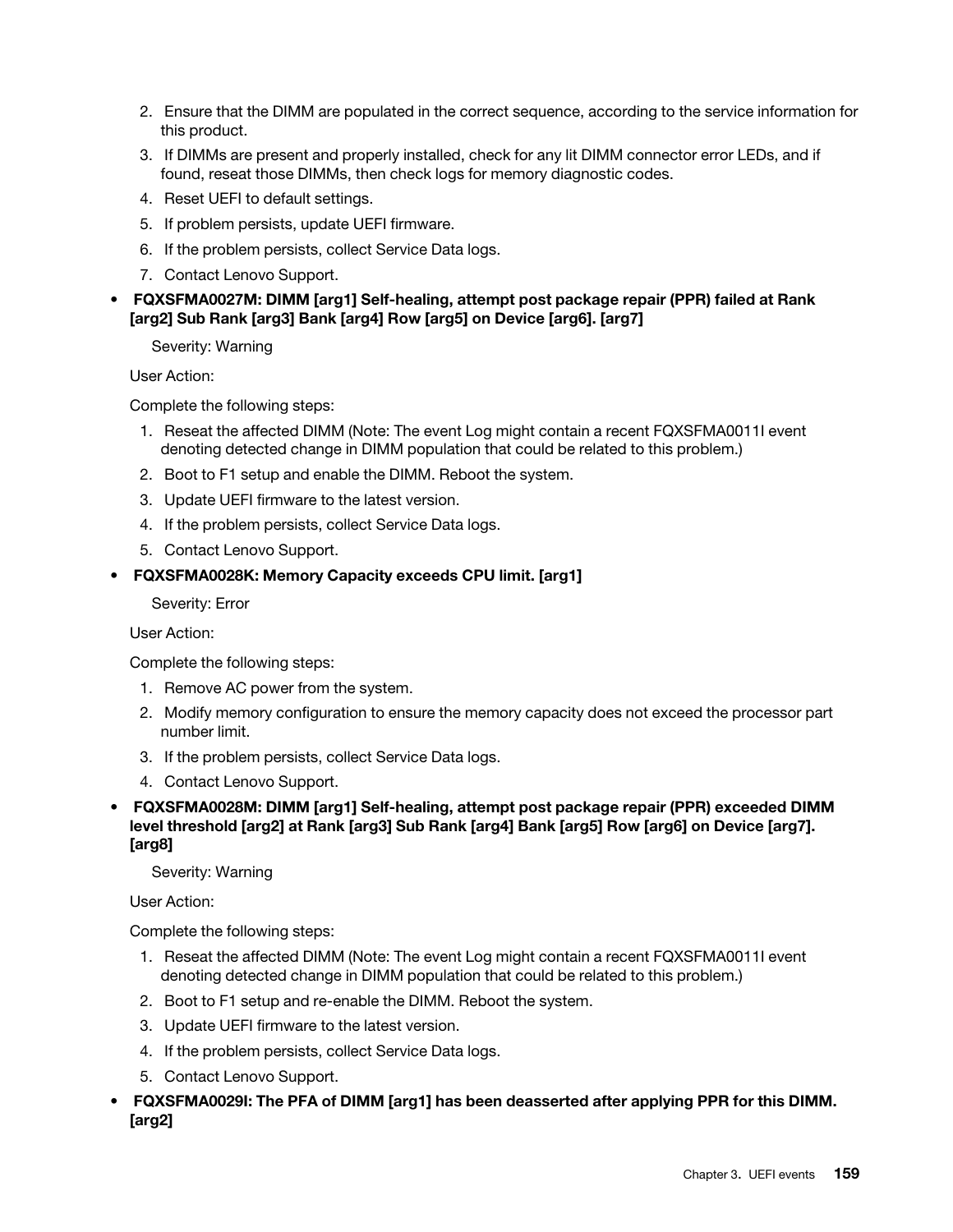User Action:

Information only; no action is required.

# • FQXSFMA0030K: Intel Optane PMEM [arg1] Percentage Remaining is less than [arg2]% and still functioning.

Severity: Warning

User Action:

Complete the following steps:

- 1. Check the current Intel Optane PMEM DIMM health status in one of the following ways:
	- a. Run PMEM test under LXPM diagnostic. Look for "Percentage Remaining" of spare blocks.
	- b. Check for "Remaining Life" of spare blocks on the XCC Web GUI.
- 2. Back up data.
- FQXSFMA0031K: Intel Optane PMEM [arg1] has reached 1% remaining spares block and still functioning.

Severity: Warning

User Action:

Complete the following steps:

- 1. Check the current Intel Optane PMEM DIMM health status in one of the following ways:
	- a. Run PMEM test under LXPM diagnostic. Look for "Percentage Remaining" of spare blocks.
	- b. Check for "Remaining Life" of spare blocks on the XCC Web GUI.
- 2. Back up data.
- 3. Check if the PMEM meets warranty terms.
	- a. If the PMEM meets the warranty terms, contact Lenovo Support for PMEM replacement.
	- b. If the PMEM does not meet the warranty terms, order a new comparable PMEM through an authorized Lenovo reseller.
- 4. Collect Service log and contact Lenovo support to schedule PMEM replacement.(Note: Unless otherwise specified in other agreements or contract terms, parts beyond their warranty terms and/or parts that have reached their maximum usage limitations do not qualify for warranty service.)

# • FQXSFMA0032M: Intel Optane PMEM [arg1] has no remaining spares block.

Severity: Error

User Action:

- 1. Back up data.
- 2. Check the current Intel Optane PMEM DIMM health status in one of the following ways:
	- a. Run PMEM test under LXPM diagnostic. Look for "Percentage Remaining" of spare blocks.
	- b. Check for "Remaining Life" of spare blocks on the XCC Web GUI.
- 3. Check if the PMEM meets warranty terms.
	- a. If the PMEM meets the warranty terms, contact Lenovo Support for PMEM replacement.
	- b. If the PMEM does not meet the warranty terms, order a new comparable PMEM through an authorized Lenovo reseller.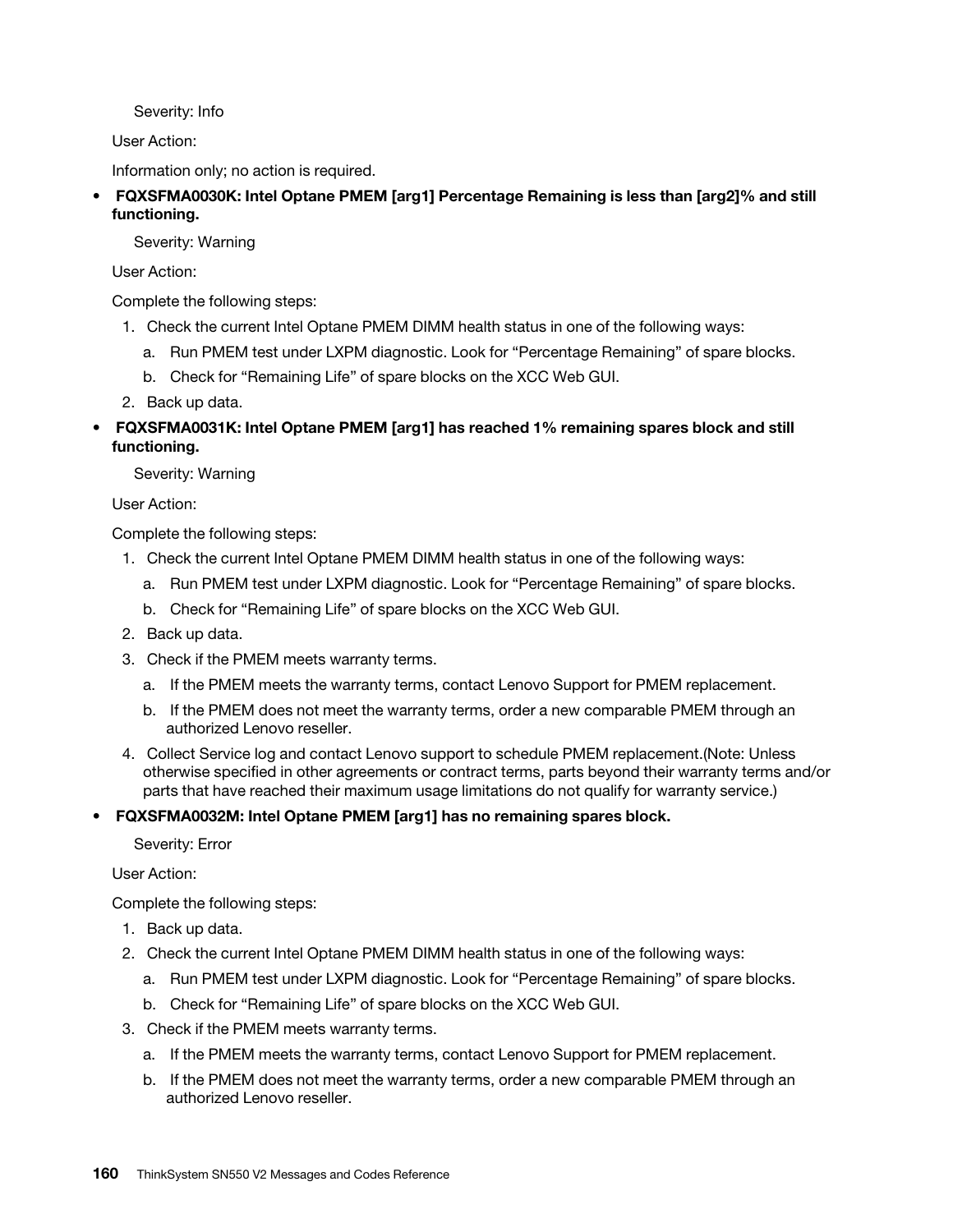- 4. Collect Service log and contact Lenovo support to schedule PMEM replacement.(Note: Unless otherwise specified in other agreements or contract terms, parts beyond their warranty terms and/or parts that have reached their maximum usage limitations do not qualify for warranty service.)
- FQXSFMA0033M: Intel Optane PMEM persistent memory interleave set has [arg1] PMEMs(DIMM [arg2]), [arg3] DIMMs' location is not correct.

Severity: Warning

User Action:

Complete the following steps:

- 1. Collect XCC Service Data.
- 2. Power off system.
- 3. The following error message FQXSFMA0034M logs will provide the correct location for PMEMs.
- 4. Move all PMEMs of error message FQXSFMA0034M logs to the correct location.
- 5. If the problem persists, collect Service Data logs.
- 6. Contact Lenovo Support.
- FQXSFMA0034M: DIMM [arg1] (UID: [arg2]) of Intel Optane PMEM persistent memory interleave set should be moved to DIMM slot [arg3] in sequence.

Severity: Warning

User Action:

Complete the following steps:

- 1. Collect XCC Service Data.
- 2. Power off system.
- 3. Details included in this error message will provide the correct location for that PMEM.
- 4. Move the PMEM to the correct location.
- 5. If the problem persists, collect Service Data logs.
- 6. Contact Lenovo Support.
- FQXSFMA0035M: Intel Optane PMEM interleave set should have [arg1] PMEMs, but [arg2] PMEMs are missing.

Severity: Warning

User Action:

- 1. Collect XCC Service Data.
- 2. Power off system.
- 3. The following error message FQXSFMA0036M logs will provide the details which PMEMs are missing.
- 4. Find all missing PMEMs of error message FQXSFMA0036M logs and install them in the correct location.
- 5. If an error occurs, follow steps 1 and 4 to get details on new error message.
- 6. If the problem persists, collect Service Data logs.
- 7. Contact Lenovo Support.
- FQXSFMA0036M: DIMM [arg1] (UID: [arg2]) of Intel Optane PMEM persistent memory interleave set is missing.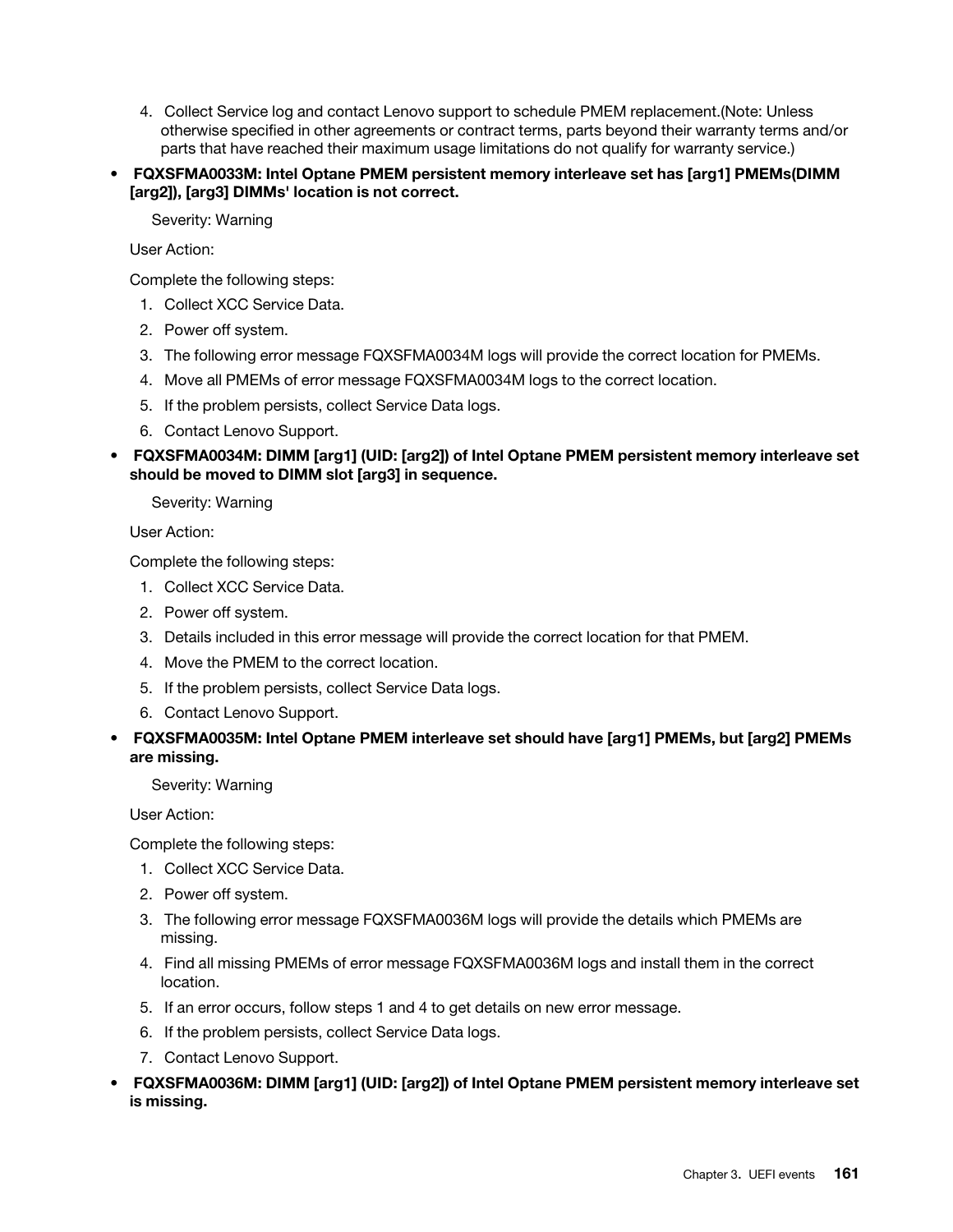#### Severity: Warning

User Action:

Complete the following steps:

- 1. Collect XCC Service Data.
- 2. Power off system.
- 3. This error message will provide the UID of the missing PMEM,
- 4. Use Lenovo Service Client or contact Lenovo Support to parse log to get correct location for PMEM Find the missing PMEM and install it in the correct location.
- 5. If an error occurs, follow steps 1 and 4 to get details on new error message.
- 6. If the problem persists, collect Service Data logs.
- 7. Contact Lenovo Support.
- FQXSFMA0037G: Intel Optane PMEM interleave set (DIMM [arg1]) is migrated from another system (Platform ID: [arg2]), these migrated PMEMs are not supported nor warranted in this system.

Severity: Warning

User Action:

Complete the following steps:

- 1. Check the system specification.
- 2. Move the PMEM back to the original machine or same machine type platform, or backup the persistent region data and delete namespace, disable security, security erase, follow PMEM guide to create new goal if the target installed system support PMEM.
- 3. If the problem persists, collect Service Data logs.
- 4. Contact Lenovo Support.
- FQXSFMA0038K: All Intel Optane PMEMs could not be auto unlocked because of no passphrase.

Severity: Warning

User Action:

Complete the following steps:

- 1. Provision the passphrase for Intel Optane PMEM auto unlock or unlock PMEMs in OS with Intel PMEM tools.
- 2. Methods to provision the passphrase:
	- a. Option 1. enable security on all Intel Optane PMEMs found through System Setup with Scope of "Platform" under the (System Settings > Intel Optane PMEMs > Security).
	- b. Option 2. enable security on all Intel Optane PMEMs found through OneCLI command (OneCLI. exe config set IntelOptanePMEM.SecurityOperation "Enable Security") and (OneCLI.exe config set IntelOptanePMEM.SecurityPassphrase "the user passphrase").

Note: if the security state is mixed, then disable security for those PMEMs in System Setup by selecting the scope of "Single PMEM" under the (System Settings > Intel Optane PMEMs > Security) firstly before take the action to provision the passphrase. If PMEMs are not unlocked, system will not see or access the persistent region of PMEMs.

• FQXSFMA0039K: One or more Intel Optane PMEMs could not be auto unlocked because of invalid passphrase.

Severity: Warning

User Action: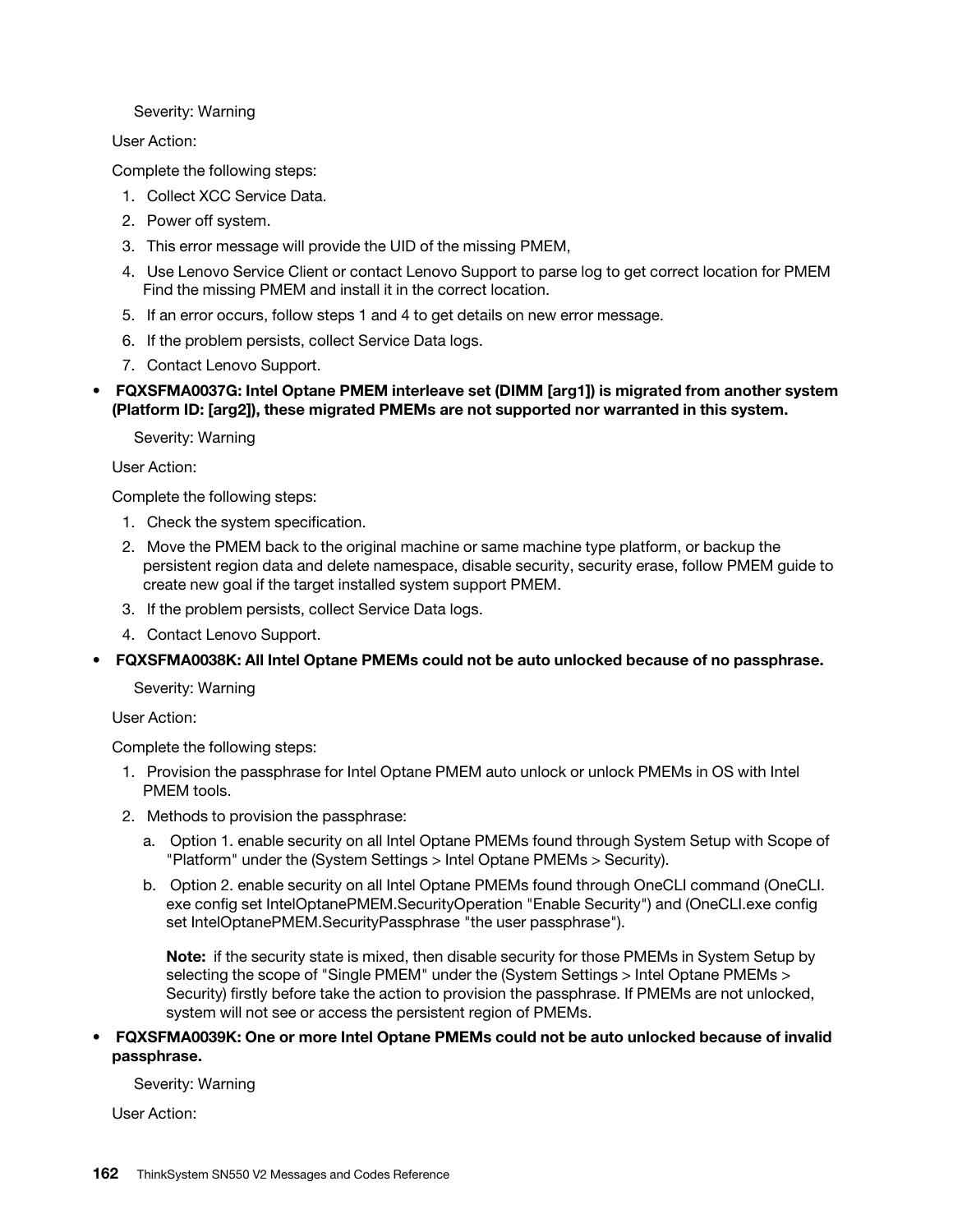Complete the following steps:

- 1. Use OneCLI to check which PMEM is failed for unlock. Using different passphrases could caused auto unlock failure.
- 2. Use UEFI setup page or Intel PMEM OS tool to unlock the related PMEM with right passphrase.
- 3. in order to avoid this auto unlock failure in next boot, change the passphrase of these PMEMs in System Setup utility with the scope of "Single PMEM" under the (System Settings > Intel Optane PMEMs > Security).

Note: If PMEMs are not unlocked, system will not see or access the persistent region of PMEMs.

- 4. If the issue is not resolved then contact Lenovo Support.
- FQXSFMA0040K: Invalid Intel Optane PMEM configuration detected. Please verify PMEM configuration is valid.

Severity: Warning

User Action:

Complete the following steps:

- 1. Check system spec and follow the rules for populating PMEM in correct order.
- 2. If the problem persists, collect Service Data logs.
- 3. Contact Lenovo Support.
- FQXSFMA0041K: Near Memory/Far Memory ratio (1:[arg1].[arg2]) for Intel Optane PMEM configuration is not in recommended range (1:[arg3] - 1:[arg4]).

Severity: Warning

User Action:

Complete the following steps:

- 1. Validate system's memory configuration by using the memory configuration tool below: https://dcsc. lenovo.com/#/memory\_configuration.
- 2. Resolve DIMM configuration so that the PMEM ratio meets firmware requirements, then reboot the system.
- FQXSFMA0042K: Intel Optane PMEM is not supported by processor of this system.

Severity: Error

User Action:

Validate system's memory configuration by using the memory configuration tool below: https://dcsc. lenovo.com/#/memory\_configuration.

#### • FQXSFMA0046I: DIMM [arg1] is Intel Optane PMEM and its volatile or non-volatile capacity will be inaccessible because that configuration mode is not supported on current platform.

Severity: Info

User Action:

- 1. Power off the system.
- 2. Reconfig the Intel Optane PMEM.
- 3. If the problem persists, collect Service Data logs.
- 4. Contact Lenovo Support.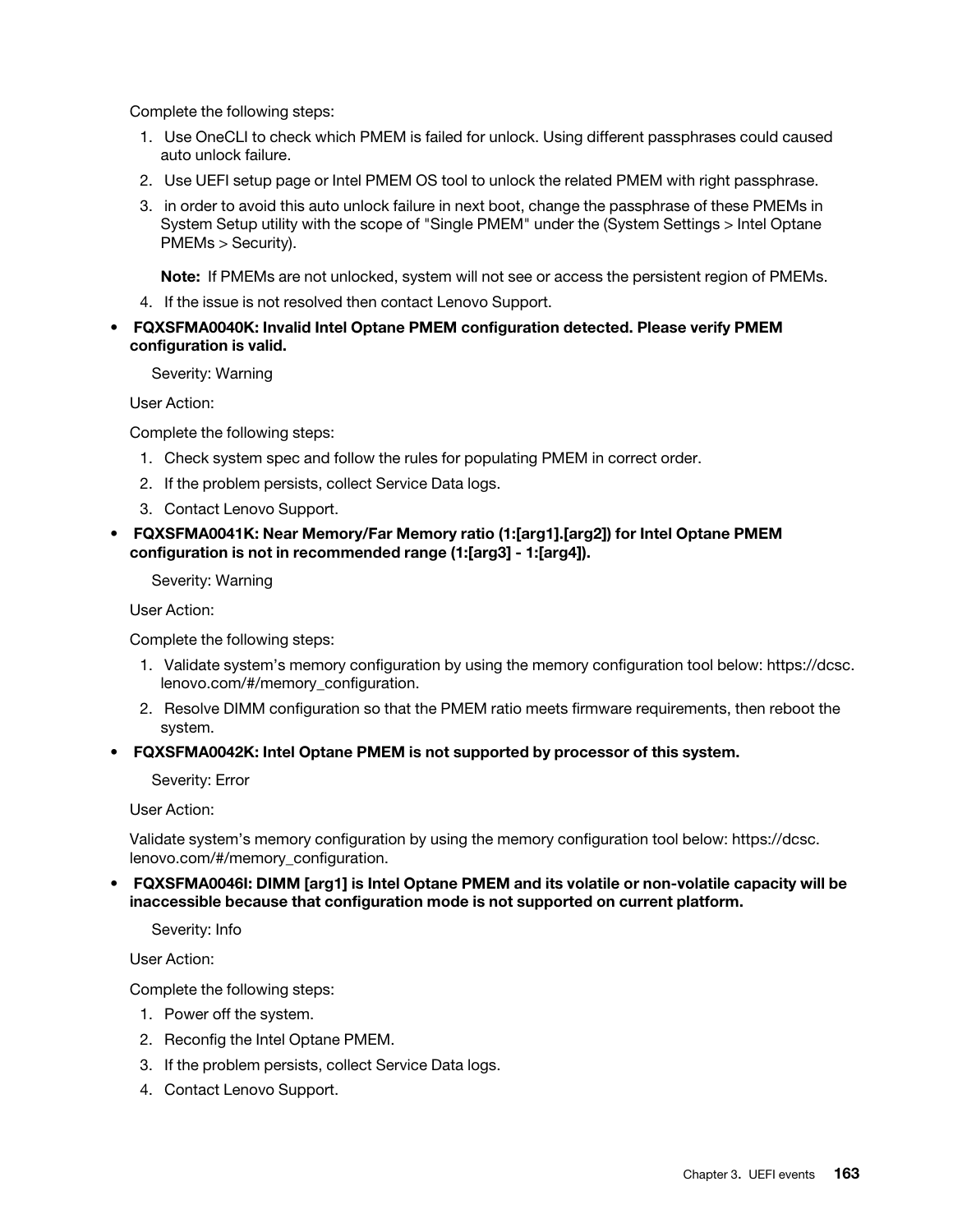# • FQXSFMA0046M: DIMM [arg1] is disabled because it is Intel Optane PMEM that is not supported on current platform

#### Severity: Error

User Action:

Complete the following steps:

- 1. Power off the system.
- 2. Remove the unsupported Intel Optane PMEM from this system.
- 3. If the problem persists, collect Service Data logs.
- 4. Contact Lenovo Support.
- FQXSFMA0047M: SPD CRC checking failed on DIMM [arg1]. [arg2]
	- Severity: Warning

User Action:

Complete the following steps:

- 1. Perform a virtual reseat or AC cycle the server.
- 2. If the problem returns Collect Service Data log.
- 3. Contact Lenovo Support.

# • FQXSFMA0052I: DIMM [arg1] has been disabled due to the error on DIMM [arg2].[arg3]

Severity: Info

User Action:

Complete the following steps:

- 1. Power off the system and remove A/C power.
- 2. Reseat the DIMM in the slot specified by the event message.
- 3. Restore A/C power and power on the system.
- 4. If the problem persists, collect Service Data logs and contact Lenovo Support.

# • FQXSFPU0001N: An unsupported processor has been detected.

Severity: Error

User Action:

Complete the following steps:

- 1. Check Lenovo support site for a firmware update required for this processor and install that update, if applicable.
- 2. If the problem persists, collect Service Data logs.
- 3. Contact Lenovo Support.
- FQXSFPU0002N: An invalid processor type has been detected.

Severity: Error

User Action:

Complete the following steps:

1. Verify that the Processor is a valid option that is listed as a Server Proven device for this system. If a non-supported processor is identified, remove that Processor or replace with a supported Processor.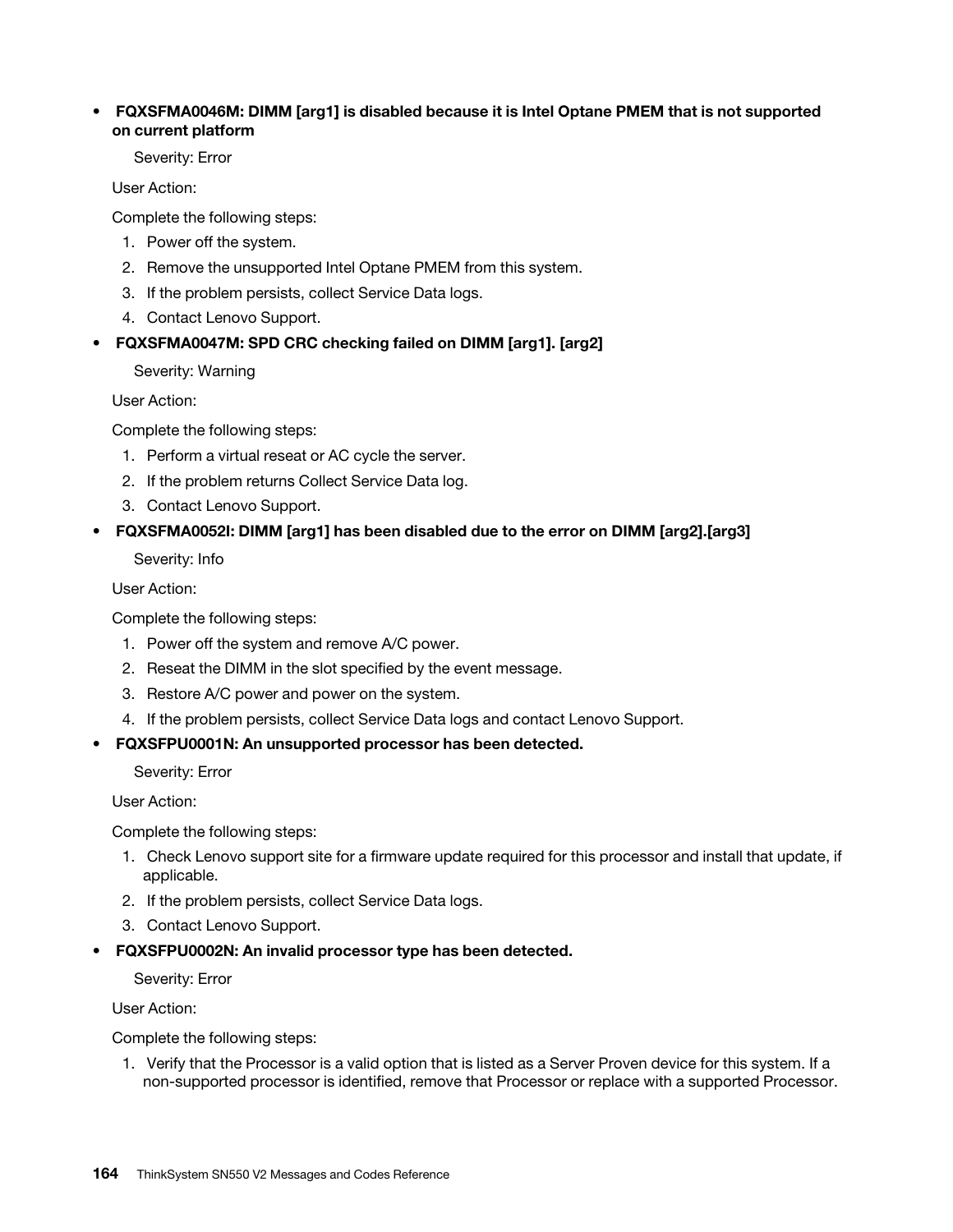- 2. Check Lenovo support site for a firmware update required for this Processor and install that update, if applicable.
- 3. If the problem persists, collect Service Data logs.
- 4. Contact Lenovo Support.
- FQXSFPU0003K: A processor mismatch has been detected between one or more processors in the system.

User Action:

Complete the following steps:

- 1. This message could occur with messages about other Processor configuration problems. Resolve those messages first.
- 2. If the problem persists, ensure that matching processors are installed (i.e., matching option part numbers, etc).
- 3. Verify that the Processor's are installed in the correct sockets according to the service information for this product. If not, correct that problem.
- 4. Check Lenovo support site for an applicable service bulletin or UEFI firmware update that applies to this Processor error.
- 5. If the problem persists, collect Service Data logs.
- 6. Contact Lenovo Support.
- FQXSFPU0004K: A discrepancy has been detected in the number of cores reported by one or more processors within the system.

Severity: Error

User Action:

Complete the following steps:

- 1. If this is a newly installed option, ensure that matching Processors are installed in the correct Processor sockets.
- 2. Check Lenovo support site for an applicable service bulletin that applies to this Processor error.
- 3. If the problem persists, collect Service Data logs.
- 4. Contact Lenovo Support.
- FQXSFPU0005K: A mismatch between the maximum allowed UPI link speed has been detected for one or more processors.

Severity: Error

User Action:

Complete the following steps:

- 1. If this is a newly installed option, ensure that matching Processors are installed in the correct Processor sockets.
- 2. Check Lenovo support site for an applicable service bulletin that applies to this Processor error.
- 3. If the problem persists, collect Service Data logs.
- 4. Contact Lenovo Support.
- FQXSFPU0006K: A power segment mismatch has been detected for one or more processors.

Severity: Error

User Action: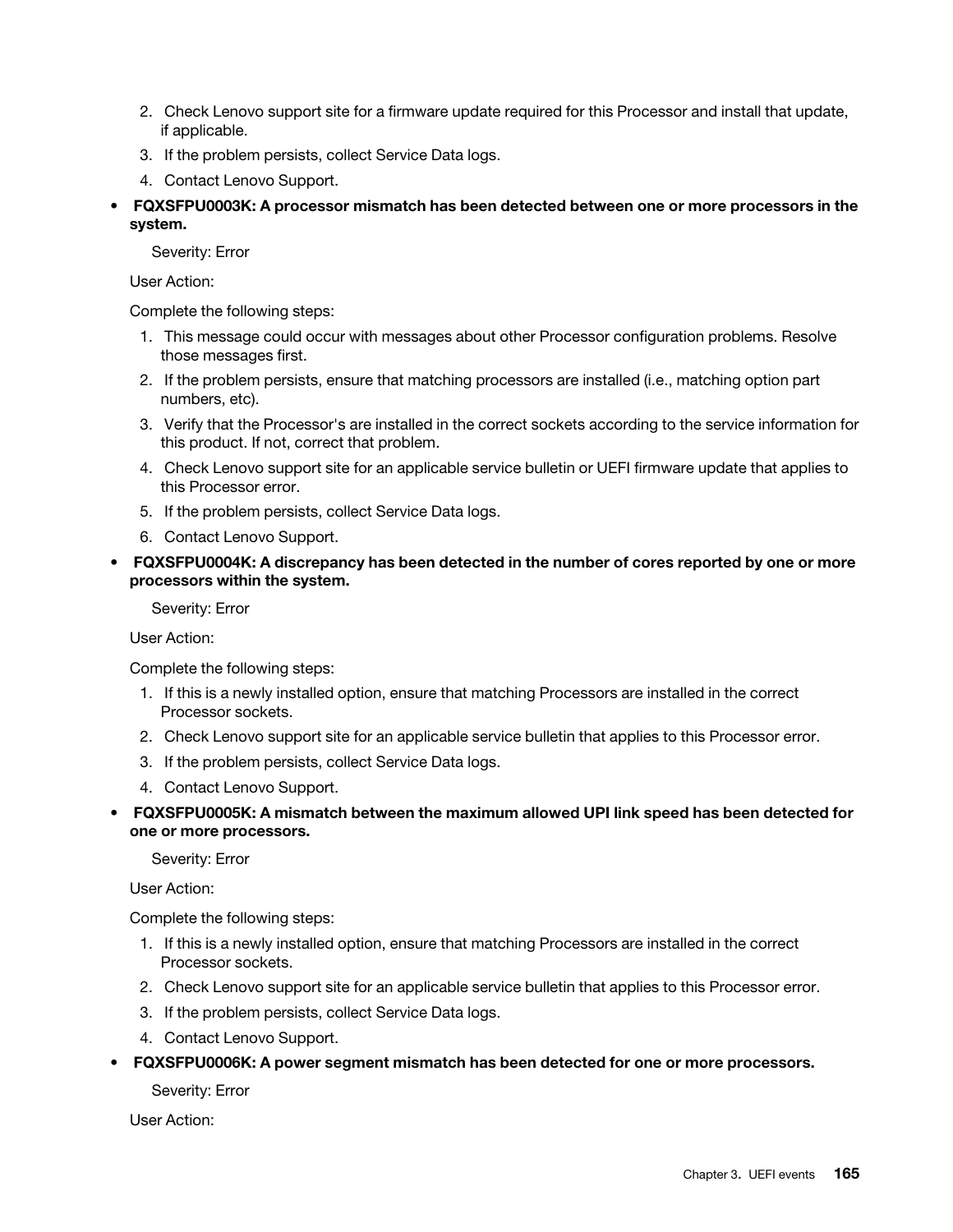Complete the following steps:

- 1. If this is a newly installed option, ensure that matching Processors are installed in the correct Processor sockets.
- 2. Check Lenovo support site for an applicable service bulletin that applies to this Processor error.
- 3. If the problem persists, collect Service Data logs.
- 4. Contact Lenovo Support.

• FQXSFPU0007K: Processors have mismatched Internal DDR Frequency

Severity: Error

User Action:

Complete the following steps:

- 1. Verify that matching DIMMs are installed in the correct population sequence. Correct any configuration issues found.
- 2. If the problem persists, collect Service Data logs.
- 3. Contact Lenovo Support.

• FQXSFPU0008K: A core speed mismatch has been detected for one or more processors.

Severity: Error

User Action:

Complete the following steps:

- 1. Verify that matching processors are installed in the correct processor sockets. Correct any mismatch issues found.
- 2. Check Lenovo support site for an applicable service bulletin or firmware update that applies to this processor error.
- 3. If the problem persists, collect Service Data logs.
- 4. Contact Lenovo Support.

#### • FQXSFPU0009K: An external clock frequency mismatch has been detected for one or more processors.

Severity: Error

User Action:

Complete the following steps:

- 1. Verify that the processor is a valid option that is listed as a Server Proven device for this system. If not, remove the Processor and install one listed on the Server Proven website.
- 2. Verify that matching processors are installed in the correct processor sockets. Correct any mismatch found.
- 3. Check Lenovo support site for an applicable service bulletin or firmware update that applies to this processor error.
- 4. If the problem persists, collect Service Data logs.
- 5. Contact Lenovo Support.
- FQXSFPU0010K: A cache size mismatch has been detected for one or more processors.

Severity: Error

User Action: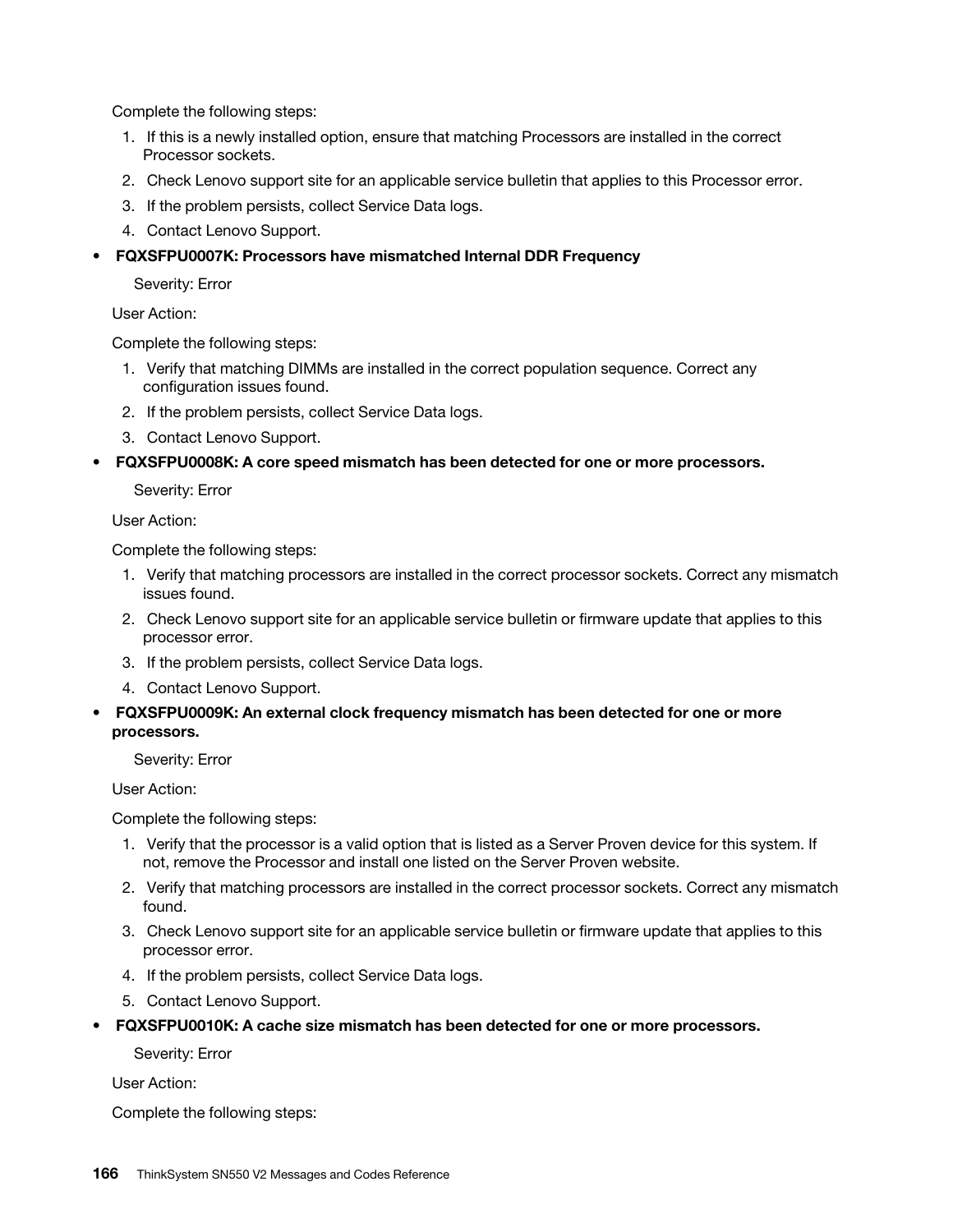- 1. Verify that matching processors are installed in the correct processor sockets. Correct any mismatch found.
- 2. Check the Lenovo support site for an applicable service bulletin or firmware update that applies to this processor error.
- 3. If the problem persists, collect Service Data logs.
- 4. Contact Lenovo Support.
- FQXSFPU0011K: A cache type mismatch has been detected for one or more processors.

User Action:

Complete the following steps:

- 1. Verify that matching processors are installed in the correct processor sockets. Correct any mismatch found.
- 2. Check the Lenovo support site for an applicable service bulletin or firmware update that applies to this processor error.
- 3. If the problem persists, collect Service Data logs.
- 4. Contact Lenovo Support.
- FQXSFPU0012K: A cache associativity mismatch has been detected for one or more processors.

Severity: Error

User Action:

Complete the following steps:

- 1. Verify that matching processors are installed in the correct processor sockets. Correct any mismatch found.
- 2. Check the Lenovo support site for an applicable service bulletin or firmware update that applies to this processor error.
- 3. If the problem persists, collect Service Data logs.
- 4. Contact Lenovo Support.
- FQXSFPU0013K: A processor model mismatch has been detected for one or more processors.

Severity: Error

User Action:

Complete the following steps:

- 1. Verify that matching processors are installed in the correct processor sockets. Correct any mismatch found.
- 2. Check the Lenovo support site for an applicable service bulletin or firmware update that applies to this processor error.
- 3. If the problem persists, collect Service Data logs.
- 4. Contact Lenovo Support.
- FQXSFPU0014N: A processor family mismatch has been detected for one or more processors.

Severity: Error

User Action: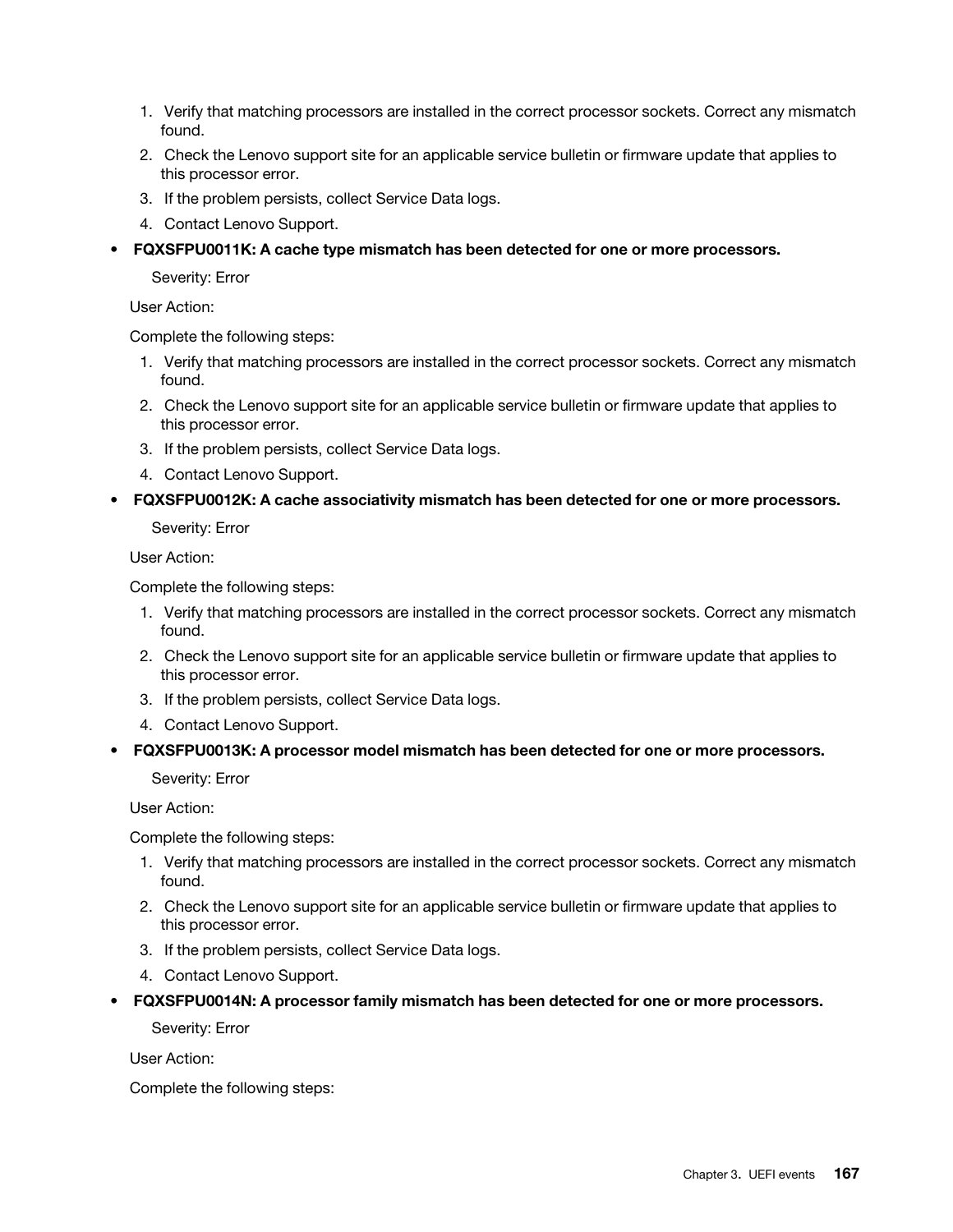- 1. Verify that matching processors are installed in the correct processor sockets. Correct any mismatch found.
- 2. Check the Lenovo support site for an applicable service bulletin or firmware update that applies to this processor error.
- 3. If the problem persists, collect Service Data logs.
- 4. Contact Lenovo Support.
- FQXSFPU0015K: A processor stepping mismatch has been detected for one or more processors.

User Action:

Complete the following steps:

- 1. Verify that matching processors are installed in the correct processor sockets. Correct any mismatch found.
- 2. Check the Lenovo support site for an applicable service bulletin or firmware update that applies to this processor error.
- 3. If the problem persists, collect Service Data logs.
- 4. Contact Lenovo Support.
- FQXSFPU0016N: A processor within the system has failed the BIST.

Severity: Error

User Action:

Complete the following steps:

- 1. If the processor or firmware was just updated, check the Lenovo support site for an applicable service bulletin or firmware update that applies to this processor error.
- 2. If the problem persists, collect Service Data logs.
- 3. Contact Lenovo Support.
- FQXSFPU0017G: A processor microcode update failed.

Severity: Error

User Action:

Complete the following steps:

- 1. Check Lenovo support site for an applicable service bulletin or firmware update that applies to this Processor error.
- 2. If the problem persists, collect Service Data logs.
- 3. Contact Lenovo Support.
- FQXSFPU0018N: CATERR(IERR) has asserted on processor [arg1].

Severity: Error

User Action:

- 1. Check Lenovo support site for an applicable service bulletin or UEFI firmware update that applies to this Processor error.
- 2. Reboot the system.
- 3. If the problem persists, collect Service Data logs.
- 4. Contact Lenovo Support.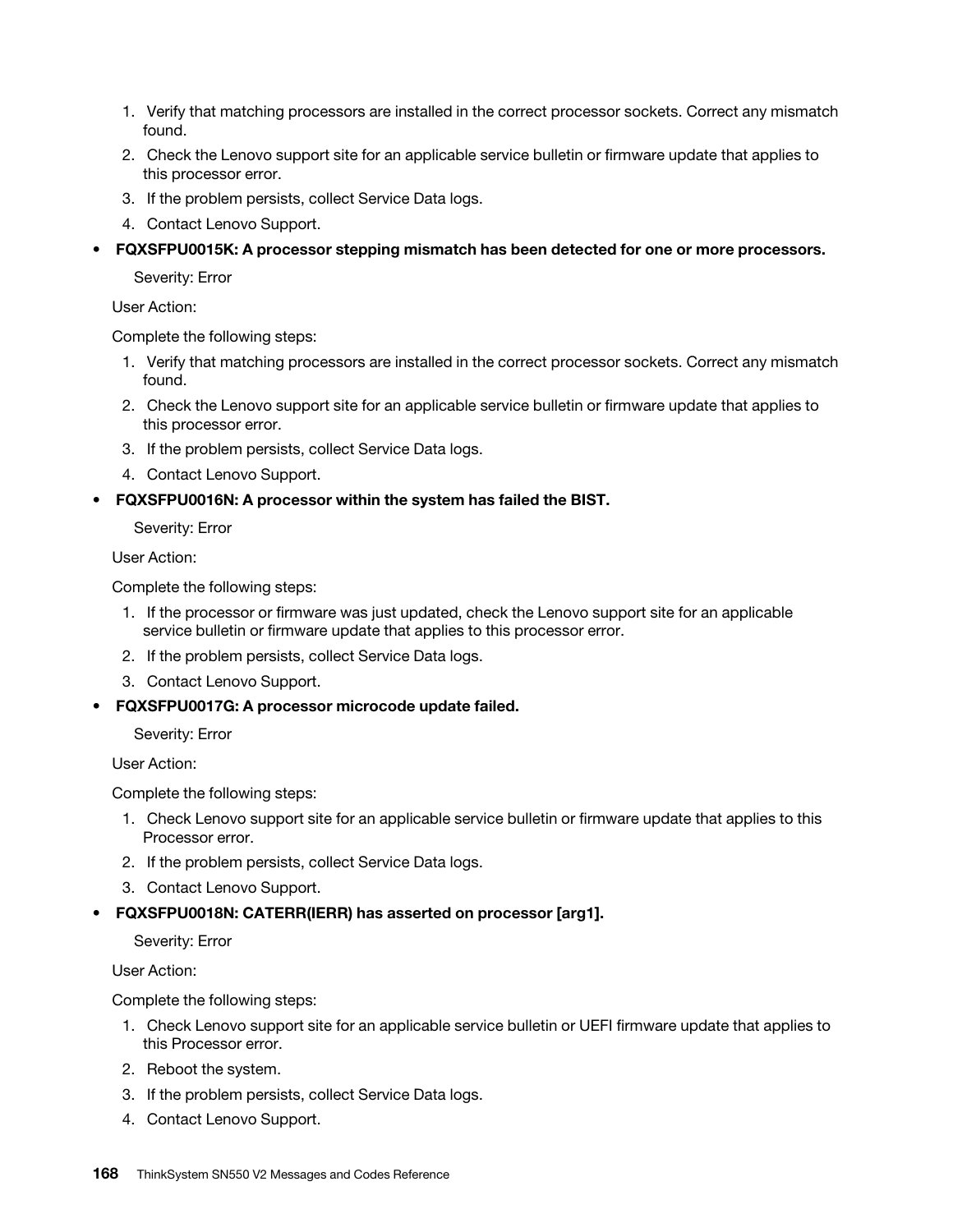#### • FQXSFPU0019N: An uncorrectable error has been detected on processor [arg1].

Severity: Error

User Action:

Complete the following steps:

- 1. Check Lenovo support site for an applicable service bulletin or UEFI firmware update that applies to this error.
- 2. Reboot the system.
- 3. If the problem persists, collect Service Data logs.
- 4. Contact Lenovo Support.
- FQXSFPU0020I: The UEFI firmware image capsule signature is invalid.

Severity: Info

User Action:

Complete the following steps:

- 1. Reboot the system. Reflash UEFI image.
- 2. If error does not persist no additional recovery action is required.
- 3. If the problem persists, collect Service Data logs.
- 4. Contact Lenovo Support.
- FQXSFPU0021I: The TPM physical presence state has been cleared.

Severity: Info

User Action:

Information only; no action is required.

• FQXSFPU0022G: The TPM configuration is not locked.

Severity: Warning

User Action:

Complete the following steps:

- 1. Reboot the system.
- 2. If the problem persists, collect Service Data logs.
- 3. Contact Lenovo Support.
- FQXSFPU0023G: Secure Boot Image Verification Failure Warning.

Severity: Warning

User Action:

- 1. It's a security warning message when user want to boot from an unauthorized UEFI image or OS while Secure Boot is enabled and Secure Boot Mode is in User Mode. If customer does not want to boot any unauthorized UEFI image or OS, please remove that bootable device.
- 2. If customer does want to boot this unauthorized UEFI image or OS, there're two ways to allow system boot from this unauthorized image, the first is to disable Secure Boot, the second is to enroll the unauthorized image into DB(Authorized Signature Database).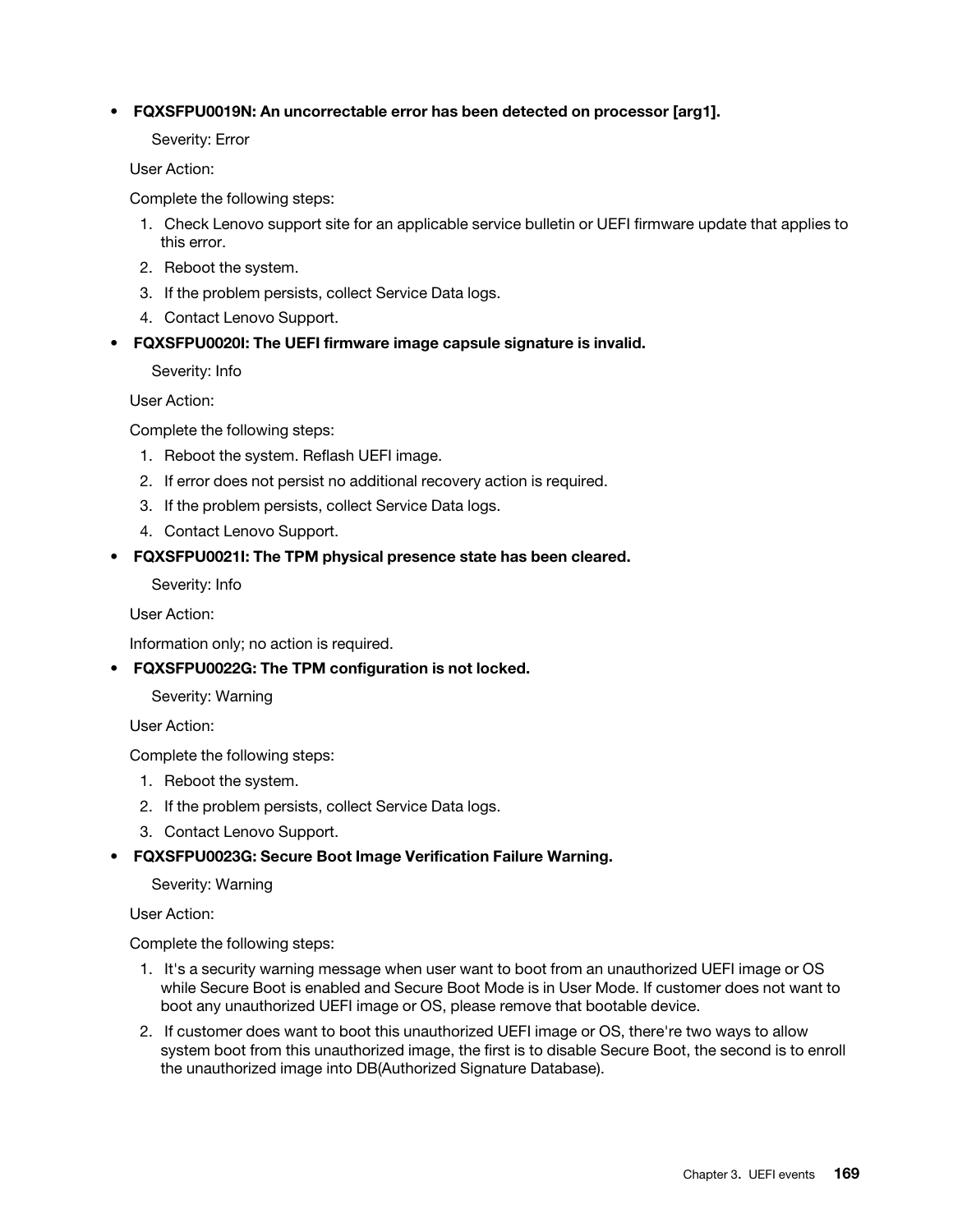- a. Disable Secure Boot: assert Physical Presence and then change Secure Boot Setting to Disable ( in F1 Setup -> System Settings -> Security -> Security Boot Configuration -> Security Boot Setting).
- b. Enroll the unauthorized UEFI Image. assert the Physical Presence and then change Secure Boot Policy to Custom Policy ( in Setup -> System Settings -> Security -> Security Boot Configuration -> Security Boot Policy), then enter into "Security Boot Custom Policy" Menu, press the "Enroll Efi Image" button, select the unauthorized UEFI Image in the popup box. (NOTE: There're two ways to assert Physical Presence. 1) switch Physical Presence Jumper to ON ; 2) If the Physical Presence Policy has been set to enabled ( F1 Setup -> System Settings -> Security -> Physical Presence Policy Configuration), user is allowed to assert remote Physical Presence via IPMI tool.)
- 3. If the problem persists, collect Service Data logs.
- 4. Contact Lenovo Support.
- FQXSFPU0023I: Secure Boot Image Verification Failure has been cleared as no failure in this round boot.

User Action:

Information only; no action is required.

• FQXSFPU0025I: The default system settings have been restored.

Severity: Info

User Action:

Information only; no action is required.

• FQXSFPU0027N: System uncorrectable error has occurred on Processor [arg1] Core [arg2] MC bank [arg3] with MC Status [arg4], MC Address [arg5], and MC Misc [arg6].

Severity: Fatal

User Action:

Complete the following steps:

- 1. Perform a virtual reseat or AC cycle the server.
- 2. If the problem returns Collect Service Data log.
- 3. Contact Lenovo Support.
- FQXSFPU0030N: A firmware fault has been detected in the UEFI image.

Severity: Error

User Action:

- 1. Check Lenovo support site for an applicable service bulletin or firmware update that applies to this error.
- 2. Reflash UEFI image.
- 3. Undo recent system changes (settings or devices added). Verify that the system boots. Then, reinstall options one at a time to locate the problem.
- 4. If problem persists, save customer's UEFI configurations, then remove and re-install CMOS battery for 30 seconds to clear CMOS contents. If it boots successfully, then restore system settings.
- 5. If the problem persists, collect Service Data logs.
- 6. Contact Lenovo Support.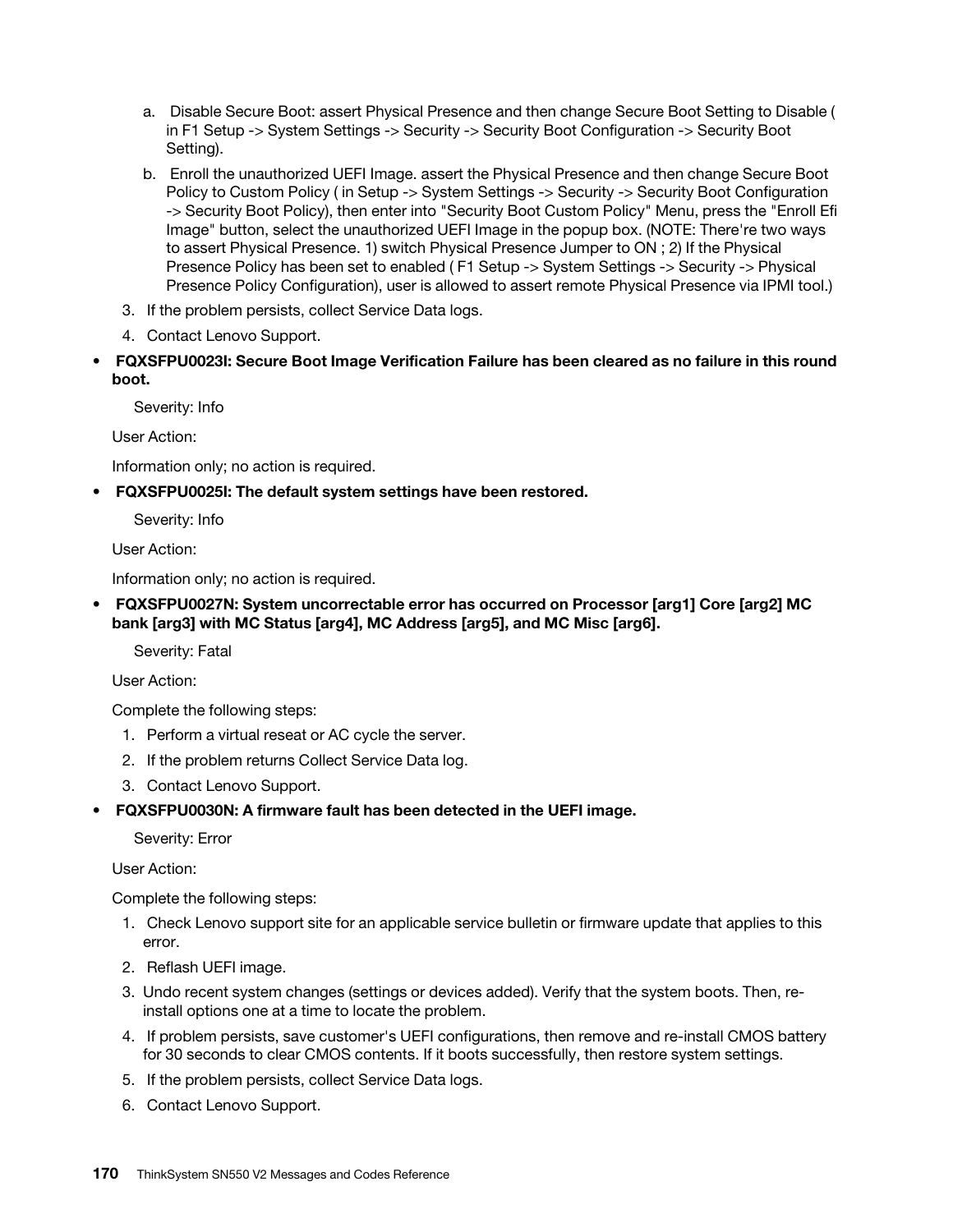• FQXSFPU0031N: The number of POST attempts has reached the value configured in F1 setup.The system has booted with default UEFI settings. User specified settings have been preserved and will be used on subsequent boots unless modified before rebooting.

Severity: Error

User Action:

Complete the following steps:

- 1. Original UEFI settings are still present. If customer desires to continue using the original settings, select Save Settings.
- 2. If User did not intentionally trigger the reboots, check logs for probable cause. For example, if there is a battery fault event, follow the steps to resolve that event.
- 3. Undo recent system changes (settings or devices added). Verify that the system boots. Then, reinstall options one at a time to locate the problem.
- 4. Check Lenovo support site for an applicable service bulletin or firmware update that applies to this error. Update UEFI firmware if applicable.
- 5. Save customer's UEFI configurations, then remove and re-install CMOS battery for 30 seconds to clear CMOS contents. If it boots successfully, then restore system settings.
- 6. If the problem persists, collect Service Data logs.
- 7. Contact Lenovo Support.

#### • FQXSFPU0033G: Processor has been disabled.

Severity: Warning

User Action:

Complete the following steps:

- 1. Check Lenovo support site for an applicable service bulletin or UEFI firmware update that applies to this error.
- 2. Reboot the system.
- 3. If the problem persists, collect Service Data logs.
- 4. Contact Lenovo Support.

# • FQXSFPU0034L: The TPM could not be initialized properly.

Severity: Error

User Action:

Complete the following steps:

- 1. Reboot the system. Reflash UEFI image.
- 2. If the problem persists, collect Service Data logs.
- 3. Contact Lenovo Support.

# • FQXSFPU0035N: A 3-strike timeout has occurred on processor [arg1].

Severity: Fatal

User Action:

- 1. Check Lenovo support site for an applicable service bulletin or UEFI firmware update that applies to this error.
- 2. Reboot the system.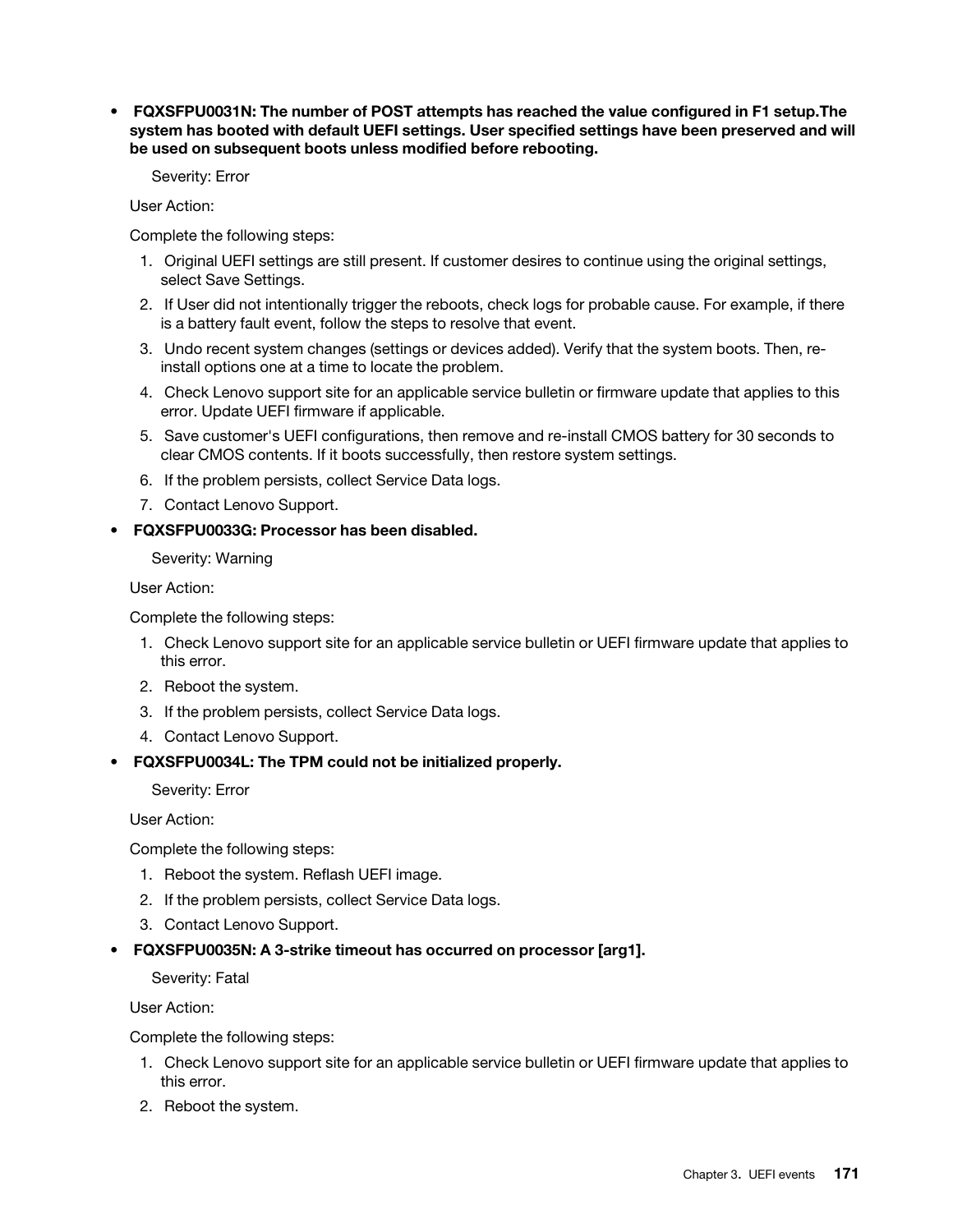- 3. Check and reverse any recent changes to system settings or the Operating System.
- 4. If the problem persists, collect Service Data logs.
- 5. Contact Lenovo Support.
- FQXSFPU0062F: System uncorrected recoverable error happened in Processor [arg1] Core [arg2] MC bank [arg3] with MC Status [arg4], MC Address [arg5], and MC Misc [arg6].

Severity: Warning

User Action:

Complete the following steps:

- 1. Perform a virtual reseat or AC cycle the server.
- 2. If the problem returns Collect Service Data log.
- 3. Contact Lenovo Support.
- FQXSFPU4033F: TPM Firmware recovery is in progress. Please DO NOT power off or reset system.

Severity: Warning

User Action:

Information only; no action is required.

Note: The system will not respond to power off signal (FQXSFPU4034I) while TPM firmware recovery in progress.

#### • FQXSFPU4034I: TPM Firmware recovery is finished, rebooting system to take effect.

Severity: Info

User Action:

Information only; no action is required.

• FQXSFPU4035M: TPM Firmware recovery failed. TPM chip may be damaged.

Severity: Warning

User Action:

Complete the following steps:

- 1. Reboot the system.
- 2. If the error recurs TPM related features will not work.
- 3. If the problem persists, collect Service Data logs.
- 4. Contact Lenovo Support.
- FQXSFPU4038I: TPM Firmware recovery successful.

Severity: Info

User Action:

Information only; no action is required.

• FQXSFPU4040M: TPM selftest has failed.

Severity: Warning

User Action:

Complete the following steps:

1. Reboot the system.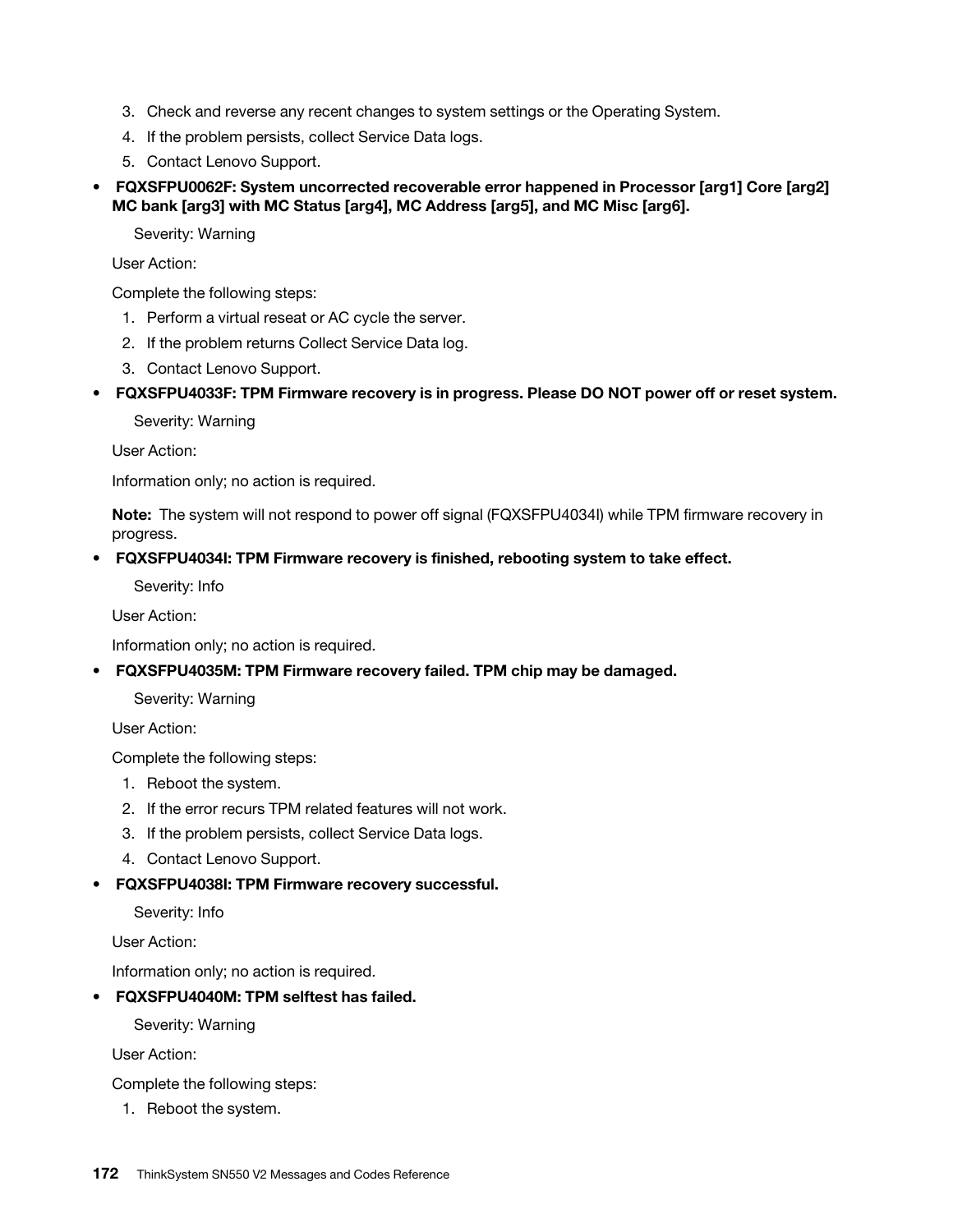- 2. If the error recurs TPM related features will not work.
- 3. If the problem persists, collect Service Data logs.
- 4. Contact Lenovo Support.
- FQXSFPU4041I: TPM Firmware update is in progress. Please DO NOT power off or reset system.

User Action:

Information only; no action is required.

• FQXSFPU4042I: TPM Firmware update is finished, rebooting system to take effect.

Severity: Info

User Action:

Information only; no action is required.

• FQXSFPU4043G: TPM Firmware update aborted. System is rebooting...

Severity: Warning

User Action:

Information only; no action is required.

• FQXSFPU4044I: The current TPM firmware version could not support TPM version toggling.

Severity: Info

User Action:

Information only; no action is required.

• FQXSFPU4046I: TPM Firmware will be updated from TPM1.2 to TPM2.0.

Severity: Info

User Action:

Information only; no action is required.

# • FQXSFPU4047I: TPM Firmware will be updated from TPM2.0 to TPM1.2.

Severity: Info

User Action:

Information only; no action is required.

# • FQXSFPU4049I: TPM Firmware update successful.

Severity: Info

User Action:

Information only; no action is required.

#### • FQXSFPU4050G: Failed to update TPM Firmware.

Severity: Warning

User Action:

Complete the following steps:

1. Clear TPM via TPM operation and retry TPM firmware update by following System Service Manual, ref. https://thinksystem.lenovofiles.com/help/index.jsp navigate to ThinkSystem SR850P Types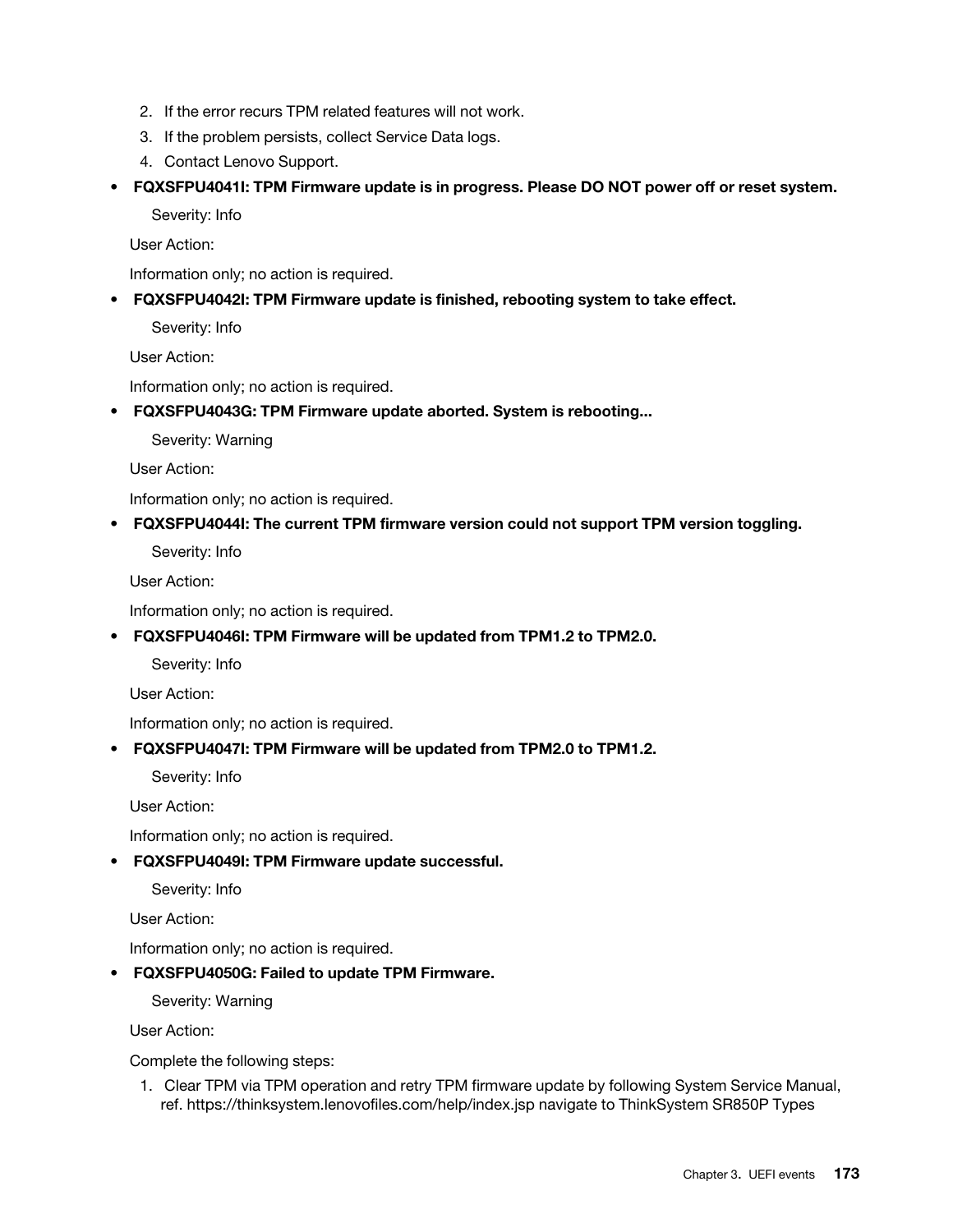7D2F, 7D2G, 7D2H > Hardware replacement procedures > System board replacement>Enable TPM/ TCM>Set the TPM version.

- 2. If the problem persists, collect Service Data logs.
- 3. Contact Lenovo Support.

#### • FQXSFPU4051G: Undefined TPM\_POLICY found

Severity: Warning

User Action:

Complete the following steps:

- 1. Reboot the system.
- 2. If the problem persists, collect Service Data logs.
- 3. Contact Lenovo Support.

#### • FQXSFPU4052G: TPM\_POLICY is not locked

Severity: Warning

User Action:

Complete the following steps:

- 1. Reboot the system.
- 2. If the problem persists, collect Service Data logs.
- 3. Contact Lenovo Support.

#### • FQXSFPU4053G: System TPM\_POLICY does not match the planar.

Severity: Warning

User Action:

Complete the following steps:

- 1. Remove any newly added TPM card from the planar or re-install the original TPM card that shipped with the system.
- 2. Reboot the system.
- 3. If the problem persists, collect Service Data logs.
- 4. Contact Lenovo Support.
- FQXSFPU4054G: TPM card logical binding has failed.

Severity: Warning

User Action:

Complete the following steps:

- 1. Reboot the system.
- 2. If the problem persists, collect Service Data logs.
- 3. Contact Lenovo Support.
- FQXSFPU4056M: TPM card is changed, need install back the original TPM card which shipped with the system.

Severity: Error

User Action: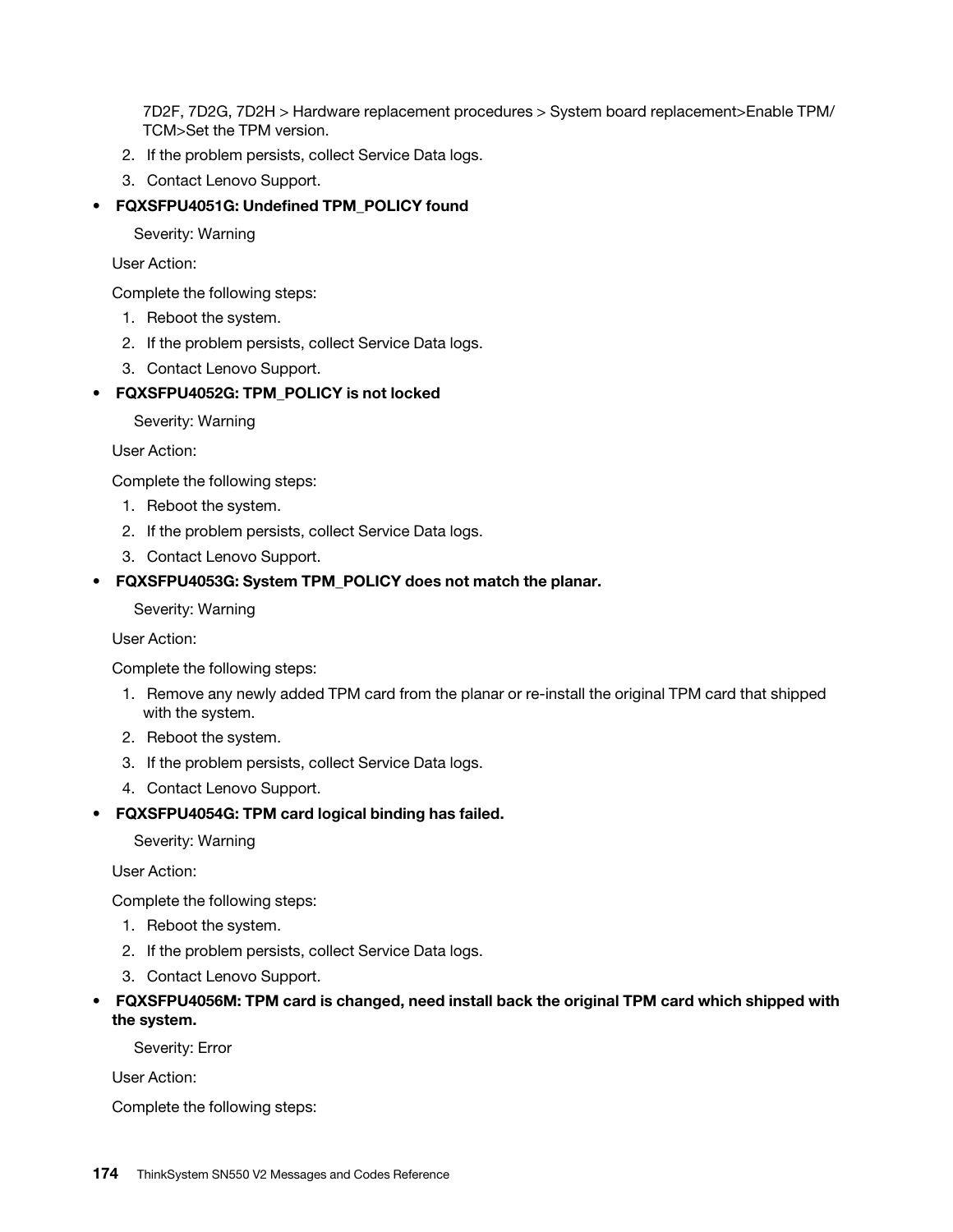- 1. Re-install the original TPM card that shipped with the system.
- 2. Reboot the system.
- 3. If the problem persists, collect Service Data logs.
- 4. Contact Lenovo Support.
- FQXSFPU4059I: User requested to skip freezing lock of AHCI-attached SATA drives. System UEFI accepted the request and will execute priot to OS boot.

User Action:

Complete the following steps:

- 1. Change SystemOobCustom.SkipAhciFreezeLock from Disable to Enable using OneCLI tool.
- 2. Reboot the system into OS.
- FQXSFPU4060I: Skipped freezing lock of AHCI-attached SATA drives.

Severity: Info

User Action:

Information only; no action is required.

• FQXSFPU4061I: Restored default locking behavior of AHCI-attached SATA drives.

Severity: Info

User Action:

Information only; no action is required.

• FQXSFPU4080I: Host Power-On password has been changed.

Severity: Info

User Action:

Information only; no action is required.

• FQXSFPU4081I: Host Power-On password has been cleared.

Severity: Info

User Action:

Information only; no action is required.

• FQXSFPU4082I: Host Admin password has been changed.

Severity: Info

User Action:

Information only; no action is required.

• FQXSFPU4083I: Host Admin password has been cleared.

Severity: Info

User Action:

Information only; no action is required.

• FQXSFPU4084I: Host boot order has been changed.

Severity: Info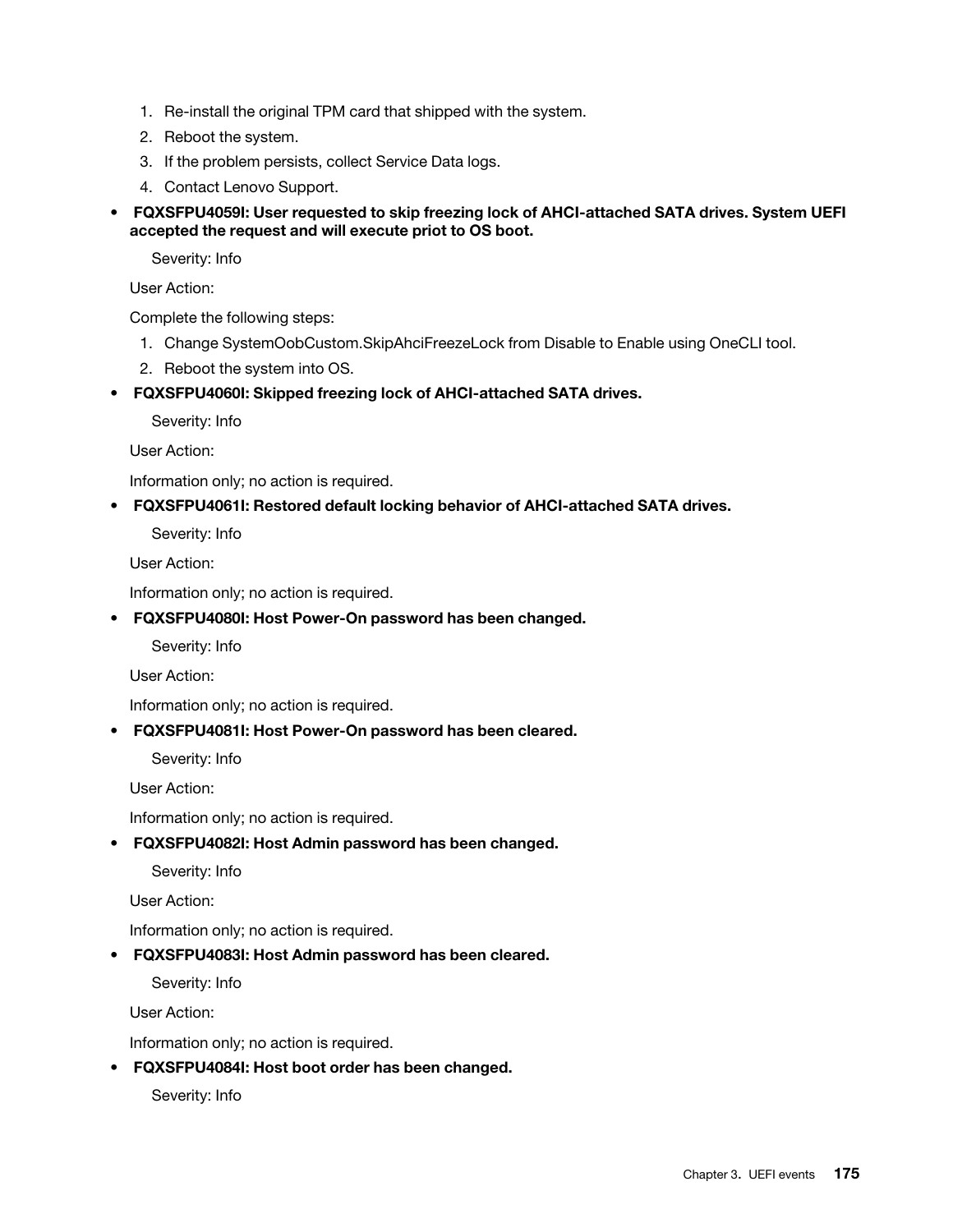User Action:

Information only; no action is required.

• FQXSFPU4085I: Host WOL boot order has been changed.

Severity: Info

User Action:

Information only; no action is required.

• FQXSFPW0001L: CMOS has been cleared.

Severity: Warning

User Action:

Complete the following steps:

- 1. If the CMOS clear was user initiated this event can be safely ignored and no further action is required.
- 2. If the system was recently installed, moved, or serviced, make sure the battery is properly seated.
- 3. Check Lenovo support site for an applicable service bulletin or firmware update that applies to this error.
- 4. If the problem persists, collect Service Data logs.
- 5. Contact Lenovo Support.

# • FQXSFSM0002N: Boot Permission denied by Management Module: System Halted.

Severity: Warning

User Action:

Complete the following steps:

- 1. Check XCC logs.
- 2. Review power policies and system configuration settings in the XCC GUI.
- 3. If the problem persists, collect Service Data logs.
- 4. Contact Lenovo Support.
- FQXSFSM0003N: Timed Out waiting on boot permission from Management Module: System Halted.

Severity: Warning

User Action:

Complete the following steps:

- 1. Check XCC logs.
- 2. Review power policies and system configuration settings in the XCC GUI.
- 3. If the problem persists, collect Service Data logs.
- 4. Contact Lenovo Support.
- FQXSFSM0004M: An XCC communication failure has occurred.

Severity: Warning

User Action:

- 1. AC cycle the system.
- 2. Make sure XCC and UEFI FW are operating with same compatible level.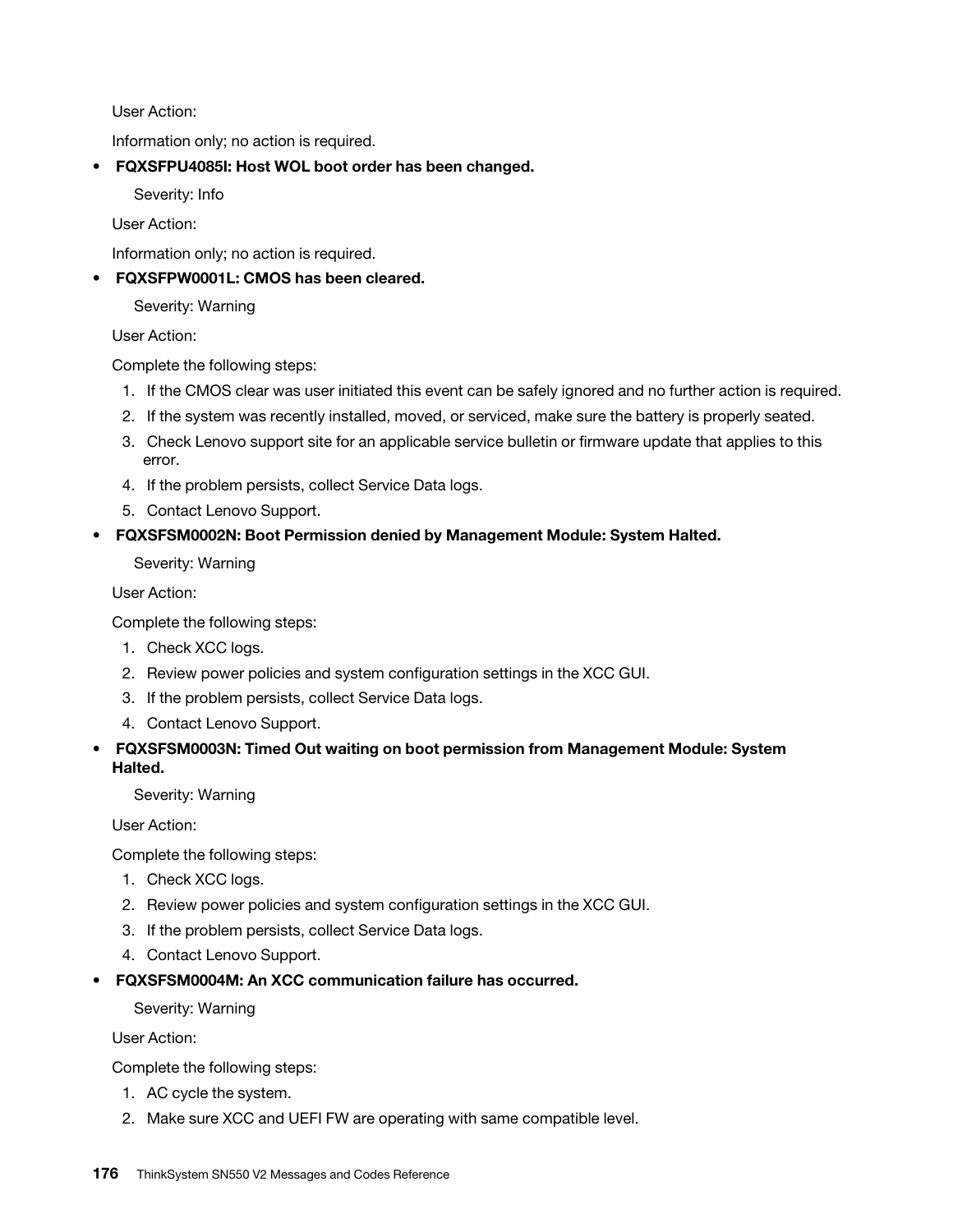- 3. Check Lenovo support site for an applicable service bulletin or firmware update that applies to this error.
- 4. Reflash XCC Firmware.
- 5. If the problem persists, collect Service Data logs.
- 6. Contact Lenovo Support.
- FQXSFSM0007I: The XCC System Event log (SEL) is full.

Severity: Info

User Action:

Complete the following steps:

- 1. Use BMC Web Interface to clear event logs.
- 2. If BMC communication is unavailable, use F1 Setup to access System Event Logs Menu and Choose Clear BMC System Event Logs and Restart Server.
- FQXSFSM0008M: Boot permission timeout detected.

Severity: Error

User Action:

Complete the following steps:

- 1. Review XCC logs for communication errors and resolve.
- 2. AC cycle the system.
- 3. If the problem persists, collect Service Data logs.
- 4. Contact Lenovo Support.
- FQXSFSR0001M: [arg1] GPT corruption detected, DiskGUID: [arg2]

Severity: Warning

User Action:

Complete the following steps:

- 1. Remove all the external drive during POST to avoid this event false triggered.
- 2. Check the XCC event log, if this event has a follow up recovery event log, means GTP corruption has been recovered successfully, then ignore this event message and do not perform the remaining steps.
- 3. Back up the data disk.
- 4. Press F1 Setup->SystemSettings->Recovery->Disk GPT Recovery and set to "Automatic."
- 5. Save settings and restart the system.
- 6. Boot to F1 setup; system automatically tries to recover the GPT during the POST.
- 7. Restart the system.
- 8. Re-format the LUN or disk and re-install the OS.
- 9. If the problem persists, collect Service Data logs.
- 10. Contact Lenovo Support.
- FQXSFSR0002I: [arg1] GPT corruption recovered, DiskGUID: [arg2]

Severity: Info

User Action:

Information only; no action is required.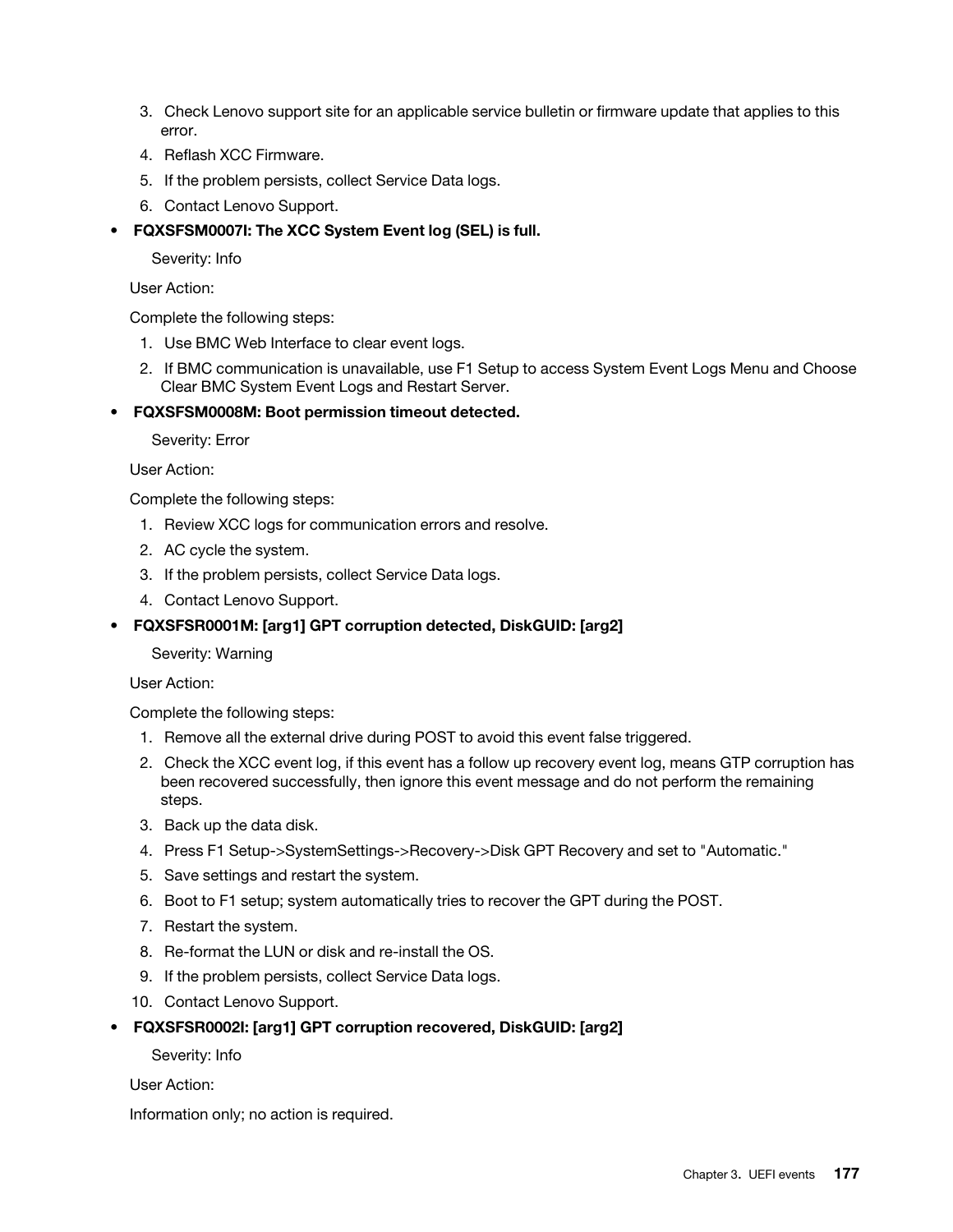# • FQXSFSR0003G: The number of boot attempts has been exceeded. No bootable device found.

Severity: Warning

User Action:

Complete the following steps:

- 1. Remove AC power from the system.
- 2. Connect at least one bootable device ot the system.
- 3. Connect AC power to the system.
- 4. Power on system and retry.
- 5. If the problem persists, collect Service Data logs.
- 6. Contact Lenovo Support.
- FQXSFTR0001L: An invalid date and time have been detected.

Severity: Warning

User Action:

Complete the following steps:

- 1. Check the XCC event logs. This event should immediately precede an FQXSFPW0001L error. Resolve that event or any other battery related errors.
- 2. Use F1 Setup to reset date and time.
- 3. If the problem persists, collect Service Data logs.
- 4. Contact Lenovo Support.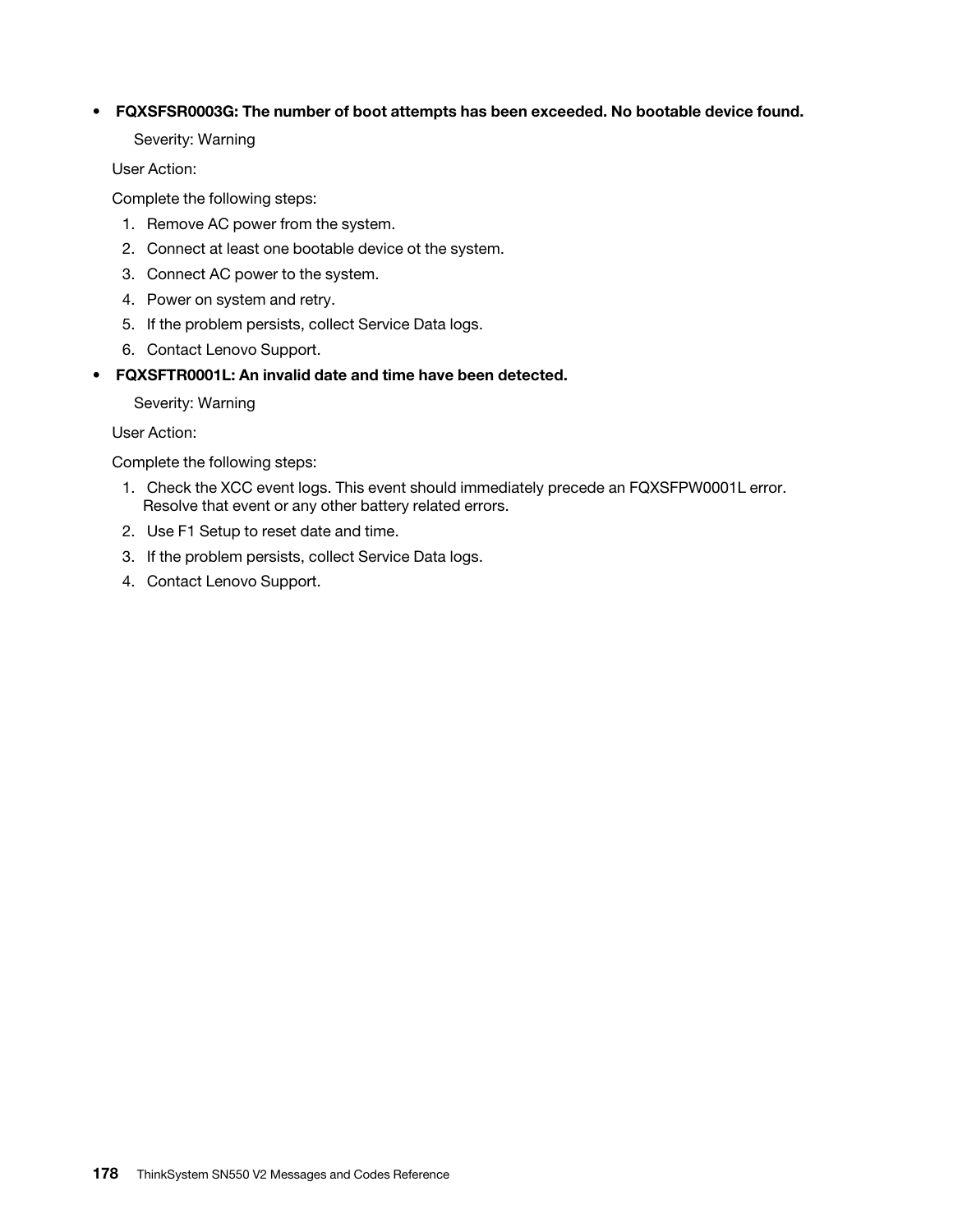# <span id="page-182-0"></span>Chapter 4. XClarity Provisioning Manager events

<span id="page-182-1"></span>The following events can be generated by the Lenovo XClarity Provisioning Manager.

For each event code, the following fields are displayed:

#### Event identifier

An identifier that uniquely identifies an event.

#### Event description

The logged message string that appears for an event.

#### Explanation

Provides additional information to explain why the event occurred.

#### **Severity**

An indication of the level of concern for the condition. The severity is abbreviated in the event log to the first character. The following severities can be displayed:

- Informational. The event was recorded for audit purposes, usually a user action or a change of states that is normal behavior.
- Warning. The event is not as severe as an error, but if possible, the condition should be corrected before it becomes an error. It might also be a condition that requires additional monitoring or maintenance.
- Error. The event is a failure or critical condition that impairs service or an expected function.

#### User Action

Indicates what actions you should perform to solve the event. Perform the steps listed in this section in the order shown until the problem is solved. If you cannot solve the problem after performing all steps, contact Lenovo Support.

# LXPM events organized by severity

The following table lists all LXPM events, organized by severity (Information, Error, and Warning).

| Event ID     | <b>Message String</b>                     | <b>Severity</b> |
|--------------|-------------------------------------------|-----------------|
| FQXPMCL0005I | Start to install OS.                      | Informational   |
| FOXPMCL0006I | Export raid config successfully.          | Informational   |
| FOXPMCL0007I | Import raid config successfully.          | Informational   |
| FOXPMCL0008I | Export uefi settings successfully.        | Informational   |
| FOXPMCL0009I | Import uefi settings successfully.        | Informational   |
| FOXPMCL0010I | Export bmc settings successfully.         | Informational   |
| FOXPMCL0011I | Import bmc settings successfully.         | Informational   |
| FQXPMEM0002I | LXPM firmware image found. Starting LXPM  | Informational   |
| FQXPMEM0003I | LXPM has exited. Control returned to UEFI | Informational   |

Table 4. Events organized by severity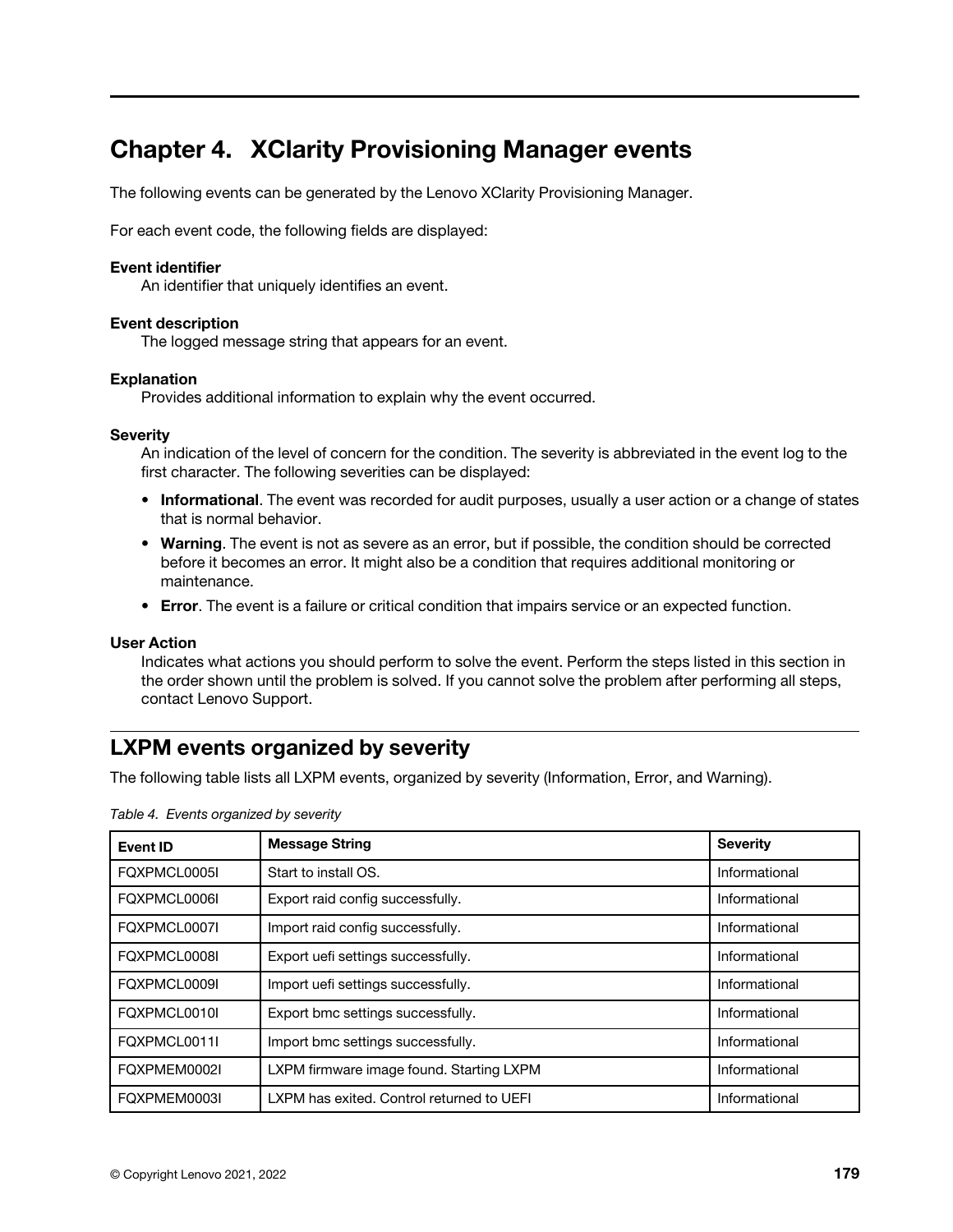| <b>Event ID</b> | <b>Message String</b>                                                   | <b>Severity</b> |
|-----------------|-------------------------------------------------------------------------|-----------------|
| FQXPMEM0004I    | Launching diagnostic program                                            | Informational   |
| FQXPMEM0005I    | boot diagnostic program success                                         | Informational   |
| FQXPMER0002I    | Clearing RAID configuration and internal storage                        | Informational   |
| FQXPMER0003I    | RAID configuration cleared successfully                                 | Informational   |
| FQXPMER0004I    | Internal storage drives erased successfully                             | Informational   |
| FQXPMER0005I    | All system logs cleared successfully                                    | Informational   |
| FQXPMER0006I    | UEFI factory default settings loaded successfully                       | Informational   |
| FQXPMER0007I    | BMC factory default settings loaded successfully                        | Informational   |
| FQXPMNM0002I    | Set BMC network parameters to new values.                               | Informational   |
| FQXPMOS0028I    | [arg1] OS installed                                                     | Informational   |
| FQXPMSR0012I    | Change disk drives' state successfully.                                 | Informational   |
| FQXPMSR0022I    | Create new virtual disk successfully.                                   | Informational   |
| FQXPMSR0032I    | Removed existing virtual disk successfully.                             | Informational   |
| FOXPMUP0101I    | Start to update LXPM                                                    | Informational   |
| FQXPMUP0102I    | Start to update window driver                                           | Informational   |
| FQXPMUP0103I    | Start to update linux driver                                            | Informational   |
| FQXPMUP0104I    | Start to update UEFI                                                    | Informational   |
| FQXPMUP0105I    | Start to update BMC                                                     | Informational   |
| FQXPMUP0106I    | Successfully updated the firmware                                       | Informational   |
| FQXPMVD0003I    | Update VPD data successfully.                                           | Informational   |
| FQXPMCL0001K    | Bootx64.efi is not found. Failed to Boot OS.                            | Warning         |
| FQXPMCL0002K    | Failed to read Deployment Manager Signature from USB.                   | Warning         |
| FQXPMCL0003K    | BMC communication failed: DRIVER Mount Failure.                         | Warning         |
| FQXPMCL0004K    | BMC communication succeeded. Volume Name MISMATCHED.                    | Warning         |
| FQXPMCL0005K    | Current System Boot Mode is Legacy. OS Clone only support UEFI<br>Mode. | Warning         |
| FQXPMCL0006K    | Failed to export raid config.                                           | Warning         |
| FQXPMCL0007K    | Failed to import raid config.                                           | Warning         |
| FQXPMCL0008K    | Failed to export uefi settings.                                         | Warning         |
| FQXPMCL0009K    | Failed to import uefi settings.                                         | Warning         |
| FQXPMCL0010K    | Failed to export bmc settings.                                          | Warning         |
| FQXPMCL0011K    | Failed import bmc settings.                                             | Warning         |
| FQXPMNM0001G    | Failed to set new BMC network parameters.                               | Warning         |
| FQXPMOS0001K    | Bootx64.efi is not found. Failed to Boot OS.                            | Warning         |

Table 4. Events organized by severity (continued)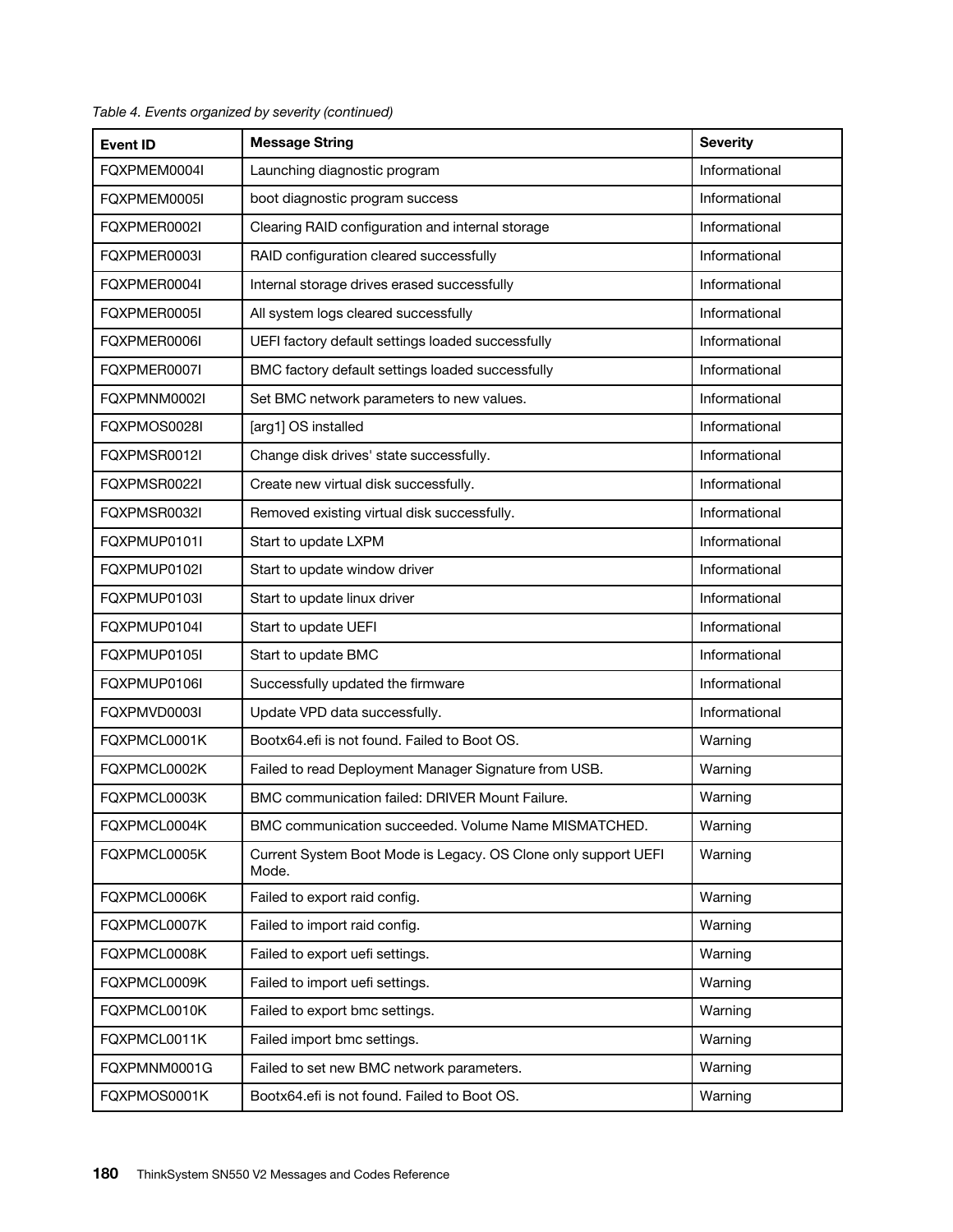| <b>Event ID</b> | <b>Message String</b>                                                                                      | <b>Severity</b> |
|-----------------|------------------------------------------------------------------------------------------------------------|-----------------|
| FQXPMOS0002K    | Failed to read Deployment Manager Signature from USB.                                                      | Warning         |
| FQXPMOS0003K    | Failed to copy Windows boot files to target                                                                | Warning         |
| FQXPMOS0004K    | BMC Communication Failed: EMMC2USB Mount Failure.                                                          | Warning         |
| FQXPMOS0005K    | BMC communication failed: DRIVER Mount Failure.                                                            | Warning         |
| FQXPMOS0006K    | BMC communication succeeded. Volume Name MISMATCHED.                                                       | Warning         |
| FQXPMOS0007K    | Failed to read License RTF file.                                                                           | Warning         |
| FQXPMOS0008K    | Make sure the Ethernet cable has been plugged into your computer<br>and your network settings are correct. | Warning         |
| FQXPMOS0009K    | Current System Boot Mode is Legacy. LXPM OS installation only<br>support UEFI Mode.                        | Warning         |
| FQXPMSR0001K    | Found unsupported RAID adapter.                                                                            | Warning         |
| FQXPMSR0011K    | Failed to change disk drives' state.                                                                       | Warning         |
| FQXPMSR0021L    | Failed to create new virtual disk.                                                                         | Warning         |
| FQXPMSR0031L    | Failed to remove existing virtual disk                                                                     | Warning         |
| FQXPMUP0001K    | The system configuration does not meet the prerequisite                                                    | Warning         |
| FQXPMUP0002K    | The selected packages are not compatible                                                                   | Warning         |
| FQXPMUP0003K    | Unable to obtain the minimum level of UEFI                                                                 | Warning         |
| FQXPMUP0004K    | Unable to obtain the installed version of UEFI                                                             | Warning         |
| FQXPMUP0005K    | Unable to obtain the installed version of BMC                                                              | Warning         |
| FQXPMUP0006K    | Unable to obtain the installed version of LXPM                                                             | Warning         |
| FQXPMUP0007K    | Unable to obtain the installed version of linux driver                                                     | Warning         |
| FQXPMUP0008K    | Unable to obtain the installed version of windows driver                                                   | Warning         |
| FQXPMVD0001H    | Failed to get VPD data.                                                                                    | Warning         |
| FQXPMVD0002H    | Failed to update the VPD data.                                                                             | Warning         |
| FQXPMVD0011K    | Failed to get the TPM/TPM card/TCM policy status                                                           | Warning         |
| FQXPMVD0012K    | Failed to set the TPM/TPM card/TCM policy                                                                  | Warning         |
| FQXPMEM0001M    | Unable to locate LXPM firmware image                                                                       | Error           |
| FQXPMEM0006M    | Unable to locate diagnostic firmware image                                                                 | Error           |
| FQXPMEM0007M    | Diagnostic image cannot be launched as "Console Redirection" is<br>enabled                                 | Error           |
| FQXPMEM0008M    | Diagnostic image cannot be launched as the image may be corrupt                                            | Error           |
| FQXPMER0002M    | Failed to clear RAID configuration                                                                         | Error           |
| FQXPMER0003M    | Failed to erase internal storage drives                                                                    | Error           |
| FQXPMER0004M    | Failed to clear system logs                                                                                | Error           |
| FQXPMER0005M    | Failed to load UEFI factory default settings                                                               | Error           |

Table 4. Events organized by severity (continued)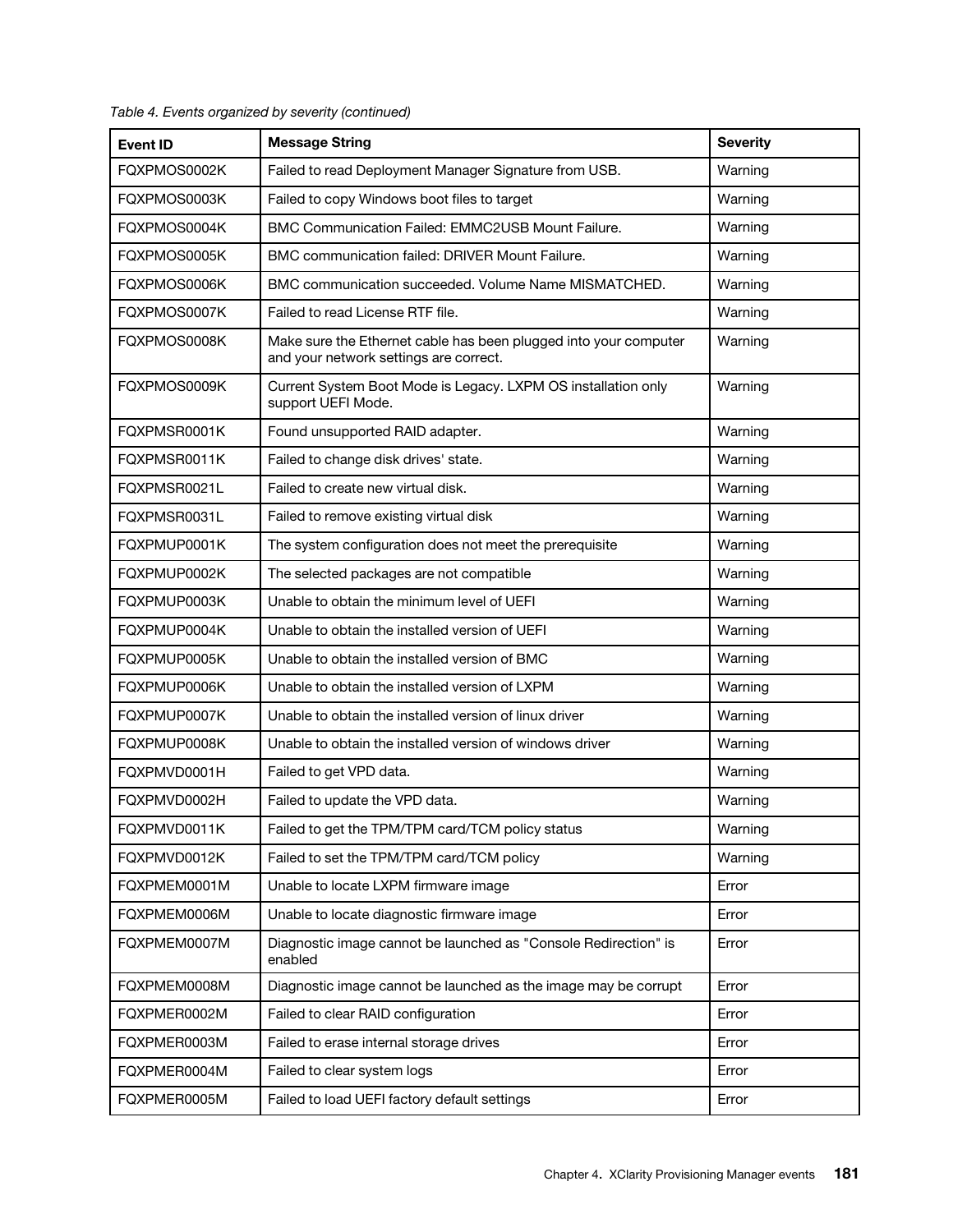| <b>Event ID</b> | <b>Message String</b>                                                                                   | <b>Severity</b> |
|-----------------|---------------------------------------------------------------------------------------------------------|-----------------|
| FQXPMER0006M    | Failed to load XCC factory default settings                                                             | Error           |
| FQXPMSD0001M    | HDD Test was interrupted by the host with a hardware or software<br>reset                               | Error           |
| FQXPMSD0002M    | A fatal error or unknown test error occurred while the device was<br>executing its self-test            | Error           |
| FQXPMSD0003M    | self-test completed having a test element that failed and the test<br>element that failed is not known. | Error           |
| FQXPMSD0004M    | self-test completed having the electrical element of the test failed.                                   | Error           |
| FQXPMSD0005M    | self-test completed having the servo (and/or seek) test element of the<br>test failed.                  | Error           |
| FQXPMSD0006M    | self-test completed having the read element of the test failed.                                         | Error           |
| FQXPMSD0007M    | Hard Drive(s) not found                                                                                 | Error           |
| FQXPMSD0008M    | UEFI is not ready for LXPM to send command to test hard drive.                                          | Error           |
| FQXPMSD0009M    | Device error detected when LXPM sent a test command to a hard<br>drive.                                 | Error           |
| FQXPMSD0010M    | UEFI timed out when LXPM sent a test command to a hard drive.                                           | Error           |
| FQXPMSD0011M    | The hard drive is not supported by uEFI while LXPM send command<br>to test hard drive.                  | Error           |
| FQXPMUP0201M    | BMC communication failed: EMMC2USB mount failure. Failed to<br>update the firmware                      | Error           |
| FQXPMUP0202M    | Transfer the update package error. Failed to update the firmware                                        | Error           |
| FQXPMUP0203M    | BMC communication failed: EMMC2USB unmount failure. Failed to<br>update the firmware                    | Error           |
| FQXPMUP0204M    | BMC communication failed: Execute the update cmd failure. Failed to<br>update the firmware              | Error           |
| FQXPMUP0205M    | BMC communication failed: Get the update status failure.Failed to<br>update the firmware                | Error           |
| FQXPMUP0206M    | The level of the update package is too old. Failed to update the<br>firmware.                           | Error           |
| FQXPMUP0207M    | The update package is invalid. Failed to update the firmware.                                           | Error           |
| FQXPMUP0208M    | Failed to execute reboot BMC command                                                                    | Error           |

Table 4. Events organized by severity (continued)

# List of XClarity Provisioning Manager events

This section lists all messages that can be sent from the Lenovo XClarity Provisioning Manager.

• FQXPMCL0001K: Bootx64.efi is not found. Failed to Boot OS.

Severity: Warning

- 1. Restart BMC via supported method and reboot the system.
- 2. If the problem persists, reflash BMC firmware.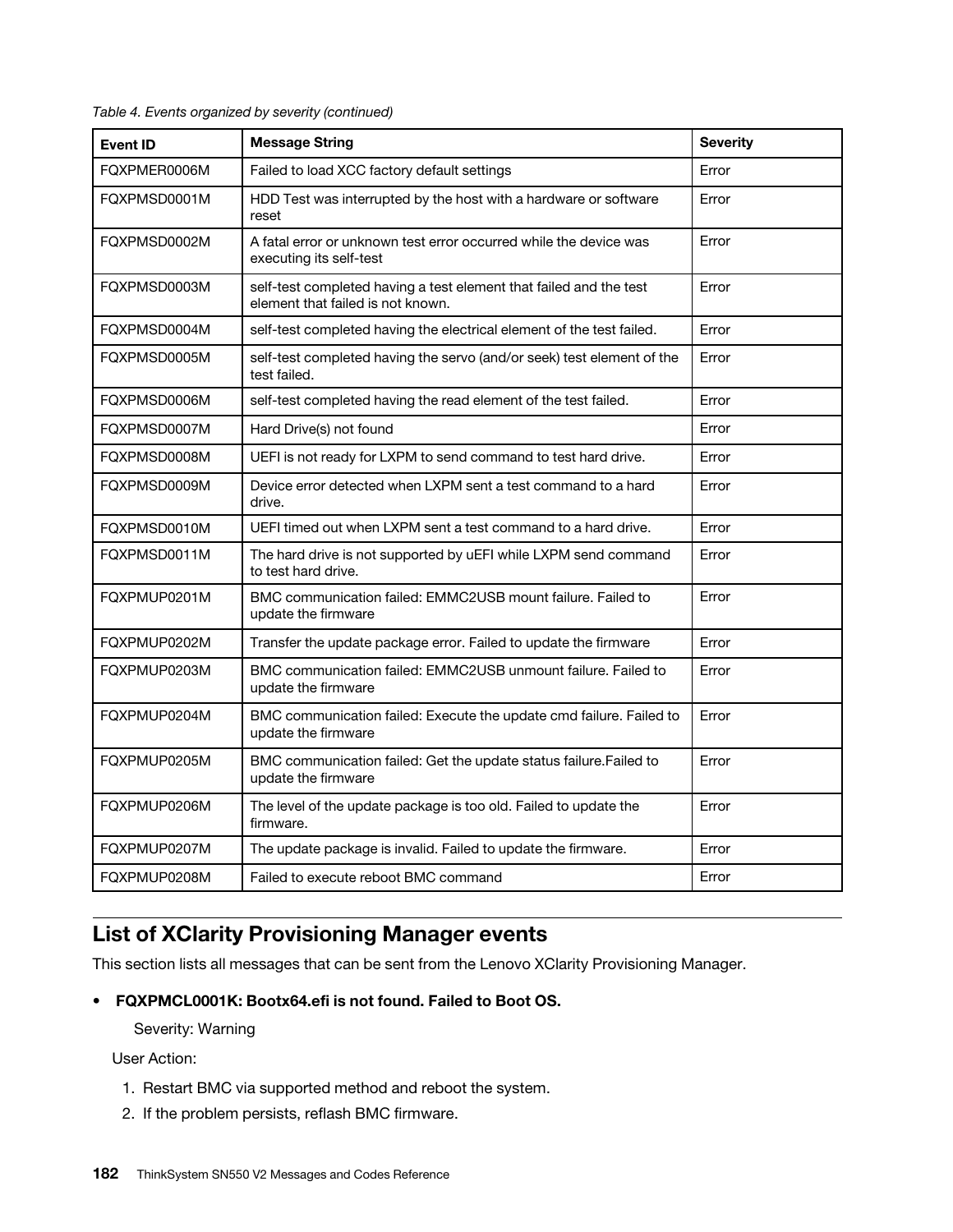- 3. Reboot system and retry OS booting.
- 4. Perform AC reset or virtual reseat.

Note: When performing AC reset, after powering off AC, wait several seconds before powering on AC. After AC power is restored, power on the host system.

5. If the problem persists, contact technical support.

### • FQXPMCL0002K: Failed to read Deployment Manager Signature from USB.

Severity: Warning

User Action:

- 1. Ensure proper operation of the virtual USB connection.
- 2. Restart BMC via BMC setting under uEFI setup on LXPM left panel. Restart BMC via supported method and reboot the system.
- 3. Reflash BMC firmware.
- 4. Clone the image over and retry the operation.
- 5. Perform AC reset or virtual reseat.

Note: When performing AC reset, after powering off AC, wait several seconds before powering on AC. After AC power is restored, power on the host system.

6. If the problem persists, contact technical support.

# • FQXPMCL0003K: BMC communication failed: DRIVER Mount Failure.

Severity: Warning

User Action:

- 1. Ensure proper operation of the virtual USB connection.
- 2. Restart BMC via supported method and reboot the system.
- 3. Reflash BMC firmware.
- 4. Clone the image over and retry the operation.
- 5. Perform AC reset or virtual reseat.

Note: When performing AC reset, after powering off AC, wait several seconds before powering on AC. After AC power is restored, power on the host system.

6. If the problem persists, contact technical support.

#### • FQXPMCL0004K: BMC communication succeeded. Volume Name MISMATCHED.

## Severity: Warning

User Action:

- 1. Restart BMC via supported method and reboot the system.
- 2. Reflash BMC firmware.
- 3. Clone the image over and retry the operation.
- 4. Perform AC reset or virtual reseat.

Note: When performing AC reset, after powering off AC, wait several seconds before powering on AC. After AC power is restored, power on the host system.

5. If the problem persists, contact technical support.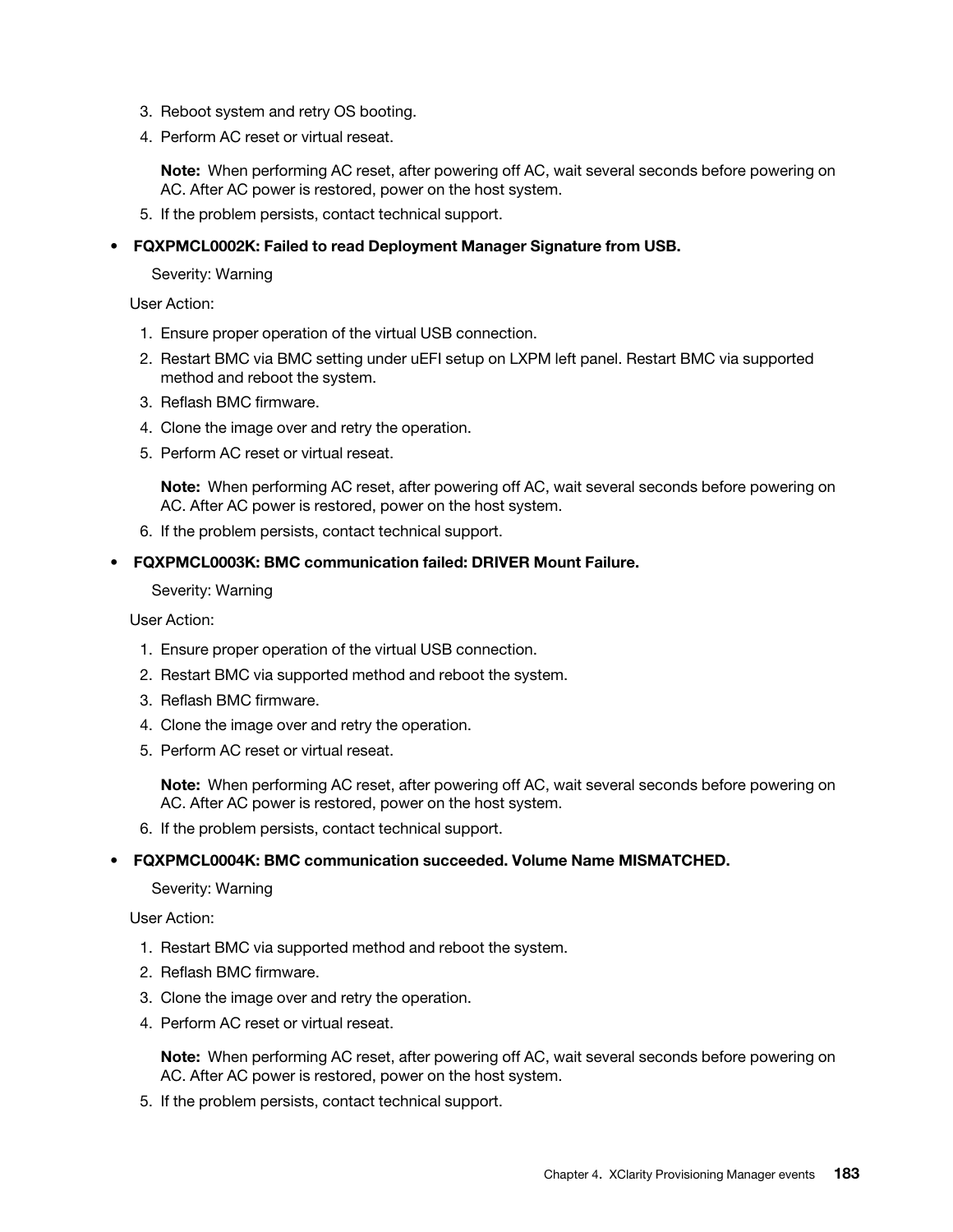# • FQXPMCL0005I: Start to install OS.

Severity: Info

User Action:

Information only; no action is required.

# • FQXPMCL0005K: Current System Boot Mode is Legacy. OS Clone only support UEFI Mode.

Severity: Warning

User Action:

- 1. Change Boot mode to UEFI mode (UEFI Setup -> Boot Manager -> Boot Modes -> System Boot Mode and select UEFI Mode.)
- 2. Clone the image over and retry the operation.

# • FQXPMCL0006I: Export raid config successfully.

Severity: Info

User Action:

Information only; no action is required.

# • FQXPMCL0006K: Failed to export raid config.

Severity: Warning

User Action:

- 1. Check the following Lenovo support site for information on supported RAID adapters. http://www. lenovo.com/us/en/serverproven/index.shtml
- 2. Ensure RAID adapter, LXPM, and UEFI firmware are at the latest levels.
- 3. Ensure the state of the RAID adapter and disk drives are normal.
- 4. Verify proper physical connection of the disk drive, SAS expander (if applicable) and RAID adapter.
- 5. Reboot the machine and retry the export of the RAID configuration.
- 6. If the problem persists, contact technical support.

#### • FQXPMCL0007I: Import raid config successfully.

Severity: Info

User Action:

Information only; no action is required.

# • FQXPMCL0007K: Failed to import raid config.

Severity: Warning

- 1. Check the following Lenovo support site for information on supported RAID adapters. http://www. lenovo.com/us/en/serverproven/index.shtml
- 2. Ensure RAID adapter, LXPM, and UEFI firmware are at the latest levels.
- 3. Ensure the state of RAID adapter and disk drives are healthy.
- 4. Ensure good physical connection between the disk drives and RAID adapter.
- 5. Ensure the platform and RAID config is identical to original configuration.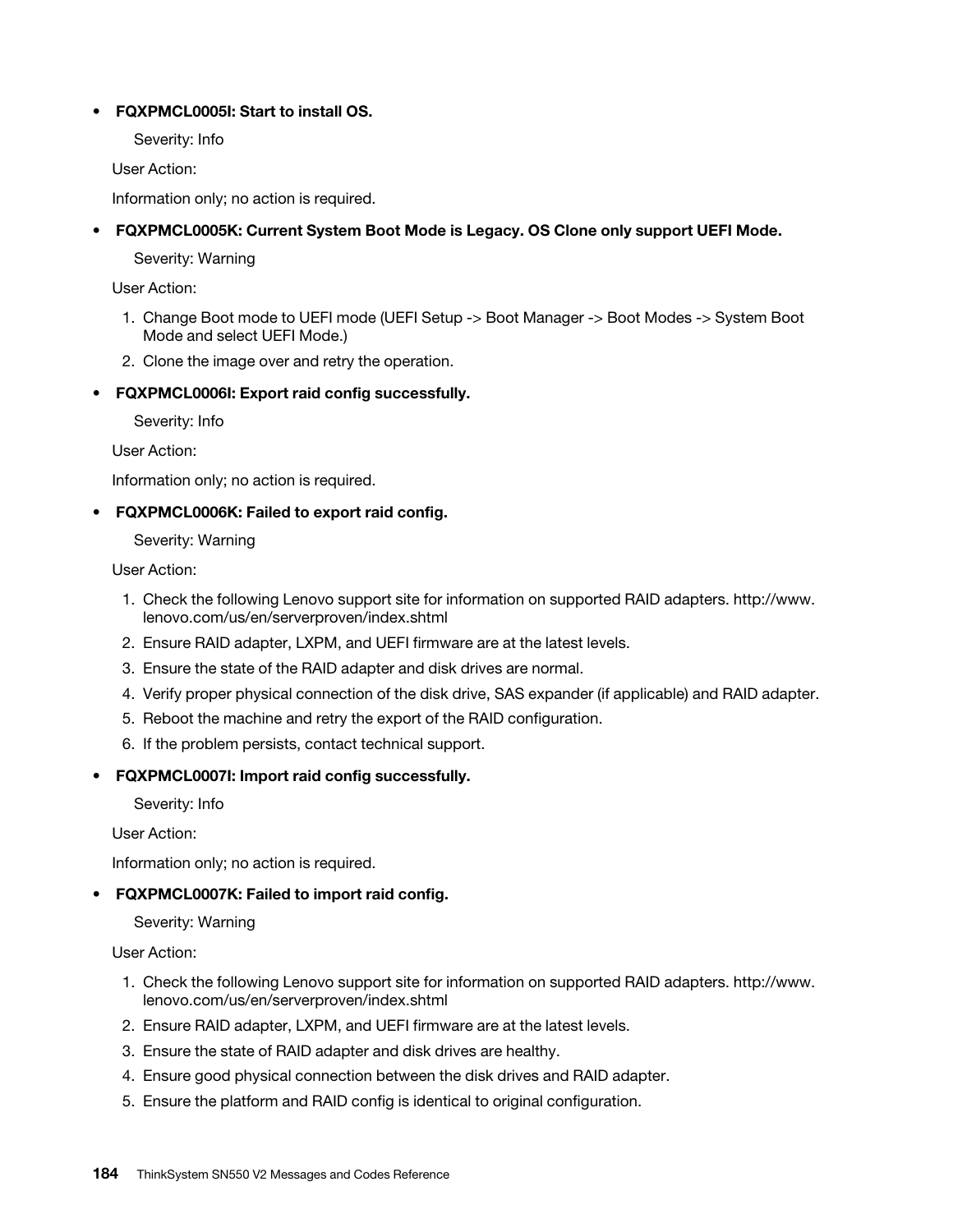- 6. Reboot the machine and retry the import of the RAID configuration.
- 7. If the problem persists, contact technical support.
- FQXPMCL0008I: Export uefi settings successfully.

Severity: Info

User Action:

Information only; no action is required.

• FQXPMCL0008K: Failed to export uefi settings.

Severity: Warning

User Action:

- 1. Ensure proper connection to USB/network drive and retry to export uEFI setting.
- 2. Reboot and try the uEFI setting export again.
- 3. Reflash UEFI firmware.
- 4. If the problem persists, contact technical support.
- FQXPMCL0009I: Import uefi settings successfully.

Severity: Info

User Action:

Information only; no action is required.

# • FQXPMCL0009K: Failed to import uefi settings.

Severity: Warning

User Action:

- 1. Ensure proper connection to USB/network drive and retry the uEFI setting import.
- 2. Ensure that same system model type to import the uEFI setting and UEFI version should be the same.
- 3. Reboot and try to import a new clone of the UEFI settings.
- 4. Reflash UEFI firmware.
- 5. If the problem persists, contact technical support.

#### • FQXPMCL0010I: Export bmc settings successfully.

Severity: Info

User Action:

Information only; no action is required.

• FQXPMCL0010K: Failed to export bmc settings.

Severity: Warning

User Action:

- 1. Restart BMC via supported method and reboot the system.
- 2. Perform AC reset.

Note: When performing AC reset, after powering off AC, wait several seconds before powering on AC. After AC power is restored, power on the host system.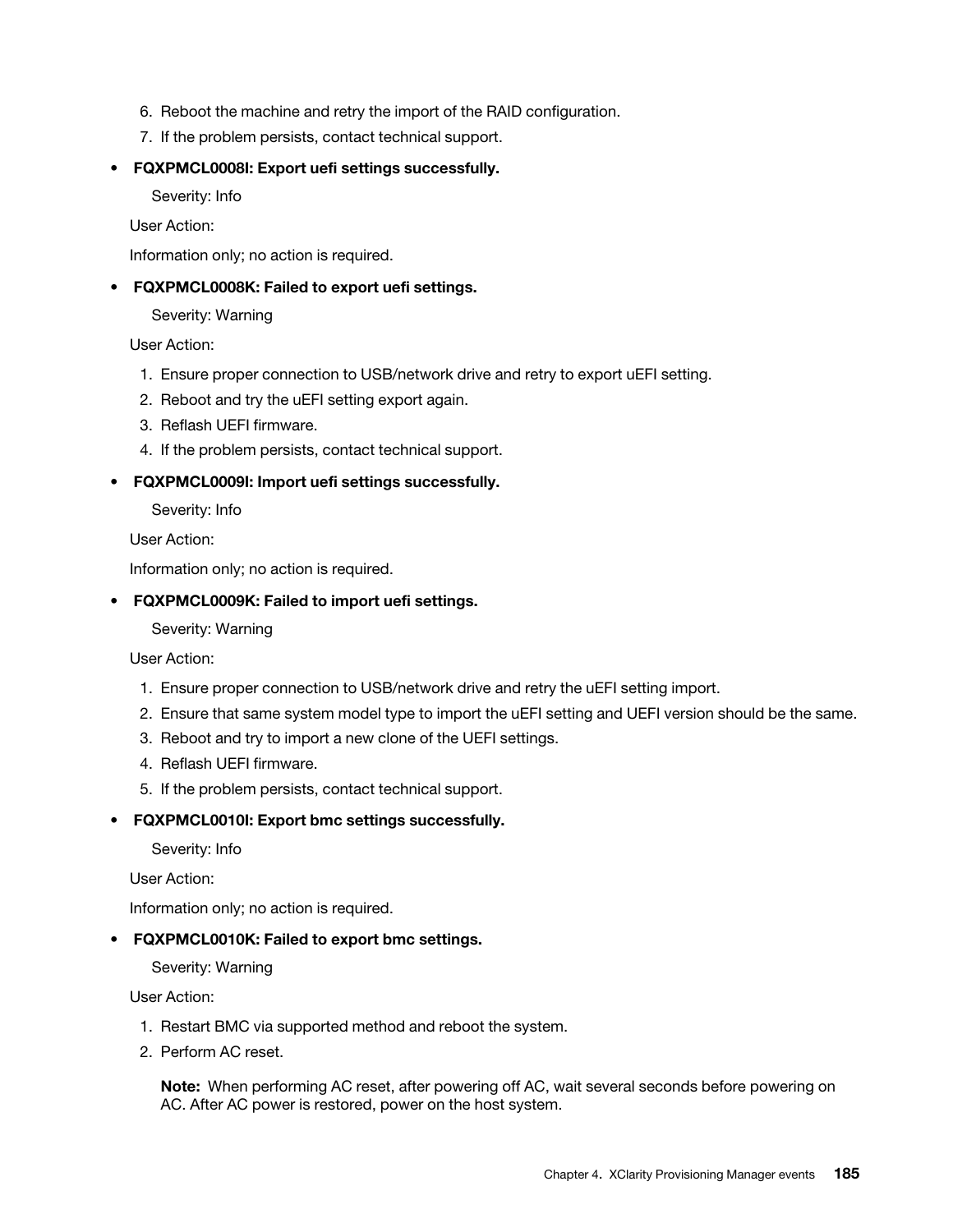- 3. Retry the export of BMC setting.
- 4. If the problem persists, contact technical support.
- FQXPMCL0011I: Import bmc settings successfully.

Severity: Info

User Action:

Information only; no action is required.

• FQXPMCL0011K: Failed import bmc settings.

Severity: Warning

User Action:

- 1. Ensure BMC version is the same between source and target.
- 2. Restart BMC via supported method and reboot the system.
- 3. Perform AC reset or virtual reseat.

Note: When performing AC reset, after powering off AC, wait several seconds before powering on AC. After AC power is restored, power on the host system.

- 4. Retry the import of BMC setting.
- 5. If the problem persists, contact technical support.

# • FQXPMEM0001M: Unable to locate LXPM firmware image

Severity: Error

User Action:

- 1. Restart BMC via supported method and reboot the system.
- 2. Reflash the LXPM.
- 3. Perform AC reset or virtual reseat.

Note: When performing AC reset, after powering off AC, wait several seconds before powering on AC. After AC power is restored, power on the host system.

4. If the problem persists, contact technical support.

# • FQXPMEM0002I: LXPM firmware image found. Starting LXPM

Severity: Info

User Action:

Information only; no action is required.

#### • FQXPMEM0003I: LXPM has exited. Control returned to UEFI

Severity: Info

User Action:

Information only; no action is required.

#### • FQXPMEM0004I: Launching diagnostic program

Severity: Info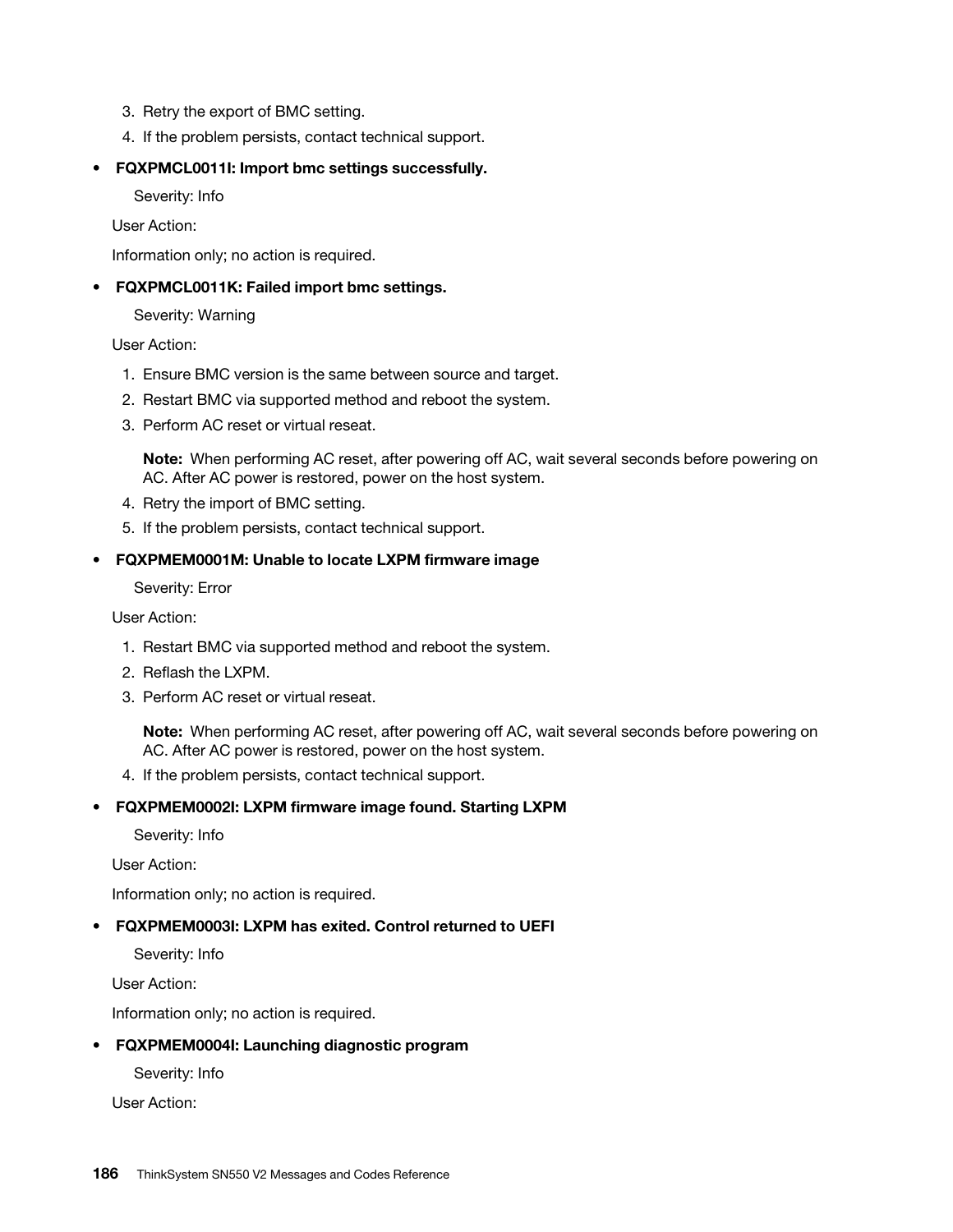Information only; no action is required.

#### • FQXPMEM0005I: boot diagnostic program success

Severity: Info

User Action:

Information only; no action is required.

# • FQXPMEM0006M: Unable to locate diagnostic firmware image

Severity: Error

User Action:

- 1. Restart BMC via supported method and reboot the system.
- 2. Perform AC reset or virtual reseat.

Note: When performing AC reset, after powering off AC, wait several seconds before powering on AC. After AC power is restored, power on the host system.

- 3. If the problem persists, contact technical support.
- FQXPMEM0007M: Diagnostic image cannot be launched as "Console Redirection" is enabled

#### Severity: Error

User Action:

- 1. Disable "Configure Console Redirection" in UEFI Setup by following below steps: Go to F1 Setup -> System Settings -> Devices and I/O Ports-> Console Redirection Settings -> - Select "Console Redirection" - Change the setting to "Disable" and save - Next reboot the system.
- 2. Perform AC reset or virtual reseat.

Note: When performing AC reset, after powering off AC, wait several seconds before powering on AC. After AC power is restored, power on the host system.

3. If the problem persists, contact technical support.

#### • FQXPMEM0008M: Diagnostic image cannot be launched as the image may be corrupt

Severity: Error

User Action:

- 1. Restart BMC via supported method and reboot the system.
- 2. Perform AC reset or virtual reseat.

Note: When performing AC reset, after powering off AC, wait several seconds before powering on AC. After AC power is restored, power on the host system.

- 3. Reflash the LXPM.
- 4. If the problem persists, contact technical support.

# • FQXPMER0002I: Clearing RAID configuration and internal storage

Severity: Info

User Action:

Information only; no action is required.

# • FQXPMER0002M: Failed to clear RAID configuration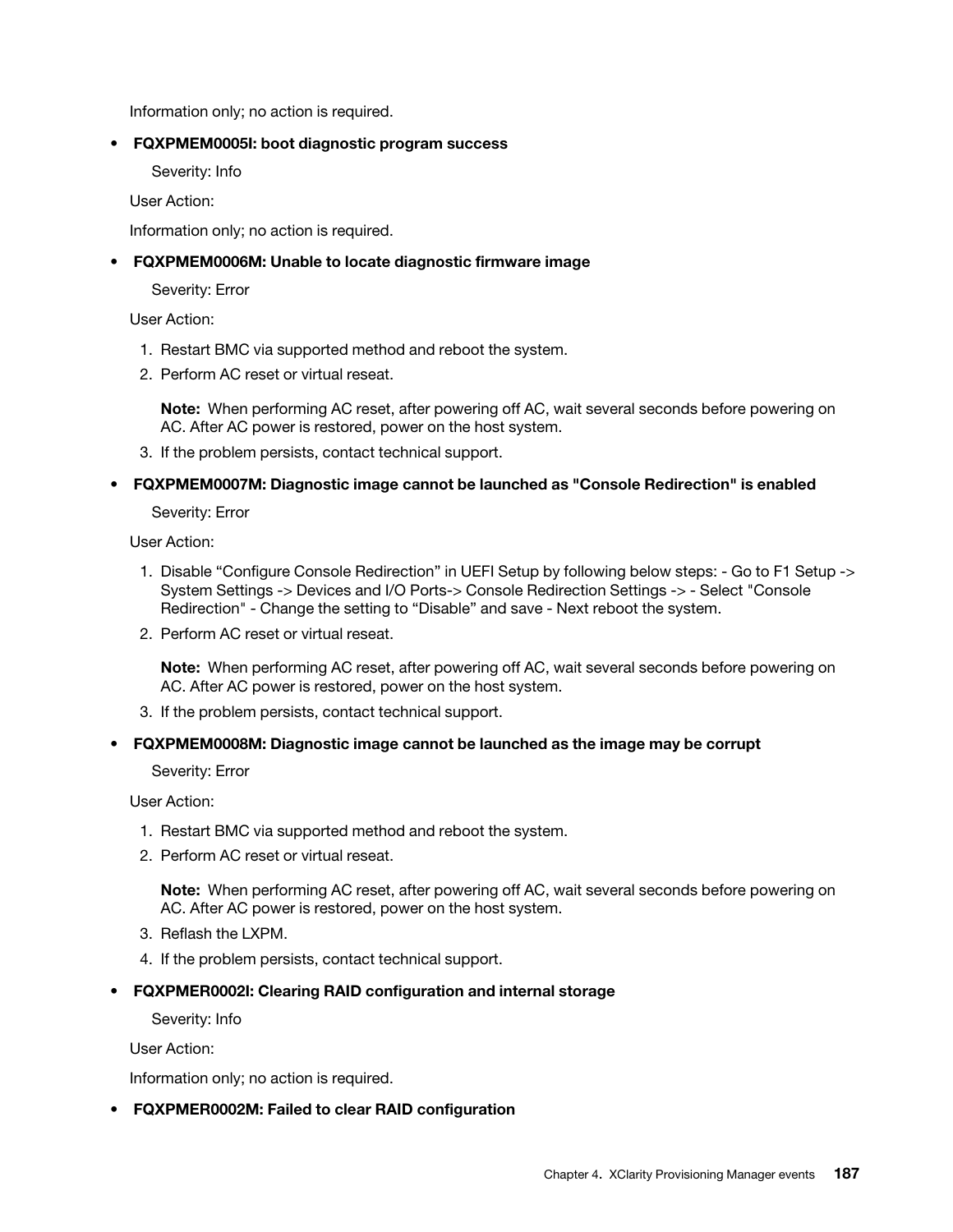Severity: Error

User Action:

- 1. Restart the system and retry the operation again.
- 2. If the problem persists, contact technical support.

# • FQXPMER0003I: RAID configuration cleared successfully

Severity: Info

User Action:

Information only; no action is required.

# • FQXPMER0003M: Failed to erase internal storage drives

Severity: Error

User Action:

- 1. Ensure the proper connection of hard drives, backplane, and related cables.
- 2. Check if security function is enabled for the hard disk drives, if yes, disable that and retry the operation.
- 3. Ensure device firmware is at the latest level.
- 4. Restart the system and retry the operation again.
- 5. If the problem persists, contact technical support.

# • FQXPMER0004I: Internal storage drives erased successfully

Severity: Info

User Action:

Information only; no action is required.

• FQXPMER0004M: Failed to clear system logs

Severity: Error

User Action:

- 1. Restart BMC via supported method and reboot the system.
- 2. Retry this operation again.
- 3. If the problem persists, contact technical support.

# • FQXPMER0005I: All system logs cleared successfully

Severity: Info

User Action:

Information only; no action is required.

• FQXPMER0005M: Failed to load UEFI factory default settings

Severity: Error

- 1. Restart BMC via supported method and reboot the system.
- 2. Retry this operation again.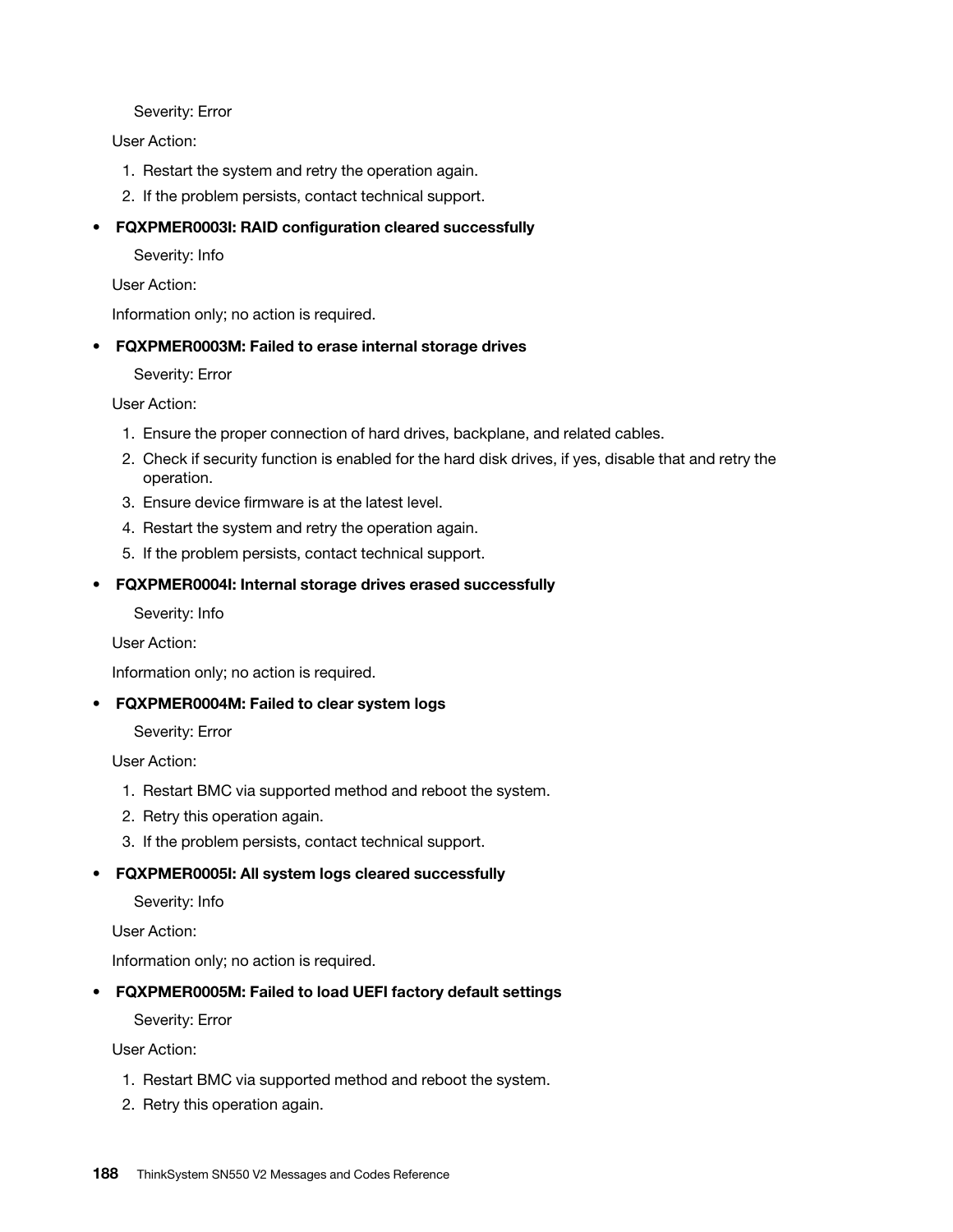3. If the problem persists, contact technical support.

# • FQXPMER0006I: UEFI factory default settings loaded successfully

Severity: Info

User Action:

Information only; no action is required.

# • FQXPMER0006M: Failed to load XCC factory default settings

Severity: Error

User Action:

- 1. Restart BMC via supported method and reboot the system.
- 2. Retry this operation again.
- 3. If the problem persists, perform AC power cycle. (wait several seconds between AC power is off and on)
- 4. Retry this operation again.
- 5. If the problem persists, contact technical support.

# • FQXPMER0007I: BMC factory default settings loaded successfully

Severity: Info

User Action:

Information only; no action is required.

# • FQXPMNM0001G: Failed to set new BMC network parameters.

Severity: Warning

User Action:

- 1. Ensure input parameters are valid.
- 2. Wait for one minute and retry the setting.
- 3. Restart BMC via supported method and reboot the system.
- 4. Retry the setting change.
- 5. Use UEFI setup to change parameters (optional).
- FQXPMNM0002I: Set BMC network parameters to new values.

Severity: Info

User Action:

Information only; no action is required.

# • FQXPMOS0001K: Bootx64.efi is not found. Failed to Boot OS.

Severity: Warning

- 1. Restart BMC via supported method and reboot the system.
- 2. Reflash BMC firmware.
- 3. Reboot system and retry OS booting.
- 4. Perform AC reset or virtual reseat.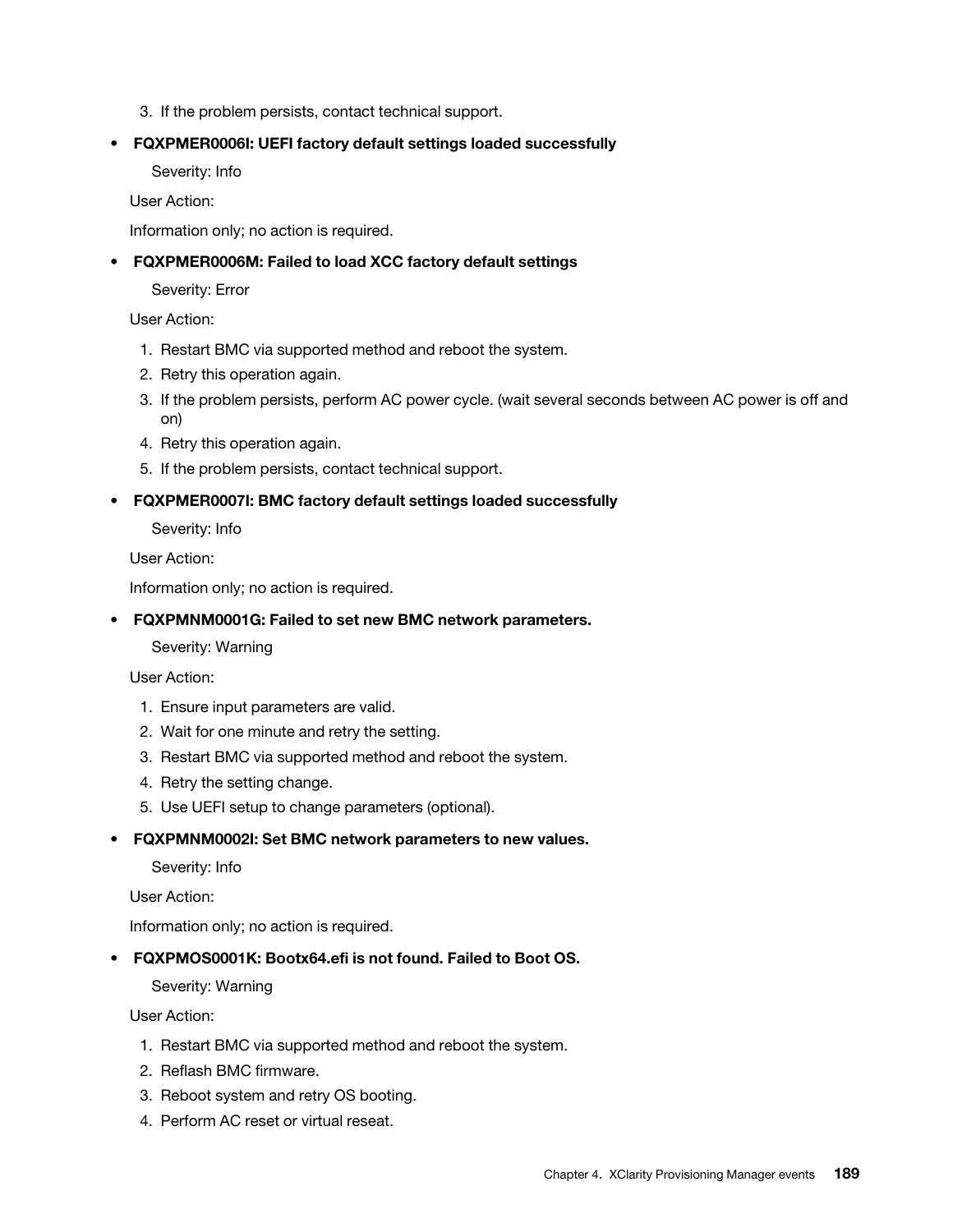Note: When performing AC reset, after powering off AC, wait several seconds before powering on AC. After AC power is restored, power on the host system.

- 5. If the problem persists, contact technical support.
- FQXPMOS0002K: Failed to read Deployment Manager Signature from USB.

Severity: Warning

User Action:

- 1. Ensure proper operation of the virtual USB connection.
- 2. Restart BMC via supported method and reboot the system.
- 3. If the problem persists, reflash BMC firmware.
- 4. Retry OS deployment.
- 5. If the problem persists, perform AC reset or virtual reseat.

Note: When performing AC reset, after powering off AC, wait several seconds before powering on AC. After AC power is restored, power on the host system.

6. If the problem persists, contact technical support.

#### • FQXPMOS0003K: Failed to copy Windows boot files to target

#### Severity: Warning

User Action:

- 1. Ensure proper operation of the virtual USB connection.
- 2. Restart BMC via supported method and reboot the system.
- 3. Reflash BMC firmware.
- 4. Retry OS deployment.
- 5. Perform AC reset or virtual reseat.

Note: When performing AC reset, after powering off AC, wait several seconds before powering on AC. After AC power is restored, power on the host system.

6. If the problem persists, contact technical support.

#### • FQXPMOS0004K: BMC Communication Failed: EMMC2USB Mount Failure.

Severity: Warning

User Action:

- 1. Ensure proper operation of the virtual USB connection.
- 2. Restart BMC via supported method and reboot the system.
- 3. Reflash BMC firmware.
- 4. Retry OS deployment.
- 5. Perform AC reset or virtual reseat.

Note: When performing AC reset, after powering off AC, wait several seconds before powering on AC. After AC power is restored, power on the host system.

6. If the problem persists, contact technical support.

#### • FQXPMOS0005K: BMC communication failed: DRIVER Mount Failure.

Severity: Warning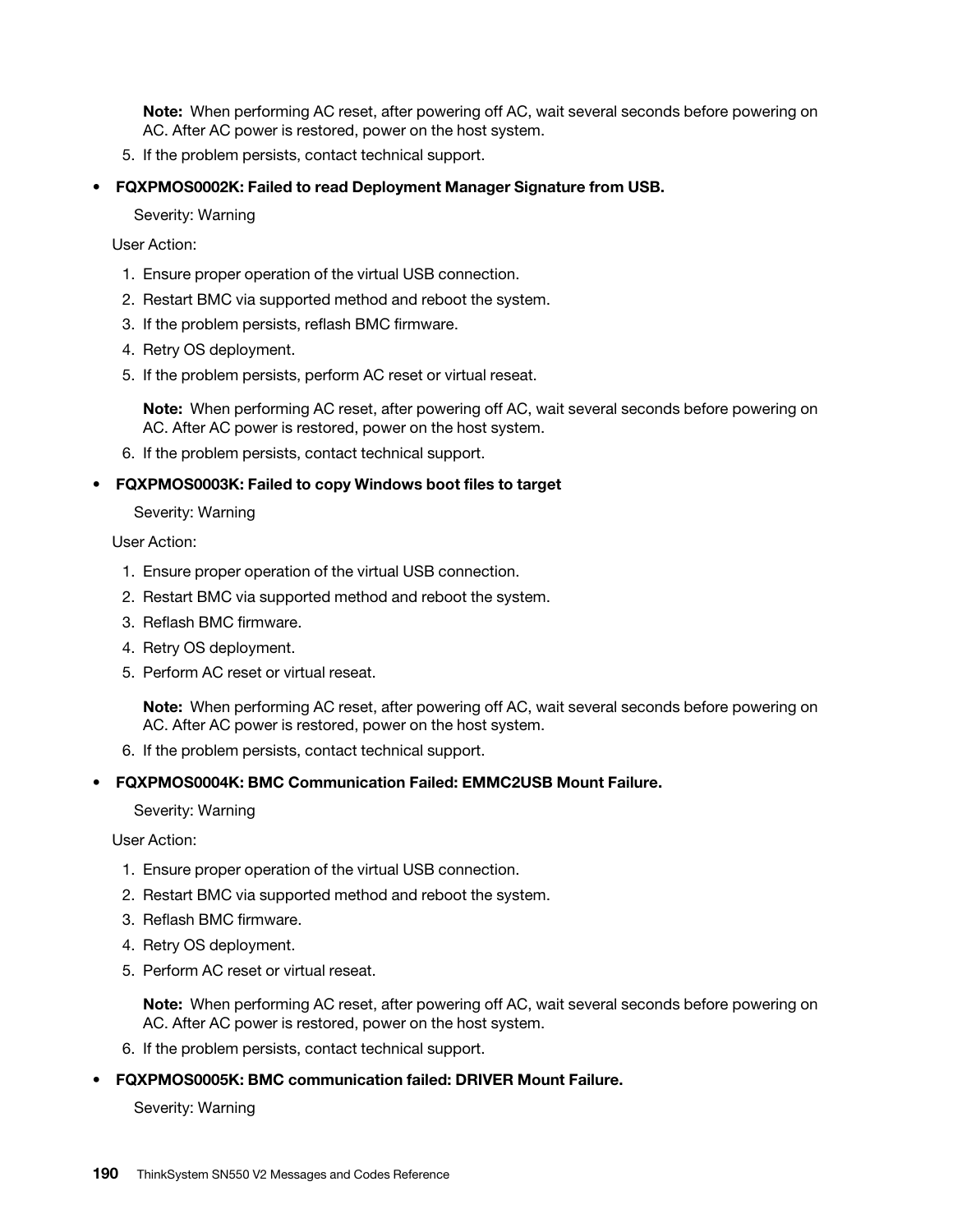User Action:

- 1. Ensure proper operation of the virtual USB connection.
- 2. Restart BMC via supported method and reboot the system.
- 3. Reflash BMC firmware.
- 4. Retry OS deployment.
- 5. Perform AC reset or virtual reseat.

Note: When performing AC reset, after powering off AC, wait several seconds before powering on AC. After AC power is restored, power on the host system.

6. If the problem persists, contact technical support.

#### • FQXPMOS0006K: BMC communication succeeded. Volume Name MISMATCHED.

Severity: Warning

User Action:

- 1. Restart BMC via supported method and reboot the system.
- 2. If the problem persists, reflash BMC firmware.
- 3. Retry OS deployment.
- 4. Perform AC reset or virtual reseat.

Note: When performing AC reset, after powering off AC, wait several seconds before powering on AC. After AC power is restored, power on the host system.

5. If the problem persists, contact technical support.

#### • FQXPMOS0007K: Failed to read License RTF file.

#### Severity: Warning

User Action:

- 1. Restart BMC via supported method and reboot the system.
- 2. If the problem persists, reflash BMC firmware.
- 3. Use another OS media (USB DVD or USB key).
- 4. Retry OS deployment.
- 5. Perform AC reset or virtual reseat.

Note: When performing AC reset, after powering off AC, wait several seconds before powering on AC. After AC power is restored, power on the host system.

6. If the problem persists, contact technical support.

#### • FQXPMOS0008K: Make sure the Ethernet cable has been plugged into your computer and your network settings are correct.

Severity: Warning

- 1. Ensure proper operation of SMB/CIFS and NFS communications (make sure the Ethernet cable has been plugged and network settings are correct.).
- 2. Make sure the OS version and folder path are correct.
- 3. Retry CIFS and NFS installation.
- 4. If the problem persists, contact technical support.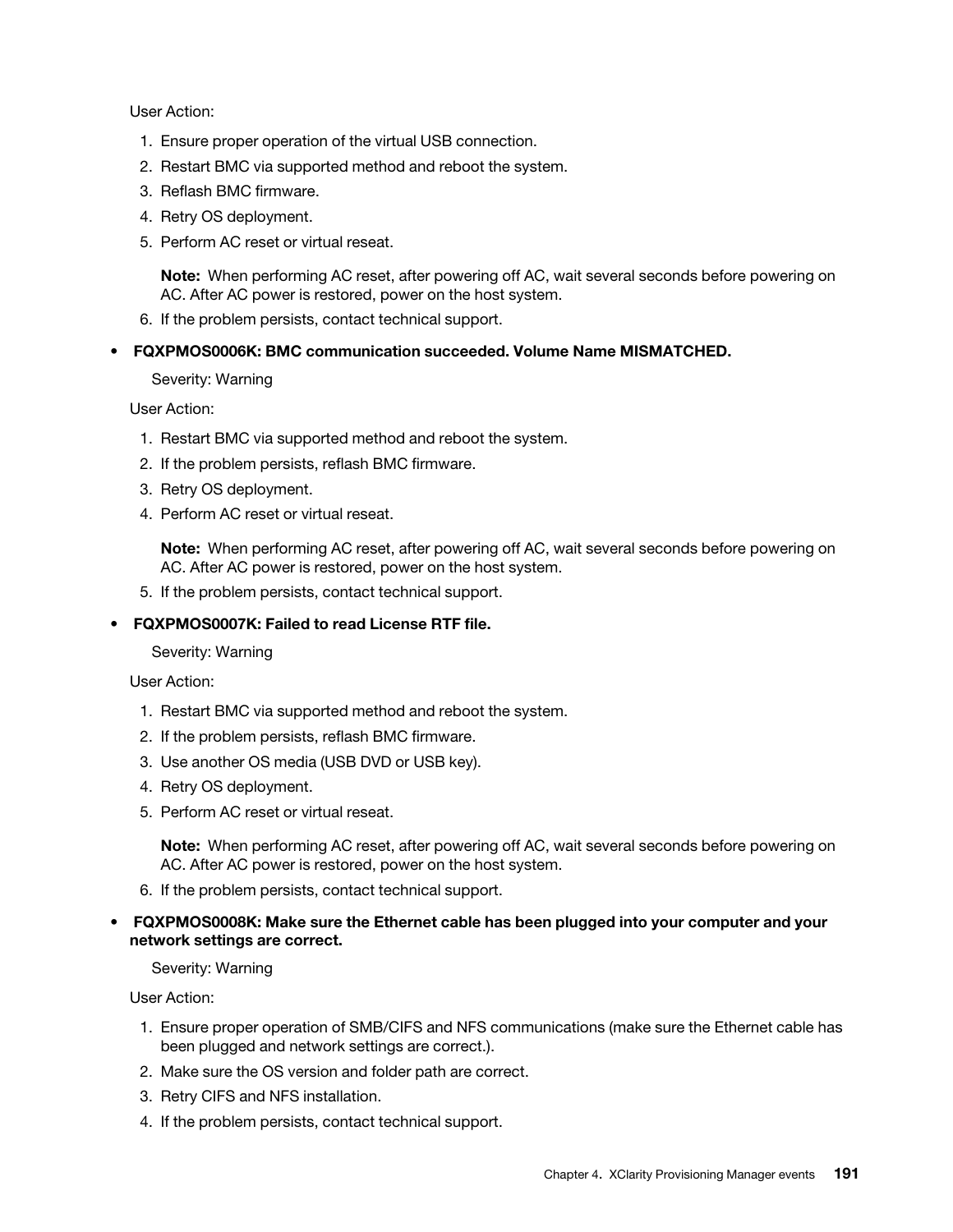# • FQXPMOS0009K: Current System Boot Mode is Legacy. LXPM OS installation only support UEFI Mode.

Severity: Warning

User Action:

- 1. Change boot mode to UEFI mode
- 2. Retry OS deployment.

# • FQXPMOS0028I: [arg1] OS installed

Severity: Info

User Action:

Information only; no action is required.

# • FQXPMSD0001M: HDD Test was interrupted by the host with a hardware or software reset

Severity: Error

User Action:

- 1. Remove A/C from the server and reseat all drives, backplanes, RAID adapters, expanders (if any), and cables.
- 2. Ensure device firmware is at the latest level.
- 3. Retry the test.
- 4. If the problem persists, contact technical support.

# • FQXPMSD0002M: A fatal error or unknown test error occurred while the device was executing its self-test

Severity: Error

User Action:

- 1. Remove A/C from the server and reseat all drives, backplanes, RAID adapters, expanders (if any), and cables.
- 2. Ensure device firmware is at the latest level.
- 3. Retry the test.
- 4. If the problem persists, contact technical support.
- FQXPMSD0003M: self-test completed having a test element that failed and the test element that failed is not known.

#### Severity: Error

User Action:

- 1. Remove A/C from the server and reseat all drives, backplanes, RAID adapters, expanders (if any), and cables.
- 2. Ensure device firmware is at the latest level.
- 3. Retry the test.
- 4. If the problem persists, contact technical support.

#### • FQXPMSD0004M: self-test completed having the electrical element of the test failed.

Severity: Error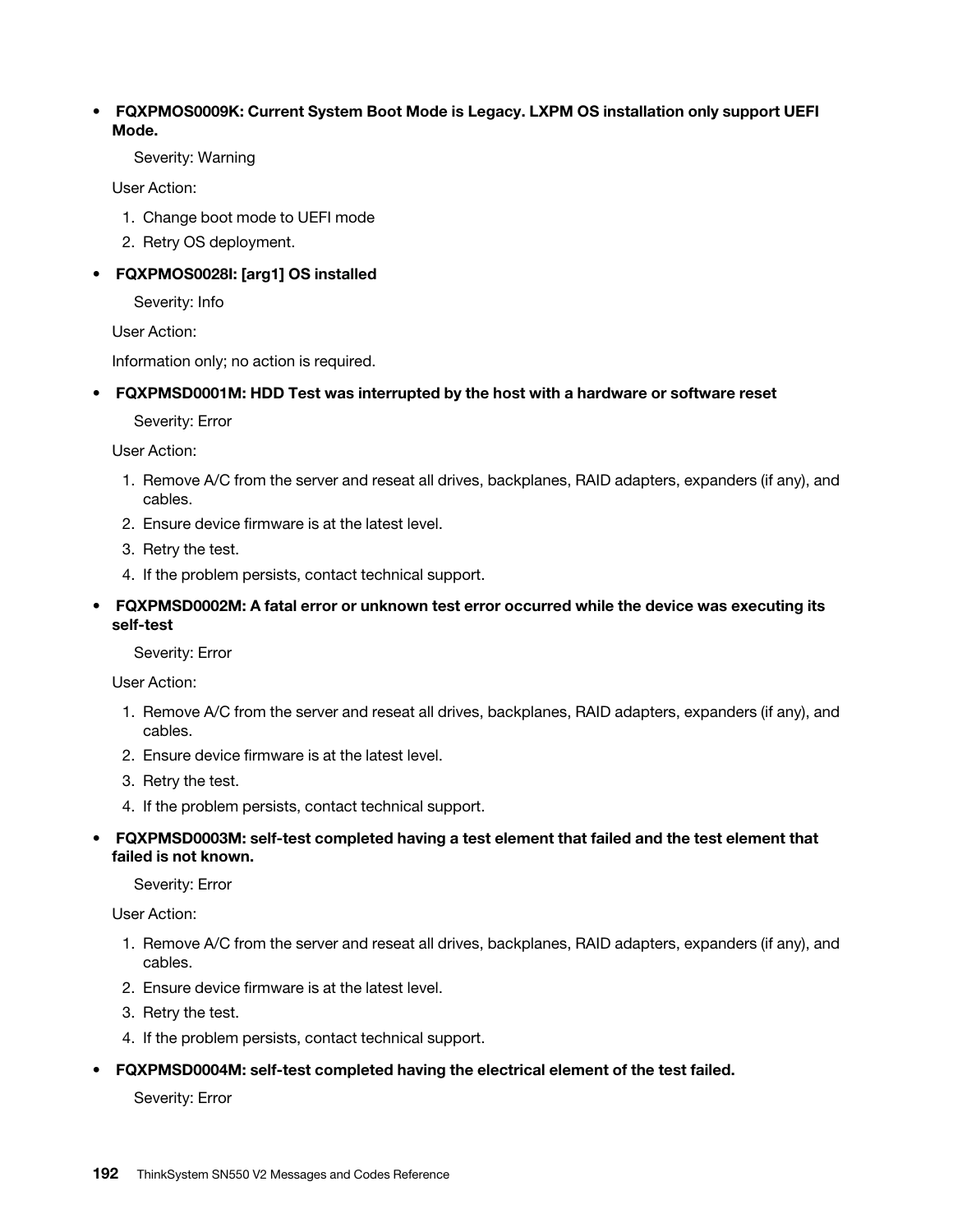User Action:

- 1. Remove A/C from the server and reseat all drives, backplanes, RAID adapters, expanders (if any), and cables.
- 2. Ensure device firmware is at the latest level.
- 3. Retry the test.
- 4. If the problem persists, contact technical support.
- FQXPMSD0005M: self-test completed having the servo (and/or seek) test element of the test failed.

Severity: Error

User Action:

- 1. Remove A/C from the server and reseat all drives, backplanes, RAID adapters, expanders (if any), and cables.
- 2. Ensure device firmware is at the latest level.
- 3. Retry the test.
- 4. If the problem persists, contact technical support.
- FQXPMSD0006M: self-test completed having the read element of the test failed.

Severity: Error

User Action:

- 1. Remove A/C from the server and reseat all drives, backplanes, RAID adapters, expanders (if any), and cables.
- 2. Ensure device firmware is at the latest level.
- 3. Retry the test.
- 4. If the problem persists, contact technical support.
- FQXPMSD0007M: Hard Drive(s) not found

Severity: Error

User Action:

- 1. Remove A/C from the server and reseat all drives, backplanes, RAID adapters, expanders (if any), and cables.
- 2. Ensure device firmware is at the latest level.
- 3. Verify that the same Error is present in BMC or OneCLI inventory log.
- 4. Retry the test.
- 5. If the problem persists, contact technical support.
- FQXPMSD0008M: UEFI is not ready for LXPM to send command to test hard drive.

Severity: Error

- 1. Reboot system and run the test again.
- 2. If this message is still reported, run the latest version of SMART tool on OS which is open source tool and could be downloaded from website to check hard drive status.
- 3. If the problem persists, contact technical support.
- FQXPMSD0009M: Device error detected when LXPM sent a test command to a hard drive.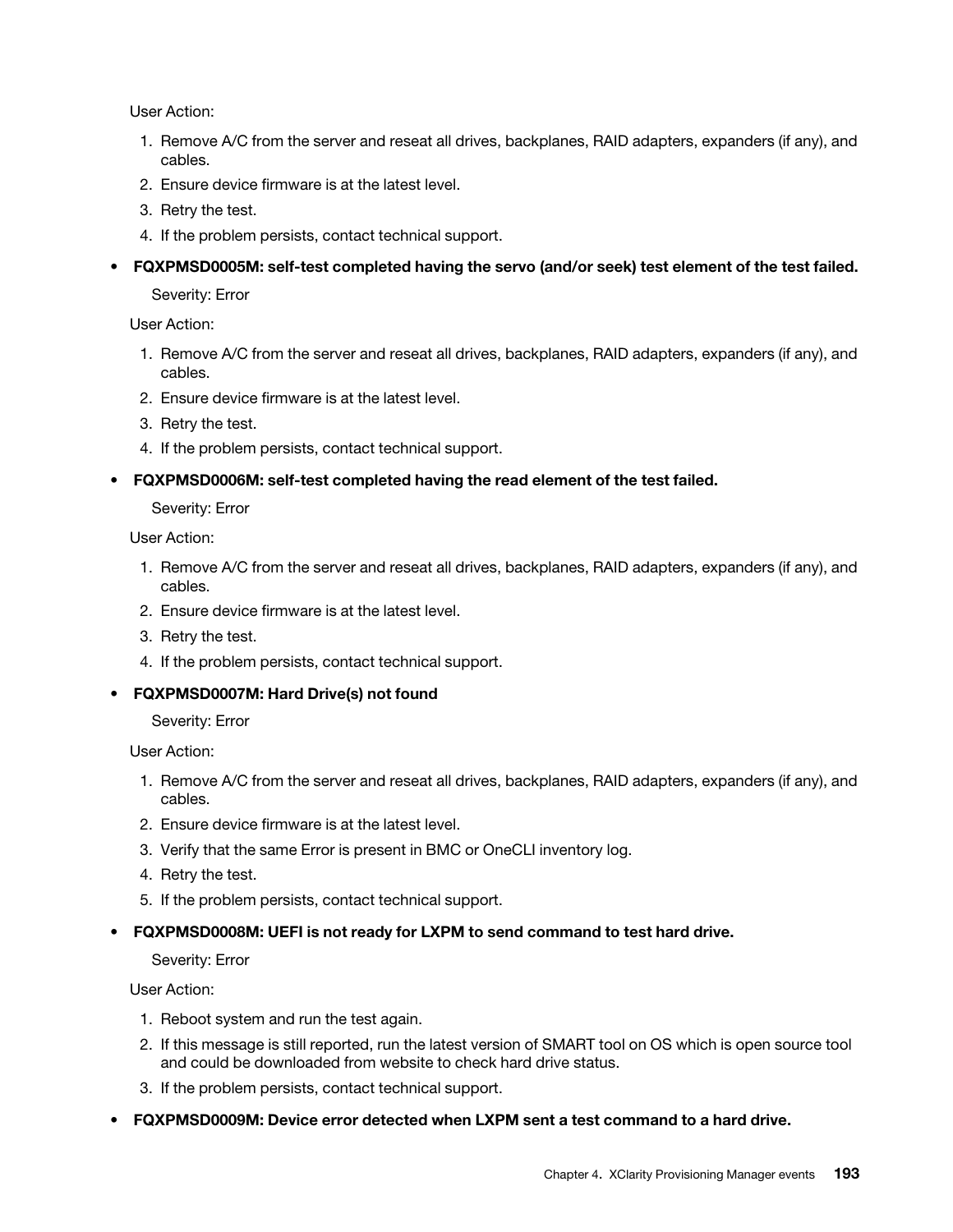### Severity: Error

# User Action:

- 1. Do one of the following:
	- If the affected drive(s) are detected by the system, update the disk drive firmware and reboot the server.
	- If the affected drive(s) are not detected by the system or failing to respond:
		- a. Power off the server and remove A/C power.
		- b. Reseat the associated RAID controller, SAS cables, backplane and drive(s).
		- c. Restore system power and reboot the server.
- 2. Re-run the disk drive test from LXPM. For details, see the LXPM documentation at: https://sysmgt. lenovofiles.com/help/topic/lxpm\_frontend/lxpm\_product\_page.html Click on the LXPM version for your server model, and choose Using LXPM -> Diagnostics -> Running diagnostics from the left navigation tree.
- 3. If the problem persists, save the test result to a test hdd.txt file using a local USB storage device or a shared network folder.
- 4. Contact technical support for a drive replacement.

# • FQXPMSD0010M: UEFI timed out when LXPM sent a test command to a hard drive.

Severity: Error

User Action:

- 1. Do one of the following:
	- If the affected drive(s) are detected by the system, update the disk drive firmware and reboot the server.
	- If the affected drive(s) are not detected by the system or failing to respond:
		- a. Power off the server and remove A/C power.
		- b. Reseat the associated RAID controller, SAS cables, backplane and drive(s).
		- c. Restore system power and reboot the server.
- 2. Run the disk drive test from LXPM. For details, see the LXPM documentation at: https://sysmgt. lenovofiles.com/help/topic/lxpm\_frontend/lxpm\_product\_page.html Click on the LXPM version for your server model, and choose Using LXPM -> Diagnostics -> Running diagnostics from the left navigation tree.
- 3. If the problem persists, save the test result to a test hdd.txt file using a local USB storage device or a shared network folder.
- 4. Contact technical support for a drive replacement.

# • FQXPMSD0011M: The hard drive is not supported by uEFI while LXPM send command to test hard drive.

Severity: Error

User Action:

- 1. check hard drive specification to see if the hard drive support ATA self-test feature.
- 2. If the problem persists, contact technical support.
- FQXPMSR0001K: Found unsupported RAID adapter.

Severity: Warning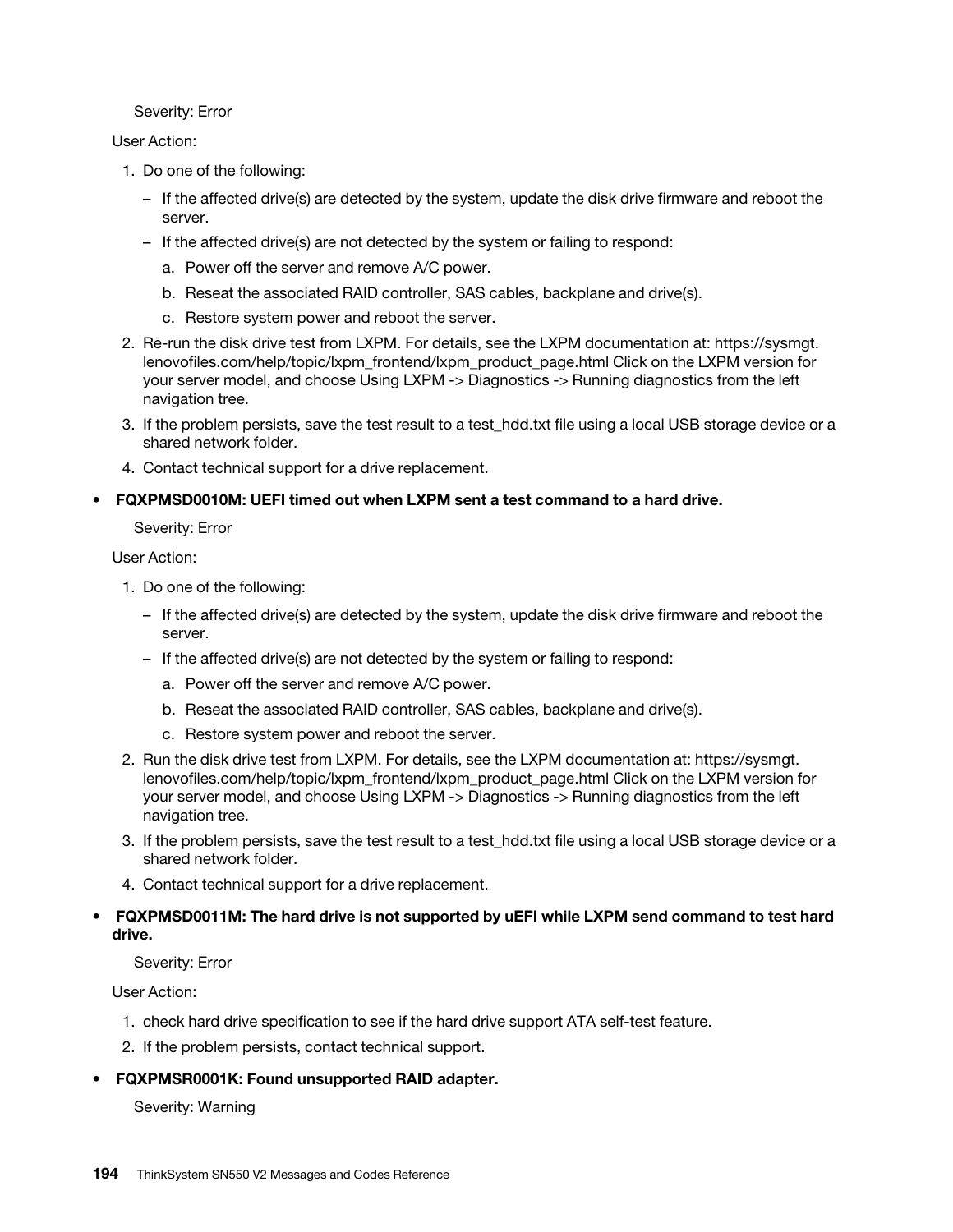User Action:

- 1. Check the following Lenovo support site for information on supported RAID adapters. http://www. lenovo.com/us/en/serverproven/index.shtml
- 2. Ensure RAID adapter, LXPM, and UEFI firmware are at the latest levels.
- 3. If the problem persists, contact technical support.

# • FQXPMSR0011K: Failed to change disk drives' state.

Severity: Warning

User Action:

- 1. Ensure LXPM and RAID adapter firmware are at the latest levels.
- 2. Ensure the state of the RAID adapter and disk drives are both healty.
- 3. Verify proper physical connection of the disk drive, SAS expander (if applicable) and RAID adapter.
- 4. Ensure the operation to the special drive is legal or logical. (For example, you cannot change Unconfigured BAD to Online satus)
- 5. Reboot the machine and retry to change disk drives' state.
- 6. If the problem persists, contact technical support.
- FQXPMSR0012I: Change disk drives' state successfully.

Severity: Info

User Action:

Information only; no action is required.

### • FQXPMSR0021L: Failed to create new virtual disk.

Severity: Warning

User Action:

- 1. Ensure LXPM and RAID adapter firmware are at the latest levels.
- 2. Ensure the state of RAID adapter and disk drives are both healty.
- 3. Verify proper physical connection of the disk drive, SAS expander (if applicable)and RAID adapter.
- 4. Ensure the drive status is correct (Unconfigured Good).
- 5. Reboot the machine and retry to create new virtual disk.
- 6. If the problem persists, contact technical support.

#### • FQXPMSR0022I: Create new virtual disk successfully.

Severity: Info

User Action:

Information only; no action is required.

#### • FQXPMSR0031L: Failed to remove existing virtual disk

Severity: Warning

- 1. Ensure LXPM and RAID adapter firmware are at the latest levels.
- 2. Ensure the state of RAID adapter and disk drives are both healty.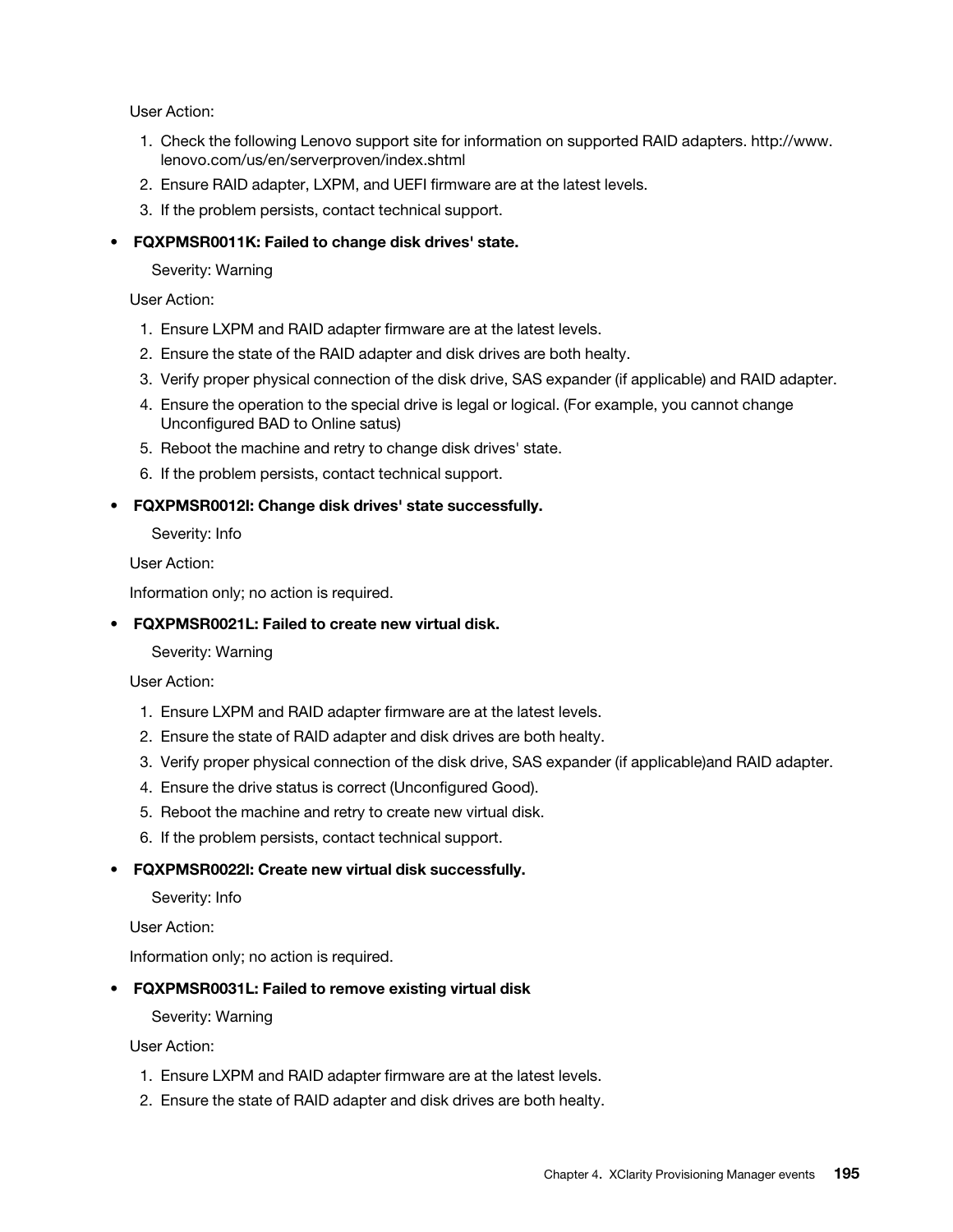- 3. Verify proper physical connection of the disk drive, SAS expander (if applicable)and RAID adapter.
- 4. Reboot the machine and retry to remove the existing virtual disk.
- 5. If the problem persists, contact technical support.

### • FQXPMSR0032I: Removed existing virtual disk successfully.

Severity: Info

User Action:

Information only; no action is required.

# • FQXPMUP0001K: The system configuration does not meet the prerequisite

Severity: Warning

User Action:

- 1. Follow prompts to update the firmware and retry the update.
- 2. If the problem persists, contact technical support.

# • FQXPMUP0002K: The selected packages are not compatible

Severity: Warning

User Action:

- 1. Follow prompts to update each individual firmware package.
- 2. If the problem persists, contact technical support.
- FQXPMUP0003K: Unable to obtain the minimum level of UEFI

Severity: Warning

User Action:

- 1. Restart BMC via supported method and reboot the system.
- 2. Reflash BMC firmware.
- 3. Perform AC reset or virtual reseat.

Note: When performing AC reset, after powering off AC, wait several seconds before powering on AC. After AC power is restored, power on the host system.

4. If the problem persists, contact technical support.

#### • FQXPMUP0004K: Unable to obtain the installed version of UEFI

#### Severity: Warning

User Action:

- 1. Restart BMC via supported method and reboot the system.
- 2. Reflash BMC firmware.
- 3. Perform AC reset or virtual reseat.

Note: When performing AC reset, after powering off AC, wait several seconds before powering on AC. After AC power is restored, power on the host system.

4. If the problem persists, contact technical support.

# • FQXPMUP0005K: Unable to obtain the installed version of BMC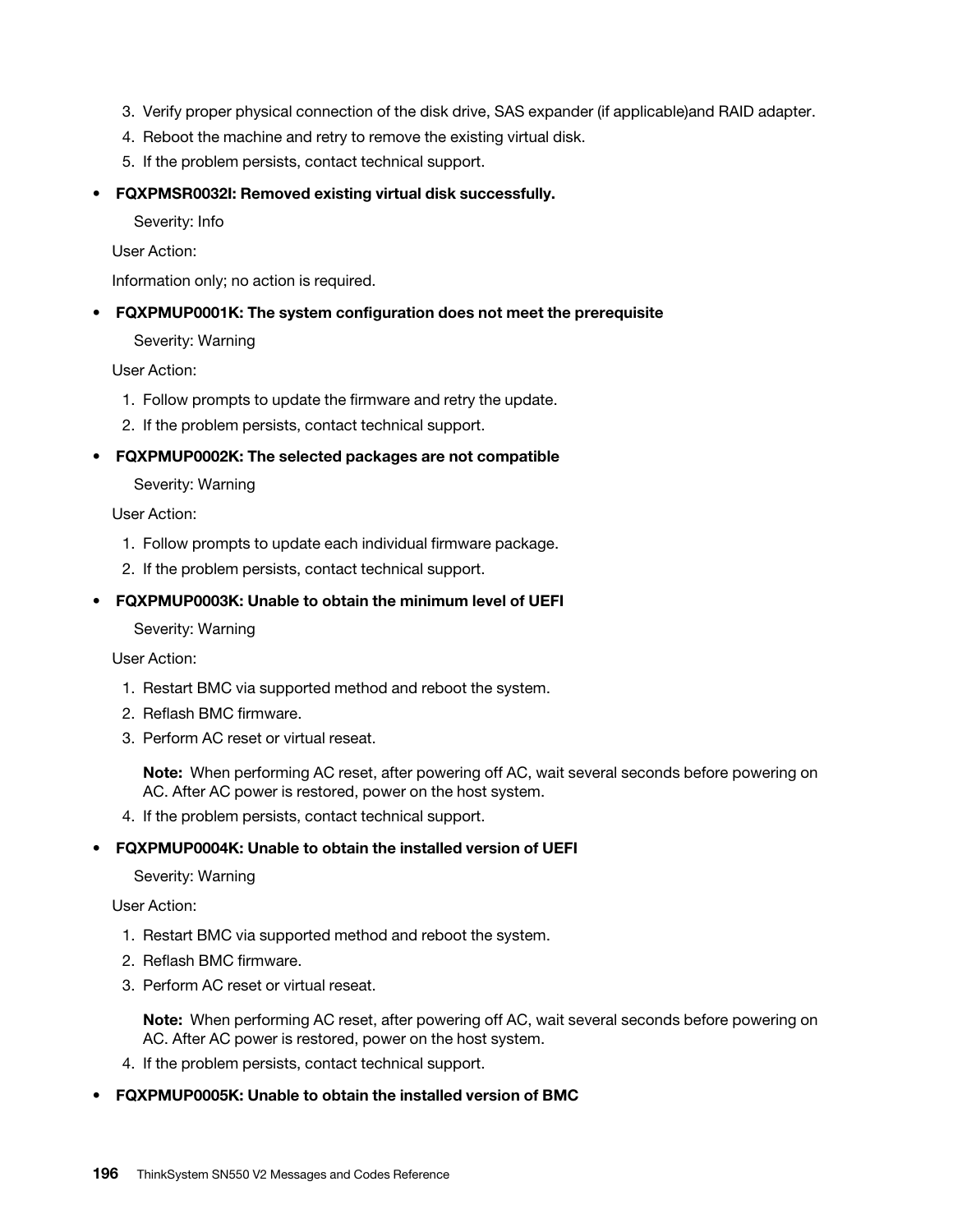#### Severity: Warning

#### User Action:

- 1. Restart BMC via supported method and reboot the system.
- 2. Reflash BMC firmware.
- 3. Perform AC reset or virtual reseat.

Note: When performing AC reset, after powering off AC, wait several seconds before powering on AC. After AC power is restored, power on the host system.

4. If the problem persists, contact technical support.

#### • FQXPMUP0006K: Unable to obtain the installed version of LXPM

#### Severity: Warning

User Action:

- 1. Restart BMC via supported method and reboot the system.
- 2. Reflash BMC firmware.
- 3. Perform AC reset or virtual reseat.

Note: When performing AC reset, after powering off AC, wait several seconds before powering on AC. After AC power is restored, power on the host system.

4. If the problem persists, contact technical support.

#### • FQXPMUP0007K: Unable to obtain the installed version of linux driver

Severity: Warning

User Action:

- 1. Restart BMC via supported method and reboot the system.
- 2. Perform AC reset or virtual reseat.

Note: When performing AC reset, after powering off AC, wait several seconds before powering on AC. After AC power is restored, power on the host system.

3. If the problem persists, contact technical support.

#### • FQXPMUP0008K: Unable to obtain the installed version of windows driver

Severity: Warning

User Action:

- 1. Restart BMC via supported method and reboot the system.
- 2. Reflash BMC firmware.
- 3. Perform AC reset or virtual reseat.

Note: When performing AC reset, after powering off AC, wait several seconds before powering on AC. After AC power is restored, power on the host system.

4. If the problem persists, contact technical support.

#### • FQXPMUP0101I: Start to update LXPM

Severity: Info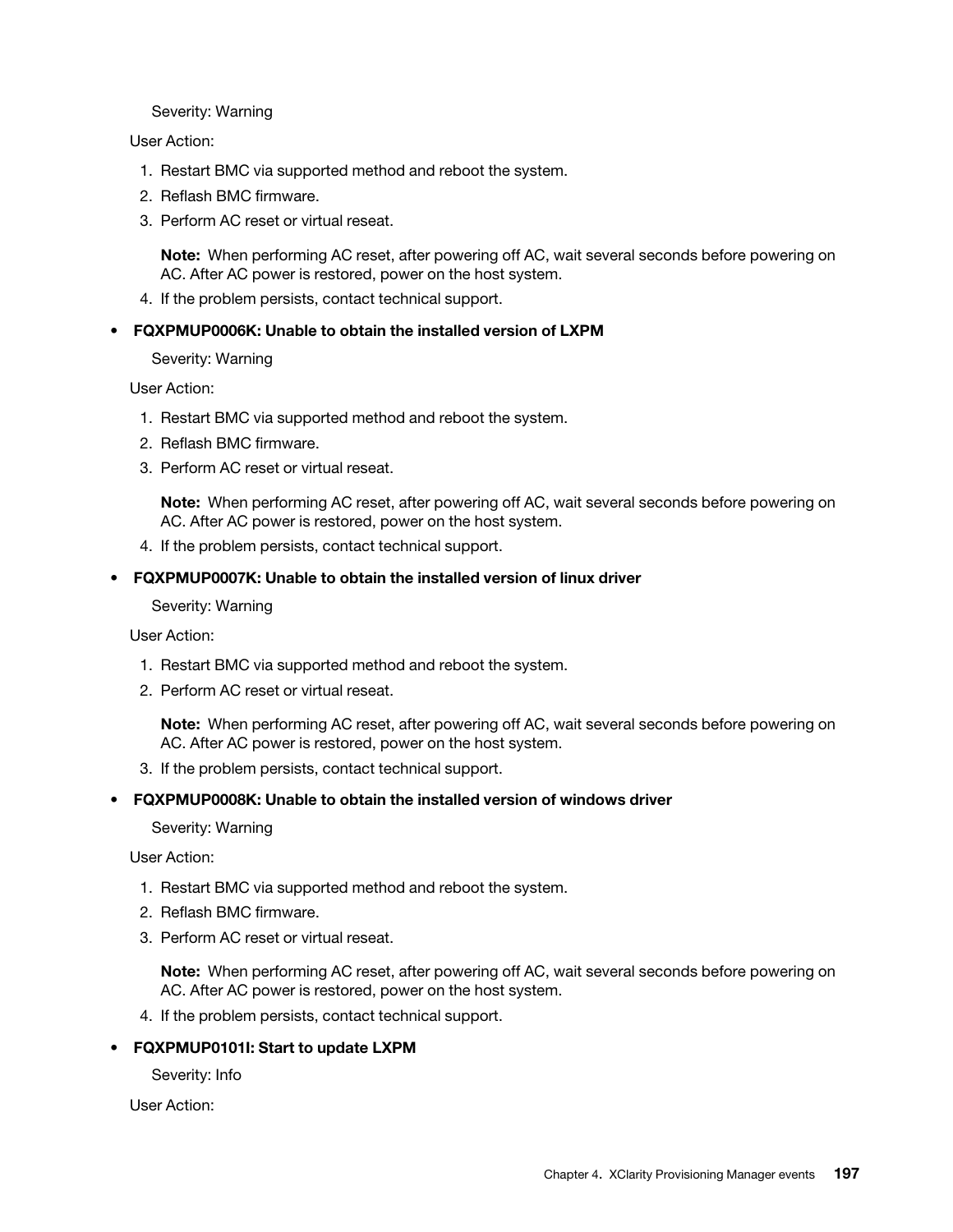Information only; no action is required.

# • FQXPMUP0102I: Start to update window driver

Severity: Info

User Action:

Information only; no action is required.

# • FQXPMUP0103I: Start to update linux driver

Severity: Info

User Action:

Information only; no action is required.

# • FQXPMUP0104I: Start to update UEFI

Severity: Info

User Action:

Information only; no action is required.

# • FQXPMUP0105I: Start to update BMC

Severity: Info

User Action:

Information only; no action is required.

#### • FQXPMUP0106I: Successfully updated the firmware

Severity: Info

User Action:

Information only; no action is required.

# • FQXPMUP0201M: BMC communication failed: EMMC2USB mount failure. Failed to update the firmware

Severity: Error

User Action:

- 1. Restart BMC via supported method and BMC setting via uEFI setup or "Restart Management Controller" in BMC web UI. Then, reboot the system.
- 2. If the problem persists, reflash the BMC firmware.
- 3. If the problem persists, perform AC reset or virtual reseat.

Note: When performing AC reset, after powering off AC, wait several seconds before powering on AC. After AC power is restored, power on the host system.

- 4. If the problem persists, try a different Lenovo tool to perform the update (eg. XClarity Administrator, XClarity Controller, or XClarity Essential OneCLI).
- 5. If the problem persists, contact technical support.

#### • FQXPMUP0202M: Transfer the update package error. Failed to update the firmware

Severity: Error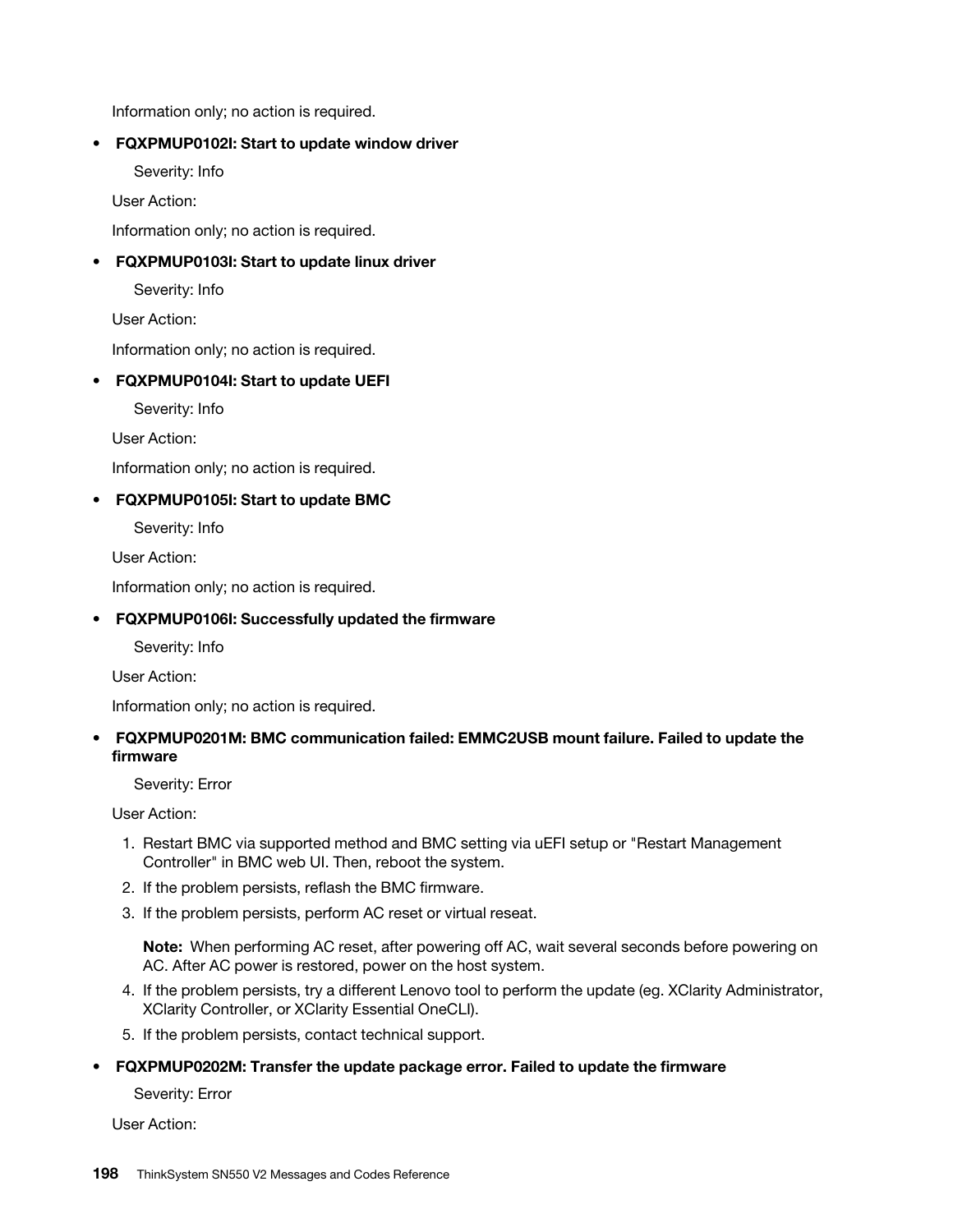- 1. Ensure the update package is not corrupt undamaged and then retry the update.
- 2. Ensure proper connection to USB/network drive and retry the update.
- 3. Restart BMC via supported method and BMC setting via uEFI setup or "Restart Management Controller" in BMC web UI. Then, reboot the system.
- 4. If the problem persists, reflash the BMC firmware.
- 5. If the problem persists, perform AC reset or virtual reseat.

Note: When performing AC reset, after powering off AC, wait several seconds before powering on AC. After AC power is restored, power on the host system.

- 6. If the problem persists, try a different Lenovo tool to perform the update (eg. XClarity Administrator, XClarity Controller, or XClarity Essential OneCLI).
- 7. If the problem persists, contact technical support.
- FQXPMUP0203M: BMC communication failed: EMMC2USB unmount failure. Failed to update the firmware

Severity: Error

User Action:

- 1. Restart BMC via supported method and reboot the system.
- 2. Reflash the BMC firmware
- 3. If the problem persists, perform AC reset or virtual reseat.

Note: When performing AC reset, after powering off AC, wait several seconds before powering on AC. After AC power is restored, power on the host system.

- 4. If the problem persists, try a different Lenovo tool to perform the update (eg. XClarity Administrator, XClarity Controller, or XClarity Essential OneCLI).
- 5. If the problem persists, contact technical support.
- FQXPMUP0204M: BMC communication failed: Execute the update cmd failure. Failed to update the firmware

Severity: Error

User Action:

- 1. Restart BMC via supported method.
- 2. Reflash BMC firmware.
- 3. Perform AC reset or virtual reseat.

Note: When performing AC reset, after powering off AC, wait several seconds before powering on AC. After AC power is restored, power on the host system.

- 4. If the problem persists, try a different Lenovo tool to perform the update (eg. XClarity Administrator, XClarity Controller, or XClarity Essential OneCLI).
- 5. If the problem persists, contact technical support.
- FQXPMUP0205M: BMC communication failed: Get the update status failure.Failed to update the firmware

Severity: Error

User Action:

1. Restart BMC via supported method and reboot the system.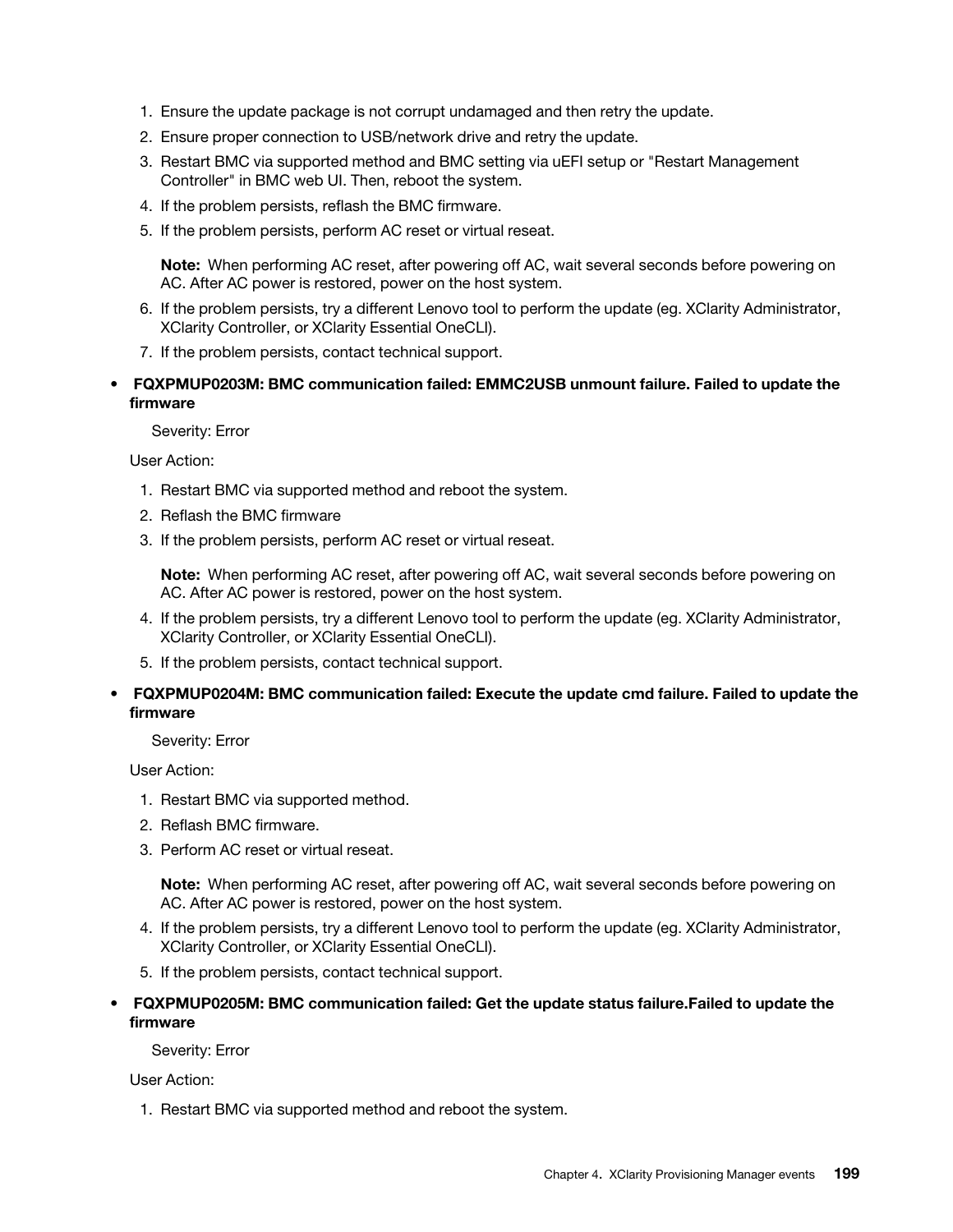- 2. Reflash BMC firmware.
- 3. Perform AC reset or virtual reseat.

Note: When performing AC reset, after powering off AC, wait several seconds before powering on AC. After AC power is restored, power on the host system.

- 4. If the problem persists, try a different Lenovo tool to perform the update (eg. XClarity Administrator, XClarity Controller, or XClarity Essential OneCLI).
- 5. If the problem persists, contact technical support.
- FQXPMUP0206M: The level of the update package is too old. Failed to update the firmware.

Severity: Error

User Action:

- 1. Follow prompts to select a newer version of the update package and retry the update.
- 2. Restart BMC via supported method and reboot the system.
- 3. Perform AC reset or virtual reseat.

Note: When performing AC reset, after powering off AC, wait several seconds before powering on AC. After AC power is restored, power on the host system.

- 4. If the problem persists, try a different Lenovo tool to perform the update (eg. XClarity Administrator, XClarity Controller, or XClarity Essential OneCLI).
- 5. If the problem persists, contact technical support.
- FQXPMUP0207M: The update package is invalid. Failed to update the firmware.

Severity: Error

User Action:

- 1. Ensure the update package is not corrupt and retry the update.
- 2. Ensure proper connection to USB/network drive and retry the update.
- 3. Restart BMC via supported method and BMC setting via uEFI setup or "Restart Management Controller" in BMC web UI. Then, reboot the system.
- 4. Reflash the BMC firmware.
- 5. Perform AC reset or virtual reseat.

Note: When performing AC reset, after powering off AC, wait several seconds before powering on AC. After AC power is restored, power on the host system.

- 6. If the problem persists, try a different Lenovo tool to perform the update (eg. XClarity Administrator, XClarity Controller, or XClarity Essential OneCLI).
- 7. If the problem persists, contact technical support.

#### • FQXPMUP0208M: Failed to execute reboot BMC command

Severity: Error

- 1. Restart BMC via supported method and reboot the system.
- 2. Reflash BMC firmware.
- 3. If the problem persists, perform AC reset or virtual reseat.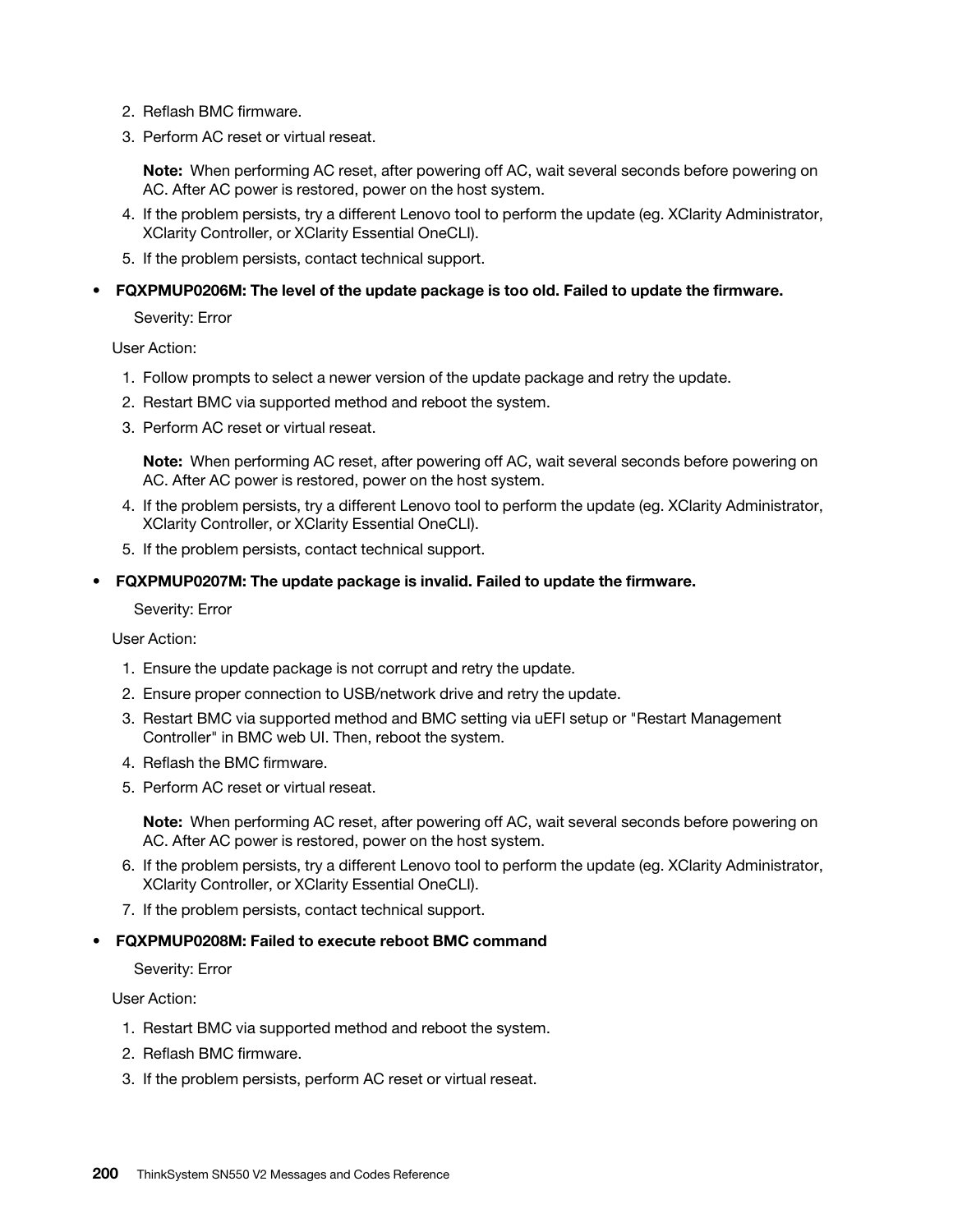Note: When performing AC reset, after powering off AC, wait several seconds before powering on AC. After AC power is restored, power on the host system.

4. If the problem persists, contact technical support.

#### • FQXPMVD0001H: Failed to get VPD data.

Severity: Warning

User Action:

- 1. Press "Back" button and press "Update VPD..." button again.
- 2. Perform AC reset or virtual reseat if step 1 failed.

Note: When performing AC reset, after powering off AC, wait several seconds before powering on AC. After AC power is restored, power on the host system.

3. If the problem persists, contact technical support.

#### • FQXPMVD0002H: Failed to update the VPD data.

Severity: Warning

User Action:

- 1. Press "Update" button on VPD update page.
- 2. Perform AC reset or virtual reseat if step 1 failed.

Note: When performing AC reset, after powering off AC, wait several seconds before powering on AC. After AC power is restored, power on the host system.

3. If the problem persists, contact technical support.

#### • FQXPMVD0003I: Update VPD data successfully.

Severity: Info

User Action:

Information only; no action is required.

#### • FQXPMVD0011K: Failed to get the TPM/TPM card/TCM policy status

Severity: Warning

User Action:

- 1. Press "Back" button and press "Update VPD..." button again.
- 2. Perform AC reset or virtual reseat if step 1 failed.

Note: When performing AC reset, after powering off AC, wait several seconds before powering on AC. After AC power is restored, power on the host system.

3. If the problem persists, contact technical support.

#### • FQXPMVD0012K: Failed to set the TPM/TPM card/TCM policy

Severity: Warning

- 1. Press "Apply" button on VPD update page.
- 2. Reboot the system if step 1 failed.
- 3. If the problem persists, contact technical support.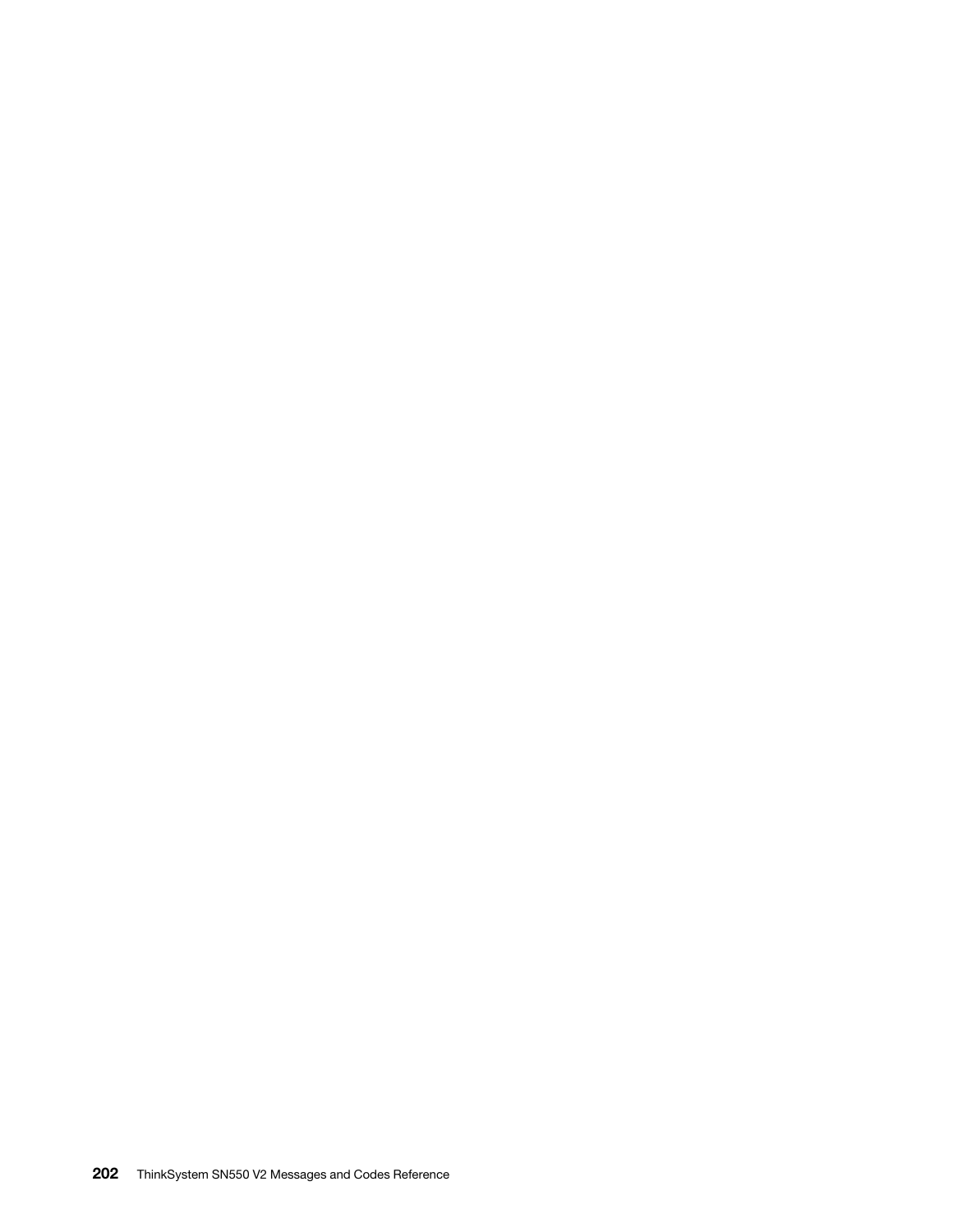# <span id="page-206-0"></span>Appendix A. Getting help and technical assistance

If you need help, service, or technical assistance or just want more information about Lenovo products, you will find a wide variety of sources available from Lenovo to assist you.

<span id="page-206-1"></span>On the World Wide Web, up-to-date information about Lenovo systems, optional devices, services, and support are available at:

#### <http://datacentersupport.lenovo.com>

Note: This section includes references to IBM web sites and information about obtaining service. IBM is Lenovo's preferred service provider for ThinkSystem.

# Before you call

Before you call, there are several steps that you can take to try and solve the problem yourself. If you decide that you do need to call for assistance, gather the information that will be needed by the service technician to more quickly resolve your problem.

#### <span id="page-206-2"></span>Attempt to resolve the problem yourself

You can solve many problems without outside assistance by following the troubleshooting procedures that Lenovo provides in the online help or in the Lenovo product documentation. The Lenovo product documentation also describes the diagnostic tests that you can perform. The documentation for most systems, operating systems, and programs contains troubleshooting procedures and explanations of error messages and error codes. If you suspect a software problem, see the documentation for the operating system or program.

You can find the product documentation for your ThinkSystem products at the following location:

#### <http://thinksystem.lenovofiles.com/help/index.jsp>

You can take these steps to try to solve the problem yourself:

- Check all cables to make sure that they are connected.
- Check the power switches to make sure that the system and any optional devices are turned on.
- Check for updated software, firmware, and operating-system device drivers for your Lenovo product. The Lenovo Warranty terms and conditions state that you, the owner of the Lenovo product, are responsible for maintaining and updating all software and firmware for the product (unless it is covered by an additional maintenance contract). Your service technician will request that you upgrade your software and firmware if the problem has a documented solution within a software upgrade.
- If you have installed new hardware or software in your environment, check [https://static.lenovo.com/us/en/](https://static.lenovo.com/us/en/serverproven/index.shtml)  [serverproven/index.shtml](https://static.lenovo.com/us/en/serverproven/index.shtml) to make sure that the hardware and software is supported by your product.
- Go to <http://datacentersupport.lenovo.com> and check for information to help you solve the problem.
	- Check the Lenovo forums at [https://forums.lenovo.com/t5/Datacenter-Systems/ct-p/sv\\_eg](https://forums.lenovo.com/t5/Datacenter-Systems/ct-p/sv_eg) to see if someone else has encountered a similar problem.

You can solve many problems without outside assistance by following the troubleshooting procedures that Lenovo provides in the online help or in the Lenovo product documentation. The Lenovo product documentation also describes the diagnostic tests that you can perform. The documentation for most systems, operating systems, and programs contains troubleshooting procedures and explanations of error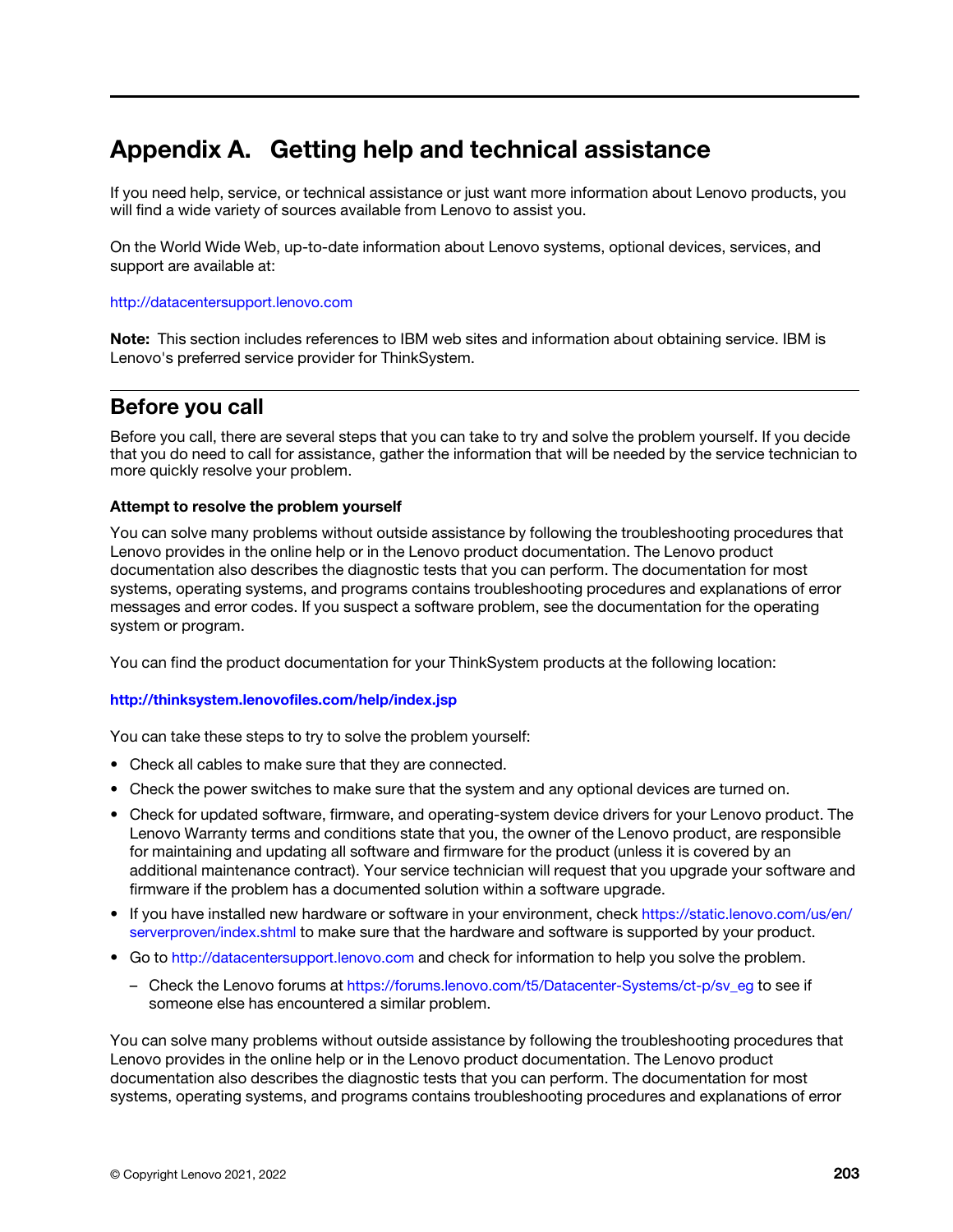messages and error codes. If you suspect a software problem, see the documentation for the operating system or program.

#### Gathering information needed to call Support

If you believe that you require warranty service for your Lenovo product, the service technicians will be able to assist you more efficiently if you prepare before you call. You can also see [http://](http://datacentersupport.lenovo.com/warrantylookup) [datacentersupport.lenovo.com/warrantylookup](http://datacentersupport.lenovo.com/warrantylookup) for more information about your product warranty.

Gather the following information to provide to the service technician. This data will help the service technician quickly provide a solution to your problem and ensure that you receive the level of service for which you might have contracted.

- Hardware and Software Maintenance agreement contract numbers, if applicable
- Machine type number (Lenovo 4-digit machine identifier)
- Model number
- Serial number
- Current system UEFI and firmware levels
- Other pertinent information such as error messages and logs

As an alternative to calling Lenovo Support, you can go to <https://support.lenovo.com/servicerequest> to submit an Electronic Service Request. Submitting an Electronic Service Request will start the process of determining a solution to your problem by making the pertinent information available to the service technicians. The Lenovo service technicians can start working on your solution as soon as you have completed and submitted an Electronic Service Request.

# Collecting service data

To clearly identify the root cause of a server issue or at the request of Lenovo Support, you might need collect service data that can be used for further analysis. Service data includes information such as event logs and hardware inventory.

<span id="page-207-0"></span>Service data can be collected through the following tools:

#### • Lenovo XClarity Provisioning Manager

Use the Collect Service Data function of Lenovo XClarity Provisioning Manager to collect system service data. You can collect existing system log data or run a new diagnostic to collect new data.

#### • Lenovo XClarity Controller

You can use the Lenovo XClarity Controller web interface or the CLI to collect service data for the server. The file can be saved and sent to Lenovo Support.

- For more information about using the web interface to collect service data, see the "Downloading service data" section in the XCC documentation version compatible with your server at https:// [sysmgt.lenovofiles.com/help/topic/lxcc\\_frontend/lxcc\\_overview.html](https://sysmgt.lenovofiles.com/help/topic/lxcc_frontend/lxcc_overview.html).
- For more information about using the CLI to collect service data, see the "ffdc command" section in the XCC documentation version compatible with your server at [https://sysmgt.lenovofiles.com/help/topic/](https://sysmgt.lenovofiles.com/help/topic/lxcc_frontend/lxcc_overview.html)  [lxcc\\_frontend/lxcc\\_overview.html](https://sysmgt.lenovofiles.com/help/topic/lxcc_frontend/lxcc_overview.html).

#### • Chassis Management Module 2 (CMM 2)

Use the Download Service Data function of the CMM 2 to collect service data for compute nodes.

For more information about downloading service data from the CMM 2, see [http://](http://flexsystem.lenovofiles.com/help/topic/com.lenovo.acc.cmm.doc/cmm_ui_service_and_support.html)  [flexsystem.lenovofiles.com/help/topic/com.lenovo.acc.cmm.doc/cmm\\_ui\\_service\\_and\\_support.html](http://flexsystem.lenovofiles.com/help/topic/com.lenovo.acc.cmm.doc/cmm_ui_service_and_support.html).

#### • Lenovo XClarity Administrator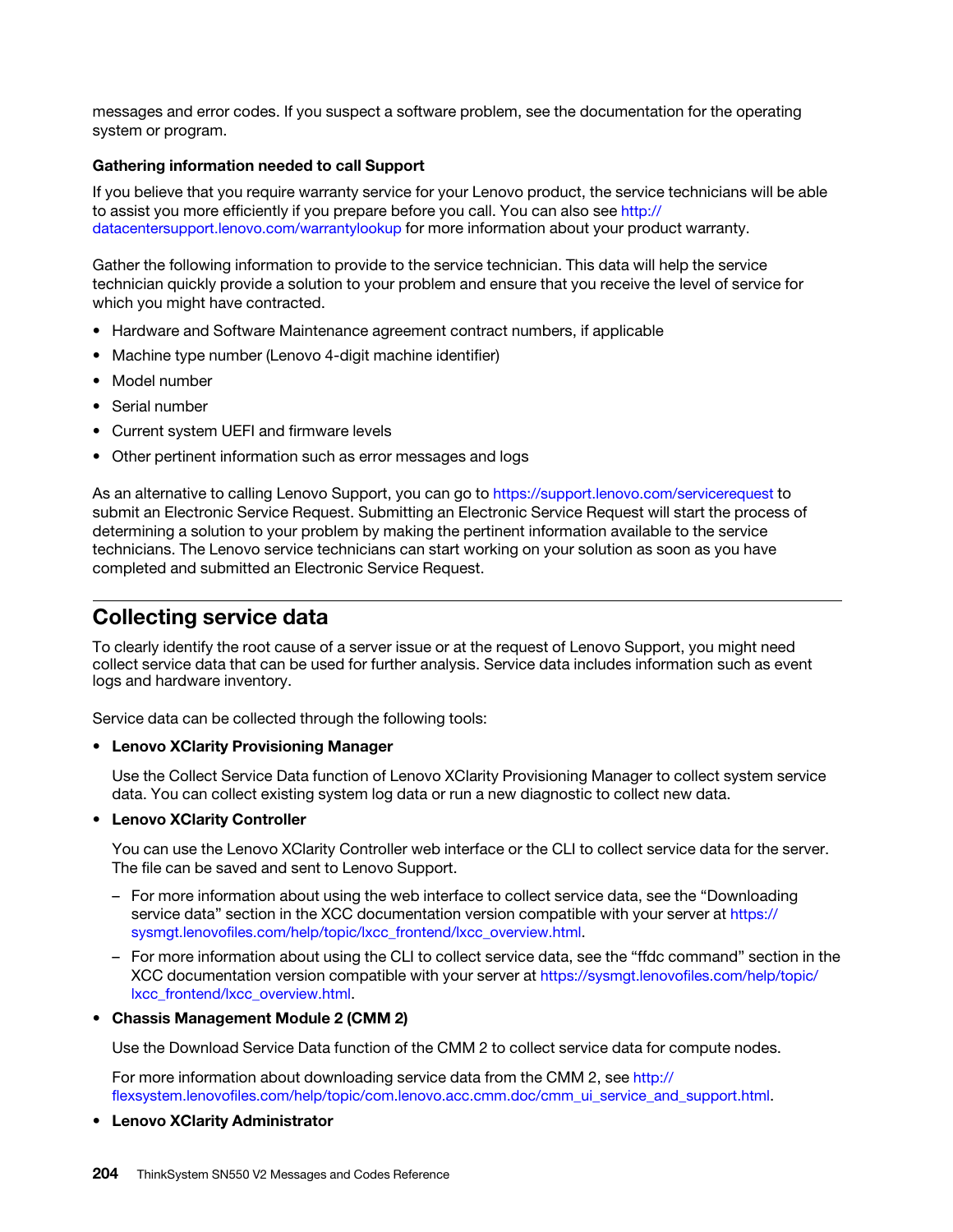Lenovo XClarity Administrator can be set up to collect and send diagnostic files automatically to Lenovo Support when certain serviceable events occur in Lenovo XClarity Administrator and the managed endpoints. You can choose to send diagnostic files to Lenovo Support using Call Home or to another service provider using SFTP. You can also manually collect diagnostic files, open a problem record, and send diagnostic files to the Lenovo Support Center.

You can find more information about setting up automatic problem notification within the Lenovo XClarity Administrator at [http://sysmgt.lenovofiles.com/help/topic/com.lenovo.lxca.doc/admin\\_setupcallhome.html](http://sysmgt.lenovofiles.com/help/topic/com.lenovo.lxca.doc/admin_setupcallhome.html).

# • Lenovo XClarity Essentials OneCLI

Lenovo XClarity Essentials OneCLI has inventory application to collect service data. It can run both inband and out-of-band. When running in-band within the host operating system on the server, OneCLI can collect information about the operating system, such as the operating system event log, in addition to the hardware service data.

To obtain service data, you can run the  $\det_{\sigma}$  command. For more information about running the getinfor, see [http://sysmgt.lenovofiles.com/help/topic/toolsctr\\_cli\\_lenovo/onecli\\_r\\_getinfor\\_command.html](http://sysmgt.lenovofiles.com/help/topic/toolsctr_cli_lenovo/onecli_r_getinfor_command.html).

# Contacting Support

<span id="page-208-0"></span>You can contact Support to obtain help for your issue.

You can receive hardware service through a Lenovo Authorized Service Provider. To locate a service provider authorized by Lenovo to provide warranty service, go to [https://datacentersupport.lenovo.com/](https://datacentersupport.lenovo.com/serviceprovider) [serviceprovider](https://datacentersupport.lenovo.com/serviceprovider) and use filter searching for different countries. For Lenovo support telephone numbers, see <https://datacentersupport.lenovo.com/supportphonelist> for your region support details.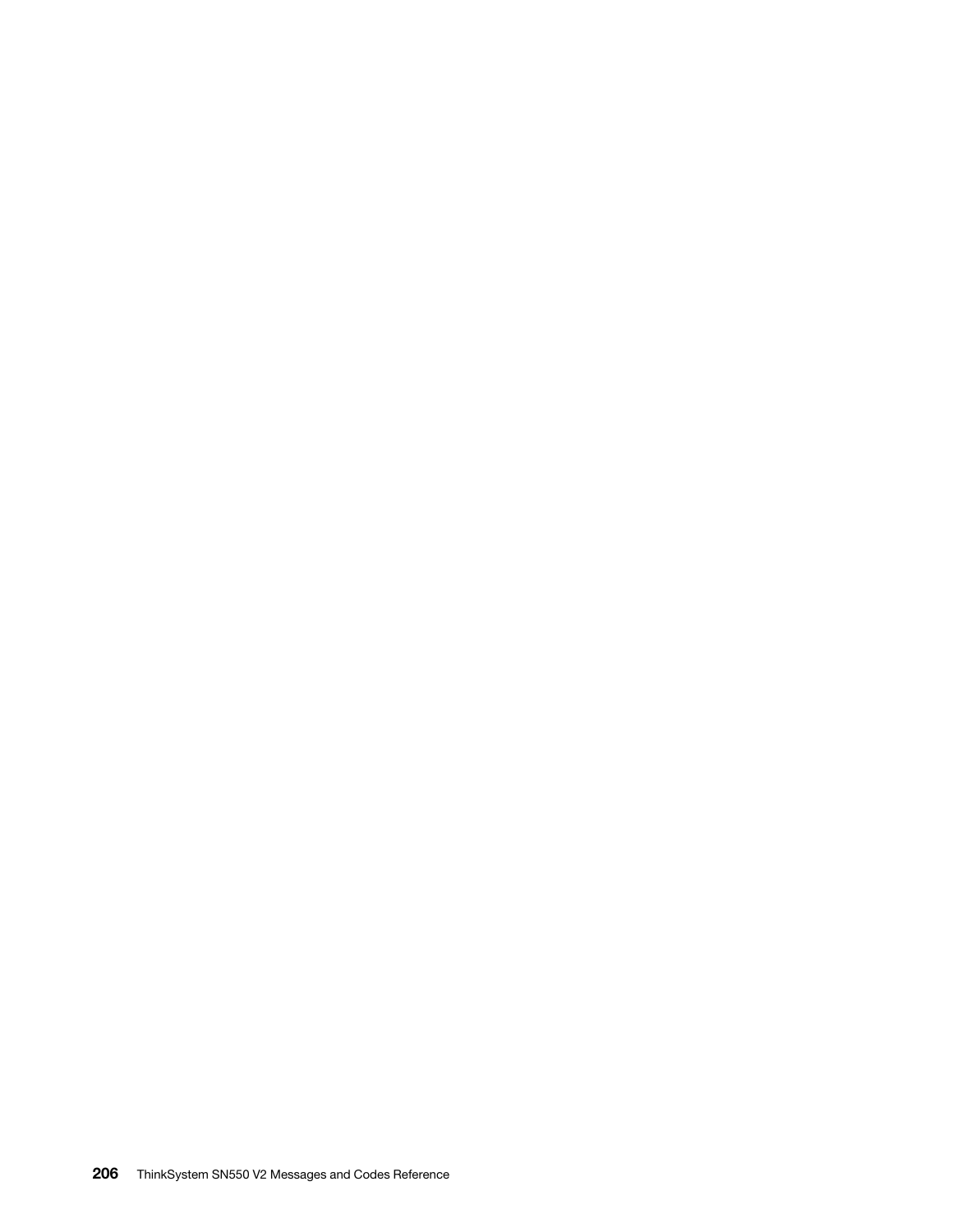# Index

# C

collecting service data [204](#page-207-0) creating a personalized support web page [203](#page-206-1) custom support web page [203](#page-206-1)

# E

error codes and messages Lenovo XClarity Controller [3](#page-6-0) UEFI [137](#page-140-1), [179](#page-182-1) error messages, Lenovo XClarity Controller [3](#page-6-0) UEFI [137](#page-140-1), [179](#page-182-1) events, Lenovo XClarity Controller [3](#page-6-0) events, UEFI [137](#page-140-1), [179](#page-182-1)

# G

Getting help [203](#page-206-1)

# H

hardware service and support telephone numbers [205](#page-208-0) help [203](#page-206-1)

# L

Lenovo XClarity Controller error messages [3](#page-6-0) Lenovo XClarity Controller events [3](#page-6-0)

# S

service and support before you call [203](#page-206-2) hardware [205](#page-208-0) software [205](#page-208-0) service data [204](#page-207-0) software service and support telephone numbers [205](#page-208-0) support web page, custom [203](#page-206-1)

# T

telephone numbers [205](#page-208-0)

# U

UEFI error messages [137](#page-140-1), [179](#page-182-1) UEFI events [137,](#page-140-1) [179](#page-182-1)